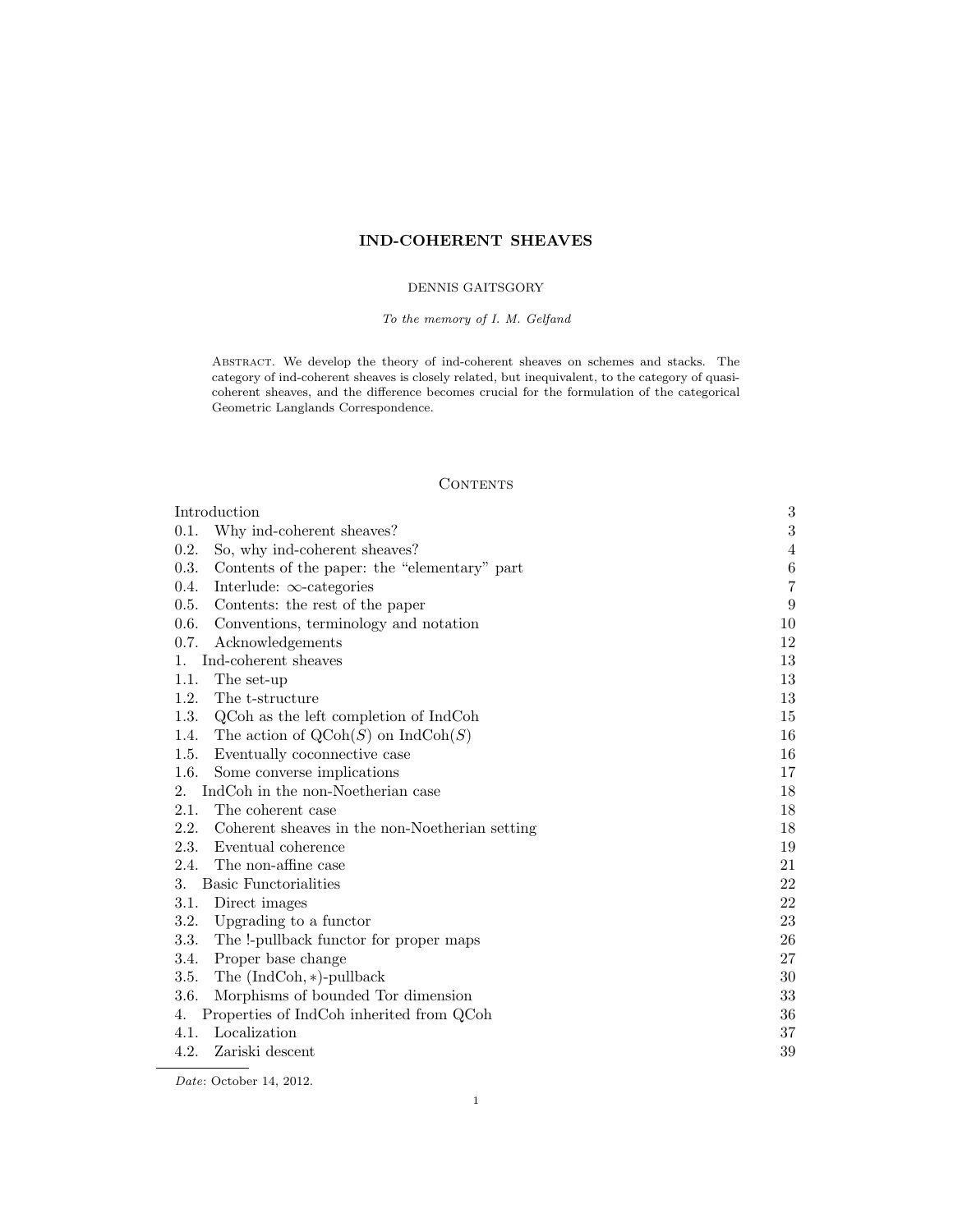2 DENNIS GAITSGORY

| 4.3.<br>The convergence property of IndCoh                                             | 41       |
|----------------------------------------------------------------------------------------|----------|
| 4.4.<br>Tensoring up                                                                   | 42       |
| 4.5.<br>Smooth maps                                                                    | 44       |
| 4.6.<br>Behavior with respect to products                                              | 45       |
| The !-pullback functor for morphisms almost of finite type<br>5.                       | 47       |
| 5.1.<br>The paradigm of correspondences                                                | 47       |
| 5.2.<br>A provisional formulation                                                      | 49       |
| 5.3.<br>Compatibility with adjunction for open embeddings                              | $50\,$   |
| Compatibility with adjunction for proper maps<br>5.4.                                  | $52\,$   |
| 5.5.<br>Compatibility with the action of QCoh                                          | $55\,$   |
| The multiplicative structure<br>5.6.                                                   | 56       |
| 5.7.<br>Compatibility between the multiplicative structure and the action of QCoh      | 58       |
| Proof of Theorem 5.2.2<br>6.                                                           | $59\,$   |
| 6.1.<br>Framework for the construction of the functor                                  | $59\,$   |
| 6.2.<br>Construction of the functor $\rm IndCoh_{(DGSch_{Noeth})_{\rm corr: all;aff}}$ | 63       |
| 6.3.<br>Factorization of separated morphisms                                           | 66       |
| 6.4.<br>The notion of density                                                          | 69       |
| Eventually coconnective, Gorenstein and smooth morphisms<br>7.                         | $72\,$   |
| 7.1.<br>The !-pullback functor for eventually coconnective morphisms                   | $72\,$   |
| 7.2.<br>The !-pullback functor on QCoh                                                 | 74       |
| 7.3.<br>Gorenstein morphisms                                                           | 77       |
| Characterizations of Gorenstein morphisms<br>7.4.                                      | 78       |
| The functor of !-pullback for smooth maps<br>7.5.                                      | 79       |
| A higher-categorical compatibility of ! and *-pullbacks<br>7.6.                        | 80       |
| 8. Descent                                                                             | 84       |
| 8.1.<br>A result on conservativeness                                                   | 84       |
| 8.2. h-descent                                                                         | 84       |
| 8.3.<br>Faithfully flat descent                                                        | 86       |
| 8.4.<br>Proof of Proposition 8.3.4                                                     | 87       |
| Proof of Proposition 8.4.7<br>8.5.                                                     | 88       |
| Serre duality<br>9.                                                                    | $89\,$   |
| Self-duality of IndCoh<br>9.1.                                                         | $89\,$   |
| Properties of self-duality<br>9.2.                                                     | 91       |
| Compatibility with duality on QCoh<br>9.3.                                             | 92       |
| A higher-categorical compatibility of the dualities<br>9.4.                            | 93       |
| Relation to the classical Serre duality<br>9.5.                                        | 95       |
| 9.6.<br>Serre duality in the eventually coconnective case                              | $\rm 97$ |
| 10.<br>IndCoh on prestacks                                                             | 100      |
| 10.1. Definition of IndCoh                                                             | 100      |
| 10.2.<br>Convergence                                                                   | 101      |
| 10.3.<br>Relation to QCoh and the multiplicative structure                             | 102      |
| 10.4.<br>Descent properties                                                            | 104      |
| Two definitions of IndCoh for DG schemes<br>10.5.                                      | 104      |
| 10.6.<br>Functoriality for direct image under schematic morphisms                      | 105      |
| Adjunction for proper maps<br>10.7.                                                    | 107      |
| IndCoh on Artin stacks<br>11.                                                          | 110      |
| Recap: Artin stacks<br>11.1.                                                           | 110      |
| Recovering from smooth/flat/eventually coconnective maps<br>11.2.                      | 111      |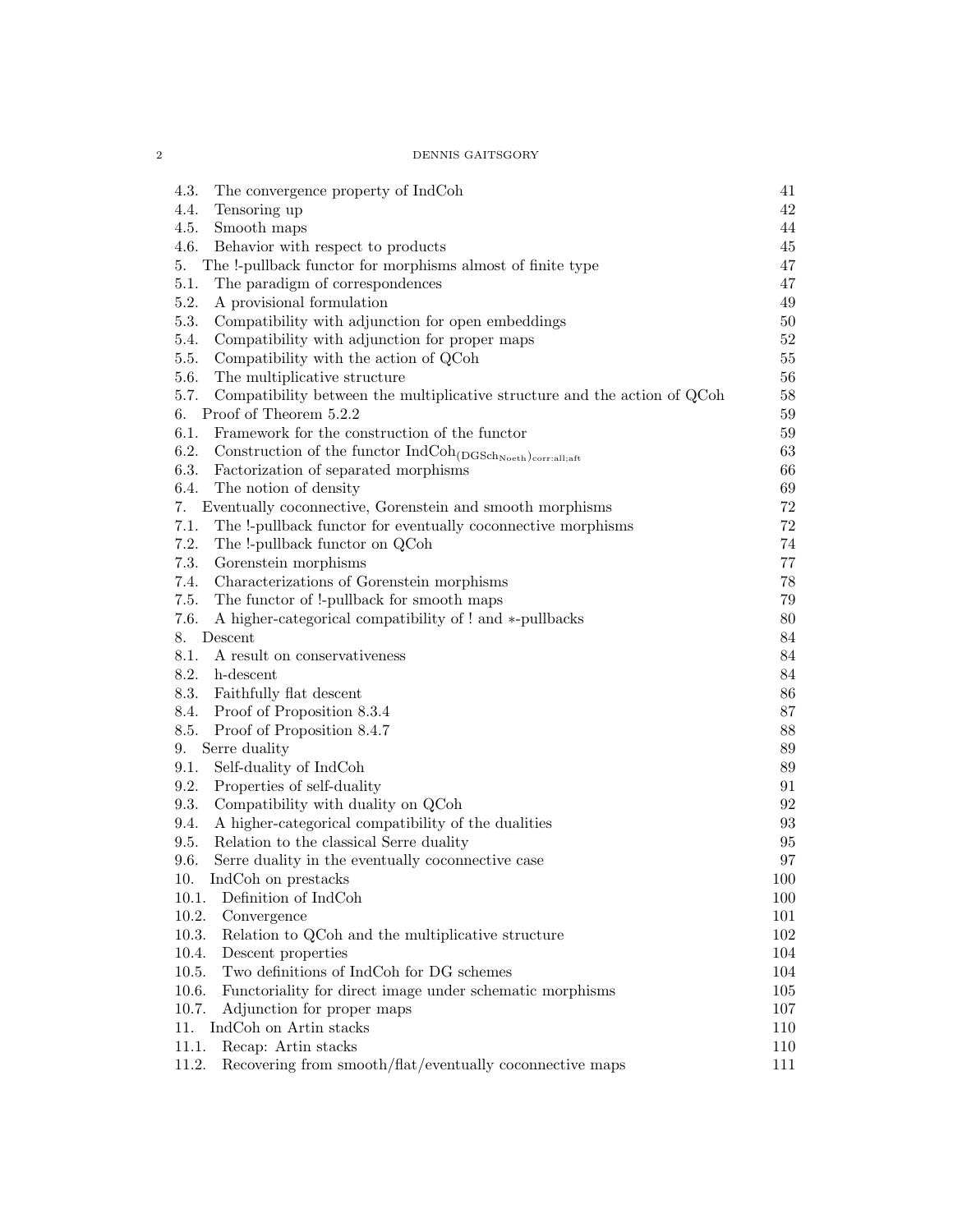#### IND-COHERENT SHEAVES  $\hspace{1.5cm} 3$

|            | 11.3. The $\ast$ -version                                                | 113 |
|------------|--------------------------------------------------------------------------|-----|
|            | 11.4. Comparing the two versions of IndCoh: the case of algebraic stacks | 114 |
|            | 11.5. Comparing the two versions of IndCoh: general Artin stacks         | 117 |
|            | 11.6. The $*$ -pullback for eventually representable morphisms           | 120 |
|            | 11.7. Properties of IndCoh of Artin stacks                               | 122 |
| References |                                                                          | 124 |

### **INTRODUCTION**

0.1. Why ind-coherent sheaves? This paper grew out of a series of digressions in an attempt to write down the formulation of the categorical Geometric Langlands Conjecture.

Let us recall that the categorical Geometric Langlands Conjecture is supposed to say that the following two categories are equivalent. One category is the (derived) category of D-modules on the stack Bun<sub>G</sub> classifying principal G-bundles on a smooth projective curve X. The other category is the (derived) category of quasi-coherent sheaves on the stack  $LocSys_{\tilde{G}}$  classifying  $\check{G}$ -local systems on X, where  $\check{G}$  is the Langlands dual of G.

However, when  $G$  is not a torus, the equivalence between

 $D\text{-mod}(Bun_G)$  and  $QCoh(LocSys_{\check{C}})$ 

does not hold, but it is believed it will hold once we slightly modify the categories  $D\text{-mod}(Bun_G)$ and  $QCoh(LocSys_{\check{G}}).$ 

0.1.1. So, the question is what "modify slightly" means. However, prior to that, one should ask what kind of categories we want to consider.

Experience shows that when working with triangulated categories,  $^{1}$  the following framework is convenient: we want to consider categories that are cocomplete (i.e., admit arbitrary direct sums), and that are generated by a set of compact objects. The datum of such a category is equivalent (up to passing to the Karoubian completion) to the datum of the corresponding subcategory of compact objects. So, let us stipulate that this is the framework in which we want to work. As functors between two such triangulated categories we will take those triangulated functors that commute with direct sums; we call such functors continuous.

0.1.2. Categories of D-modules. Let  $X$  be a scheme of finite type (over a field of characteristic zero). We assign to it the (derived) category  $D\text{-mod}(X)$ , by which we mean the unbounded derived category with quasi-coherent cohomologies. This category is compactly generated; the corresponding subcategory  $D\text{-mod}(X)^c$  of compact objects consists of those complexes that are cohomologically bounded and coherent (i.e., have cohomologies in finitely many degrees, and each cohomology is locally finitely generated).

The same goes through when  $X$  is no longer a scheme, but a quasi-compact algebraic stack, under a mild additional hypothesis, see [DrGa1]. Note, however, that in this case, compact objects of the category  $D\text{-mod}(X)^c$  are less easy to describe, see [DrGa1, Sect. 8.1].

However, the stack  $Bun_G(X)$  is not quasi-compact, so the compact generation of the category D-mod( $Bun_G$ ), although true, is not obvious. The proof of the compact generation of  $D\text{-mod}(Bun_G)$  is the subject of the paper [DrGa2].

<sup>&</sup>lt;sup>1</sup>In the main body of the paper, instead of working with triangulated categories we will work with DG categories and functors.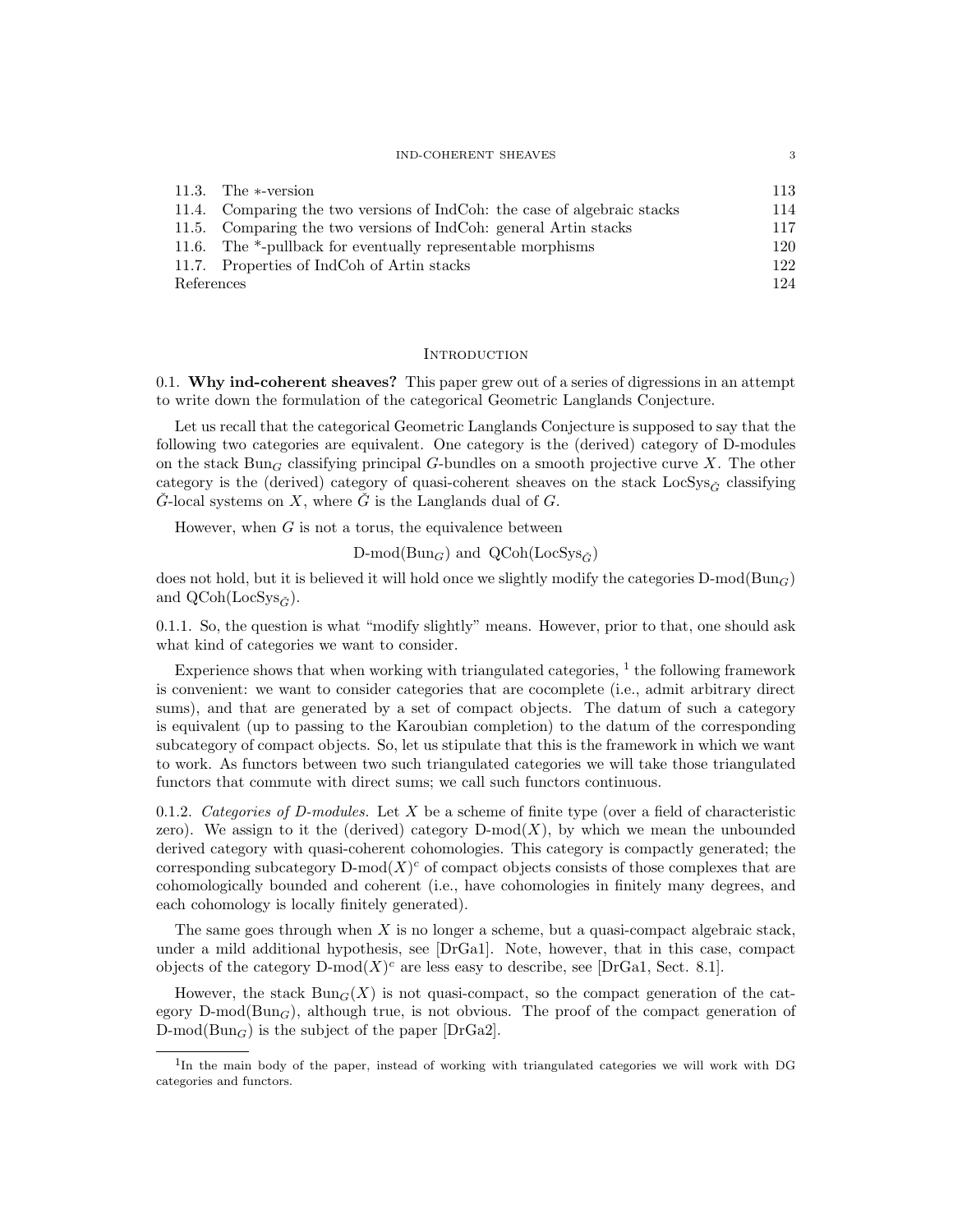In any case, in addition to the subcategory  $D\text{-mod}(Bun_G)^c$  of actual compact objects in  $D\text{-mod}(Bun_G)$ , there are several other small subcategories of  $D\text{-mod}(Bun_G)$ , all of which would have been the same, had  $Bun_G$  been a quasi-compact scheme. Any of these categories can be used to "redefine" the derived category on  $Bun<sub>G</sub>$ .

Namely, if  $D\text{-mod}(Bun_G)^{c'}$  is such a category, one can consider its ind-completion

 $D\text{-mod}(Bun_G)' := \text{Ind}(D\text{-mod}(Bun_G)^{c}).$ 

Replacing the initial D-mod( $Bun_G$ ) by D-mod( $Bun_G$ )' is what we mean by "slightly modifying" our category.

0.1.3. Categories of quasi-coherent sheaves. Let X be again a scheme of finite type, or more generally, a DG scheme almost of finite type (see Sect. 0.6.6), over a field of characteristic zero. It is well-known after [TT] that the category  $\text{QCoh}(X)$  is compactly generated, where the subcategory  $\mathrm{QCoh}(X)^c$  is the category  $\mathrm{QCoh}(X)^{\mathrm{perf}}$  of perfect objects.

In this case also, there is another natural candidate to replace the category  $Q\text{Coh}(X)^\text{perf}$ , namely, the category  $\text{Coh}(X)$  which consists of bounded complexes with coherent cohomologies. The ind-completion  $Q\text{Coh}(X)' := \text{Ind}(\text{Coh}(X))$  is the category that we denote  $\text{Ind}\text{Coh}(X)$ , and which is the main object of study in this paper.

There may be also other possibilities for a natural choice of a small subcategory in  $\mathrm{QCoh}(X)$ . Specifically, if  $X$  is a locally complete intersection, one can attach a certain subcategory

$$
\operatorname{QCoh}(X)^{\rm perf} \subset \operatorname{QCoh}(X)^{\rm perf}_\mathcal{N} \subset \operatorname{Coh}(S)
$$

to any Zariski-closed conical subset  $N$  of  $\mathrm{Spec}_X(\mathrm{Sym}(H^1(T_X))),$  where  $T_X$  denotes the tangent complex of  $X$ , see [AG] where this theory is developed.

0.1.4. An important feature of the examples considered above is that the resulting modified categories  $D\text{-mod}(Bun_G)'$  and  $Q\text{Coh}(X)'$  all carry a t-structure, such that their eventually coconnective subcategories (i.e.,  $D\text{-mod}(Bun_G)'^+$  and  $Q\text{Coh}(X)'^+$ , respectively) are in fact equivalent to the corresponding old categories (i.e.,  $D\text{-mod}(Bun_G)^+$  and  $Q\text{Coh}(X)^+$ , respectively).

I.e., the difference between the new categories and the corresponding old ones is that the former are not left-complete in their t-structures, i.e., Postnikov towers do not necessarily converge (see Sect. 1.3 where the notion of left-completeness is reviewed).

However, this difference is non-negligible from the point of view of Geometric Langlands: the conjectural equivalence between the modified categories

$$
\text{D-mod}(\text{Bun}_G)' \simeq \text{QCoh}(\text{LocSys}_{\check{G}})'
$$

has an unbounded cohomological amplitude, so an object which is trivial with respect to the t-structure on one side (i.e., has all of its cohomologies equal to 0), may be non-trivial with respect to the t-structure on the other side. An example is provided by the "constant sheaf" D-module

$$
k_{\mathrm{Bun}_G} \in \mathrm{D}\text{-mod}(\mathrm{Bun}_G)^+ = \mathrm{D}\text{-mod}(\mathrm{Bun}_G)'^+.
$$

0.2. So, why ind-coherent sheaves? Let us however return to the question why one should study specifically the category  $\text{IndCoh}(X)$ . In addition to the desire to understand the possible candidates for the spectral side of Geometric Langlands, there are three separate reasons of general nature.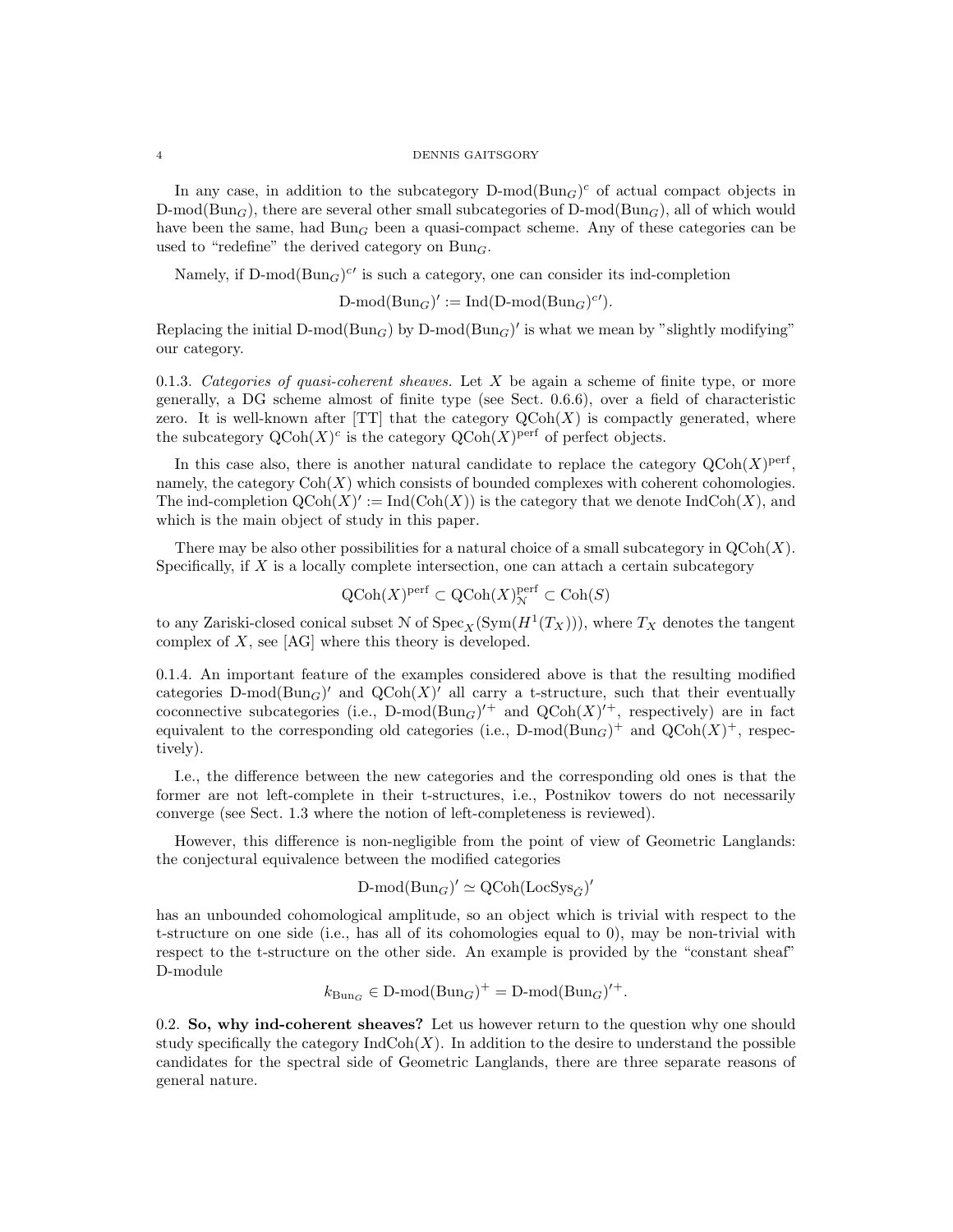0.2.1. Reason number one is that when X is not a scheme, but an ind-scheme, the category  $IndCoh(X)$  is usually much more manageable than  $QCoh(X)$ . This is explained in [GR1, Sect. 2].

0.2.2. Reason number two has to do with the category of D-modules. For any scheme or stack X, the category  $D\text{-mod}(X)$  possesses two forgetful functors:

**oblv<sup>*l*</sup>**: D-mod(X) 
$$
\rightarrow
$$
 QCoh(X) and **oblv<sup>*r*</sup>**: D-mod(X)  $\rightarrow$  IndCoh(X),

that realize  $D\text{-mod}(X)$  as "left" D-modules and "right" D-modules, respectively.

However, the "right" realization is much better behaved, see [GR2] for details.

For example, it has the nice feature of being compatible with the natural t-structures on both sides: an object  $\mathcal{F} \in \mathcal{D} \text{-mod}(X)$  is coconnective (i.e., cohomologically  $\geq 0$ ) if and only if obly<sup> $r$ </sup>(F) is. <sup>2</sup>

So, if we want to study the category of D-modules in its incarnation as "right" D-modules, we need to study the category  $\text{IndCoh}(X)$ .

0.2.3. Reason number three is even more fundamental. Recall that the Grothendieck-Serre duality constructs a functor  $f^!: \text{QCoh}(Y)^+ \to \text{QCoh}(X)^+$  for a proper morphism  $f: X \to Y$ , which is the right adjoint to the functor  $f_* : \mathrm{QCoh}(X) \to \mathrm{QCoh}(Y)$ .

However, if we stipulate that we want to stay within the framework of cocomplete categories and functors that commute with direct sums, a natural way to formulate this adjunction is for the categories  $\text{IndCoh}(X)$  and  $\text{IndCoh}(Y)$ . Indeed, the right adjoint to  $f_*$ , considered as a functor  $\mathrm{QCoh}(X) \to \mathrm{QCoh}(Y)$  will not be continuous, as  $f_*$  does not necessarily send compact objects of  $\mathrm{QCoh}(X)$ , i.e.,  $\mathrm{QCoh}(X)$ <sup>perf</sup>, to  $\mathrm{QCoh}(Y)$ <sup>perf</sup>. But it does send  $\mathrm{Coh}(X)$  to  $\mathrm{Coh}(Y)$ .

We should remark that developing the formalism of the !-pullback and the base change formulas that it satisfies, necessitates passing from the category or ordinary schemes to that of DG schemes. Indeed, if we start with with a diagram of ordinary schemes

$$
X
$$
\n
$$
\downarrow f
$$
\n
$$
Y' \xrightarrow{g_Y} Y,
$$

their Cartesian product  $X' := X \underset{Y}{\times} Y'$  must be considered as a DG scheme, or else the base change formula

$$
(0.1) \t\t g_Y^! \circ f_* \simeq f'_* \circ g_X^!
$$

would fail, where  $f' : X' \to Y'$  and  $g_X : X' \to X$  denotes the resulting base changed maps.

<sup>&</sup>lt;sup>2</sup>When X is smooth, the "left" realization is also compatible with the t-structures up to a shift by  $\dim(X)$ . However, when X is not smooth, the functor  $\textbf{oblv}^l$  is not well-behaved with respect to the t-structures, which is the reason for the popular misconception that "left D-modules do not make sense for singular schemes." More precisely, the derived category of left D-modules makes sense always, but the corresponding abelian category is indeed difficult to see from the "left" realization.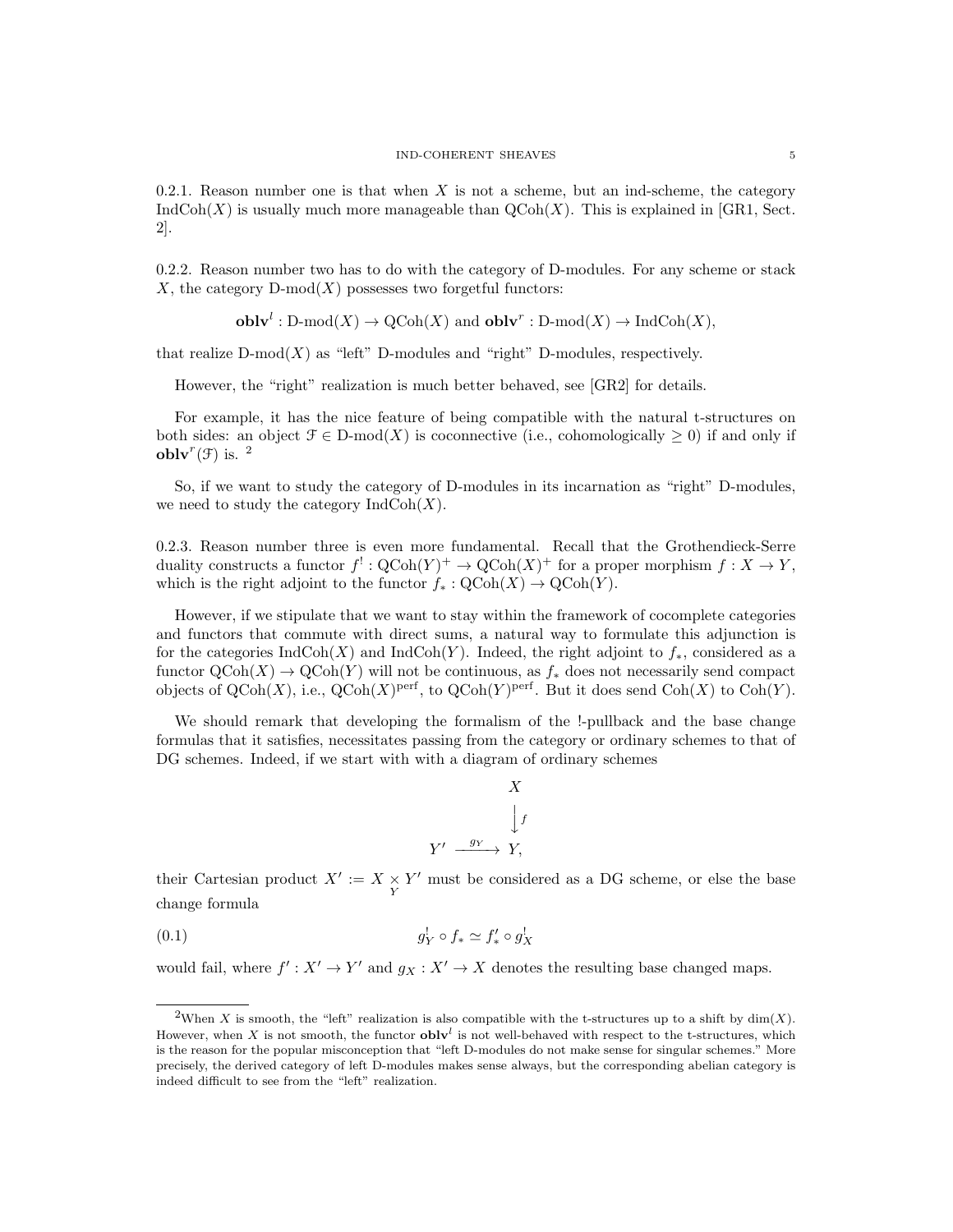#### 6 DENNIS GAITSGORY

0.2.4. What is done in this paper. We shall presently proceed to review the actual contents of this paper.

We should say right away that there is no particular main theorem toward which other results are directed. Rather, we are trying to provide a systematic exposition of the theory that we will be able to refer to in subsequent papers on foundadtions of derived algebraic geometry needed for Geometric Langlands.

The present paper naturally splits into three parts:

Part I consists of Sections 1-4, which deal with properties of IndCoh on an individual DG scheme, and functorialities for an individual morphism between DG schemes. The techniques used in this part essentially amount to homological algebra, and in this sense are rather elementary.

Part II consists of Sections 5-9 where we establish and exploit the functoriality properties of the assignment

 $S \mapsto \text{IndCoh}(S)$ 

on the category of DG schemes as a whole. This part substantially relies on the theory of ∞-categories.

Part III consists of Sections 10-11, where we extend IndCoh to stacks and prestacks.

# 0.3. Contents of the paper: the "elementary" part.

0.3.1. In Sect. 1 we introduce the category  $IndCoh(S)$  where S is a Noetherian DG scheme. We note that when S is a classical scheme (i.e., structure sheaf  $\mathcal{O}_X$  satisfies  $H^i(\mathcal{O}_X) = 0$  for  $i < 0$ , we recover the category that was introduced by Krause in [Kr].

The main result of Sect. 1 is Proposition 1.2.4. It says that the eventually coconnective part of IndCoh(X), denoted IndCoh(X)<sup>+</sup>, maps isomorphically to  $Q\text{Coh}(X)^+$ . This is a key to transferring many of the functorialities of QCoh to IndCoh; in particular, the construction of direct images for IndCoh relies on this equivalence.

0.3.2. Section 2 is a digression that will not be used elsewhere in the present paper. Here we try to spell out the definition of  $\text{IndCoh}(S)$  for a scheme S which is not necessarily Noetherian.

The reason we do this is that we envisage the need of IndCoh when studying objects such as the loop group  $G(\ell t)$ . In practice,  $G(\ell t)$  can be presented as an inverse limit of ind-schemes of finite type, i.e., in a sense we can treat  $IndCoh(G(\mathcal{t}))$  be referring back to the Noetherian case. However, the theory would be more elegant if we could give an independent definition, which is what is done here.

0.3.3. In Sect. 3 we introduce the three basic functors between the categories  $\text{IndCoh}(S_1)$  and IndCoh( $S_2$ ) for a map  $f : S_1 \to S_2$  of Noetherian DG schemes.

The first is direct image, denoted

 $f_*^{\text{IndCoh}}: \text{IndCoh}(S_1) \to \text{IndCoh}(S_2),$ 

which is "transported" from the usual direct image  $f_*: \text{QCoh}(S_1) \to \text{QCoh}(S_2)$ .

The second is

$$
f^{\text{IndCoh},*}: \text{IndCoh}(S_2) \to \text{IndCoh}(S_1),
$$

which is also transported from the usual inverse image  $f^* : \text{QCoh}(S_2) \to \text{QCoh}(S_1)$ . However, unlike the quasi-coherent setting, the functor  $f^{\text{IndCoh},*}$  is only defined for morphisms that are eventually coconnective, i.e., those for which the usual  $f^*$  sends  $\operatorname{QCoh}(S_2)^+$  to  $\operatorname{QCoh}(S_1)^+$ .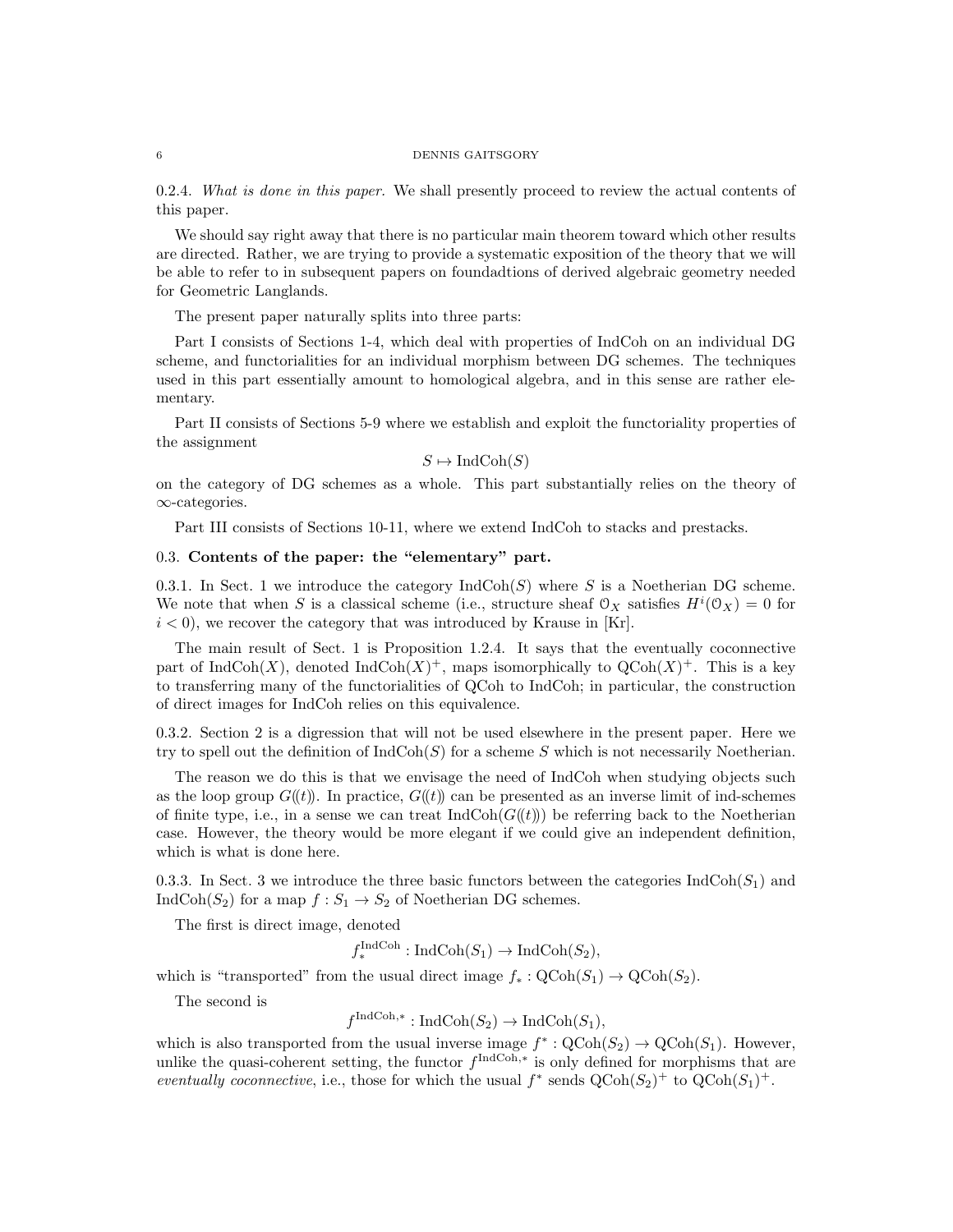The third functor is a specialty of IndCoh: this is the !-pullback functor  $f'$  for a proper map  $f: S_1 \to S_2$ , and which is defined as the right adjoint of  $f_*^{\text{IndCoh}}$ .

0.3.4. In Sect. 4 we discuss some of the basic properties of IndCoh, which essentially say that there are no unpleasant surprises vis- $\grave{a}$ -vis the familiar properties of QCoh. E.g., Zariski descent, localization with respect to an open embedding, etc., all hold like they do for QCoh.

A pleasant feature of IndCoh (which does not hold for QCoh) is the convergence property: for a DG scheme S, the category  $\text{IndCoh}(S)$  is the limit of the categories  $\text{IndCoh}(\tau^{\leq n}(S)),$ where  $\tau^{\leq n}(S)$  is the *n*-coconnective truncation of S.

0.4. Interlude:  $\infty$ -categories. A significant portion of the work in the present paper goes into enhancing the functoriality of IndCoh for an individual morphism  $f$  to a functor from the category of  $DGSch_{Noeth}$  of Noetherian DG schemes to the category of DG categories.

We need to work with DG categories rather than with triangulated categories as the former allow for such operation as taking limits. The latter is necessary in order to extend IndCoh to stacks and to formulate descent.

Since we are working with DG schemes, DGSch<sub>Noeth</sub> form an  $(\infty, 1)$ -category rather than an ordinary category. Thus, homotopy theory naturally enters the picture. For now we regard the category of DG categories, denoted DGCat, also as an  $(\infty, 1)$ -category (rather than as a  $(\infty, 2)$ -category).

0.4.1. Throughout the paper we formulate statements of  $\infty$ -categorical nature in a way which is independent of a particular model for the theory of  $\infty$ -categories (although the model that we have in mind is that of quasi-categories as treated in [Lu0]).

However, formulating things at the level of  $\infty$ -categories is not such an easy thing to do. Any of the models for  $\infty$ -categories is a very convenient computational/proof-generating machine. However, given a particular algebro-geometric problem, such as the assignment

# $S \mapsto \text{IndCoh}(S)$ ,

it is rather difficult to feed it into this machine as an input.

E.g., in the model of quasi-categories, an  $\infty$ -category is a simplicial set, and a functor is a map of simplicial sets. It appears as a rather awkward endeavor to organize DG schemes and ind-coherent sheaves on them into a particular simplicial set... <sup>3</sup>

0.4.2. So, the question is: how, for example, do me make IndCoh into a functor

$$
\mathrm{DGSch}_{\mathrm{Noeth}} \to \mathrm{DGCat},
$$

e.g., with respect to the push-forward operation, denoted  $f_*^{\text{IndCoh}}$ ? The procedure is multi-step and can be described as follows:

Step  $\theta$ : We start with the assignment

$$
A \mapsto A\text{-mod} : (DG\text{-rings})^{\text{op}} \to DGCat,
$$

which is elementary enough that it can be carried out in any given model. We view it as a functor

$$
\operatorname{QCoh}_{\operatorname{DGSch}^{\operatorname{aff}}} : \operatorname{DGSch}^{\operatorname{aff}} \to \operatorname{DGCat},
$$

<sup>&</sup>lt;sup>3</sup>It should be remarked that when one works with a specific manageable diagram of DG categories arising from algebraic geometry (e.g., the category of D-modules on the loop group viewed as a monoidal category), it is sometimes possible to work in a specific model, and to carry out the constructions "at the chain level", as is done, e.g., in [FrenGa]. But in slightly more general situations, this approach does not have much promise.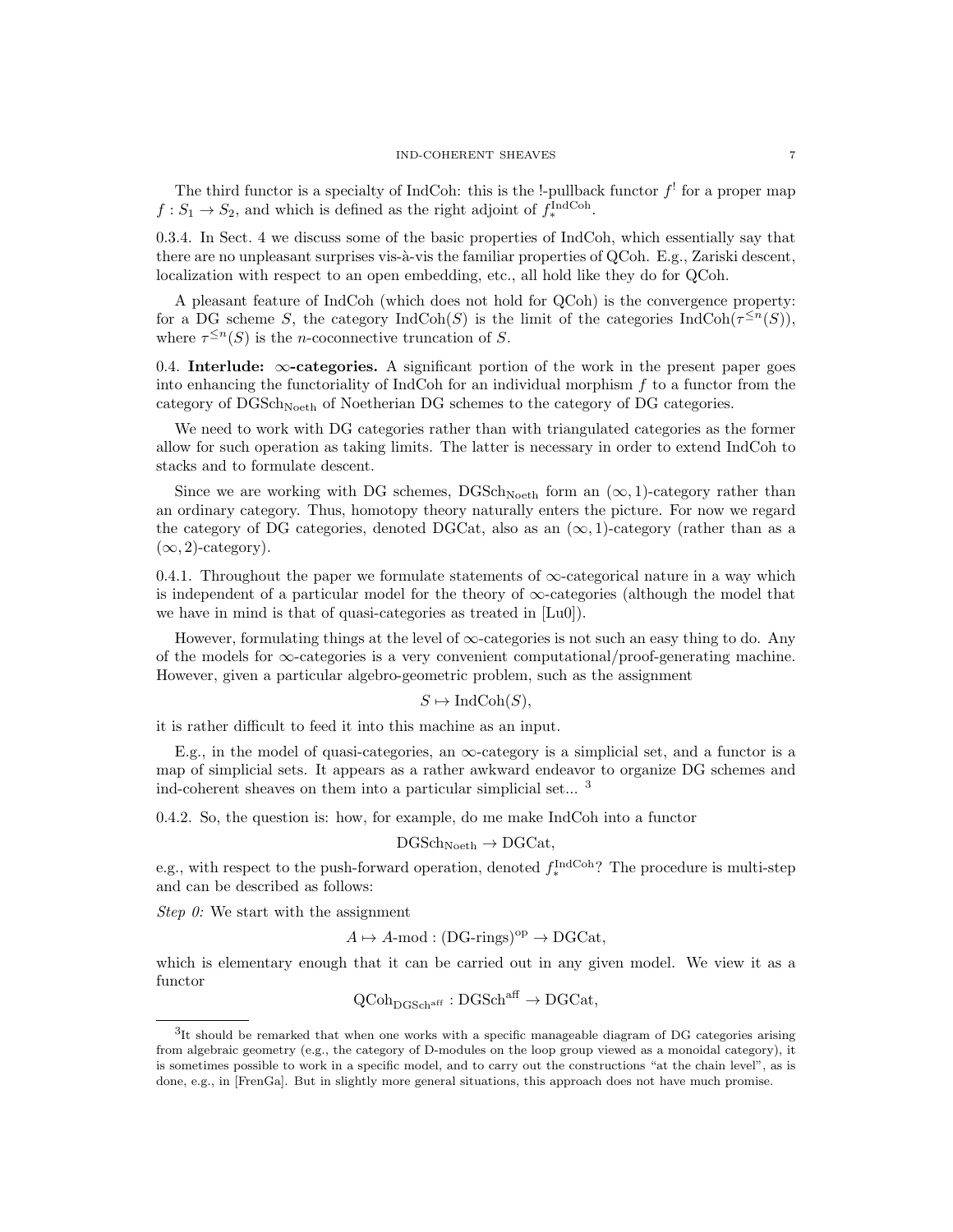with respect to  $f_*$ .

Step 1: Passing to left adjoints, we obtain a functor

$$
\operatorname{QCoh}_{\operatorname{DGSch}^{\operatorname{aff}}}^* : (\operatorname{DGSch}^{\operatorname{aff}})^{\operatorname{op}} \to \operatorname{DGCat},
$$

with respect to  $f^*$ .

Step 2: We apply the right Kan extension along the natural functor

$$
\mathrm{DGSch}^{\mathrm{aff}}\to\mathrm{PreStk}
$$

(here PreStk is the  $(\infty, 1)$ -category category of derived  $\infty$ -prestacks, see [GL:Stacks], Sect. 1.1.1.) to obtain a functor

$$
\mathrm{QCoh}^*_{\mathrm{PreStk}}:(\mathrm{PreStk})^{\mathrm{op}}\to \mathrm{DGCat}\,.
$$

Step 3: We restrict along the natural functor  $\text{DGSch} \to \text{PreStk}$  (see [GL:Stacks], Sect. 3.1) to obtain a functor

$$
\mathrm{QCoh}^*_\mathrm{DGSch} : (\mathrm{DGSch})^\mathrm{op} \to \mathrm{DGCat},
$$

with respect to  $f^*$ .

Step 4: Passing to right adjoints, we obtain a functor

$$
\mathrm{QCoh}_{\mathrm{DGSch}} : \mathrm{DGSch} \to \mathrm{DGCat},
$$

with respect to  $f_*$ .

Step 5: Restricting to DGSch<sub>Noeth</sub> ⊂ DGSch, and taking the eventually coconnective parts, we obtain a functor

$$
\operatorname{QCoh}^+_{\operatorname{DGSch}_{{\operatorname{Noeth}}}}: \operatorname{DGSch}_{{\operatorname{Noeth}}}\to \operatorname{DGCat}.
$$

Step 6: Finally, using Proposition 1.2.4, in Proposition 3.2.4 we use the latter functor do construct the desired functor

$$
IndCohDGSchNoeth: DGSchNoeth \rightarrow DGCat.
$$

0.4.3. In subsequent sections of the paper we will extend the functor  $IndCoh<sub>DGSch<sub>Noeth</sub></sub>$ , most ambitiously, to a functor out of a certain  $(\infty, 1)$ -category of correspondences between prestacks.

However, the procedure will always be of the same kind: we will never be able to do it "by hand" by saying where the objects and 1-morphisms go, and specifying associativity up to coherent homotopy. Rather, we will iterate many times the operations of restriction, and left and right Kan extension, and passage to the adjoint functor. <sup>4</sup>

<sup>4</sup>One observes that higher algebra, i.e., algebra done in ∞-categories, loses one of the key features of usual algebra, namely, of objects being rather concrete (such as a module over an algebra is a concrete set with concrete pieces of structure).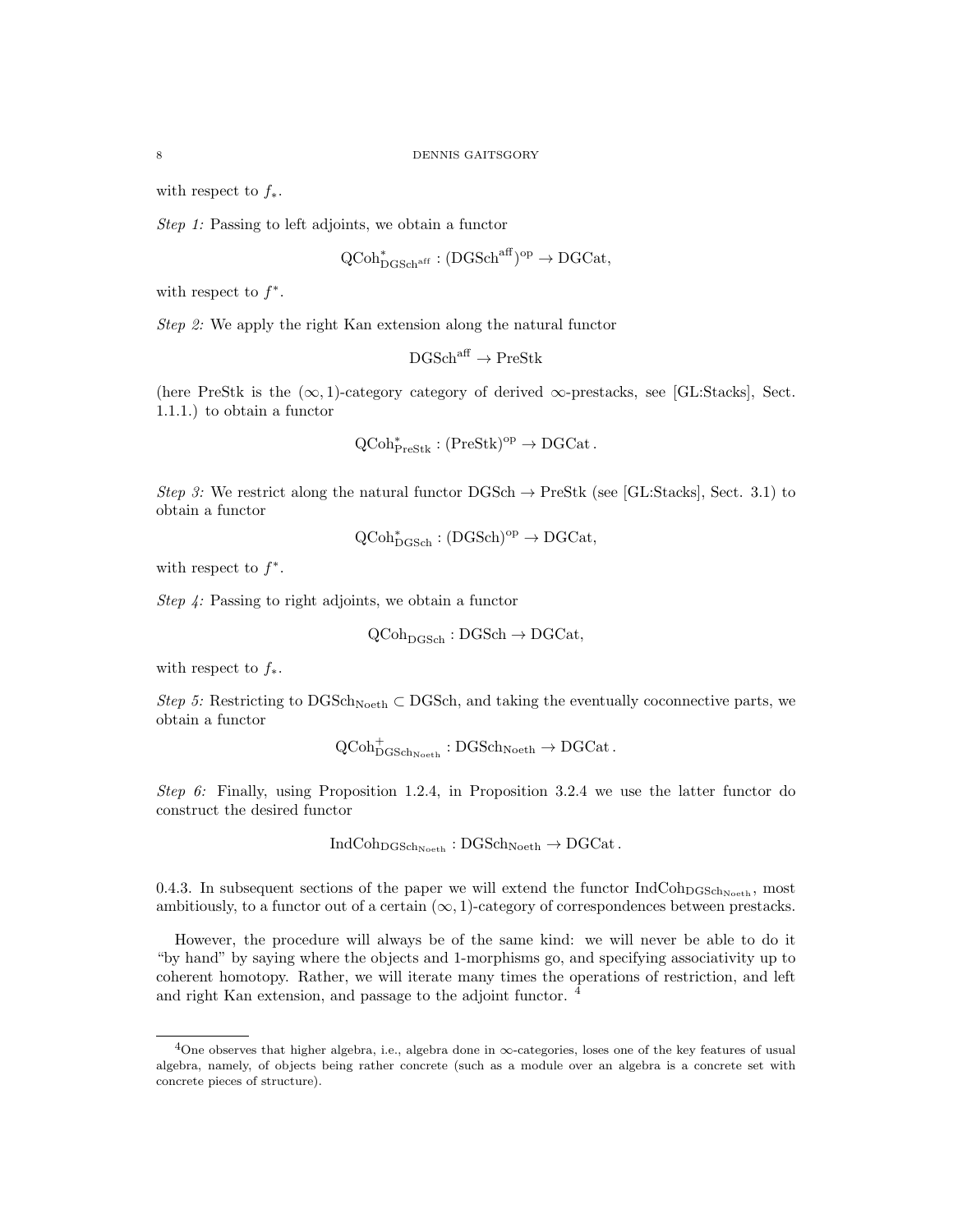#### IND-COHERENT SHEAVES 9

0.4.4. A disclaimer. In this paper we did not set it as our goal to give complete proofs of statements of  $\infty$ -categorical nature. Most of these statements have to do with *categories of* correspondences, introduced in Sect. 5.

The corresponding proofs are largely combinatorial in nature, and would increase the length of the paper by a large factor. The proofs of most of such statements will be supplied in the forthcoming book [GR3]. In this sense, the emphasis of the present paper is to make sure that homological algebra works (maps between objects in a given DG category are isomorphisms when they are expected to be such), while the emphasis of [GR3] is to show that the assignments of the form

$$
\mathbf{i} \in \mathbf{I} \mapsto \mathbf{C}_i \in \infty\text{-Cat},
$$

where **I** is some  $\infty$ -category, are indeed functors  $I \to \infty$ -Cat.

That said, we do take care to single out every statement that requires a non-standard manipulation at the level of  $\infty$ -categories. I.e., we avoid assuming that higher homotopies can be automatically arranged in every given problem at hand.

# 0.5. Contents: the rest of the paper.

0.5.1. In Sect. 5 our goal is to define the set-up for the functor of !-pullback for arbitrary morphisms (i.e., not necessarily proper, but still of finite type), such that the base change formula (0.1) holds.

As was explained to us by J. Lurie, a proper formulation of the existence of !-pullback together with the base change property is encoded by enlarging the category DGSch: we leave the same objects, but 1-morphisms from  $S_1$  to  $S_2$  are now correspondences

$$
S_{1,2} \xrightarrow{g} S_1
$$
  
(0.2)  $f \downarrow$   
 $S_2$ .

and compositions of morphisms are given by forming Cartesian products. I.e., when we want to compose a morphism  $S_1 \rightarrow S_2$  as above with a morphism  $S_2 \rightarrow S_3$  given by

$$
S_{2,3} \xrightarrow{g'} S_2
$$
  

$$
f' \downarrow
$$
  

$$
S_3,
$$

the composition is given by the diagram

$$
S_{1,2} \underset{S_2}{\times} S_{2,3} \longrightarrow S_1
$$
  

$$
\downarrow
$$
  

$$
S_3.
$$

For a morphism (0.2), the corresponding functor  $IndCoh(S_1) \to IndCoh(S_2)$  is given by

$$
f_*^{\text{IndCoh}} \circ g^!.
$$

Suppose now that we have managed to define IndCoh as a functor out of the category of correspondences. However, there are still multiple compatibilities that are supposed to hold that express how the isomorphisms (0.1) are compatible with the adjunction  $(f_*^{\text{IndCoh}}, f')$  when f is a proper morphism.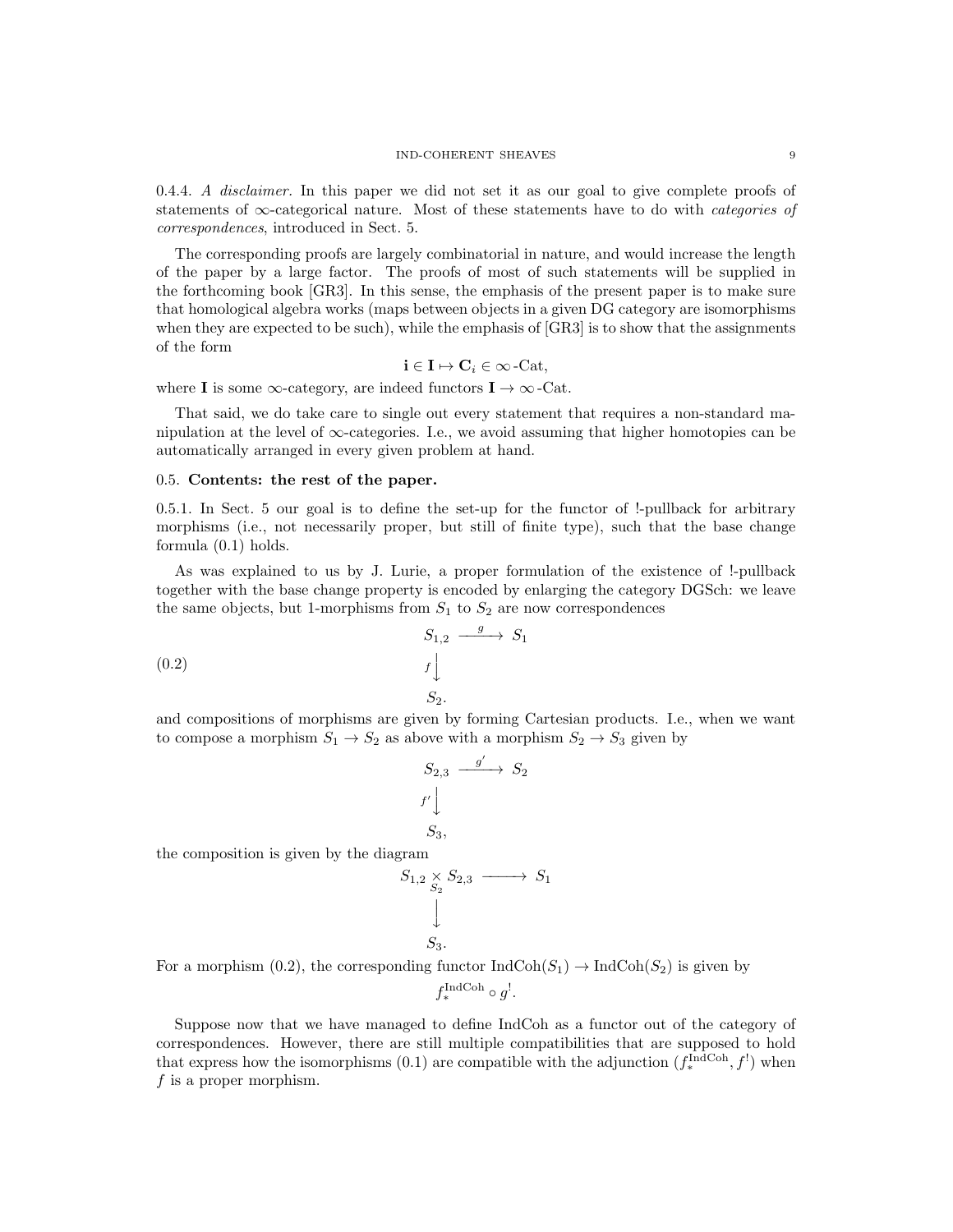#### 10 DENNIS GAITSGORY

Another idea of J. Lurie's is that this structure is most naturally encoded by further expanding our category of correspondences, by making it into a 2-category, where we allow 2-morphisms to be morphisms between correspondences that are not necessarily isomorphisms, but rather proper maps.

0.5.2. In Sect. 6 we indicate the main steps in the construction of IndCoh as a functor out of the category of correspondences. The procedure mimics the classical construction of the !-pullback functor, but is done in the  $\infty$ -categorical language. Full details of this construction will be supplied in [GR3].

0.5.3. In Sect. 7 we study the behavior of the !-pullback functor under eventually coconnective, Gorenstein and smooth morphisms.

0.5.4. The goal of Sect. 8 is to prove that the category IndCoh satisfies faithfully flat descent with respect to the !-pullback functor. The argument we give was explained to us by J. Lurie.

0.5.5. In Sect. 9 we discuss the self-duality property of the category  $\text{IndCoh}(S)$  for a DG scheme S almost of finite type over the ground field. The self-duality boils down to the classical Serre duality anti-equivalence of the category  $\text{Coh}(S)$ , and is automatic from the formalism of IndCoh as a functor on the category of correspondences.

0.5.6. In Sect. 10 we take the theory as far as it goes when Y is an arbitrary prestack.

0.5.7. In Sect. 11 we specialize to the case of Artin stacks. The main feature of  $IndCoh(\mathcal{Y})$  for Artin stacks is that this category can be recovered from looking at just affine schemes equipped with a *smooth* map to  $\mathcal Y$ . This allows us to introduce a t-structure on IndCoh( $\mathcal Y$ ), and establish a number of properties that make the case of Artin stacks close to that of schemes.

# 0.6. Conventions, terminology and notation.

0.6.1. Ground field. Throughout this paper we will be working with schemes and DG schemes defined over a ground field  $k$  of characteristic 0.

0.6.2.  $\infty$ -categories. By an  $\infty$ -category we shall always mean an  $(\infty, 1)$ -category. By a slight abuse of language we will sometimes talk about "categories" when we actually mean ∞ categories. <sup>5</sup>

As was mentioned above, our usage of  $\infty$ -categories is not tied to any particular model, however, the basic reference for us is Lurie's book [Lu0].

For an  $\infty$ -category **C** and  $c_1, c_2 \in \mathbb{C}$ , we let

 $\text{Maps}_{\mathbf{C}}(\mathbf{c}_1, \mathbf{c}_2)$ 

denote the corresponding  $\infty$ -groupoid of maps. We also denote

$$
\mathrm{Hom}_{\mathbf{C}}(\mathbf{c}_1, \mathbf{c}_2) = \pi_0(\mathrm{Maps}_{\mathbf{C}}(\mathbf{c}_1, \mathbf{c}_2)).
$$

For a functor  $\Phi : \mathbf{C}_1 \to \mathbf{C}_2$  between  $\infty$ -categories, and a functor  $F : \mathbf{C}_1 \to \mathbf{D}$ , where **D** is another  $\infty$ -category that contains limits (resp., colimits), we let

$$
RKE_{\Phi}(F): \mathbf{C}_2 \to \mathbf{D} \text{ and } LKE_{\Phi}(F): \mathbf{C}_2 \to \mathbf{D}
$$

the right (resp., left) Kan extension of F along  $\Phi$ .

<sup>5</sup>Throughout the paper we will ignore set-theoretic issues. The act of ignoring can be replaced by assuming that the  $\infty$ -categories and functors involved are  $\kappa$ -accessible for some cardinal  $\kappa$  in the sense of [Lu0], Sect. 5.4.2.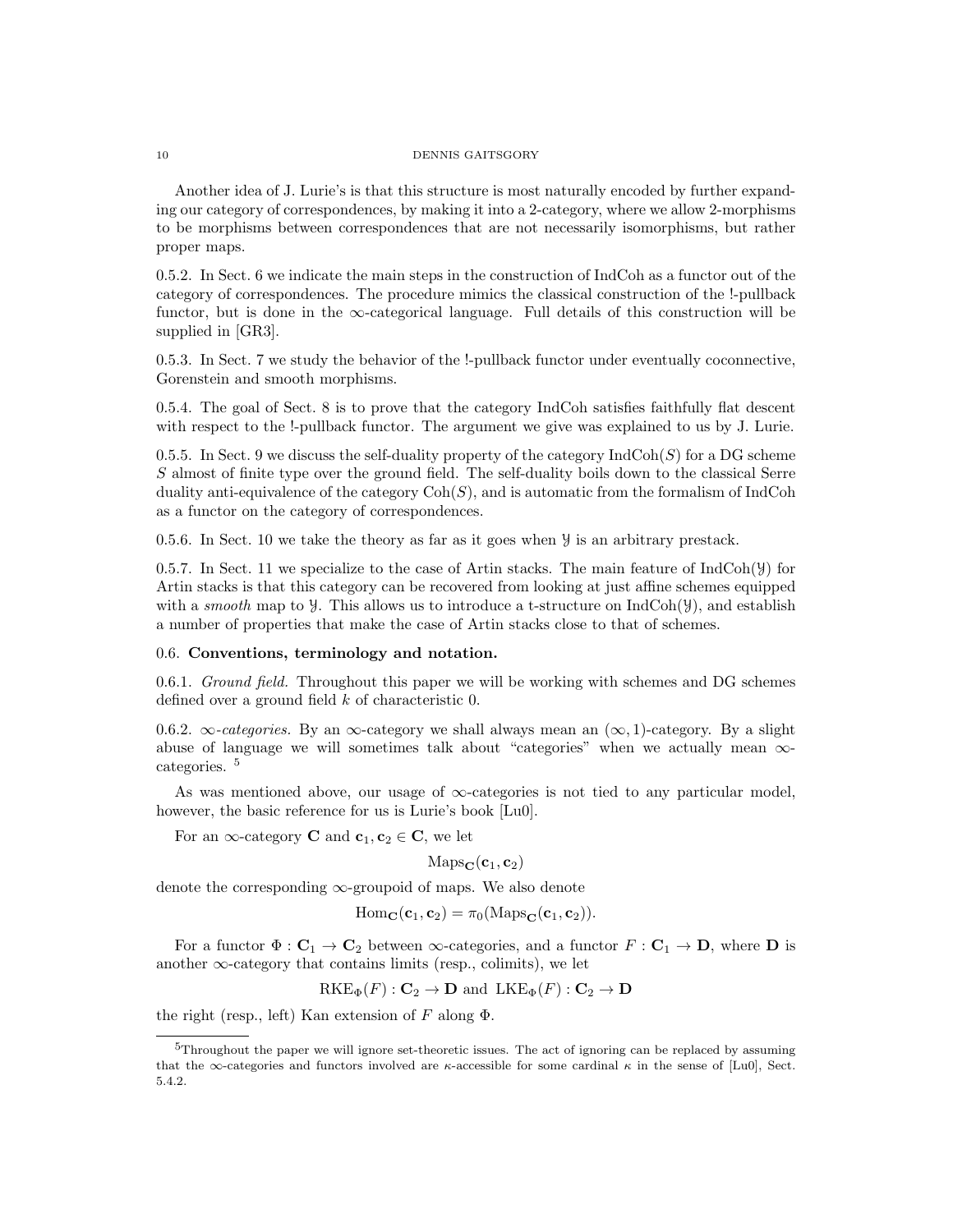0.6.3. Subcategories. Let **C** and **C'** be  $\infty$ -categories, and  $\phi : C' \to \mathbf{C}$  be a functor.

We shall say that  $\phi$  is *0-fully faithful*, or just *fully faithful* if for any  $\mathbf{c}'_1, \mathbf{c}'_2 \in \mathbf{C}'$ , the map

(0.3) 
$$
\text{Maps}_{\mathbf{C}'}(\mathbf{c}'_1, \mathbf{c}'_2) \to \text{Maps}_{\mathbf{C}}(\phi(\mathbf{c}'_1), \phi(\mathbf{c}'_2))
$$

is an isomorphism (=homotopy equivalence) of  $\infty$ -groupoids. In this case we shall say that  $\phi$ makes  $\mathbf{C}'$  into a *0-full* (or just *full*) subcategory of  $\mathbf{C}'$ .

Below are two weaker notions:

We shall say that  $\phi$  is 1-fully faithful, or just faithful, if for any  $\mathbf{c}'_1, \mathbf{c}'_2 \in \mathbf{C}'$ , the map  $(0.3)$ is a fully faithful map of  $\infty$ -groupoids. Equivalently, the map (0.3) induces an injection on  $\pi_0$ and a bijection on the homotopy groups  $\pi_i$ ,  $i \geq 1$  on each connected component of the space  $\mathrm{Maps}_{\mathbf{C}'}(\mathbf{c}'_1, \mathbf{c}'_2).$ 

I.e., 2- and higher morphisms between 1-morphisms in  $\mathbb{C}'$  are the same in  $\mathbb{C}'$  and  $\mathbb{C}$ , up to homotopy.

We shall say that  $\phi$  is *faithful and groupoid-full* if it is faithful, and for any  $\mathbf{c}'_1, \mathbf{c}'_2 \in \mathbf{C}'$ , the map (0.3) is surjective on those connected components of  $\text{Maps}_{\mathbf{C}}(\phi(\mathbf{c}'_1), \phi(\mathbf{c}'_2))$  that correspond to isomorphisms. In this case we shall say that  $\phi$  is an equivalence onto a 1-full subactegory of C.

0.6.4. DG categories. Our conventions on DG categories follow those of [GL:DG]. For the purposes of this paper one can replace DG categories by (the equivalent)  $(\infty, 1)$ -category of stable  $\infty$ -categories tensored over Vect, where the latter is the DG category of complexes of k-vector spaces.

By  $DGCat_{\text{non-cocomplete}}$  we shall denote the category of all DG-categories.

By DGCat we will denote the full subcategory of DGCatnon-cocomplete that consists of cocomplete DG categories (i.e., DG categories closed under direct sums, which is equivalent to being closed under all colimits).

By DGCat<sub>cont</sub> we shall denote the 1-full subcategory of DGCat where we restrict 1-morphisms to be continuous (i.e., commute with directs sums, or equivalently with all colimits).

Let **C** be a DG category and  $c_1, c_2 \in \mathbb{C}$  two objects. We shall denote by

$$
\mathcal{M}aps_{\mathbf{C}}(\mathbf{c}_1,\mathbf{c}_2)
$$

the corresponding object of Vect. The  $\infty$ -groupoid Maps $_{\mathbf{C}}(\mathbf{c}_1, \mathbf{c}_2)$  is obtained from the truncation  $\tau^{\leq 0}(\mathcal{M}aps_{\mathbf{C}}(\mathbf{c}_1, \mathbf{c}_2))$  by the Dold-Kan functor

$$
\text{Vect}^{\leq 0} \to \infty\text{-}\text{Grpd}.
$$

0.6.5. t-structures. Given  $C \in DGCat_{\text{non-cocomplete}}$  equipped with a t-structure, we shall denote by  $C^+$  the corresponding full subcategory of C that consists of *eventually coconnective* objects, i.e.,

$$
\mathbf{C}^+ = \bigcup_n \mathbf{C}^{\geq -n}.
$$

Similarly, we denote

$$
\mathbf{C}^- = \mathop{\cup}\limits_n \mathbf{C}^{\leq n}, \quad \mathbf{C}^b = \mathbf{C}^+ \cap \mathbf{C}^-, \quad \mathbf{C}^\heartsuit = \mathbf{C}^{\leq 0} \cap \mathbf{C}^{\geq 0}.
$$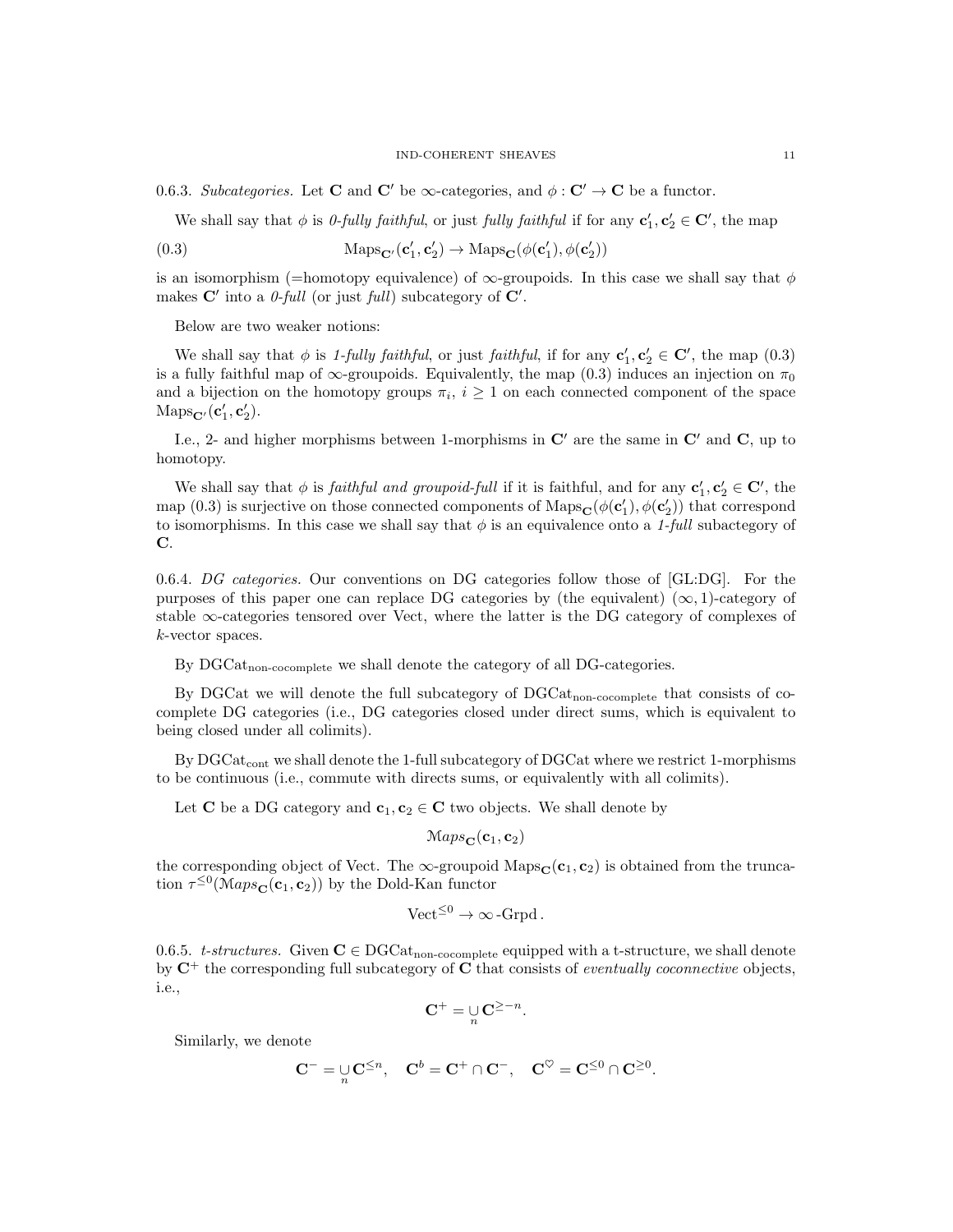0.6.6. (Pre)stacks and DG schemes. Our conventions regarding (pre)stacks and DG schemes follow [GL:Stacks].

We we shall abuse the terminology slightly and use the expression "classical scheme" for a DG scheme which is 0-coconnective, see [GL:Stacks], Sect. 3.2.1. For  $S \in$  Sch, we shall use the same symbol  $S$  to denote the corresponding derived scheme. Correspondingly, for a derived scheme S we shall use the notation <sup>cl</sup>S, rather than  $\tau^{cl}(S)$ , to denote its 0-coconnective truncation.

0.6.7. Quasi-coherent sheaves. Conventions regarding the category of quasi-coherent sheaves on (pre)stacks follow those of [GL:QCoh].

In particular, we shall denote by  $\operatorname{QCoh}^*_{\operatorname{DGSch}^{\operatorname{aff}}}$  the corresponding functor

 $(DGSch<sup>aff</sup>)<sup>op</sup> \rightarrow DGCat<sub>cont</sub>$ ,

by  $\operatorname{QCoh}^*_{\operatorname{Preskt}}$  its right Kan extension along the tautological functor

$$
(\text{DGSch}^{\text{aff}})^{\text{op}} \hookrightarrow (\text{PreStk})^{\text{op}},
$$

and by QCoh<sup>∗</sup>c the restriction of the latter to various subcategories **C** of PreStk, such as  $C = DGSch, Stk, Stk<sub>Artin</sub>, etc.$ 

The superscript "\*" stands for the fact that for a morphism  $f : \mathcal{Y}_1 \to \mathcal{Y}_2$ , the corresponding functor  $\text{QCoh}(\mathcal{Y}_2) \to \text{QCoh}(\mathcal{Y}_1)$  is  $f^*$ .

We remark (see [GL:QCoh, Corollary 1.3.12]) that for a classical scheme  $S$ , the category  $\mathrm{QCoh}(S)$  is the same whether we undertand S as a classical or DG scheme.

0.6.8. Noetherian DG schemes. We shall say that an affine DG scheme  $S = Spec(A)$  is Noetherian if

- $H^0(A)$  is a Noetherian ring.
- Each  $H^{i}(A)$  is a finitely generated as a module over  $H^{0}(A)$ .

We shall say that a DG scheme is locally Noetherian if it admits a Zariski cover by Noetherian affine DG schemes. It is easy to see that this is equivalent to requiring that any open affine subscheme is Noetherian. We shall say that a DG scheme is Noetherian if it is locally Noetherian and quasi-compact; we shall denote the full subcategory of DGSch spanned by Noetherian DG schemes by  $DGSch_{Noeth}$ .

0.6.9. DG schemes almost of finite type. Replacing the condition on  $H^0(A)$  of being Noetherian by that of being of finite type over  $k$ , we obtain the categories of DG schemes locally almost of finite type and almost of finite type over  $k$ , denoted  $\text{DGSch}_{\text{laff}}$  and  $\text{DGSch}_{\text{aff}}$ , respectively.

0.7. Acknowledgements. The author's debt to J. Lurie is obvious. In particular, it should be emphasized that the following two crucial points in this paper: the idea to use the category of correspondences as the source of the IndCoh functor, and the assertion that IndCoh satisfies faithfully flat descent, are both due to him.

The author would like to thank V. Drinfeld and N. Rozenblyum for their collaboration on the project of writing down the foundations of ind-coherent sheaves for the purposes of Geometric Langlands, and for sharing their ideas related to the subject of this paper.

The author would also like to thank D. Arinkin, J. Barlev and S. Raskin for many helpful discussions.

Finally, the author would like to emphasize that part of the material in this paper has been independently developed by T. Preygel.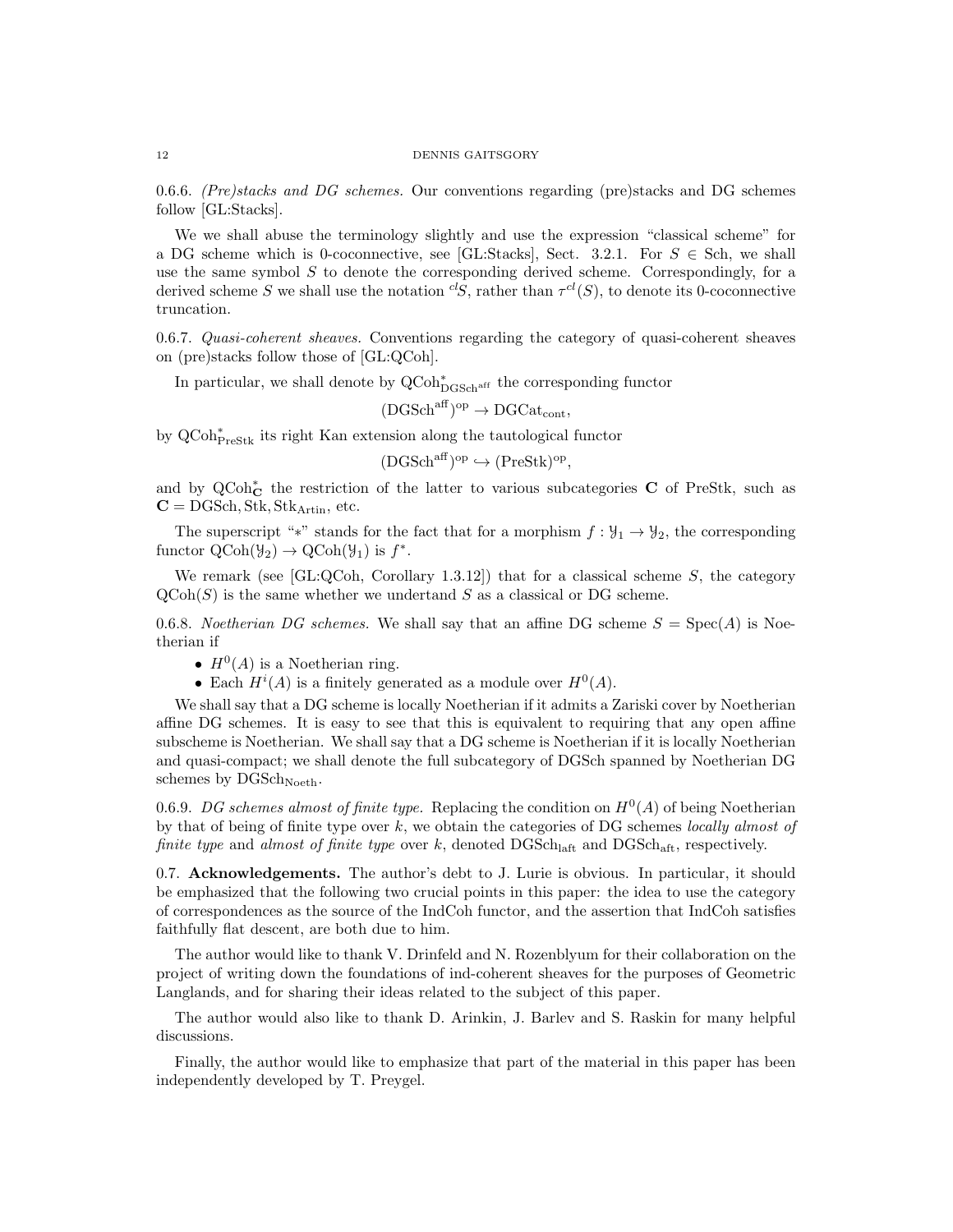The author was supported by NSF grant DMS-1063470.

# Part I. Elementary properties.

### 1. Ind-coherent sheaves

Let S be a DG scheme. In this section we will be assuming that S is Noetherian, see Sect. 0.6.8, i.e., quasi-compact and locally Noetherian.

# 1.1. The set-up.

1.1.1. Consider the category QCoh(S). It carries a natural t-structure, whose heart  $Q\text{Coh}(S)^{\heartsuit}$ is canonically isomorphic to  $Q\text{Coh}(^{cl}S)^{\heartsuit}$ , where  $^{cl}S$  is the underlying classical scheme.

**Definition 1.1.2.** Let Coh(S)  $\subset \text{QCoh}(S)$  be the full subcategory that consists of objects of bounded cohomological amplitude and coherent cohomologies.

The assumption that  ${}^{cl}S$  is Noetherian, implies that the subcategory Coh(S) is stable under the operation of taking cones, so it is a DG subcategory of  $Q\text{Coh}(S)$ .

However,  $Coh(S)$  is, of course, not cocomplete.

**Definition 1.1.3.** The DG category  $\text{IndCoh}(S)$  is defined as the ind-completion of  $\text{Coh}(S)$ .

Remark 1.1.4. When S is a classical scheme, the category  $IndCoh(S)$  was first introduced by Krause in [Kr]. Assertion (2) of Theorem 1.1 of loc.cit. can be stated as  $IndCoh(S)$  being equivalent to the DG category of *injective complexes* on S. Many of the results of this section are simple generalizations of Krause's results to the case of a DG scheme.

1.1.5. By construction, we have a canonical 1-morphism in  $DGCat_{cont}$ :

 $\Psi_S : \text{IndCoh}(S) \to \text{QCoh}(S)$ ,

obtained by ind-extending the tautological embedding  $Coh(X) \hookrightarrow \text{QCoh}(X)$ .

**Lemma 1.1.6.** Assume that S is a regular classical scheme. Then  $\Psi_S$  is an equivalence.

Remark 1.1.7. As we shall see in Sect. 1.6, the converse is also true.

Proof. Recall that by [BFN], Prop. 3.19, extending the arguments of [Ne], the category  $\text{QCoh}(S)$  is compactly generated by its subcategory  $\text{QCoh}(S)^c = \text{QCoh}(S)^{\text{perf}}$  consisting of perfect complexes.

Suppose that  $S$  is a regular classical scheme. Then the subcategories

 $\mathrm{Coh}(S) \subset \mathrm{QCoh}(S) \supset \mathrm{QCoh}(S)^{\mathrm{perf}}$ 

coincide, and the assertion is manifest.

 $\Box$ 

# 1.2. The t-structure.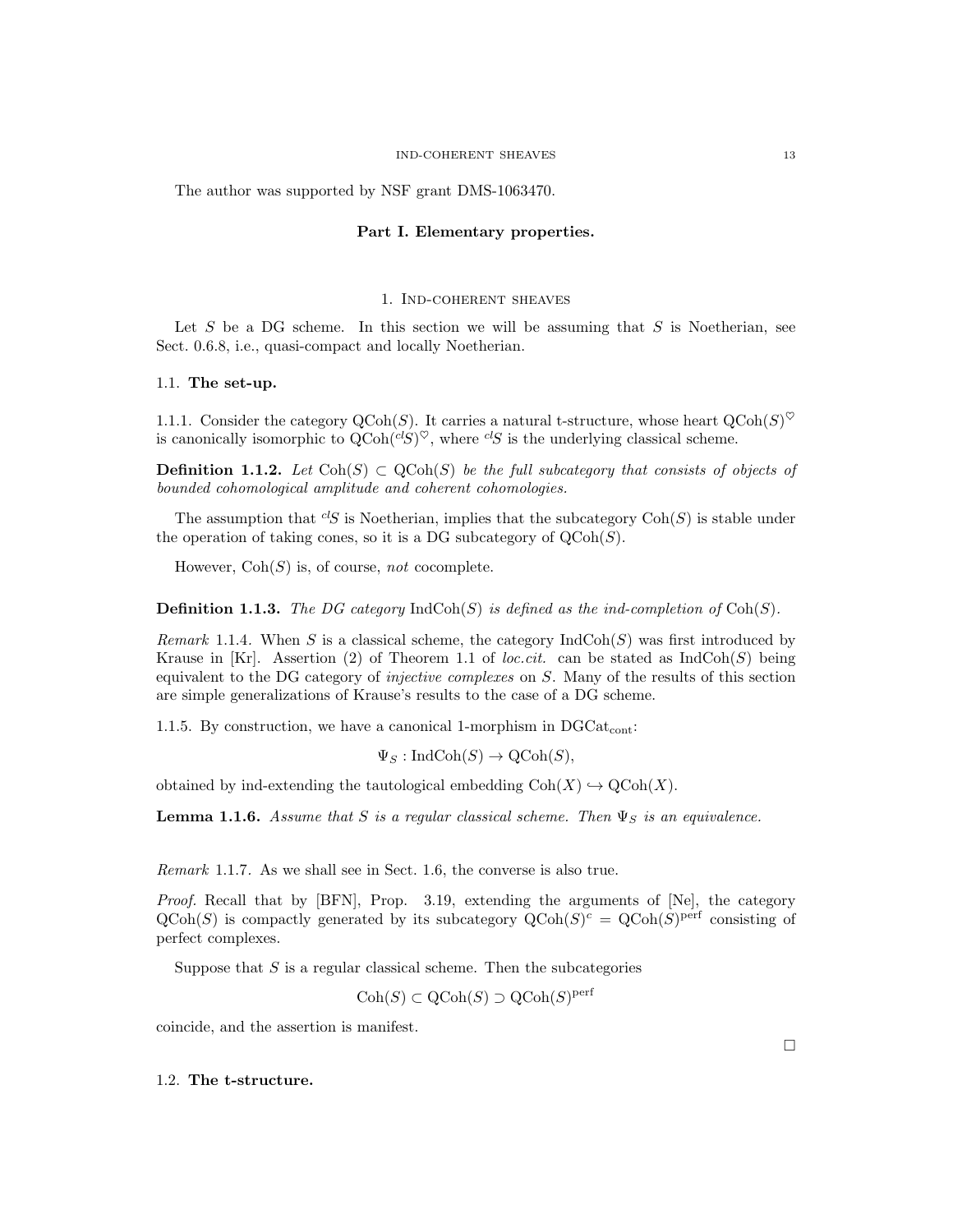#### 14 DENNIS GAITSGORY

1.2.1. The category  $\text{Coh}(S)$  carries a natural t-structure. Hence, IndCoh(S) acquires a canonical t-structure, characterized by the properties that

- (1) It is compatible with filtered colimits (i.e., the truncation functors commute with filtered colimits), and
- (2) The tautological embedding  $Coh(S) \to \text{Ind} \text{Coh}(S)$  is t-exact.

We have:

**Lemma 1.2.2.** The functor  $\Psi_S$  is t-exact.

*Proof.* Follows from the fact that the t-structure on  $QCoh(S)$  is compatible with filtered col- $\Box$ 

1.2.3. The next proposition, although simple, is crucial for the rest of the paper. It says that the eventually coconnective subcategories of  $\text{IndCoh}(S)$  and  $\text{QCoh}(S)$  are equivalent:

Proposition 1.2.4. For every n, the induced functor

$$
\Psi_S: \text{IndCoh}(S)^{\geq n} \to \text{QCoh}(S)^{\geq n}
$$

is an equivalence.

*Proof.* With no restricion of generality we can assume that  $n = 0$ . We first prove fullyfaithfulness. We will show that the map

(1.1) 
$$
\text{Maps}_{\text{IndCoh}(S)}(\mathcal{F}, \mathcal{F}') \to \text{Maps}_{\text{QCoh}(S)}(\Psi_S(\mathcal{F}), \Psi_S(\mathcal{F}'))
$$

is an isomorphism for  $\mathcal{F}' \in \text{IndCoh}(S)^{\geq 0}$  and  $any \mathcal{F} \in \text{IndCoh}(S)$ .

By definition, it suffuces to consider the case  $\mathcal{F} \in \text{Coh}(S)$ .

Every  $\mathcal{F}' \in \text{IndCoh}(S)^{\geq 0}$  can be written as a filtered colimit

$$
\operatornamewithlimits{colim}_i \mathfrak{F}'_i,
$$

where  $\mathcal{F}'_i \in \text{Coh}(S)^{\geq 0}$ .

By the definition of  $IndCoh(S)$ , the left-hand side of  $(1.1)$  is the colimit of

 $\mathrm{Maps}_{\mathrm{IndCoh}(S)}(\mathcal{F}, \mathcal{F}'_i),$ 

where each term, again by definition, is isomorphic to

$$
\mathrm{Maps}_{\mathrm{Coh}(S)}(\mathcal{F}, \mathcal{F}'_i) \simeq \mathrm{Maps}_{\mathrm{QCoh}(S)}(\mathcal{F}, \mathcal{F}'_i).
$$

So, it suffices to show that for  $\mathcal{F} \in \text{Coh}(S)$ , the functor  $\text{Maps}_{\text{QCoh}(S)}(\mathcal{F},-)$  commutes with filtered colimits taken within  $Q\text{Coh}(S)^{\geq 0}$ .

The assumptions on S imply that for any  $\mathcal{F} \in \text{Coh}(S)$  there exists an object  $\mathcal{F}_0 \in \text{QCoh}(S)^c$ (i.e.,  $\mathcal{F}_0$  is perfect, see [GL:QCoh], Sect. 4.1) together with a map  $\mathcal{F}_0 \to \mathcal{F}$  such that

$$
Cone(\mathcal{F}_0 \to \mathcal{F}) \in QCoh(S)^{< 0}
$$

.

The functor  $\text{Maps}_{\text{QCoh}(S)}(\mathcal{F}_0, -)$  does commute with filtered colimits since  $\mathcal{F}_0$  is compact, and the induced map

$$
\mathrm{Maps}_{\mathrm{QCoh}(S)}(\mathcal{F}_0, \mathcal{F}') \to \mathrm{Maps}_{\mathrm{QCoh}(S)}(\mathcal{F}, \mathcal{F}')
$$

is an isomorphism for any  $\mathcal{F}' \in \text{QCoh}(S)^{\geq 0}$ . This implies the needed result.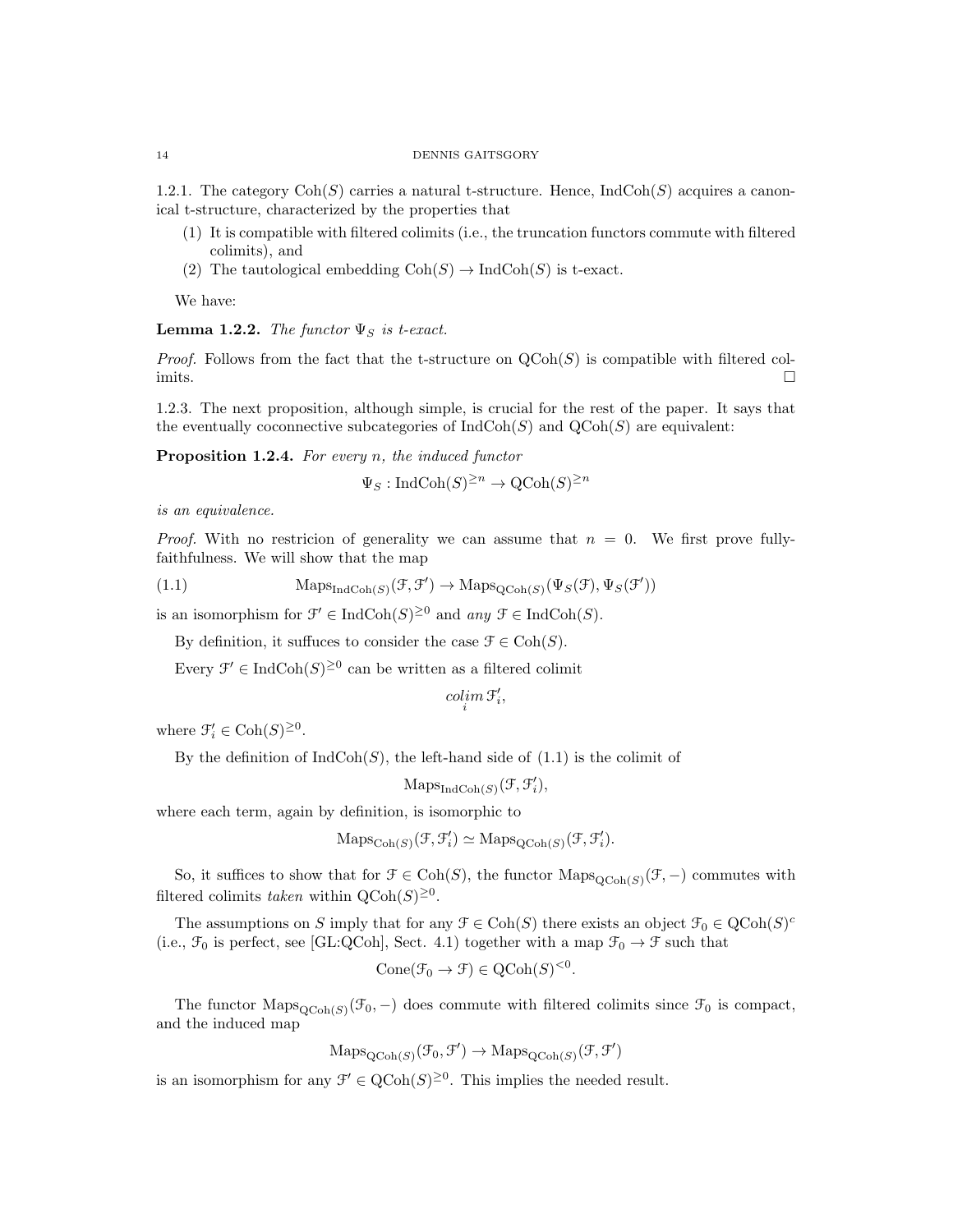It remains to show that  $\Psi_S: \text{IndCoh}(S)^{\geq 0} \to \text{QCoh}(S)^{\geq 0}$  is essentially surjective. However, this follows from the fact that any object  $\mathcal{F} \in \text{QCoh}(S)^{\geq 0}$  can be written as a filtered colimit  $\operatorname{colim}_{i} \mathcal{F}_{i}$  with  $\mathcal{F}_{i} \in \operatorname{Coh}(S)^{\geq 0}$ .

 $\Box$ 

**Corollary 1.2.5.** An object of  $IndCoh(S)$  is connective if and only if its image in  $QCoh(S)$ under  $\Psi_S$  is.

The proof is immediate from Proposition 1.2.4.

**Corollary 1.2.6.** The subcategory  $\text{Coh}(S) \subset \text{IndCoh}(S)$  equals  $\text{IndCoh}(S)^c$ , i.e., is the category of all *compact objects of*  $IndCoh(S)$ .

*Proof.* A priori, every compact object of  $\text{IndCoh}(S)$  is a direct summand of an object of Coh(S). Hence, all compact objects of  $IndCoh(S)$  are eventually coconnective, i.e., belong to IndCoh(S)<sup>≥-n</sup> for some n. Now, the assertion follows from Proposition 1.2.4, as a direct summand of every coherent object in  $\mathrm{QCoh}(S)$  is itself coherent.

 $\Box$ 

1.2.7. Let IndCoh $(S)_{nil} \subset \text{IndCoh}(S)$  be the full subcategory of infinitely connective, i.e., t-nil objects:

$$
\text{IndCoh}(S)_{nil} := \bigcap_{n \in \mathbb{N}} \text{IndCoh}(S)^{\leq -n}.
$$

Since the t-structure on  $\text{QCoh}(S)$  is separated (i.e., if an object has zero cohomologies with respect to the t-structure, then it is zero), we have:

$$
IndCoh(S)_{nil} = \ker(\Psi_S).
$$

At the level of homotopy categories, we obtain that  $\Psi_S$  factors as

(1.2) 
$$
\operatorname{Ho}(\operatorname{IndCoh}(S))/\operatorname{Ho}(\operatorname{IndCoh}(S)_{nil}) \to \operatorname{Ho}(\operatorname{QCoh}(S)).
$$

However, in general, the functor in (1.2) is not an equivalence.

## 1.3. QCoh as the left completion of IndCoh.

1.3.1. Recall that a DG category **C** equipped with a t-structure is said to be *left-complete* in its t-structure if the canonical functor

(1.3) 
$$
\mathbf{C} \to \lim_{n \in \mathbb{N}^{\text{op}}} \mathbf{C}^{\geq -n},
$$

is an equivalence, where for  $n_1 \geq n_2$ , the functor

$$
\mathbf{C}^{\geq -n_1} \to \mathbf{C}^{\geq -n_2}
$$

is  $\tau^{\geq -n_2}$ . The functor in (1.3) is given by the family

 $n \mapsto \tau^{\geq -n}$ .

1.3.2. Any DG category equipped with a t-structure admits a left completion. This is a DG category  $C'$  equipped with a t-structure in which it is left-complete, such that it receives a t-exact functor  $\mathbf{C} \to \mathbf{C}'$ , and which is universal with respect to these properties.

Explicitly, the left completion of **C** is given by the limit  $\lim_{n \in \mathbb{N}^{\text{op}}} \mathbf{C}^{\geq -n}$ .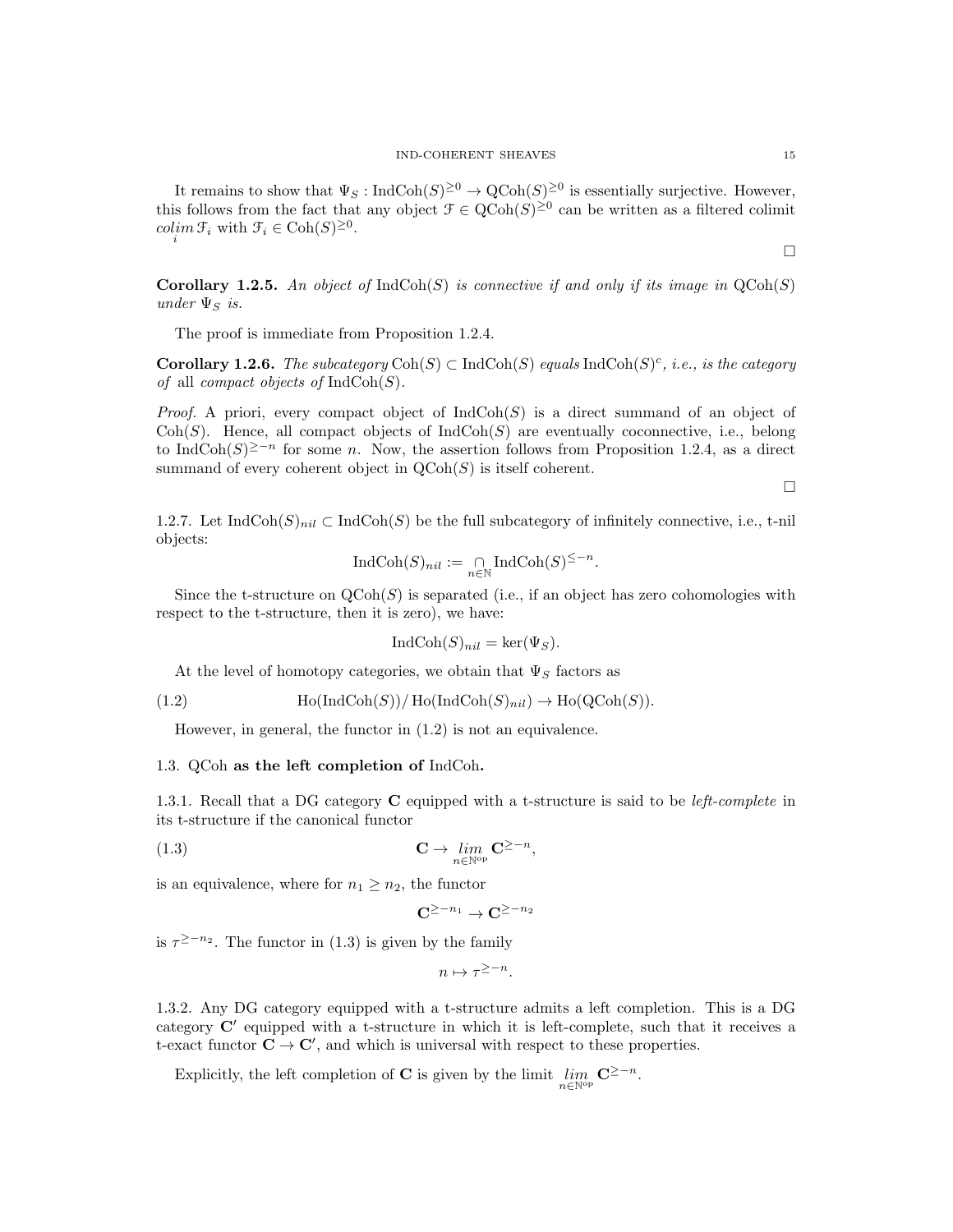#### 16 DENNIS GAITSGORY

1.3.3. We now claim:

**Proposition 1.3.4.** For  $S \in \text{DGSch}_{\text{Noeth}}$ , the functor  $\Psi_S : \text{IndCoh}(S) \to \text{QCoh}(S)$  identifies  $QCoh(S)$  with the left completion of  $IndCoh(S)$  in its t-structure.

*Proof.* First, it easy to see that the category  $\text{QCoh}(S)$  is left-complete in its t-structure. (Proof: the assertion reduces to the case when S is affine. In the latter case, the category  $\mathrm{QCoh}(S)$ admits a conservative limit-preserving t-exact functor to a left-complete category, namely,  $\Gamma(S, -) : \text{QCoh}(S) \to \text{Vect.}$ 

Now, the assertion of the proposition follows from Proposition 1.2.4.

 $\Box$ 

1.4. The action of  $\mathsf{QCoh}(S)$  on  $\mathrm{IndCoh}(S)$ . The category  $\mathsf{QCoh}(S)$  has a natural (symmetric) monoidal structure. We claim that  $\text{IndCoh}(S)$  is naturally a module over  $\text{QCoh}(S)$ .

To define an action of  $QCoh(S)$  on  $IndCoh(S)$  it suffices to define the action of the (noncocomplete) monoidal DG category  $Q\text{Coh}(S)^\text{perf}$  on the (non-cocomplete) DG category  $\text{Coh}(S)$ .

For the latter, it suffices to notice that the action of  $\text{QCoh}(S)$ <sup>perf</sup> on  $\text{QCoh}(S)$  preserves the non-cocomplete subcategory  $Coh(S)$ .

By construction, the action functor

$$
QCoh(S) \otimes IndCoh(S) \rightarrow IndCoh(S)
$$

sends compact objects to compact ones.

We will use the notation

$$
\mathcal{E} \in \mathrm{QCoh}(S), \mathcal{F} \in \mathrm{IndCoh}(S) \mapsto \mathcal{E} \otimes \mathcal{F} \in \mathrm{IndCoh}(S).
$$

1.4.1. From the construction, we obtain:

**Lemma 1.4.2.** The functor  $\Psi_S$  has a natural structure of 1-morphism between  $QCoh(S)$ module categories.

At the level of individual objects, the assertion of Lemma 1.4.2 says that for  $\mathcal{E} \in \text{QCoh}(S)$ and  $\mathcal{F} \in \text{IndCoh}(S)$ , we have a canonical isomorphism

(1.4)  $\Psi_S(\mathcal{E} \otimes \mathcal{F}) \simeq \mathcal{E} \otimes \Psi_S(\mathcal{F}).$ 

1.5. Eventually coconnective case. Assume now that  $S$  is eventually coconnective, see [GL:Stacks], Sect. 3.2.6 where the terminology is introduced.

We remind that by definition, this means that S is covered by affines  $Spec(A)$  with  $H^{-i}(A)$ 0 for all *i* large enough. Equivalently, S is eventually coconnective if and only if  $\mathcal{O}_S$  belongs to  $Coh(S)$ .

For example, any classical scheme is 0-coconnective, and hence eventually coconnective when viewed as a DG scheme.

Remark 1.5.1. In Sect. 4.3 we will show that in a certain sense the study of IndCoh reduces to the eventually coconnective case.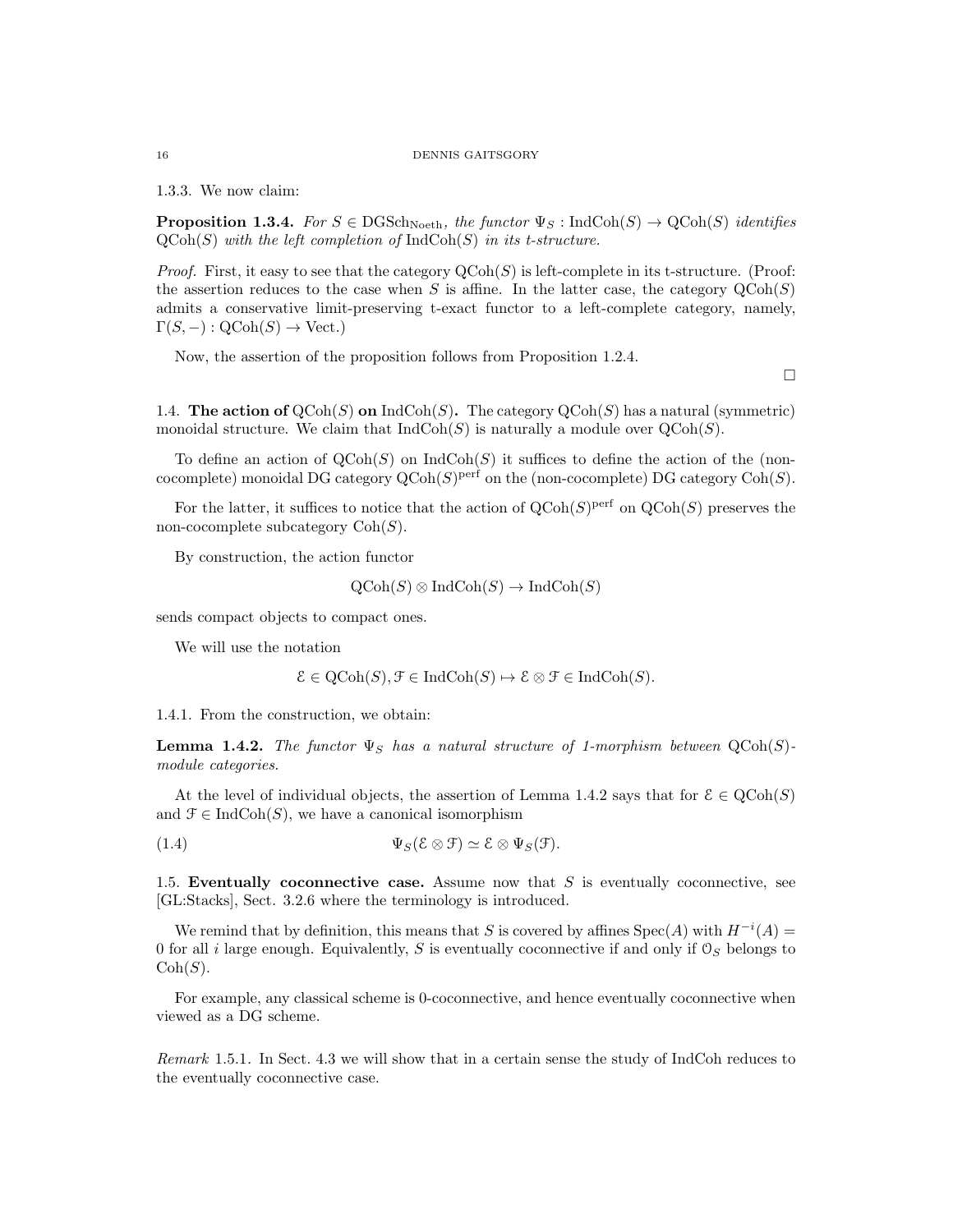1.5.2. Under the above circumstances we claim:

**Proposition 1.5.3.** The functor  $\Psi_S$  admits a left adjoint  $\Xi_S$ . Moreover,  $\Xi_S$  is fully faithful, i.e., the functor  $\Psi$  realizes  $\mathrm{QCoh}(S)$  is a co-localization of IndCoh(S) with respect to  $IndCoh(S)_{nil}.$ 

Shortly, we shall see that a left adjoint to  $\Psi$  exists if and only if S is eventually coconnective.

*Proof.* To prove the proposition, we have to show that the left adjoint  $\Xi_S$  is well-defined and fully faithful on  $\mathrm{QCoh}(S)^{\mathrm{perf}} = \mathrm{QCoh}(S)^c$ .

However, this is clear: for S eventually coconnective, we have a natural fully faithful inclusion

 $\mathrm{QCoh}(S)^\mathrm{perf} \hookrightarrow \mathrm{Coh}(S).$ 

 $\Box$ 

1.5.4. By adjunction, from Lemma 1.4.2, and using [GL:DG, Corollary 6.2.4], we obtain:

Corollary 1.5.5. The functor  $\Xi_S$  has a natural structure of 1-morphism between  $QCoh(S)$ module categories.

At the level of individual objects, the assertion of Corollary 1.5.5 says that for  $\mathcal{E}_1, \mathcal{E}_2 \in$  $\text{QCoh}(S)$ , we have a canonical isomorphism

(1.5) 
$$
\Xi_S(\mathcal{E}_1 \otimes \mathcal{E}_2) \simeq \mathcal{E}_1 \otimes \Xi_S(\mathcal{E}_2),
$$

where in the right-hand side ⊗ denotes the action of Sect. 1.4.

In particular, for  $\mathcal{E} \in \text{QCoh}(S)$ , we have

 $\Xi_S(\mathcal{E}) \simeq \mathcal{E} \otimes \Xi_S(\mathcal{O}_S).$ 

1.5.6. We note the following consequence of Proposition 1.5.3:

**Corollary 1.5.7.** If S is eventually coconnective, the functor of triangulated categories  $(1.2)$ is an equivalence.

The following observation is useful:

**Lemma 1.5.8.** Let  $\mathcal F$  be an object of  $\mathrm{QCoh}(S)$  such that  $\Xi(S) \in \mathrm{Coh}(S) \subset \mathrm{IndCoh}(S)$ . Then  $\mathcal{F} \in \mathrm{QCoh}(S)^{\mathrm{perf}}$ .

*Proof.* Since  $\Xi_S$  is a fully faithful functor that commutes with filtered colimits, an object of  $\mathrm{QCoh}(S)$  is compact if its image under  $\Xi_S$  is compact.

#### 1.6. Some converse implications.

1.6.1. We are now going to prove:

**Proposition 1.6.2.** Assume that the functor  $\Psi_S$ : IndCoh(S)  $\rightarrow$  QCoh(S) admits a left adjoint. Then S is eventually coconnective.

*Proof.* Let  $\Xi_S$ :  $\mathrm{QCoh}(S) \to \mathrm{IndCoh}(S)$  denote the left adjoint in question. Since  $\Psi_S$  commutes with colimits, the functor  $\Xi_S$  sends compact objects to compact ones. In particular, by Corollary 1.2.6,  $\Xi_S(\mathcal{O}_S)$  belongs to Coh(S), and in particular, to IndCoh(S)<sup>≥-n</sup> for some n. Hence, by Proposition 1.2.4, the map  $\mathcal{O}_S \to \Psi_S(\Xi_S(\mathcal{O}_S))$  induces an isomorphism on Homs to any eventually coconnective object of  $QCoh(S)$ . Since the t-structure on  $QCoh(S)$  is separated, we obtain that  $\mathcal{O}_S \to \Psi_S(\Xi_S(\mathcal{O}_S))$  is an isomorphism. In particular,  $\mathcal{O}_S \in \text{Coh}(S)$ .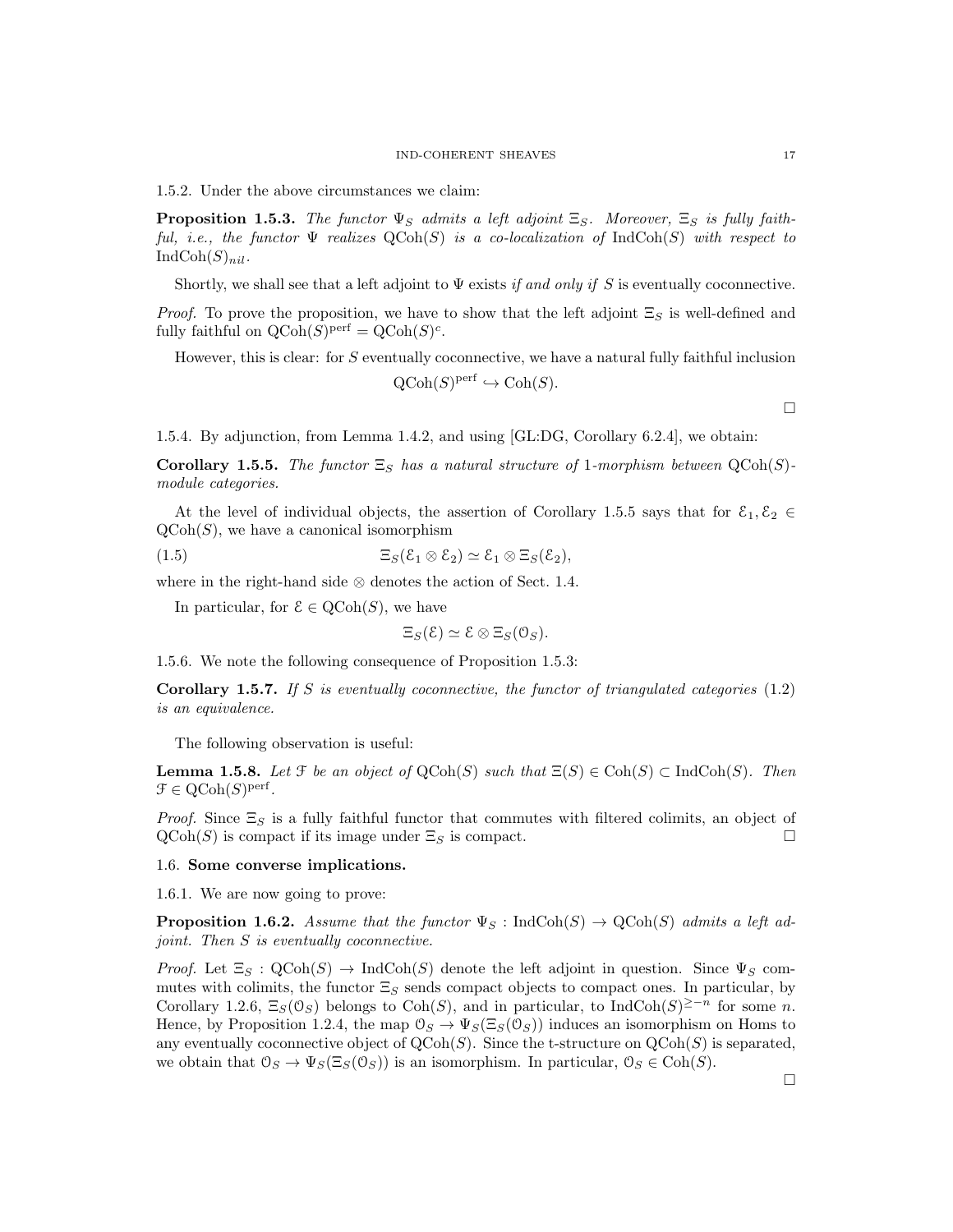1.6.3. Let us now prove the converse to Lemma 1.1.6:

**Proposition 1.6.4.** Let S be a DG scheme such that  $\Psi_S$  is an equivalence. Then S is a regular classical scheme.

*Proof.* By Proposition 1.6.2 we obtain that S is eventually coconnective. Since  $\Psi_S$  is an equivalence, it induces an equivalence between the corresponding categories of compact objects. Hence, we obtain that

(1.6) Coh(S) =  $Q\text{Coh}(S)$ <sup>perf</sup>.

as subcategories of  $\mathrm{QCoh}(S)$ .

The question of being classical and regular, and the equality (1.6), are local. So, we can assume that S is affine,  $S = \text{Spec}(A)$ .

The inclusion  $\subset$  in (1.6) implies that  $H^0(A)$  admits a finite resolution by projective Amodules. However, it is easy to see that this is only possible when all  $H^{i}(A)$  with  $i \neq 0$  vanish. Hence A is classical.

In the latter case, the inclusion  $\subset$  in (1.6) means that every A module is of finite projective dimension. Serre's theorem implies that A is regular.

 $\Box$ 

# 2. IndCoh in the non-Noetherian case

This section will not be used in the rest of the paper. We will indicate the definition of the category  $\text{IndCoh}(S)$  in the case when S is not necessarily locally Noetherian. We shall first treat the case when  $S = \text{Spec}(A)$  is affine, and then indicate how to treat the case of a general scheme if some additional condition is satisfied.

2.1. The coherent case. Following J. Lurie, give the following definitions:

**Definition 2.1.1.** A classical ring  $A_0$  is said to be coherent if the category of finitely presented A<sup>0</sup> modules is abelian, i.e., is stable under taking kernels and cokernels.

**Definition 2.1.2.** A DG ring A is said to be coherent if:

- (1) The classical ring  $H^0(A)$  is coherent.
- (2) Each  $H^{i}(A)$  is finitely presented as a  $H^{0}(A)$ -module.

2.1.3. We note that the entire discussion in the preceeding section goes through when the assumption that A be Noetherian is replaced by that of it being coherent.

In what follows, we shall show how to define  $\text{IndCoh}(S)$  without the coherence assumption either.

# 2.2. Coherent sheaves in the non-Noetherian setting.

2.2.1. Informally, we say that an object  $\text{QCoh}(S)$  is coherent if it is cohomologically bounded and can be approximated by a perfect object to any level of its Postnikov tower.

A formal definition is as follows:

**Definition 2.2.2.** A cohomologically bounded object  $\mathcal{F} \in \text{QCoh}(S)$  is said to be coherent if for any n there exists an object  $\mathfrak{F}_n \in \text{QCoh}(S)^{\text{perf}}$  together with a morphism  $\mathfrak{F}_n \to \mathfrak{F}$  such that Cone( $\mathcal{F}_n \to \mathcal{F}$ )  $\in \mathrm{QCoh}(S)^{\leq -n}$ .

We have: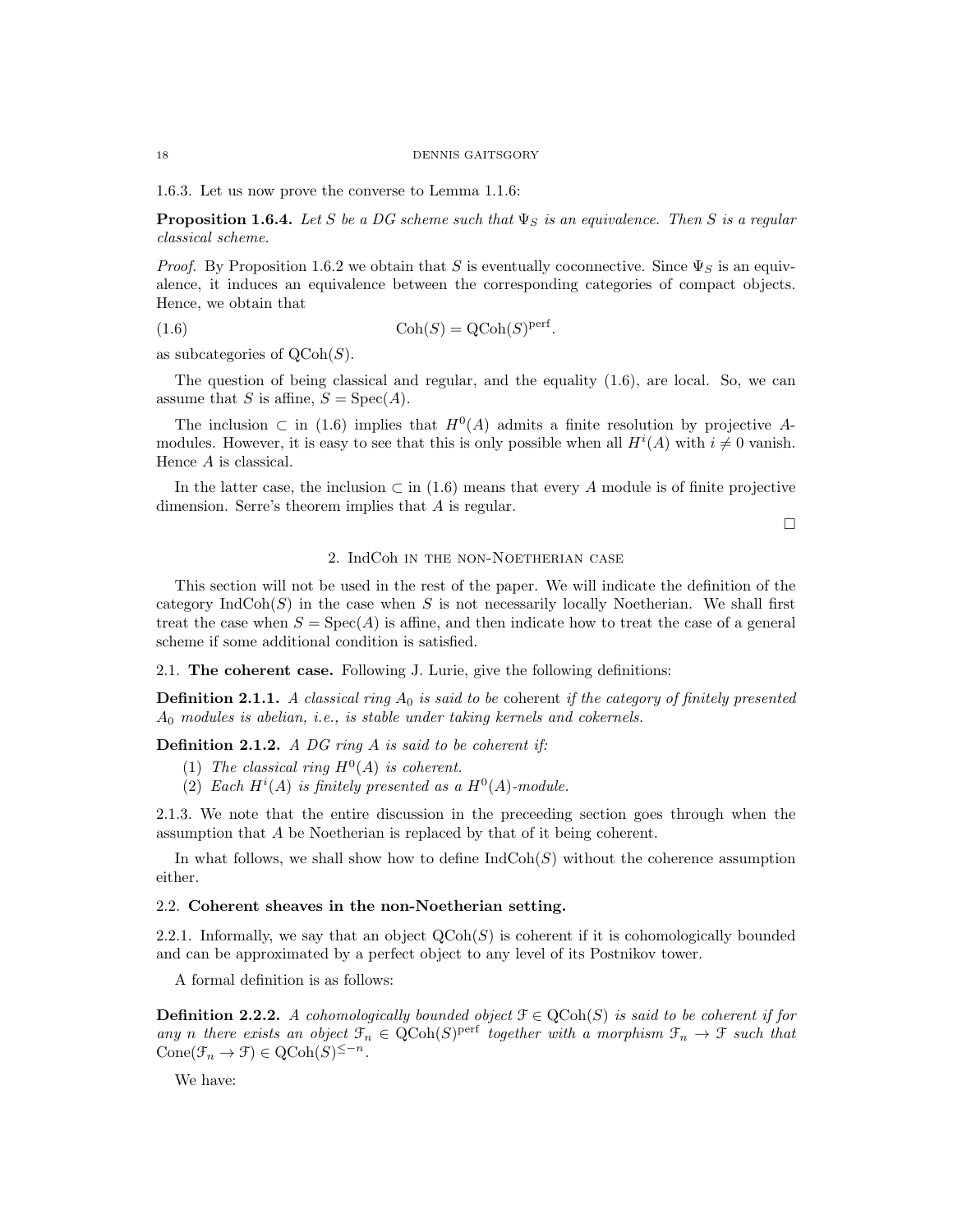**Lemma 2.2.3.** For a cohomologically bounded object  $\mathcal{F} \in \text{QCoh}(S)$  the following conditions are equivalent:

- $(1)$   $\mathcal F$  *is coherent.*
- (2) For any n, the functor on  $QCoh(S)^{\heartsuit}$  given by  $\mathcal{F}' \mapsto Hom(\mathcal{F}, \mathcal{F}'[n])$  commutes with filtered colimits.

2.2.4. Let  $\text{Coh}(S) \subset \text{QCoh}(S)$  denote the full subcategory spanned by coherent objects. It follows from Lemma 2.2.3 that  $\text{Coh}(S)$  is stable under taking cones, so it is a (non-cocomplete) DG subcategory of  $\mathrm{QCoh}(S)$ .

**Definition 2.2.5.** We define the DG category  $\text{IndCoh}(S)$  to be the ind-completion of  $\text{Coh}(S)$ .

By construction, we have a tautological functor  $\Psi_S : \text{IndCoh}(S) \to \text{QCoh}(S)$ .

2.2.6. We shall now define a t-structure on  $\text{IndCoh}(S)$ . We let  $\text{IndCoh}(S)^{\leq 0}$  be generated under colimits by objects from  $\text{Coh}(S) \cap \text{QCoh}(S)^{\leq 0}$ . Since all these objects are compact in  $IndCoh(S)$ , the resulting t-structure on  $IndCoh(S)$  is compatible with filtered colimits.

Remark 2.2.7. The main difference between the present situation and one when S is coherent is that now the subcategory  $\text{Coh}(S) \subset \text{IndCoh}(S)$  is not necessarily preserved by the truncation functors. In fact, it is easy to show that the latter condition is equivalent to S being coherent.

By construction, the functor  $\Psi_S$  is right t-exact.

#### 2.3. Eventual coherence.

2.3.1. Note that unless some extra conditions on S are imposed, it is not clear that the category  $\text{Coh}(S)$  contains any objects besides 0. Hence, in general, we cannot expect that an analog of Proposition 1.2.4 should hold. We are now going to introduce a condition on S which would guarantee that an appropriate analog of Proposition 1.2.4 does hold:

**Definition 2.3.2.** We shall say that S is eventually coherent if there exists an integer N, such that for all  $n \geq N$  the truncation  $\tau^{\geq -n}(\mathcal{O}_S)$  is coherent.

We are going to prove:

Proposition 2.3.3. Assume that S is eventually coherent. Then:

(a) The functor  $\Psi_S$  is t-exact.

(b) For any m, the resulting functor  $\Psi_S : \text{IndCoh}(S)^{\geq m} \to \text{QCoh}(S)^{\geq m}$  is an equivalence.

*Proof.* Let  $\mathcal{F} \simeq \text{colim}_{\mathcal{F}} \mathcal{F}_i$  be an object of  $\text{IndCoh}(S)^{>0}$ , where  $\mathcal{F}_i \in \text{Coh}(S)$ . To prove that  $i, \text{IndCoh}(S)$  $\Psi_S$  is left t-exact, we need to show that colim  $\mathcal{F}_i$  belongs to  $QCoh(S)^{>0}$ . Since S is affine,  $i, \mathrm{QCoh}(S)$ the latter condition is equivalent to

$$
Maps(0_S, \underset{i, \text{QCoh}(S)}{colim} \mathcal{F}_i) = 0,
$$

and since  $\mathcal{O}_S$  is a compact object of  $\mathrm{QCoh}(S)$ , the left-hand side of the latter expression is

(2.1) colim  $\text{Maps}_{\text{QCoh}(S)}(\mathcal{O}_S, \mathcal{F}_i)$ .

Since each  $\mathcal{F}_i$  is cohomologically bounded, the map

 $\mathrm{Maps}_{\mathrm{QCoh}(S)}(\tau^{\geq -n}(\mathbb{O}_S), \mathcal{F}_i) \to \mathrm{Maps}_{\mathrm{QCoh}(S)}(\mathbb{O}_S, \mathcal{F}_i)$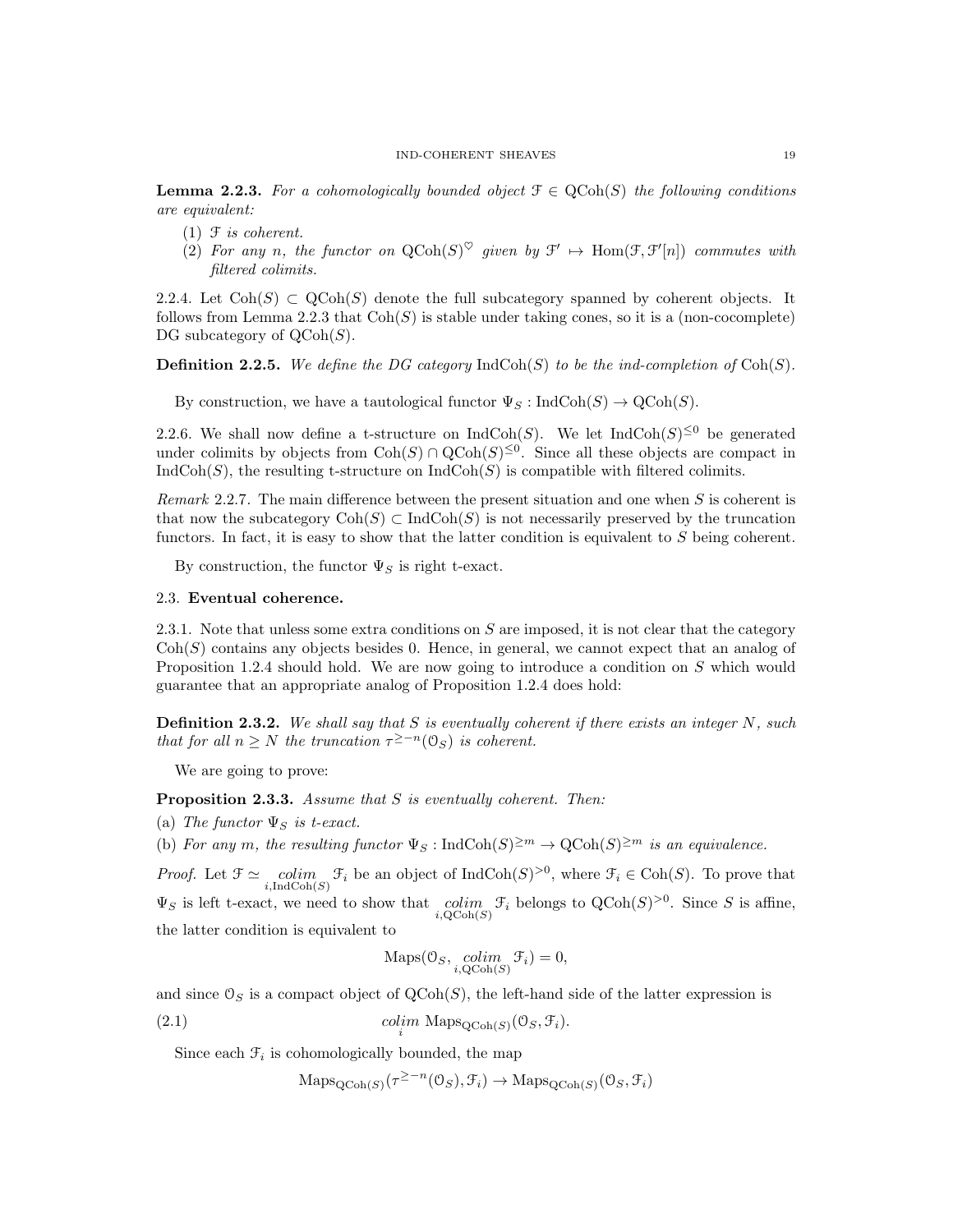is an isomorphism for  $n \gg 0$ . Hence, the map

$$
\underset{n}{colim} \text{ Maps}_{\text{QCoh}(S)}(\tau^{\geq -n}(\mathbb{O}_S), \mathcal{F}_i) \to \text{Maps}_{\text{QCoh}(S)}(\mathbb{O}_S, \mathcal{F}_i)
$$

is an isomorphism. Therefore,

(2.2) 
$$
\operatorname{colim}_{i} \operatorname{Maps}_{\mathbf{QCoh}(S)}(0_S, \mathcal{F}_i) \simeq \operatorname{colim}_{i} \operatorname{colim}_{n} \operatorname{Maps}_{\mathbf{QCoh}(S)}(\tau^{\geq -n}(0_S), \mathcal{F}_i) \simeq
$$

$$
\simeq \operatorname{colim}_{n} \operatorname{colim}_{i} \operatorname{Maps}_{\mathbf{QCoh}(S)}(\tau^{\geq -n}(0_S), \mathcal{F}_i).
$$

However, by assumption, for  $n \ge N$ ,  $\tau^{\ge -n}(\mathcal{O}_S) \in \text{Coh}(S)$ , and for such n

$$
\mathrm{Maps}_{\mathrm{QCoh}(S)}(\tau^{\geq -n}(\mathbb{O}_S), \mathcal{F}_i) \simeq \mathrm{Maps}_{\mathrm{IndCoh}(S)}(\tau^{\geq -n}(\mathbb{O}_S), \mathcal{F}_i),
$$

and hence

$$
\begin{aligned}\n\text{colim Maps}_{\text{QCoh}(S)}(\tau^{\geq -n}(\mathbb{O}_S), \mathcal{F}_i) &\simeq \text{colim Maps}_{\text{IndCoh}(S)}(\tau^{\geq -n}(\mathbb{O}_S), \mathcal{F}_i) &\simeq \\
&\simeq \text{Maps}_{\text{IndCoh}(S)}(\tau^{\geq -n}(\mathbb{O}_S), \mathcal{F}),\n\end{aligned}
$$

which vanishes by the definition of the t-structure on  $\text{IndCoh}(S)$ . Hence, the expression in (2.2) vanishes, as required. This proves point (a).

To prove point (b), it is enough to consider the case  $m = 0$ . We first prove fully-faithfulness. As in the proof of Proposition 1.2.4, it is sufficient to show that for  $\mathcal{F} \in \text{Coh}(S)$  and  $\mathcal{F}' \in$ IndCoh $(S)^{\geq 0}$ , the map

$$
\mathrm{Maps}_{\mathrm{IndCoh}(S)}(\mathcal{F}, \mathcal{F}') \to \mathrm{Maps}_{\mathrm{QCoh}(S)}(\Psi_S(\mathcal{F}), \Psi_S(\mathcal{F}'))
$$

is an isomorphism.

Let  $i \mapsto \mathcal{F}'_i$  be a diagram in Coh(S), such that  $\mathcal{F}':=\operatorname*{colim}_{i,\text{IndCoh}(S)} \mathcal{F}'_i$  belongs to  $\text{IndCoh}(S)^{\geq 0}$ . We need to show that the map

(2.3) 
$$
colim_{i} \text{Maps}_{\text{QCoh}(S)}(\mathcal{F}, \mathcal{F}'_i) \to \text{Maps}_{\text{QCoh}(S)}(\mathcal{F}, \underset{i, \text{QCoh}(S)}{coll}(S, \mathcal{F}'_i)
$$

is an isomorphism.

Let  $\mathcal{F}_0 \in \text{QCoh}(S)^\text{perf}$  be an object equipped with a map  $\mathcal{F}_0 \to \mathcal{F}$  such that

$$
Cone(\mathcal{F}_0 \to \mathcal{F}) \in QCoh(S)^{< 0}.
$$

Since  $\mathcal F$  is cohomologically bounded, for  $n \gg 0$ , the above morphism factors through a morphism

$$
\tau^{\geq -n}(\mathcal{O}_S) \otimes \mathcal{F}_0 =: \mathcal{F}_0^n \to \mathcal{F};
$$

moreover, by the eventually coherent assumption on  $S$ , we can take  $n$  to be large enough so that  $\mathfrak{F}_0^n \in \text{Coh}(S)$ .

Consider the commutative diagram:

$$
\begin{array}{cccc}\n\text{colim Maps}_{\text{QCoh}(S)}(\mathcal{F}_0, \mathcal{F}'_i) & \longrightarrow & \text{Maps}_{\text{QCoh}(S)}(\mathcal{F}_0, \text{colim } \mathcal{F}'_i) \\
\uparrow & & \uparrow & & \uparrow \\
\text{colim Maps}_{\text{QCoh}(S)}(\mathcal{F}_0^n, \mathcal{F}'_i) & \longrightarrow & \text{colim Maps}_{\text{QCoh}(S)}(\mathcal{F}_0^n, \text{colim } \mathcal{F}'_i) \\
\downarrow & & \uparrow & & \uparrow \\
\text{colim Maps}_{\text{QCoh}(S)}(\mathcal{F}, \mathcal{F}'_i) & \longrightarrow & \text{Maps}_{\text{QCoh}(S)}(\mathcal{F}, \text{colim } \mathcal{F}'_i).\n\end{array}
$$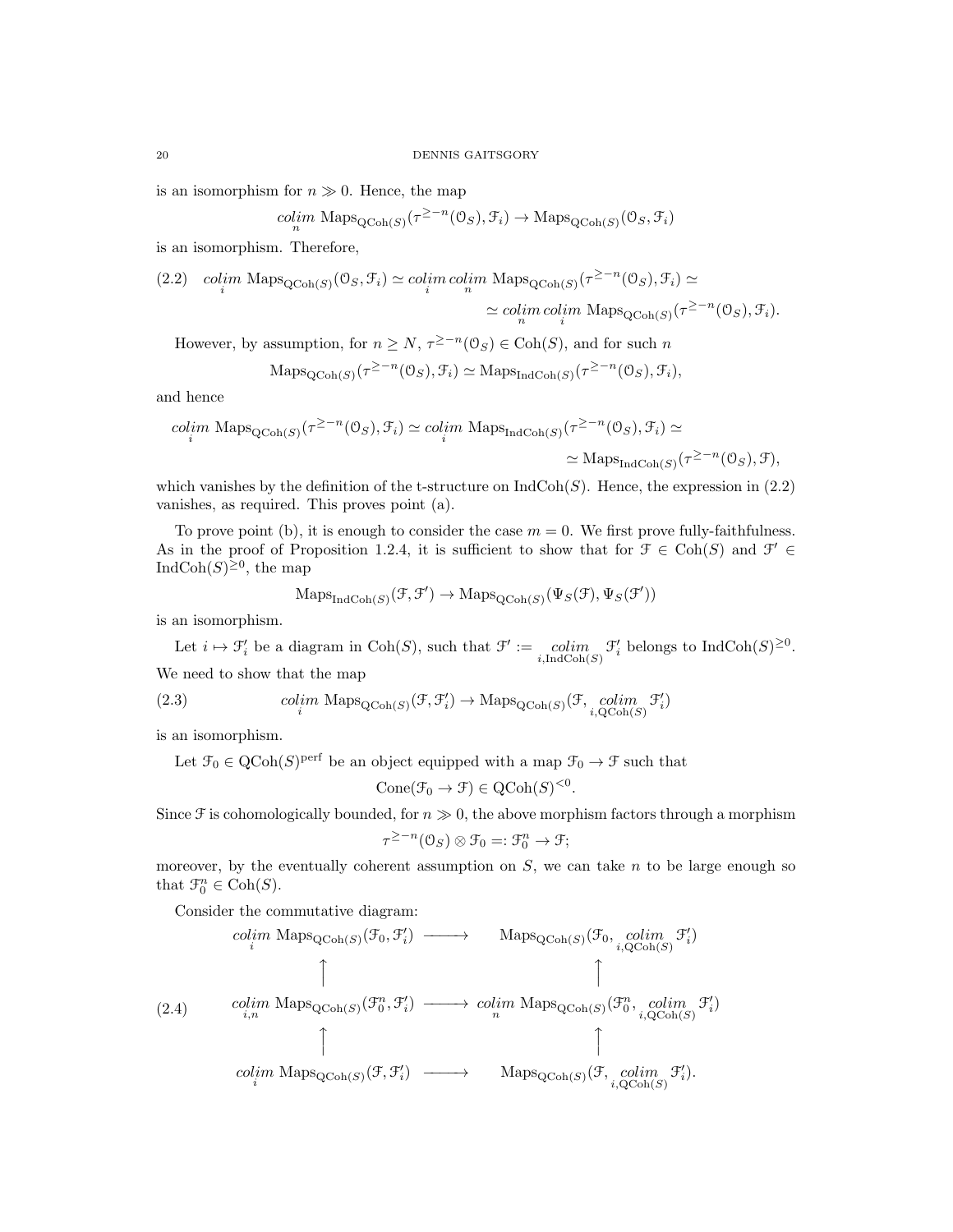We need to show that in the bottom horizontal arrow in this diagram is an isomorphism. We will do so by showing that all other arrows are isomorphisms.

For all  $n \gg 0$  we have a commutative diagram

$$
\begin{array}{ccc}\ncolim & \mathrm{Maps}_{\mathrm{QCoh}(S)}(\mathcal{F}_0^n, \mathcal{F}_i') & \xrightarrow{\sim} & \mathrm{Maps}_{\mathrm{IndCoh}(S)}(\mathcal{F}_0^n, \mathcal{F}') \\
\uparrow & & \uparrow & \uparrow \\
colim & \mathrm{Maps}_{\mathrm{QCoh}(S)}(\mathcal{F}, \mathcal{F}_i') & \xrightarrow{\sim} & \mathrm{Maps}_{\mathrm{IndCoh}(S)}(\mathcal{F}, \mathcal{F}'),\n\end{array}
$$

in which the right vertical arrow is an isomorphism since  $Cone(\mathcal{F}_0^n \to \mathcal{F}) \in \text{IndCoh}(S)^{<0}$  and  $\mathcal{F}' \in \text{IndCoh}(S)^{\geq 0}$ . Hence, the left vertical arrow is an isomorphism as well. This implies that the lower left vertical arrow in (2.4) is an isomorphism.

The upper left vertical arrow in (2.4) is an isomorphism by the same argument as in the proof of point (a) above. The top horizontal arrow is an isomorphism since  $\mathcal{F}_0$  is compact in  $\mathrm{QCoh}(S)$ . Finally, both right vertical arrows are isomorphisms since  $\underset{i, \mathrm{QCoh}(S)}{colim} \mathcal{F}'_i \in \mathrm{QCoh}(S)^{\geq 0}$ ,

as was established in point (a).

Finally, let us show that the functor

$$
\Psi_S: \text{IndCoh}(S)^{\geq 0} \to \text{QCoh}(S)^{\geq 0}
$$

is essentially surjective. By fully faithfulness, it suffices to show that the essential image of  $\Psi_S(\text{IndCoh}(S)^{\geq 0})$  generates  $\text{QCoh}(S)^{\geq 0}$  under filtered colimits.

Since  $\text{QCoh}(S)$  is generated under filtered colimits by objects of the form  $\mathcal{F}_0 \in \text{QCoh}(S)^{\text{perf}}$ , the category  $Q\text{Coh}(S)^{\geq 0}$  is generated under filtered colimits by objects of the form  $\tau^{\geq 0}(\mathcal{F}_0)$  for  $\mathfrak{F}_0 \in \text{QCoh}(S)^\text{perf}$ . Hence, it suffices to show that such objects are in the essential image of  $\Psi_S$ . However,

$$
\tau^{\geq 0}(\mathcal{F}_0) \simeq \tau^{\geq 0}(\Psi_S(\mathcal{F}_0^n)) \simeq \Psi_S(\tau^{\geq 0}(\mathcal{F}_0^n))
$$
  

$$
\tau^{\geq 0}(\mathcal{F}_0) \otimes \mathcal{F}_0 \in \text{Coh}(S)
$$

for  $n \gg 0$  and  $\mathcal{F}_0^n = \tau^{\geq -n}(\mathcal{O}_S) \otimes \mathcal{F}_0 \in \text{Coh}(S)$ .

 $\Box$ 

2.3.4. The eventually coconnective case. Assume now that  $S$  is eventually coconnective; in particular, it is automatically eventually coherent.

In this case  $\text{QCoh}(S)^\text{perf}$  is contained in  $\text{Coh}(S)$ . As in Sect. 1.5, this gives rise to a functor

$$
\Xi_S: \text{QCoh}(S) \to \text{IndCoh}(S),
$$

left adjoint to  $\Psi_S$ , obtained by ind-extension of the tautological functor

$$
QCoh(S)^{perf} \hookrightarrow Coh(S).
$$

As in Proposition 1.5.3, it is immediate that the unit of adjunction

 $\mathrm{Id} \to \Psi_S \circ \Xi_S$ 

is an isomorphism. I.e.,  $\Xi_S$  is fully faithful, and  $\Psi_S$  realizes  $\mathrm{QCoh}(S)$  as a colocalization of  $IndCoh(S)$  with respect to the subcategory  $IndCoh(S)_{nil}$ .

Remark 2.3.5. Here is a quick way to see that  $\Psi_S$  is left t-exact in the eventually coconnective case: indeed, it is the right adjoint of  $\Xi_S$ , and the latter is right t-exact by construction.

2.4. The non-affine case. In this subsection we will indicate how to extend the definition of  $IndCoh(S)$  to the case when S is not necessarily affine.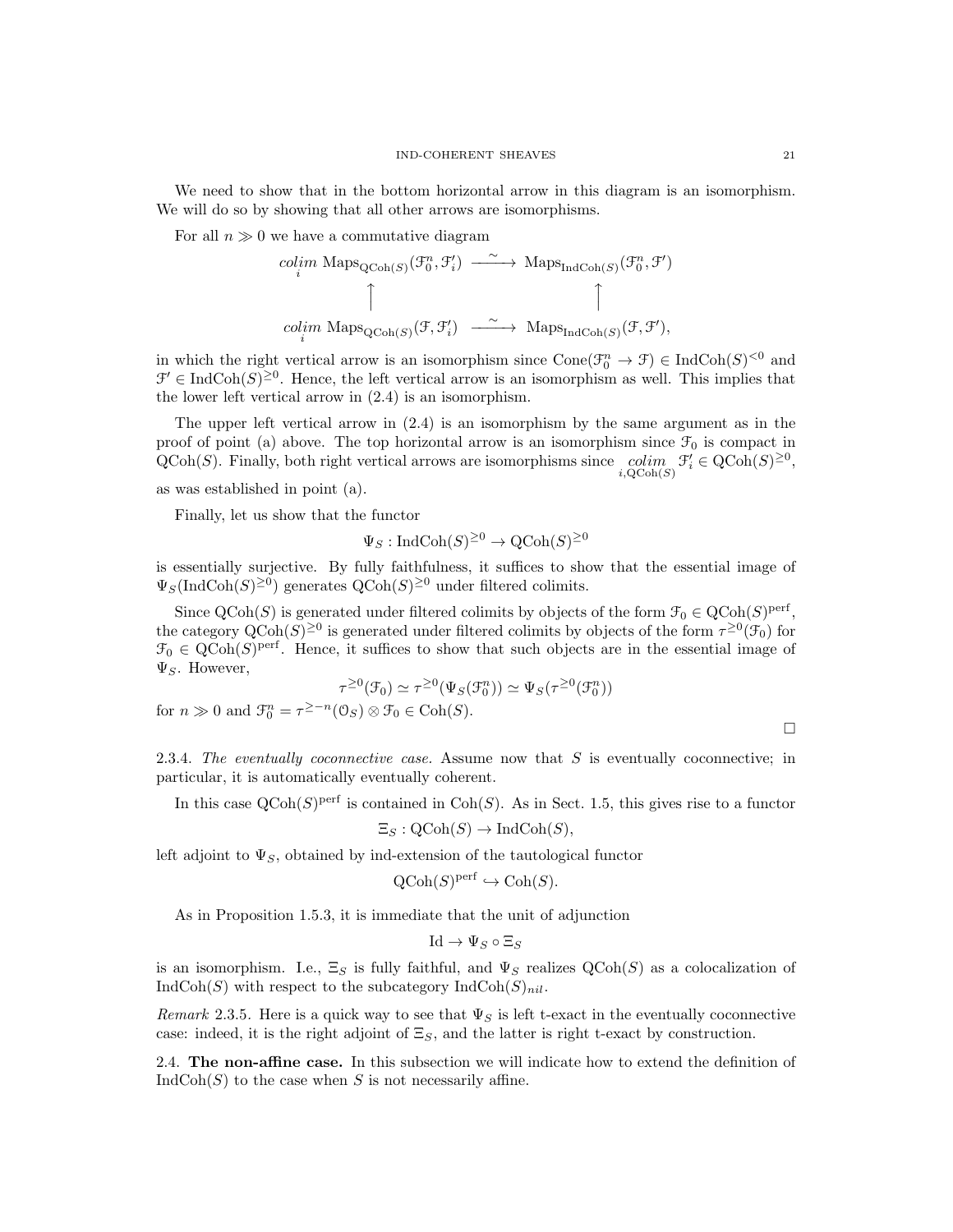#### 22 DENNIS GAITSGORY

2.4.1. First, we observe that if  $S_1 \hookrightarrow S_2$  is an open embedding of affine DG schemes and  $S_2$  is eventually coherent, then so is  $S_1$ . This observation gives rise to the following definition:

**Definition 2.4.2.** We say that a scheme S is locally eventually coherent if for it admits an open cover by eventually coherent affine DG schemes.

2.4.3. Assume that S is locally eventually coherent. We define the category  $IndCoh(S)$  as

$$
\lim_{U \to S} \text{IndCoh}(U),
$$

where the limit is taken over the category of  $DG$  schemes  $U$  that are disjoint unions of eventually coherent affine DG schemes, equipped with an open embedding into S.

Proposition 2.3.3 allows us to prove an analog of Proposition 4.2.1, which implies that for S affine, we recover the original definition of  $IndCoh(S)$ .

### 3. BASIC FUNCTORIALITIES

In this section all DG schemes will be assumed Noetherian.

3.1. Direct images. Let  $f : S_1 \to S_2$  be a morphism of DG schemes.

Proposition 3.1.1. There exists a unique continuous functor

$$
f_*^{\text{IndCoh}} : \text{IndCoh}(S_1) \to \text{IndCoh}(S_2),
$$

which is left t-exact with respect to the t-structures, and which makes the diagram

$$
\operatorname{IndCoh}(S_1) \xrightarrow{f_*^{\operatorname{IndCoh}}} \operatorname{IndCoh}(S_2)
$$
  
\n
$$
\Psi_{S_1} \downarrow \qquad \qquad \downarrow \Psi_{S_2}
$$
  
\n
$$
\operatorname{QCoh}(S_1) \xrightarrow{f_*} \operatorname{QCoh}(S_2)
$$

commute.

Proof. By definition, we need to construct a functor

$$
Coh(S_1) \to IndCoh(S_2)^+,
$$

such that the diagram

$$
\begin{array}{ccc}\n\text{Coh}(S_1) & \longrightarrow & \text{Ind}\text{Coh}(S_2)^+ \\
\downarrow \Psi_{S_1} & & \downarrow \Psi_{S_2} \\
\text{QCoh}(S_1) & \xrightarrow{f_*} & \text{QCoh}(S_2)^+\n\end{array}
$$

commutes. Since the right vertical arrow is an equivalence (by Proposition 1.2.4), the functor in question is uniquely determined to be the composition

$$
\mathrm{Coh}(S_1) \hookrightarrow \mathrm{QCoh}(S_1)^+ \xrightarrow{f_*} \mathrm{QCoh}(S_2)^+.
$$

 $\Box$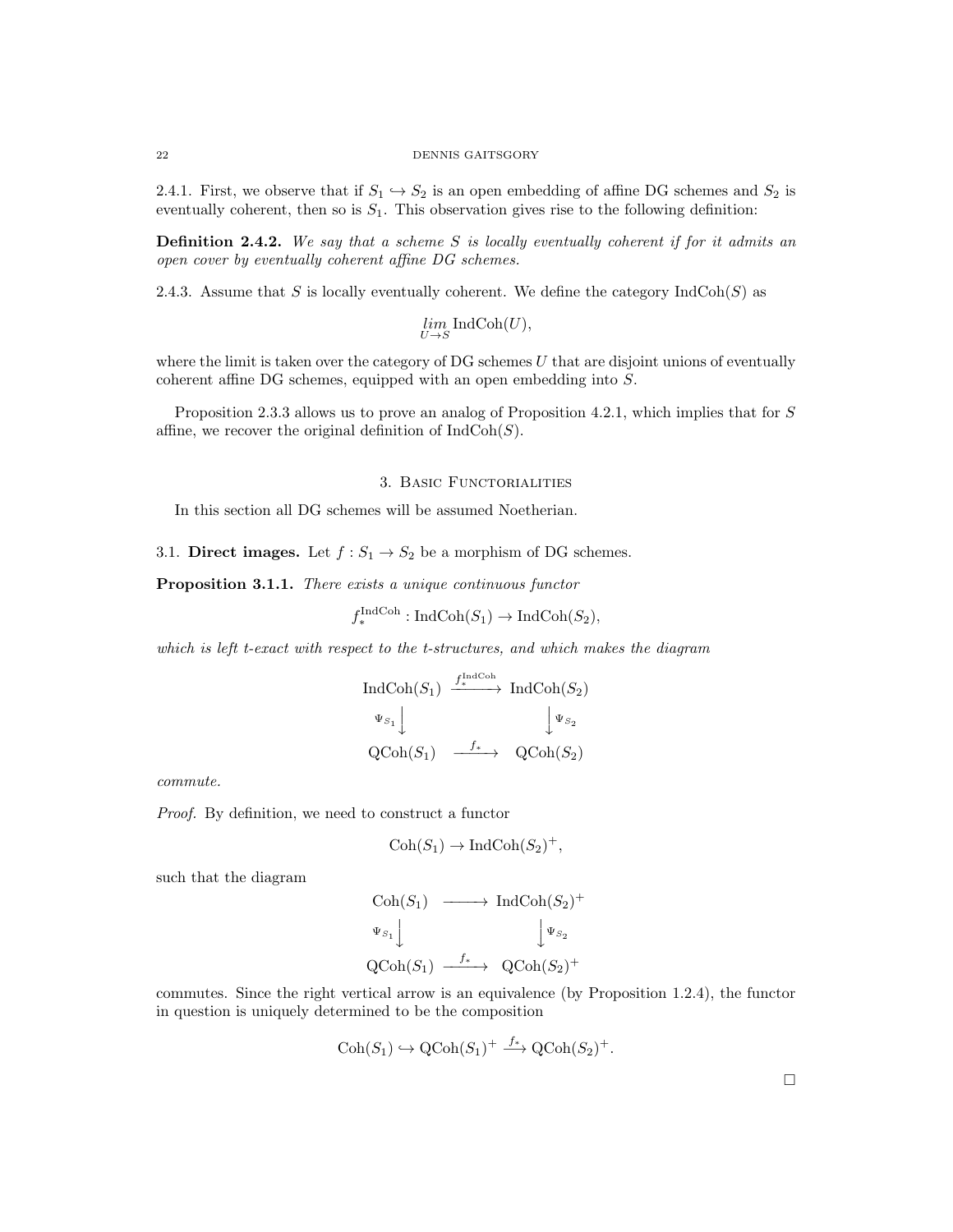3.1.2. Recall that according to Sect. 1.4, we can regard  $\text{IndCoh}(S_i)$  as a module category over the monoidal category  $\text{QCoh}(S_i)$ . In particular, we can view both  $\text{IndCoh}(S_1)$  and  $\text{IndCoh}(S_2)$ as module categories over  $\text{QCoh}(S_2)$  via the monoidal functor

$$
f^* : \text{QCoh}(S_2) \to \text{QCoh}(S_1).
$$

We now claim:

**Proposition 3.1.3.** The functor  $f_*^{\text{IndCoh}}$ : IndCoh $(S_1) \to \text{IndCoh}(S_2)$  has a unique structure of 1-morphism of  $QCoh(S_2)$ -module categories that makes the diagram

$$
\operatorname{IndCoh}(S_1) \xrightarrow{\Psi_{S_1}} \operatorname{QCoh}(S_1)
$$
  

$$
f_*^{\operatorname{IndCoh}} \downarrow \qquad \qquad \downarrow f_*
$$
  

$$
\operatorname{IndCoh}(S_2) \xrightarrow{\Psi_{S_2}} \operatorname{QCoh}(S_2)
$$

commute.

At the level of individual objects, the assertion of Proposition 3.1.3 says that for  $\mathcal{E}_2 \in$  $\text{QCoh}(S_2)$  and  $\mathcal{F}_1 \in \text{IndCoh}(S_1)$  we have a canonical isomorphism

(3.1) 
$$
\mathcal{E}_2 \otimes f_*^{\text{IndCoh}}(\mathcal{F}_1) \simeq f_*^{\text{IndCoh}}(f^*(\mathcal{E}_2) \otimes \mathcal{F}_1),
$$

where  $\otimes$  is understood in the sense of the action of Sect. 1.4.

Proof. It is enough to show that the functor

$$
f_*^{\text{IndCoh}}|_{\text{Coh}(S_1)} : \text{Coh}(S_1) \to \text{IndCoh}(S_2)
$$

has a unique structure of 1-morphism of module categories over  $Q\text{Coh}(S_2)^\text{perf}$ , which makes the diagram

$$
\begin{array}{ccc}\n\text{Coh}(S_1) & \xrightarrow{\Psi_{S_1}} & \text{QCoh}(S_1) \\
\downarrow f_*^{\text{IndCoh}} & & \downarrow f_* \\
\text{IndCoh}(S_2) & \xrightarrow{\Psi_{S_2}} & \text{QCoh}(S_2)\n\end{array}
$$

commute.

However, by construction, the latter structure equals the one induced by the functors

$$
f_*|_{\mathrm{Coh}(S_1)} : \mathrm{Coh}(S_1) \to \mathrm{QCoh}(S_2)^+
$$

and

$$
\operatorname{QCoh}(S_2)^+ \stackrel{\Psi_{S_2}}{\simeq} \operatorname{IndCoh}(S_2)^+ \hookrightarrow \operatorname{IndCoh}(S_2).
$$

 $\Box$ 

# 3.2. Upgrading to a functor.

3.2.1. We now claim that the assigment

 $S \rightsquigarrow \text{IndCoh}(S)$ ,  $f \rightsquigarrow f_*^{\text{IndCoh}}$ 

upgrades to a functor

(3.2)  $DGSch_{Noeth} \rightarrow DGCat_{cont}$ ,

to be denoted  $IndCoh<sub>DGSch<sub>Noeth</sub></sub>$ .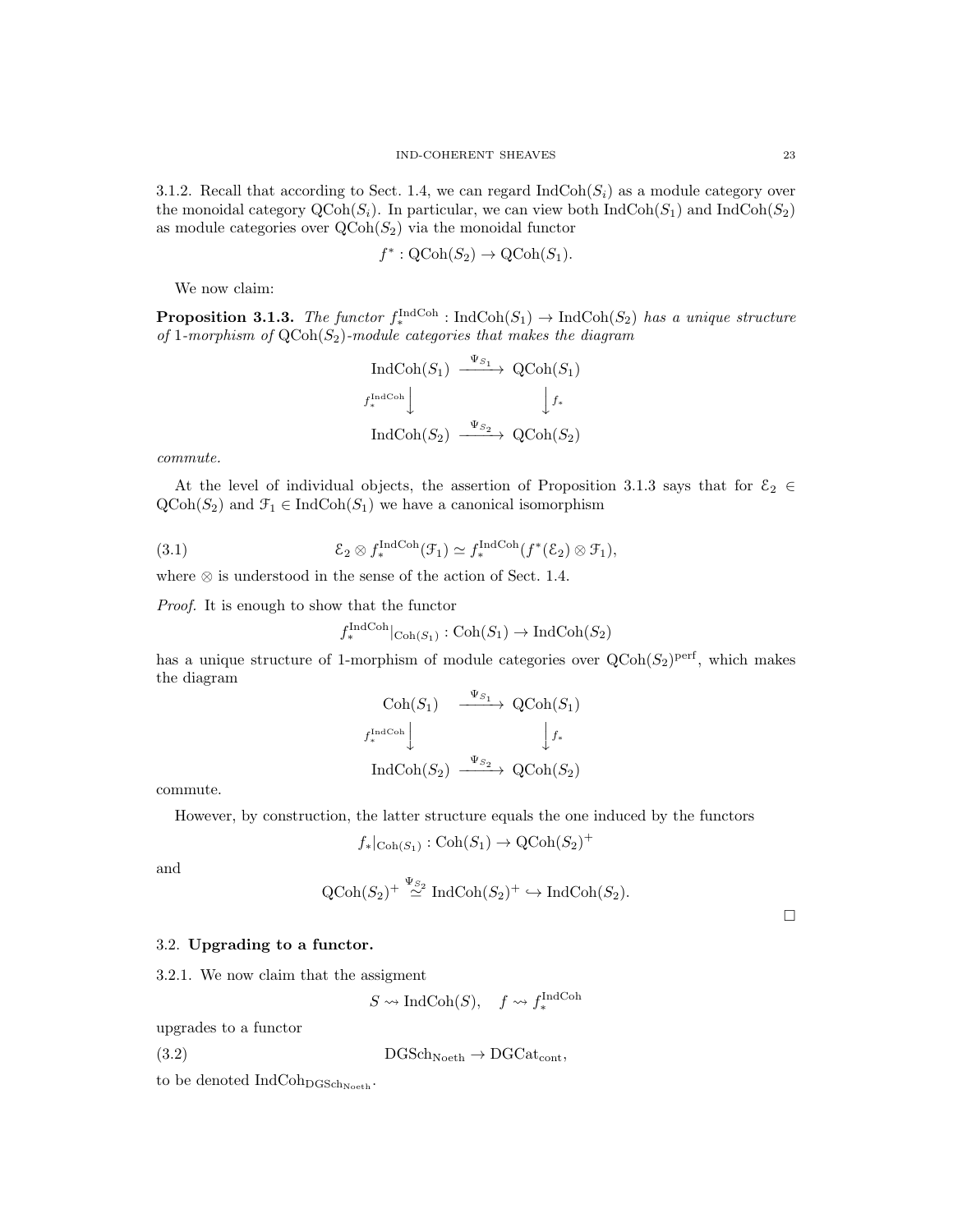3.2.2. First, we recall the functor

 $QCoh_{DGSch}^* : (DGSch)^{op} \to DGCat_{cont},$ 

see Sect. 0.6.7.

Passing to right adjoints, we obtain a functor

 $QCoh<sub>DGSch</sub> : DGSch \rightarrow DGCat<sub>cont</sub>$ .

Restricting to  $DGSch_{Noeth} \subset DGSch$  we obtain a functor

 $\mathrm{QCoh}_{\mathrm{DGSch}_{\mathrm{Noeth}}} : \mathrm{DGSch}_{\mathrm{Noeth}} \to \mathrm{DGCat}_{\mathrm{cont}}$ .

3.2.3. Now, we claim:

Proposition 3.2.4. There exists a uniquely defined functor

 $IndCoh<sub>DGSch<sub>Noeth</sub></sub> : DGSch<sub>Noeth</sub> \rightarrow DGCat<sub>cont</sub>$ 

equipped with a natural transformation

 $\Psi_{\text{DGSch}_{\text{Noeth}}} : \text{IndCoh}_{\text{DGSch}_{\text{Noeth}}} \to \text{QCoh}_{\text{DGSch}_{\text{Noeth}}},$ 

which at the level of objects and 1-morphisms is given by the assignment

 $X \rightsquigarrow \text{IndCoh}(X), \quad f \rightsquigarrow f_*^{\text{IndCoh}}.$ 

The rest of this subsection is devoted to the proof of this proposition.

3.2.5. Consider the following  $(\infty, 1)$ -categories:

 $DGCat^{+\text{cont}}$  and  $DGCat_{cont}^t$ :

The category  $DGCat^{+_{\text{cont}}}$  consists if of non-cocomplete DG categories  $C$ , endowed with a t-structure, such that  $C = C^+$ . We also require that  $C^{\geq 0}$  contain filtered colimits and that the embedding  $\mathbb{C}^{\geq 0} \hookrightarrow \mathbb{C}$  commute with filtered colimits. As 1-morphisms we take those exact functors  $F : \mathbf{C}_1 \to \mathbf{C}_2$  that are left t-exact up to a finite shift, and such that  $F|_{\mathbf{C}_1^{\geq 0}}$ commutes with filtered colimits. The higher categorical structure is uniquely determined by the requirement that the forgetful functor

$$
\text{DGCat}^{+\text{cont}} \to \text{DGCat}_{\text{non-cocomplete}}
$$

be 1-fully faithful.

The category  $\mathrm{DGCat}_{\mathrm{cont}}^t$  consists of cocomplete DG categories  $\mathbf{C},$  endowed with a t-structure, such that  $\mathbb{C}^{\geq 0}$  is closed under filtered colimits, and such that  $\mathbb{C}$  is compactly generated by objects from  $C^+$ . As 1-morphisms we allow those exact functors  $F : C_1 \to C_2$  that are continuous and *left t-exact up to a finite shift*. The higher categorical structure is uniquely determined by the requirement that the forgetful functor

$$
\text{DGCat}_{\text{cont}}^t \rightarrow \text{DGCat}_{\text{cont}}
$$

be 1-fully faithful.

We have a naturally defined functor

(3.3)  $DGCat_{cont}^t \rightarrow DGCat^{+_{cont}}$ ,  $C \rightarrow C^+$ .

**Lemma 3.2.6.** The functor  $(3.3)$  is 1-fully faihful.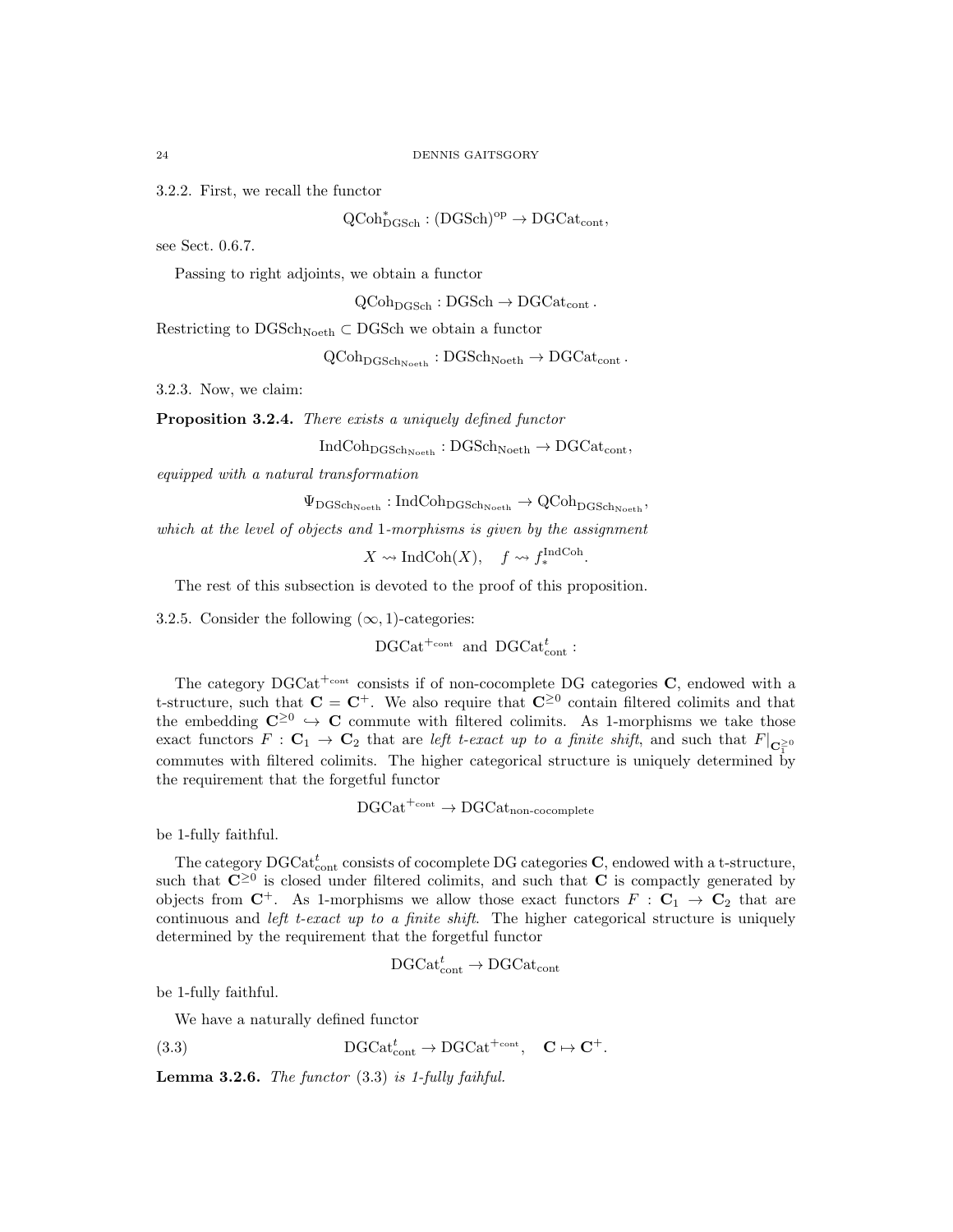3.2.7. We will use the following general assertion. Let  $T : D' \rightarrow D$  be a 1-fully faithful functor between  $(\infty, 1)$ -categories. Let **I** be another  $(\infty, 1)$ -category, and let

(3.4) 
$$
(\mathbf{i} \in \mathbf{I}) \rightsquigarrow (F'(\mathbf{i}) \in \mathbf{D}'),
$$

be an assignment, such that the assignment

$$
\mathbf{i}\mapsto T\circ F'(\mathbf{i})
$$

has been extended to a functor  $F : I \to D$ .

**Lemma 3.2.8.** Suppose that for every  $\alpha \in \text{Maps}_{\mathbf{I}}(\mathbf{i}_1, \mathbf{i}_2)$ , the point  $F(\alpha) \in \text{Maps}_{\mathbf{D}}(F(\mathbf{i}_1), F(\mathbf{i}_2))$ lies in the connected component corresponding to the image of

$$
\mathrm{Maps}_{\mathbf{D}'}(F'(\mathbf{i}_1), F'(\mathbf{i}_2)) \to \mathrm{Maps}_{\mathbf{D}}(F(\mathbf{i}_1), F(\mathbf{i}_2)).
$$

Then there exists a unique extension of (3.4) to a functor  $F' : I \to D'$  equipped with an isomorphism  $T \circ F' \simeq F$ .

Let now  $F'_1$  and  $F'_2$  be two assignments as in (3.4), satisfying the assumption of Lemma 3.2.8. Let us be given an assignment

(3.5) 
$$
\mathbf{i} \leadsto \psi'_\mathbf{i} \in \text{Maps}_{\mathbf{D}'}(F'_1(\mathbf{i}), F'_2(\mathbf{i})).
$$

Lemma 3.2.9. Suppose that the assignment

$$
\mathbf{i} \leadsto T(\psi_{\mathbf{i}}') \in \mathrm{Maps}_{\mathbf{D}}(F_1(\mathbf{i}), F_2(\mathbf{i}))
$$

has been extended to a natural transformation  $\psi : F_1 \to F_2$ . Then there exists a unique extension of (3.5) to a natural transformation  $\psi : F'_1 \to F'_2$  equipped with an isomorphism  $T \circ \psi' \simeq \psi$ .

3.2.10. We are now ready to prove Proposition 3.2.4:

Step 1. We start with the functor

$$
\operatorname{QCoh}_{\operatorname{DGSch}_{\operatorname{Noeth}}}: \operatorname{DGSch}_{\operatorname{Noeth}} \to \operatorname{DGCat}_{\operatorname{cont}},
$$

and consider

$$
\mathbf{I}=\mathrm{DGSch}_{\mathrm{Noeth}},\ \mathbf{D}=\mathrm{DGCat}_{\mathrm{cont}},\ \mathbf{D}':=\mathrm{DGCat}_{\mathrm{cont}}^t,\ F=\mathrm{QCoh}_{\mathrm{DGSch}_{\mathrm{Noeth}}},
$$

and the assignment

$$
(X \in \text{DGSch}_{\text{Noeth}}) \rightsquigarrow (\text{QCoh}(X) \in \text{DGCat}_{\text{cont}}^t).
$$

Apping Lemma 3.2.8, we obtain a functor

(3.6) 
$$
\mathrm{QCoh}_{\mathrm{DGSch}_{\mathrm{Noeth}}}^t : \mathrm{DGSch}_{\mathrm{Noeth}} \to \mathrm{DGCat}_{\mathrm{cont}}^t.
$$

Step 2. Note that Proposition 3.1.1 defines a functor

$$
\mathbf{IndCoh}_{\mathbf{DGSch}_{\mathbf{Noeth}}}^t : \mathbf{DGSch}_{\mathbf{Noeth}} \to \mathbf{DGCat}_{\mathbf{cont}}^t,
$$

and the natural transformation

$$
\Psi_{\mathrm{DGSch}_\mathrm{Noeth}}^t:\mathrm{IndCoh}^t_{\mathrm{DGSch}_\mathrm{Noeth}}\to \mathrm{QCoh}^t_{\mathrm{DGSch}_\mathrm{Noeth}}
$$

at the level of objects and 1-morphisms.

Since the functor  $\text{DGCat}_{\text{cont}}^t \to \text{DGCat}_{\text{cont}}$  is 1-fully faithful, by Lemmas 3.2.8 and 3.2.9, the existence and uniqueness of the pair  $(IndCoh<sub>DGSch<sub>Noeth</sub></sub>, \Psi<sub>DGSch<sub>Noeth</sub></sub>)$  with a fixed behavior on objects and 1-morphisms, is equivalent to that of  $(\text{IndCoh}_{\text{DGSch}_{\text{Noeth}}^t}, \Psi_{\text{DGSch}_{\text{Noeth}}^t}).$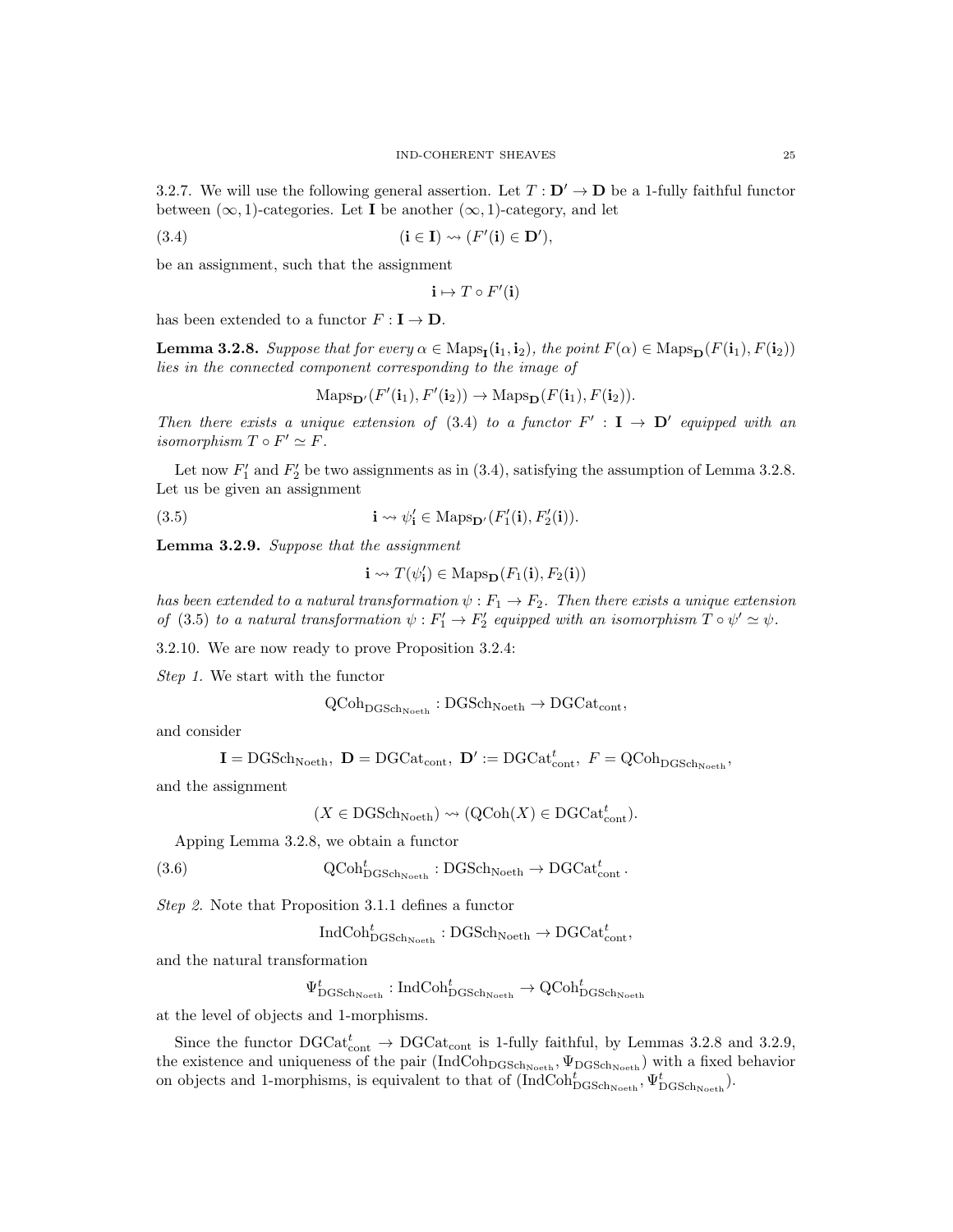Step 3. By Lemma 3.2.6, combined with Lemmas 3.2.8 and 3.2.9, we obtain that the existence and uniqueness of the pair  $(IndCoh_{DGSch_{Noeth}}^t, \Psi_{DGSch_{Noeth}}^t)$ , with a fixed behavior on objects and 1-morphisms is equivalent to the existence and uniqueness of the pair

 $(\mathrm{IndCoh}^+_{\mathrm{DGSch}_\mathrm{Noeth}}, \Psi^+_{\mathrm{DGSch}_\mathrm{Noeth}}),$ 

obtained by composing with the functor (3.3).

The latter, however, is given by

 ${\rm IndCoh}^+_{{\rm DGSch}_{\rm Noeth}}:=\operatorname{QCoh}^+_{{\rm DGSch}_{\rm Noeth}},$ 

obtained from (3.6) by composing with (3.3), and taking

$$
\Psi^+_{\mathrm{DGSch}_\mathrm{Noeth}}:=\mathrm{Id}\,.
$$

 $\Box$ 

# 3.3. The !-pullback functor for proper maps.

3.3.1. Let  $f: S_1 \to S_2$  be a map between Noetherian schemes.

**Definition 3.3.2.** We shall say that  $f$  is of almost of finite type if the corresponding map of classical schemes  ${}^{cl}S_1 \rightarrow {}^{cl}S_2$  is.

In particular, for  $S_2 = \text{Spec}(k)$ , the above notion is equivalent to  $S_1$  being almost of finite type over  $k$ , see Sect. 0.6.9.

We let  $(DGSch<sub>Noeth</sub>)<sub>aff</sub>$  denote the 1-full subcategory of  $DGSch<sub>Noeth</sub>$ , where we restrict 1morphisms to be maps almost of finite type.

**Definition 3.3.3.** A map  $f : S_1 \to S_2$  between DG schemes is said to be proper/finite/closed embedding if the corresponding map of classical schemes  ${}^{cl}S_1 \rightarrow {}^{cl}S_2$  has this property.

In particular, any proper map is almost of finite type, as the latter is included in the definition of properness for morphisms between classical schemes. We let

 $(DGSch_{Noeth})_{\text{cl.emb.}} \subset (DGSch_{Noeth})_{\text{finite}} \subset (DGSch_{Noeth})_{\text{proper}} \subset (DGSch_{Noeth})_{\text{aff}}$ 

denote the corresponding inclusions of 1-full subcategories.

3.3.4. We have the following basic feature of proper maps:

**Lemma 3.3.5.** If  $f : S_1 \to S_2$  is proper, then the functor  $f_* : \text{QCoh}(S_1) \to \text{QCoh}(S_2)$  sends  $\mathrm{Coh}(S_1)$  to  $\mathrm{Coh}(S_2)$ .

*Proof.* It is enough to show that  $f_*$  sends  $\text{Coh}(S_1)^\heartsuit$  to  $\text{Coh}(S_2)$ . Let  $i_i$  denote the canonical maps  ${}^{cl}S_i \rightarrow S_i$ ,  $i = 1, 2$ . Since

$$
(\imath_i)_* : \mathrm{Coh}({}^{cl}S_i)^\heartsuit \to \mathrm{Coh}(S_i)^\heartsuit
$$

are equivalences, the required assertion follows from the commutative diagram

$$
\begin{array}{ccc}\n\text{QCoh}(^{cl}S_1) & \xrightarrow{(i_1)_*} & \text{QCoh}(S_1) \\
\downarrow^{cl}f)_{*} & & \downarrow f_* \\
\text{QCoh}(^{cl}S_2) & \xrightarrow{(i_2)_*} & \text{QCoh}(S_2),\n\end{array}
$$

and the well-known fact that direct image preserves coherence for proper maps between classical Noetherian schemes.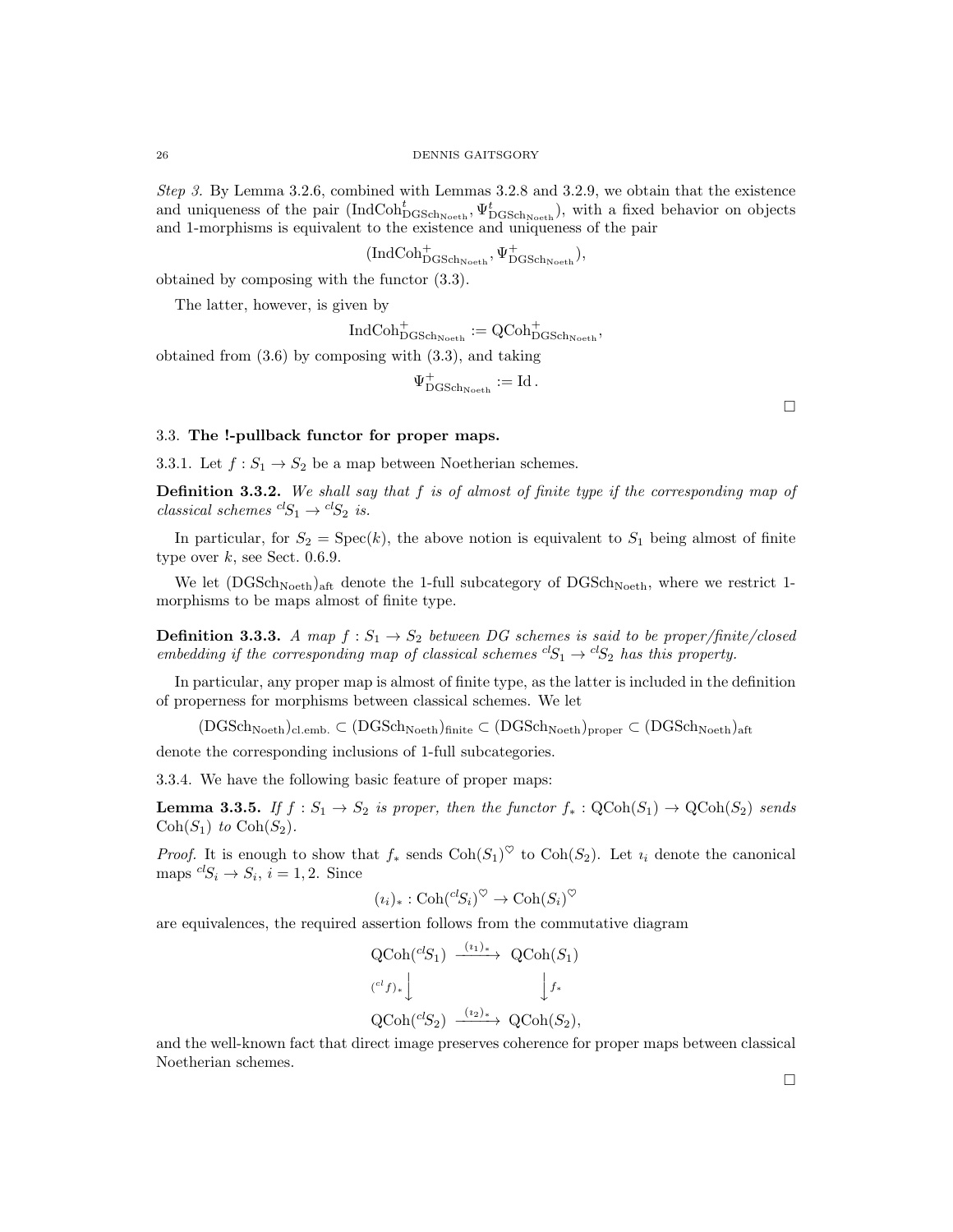Corollary 3.3.6. If  $f$  is proper, the functor

$$
f^{\text{IndCoh}}_{*}: \text{IndCoh}(S_1) \to \text{IndCoh}(S_2)
$$

sends compact objects to compact ones.

*Proof.* We need to show that for  $\mathcal{F} \in \text{Coh}(S_1) \subset \text{IndCoh}(S_1)$ , the object

$$
f_*^{\text{IndCoh}}(\mathcal{F}) \in \text{IndCoh}(S_2)
$$

belongs to  $\text{Coh}(S_2) \subset \text{IndCoh}(S_2)$ . By Proposition 3.1.1,  $f_*^{\text{IndCoh}}(\mathcal{F}) \in \text{IndCoh}(S_2)^+$ . Hence, by Proposition 1.2.4, it suffices to show that

$$
\Psi_{S_2}(f_*^{\text{IndCoh}}(\mathcal{F})) \in \text{Coh}(S_2) \subset \text{QCoh}(S_2).
$$

We have

$$
\Psi_{S_2}(f_*^{\operatorname{IndCoh}}(\mathcal{F})) \simeq f_*(\Psi_{S_1}(\mathcal{F})),
$$

and the assertion follows from Lemma 3.3.5.

3.3.7. Consider the adjoint functor

$$
f^!: \operatorname{IndCoh}(S_2) \to \operatorname{IndCoh}(S_1)
$$

(it exists for general  $\infty$ -category reasons, see [Lu0], Corollary 5.5.2.9).

Now, the fact that  $f_*^{\text{IndCoh}}$  sends compacts to compacts implies that the functor  $f^!$  is continuous. I.e.,  $f'$  is a 1-morphism in DGCat<sub>cont</sub>.

3.3.8. By adjunction from Proposition 3.2.4 we obtain:

Corollary 3.3.9. The assignment  $S \mapsto \text{IndCoh}(S)$  upgrades to a functor

 $\mathrm{IndCoh}^!_{(\mathrm{DGSch}_\mathrm{Noeth})_\mathrm{proper}}:((\mathrm{DGSch}_\mathrm{Noeth})_\mathrm{proper})^\mathrm{op}\to\mathrm{DGCat}_\mathrm{cont}$  .

3.3.10. By Proposition 3.1.3, the functor  $f_*^{\text{IndCoh}}$  has a natural structure of 1-morphism between  $QCoh(S_2)$ -module categories. Hence, from [GL:DG, Corollary 6.2.4] we obtain:

**Corollary 3.3.11.** The functor  $f^!$  has a natural structure of 1-morphism between  $QCoh(S_2)$ module categories.

At the level of individual objects, the assertion of Corollary 3.3.11 says that for  $\mathcal{E} \in \text{QCoh}(S_2)$ and  $\mathcal{F} \in \text{IndCoh}(S_2)$ , we have a canonical isomorphism:

(3.7) 
$$
f'(\mathcal{E}\otimes\mathcal{F})\simeq f^*(\mathcal{E})\otimes f^!(\mathcal{F}),
$$

where ⊗ is understood in the sense of the action of Sect. 1.4.

# 3.4. Proper base change.

 $\Box$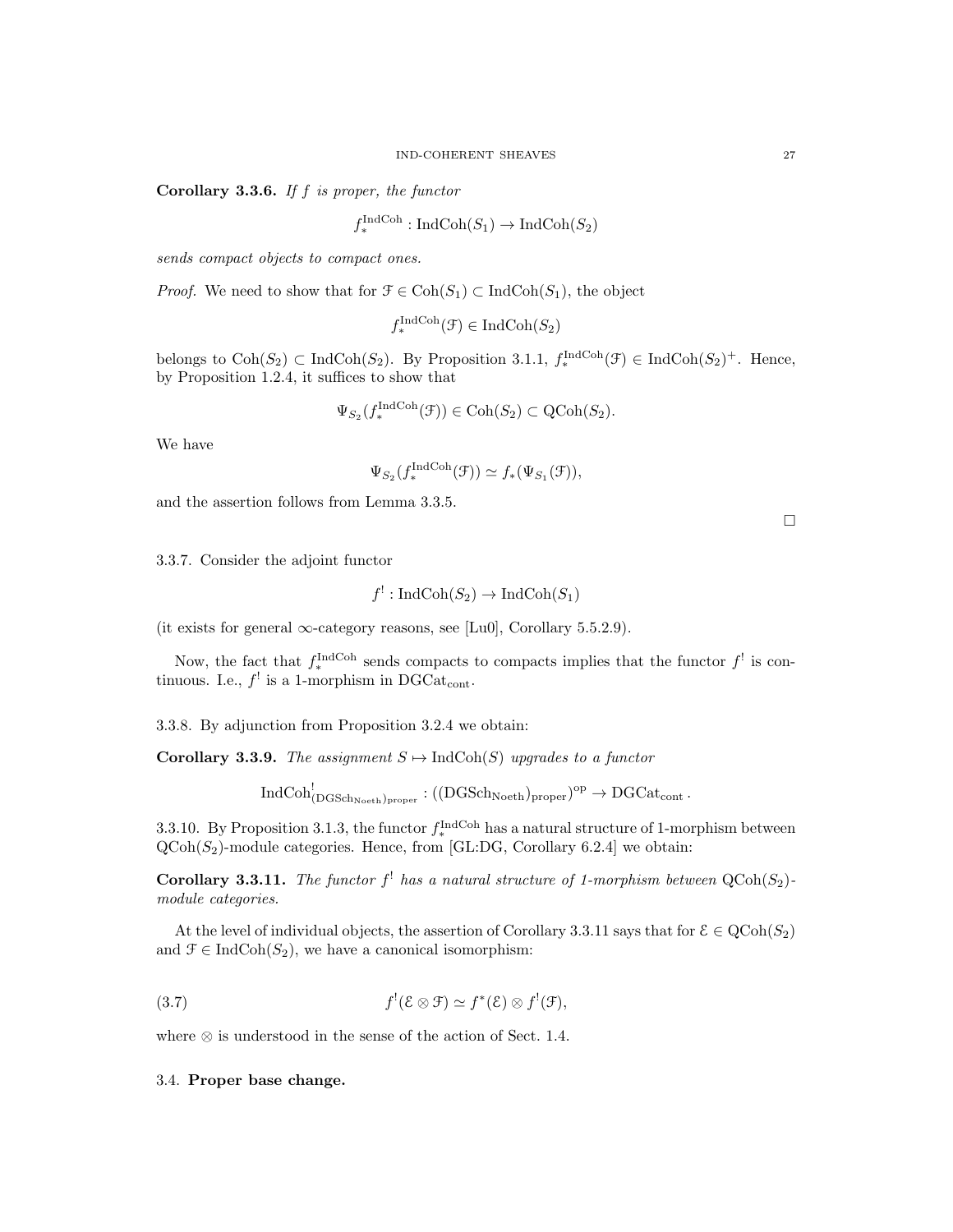3.4.1. Let  $f: S_1 \to S_2$  be a proper map between Noetherian DG schemes, and let  $g_2: S'_2 \to S_2$ be an arbitrary map (according to the conventions of this section, the DG scheme  $S'_2$  is also assumed Noetherian).

Since f is almost of finite type, the Cartesian product  $S'_1 := S'_2 \times S_1$  is also Noetherian, and the resulting map  $f' : S'_1 \to S'_2$  is proper. Let  $g_1$  denote the map  $S'_1 \to S_1$ :

$$
S'_1 \xrightarrow{g_1} S_1
$$
  

$$
f' \downarrow \qquad \qquad \downarrow f
$$
  

$$
S'_2 \xrightarrow{g_2} S_2.
$$

The isomorphism of functors

$$
f_*^{\text{IndCoh}} \circ (g_1)_*^{\text{IndCoh}} \simeq (g_2)_*^{\text{IndCoh}} \circ (f')_*^{\text{IndCoh}}
$$

by adjunction gives rise to a natural transformation

(3.8) 
$$
(g_1)_*^{\text{IndCoh}} \circ (f')^! \to f^! \circ (g_2)_*^{\text{IndCoh}}
$$

f

between the two functors  $\text{IndCoh}(S'_2) \rightrightarrows \text{IndCoh}(S_1)$ .

Proposition 3.4.2. The natural transformation  $(3.8)$  is an isomorphism.

The rest of this subsection is devoted to the proof of this proposition.

3.4.3. For a proper morphism  $f : S_1 \to S_2$ , let

$$
{}^{\textrm{QCoh},!} : \textrm{QCoh}(S_2) \to \textrm{QCoh}(S_1)
$$

denote the *not necessarily continuous* right adjoint to  $f_*: \text{QCoh}(S_1) \to \text{QCoh}(S_2)$ .

Since  $f_*$  is right t-exact up to a cohomological shift, the functor  $f^{\text{QCoh},!}$  is left t-exact up to a cohomological shift. Hence, it maps  $Q\text{Coh}(S_2)^+$  to  $Q\text{Coh}(S_1)^+$ .

Lemma 3.4.4. The diagram

$$
\begin{array}{ccc}\n\text{IndCoh}(S_1)^+ & \xrightarrow{\Psi_{S_1}} & \text{QCoh}(S_1)^+ \\
\downarrow f^! \uparrow & & \uparrow f^{\text{QCoh},!} \\
\text{IndCoh}(S_2)^+ & \xrightarrow{\Psi_{S_2}} & \text{QCoh}(S_2)^+ \\
\end{array}
$$

obtained by passing to right adjoints along the horizontal arrows in

$$
\begin{array}{ccc}\n\text{IndCoh}(S_1)^+ & \xrightarrow{\Psi_{S_1}} & \text{QCoh}(S_1)^+ \\
\downarrow f_*^{\text{IndCoh}} & & \downarrow f_* \\
\text{IndCoh}(S_2)^+ & \xrightarrow{\Psi_{S_2}} & \text{QCoh}(S_2)^+, \\
\end{array}
$$

commutes.

*Proof.* Follows from the fact that the vertical arrows are equivalences, by Proposition 1.2.4.  $\Box$ 

Remark 3.4.5. It is not in general true that the diagram

$$
\text{IndCoh}(S_1) \xrightarrow{\Psi_{S_1}} \text{QCoh}(S_1)
$$

$$
f' \uparrow \qquad \qquad \uparrow f^{\text{QCoh},!}
$$

$$
\text{IndCoh}(S_2) \xrightarrow{\Psi_{S_2}} \text{QCoh}(S_2)
$$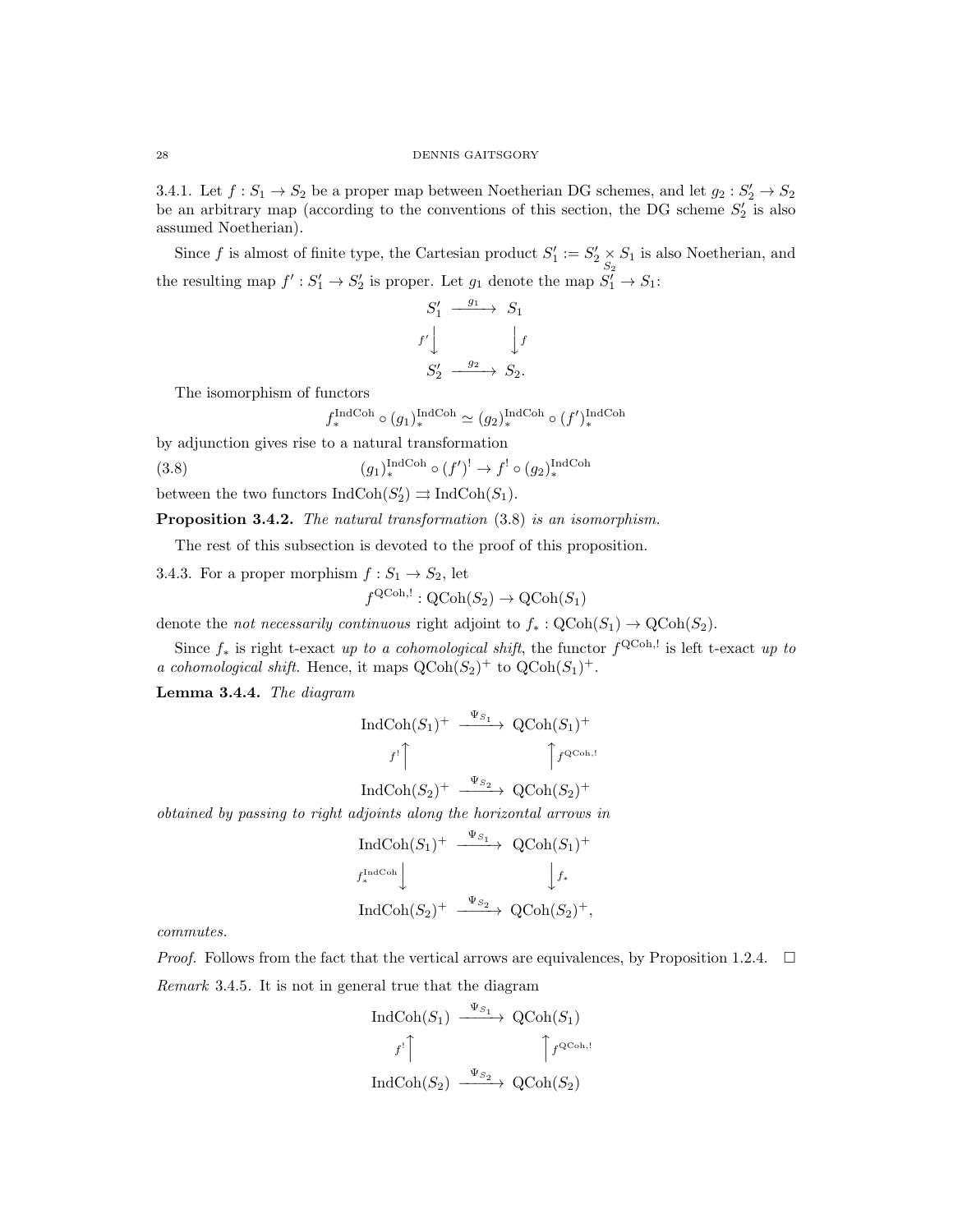obtained by passing to right adjoints along the horizontal arrows in

$$
\begin{array}{ccc}\n\text{IndCoh}(S_1) & \xrightarrow{\Psi_{S_1}} & \text{QCoh}(S_1) \\
\downarrow f_*^{\text{IndCoh}} & & \downarrow f_* \\
\text{IndCoh}(S_2) & \xrightarrow{\Psi_{S_2}} & \text{QCoh}(S_2),\n\end{array}
$$

commutes.

For example, take  $S_1 = \text{pt} = \text{Spec}(k)$ ,  $S_2 = \text{Spec}(k[t]/t^2)$  and  $0 \neq \mathcal{F} \in \text{IndCoh}(S_2)$  be in the kernel of the functor  $\Psi_{S_2}$ . Then  $\Psi_X \circ f^!(\mathcal{F}) \neq 0$ . Indeed,  $\Psi_{S_1}$  is an equivalence, and  $f^!$  is conservative, see Corollary 4.1.8.

Proof of Proposition 3.4.2. Since all functors involved are continuous, it is enough to show that the map

$$
(g_1)^{\text{IndCoh}}_*(f')^! \to f^! \circ (g_2)^{\text{IndCoh}}_*(\mathcal{F})
$$

is an isomorphism for  $\mathcal{F} \in \text{Coh}(S_1)$ . Hence, it is enough to show that (3.8) is an isomorphism when restricted to  $\text{IndCoh}(S_1)^+$ .

By Lemma 3.4.4 and Proposition 1.2.4, this reduces the assertion to showing that the natural transformation

(3.9) 
$$
(g_1)_* \circ (f')^{\text{QCoh},!} \to f^{\text{QCoh},!} \circ (g_2)_*
$$

is an isomorphism for the functors

$$
\begin{array}{ccc}\n\text{QCoh}(S'_1)^+ & \xrightarrow{(g_1)_*} & \text{QCoh}(S_1)^+ \\
\text{(f')^{QCoh, !}} & & \uparrow f^{QCoh, !} \\
\text{QCoh}(S'_2)^+ & \xrightarrow{(g_2)_*} & \text{QCoh}(S_2)^+, \\
\end{array}
$$

where the natural transformation comes from the commutative diagram

$$
\begin{array}{ccc}\n\text{QCoh}(S'_1)^+ & \xrightarrow{(g_1)_*} & \text{QCoh}(S_1)^+ \\
\downarrow f'_* & & \downarrow f_* \\
\text{QCoh}(S'_2)^+ & \xrightarrow{(g_2)_*} & \text{QCoh}(S_2)^+\n\end{array}
$$

by passing to right adjoint along the vertical arrows.

We consider the commutative diagram

$$
\begin{array}{ccc}\n\text{QCoh}(S_1') & \xrightarrow{(g_1)_*} & \text{QCoh}(S_1) \\
\downarrow f'_* & & \downarrow f_* \\
\text{QCoh}(S_2') & \xrightarrow{(g_2)_*} & \text{QCoh}(S_2),\n\end{array}
$$

and the diagram

$$
\begin{array}{ccc}\n\operatorname{QCoh}(S_1') & \xrightarrow{(g_1)_*} & \operatorname{QCoh}(S_1) \\
\text{(f')^{QCoh,!}} & & \uparrow f^{QCoh,!} \\
\operatorname{QCoh}(S_2') & \xrightarrow{(g_2)_*} & \operatorname{QCoh}(S_2),\n\end{array}
$$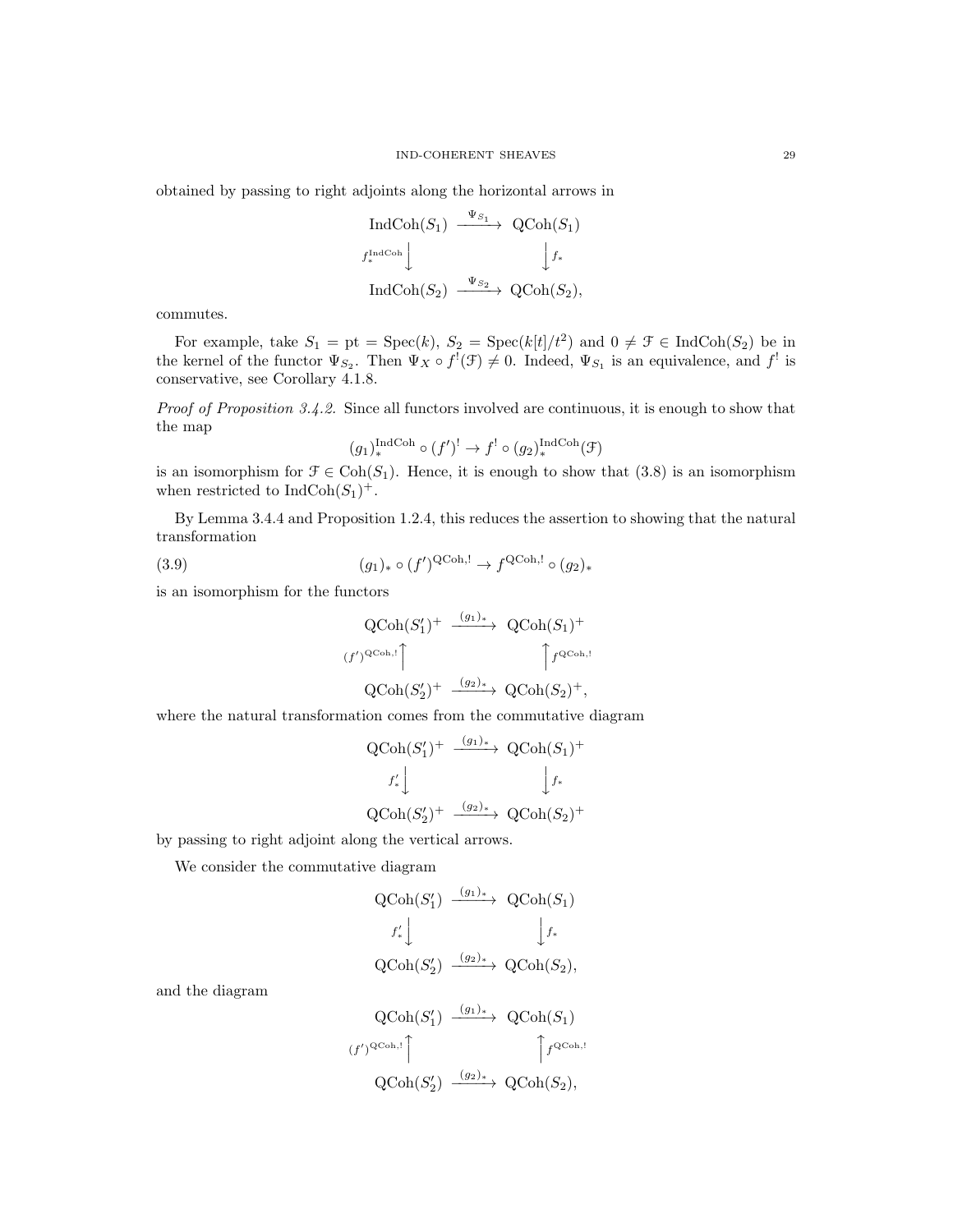obtained by passing to right adjoints along the vertical arrows. (Note, however, that the functors involved are no longer continuous).

We claim that the resulting natural transformation

$$
(3.10) \qquad \qquad (g_1)_* \circ (f')^{\text{QCoh},!} \to f^{\text{QCoh},!} \circ (g_2)_*
$$

between functors

$$
\text{QCoh}(S'_2) \rightrightarrows \text{QCoh}(S_1)
$$

is an isomorphism.

Indeed, the map in (3.10) is obtained by passing to right adjoints in the natural transformation

(3.11) 
$$
(g_2)^* \circ f_* \to f'_* \circ (g_1)^*
$$

as functors

$$
\text{QCoh}(S_1) \rightrightarrows \text{QCoh}(S_2')
$$

in the commutative diagram

$$
\begin{aligned}\n\text{QCoh}(S_1') &\xleftarrow{(g_1)^*} \text{QCoh}(S_1) \\
f'_* \bigcup_{\text{QCoh}(S_2') \xleftarrow{(g_2)^*} \text{QCoh}(S_2)} \text{QCoh}(S_2).\n\end{aligned}
$$

Now,  $(3.11)$  is an isomorphism by the usual base change for QCoh. Hence,  $(3.10)$  is an isomorphism as well.

 $\Box$ 

## 3.5. The (IndCoh, ∗)-pullback.

3.5.1. Let  $f: S_1 \to S_2$  be a morphism between Noetherian DG schemes.

**Definition 3.5.2.** We shall say that  $f$  is eventually coconnective if the functor

$$
f^* : \text{QCoh}(S_2) \to \text{QCoh}(S_1)
$$

sends  $\text{Coh}(S_2)$  to  $\text{QCoh}(S_1)^+$ , in which case it automatically sends it to  $\text{Coh}(S_1)$ .

It is easy to see that the following conditions are equivalent:

- $\bullet$  f is eventually coconnective;
- For a closed embedding  $S'_2 \to S_2$  with  $S'_2$  eventually coconnective, the Cartesian product  $S'_2 \underset{S_2}{\times} S_1$  is eventually coconnective.
- For a closed embedding  $S'_2 \to S_2$  with  $S'_2$  classical, the Cartesian product  $S'_2 \underset{S_2}{\times} S_1$  is eventually coconnective.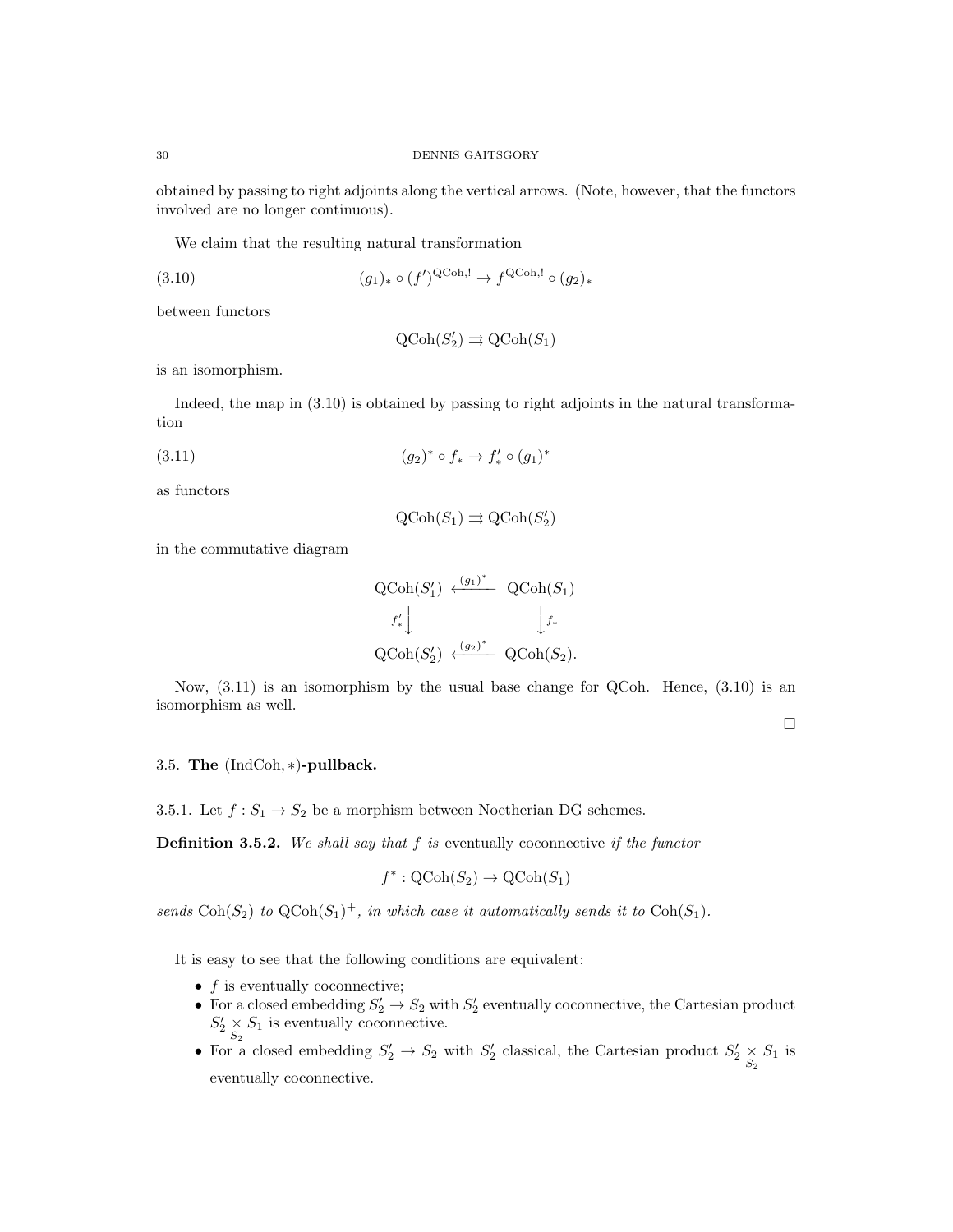3.5.3. By the same logic as in Sect. 3.1, we have:

**Proposition 3.5.4.** Suppose that  $f$  is eventually coconnective. Then there exists a unique functor

$$
f^{\text{IndCoh},*}: \text{IndCoh}(S_2) \to \text{IndCoh}(S_1),
$$

which makes the diagram

$$
\operatorname{IndCoh}(S_1) \xrightarrow{\Psi_{S_1}} \operatorname{QCoh}(S_1)
$$
  
 $f^{\operatorname{IndCoh},*}$   

$$
\uparrow f^*
$$
  

$$
\operatorname{IndCoh}(S_2) \xrightarrow{\Psi_{S_2}} \operatorname{QCoh}(S_2)
$$

commute.

Furthermore, the functor  $f^{\text{IndCoh},*}$  has a unique structure of 1-morphism of  $Q\text{Coh}(S_2)$ module categories, so that the above diagram commutes as a diagram of  $QCoh(S_2)$ -modules.

We note that the last assertion in Proposition 3.5.4 at the level of individual objects says that for  $\mathcal{E} \in \text{QCoh}(S_2)$  and  $\mathcal{F} \in \text{IndCoh}(S_2)$ , we have a canonical isomorphism

(3.12) 
$$
f^{\text{IndCoh},*}(\mathcal{E}\otimes\mathcal{F})\simeq f^{*}(\mathcal{E})\otimes f^{\text{IndCoh},*}(\mathcal{F}),
$$

where  $\otimes$  is understood in the sense of the action of Sect. 1.4.

3.5.5. Let  $(DGSch<sub>Noeth</sub>)<sub>ev-coconn</sub>$  denote the 1-full subcategory of  $DGSch<sub>Noeth</sub>$  where we allow only eventually coconnective maps as 1-morphisms. As in Proposition 3.2.4 we obtain:

Corollary 3.5.6. The assignment

$$
S \mapsto \text{IndCoh}(S) \text{ and } \Psi_S
$$

upgrade to a functor

$$
\mathrm{IndCoh}^*_{(\mathrm{DGSch}_{\mathrm{Noeth}})_{\mathrm{ev}\text{-}\mathrm{coconn}}}:(\mathrm{DGSch}_{\mathrm{Noeth}})_{\mathrm{ev}\text{-}\mathrm{coconn}}^{\mathrm{op}}\to \mathrm{DGCat}_{\mathrm{cont}},
$$

and a natural transformation

$$
\Psi^*_{(D{\rm GSch}_{\rm Noeth})_{\rm ev\text{-}coconn}}: {\rm IndCoh}^*_{(D{\rm GSch}_{\rm Noeth})_{\rm ev\text{-}coconn}} \to {\rm QCoh}^*_{(D{\rm GSch}_{\rm Noeth})_{\rm ev\text{-}coconn}}:=\\ = {\rm QCoh}^*_{D{\rm GSch}_{\rm Noeth}}|_{((D{\rm GSch}_{\rm Noeth})_{\rm ev\text{-}coconn})^{\rm op}}.
$$

3.5.7. The (inverse,direct) image adjunction. We are now going to show that under the assumptions of Proposition 3.5.4, the functors  $f_*^{\text{IndCoh}}$  and  $f^{\text{IndCoh,*}}$  satisfy the usual adjunction property:

**Lemma 3.5.8.** Let  $f: S_1 \to S_2$  be eventually coconnective. Then the functor

$$
f^{\text{IndCoh},*}: \text{IndCoh}(S_2) \to \text{IndCoh}(S_1)
$$

is the left adjoint of  $f_*^{\text{IndCoh}}: \text{IndCoh}(S_1) \to \text{IndCoh}(S_2)$ .

Proof. We need to construct a functorial isomorphism

(3.13) Maps $\text{Maps}_{\text{IndCoh}(S_1)}(f^{\text{IndCoh},*}(\mathcal{F}_2), \mathcal{F}_1) \simeq \text{Maps}_{\text{IndCoh}(S_2)}(\mathcal{F}_2, f_*^{\text{IndCoh}}(\mathcal{F}_1)),$ 

for  $\mathfrak{F}_1 \in \text{IndCoh}(S_1)$  and  $\mathfrak{F}_2 \in \text{IndCoh}(S_2)$ .

By the definition of  $\text{IndCoh}(S_2)$ , it suffices to do this for  $\mathcal{F}_2 \in \text{Coh}(S_2)$ . Now, since the functor  $f^{\text{IndCoh},*}$  sends compact objects to compact ones, for  $\mathcal{F}_2 \in \text{Coh}(S_2)$ , each side in  $(3.13)$ commutes with filtered colimits. Hence, it suffices to construct the isomorphism (3.13) when  $\mathcal{F}_2 \in \text{Coh}(S_2)$  and  $\mathcal{F}_1 \in \text{Coh}(S_1)$ .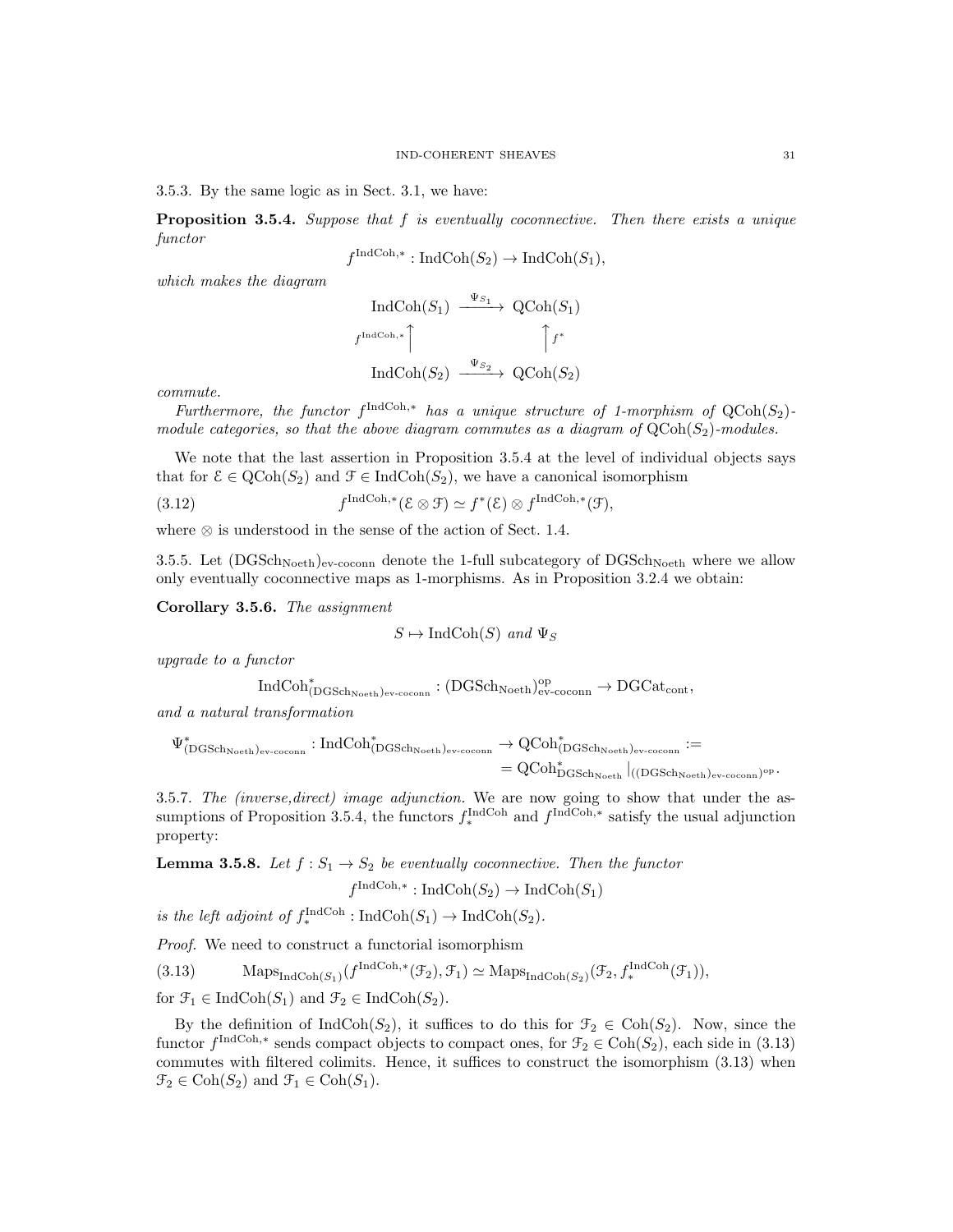In this case,

$$
\mathrm{Maps}_{\mathrm{IndCoh}(S_1)}(f^{\mathrm{IndCoh},*}(\mathcal{F}_2),\mathcal{F}_1) \simeq \mathrm{Maps}_{\mathrm{Coh}(S_1)}(f^*(\mathcal{F}_2),\mathcal{F}_1) \simeq \mathrm{Maps}_{\mathrm{QCoh}(S_1)}(f^*(\mathcal{F}_2),\mathcal{F}_1),
$$

and

$$
\text{Maps}_{\text{IndCoh}(S_2)}(\mathcal{F}_2, f_*^{\text{IndCoh}}(\mathcal{F}_1)) = \text{Maps}_{\text{IndCoh}(S_2)^+}(\mathcal{F}_2, f_*^{\text{IndCoh}}(\mathcal{F}_1)),
$$
  
which by Proposition 1.2.4 identifies with

$$
\mathrm{Maps}_{\mathrm{QCoh}(S_2)^+}(\mathcal{F}_2, f_*(\mathcal{F}_1)) \simeq \mathrm{Maps}_{\mathrm{QCoh}(S_2)}(\mathcal{F}_2, f_*(\mathcal{F}_1)).
$$

Hence, the required isomorphism follows from the isomorphism

$$
\mathrm{Maps}_{\mathrm{QCoh}(S_1)}(f^*(\mathcal{F}_2), \mathcal{F}_1) \simeq \mathrm{Maps}_{\mathrm{QCoh}(S_2)}(\mathcal{F}_2, f_*(\mathcal{F}_1)),
$$

which expresses the  $(f^*, f_*)$ -adjunction for QCoh.

 $\Box$ 

In fact, a statement converse to Lemma 3.5.8 holds:

**Proposition 3.5.9.** Let  $f : S_1 \to S_2$  be a morphism between DG schemes, such that the functor  $f_*^{\text{IndCoh}}: \text{IndCoh}(S_1) \to \text{IndCoh}(S_2)$  admits a left adjoint. Then f is eventually coconnective.

*Proof.* Suppose  $f_*^{\text{IndCoh}}$  admits a left adjoint; let us denote it by

$$
f^{\text{IndCoh},*}: \text{IndCoh}(S_2) \to \text{IndCoh}(S_1).
$$

Being a left adjoint to a functor that commutes with colimits,  $'f^{\text{IndCoh},*}$  sends compact objects to compacts, i.e., it is the ind-extension of a functor

$$
{}'f^{\text{IndCoh},*}: \text{Coh}(S_2) \to \text{Coh}(S_1).
$$

To prove the proposition, it suffices to show that the natural map

(3.14) 
$$
f^* \circ \Psi_{S_2} \to \Psi_{S_1} \circ f^{\text{IndCoh},*}
$$

is an isomorphism.

Since the t-structure on  $\text{QCoh}(S_1)$  is left-complete, it suffices to show that for  $\mathcal{F} \in \text{Coh}(S_2)$ and any  $n$ , the induced map

$$
\tau^{\geq n} (f^* \circ \Psi_{S_2}(\mathcal{F})) \to \tau^{\geq n} (\Psi_{S_1} \circ f^{\text{IndCoh},*}(\mathcal{F}))
$$

is an isomorphism, i.e., that the induced map

(3.15) 
$$
\text{Hom}_{\text{QCoh}(S_1)}(\Psi_{S_1} \circ f^{\text{IndCoh},*}(\mathcal{F}), \mathcal{F}') \to \text{Hom}_{\text{QCoh}(S_1)}(f^* \circ \Psi_{S_2}(\mathcal{F}), \mathcal{F}')
$$

is an isomorphism for any  $\mathcal{F}' \in \text{QCoh}(S_1)^{\geq n}$ . By Proposition 1.2.4, we can take  $\mathcal{F}' = \Psi_{S_1}(\mathcal{F}_1)$ for some  $\mathfrak{F}_1 \in \text{IndCoh}(S_1)^{\geq n}$ .

The object  $f^{\text{IndCoh},*}(\mathcal{F})$  belongs to  $\text{Coh}(S_1) \subset \text{IndCoh}(S_1)^+$ . Hence, by Proposition 1.2.4, the left-hand side of (3.15) identifies with

$$
\mathrm{Hom}_{\mathrm{IndCoh}(S_1)}('f^{\mathrm{IndCoh},*}(\mathcal{F}),\mathcal{F}_1),
$$

which in turn identifies with

$$
\mathrm{Hom}_{\mathrm{IndCoh}(S_2)}(\mathcal{F}, f_*^{\mathrm{IndCoh}}(\mathcal{F}_1)) \simeq \mathrm{Hom}_{\mathrm{QCoh}(S_2)}(\Psi_{S_2}(\mathcal{F}), \Psi_{S_2}(f_*^{\mathrm{IndCoh}}(\mathcal{F}_1))) \simeq \\ \simeq \mathrm{Hom}_{\mathrm{QCoh}(S_2)}(\Psi_{S_2}(\mathcal{F}), f_*(\Psi_{S_1}(\mathcal{F}_1))),
$$

which identifies by adjunction with the right-hand side of  $(3.15)$ .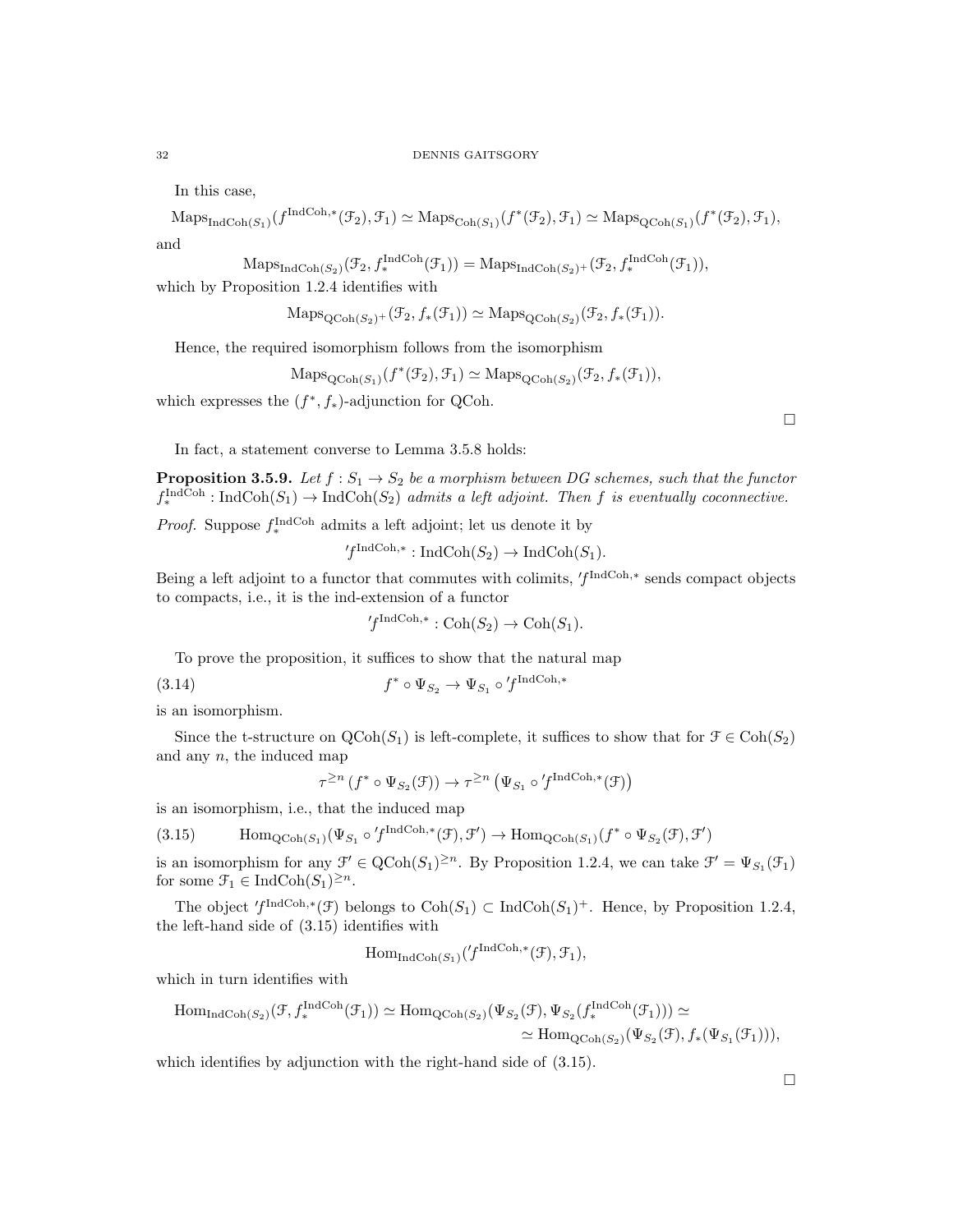3.5.10. Assume again that  $S_1$  and  $S_2$  are eventually coconnective. In this case, by adjunction from Proposition 3.1.1, we obtain:

Lemma 3.5.11. The diagram

$$
\text{IndCoh}(S_1) \xleftarrow{\Xi_{S_1}} \text{QCoh}(S_1)
$$
\n
$$
f^{\text{IndCoh},*} \qquad \qquad \uparrow f^*
$$
\n
$$
\text{IndCoh}(S_2) \xleftarrow{\Xi_{S_2}} \text{QCoh}(S_2)
$$

commutes as well.

3.5.12. In particular, we obtain that the assignment  $S \mapsto \Xi_S$  extends to a natural transformation

$$
\Xi^*_{(<\infty{\rm DGSch}_{\rm Noeth})_{\rm ev\text{-}coconn}}: \operatorname{QCoh}^*_{(<\infty{\rm DGSch}_{\rm Noeth})_{\rm ev\text{-}coconn}}\to \operatorname{IndCoh}^*_{(<\infty{\rm DGSch}_{\rm Noeth})_{\rm ev\text{-}coconn}},
$$

where

 $\operatorname{QCoh}_{(\lt^{\infty}\mathrm{DGSch}_{\mathrm{Noeth}}) \mathrm{ev-coconn}}^*$  and  $\operatorname{IndCoh}_{(\lt^{\infty}\mathrm{DGSch}_{\mathrm{Noeth}}) \mathrm{ev-coconn}}^*$ denote he restrictions of the functors

 $\operatorname{QCoh}^*_{(\operatorname{DGSch}_{{\operatorname{Noeth}}})_{\operatorname{ev-cocomn}}}$  and  $\operatorname{IndCoh}^*_{(\operatorname{DGSch}_{{\operatorname{Noeth}}})_{\operatorname{ev-cocomn}}},$ 

respectively, to  $((<sup>{\infty}</sup> DGSch<sub>Noeth</sub>)<sub>ev-coconn</sub>)<sup>op</sup> \subset ((DGSch<sub>Noeth</sub>)<sub>ev-coconn</sub>)<sup>op</sup>.$ 

# 3.6. Morphisms of bounded Tor dimension.

3.6.1. We shall say that a morphism  $f : S_1 \rightarrow S_2$  between DG schemes is of bounded Tor dimension if the functor

$$
f^*: \mathrm{QCoh}(S_2) \to \mathrm{QCoh}(S_1)
$$

is left t-exact up to a finite shift, i.e., is of bounded cohomological amplitude.

3.6.2. First, we claim:

**Lemma 3.6.3.** Let  $f: S_1 \to S_2$  be a morphism almost of finite type. Then following conditions are equivalent:

(a) f is eventually coconnective.

(b) f is of bounded Tor dimension.

*Proof.* The implication (b)  $\Rightarrow$  (a) is tautological. Let us prove that (a) implies (b).

The question is local in Zariski topology, so we can assume that  $f$  can be factored as a composition

$$
S_1 \xrightarrow{f'} S_2 \times \mathbb{A}^n \to S_2,
$$

where  $f'$  is a closed embedding. It is easy to see that f satisfies condition (a) (resp., (b)) if and only if  $f'$  does. Hence, we can assume that  $f$  is itself a closed embedding.

To test that f is of bounded Tor dimension, it is sufficient to test it on objects from  $\text{Coh}(S_2)^\heartsuit$ . Since such objects come as direct images from  ${}^{cl}S_2$ , by base change, we can assume that  $S_2$  is classical. Since  $f$  was assumed eventually coconnective, we obtain that  $S_1$  is itself eventually coconnective, i.e.,  $f_*(\mathcal{O}_{S_1}) \in \text{Coh}(S_2)$ .

We need to show that  $f_*(0_{S_1})$  is of bounded Tor dimension. This will follow from the following general assertion: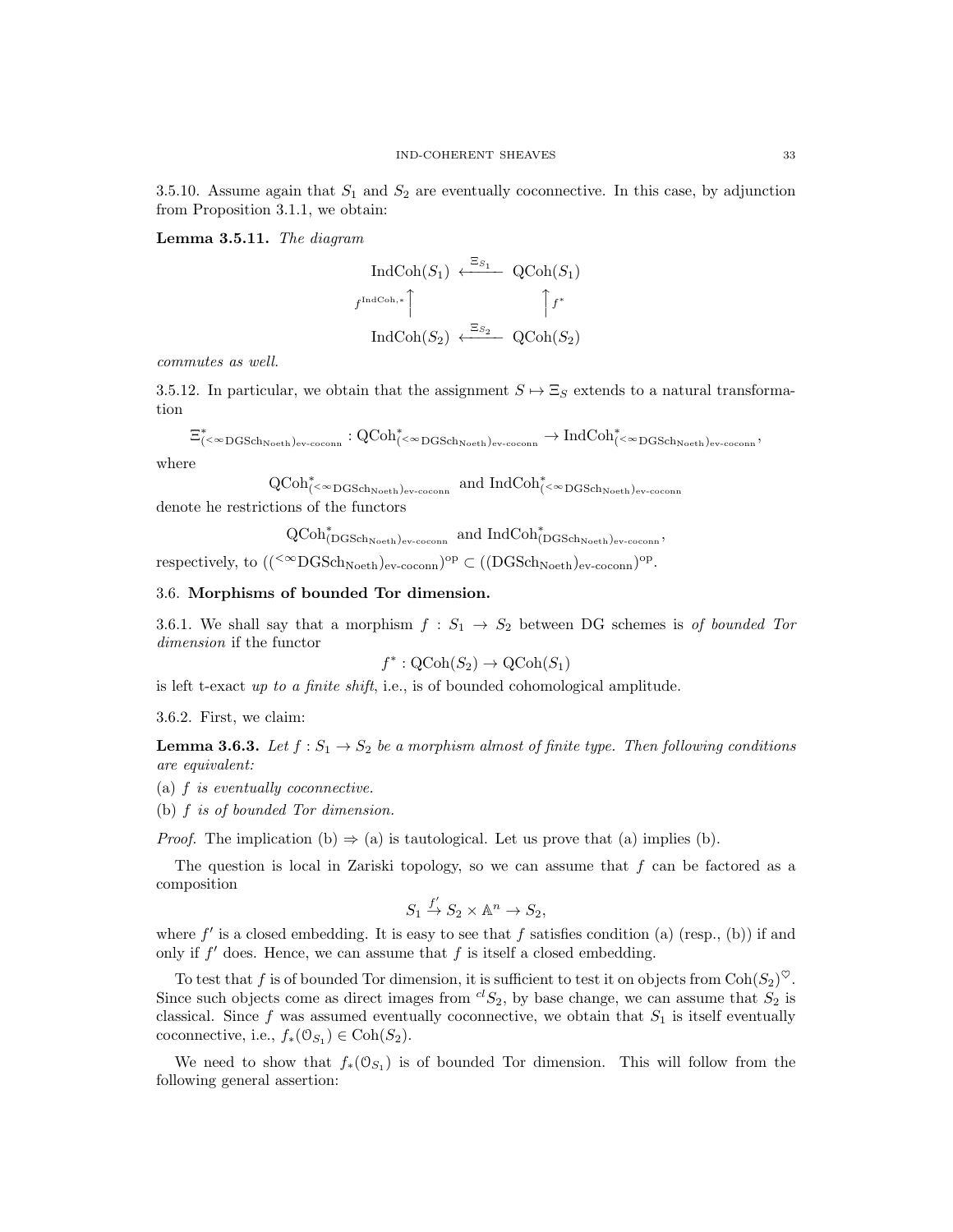**Lemma 3.6.4.** Let S is a Noetherian DG scheme, and let  $\mathcal{F} \in \text{Coh}(S)$  be such that for every geometric point  $s : \text{Spec}(K) \to S$ , the fiber  $s^*(\mathfrak{F})$  lives in finitely many degrees, then  $\mathfrak{F}$  is perfect.

 $\Box$ 

 $\Box$ 

*Proof of Lemma 3.6.4.* We need to show that the functor  $\mathcal{F} \otimes - : \text{QCoh}(S) \to \text{QCoh}(S)$  is of bounded cohomological amplitude.

In fact, we will show that if for *some* geometric point  $s : \text{Spec}(K) \to S$ , the fiber  $s^*(\mathfrak{F})$  lives in degrees  $[-n, 0]$ , then on some Zariski neighborhood of s, the above functor is of amplitude  $[-n, 0].$ 

First, it is enough to test the functor  $\mathcal{F} \otimes -$  on objects from  $\mathrm{QCoh}(S)^\heartsuit$ . Since such objects come as direct images under  ${}^{cl}S \rightarrow S$ , we can replace S by  ${}^{cl}S$ . Now, out assertion becomes a familiar statement from commutative algebra. Let us prove it for completeness:

We shall argue by induction on n. For  $n = -1$  the assertion follows from Nakayama's lemma: if  $s^*(\mathcal{F}) = 0$ , then  $\mathcal F$  vanishes on a Zariski neighborhood of s.

To execute the induction step, choose a locally free  $\mathcal{O}_S$ -module P equipped with a map  $\mathcal{P} \to \mathcal{F}$ which induces an isomorphism

$$
H^0(s^*(\mathfrak{P})) \to H^0(s^*(\mathfrak{M})).
$$

Set  $\mathcal{F}' := \text{Cone}(\mathcal{F} \to \mathcal{P})[-1]$ . By construction,  $s^*(\mathcal{F}')$  lives in cohomological degrees  $[-n+1,0]$ , as desired.

Corollary 3.6.5. If  $f : S_1 \rightarrow S_2$  is eventually coconnective and almost of finite type, the functor  $f^*$  sends  $\text{QCoh}(S_2)^+$  to  $\text{QCoh}(S_1)^+$ , and the functor  $f^{\text{IndCoh},*}$  sends  $\text{IndCoh}(S_2)^+$  to  $\text{IndCoh}(S_1)^+.$ 

3.6.6. Assume now that the DG schemes  $S_1$  and  $S_2$  are eventually coconnective. Note that the isomorphism

$$
\Psi_{S_2} \circ f^{\text{IndCoh}}_* \simeq f_* \circ \Psi_{S_1}
$$

induces a natural transformation

(3.16) 
$$
\Xi_{S_2} \circ f_* \to f_*^{\text{IndCoh}} \circ \Xi_{S_1}.
$$

Proposition 3.6.7. Assume that f is of bounded Tor dimension and almost of finite type. Then (3.16) is an isomorphism.

*Proof.* As we shall see in Lemma 4.1.1, the assertion is local in the Zariski topology on both  $S_1$ and  $S_2$ . Therefore, we can assume that  $S_1$  and  $S_2$  are affine and that f can be factored as

$$
S_1 \xrightarrow{f'} S_2 \times \mathbb{A}^n \to S_2,
$$

where  $f'$  is a closed embedding.

As in the proof of Lemma 3.6.3, the assumption that  $f$  is of bounded Tor dimension implies the same for  $f'$ . Hence, it suffices to prove the proposition separately in the following two cases: (a) f is the projection  $S_1 = S_2 \times \mathbb{A}^n \to S_2$ ; and (b) f is a closed embedding.

Note that the two sides of (3.16) become isomorphic after applying the functor  $\Psi_{S_2}$ . Hence, by Proposition 1.2.4, the assertion of the proposition is equivalent to the fact that for  $\mathcal{F} \in$  $\mathrm{QCoh}(S_1)^\mathrm{perf}$ , the object

$$
\Xi_{S_2}(f_*(\mathfrak{F})) \in \mathrm{IndCoh}(S_2)
$$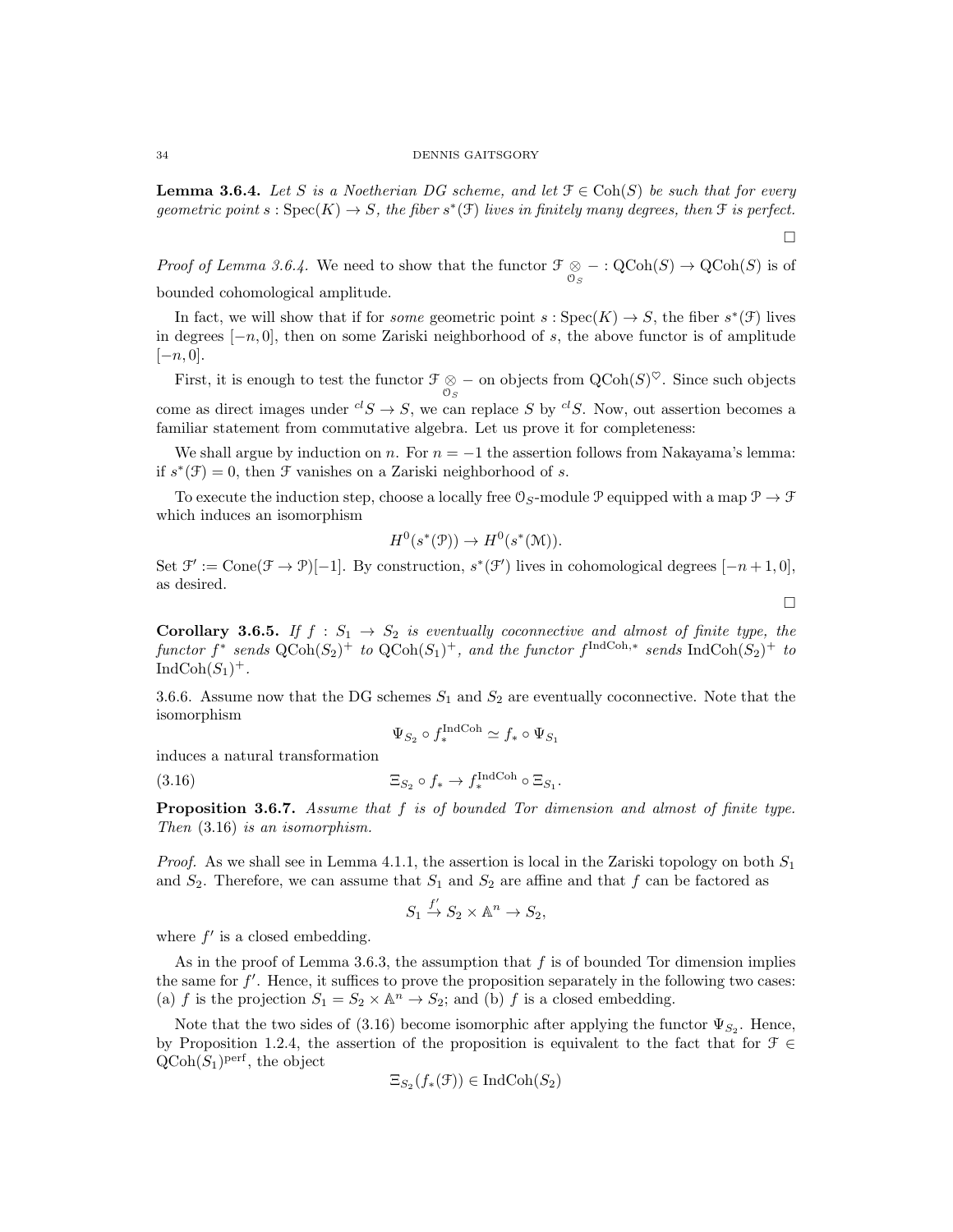belongs to  $\text{IndCoh}(S_2)^+$ . Since  $S_1$  is assumed affine, it suffices to consider the case of  $\mathcal{F} = \mathcal{O}_{S_1}$ .

Thus, in case (a) we need to show that  $\Xi_{S_2}(\mathcal{O}_{S_2}[t_1, ..., t_n])$  belongs to  $\text{IndCoh}(S_2)^+$ . However,  $\mathcal{O}_{S_2}[t_1, ..., t_n]$  is isomorphic to a direct sum of copies of  $\mathcal{O}_{S_2}$ , and therefore  $\Xi_{S_2}(\mathcal{O}_{S_2}[t_1, ..., t_n])$ is isomorphic to a direct sum of copies of  $\Xi_{S_2}(\mathcal{O}_{S_2})$ . Hence, the assertion follows from the fact that the t-structure on  $\text{IndCoh}(S_2)$  is compatible with filtered colimits.

In case (b) the object  $f_*(\mathcal{O}_{S_1})$  belongs to  $\text{QCoh}(S_2)^\text{perf}$ , and the assertion follows by definition.

3.6.8. A base change formula. Let  $f: S_1 \to S_2$  be again a map of bounded Tor dimension and almost of finite type. Let  $g_2: S_2' \to S_2$  be an arbitrary map between Noetherian DG schemes.

The almost finite type assumption implies that the Cartesian product  $S'_1 := S'_2 \underset{S_2}{\times} S_1$  is also Noetherian. Moreover, the resulting morphism  $f': S'_1 \to S'_2$ 

$$
\begin{array}{ccc}\nS_1' & \xrightarrow{g_1} & S_1 \\
f' & & \downarrow f \\
S_2' & \xrightarrow{g_2} & S_2\n\end{array}
$$

is also of bounded Tor dimension.

Lemma 3.6.9. Under the above circumstances, the map

$$
f^{\operatorname{IndCoh},*} \circ (g_2)^{\operatorname{IndCoh}}_*(g_1)^{\operatorname{IndCoh}}_*(f')^{\operatorname{IndCoh},*}
$$

induced by the  $(f^{\text{IndCoh},*}, f^{\text{IndCoh}}_*)$  adjunction, is an isomorphism.

Proof. Follows from Corollary 3.6.5 and the usual base change formula for QCoh, by evaluating both functors on  $\text{Coh}(S_1) \subset \text{QCoh}(S_1)^+$ .

 $\Box$ 

3.6.10. A projection formula. Let  $f: S_1 \to S_2$  be again a map of bounded Tor dimension. For  $\mathcal{E}_1 \in \text{QCoh}(S_1)$  and  $\mathcal{F}_2 \in \text{IndCoh}(S_2)$  consider the canonical map

(3.17) 
$$
f_*(\mathcal{E}_1) \otimes \mathcal{F}_2 \to f_*^{\text{IndCoh}}(\mathcal{E}_1 \otimes f^{\text{IndCoh},*}(\mathcal{F}_2))
$$

that comes by adjunction from

$$
f^{\text{IndCoh},*}(f_*(\mathcal{E}_1) \otimes \mathcal{F}_2) \simeq f^*(f_*(\mathcal{E}_1)) \otimes f^{\text{IndCoh},*}(\mathcal{F}_2) \to \mathcal{E}_1 \otimes f^{\text{IndCoh},*}(\mathcal{F}_2).
$$

Here  $\otimes$  denotes the action of QCoh(-) on IndCoh(-) given by Sect. 1.4.

Proposition 3.6.11. The map  $(3.17)$  is an isomorphism.

Remark 3.6.12. Note that there is another version of the projection formula: namely, (3.1). It says that for  $\mathcal{E}_2 \in \text{QCoh}(S_2)$  and  $\mathcal{F}_1 \in \text{IndCoh}(S_1)$  we have

$$
f_*^{\text{IndCoh}}(f^*(\mathcal{E}_2) \otimes \mathcal{F}_1) \simeq \mathcal{E}_2 \otimes f_*^{\text{IndCoh}}(\mathcal{F}_1).
$$

The formula holds nearly tautologically and expresses the fact that the functor  $f_*^{\text{IndCoh}}$  is  $QCoh(S_2)$ -linear, see Proposition 3.1.3.

 $\Box$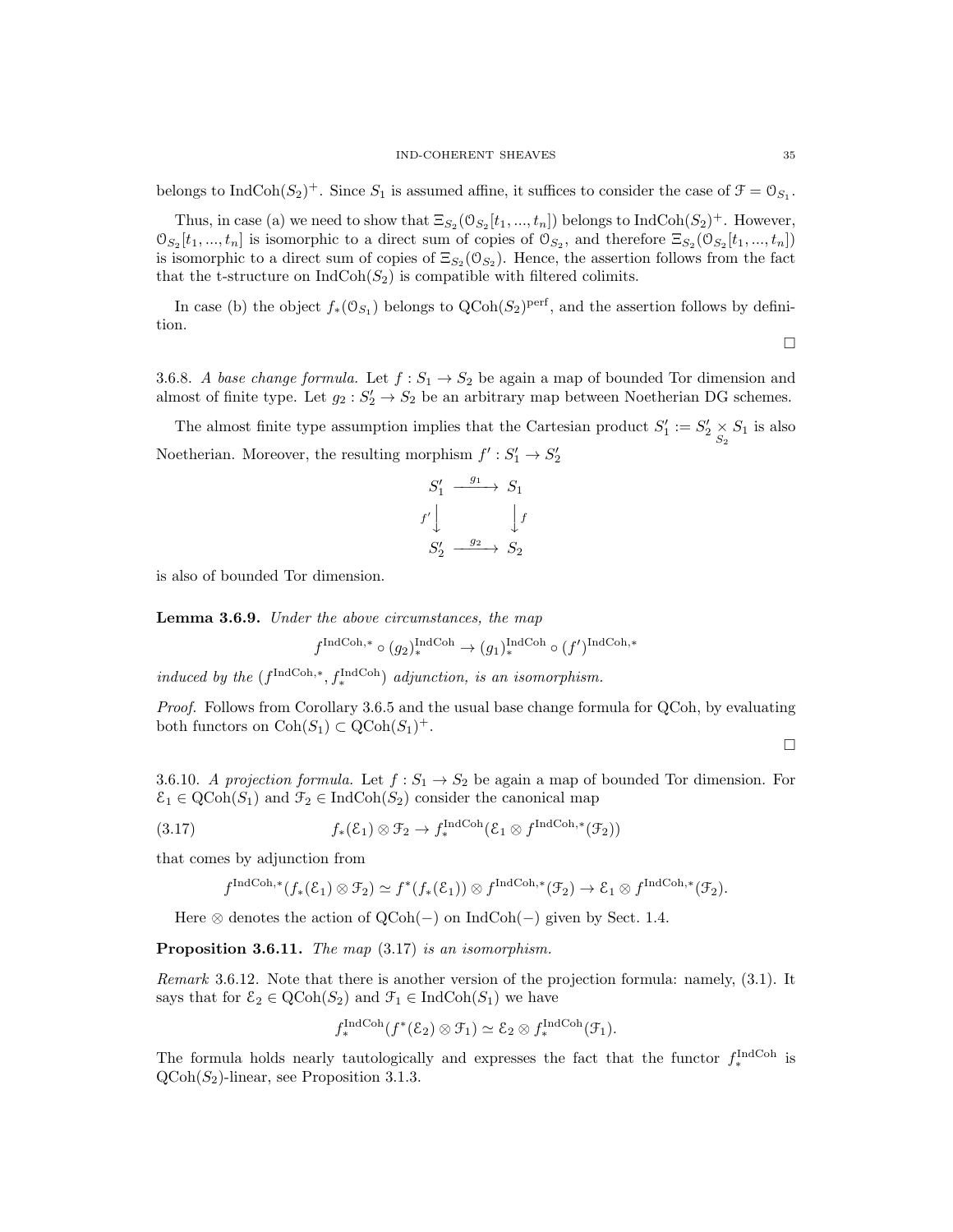*Proof.* It is enough to show that the isomorphism holds for  $\mathcal{E}_1 \in \text{QCoh}(S_1)$ <sup>perf</sup> and  $\mathcal{F}_2 \in$  $\text{Coh}(S_2) \subset \text{IndCoh}(S_2).$ 

We also note that the map (3.17) becomes an isomorphism after applying the functor  $\Psi_{S_2}$ , by the usual projection formula for QCoh. For  $\mathcal{E}_1 \in \text{QCoh}(S_1)^{\text{perf}}$  and  $\mathcal{F}_2 \in \text{Coh}(S_2)$  we have

$$
f_*^{\text{IndCoh}}(\mathcal{E}_1 \otimes f^{\text{IndCoh},*}(\mathcal{F}_2)) \in \text{IndCoh}(S_2)^+.
$$

Hence, by Proposition 1.2.4, it suffices to show that in this case

$$
f_*(\mathcal{E}_1) \otimes \mathcal{F}_2 \in \mathrm{IndCoh}(S_2)^+.
$$

We note that the object  $f_*(\mathcal{E}_1) \in \mathrm{QCoh}(S_1)^b$  is of bounded Tor dimension. The required fact follows from the next general observation:

**Lemma 3.6.13.** For  $S \in \text{DGSch}_{\text{Noeth}}$  and  $\mathcal{E} \in \text{QCoh}(S)^b$ , whose Tor dimension is bounded on the left by an integer n, the functor

$$
\mathcal{E} \otimes - : \text{IndCoh}(S) \to \text{IndCoh}(S)
$$

has a cohomological amplitude bounded on the left by n.

3.6.14. Proof of Lemma 3.6.13. We need to show that the functor  $\mathcal{E} \otimes -$  sends IndCoh(S)<sup>≥0</sup> to IndCoh(S)<sup>≥−n</sup>. It is sufficient to show that this functor sends  $\text{Coh}(S)^{\geq 0}$  to IndCoh(S)<sup>≥−n</sup>. By cohomological devissage, the latter is equivalent to sending  $\text{Coh}(S)^{\heartsuit}$  to  $\text{IndCoh}(S)^{\geq -n}$ .

 $\Box$ 

 $\Box$ 

Let *i* denote the closed embedding  ${}^{cl}S =: S' \rightarrow S$ . The functor  $i_{*}^{\text{IndCoh}}$  induces an equivalence  $\mathrm{Coh}(S')^{\heartsuit} \to \mathrm{Coh}(S)^{\heartsuit}$ . So, it is enough to show that for  $\mathfrak{F}' \in \mathrm{Coh}(S')^{\heartsuit}$ , we have

$$
\mathcal{E} \otimes i^{\text{IndCoh}}_{*}(\mathcal{F}') \in \text{IndCoh}(S)^{\geq -n}
$$

.

We have:

 $\mathcal{E} \otimes i_*^{\text{IndCoh}}(\mathcal{F}') \simeq i_*^{\text{IndCoh}}(i^*(\mathcal{E}) \otimes \mathcal{F}').$ 

Note that the functor  $i^{\text{IndCoh}}_*$  is t-exact (since  $i_*$  is), and  $i^*(\mathcal{E})$  has Tor dimension bounded by the same integer n.

This reduces the assertion of the lemma to the case when S is classical. Further, by Corollary 4.2.3 (which will be proved independently later), the statement is Zariski local, so we can assume that  $S$  is affine.

In the latter case, the assumption on  $\mathcal E$  implies that it can be represented by a complex of flat  $\mathcal{O}_S$ -modules that lives in the cohomological degrees  $\geq -n$ . This reduces the assertion further to the case when  $\mathcal E$  is a flat  $\mathcal O_S$ -module in degree 0. In this case we claim that the functor

$$
\mathcal{E} \otimes - : \text{IndCoh}(S) \to \text{IndCoh}(S)
$$

is t-exact.

The latter follows from Lazard's lemma: such  $\mathcal E$  is a filtered colimit of locally free  $\mathcal O_S$ -modules  $\mathcal{E}_0$ , while for each such  $\mathcal{E}_0$ , the functor  $\mathcal{E}_0 \otimes -$ : IndCoh(S)  $\rightarrow$  IndCoh(S) is by definition the ind-extension of the functor

$$
\mathcal{E}_0 \otimes - : \mathrm{Coh}(S) \to \mathrm{Coh}(S),
$$

and the latter is t-exact.

## 4. Properties of IndCoh inherited from QCoh

In this section we retain the assumption that all DG schemes considered are Noetherian.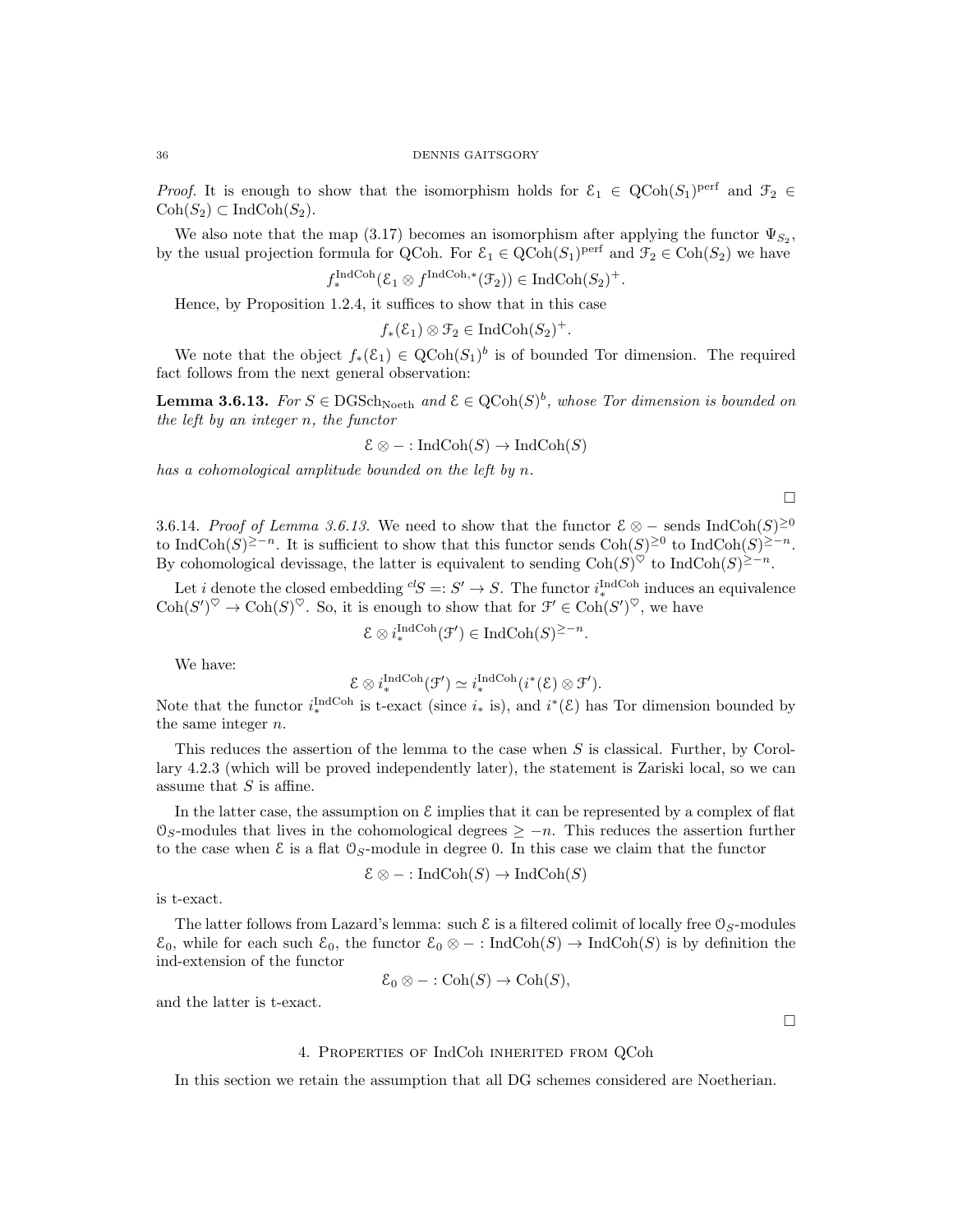4.1. Localization. Let S be a DG scheme, and let  $j : \overset{\circ}{S} \hookrightarrow S$  be an open embedding. By Lemma 3.5.8, we have a pair of mutually adjoint functors

$$
j^{\text{IndCoh},*}: \text{IndCoh}(S) \rightleftarrows \text{IndCoh}(\overset{\circ}{S}) : j^{\text{IndCoh}}_{*}.
$$

**Lemma 4.1.1.** The functor  $j_{*}^{\text{IndCoh}}$  is fully faithful.

*Proof.* To prove that  $j^{\text{IndCoh}}_*$  is fully faithful, we have to show that the counit of the adjunction

(4.1) 
$$
j^{\text{IndCoh},*} \circ j^{\text{IndCoh}}_{*} \to \text{Id}_{\text{IndCoh}(\overset{\circ}{S})}
$$

is an isomorphism.

Since both sides are continuous functors, it is sufficient to do so when evaluated on objects of Coh $(S)$ , in which case both sides of (4.1) belong to IndCoh $(S)$ <sup>+</sup>. Therefore, by Proposition 1.2.4, it is sufficient to show that the map

$$
\Psi_{S} \circ j^{\text{IndCoh},*} \circ j^{\text{IndCoh}}_{*} \to \Psi_{S}^{}
$$

is an isomorphism. However, by Propositions 3.1.1 and 3.5.4, we have a commutative diagram

$$
\Psi_{\overset{\circ}{S}} \circ j^{\text{IndCoh},*} \circ j^{\text{IndCoh}}_{*} \longrightarrow \Psi_{\overset{\circ}{S}} \longrightarrow \bigcup_{j^* \circ j_* \circ \Psi_{\overset{\circ}{S}}} \qquad \qquad \downarrow id
$$

and the assertion follows from the fact that  $j^* \circ j_* \to \mathrm{Id}_{Q\mathrm{Coh}(S)}$  is an isomorphism.

4.1.2. Let now  $i: S' \hookrightarrow S$  be a closed embedding whose image is complementary to  $\hat{S}$ . Let  $\text{IndCoh}(S)_{S'}$  denote the full subcategory of  $\text{IndCoh}(S)$  equal to

$$
\ker\left(j^{\operatorname{IndCoh},*}:\operatorname{IndCoh}(S)\to\operatorname{IndCoh}(\overset{\circ}{ S})\right);
$$

we denote the tautological functor  $\text{IndCoh}(S)_{S'} \hookrightarrow \text{IndCoh}(S)$  by  $\widehat{i}_*^{\text{IndCoh}}$ .

Remark 4.1.3. It is shown in [GR2, Proposition 7.4.5] that the category IndCoh( $S$ )<sub>S'</sub> is intrinsic to the ind-scheme equal to the formal completion of  $S$  at  $S'$ .

4.1.4. From Lemma 4.1.1 we obtain:

**Corollary 4.1.5.** The functor  $\hat{i}_{*}^{\text{IndCoh}}$  admits a continuous right adjoint (denoted  $\hat{i}^{\text{!}}$ ) making  $\text{IndCoh}(S)_{S'}$  into a colocalization of  $\text{IndCoh}(S)$ . The kernel of  $\hat{i}^!$  is the essential image of the functor  $j^{\text{IndCoh}}_*$  the kernel of  $\hat{i}^{\text{l}}$  is the essential image of the functor  $j^{\text{IndCoh}}_*$ .

We can depict the assertion of Corollary 4.1.5 as a "short exact sequence of DG categories":

$$
\textup{Ind}\textup{Coh}(S)_{S'} \stackrel{\widehat{i}^{\textup{Ind}\textup{Coh}}_*}{\rightleftarrows} \textup{Ind}\textup{Coh}(S) \stackrel{j^{\textup{Ind}\textup{Coh},*}}{\rightleftarrows} \textup{Ind}\textup{Coh}(\overset{\circ}{S}).
$$

 $\Box$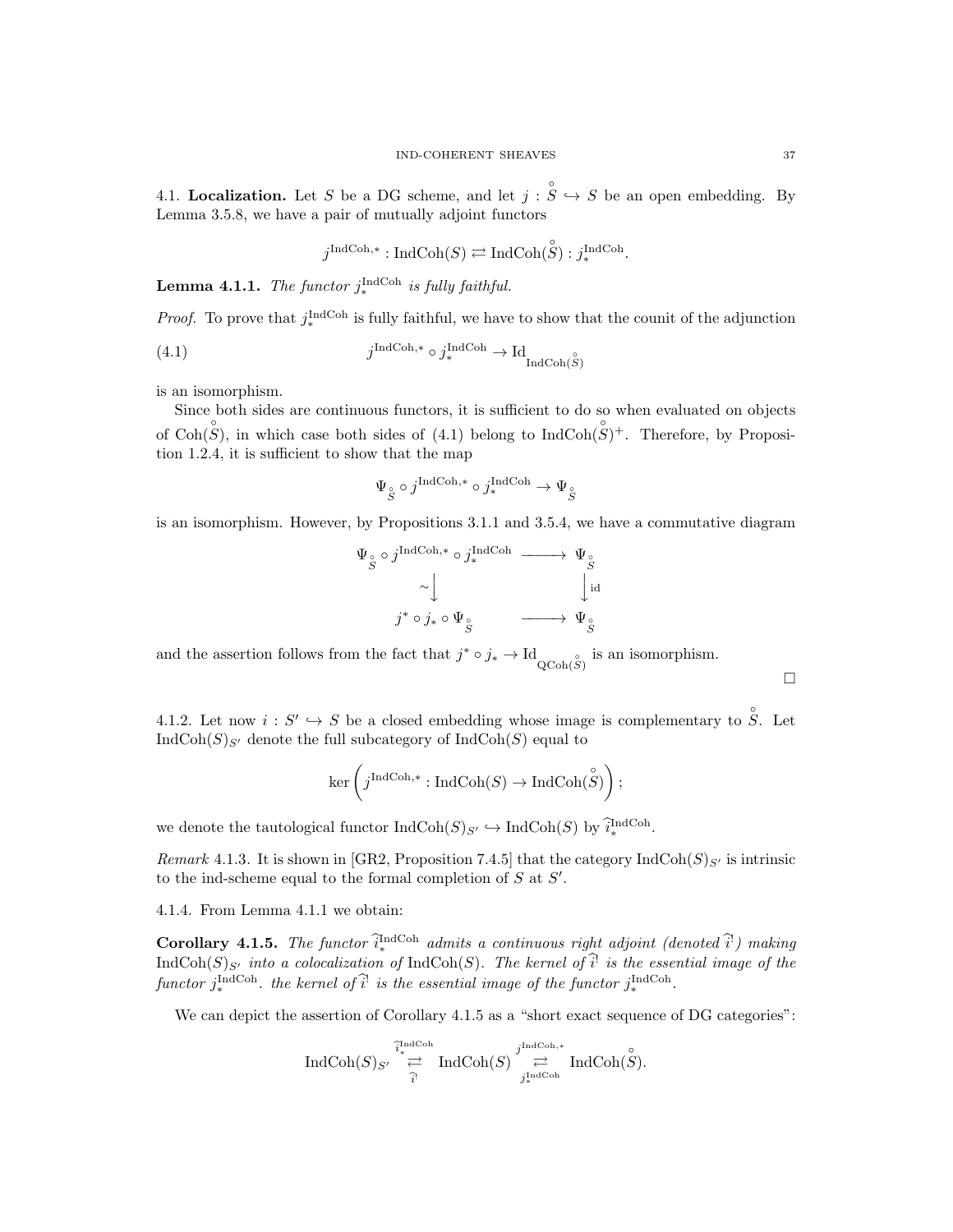4.1.6. It is clear that the essential image of the functor

$$
i^{\text{IndCoh}}_* : \text{IndCoh}(S') \to \text{IndCoh}(S)
$$

lies in  $IndCoh(S)_{S'}$ , and that its right adjoint

 $i^! : \text{IndCoh}(S) \to \text{IndCoh}(S')$ 

factors through the colocalization  $\hat{i}$ . We will denote the resulting pair of adjoint functors as follows:

$$
i_*^{\text{IndCoh}} : \text{IndCoh}(S') \rightleftarrows \text{IndCoh}(S)_{S'} : i'.
$$

**Proposition 4.1.7.** (a) The functor 'i<sup>!</sup> is conservative. The essential image of 'i<sub>\*</sub><sup>ndCoh</sup> generates the category  $\text{IndCoh}(S)_{S'}$ .

(b) The category IndCoh(S)<sub>S'</sub> identifies with the ind-completion of

$$
\mathrm{Coh}(S)_{S'} := \ker \left( j^* : \mathrm{Coh}(S) \to \mathrm{Coh}(\overset{\circ}{S}) \right).
$$

Proof. First, we observe that the two statements of point (a) are equivalent. We will prove the second statement.

Observe also that the functor  $j^{\text{IndCoh},*}$  is t-exact, so the subcategory

$$
IndCoh(S)_{S'} \subset IndCoh(S)
$$

is stable under taking truncations. In particular, it inherits a t-structure.

The category  $\text{IndCoh}(S)$  is generated by  $\text{IndCoh}(S)^+$ . The functor  $\widehat{i}^!$  is explicitly given by

$$
\mathcal{F} \mapsto \text{Cone} \left( \mathcal{F} \to j^{\text{IndCoh}}_{*} \circ j^{\text{IndCoh},*}(\mathcal{F}) \right)[-1],
$$

from which it is clear that  $IndCoh(S)_{S'}$  is also generated by

$$
Ind\text{Coh}(S)_{S'}^+ = Ind\text{Coh}(S)_{S'} \cap Ind\text{Coh}(S)^+.
$$

Note  $\mathrm{QCoh}(S)$  is right-complete in its t-structure (every object is isomorphic to the colimit to its  $\tau^{\leq n}$ -truncations). Hence, by Proposition 1.2.4, the same is true for IndCoh(S)<sup>+</sup>, and threrefore also for  $\text{IndCoh}(S)_{S'}^+$ . From here we obtain that  $\text{IndCoh}(S)_{S'}$  is generated by

$$
\operatorname{IndCoh}(S)_{S'}^b = \operatorname{IndCoh}(S)_{S'} \cap \operatorname{IndCoh}(S)^b,
$$

and hence, by devissage, by

$$
\operatorname{IndCoh}(S)_{S'}^{\heartsuit} = \operatorname{IndCoh}(S)_{S'} \cap \operatorname{IndCoh}(S)^{\heartsuit}.
$$

Therefore, it is sufficient to show that every object of  $\text{IndCoh}(S)_{S'}^{\heartsuit}$  admits an (increasing) filtration with subquotients belonging to the essential image of the functor

$$
i^{\text{IndCoh}}_{*}: \text{IndCoh}(S')^{\heartsuit} \to \text{IndCoh}(S)^{\heartsuit}.
$$

However, the latter is obvious: by Proposition 1.2.4, the functor  $\Psi$  gives rise to a commutative diagram  $\overline{1}$ 

$$
\begin{array}{ccc}\n\operatorname{IndCoh}(S')^{\heartsuit} & \xrightarrow{i_* ^{\operatorname{IndCoh}} } \operatorname{IndCoh}(S)^{\heartsuit} & \xrightarrow{j^{\operatorname{IndCoh},*}} \operatorname{IndCoh}(\overset{\circ}{S})^{\heartsuit} \\
\downarrow \Psi_{S'} \downarrow & \qquad \qquad \downarrow \Psi_{S} & \qquad \qquad \downarrow \Psi_{\overset{\circ}{S}} \\
\operatorname{QCoh}(S')^{\heartsuit} & \xrightarrow{i_*} \quad \operatorname{QCoh}(S)^{\heartsuit} & \xrightarrow{j^*} \quad \operatorname{QCoh}(\overset{\circ}{S})^{\heartsuit}\n\end{array}
$$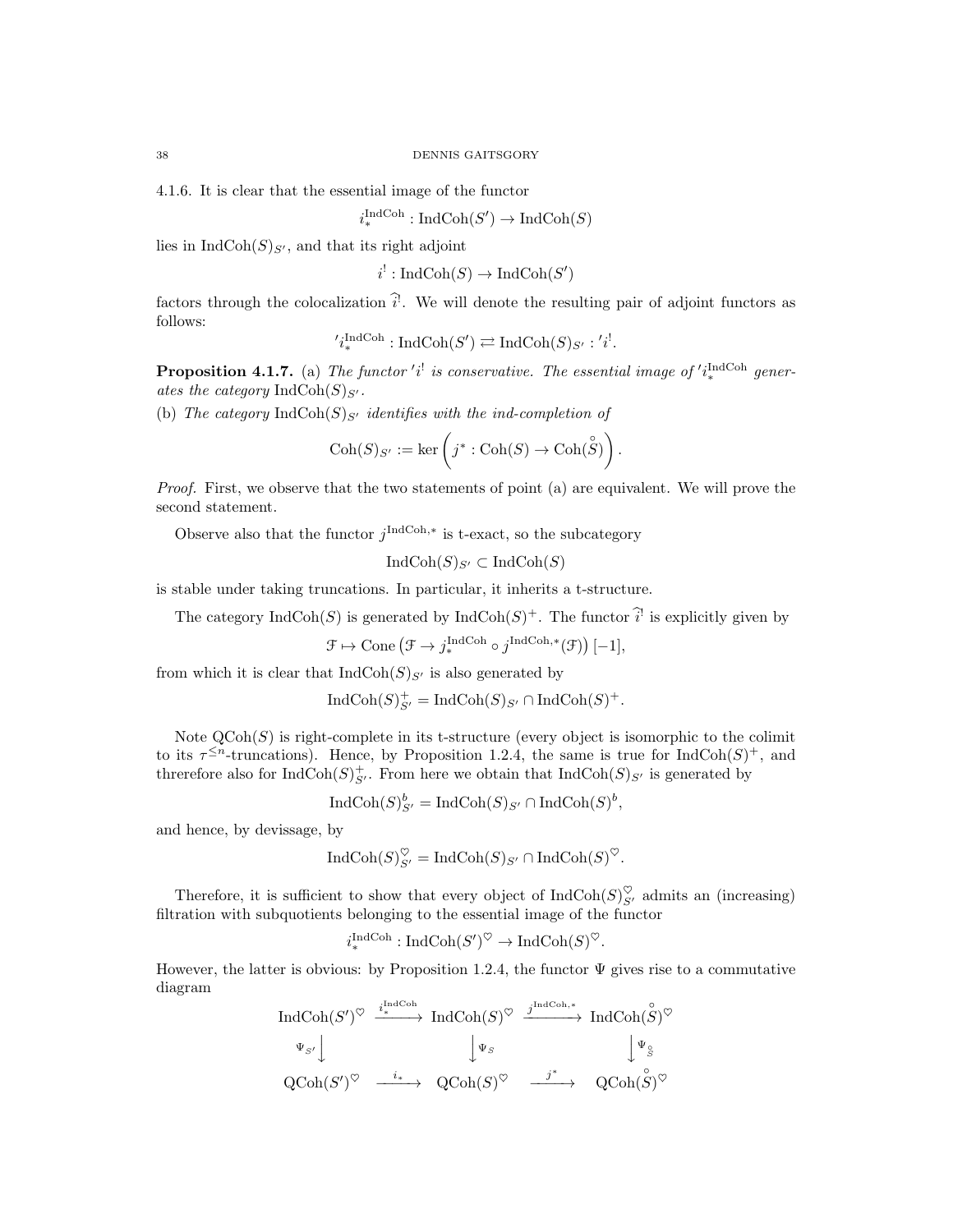where the vertical arrows are equivalences, and the corresponding assertion for

$$
\ker\left(j^*:\operatorname{QCoh}(S)^{\heartsuit}\to\operatorname{QCoh}(\overset{\circ}{S})^{\heartsuit}\right)
$$

is manifest.

To prove point (b) we note that ind-extending the tautological embedding

$$
\mathrm{Coh}(S)_{S'} \hookrightarrow \mathrm{Coh}(S),
$$

we obtain a fully faithful functor

$$
Ind(Coh(S)_{S'}) \to IndCoh(S)_{S'}.
$$

Therefore, it remains to show that it is essentially surjective, but this is implied by point (a). □

**Corollary 4.1.8.** Let  $f : S_1 \to S_2$  be a morphism that induces an isomorphism of the underlying reduced classical schemes:  $({}^{cl}S_1)_{red} \simeq ({}^{cl}S_2)_{red}$ . Then the essential image of  $f_*^{\text{IndCoh}}$  generates the target category, and, equivalently, the functor  $f^!$  is conservative.

4.1.9. Let us note that an argument similar to that in the proof of Proposition 4.1.7 shows the following:

Let  $\eta$  be a generic point of  $({}^{cl}S)_{red}$ , and let  $S_{\eta}$  be the corresponding localized DG scheme. We have a natural restriction functor

$$
IndCoh(S) \to IndCoh(S_{\eta}).
$$

**Lemma 4.1.10.** The subcategory ker(IndCoh(S)  $\rightarrow$  IndCoh(S<sub>n</sub>)) is generated by the union of the essential images of  $\text{IndCoh}(S')$  for closed embeddings  $S' \to S$  such that  $({}^{cl}S')_{red} \cap \eta = \emptyset$ .

4.2. Zariski descent. Let  $f: S' \to S$  be a Zariski cover of a scheme S (i.e., S' is a finite disjoint union of open subsets in S that cover it). Let  $S^{\prime\bullet}/S$  be its Čech nerve.

Restriction along open embedding makes  $\text{IndCoh}(S) \to \text{IndCoh}(S'^{\bullet}/S)$  into an augmented cosimplicial object in DGCat<sub>cont</sub>.

Proposition 4.2.1. Under the above circumstances, the natural map

$$
IndCoh(S) \to | \operatorname{Tot}(\operatorname{IndCoh}(S^{\prime \bullet}/S)) |
$$

is an equivalence.

*Proof.* The usual argument reduces the assertion of the proposition to the following. Let  $S =$  $U_1 \cup U_2$ ;  $U_{12} = U_1 \cap U_2$ . Let

$$
U_1 \stackrel{j_1}{\hookrightarrow} S, \ U_2 \stackrel{j_2}{\hookrightarrow} S, \ U_{12} \stackrel{j_{12}}{\hookrightarrow} S, \ U_{12} \stackrel{j_{12,1}}{\hookrightarrow} U_1, \ U_{12} \stackrel{j_{12,2}}{\hookrightarrow} U_2
$$

denote the corresponding open embeddings.

We need to show that the functor

$$
IndCoh(S) \to IndCoh(U_1) \underset{IndCoh(U_{12})}{\times} IndCoh(U_1)
$$

that sends  $\mathcal{F} \in \text{IndCoh}(S)$  to the datum of

 $\{j_1^{\mathrm{IndCoh}, *}(\mathfrak{F}), j_2^{\mathrm{IndCoh}, *}(\mathfrak{F}), j_{12, 1}^{\mathrm{IndCoh}, *}(\mathfrak{f}_1^{\mathrm{IndCoh}, *}(\mathfrak{F}))\simeq j_{12}^{\mathrm{IndCoh}, *}(\mathfrak{F})\simeq j_{12, 2}^{\mathrm{IndCoh}, *}(\mathfrak{f}_2^{\mathrm{IndCoh}, *}(\mathfrak{F}))\}$ is an equivalence.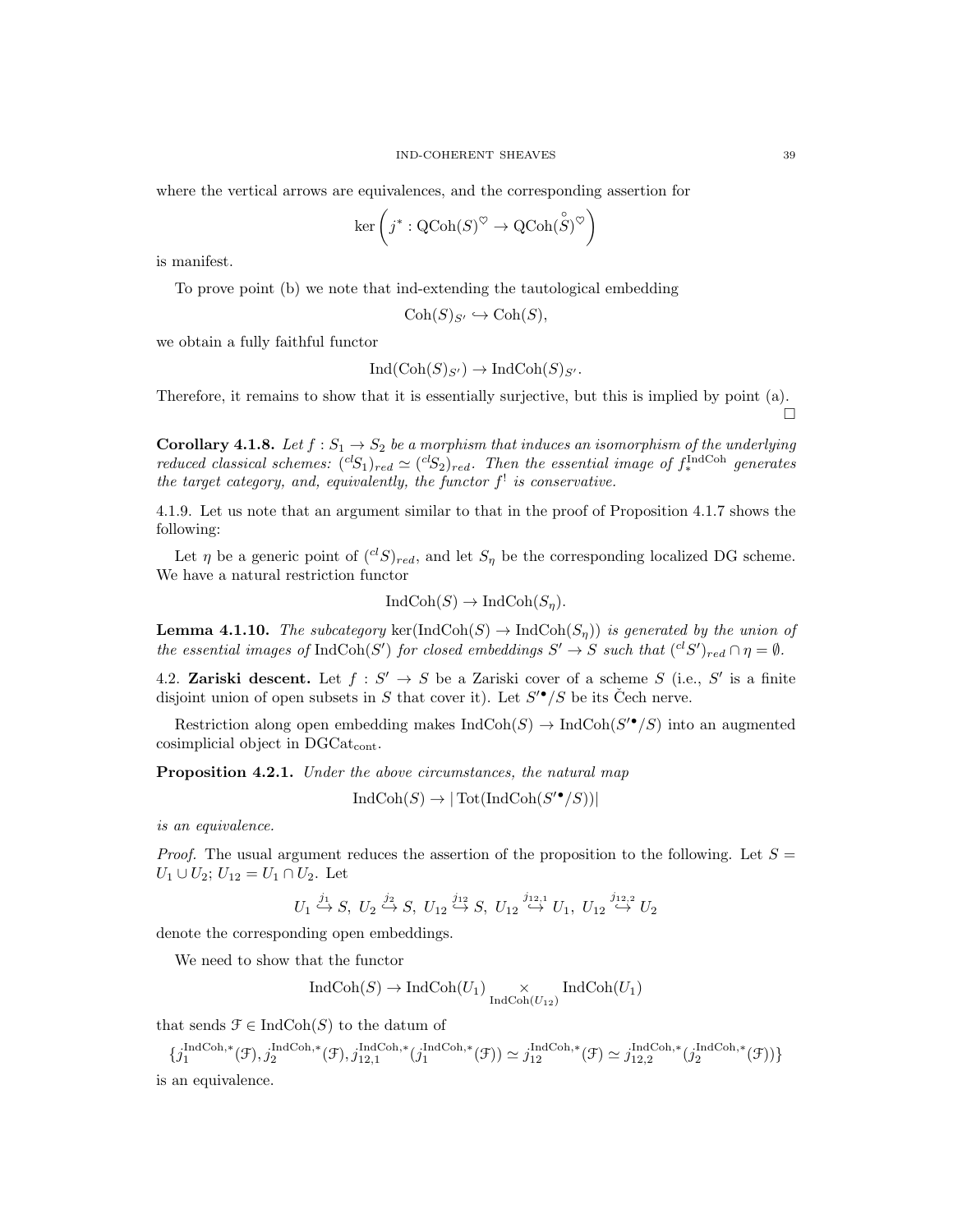We construct a functor

$$
\operatorname{IndCoh}(U_1) \underset{\operatorname{IndCoh}(U_{12})}{\times} \operatorname{IndCoh}(U_1) \to \operatorname{IndCoh}(S)
$$

by sending

$$
\{\mathcal{F}_1 \in \text{IndCoh}(U_1), \mathcal{F}_2 \in \text{IndCoh}(U_2), \mathcal{F}_{12} \in \text{IndCoh}(U_{12}), j_{12,1}^{\text{IndCoh},*}(\mathcal{F}_1) \simeq \mathcal{F}_{12} \simeq j_{12,2}^{\text{IndCoh},*}(\mathcal{F}_2)\}
$$

to

$$
Cone\bigg(\big((j_1)^{\operatorname{IndCoh}}_*(\mathfrak{F}_1)\oplus (j_2)^{\operatorname{IndCoh}}_*(\mathfrak{F}_1)\big)\to (j_{12})_*^{\operatorname{IndCoh}}(\mathfrak{F}_{12})\bigg)[-1],
$$

where the maps  $(j_i)_{*}^{\text{IndCoh}}(\mathcal{F}_i) \to (j_{12})_{*}^{\text{IndCoh}}(\mathcal{F}_{12})$  are

$$
(j_i)_*^{\text{IndCoh}}(\mathcal{F}_i) \to (j_i)_*^{\text{IndCoh}} \circ (j_{12,i})_*^{\text{IndCoh}} \circ (j_{12,i})^{\text{IndCoh},*}(\mathcal{F}_i) =
$$
  

$$
= (j_{12})_*^{\text{IndCoh}} \circ (j_{12,i})^{\text{IndCoh},*}(\mathcal{F}_i) \simeq (j_{12})_*^{\text{IndCoh}}(\mathcal{F}_{12}).
$$

It is strightforward to see from Lemmas 4.1.1 and 3.6.9 that the composition

$$
\operatorname{IndCoh}(U_1) \underset{\operatorname{IndCoh}(U_{12})}{\times} \operatorname{IndCoh}(U_1) \to \operatorname{IndCoh}(S) \to \operatorname{IndCoh}(U_1) \underset{\operatorname{IndCoh}(U_{12})}{\times} \operatorname{IndCoh}(U_1)
$$

is canonically isomorphic to the identity functor.

To prove that the composition

$$
\operatorname{IndCoh}(S)\to\operatorname{IndCoh}(U_1)\underset{\operatorname{IndCoh}(U_{12})}{\times}\operatorname{IndCoh}(U_1)\to\operatorname{IndCoh}(S)
$$

is also isomorphic to the identity functor, it is sufficient to show that for  $\mathcal{F} \in \mathrm{IndCoh}(S)$ , the canonical map from it to

$$
(4.2) \quad \text{Cone}\bigg( ((j_1)^{\text{IndCoh}} \circ (j_1)^{\text{IndCoh},*}(\mathcal{F}) \oplus (j_2)^{\text{IndCoh}} \circ (j_2)^{\text{IndCoh},*}(\mathcal{F})) \to
$$

$$
\to (j_{12})_*^{\text{IndCoh},*} \circ j_{12}^{\text{IndCoh},*}(\mathcal{F}) \bigg)[-1]
$$

is an isomorphism.

Since all functors in question are continuous, it is sufficient to do so for  $\mathcal{F} \in \text{Coh}(S)$ . In this case, both sides of (4.2) belong to  $IndCoh(S)^{+}$ . So, it is enough to prove that the map in question becomes an isomorphism after applying the functor  $\Psi_{S}$ . However, in this case we are dealing with the map

$$
\Psi_S(\mathcal{F}) \to \text{Cone}\bigg(\big((j_1)_*\circ(j_1)^*(\Psi_S(\mathcal{F}))\oplus(j_2)_*\circ(j_2)^*(\Psi_S(\mathcal{F}))\big) \to (j_{12})_*\circ j_{12}^*(\Psi_S(\mathcal{F}))\bigg)[-1],
$$

which is an isomorphism as it expresses Zariski descent for QCoh.

 $\hfill \square$ 

# 4.2.2. As a consequence of the above proposition we obtain:

Corollary 4.2.3. The t-structure on  $\text{IndCoh}(S)$  is Zariski-local. I.e., an object is connective/coconnective if and only if it is such when restricted to a Zariski open cover.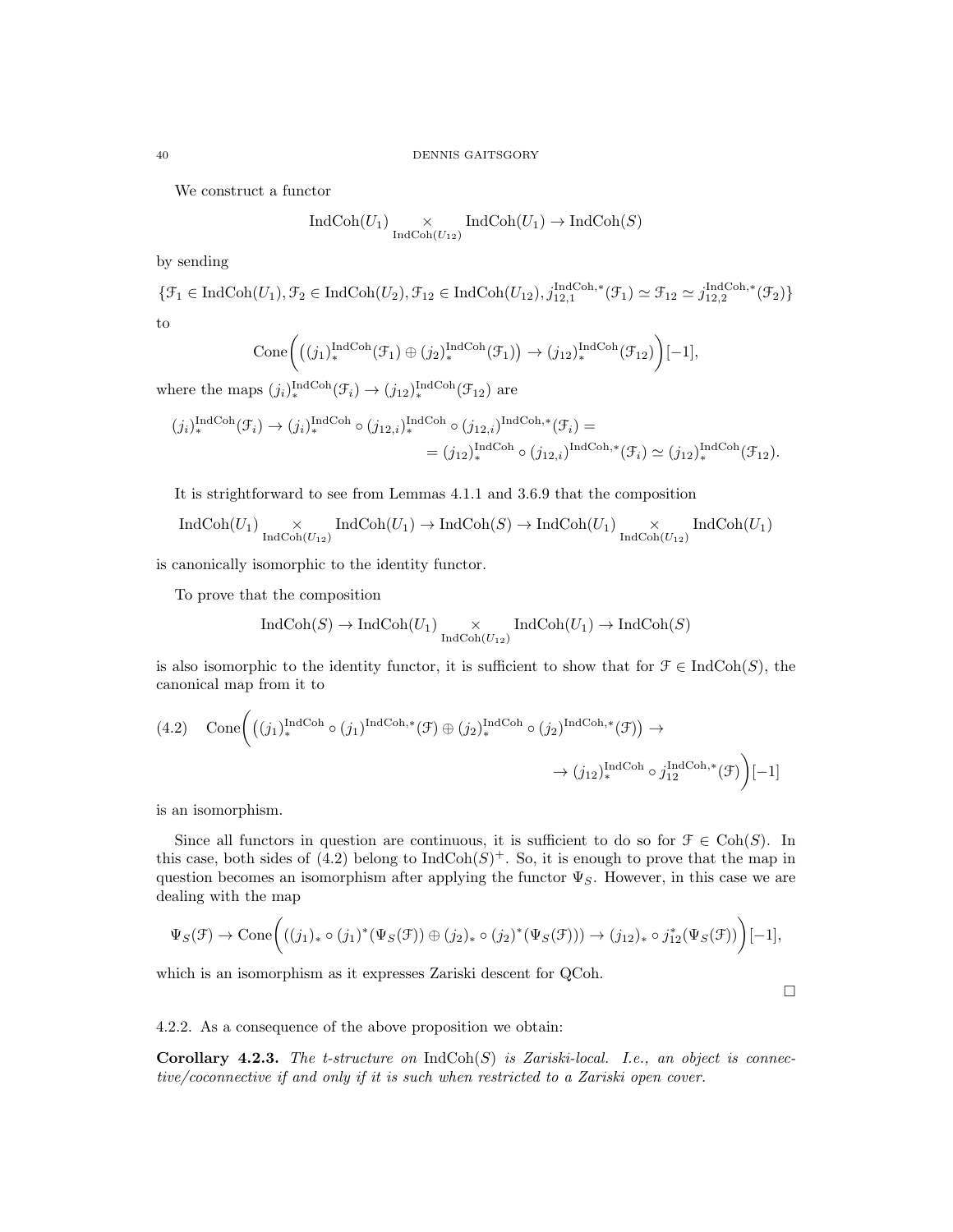*Proof.* It is clear that the functor  $j^{\text{IndCoh},*}$  for an open embedding is t-exact. So, if  $\mathcal{F} \in$ IndCoh(S) is connective/coconnective, then so is  $f^{\text{IndCoh},*}(\mathcal{F})$ .

Vice versa, suppose first that  $f^{\text{IndCoh},*}(\mathcal{F}) \in \text{IndCoh}(S')$  is connective, and we wish to show that F itself is connective. By Corollary 1.2.5, it is sufficient to show that  $\Psi_S(\mathcal{F})$  is connective as an object of QCoh(S). But the latter follows from the fact that  $f^*(\Psi_S(\mathcal{F})) \simeq \Psi_{S'}(f^{\text{IndCoh},*}(\mathcal{F}))$ is connective.

Now, let  $\mathcal{F} \in \text{IndCoh}(S)$  be such that  $f^{\text{IndCoh},*}(\mathcal{F}) \in \text{IndCoh}(S')$  is coconnective. We need to show that  $\mathcal F$  itself is coconnective, i.e., that for every  $\mathcal F' \in \text{IndCoh}(S')^{<0}$ , we have  $\text{Maps}_{\text{IndCoh}(S)}(\mathcal{F}', \mathcal{F}) = 0.$  However, this follows from Proposition 4.2.1 as all the terms in  $\text{Maps}_{\text{IndCoh}(S' \bullet / S)}(\mathcal{F}'|_{S' \bullet / S}, \mathcal{F}|_{S' \bullet / S}[i])$  are zero for  $i \leq 0$ .

#### 4.3. The convergence property of IndCoh.

4.3.1. Let us recall the notion of n-coconnective DG scheme (see [GL:Stacks], Sect. 3.2). For a DG scheme S and an integer n, let  $\tau^{\leq n}(S)$  denote its n-coconnective truncation (see [GL:Stacks], Sects. 1.1.2, 1.1.3).

Let us denote by  $i_n$  the corresponding map

$$
\tau^{\leq n}(S) \hookrightarrow S,
$$

and for  $n_1 \leq n_2$ , by  $i_{n_1,n_2}$  the map

$$
\tau^{\leq n_1}(S) \hookrightarrow \tau^{\leq n_2}(S).
$$

Remark 4.3.2. It follows from [GL:Stacks], Lemma 3.1.5 and Sect. 1.2.6, the map

$$
\operatorname{colim}_n \tau^{\leq n}(S) \to S
$$

is an isomorphism, where the colimit is taken in the category DGSch.

4.3.3. We have an N-diagram of categories

$$
n \mapsto \text{IndCoh}(\tau^{\leq n}(S)),
$$

with the functors

$$
IndCoh(\tau^{\leq n_1}(S)) \to IndCoh(\tau^{\leq n_2}(S))
$$

given by  $(i_{n_1,n_2})_*^{\text{IndCoh}}.$ 

These functors admit right adjoints, given by  $(i_{n_1,n_2})^!$ , which gives rise to the corresponding N<sup>op</sup>-diagram of categories. According to [GL:DG], Lemma. 1.3.3, we have:

(4.3) 
$$
\underset{\mathbb{N}, (i_{n_1,n_2})^{\text{Ind}}_{\ast} \text{Ind}}{\text{colim}} \text{IndCoh}(\tau^{\leq n}(S)) \simeq \underset{\mathbb{N}, (i_{n_1,n_2})^!}{\text{lim}} \text{IndCoh}(\tau^{\leq n}(S)).
$$

Moreover, the functors  $(i_n)_*^{\text{IndCoh}}$  define a functor

(4.4) 
$$
\underset{\mathbb{N}, (i_{n_1,n_2})^{\text{Ind}}_{\ast}}{\text{colim}} \text{IndCoh}(\tau^{\leq n}(S)) \to \text{IndCoh}(S),
$$

and the functors  $(i_n)$ <sup>!</sup> define a functor

(4.5) 
$$
\lim_{\mathbb{N}, (i_{n_1,n_2})^!} \operatorname{IndCoh}(\tau^{\leq n}(S)) \leftarrow \operatorname{IndCoh}(S),
$$

which is the right adjoint of the functor  $(4.4)$  under the identification  $(4.3)$ .

Proposition 4.3.4. The functors (4.4) and (4.5) are mutually inverse equivalences.

Remark 4.3.5. Proposition 4.3.4 can be viewed as an expression of the fact that the study of the category IndCoh reduces to the case of eventually coconnective DG schemes.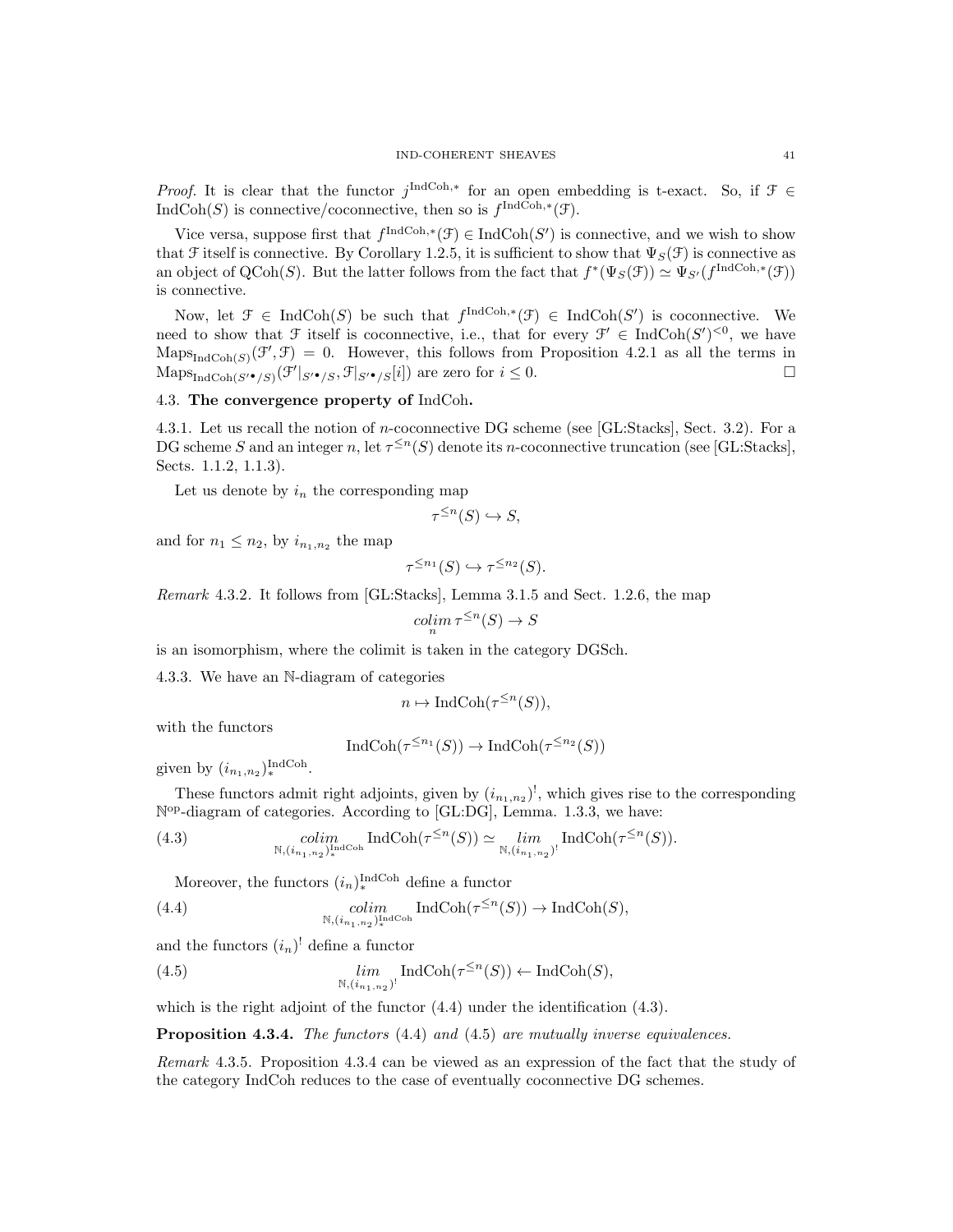Proof. The essential image of the functor  $(4.4)$  generates the target category by Corollary 4.1.8. Since it also maps compact objects to compact ones, it is sufficient to show that it is fully faithful when restricted to compact objects.

In other words, we have to show that for  $\mathcal{F}', \mathcal{F}'' \in \text{Coh}(\tau^{\leq m}(S))$  for some m, the map

(4.6) 
$$
\underset{n\geq m}{colim} \text{ Hom}\left((i_{n,m})_*(\mathcal{F}'),(i_{n,m})_*(\mathcal{F}'')\right) \to \text{Hom}\left((i_n)_*(\mathcal{F}'),(i_n)_*(\mathcal{F}'')\right)
$$

is an isomorphism.

We claim that the colimit  $(4.6)$  stabilizes at some finite n, and the stable value maps isomorphically to the right-hand side of (4.6). This follows from Proposition 4.2.1 and the next general observation:

Let A be a connective DG ring, and let M' and M'' be two A-modules belonging to  $(A\text{-mod})^b$ . In particular, we can view M' and M" as  $\tau^{\geq -n}(A)$ -modules for all n large enough. Suppose that  $M' \in (A\text{-mod})^{\leq m'}$  and that  $M'' \in (A\text{-mod})^{\geq -m''}$ .

Lemma 4.3.6. Under the above circumstances, the map

$$
\operatorname{Hom}\nolimits_{\tau^{\geq -n}(A)\operatorname{\!-mod}\nolimits}(M',M'')\to \operatorname{Hom}\nolimits_{A\operatorname{\!-mod}\nolimits}(M',M'')
$$

is an isomorphism whenever  $n > m' + m''$ .

4.4. Tensoring up.

4.4.1. Let  $f: S_1 \to S_2$  be a map of bounded Tor dimension. By Proposition 3.5.4,  $f^{\text{IndCoh},*}$ induces a functor

(4.7) 
$$
\operatorname{QCoh}(S_1) \underset{\operatorname{QCoh}(S_2)}{\otimes} \operatorname{IndCoh}(S_2) \to \operatorname{IndCoh}(S_1).
$$

Proposition 4.4.2. The functor in  $(4.7)$  is fully faithful.

Proof. We note that the left-hand side in  $(4.7)$  is compactly generated by objects of the form

$$
\mathcal{E}_1\otimes\mathcal{F}_2\in {\rm QCoh}(S_1)\underset{{\rm QCoh}(S_2)}{\otimes}{\rm IndCoh}(S_2),
$$

where  $\mathcal{E}_1 \in \text{QCoh}(S_1)$ <sup>perf</sup> and  $\mathcal{F}_2 \in \text{Coh}(S_2)$ . Moreover, the functor  $(\text{Id}_{\text{QCoh}(S_1)} \otimes f^{\text{IndCoh},*})$ sends these objects to compact objects in  $IndCoh(S_1)$ .

Hence, it is enough to show that for  $\mathcal{E}'_1$ ,  $\mathcal{E}''_1$  and  $\mathcal{F}'_2$ ,  $\mathcal{F}''_2$  as above, the map

(4.8) 
$$
\operatorname{Maps}_{\operatorname{QCoh}(S_1)} \underset{\operatorname{QCoh}(S_2)}{\otimes} \operatorname{IndCoh}(S_2) \left( \mathcal{E}'_1 \otimes \mathcal{F}'_2, \mathcal{E}''_1 \otimes \mathcal{F}''_2 \right) \to
$$

$$
\rightarrow \mathrm{Maps}_{\mathrm{IndCoh}(S_1)}(\mathcal{E}'_1 \otimes f^{\mathrm{IndCoh},*}(\mathcal{F}'_2), \mathcal{E}''_1 \otimes f^{\mathrm{IndCoh},*}(\mathcal{F}''_2))
$$

is an isomorphism, where in the right-hand side  $\otimes$  denotes the action of QCoh on IndCoh.

We can rewrite the map in (4.8) as

(4.9) 
$$
\text{Maps}_{\text{QCoh}(S_1)} \underset{\text{QCoh}(S_2)}{\otimes} \text{IndCoh}(S_2) (\mathcal{O}_{S_1} \otimes \mathcal{F}'_2, \mathcal{E}_1 \otimes \mathcal{F}'_2) \rightarrow
$$
  
 $\rightarrow \text{Maps}_{\text{IndCoh}(S_1)} (\mathcal{O}_{S_1} \otimes f^{\text{IndCoh},*}(\mathcal{F}'_2), \mathcal{E}_1 \otimes f^{\text{IndCoh},*}(\mathcal{F}''_2)),$ 

where  $\mathcal{E}_1 \simeq \mathcal{E}_1'' \otimes (\mathcal{E}_1')^{\vee}$ .

 $\Box$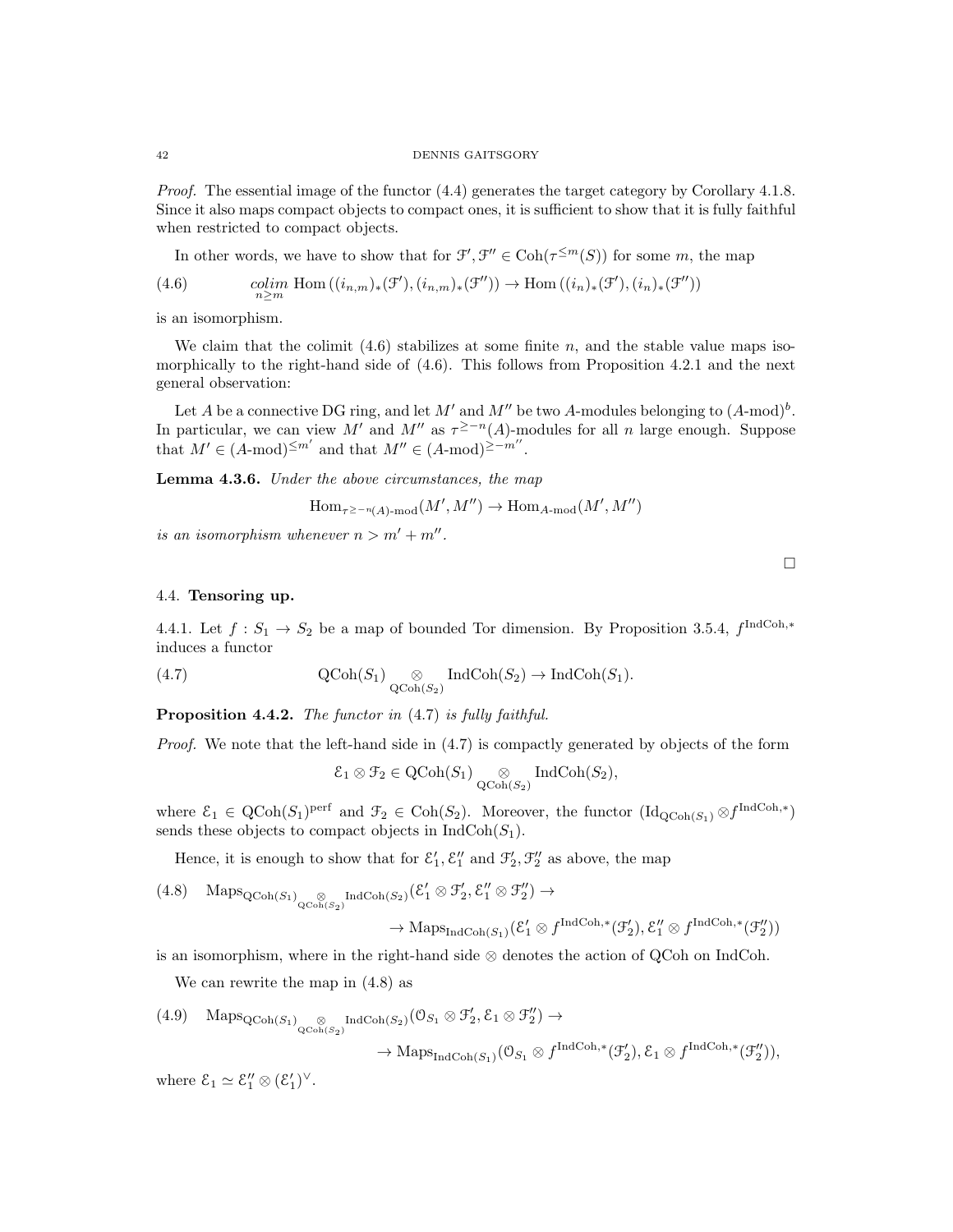We note that the functor right adjoint to

$$
\operatorname{IndCoh}(S_2) \simeq \operatorname{QCoh}(S_2) \underset{\operatorname{QCoh}(S_2)}{\otimes} \operatorname{IndCoh}(S_2) \stackrel{f^* \otimes \operatorname{Id}_{\operatorname{IndCoh}(S_2)}}{\longrightarrow} \operatorname{QCoh}(S_1) \underset{\operatorname{QCoh}(S_2)}{\otimes} \operatorname{IndCoh}(S_2)
$$

is given by

$$
\operatorname{IndCoh}(S_2) \simeq \operatorname{QCoh}(S_2) \underset{\operatorname{QCoh}(S_2)}{\otimes} \operatorname{IndCoh}(S_2) \stackrel{f_* \otimes \operatorname{Id}_{\operatorname{IndCoh}(S_2)}}{\longleftarrow} \operatorname{QCoh}(S_1) \underset{\operatorname{QCoh}(S_2)}{\otimes} \operatorname{IndCoh}(S_2).
$$

Hence, we can rewrite the map in (4.9) as the map

 $\mathrm{Maps}_{\mathrm{IndCoh}(S_2)}(\mathcal{F}_2', f_*(\mathcal{E}_1) \otimes \mathcal{F}_2'') \rightarrow \mathrm{Maps}_{\mathrm{IndCoh}(S_2)}(\mathcal{F}_2', f_*^{\mathrm{IndCoh}}(\mathcal{E}_1 \otimes f^{\mathrm{IndCoh},*}(\mathcal{F}_2'')))$ coming from (3.17).

Hence, the required isomorphism follows from Proposition 3.6.11.

 $\Box$ 

As a formal corollary we obtain:

Corollary 4.4.3. In the situation of Proposition 4.4.2, the natural map of endo-functors of  $IndCoh(S_2)$ 

$$
f_*(\mathcal{O}_{S_1}) \otimes \cdots \to f_*^{\operatorname{IndCoh}} \circ f^{\operatorname{IndCoh}, *}
$$

is an isomorphism.

4.4.4. The next corollary expresses the category IndCoh on an open subscheme:

**Corollary 4.4.5.** Ler  $j : \overset{\circ}{S} \hookrightarrow S$  be an open embedding. Then the functor

$$
\operatorname{QCoh}(\overset{\circ}{ S})\underset{\operatorname{QCoh}(S)}{\otimes}\operatorname{IndCoh}(S)\to\operatorname{IndCoh}(\overset{\circ}{ S})
$$

of (4.7) is an equivalence.

Proof. By Proposition 4.4.2, the functor in question is fully faithful. Thus, it remains to show that its essential image generates  $\text{IndCoh}(\overset{\circ}{S})$ , for which it would suffice to show that the essential image of the composition

$$
\operatorname{IndCoh}(S)\to \operatorname{QCoh}(\overset{\circ}{ S})\underset{\operatorname{QCoh}(S)}{\otimes}\operatorname{IndCoh}(S)\to \operatorname{IndCoh}(\overset{\circ}{ S})
$$

generates IndCoh( $\hat{S}$ ). However, the latter follows from Lemma 4.1.1.

4.4.6. Let now

$$
\begin{array}{ccc}\n\stackrel{\circ}{S}_1 & \xrightarrow{j_1} & S_1 \\
\stackrel{\circ}{f} & & \downarrow f \\
\stackrel{\circ}{S}_2 & \xrightarrow{j_2} & S_2\n\end{array}
$$

be a Cartesian diagram of DG schemes, where the maps  $j_1$  and  $j_2$  are open embeddings and the map  $f$  is proper.

The base change isomorphism

$$
\overset{\mathtt{o}}{f}_*{\rm IndCoh} \circ j_{2}^{{\rm IndCoh},*} \simeq j_{1}^{{\rm IndCoh},*} \circ f_*^{{\rm IndCoh}}
$$

of Lemma 3.6.9 gives rise to a natural transformation

(4.10) 
$$
j_1^{\text{IndCoh},*} \circ f^! \to \overset{\circ}{f}^! \circ j_2^{\text{IndCoh},*}
$$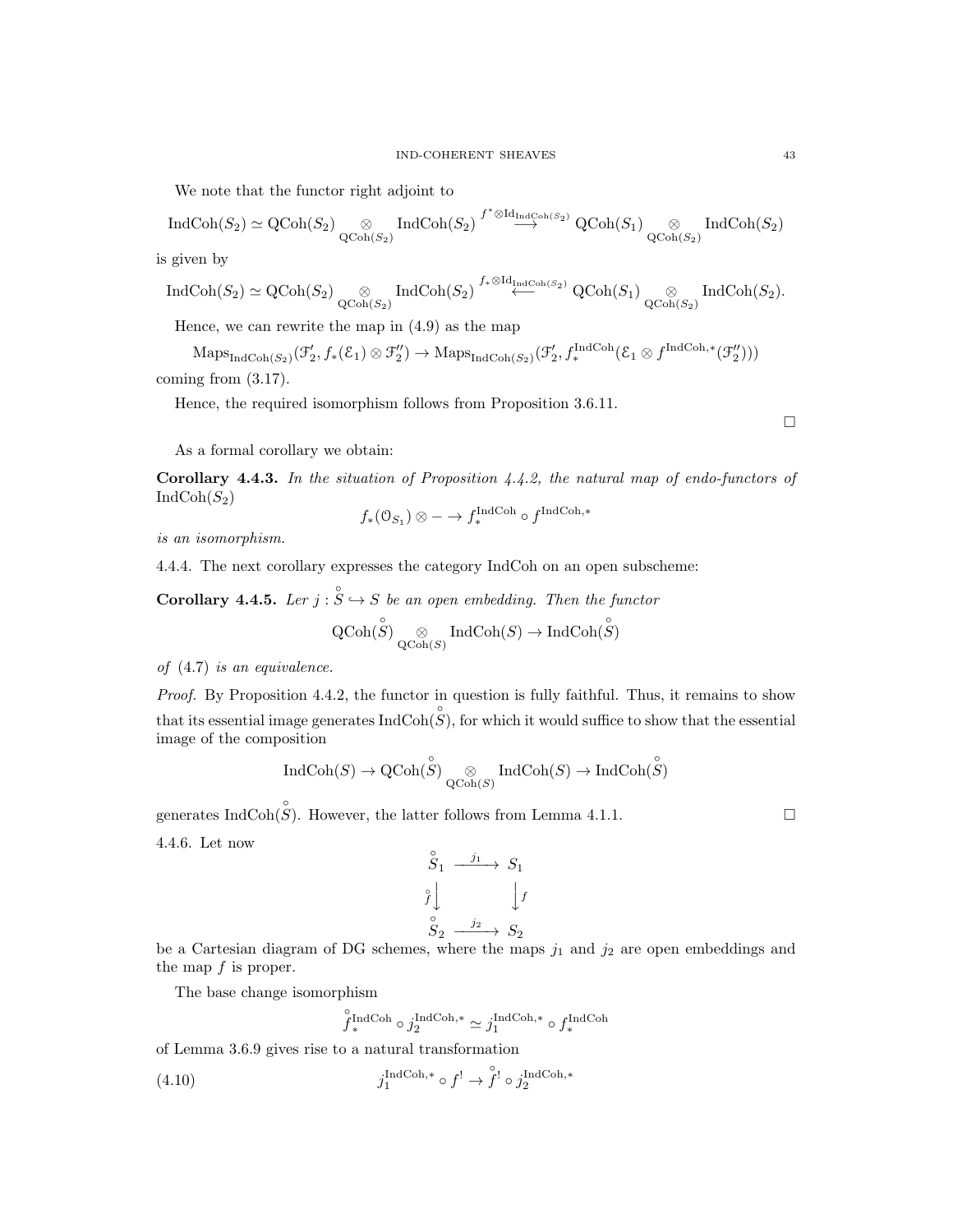of functors  $\text{IndCoh}(S_2) \to \text{IndCoh}(\overset{\circ}{S}_1)$ .

We claim:

# Corollary 4.4.7. The natural transformation (4.10) is an isomorphism.

Remark 4.4.8. As we shall see in Proposition 7.1.6, the assertion of Corollary 4.4.7 holds more generally when the maps  $j_i : \overset{\circ}{S_i} \to \overset{\circ}{S_i}$  just have a bounded Tor dimension.

Remark 4.4.9. There exists another natural transformation

(4.11) 
$$
j_1^{\text{IndCoh},*} \circ f^! \to \overset{\circ}{f}^! \circ j_2^{\text{IndCoh},*},
$$

namely one coming by adjunction from the base change isomorphism

$$
f^! \circ (j_2)^{\text{IndCoh}}_*
$$
  $\simeq (j_1)^{\text{IndCoh}}_*$   $\circ \overset{\circ}{f}^!$ 

of Proposition 3.4.2. A diagram chase that the natural transformations (4.10) and (4.11) are canonically isomorphic.

Proof. Consider the diagram

$$
\operatorname{IndCoh}(S_1) \xrightarrow{\operatorname{Id}_{\operatorname{IndCoh}(S_1)} \otimes j_2^*} \operatorname{IndCoh}(S_1) \underset{\operatorname{QCoh}(S_2)}{\otimes} \operatorname{QCoh}(\overset{\circ}{S}_2) \longrightarrow \operatorname{IndCoh}(\overset{\circ}{S}_1)
$$
\n
$$
f^! \uparrow \qquad \qquad \uparrow f^! \otimes \operatorname{Id}_{\operatorname{QCoh}(S_2)} \uparrow f^! \otimes \operatorname{Id}_{\operatorname{QCoh}(S_2)} \uparrow f^! \otimes \operatorname{Id}_{\operatorname{QCoh}(S_2)} \uparrow f^! \otimes \operatorname{Id}_{\operatorname{QCoh}(S_2)} \uparrow f^! \otimes \operatorname{Id}_{\operatorname{QCoh}(S_2)} \uparrow f^! \otimes \operatorname{Id}_{\operatorname{QCoh}(S_2)} \uparrow f^! \otimes \operatorname{Id}_{\operatorname{QCoh}(S_2)} \uparrow f^! \otimes \operatorname{Id}_{\operatorname{QCoh}(S_2)} \uparrow f^! \otimes \operatorname{Id}_{\operatorname{QCoh}(S_2)} \downarrow f^! \otimes \operatorname{Id}_{\operatorname{QCoh}(S_2)} \downarrow f^! \otimes \operatorname{Id}_{\operatorname{QCoh}(S_2)} \downarrow f^! \otimes \operatorname{Id}_{\operatorname{QCoh}(S_2)} \downarrow f^! \otimes \operatorname{Id}_{\operatorname{QCoh}(S_2)} \downarrow f^! \otimes \operatorname{Id}_{\operatorname{QCoh}(S_2)} \downarrow f^! \otimes \operatorname{Id}_{\operatorname{QCoh}(S_2)} \downarrow f^! \otimes \operatorname{Id}_{\operatorname{QCoh}(S_2)} \downarrow f^! \otimes \operatorname{Id}_{\operatorname{QCoh}(S_2)} \downarrow f^! \otimes \operatorname{Id}_{\operatorname{QCoh}(S_2)} \downarrow f^! \otimes \operatorname{Id}_{\operatorname{QCoh}(S_2)} \downarrow f^! \otimes \operatorname{Id}_{\operatorname{QCoh}(S_2)} \downarrow f^! \otimes \operatorname{Id}_{\operatorname{QCoh}(S_2)} \downarrow f^! \otimes \operatorname{Id}_{\operatorname{QCoh}(S_2)} \downarrow f^! \otimes \operatorname{Id}_{\operatorname{QCoh}(S_2)} \downarrow f^! \otimes \operatorname{Id}_{\operatorname{QCoh}(S_2)} \downarrow f^!
$$

where both right horizontal arrows are those of (4.7), and the middle vertical arrow is welldefined in view of Corollary 3.3.11.

The left square commutes tautologically. Hence, it remains to show that the right square commutes as well. As the horizontal arrows are equivalences (by Corollary 4.4.5), it would be sufficient to show that the corresponding square commutes, when we replace the vertical arrows by their respective left adjoints.

The commutativity of

$$
\begin{array}{ccc}\n\operatorname{IndCoh}(S_1) & \otimes & \operatorname{QCoh}(\overset{\circ}{S}_2) & \xrightarrow{\hspace*{1cm}} \operatorname{IndCoh}(\overset{\circ}{S}_1) \\
\downarrow^{Ind\operatorname{Coh}} \otimes \operatorname{Id}_{\operatorname{QCoh}(\overset{\circ}{S}_2)} \Big\downarrow & & \downarrow^{i_{\operatorname{IndCoh}}}_{f^*\operatorname{Mod}} \\
\operatorname{IndCoh}(S_2) & \otimes & \operatorname{QCoh}(\overset{\circ}{S}_2) & \xrightarrow{\hspace*{1cm}} \operatorname{IndCoh}(\overset{\circ}{S}_2) \\
\end{array}
$$

as  $Q\text{Coh}(\overset{\circ}{ S}_2)$ -module categories is equivalent to the commutativity of

$$
\operatorname{IndCoh}(S_1) \xrightarrow{j_1^{\operatorname{IndCoh},*}} \operatorname{IndCoh}(\overset{\circ}{S}_1)
$$
  
 $f_*^{\operatorname{IndCoh}} \downarrow \qquad \qquad \downarrow \overset{\circ}{f_*^{\operatorname{IndCoh}}} \downarrow$   

$$
\operatorname{IndCoh}(S_2) \xrightarrow{j_2^{\operatorname{IndCoh},*}} \operatorname{IndCoh}(\overset{\circ}{S}_2)
$$

as  $\text{QCoh}(S_2)$ -module categories. However, the latter is the original isomorphism of functors that gives rise to  $(4.10)$ .

## 4.5. Smooth maps.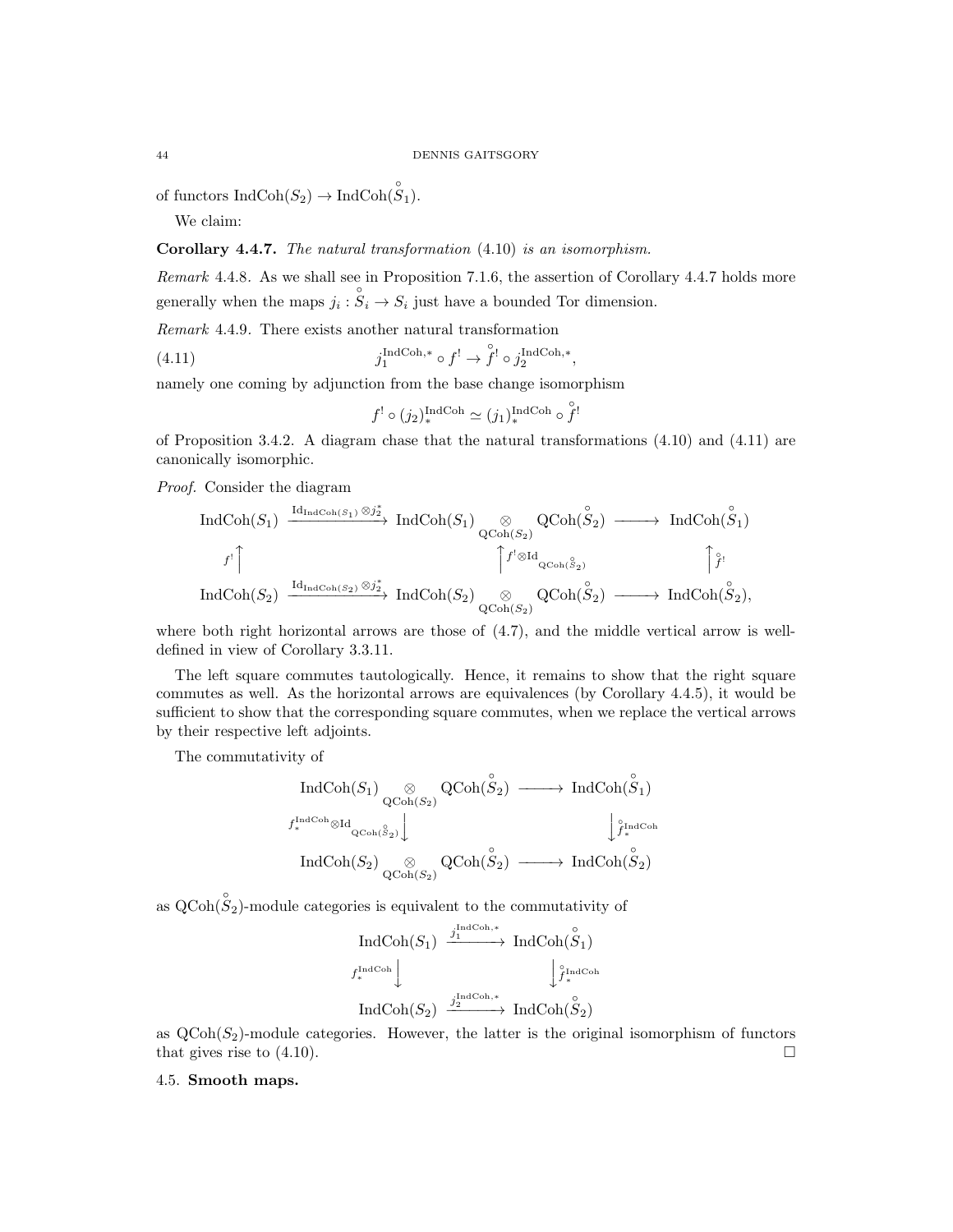4.5.1. Let us recall that a morphism  $f : S_1 \to S_2$  of DG schemes is called *flat* (resp., *smooth*) if:

- The fiber product DG scheme  ${}^{cl}S_2 \underset{S_2}{\times} S_1$  is classical;
- The resulting map of classical schemes  ${}^{cl}S_2 \times S_1 \rightarrow {}^{cl}S_2$  is flat (resp., smooth).

It is easy to see that a flat morphism is of bounded Tor dimension, and in particular, eventually coconnective.

4.5.2. We shall now prove a generalization of Corollary 4.4.5 when instead of an open embedding we have a smooth map between DG schemes.

**Proposition 4.5.3.** Assume that in the situation of Proposition  $4.4.2$ , the map f is smooth. Then the functor

$$
\operatorname{QCoh}(S_1) \underset{\operatorname{QCoh}(S_2)}{\otimes} \operatorname{IndCoh}(S_2) \to \operatorname{IndCoh}(S_1)
$$

of (4.7) is an equivalence.

Proof. By Proposition 4.4.2, the functor in question is fully faithful, so we only need to show that it its essential image generates  $\text{IndCoh}(S_1)$ .

We have a canonical isomorphism

$$
\operatorname{QCoh}(S_1) \underset{\operatorname{QCoh}(S_2)}{\otimes} \operatorname{IndCoh}(\binom{cl_{S_2}}{r_{ed}}) \simeq \operatorname{QCoh}(\binom{cl_{S_1}}{r_{ed}}) \underset{\operatorname{QCoh}(\binom{cl_{S_2}}{r_{ed}})}{\otimes} \operatorname{IndCoh}(\binom{cl_{S_2}}{r_{ed}},
$$

and by Corollary 4.1.8 this reduces the assertion to the case when  $S_2$  is classical and reduced.

By Noetherian induction, we can assume that the assertion holds for all proper closed subschemes of  $S_2$ . By Lemma 4.1.10, this reduces the assertion to the case when  $S_2 = \text{Spec}(K)$ , where  $K$  is a field.

However, in the latter case, the assertion follows from Lemma 1.1.6.

 $\Box$ 

4.6. Behavior with respect to products. We shall now establish one more property of IndCoh. In this we will be assuming that all our schemes are almost of finite type over the ground field k, i.e.,  $\text{DGSch}_{\text{aft}} \subset \text{DGSch}_{\text{Noeth}}$ .

4.6.1. Thus, let  $S_1$  and  $S_2$  be two DG schemes almost of finite type over k. Consider their product  $S_1 \times S_2$ , which also has the same property.

External tensor product defines a functor

$$
\text{QCoh}(S_1) \otimes \text{QCoh}(S_2) \to \text{QCoh}(S_1 \times S_2),
$$

such that if  $\mathcal{F}_i \in \text{Coh}(S_i)$ , we have  $\mathcal{F}_1 \boxtimes \mathcal{F}_2 \in \text{Coh}(S_1 \times S_2)$ .

Consider the resulting functor

$$
\operatorname{IndCoh}(S_1) \otimes \operatorname{IndCoh}(S_2) \stackrel{\Psi_{S_1} \otimes \Psi_{S_2}}{\longrightarrow} \operatorname{QCoh}(S_1) \otimes \operatorname{QCoh}(S_2) \longrightarrow \operatorname{QCoh}(S_1 \times S_2).
$$

By the above, it sends compact objects in  $\text{IndCoh}(S_1) \otimes \text{IndCoh}(S_2)$  to  $\text{Coh}(S_1 \times S_2)$ . Hence, we obtain a functor

(4.12) 
$$
\operatorname{IndCoh}(S_1) \otimes \operatorname{IndCoh}(S_2) \to \operatorname{IndCoh}(S_1 \times S_2),
$$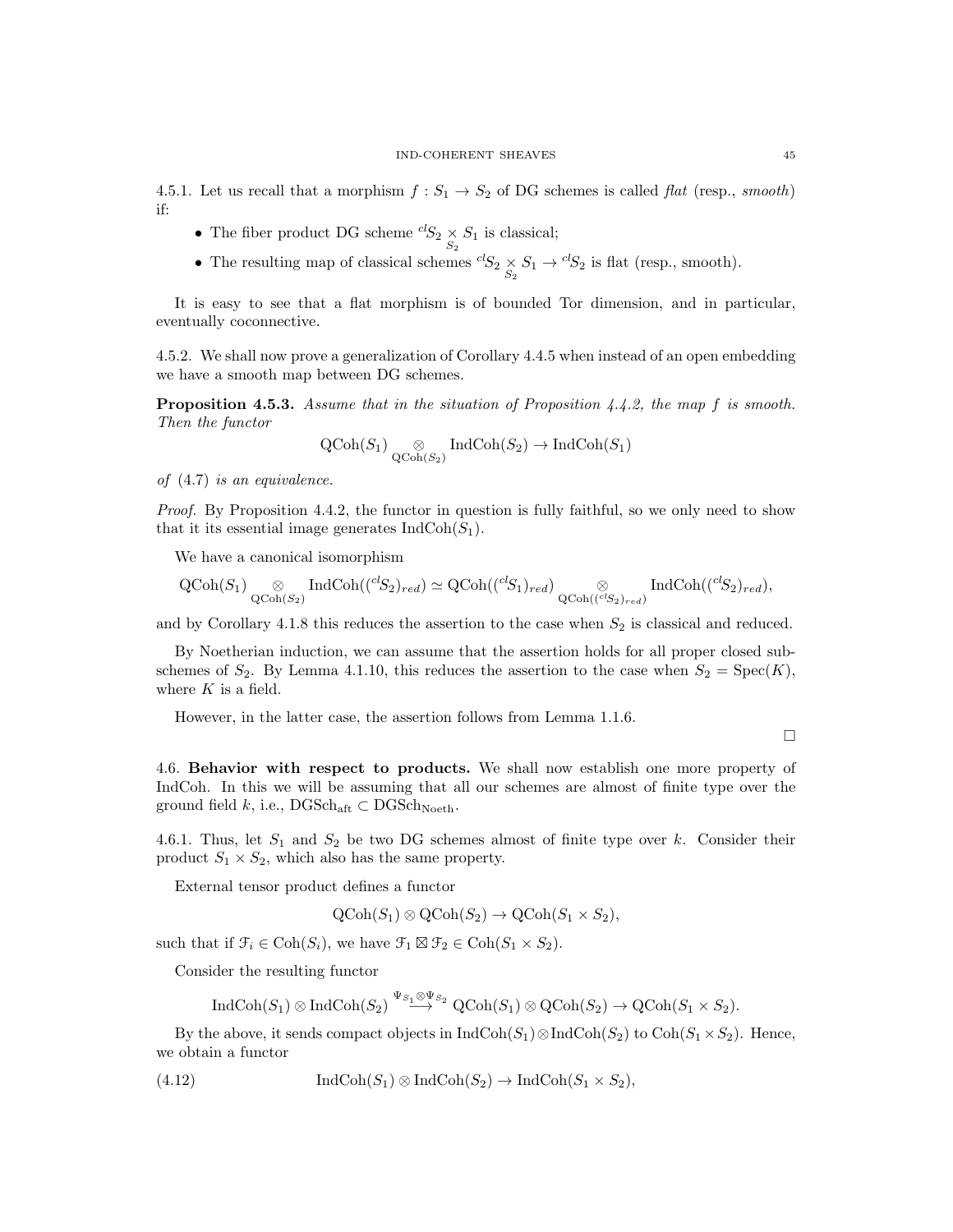which makes the diagram

$$
\text{IndCoh}(S_1) \otimes \text{IndCoh}(S_2) \longrightarrow \text{IndCoh}(S_1 \times S_2)
$$
\n
$$
\begin{array}{c}\n\text{4.13)} \\
\downarrow \Psi_{S_1} \otimes \Psi_{S_2} \\
\downarrow \Psi_{S_1 \times S_2} \\
\downarrow \Psi_{S_1 \times S_2} \\
\downarrow \Psi_{S_1 \times S_2} \\
\downarrow \Psi_{S_1 \times S_2}\n\end{array}
$$

commute.

Proposition 4.6.2. The functor  $(4.12)$  is an equivalence.

Proof. Both categories are compactly generated, and the functor in question sends compact objects to compacts, by construction.

Hence, to prove that it is fully faithful, it is sufficient to show that for

$$
\mathcal{F}_1',\mathcal{F}_1''\in \mathrm{Coh}(S_1),\ \mathcal{F}_2',\mathcal{F}_2''\in \mathrm{Coh}(S_2),
$$

the map

$$
\mathrm{Maps}_{\mathrm{Coh}(S_1)}(\mathcal{F}_1', \mathcal{F}_1'') \otimes \mathrm{Maps}_{\mathrm{Coh}(S_2)}(\mathcal{F}_2', \mathcal{F}_2'') \rightarrow \mathrm{Maps}_{\mathrm{Coh}(S_1 \times S_2)}(\mathcal{F}_1' \boxtimes \mathcal{F}_2', \mathcal{F}_1'' \boxtimes \mathcal{F}_2'')
$$

is an isomorphism (see Sect. 0.6.4 for the notation  $Maps(-, -)$ ).

I.e., we have to show that for  $\mathcal{F}'_i$ ,  $\mathcal{F}''_i$  as above, the map

 $(4.14) \ \mathcal{M}aps_{\text{QCoh}(S_1)}(\mathcal{F}_1', \mathcal{F}_1'') \otimes \mathcal{M}aps_{\text{QCoh}(S_2)}(\mathcal{F}_2', \mathcal{F}_2'') \rightarrow \mathcal{M}aps_{\text{QCoh}(S_1 \times S_2)}(\mathcal{F}_1' \boxtimes \mathcal{F}_2', \mathcal{F}_1'' \boxtimes \mathcal{F}_2'')$ is an isomorphism.

Recall that if  $\mathbf{C}_1, \mathbf{C}_2$  are DG categories and  $\mathbf{c}'_i, \mathbf{c}''_i \in \mathbf{C}_i$ ,  $i = 1, 2$  are such that  $\mathbf{c}'_1$  and  $\mathbf{c}'_2$  are compact, then the natural map

(4.15) 
$$
\mathcal{M}aps_{\mathbf{C}_1}(\mathbf{c}'_1, \mathbf{c}''_1) \otimes \mathcal{M}aps_{\mathbf{C}_2}(\mathbf{c}'_2, \mathbf{c}''_2) \rightarrow \mathcal{M}aps_{\mathbf{C}_1 \otimes \mathbf{C}_2}(\mathbf{c}'_1 \otimes \mathbf{c}'_2, \mathbf{c}''_1 \otimes \mathbf{c}''_2)
$$

is an isomorphism.

The isomorphism(4.14) is not immediate since the objects  $\mathcal{F}'_i \in \text{QCoh}(S_i)$  are not compact. To circumvent this, we proceed as follows.

It is enough to show that

$$
\tau^{\leq -n} \left( \operatorname{Maps}_{\operatorname{QCoh}(S_1)}(\mathcal{F}'_1, \mathcal{F}''_1) \otimes \operatorname{Maps}_{\operatorname{QCoh}(S_2)}(\mathcal{F}'_2, \mathcal{F}''_2) \right) \to \\ \to \tau^{\leq -n} \left( \operatorname{Maps}_{\operatorname{QCoh}(S_1 \times S_2)}(\mathcal{F}'_1 \boxtimes \mathcal{F}'_2, \mathcal{F}''_1 \boxtimes \mathcal{F}''_2) \right)
$$

is an isomorphism for any  $n$ .

Choose  $\alpha_1 : \tilde{\mathcal{F}}'_1 \to \mathcal{F}'_1$  (resp.,  $\alpha_2 : \tilde{\mathcal{F}}'_2 \to \mathcal{F}'_2$ ) with  $\tilde{\mathcal{F}}'_1$  (resp.,  $\tilde{\mathcal{F}}'_2$ ) in QCoh( $S_1$ )<sup>perf</sup> (resp.,  $\text{QCoh}(S_2)^\text{perf}$ , such that

$$
Cone(\alpha_1) \in QCoh(S_1)^{\leq -N} \text{ and } Cone(\alpha_2) \in QCoh(S_2)^{\leq -N}
$$

for  $N \gg 0$ .

We choosing  $N$  large enough, we can ensure that

$$
\tau^{\leq -m}\left(\mathrm{Maps}_{\mathrm{QCoh}(S_i)}(\mathcal{F}'_i, \mathcal{F}''_i)\right) \rightarrow \tau^{\leq -m}\left(\mathrm{Maps}_{\mathrm{QCoh}(S_i)}(\widetilde{\mathcal{F}}'_i, \mathcal{F}''_i)\right)
$$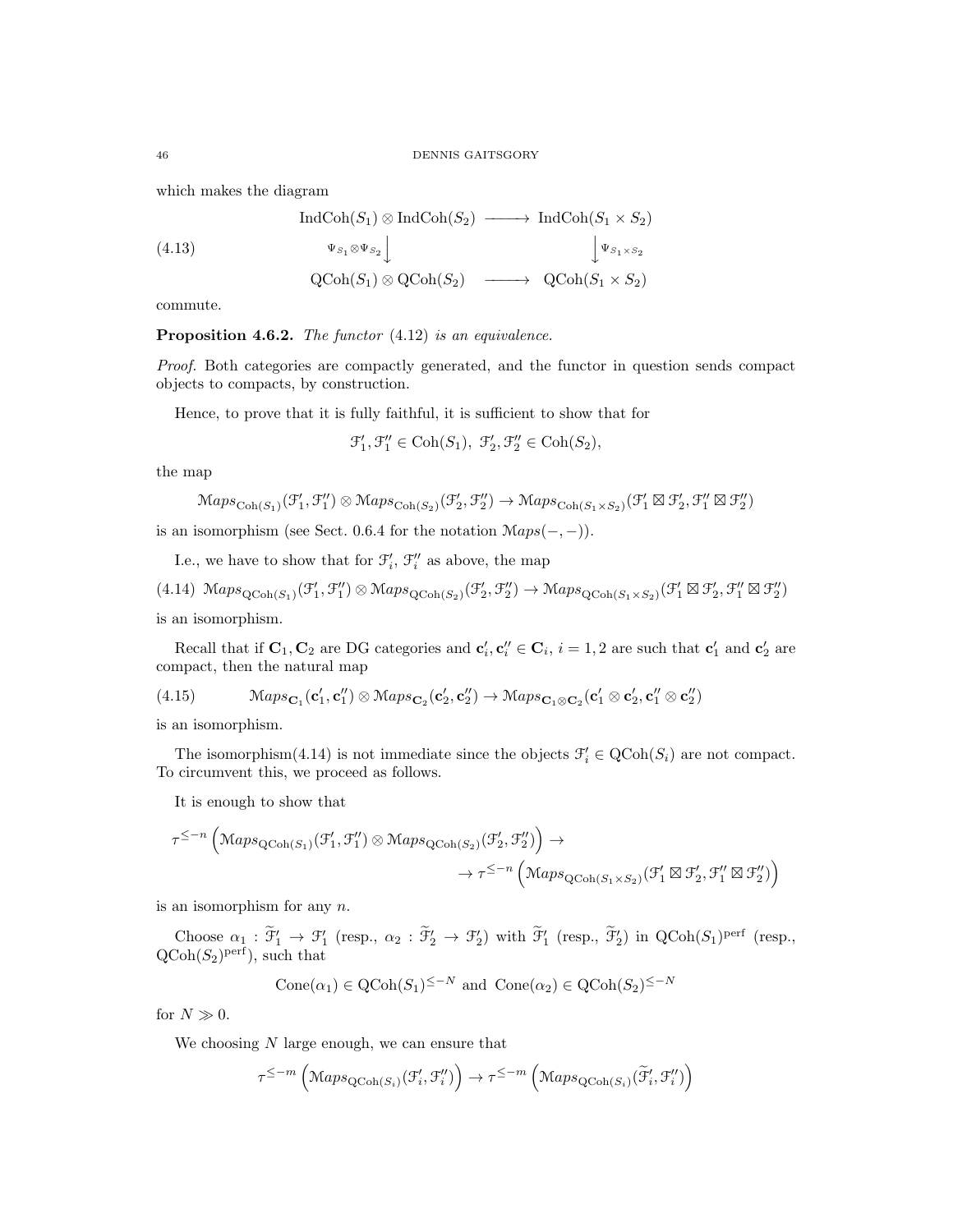is an isomorphism for  $m$  large enough, which in turn implies that

$$
\tau^{\leq -n} \left( \operatorname{Maps}_{\operatorname{QCoh}(S_1)}(\mathcal{F}'_1, \mathcal{F}''_1) \otimes \operatorname{Maps}_{\operatorname{QCoh}(S_2)}(\mathcal{F}'_2, \mathcal{F}''_2) \right) \to \\ \to \tau^{\leq -n} \left( \operatorname{Maps}_{\operatorname{QCoh}(S_1)}(\widetilde{\mathcal{F}}'_1, \mathcal{F}''_1) \otimes \operatorname{Maps}_{\operatorname{QCoh}(S_2)}(\widetilde{\mathcal{F}}'_2, \mathcal{F}''_2) \right)
$$

and

$$
\tau^{\leq -n} \left( \mathsf{Maps}_{\mathsf{QCoh}(S_1 \times S_2)}(\mathcal{F}_1' \boxtimes \mathcal{F}_2', \mathcal{F}_1'' \boxtimes \mathcal{F}_2'') \right) \rightarrow \tau^{\leq -n} \left( \mathsf{Maps}_{\mathsf{QCoh}(S_1 \times S_2)}(\widetilde{\mathcal{F}}_1' \boxtimes \widetilde{\mathcal{F}}_2', \mathcal{F}_1'' \boxtimes \mathcal{F}_2'') \right)
$$

are isomorphisms.

Hence, it is enough to show that

$$
\mathrm{Maps}_{\mathrm{QCoh}(S_1)}(\widetilde{\mathcal{F}}'_1, \mathcal{F}''_1) \otimes \mathrm{Maps}_{\mathrm{QCoh}(S_2)}(\widetilde{\mathcal{F}}'_2, \mathcal{F}''_2) \rightarrow \mathrm{Maps}_{\mathrm{QCoh}(S_1 \times S_2)}(\widetilde{\mathcal{F}}'_1 \boxtimes \widetilde{\mathcal{F}}'_2, \mathcal{F}''_1 \boxtimes \mathcal{F}''_2)
$$

is an isomorphism. But this follows from the isomorphism (4.15) and the fact that the fuctor

 $\mathrm{QCoh}(S_1) \boxtimes \mathrm{QCoh}(S_2) \rightarrow \mathrm{QCoh}(S_1 \times S_2)$ 

is an equivalence, by [GL:QCoh], Prop. 1.4.4.

Thus, it remains to show that the essential image of (4.12) generates the target category. It is sufficient to show that the essential image of

$$
IndCoh((^{cl}S_1)_{red}) \otimes IndCoh((^{cl}S_2)_{red}) \rightarrow IndCoh((^{cl}S_1)_{red} \times {^{cl}S_1})_{red}) \rightarrow
$$

$$
\rightarrow IndCoh((^{cl}S_1 \times S_2)_{red}) \rightarrow IndCoh(S_1 \times S_2)
$$

generates IndCoh( $S_1 \times S_2$ ). Hence, by Corollary 4.1.8, we can assume that  $S_1$  and  $S_2$  are both classical and reduced. Moreover, by Noetherian induction, we can assume that the statement holds for all proper closed subschemes of  $S_1$  and  $S_2$ . So, it is sufficient to show that the functor

$$
\operatorname{IndCoh}(\overset{\circ}{ S}_1) \otimes \operatorname{IndCoh}(\overset{\circ}{ S}_2) \to \operatorname{IndCoh}(\overset{\circ}{ S}_1 \times \overset{\circ}{ S}_2)
$$

is an equivalence for some non-empty open subschemes  $\overset{\circ}{S}_{i} \subset S_{i}$ .

Now, the char(k) = 0 assumption implies that  $S_1$  and  $S_2$  are generically smooth over k. I.e., we obtain that it is sufficient to show that the functor  $(4.12)$  is an equivalence when  $S_i$  are smooth. In this case  $S_1 \times S_2$  is also smooth, and in particular regular. Thus, all vertical maps in the diagram  $(4.13)$  are equivalences. However, the bottom arrow in  $(4.13)$  is an equivalence as well, which implies the required assertion.

 $\Box$ 

# Part II. Correspondences, !-pullback and duality.

#### 5. The !-pullback functor for morphisms almost of finite type

All DG schemes in this section will be Noetherian. The goal of this section is to extend the functor  $f'$  to maps between DG schemes that are not necessarily proper.

#### 5.1. The paradigm of correspondences.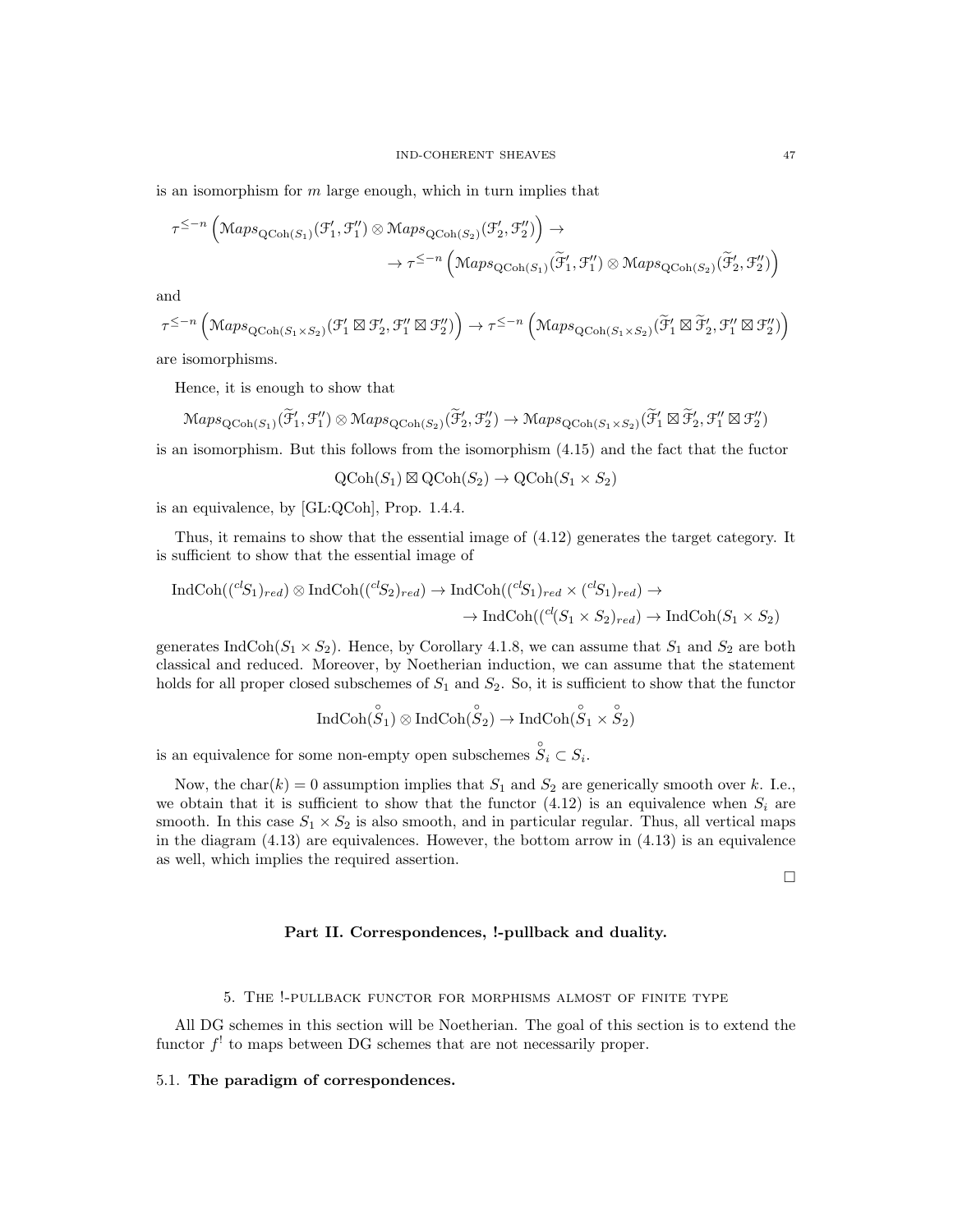# 48 DENNIS GAITSGORY

5.1.1. Let **C** be a  $(\infty, 1)$ -category. Let vert and horiz be two classes of 1-morphisms in **C**, such that:

- (1) Both classes contain all isomorphisms.
- (2) If a given 1-morphism belongs to a given class, then so do all isomorphic 1-morphisms.
- (3) Both classes are stable under compositions.
- (4) Given a pair of morphisms  $f: \mathbf{c}_1 \to \mathbf{c}_2$  with  $f \in vert$  and  $g_2: \mathbf{c}'_2 \to \mathbf{c}_2$  with  $g_2 \in horiz$ , the Cartesian square square

(5.1) 
$$
\mathbf{c}'_1 \xrightarrow{g_1} \mathbf{c}_1
$$

$$
f' \downarrow \qquad \qquad f' \downarrow \qquad \qquad f' \downarrow
$$

$$
\mathbf{c}'_2 \xrightarrow{g_2} \mathbf{c}_2
$$

exists, and  $f' \in vert$  and  $g_1 \in horiz$ .

We let  $\mathbf{C}_{vert} \subset \mathbf{C}$  and  $\mathbf{C}_{horiz} \subset \mathbf{C}$  denote the corresponding 1-full subcategories of  $\mathbf{C}$ .

5.1.2. We let  $\mathbf{C}_{\text{corr:vert,horiz}}$  denote a new  $(\infty, 1)$ -category whose objects are the same as objects of C. For  $c_1, c_2 \in C_{\text{corr}}$ , the groupoid of 1-morphisms  $\text{Hom}_{C_{\text{corr:vert:horiz}}}(c_1, c_2)$  is the  $\infty$ groupoid of diagrams

(5.2) 
$$
\begin{array}{c}\n\mathbf{c}_{1,2} \xrightarrow{g} \mathbf{c}_1 \\
\downarrow f \\
\mathbf{c}_2\n\end{array}
$$

where  $f \in \mathbf{C}_{vert}$  and  $g \in \mathbf{C}_{horiz}$  and where compositions are given by taking Cartesian squares.

The higher categorical structure on  $\mathbf{C}_{\text{corr:vert;horiz}}$  is described in terms of the corresponding complete Segal space, i.e., an object of  $\infty$ -Grpd<sup> $\Delta^{\rm op}$ </sup>, see Sect. 7.6.1 for a brief review.

Namely, the  $\infty$ -groupoid of *n*-fold compositions is that of diagrams



where we require that all vertical (resp., horizontal) maps belong to *vert* (resp., horiz), and each square be Cartesian.

Note that  $\mathbf{C}_{\text{corr:vert;horiz}}$  contains  $\mathbf{C}_{\text{vert}}$  and  $(\mathbf{C}_{\text{horiz}})^{\text{op}}$  as 1-full subcategories, obtained by restricting 1-morphisms to those diagrams  $(5.2)$ , for which g (resp., f) is an isomorphism.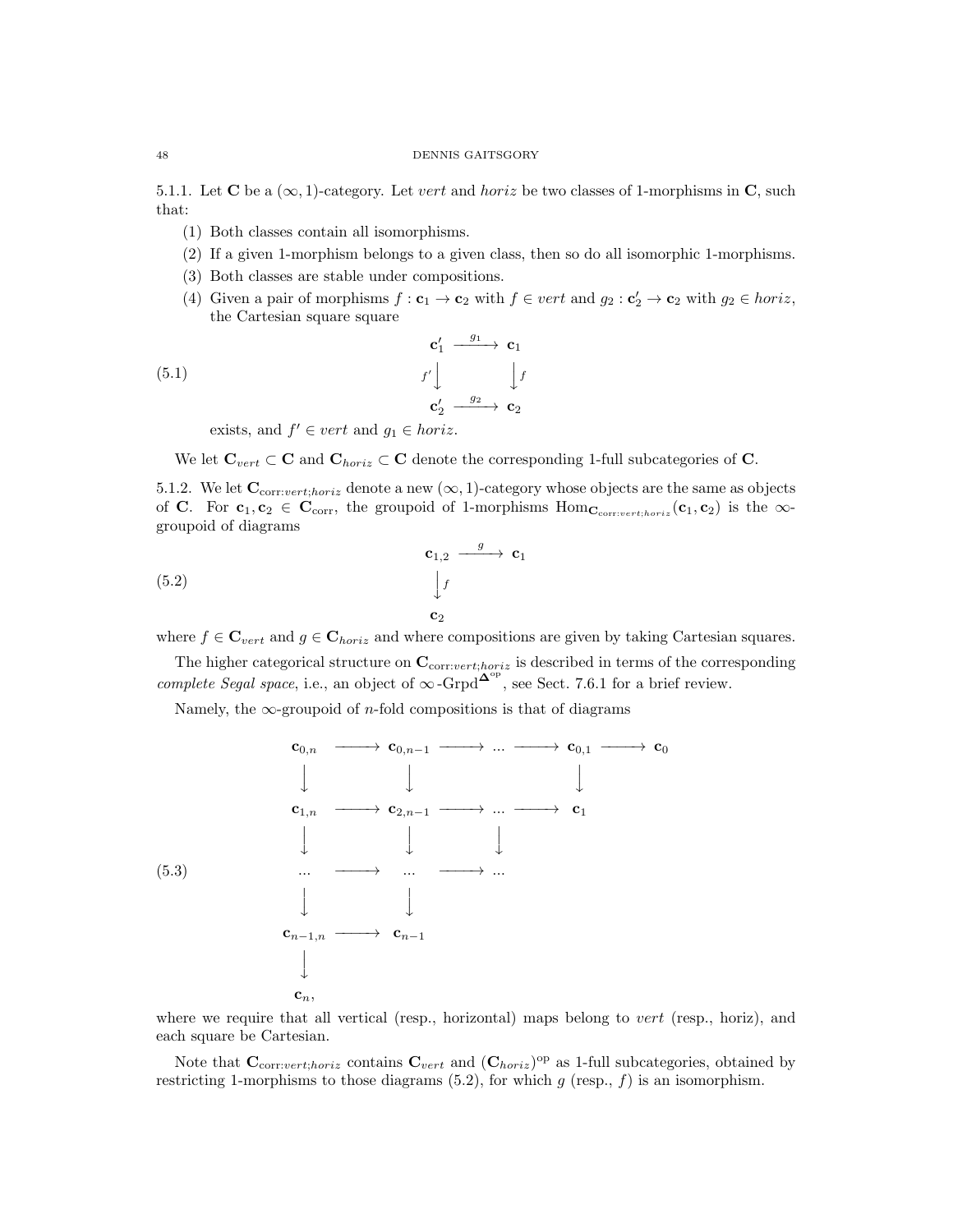5.1.3. Our input will be a functor

$$
P_{\text{corr}:vert;horiz}: \mathbf{C}_{\text{corr}:vert;horiz} \to \text{DGCat}_{\text{cont}}.
$$

We shall denote its value on objects simply by  $P(c)$ .

Consider the restriction of  $P_{\text{corr:}vert, \text{horiz}}$  to  $\mathbf{C}_{vert}$ , which we denote by  $P_{vert}$ . For

$$
(f: \mathbf{c}_1 \to \mathbf{c}_2) \in \mathbf{C}_{vert}
$$

we let  $P_{vert}(f)$  denote the corresponding 1-morphism  $P(c_1) \rightarrow P(c_2)$  in DGCat<sub>cont</sub>.

Consider also the restriction of  $P_{\text{corr:vert;horiz}}$  to  $(\mathbf{C}_{horiz})^{\text{op}}$ , which we denote by  $P_{\text{horiz}}^!$ . For

$$
(g: \mathbf{c}_1 \to \mathbf{c}_2) \in \mathbf{C}_{horiz}
$$

we let  $P_{horiz}^!(g)$  denote the corresponding 1-morphism  $P(\mathbf{c}_2) \to P(\mathbf{c}_1)$  in DGCat<sub>cont</sub>.

Remark 5.1.4. Note that a datum of a functor  $P_{\text{corr:vert,horiz}}$  can be thought of as assignment to every Cartesian square as in (5.1), with  $f, f' \in \mathbf{C}_{vert}$  and  $g_1, g_2 \in \mathbf{C}_{horiz}$  an isomorphism of functors  $P(\mathbf{c}_1) \rightrightarrows P(\mathbf{c}'_2)$ :

(5.4) 
$$
P_{vert}(f') \circ P_{horiz}^{!}(g_1) \simeq P_{horiz}^{!}(g_2) \circ P_{vert}(f).
$$

Formulating it as a functor  $P_{\text{corr:}vert;horiz}$  out of the category of correspondences is a way to formulate the compatibilities that the isomorphisms (5.4) need to satisfy. The author learned this idea from J. Lurie.

### 5.2. A provisional formulation.

5.2.1. In the above framework we take  $\mathbf{C} := \mathrm{DGSch}_{\mathrm{Noeth}}$ , and vert to be all 1-morphisms. We take horiz to be morphisms almost of finite type.

Let  $(DGSch<sub>Noeth</sub>)<sub>corr:all,aff</sub>$  denote the corresponding category of correspondences.

Theorem 5.2.2. There exists a canonically defined functor

 $IndCoh<sub>(DGSchNoeth)</sub>_{\text{corr.all:aff}} : (DGSch<sub>Noeth</sub>)_{\text{corr.all:aff}} \rightarrow DGCat_{\text{cont}}$ 

with the following properties:

(a) The restriction  $IndCoh_{(DGSch_{Noeth})_{\text{corr:all;aff}}}|_{((DGSch_{Noeth})_{\text{proper}})^{\text{op}}}$  is canonically isomorphic to the functor  $\text{IndCoh}^!_{(\text{DGSch}_{\text{Noeth}})^{\text{op}}}$  of Corollary 3.3.9.

(b) The restriction  $IndCoh_{(DGSch_{Noeth})_{corr:all;at}}|_{((DGSch_{Noeth})_{open})^{op}}$  is canonically isomorphic to the functor

 ${\rm IndCoh}^*_{(\rm DGSch_{Noeth})_{\rm open}}:={\rm IndCoh}^*_{(\rm DGSch_{Noeth})_{\rm ev-coconn}}|_{((\rm DGSch_{Noeth})_{\rm open})^{\rm op}}$ 

given by Corollary 3.5.6.

(c) The restriction  $\text{IndCoh}_{(DGSch_{\text{Noeth}})_{\text{corr:all;aff}}}$   $\text{logSch}_{\text{Noeth}}$  is canonically isomorphic to the functor IndCoh $_{\text{DGSch}_{\text{Noeth}}}$  of Proposition 3.2.4.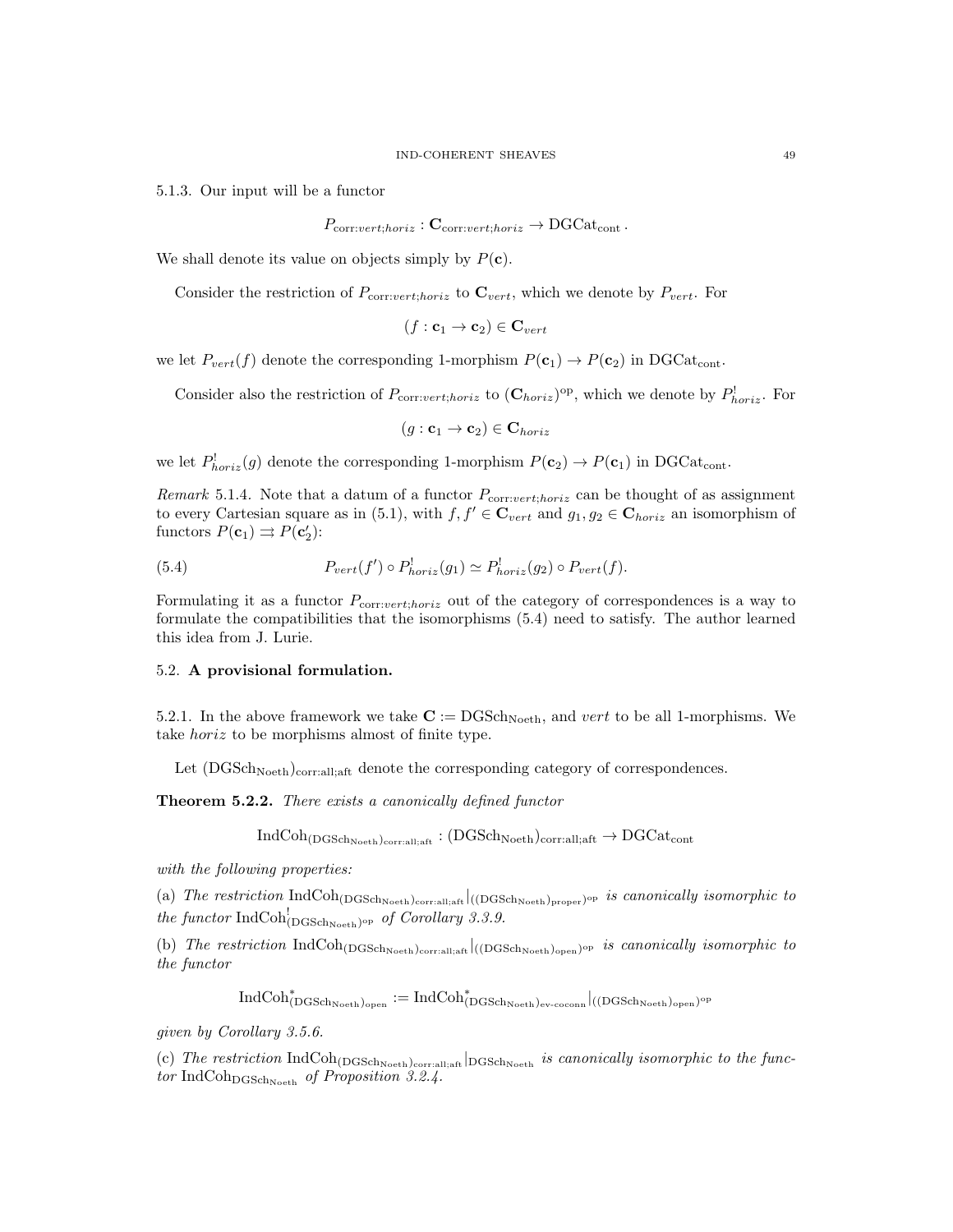5.2.3. As one of the main corollaries of Theorem 5.2.2, we obatin:

Corollary 5.2.4. There exists a well-defined functor

$$
\operatorname{IndCoh}^!_{(\operatorname{DGSch}_{\operatorname{Noeth}})_{\operatorname{aft}}}:((\operatorname{DGSch}_{\operatorname{Noeth}})_{\operatorname{aft}})^{\operatorname{op}}\to \operatorname{DGCat}_{\operatorname{cont}},
$$

such that

(a) The restriction  $IndCoh_{(DGSch_{Noeth})_{\text{aff}}}|_{((DGSch_{Noeth})_{proper})^{op}}$  is canonically isomorphic to the functor  $\text{IndCoh}_{(\text{DGSch}_\text{Noeth})_{\text{proper}}}^!$  of Corollary 3.3.9.

(b) The restriction  $\text{IndCoh}_{(\text{DGSch}_{\text{Noeth}})_{\text{aff}}}$  ((DGSch<sub>Noeth</sub>)<sub>open</sub>)<sup>op</sup> is canonically isomorphic to the restriction of the functor  $\text{IndCoh}^*_{(\text{DGSch}_{\text{Noeth}})_{\text{open}}}$  given by Corollary 3.5.6.

5.2.5. A crucial property of the functor  $IndCoh_{(DGSch<sub>Neth</sub>)<sub>aff</sub>}^!$  is the following base change property, see Remark 5.1.4. Let

(5.5) 
$$
\begin{array}{ccc}\nS_1' & \xrightarrow{g_1} & S_1 \\
f' & & f' \\
S_2' & \xrightarrow{g_2} & S_2\n\end{array}
$$

be a Cartesian diagram in  $DGSch<sub>Noeth</sub>$ , where the horizontal arrows are almost of finite type. Then there exists a canonical isomorphism of functors

(5.6) 
$$
g_2^! \circ f_*^{\text{IndCoh}} \simeq (f')_*^{\text{IndCoh}} \circ g_1^!,
$$

which we shall refer to as *base change*.

Note that, unlike the case when the morphisms  $g_i$  are proper or open embeddings, there is a priori no map in (5.6) in either direction.

One can say that the real content of Theorem 5.2.2 is the well-definedness of the functor of the !-pullback such that the isomorphism (5.6) holds.

# 5.3. Compatibility with adjunction for open embeddings.

5.3.1. Let  $j : \overset{\circ}{S} \hookrightarrow S$  be an open embedding. Note that the square

$$
\begin{array}{ccc}\n\stackrel{\circ}{S} & \xrightarrow{\text{id}} & \stackrel{\circ}{S} \\
\downarrow{\text{id}} & & \downarrow{j} \\
\stackrel{\circ}{S} & \xrightarrow{j} & S\n\end{array}
$$

is Cartesian.

Hence, the base change isomorphism (5.6) defines an isomorphism of functors

$$
j^! \circ j^{\text{IndCoh}}_* \simeq \mathrm{Id}_{\mathrm{IndCoh}(\overset{\circ}{S})},
$$

and in particular, a map in one direction

(5.7) 
$$
j^! \circ j^{\text{IndCoh}}_* \to \text{Id}_{\text{IndCoh}(\overset{\circ}{S})}.
$$

It will follow from the construction of the functor  $IndCoh_{(DGSch_{Noeth})_{\text{corral};\text{aff}}}$  (specifically, from Theorem 6.1.2) that the map (5.7) is canonically isomorphic to the counit of the adjunction for  $(j^!, j^{\text{IndCoh}}_*)$ , where we are using the identification

$$
j' \simeq j^{\text{IndCoh},*}
$$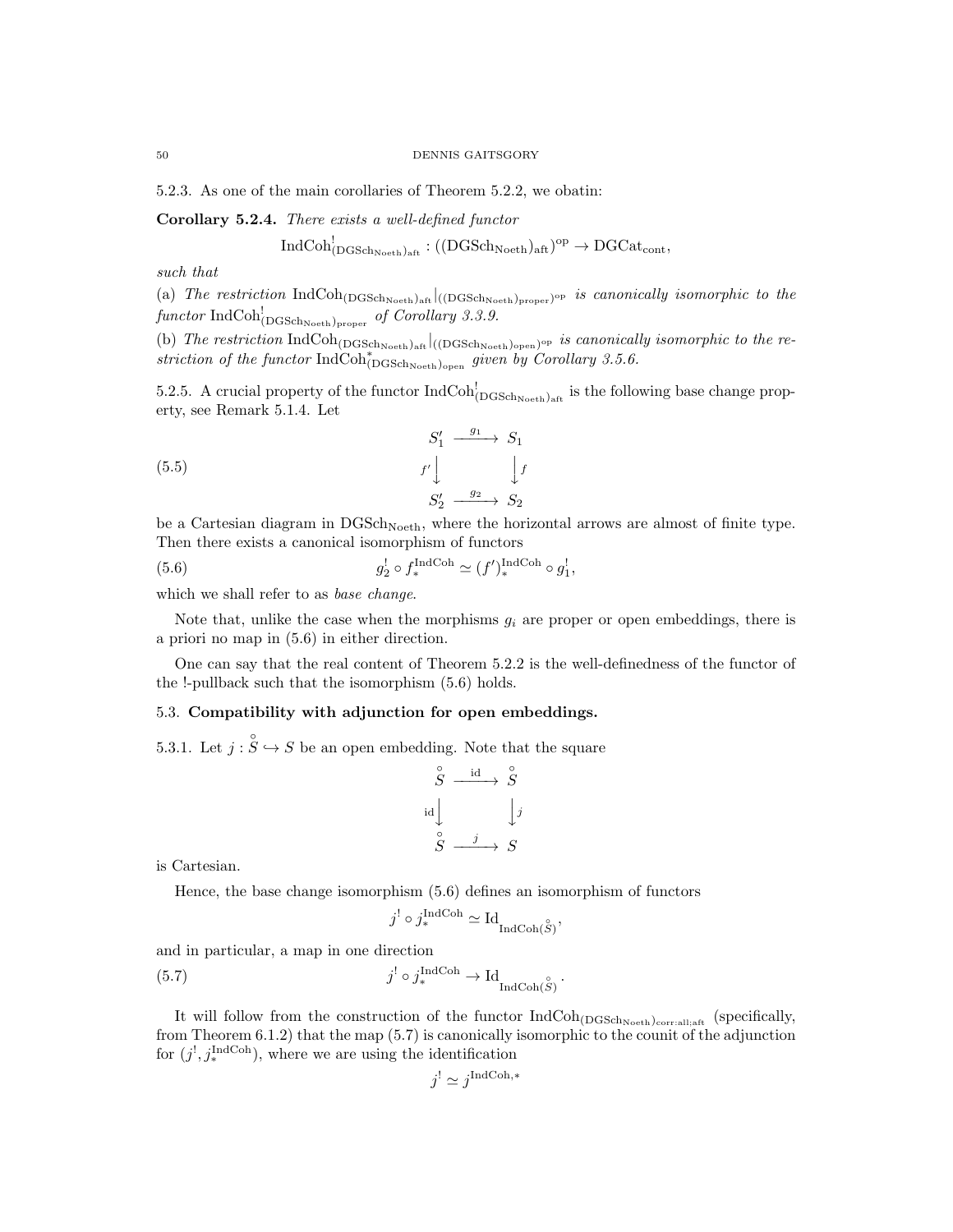of Corollary 5.2.4(b).

We can interpret this is saying that the datum of the functor  $IndCoh_{(DGSch_{Noeth})_{\text{corr:all}};aft}$ , encodes the datum for the  $(j^!, j^{\text{IndCoh}}_*)$ -adjunction for an open embedding j.

### 5.3.2. From here we are going to deduce:

Proposition 5.3.3. Consider a Cartesian diagram (5.5) and the corresponding isomorphism of functors

(5.8) 
$$
g_2^! \circ f_*^{\text{IndCoh}} \simeq (f')_*^{\text{IndCoh}} \circ g_1^!
$$

of (5.6).

(a) Suppose that the morphism  $f$  (and hence  $f'$ ) is an open embedding. Then the natural transformation  $\rightarrow$  in (5.8) comes via the adjunctions of  $(f^!, f^{\text{IndCoh}}_*, \text{and } ((f')^!, (f')^{\text{IndCoh}}_*)$ from the isomorphism

$$
(f')^! \circ g_2^! \simeq g_1^! \circ f^!.
$$

(b) Suppose that the morphism  $g_2$  (and hence  $g_1$ ) is an open embedding. Then the natural transformation  $\rightarrow$  in (5.8) comes via the adjunctions of  $(g_1^1, (g_1)^{\text{IndCoh}}_*,$  and  $(g_2^1, (g_2)^{\text{IndCoh}}_*,$ from the isomorphism

$$
f^{\text{IndCoh}}_*(g_1)^{\text{IndCoh}}_*(g_2)^{\text{IndCoh}}_*(f')^{\text{IndCoh}}_*
$$

*Proof.* We will prove point (a); point (b) is proved similarly. Applying the  $(f^!, f^{\text{IndCoh}}_*)$ adjunction, the assertion is equivalent to the fact that the two natural transformations

(5.9) 
$$
(f')^! \circ g_2^! \circ f_*^{\text{IndCoh}} \rightrightarrows g_1^!
$$

are canonically isomorphic. The first natural transformation is

$$
(f')^! \circ g_2^! \circ f_*^{\text{IndCoh}} \simeq g_1^! \circ f^! \circ f_*^{\text{IndCoh id}} \overset{\circ}{\longrightarrow} g_1^!,
$$

and the second natural transformation is

$$
(f')^! \circ g_2^! \circ f_*^{\text{IndCoh}} \stackrel{(5.6)}{\simeq} (f')^! \circ (f')_*^{\text{IndCoh}} \circ g_1^! \stackrel{\text{count of id}}{\longrightarrow} g_1^!.
$$

Taking into account that the counit maps

$$
f' \circ f_*^{\text{IndCoh}} \to \text{Id} \text{ and } (f')^! \circ (f')_*^{\text{IndCoh}} \to \text{Id}
$$

are given by base change for the squares

$$
S_1 \xrightarrow{\text{id}} S_1
$$
\n
$$
S_1 \xrightarrow{f} S_2
$$
\n
$$
S_1 \xrightarrow{\text{id}} S_2'
$$
\n
$$
S_1' \xrightarrow{\text{id}} S_1'
$$
\n
$$
S_1' \xrightarrow{\text{if}} S_2'
$$

and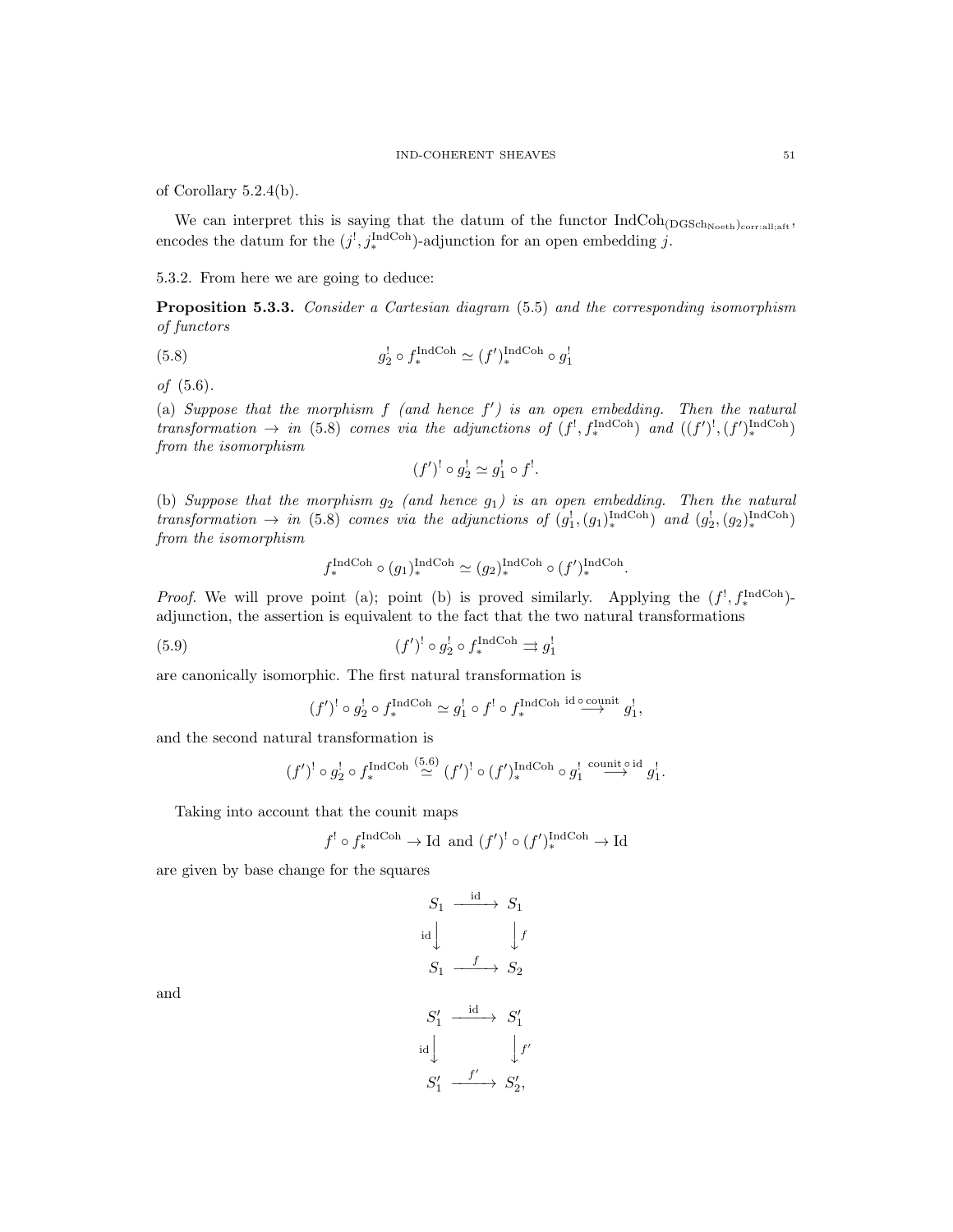respectively, we obtain that the two natural transformations in question come as base change from the Cartesian square

$$
S'_1 \xrightarrow{g_1} S_1
$$
  
\n
$$
S'_1 \xrightarrow{g_2 \circ f' = f \circ g_1} S_2,
$$

id

for the first one factoring it as

$$
S'_1 \xrightarrow{g_1} S_1 \xrightarrow{id} S_1
$$
  
id  

$$
\downarrow id \qquad \qquad \downarrow f
$$
  

$$
S'_1 \xrightarrow{g_1} S_1 \xrightarrow{f} S_2
$$
  
it

and for the second one factoring it as

| $S'_1$                                        | $\stackrel{\text{id}}{\longrightarrow} S'_1 \stackrel{g_1}{\longrightarrow}$ |                   | $S_1$              |
|-----------------------------------------------|------------------------------------------------------------------------------|-------------------|--------------------|
| $\left  \begin{array}{c} \end{array} \right $ | f'                                                                           |                   | $\vert f$          |
| $S_1'$                                        | $\longrightarrow S'_2$                                                       | $\frac{g_2}{g_1}$ | $\rightarrow S_2.$ |

# 5.4. Compatibility with adjunction for proper maps.

5.4.1. Let  $f: S_1 \to S_2$  be a proper map. By contrast with the case of open embeddings, the datum of the functor  $IndCoh<sub>(DGSch<sub>Neeth</sub>)<sub>cor:all:aff</sub></sub>$  does not contain the datum for either the unit

$$
Id_{IndCoh(S_1)} \to f^! \circ f_*^{IndCoh}
$$

or the counit

$$
f^{\text{IndCoh}} \circ f^! \to \text{Id}_{\text{IndCoh}(S_2)}
$$

for the  $(f_*^{\text{IndCoh}}, f^!)$ -adjunction. <sup>6</sup> The situation can be remedied by considering the 2-category of correspondences, see Sect. 5.4.3 below.

The following property of the base change isomorphisms (5.6) follows from the construction of the functor  $\operatorname{IndCoh}_{(\operatorname{DGSch}_\mathrm{Noeth})_{\operatorname{corr:all;aff}}}\colon$ 

Proposition 5.4.2. Consider a Cartesian diagram (5.5) and the corresponding isomorphism of functors

(5.10) 
$$
(f')_*^{\text{IndCoh}} \circ g_1^! \simeq g_2^! \circ f_*^{\text{IndCoh}}
$$

of (5.6).

(a) Suppose that the morphism  $f$  (and hence also  $f'$ ) is proper, and  $g_2$  (and hence  $g_1$ ) almost of finite type. Then the map  $\rightarrow$  in the isomorphism (5.10) comes via the adjunctions of  $(f_*^{\text{IndCoh}}, f')$  and  $((f')_*^{\text{IndCoh}}, (f')^!)$  from the isomorphism

$$
g_1^! \circ f^! \simeq (f')^! \circ g_2^!.
$$

(b) Suppose that the morphism  $g_2$  (and hence also  $g_1$ ) is proper. Then the map  $\rightarrow$  in the isomorphism (5.10) comes via the adjunctions of  $((g_1)_*^{\text{IndCoh}}, g_1^!)$  and  $((g_2)_*^{\text{IndCoh}}, g_2^!)$  from the isomorphism

$$
(g_2)_*^{\text{IndCoh}} \circ (f')_*^{\text{IndCoh}} \simeq f_*^{\text{IndCoh}} \circ (g_1)_*^{\text{IndCoh}}.
$$

<sup>6</sup>We remark that it does encode this adjunction in the world of D-modules, see [FrGa], Sect. 1.4.5.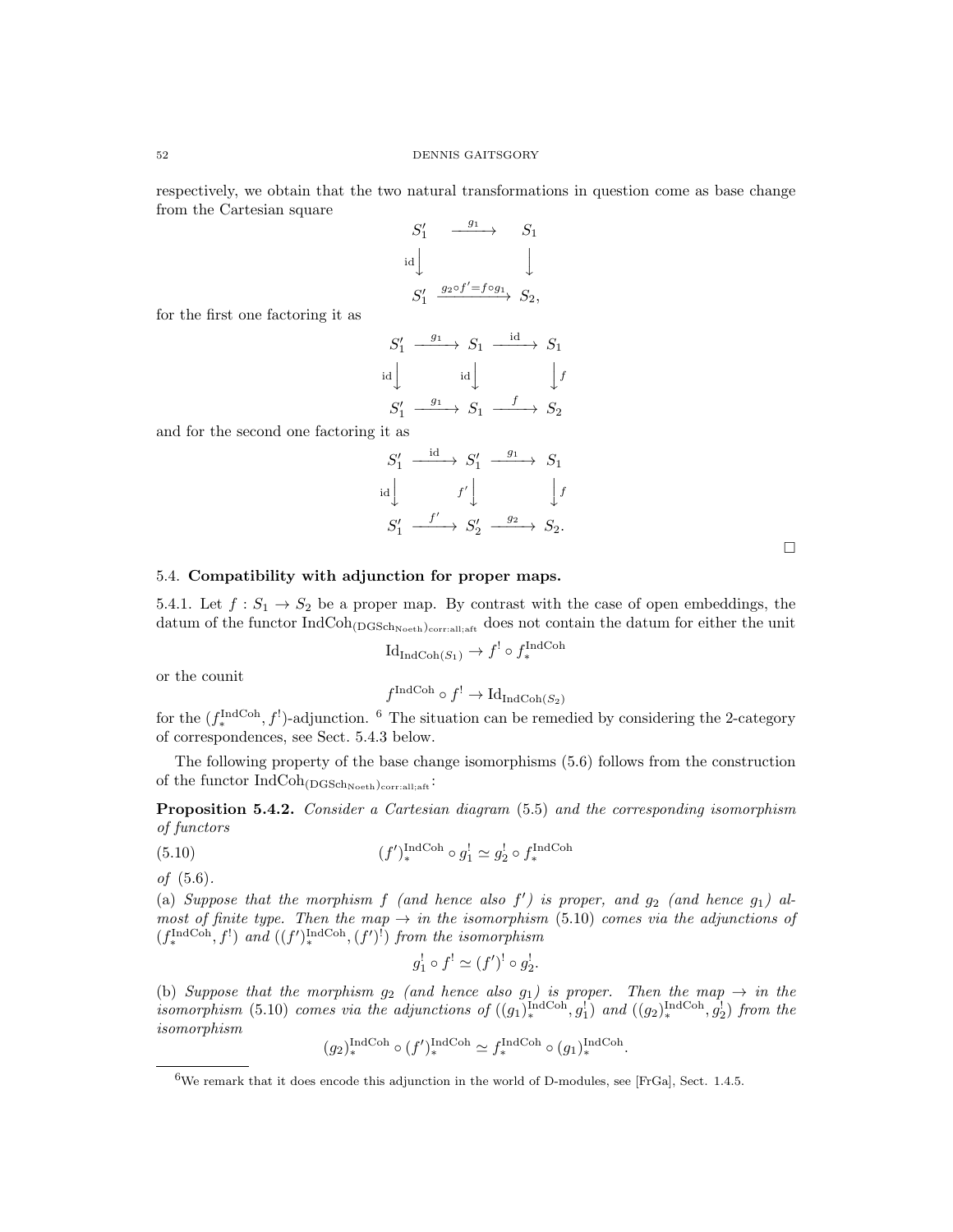5.4.3. A 2-categorical formulation. As was explained to us by J. Lurie, the most natural formulation of the existence of the !-pullback functors that would encode the adjunction for proper maps used the language of  $(\infty, 2)$ -categories.

Namely, according to Lurie, one needs to consider an  $(\infty, 2)$ -category (DGSch<sub>Noeth</sub>)<sup>2-Cat</sup><sub>corr:all;aft</sub>, whose objects and 1-morphisms are the same as in  $(DGSch<sub>Noeth</sub>)<sub>corr.all:aff</sub>$ , however, we allow non-invertible 2-morphisms which are commutative diagrams



(5.11)

where the map  $h$  is required to be a proper.

The higher categorical structure on  $\text{IndCoh}_{\text{DGSch}_{\text{Noeth}}}\text{)_{\text{corrali}}_{\text{,aff}}}$  is described via the corresponding higher Segal space. Namely, the corresponding  $(\infty, 1)$ -category of *n*-fold compositions is has as objects diagrams as in (5.3), where 1-morphisms between such diagrams are maps that induce proper maps on veritices.

In this framework, one will consider  $\text{IndCoh}^{\text{2-Cat}}_{\text{DGSch}_{\text{Noeth}}}\text{)_{\text{corrali},\text{aff}}}$  as a functor

$$
(\mathrm{DGSch}_\mathrm{Noeth})_\mathrm{corr:all;aff}^{2\text{-}\mathrm{Cat}} \to \mathrm{DGCat}_\mathrm{cont}^{2\text{-}\mathrm{Cat}},
$$

where DGCat 2-Cat<sub>cont</sub> is the 2-category of cocomplete DG categories and continuous functors, where we now allow non-invertible natural transformations as 2-morphisms.

The construction of this functor will be carried out in [GR3].

5.4.4. Let explain how the datum of the functor  $IndCoh_{(DGSch_{Noeth})_{\text{corral;aff}}}^{2-Cat}$  encodes the adjunction for  $(f_*^{\text{IndCoh}}, f')$  for a proper map  $f : S_1 \to S_2$ .

Consider the diagram



$$
(5.12)
$$

where  $h = \Delta_{S_1/S_2}$ .

Then the resulting 2-morphism

 $\mathrm{Id}_{\mathrm{IndCoh}(S)} \simeq (\mathrm{id}_{S_1})_*^{\mathrm{IndCoh}} \circ \mathrm{id}_{S_1}^! \to (\tilde{f}^l)_*^{\mathrm{IndCoh}} \circ (\tilde{f}^r)^! \simeq f^! \circ f_*^{\mathrm{IndCoh}}$ 

is the unit of the  $(f_*^{\text{IndCoh}}, f')$ -adjunction.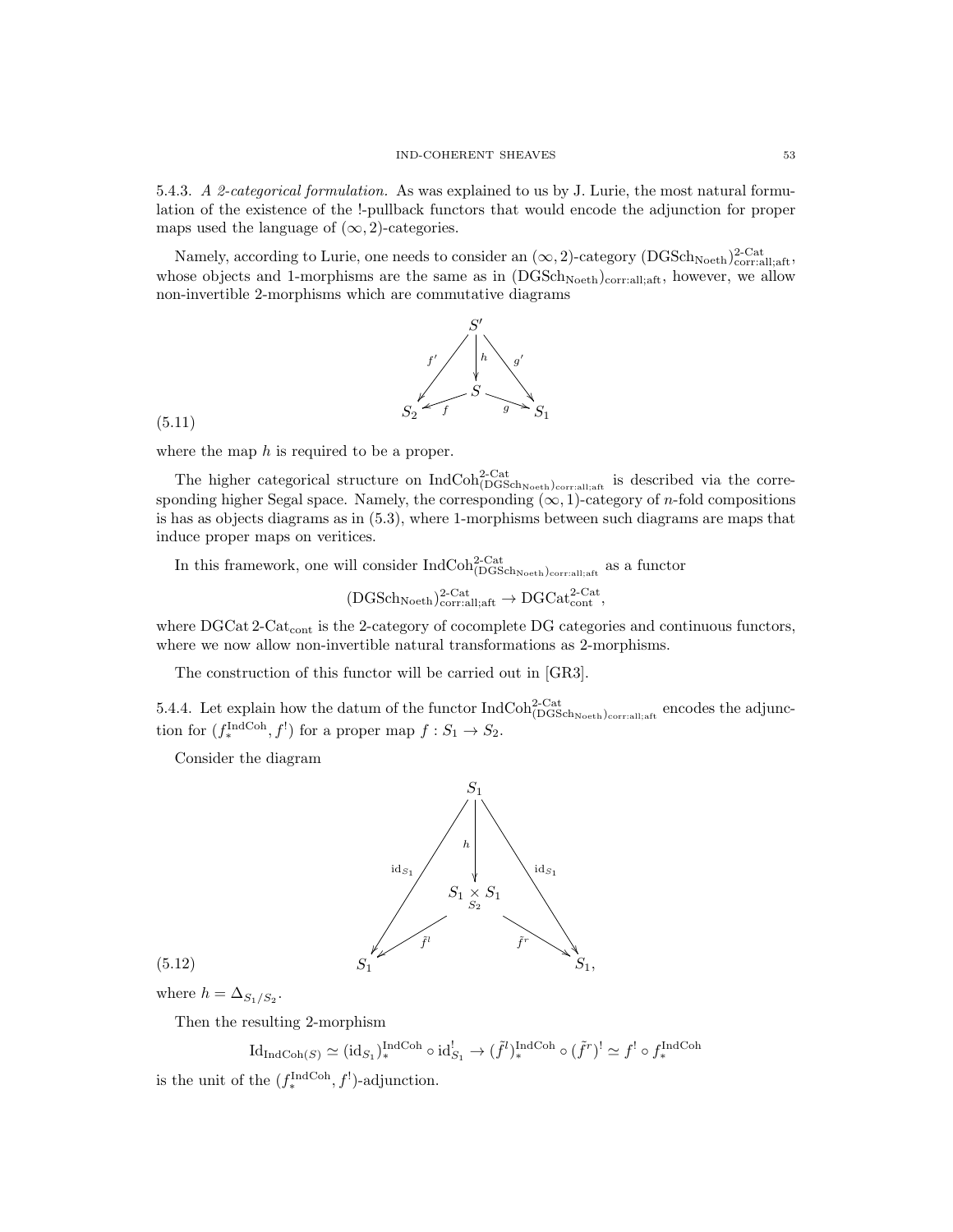5.4.5. As an illustration, assuming the above description of the unit of the adjunction for  $(f_*^{\text{IndCoh}}, f^!)$ , let us deduce the assertion of Proposition 5.4.2(b).

As in the proof of Proposition 5.3.3, it suffices to show that the two natural transformations

(5.13) 
$$
g_1^! \Rightarrow (f')^! \circ g_2^! \circ f_*^{\text{IndCoh}}
$$

are canonically isomorphic, the first one being

$$
g_1^{\rm !}\stackrel{\rm id\, o\, unit}{\longrightarrow} g_1^{\rm !}\circ f^{\rm !}\circ f_*^{\rm IndCoh}\simeq (f')^{\rm !}\circ g_2^{\rm !}\circ f_*^{\rm IndCoh},
$$

and the second one

$$
g_1^!\overset{\text{unit } \circ i}{\longrightarrow} (f')^! \circ (f')_*^{\text{IndCoh}} \circ g_1^! \overset{(5.6)}{\longrightarrow} (f')^! \circ g_2^! \circ f_*^{\text{IndCoh}}.
$$

Recall that the above unit maps

$$
\text{Id} \to f' \circ f_*^{\text{IndCoh}}
$$
 and  $\text{Id} \to (f')^! \circ (f')_*^{\text{IndCoh}}$ 

are given by the 2-morphisms coming from the diagrams





and



(5.15)

respectively.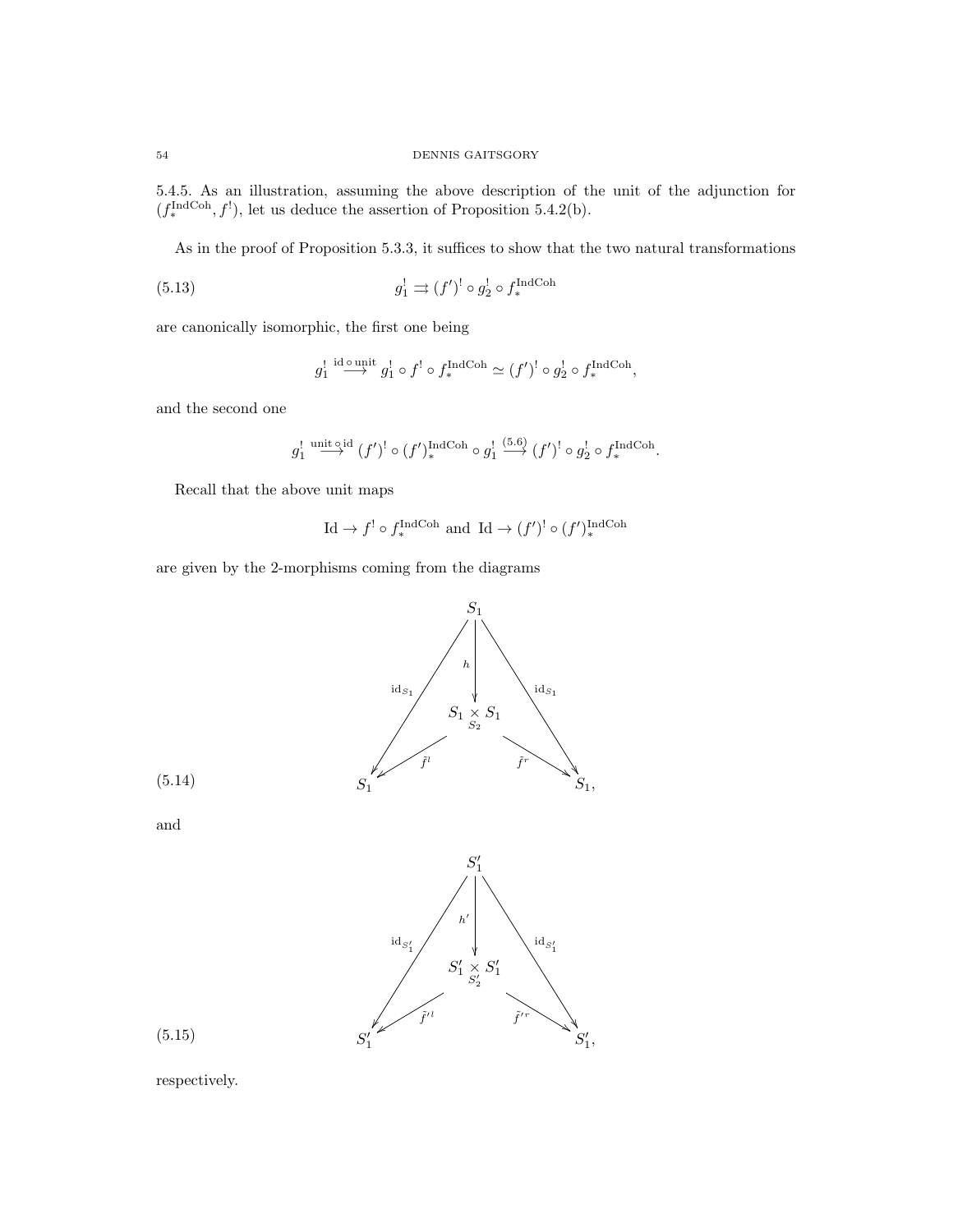

5.5. Compatibility with the action of QCoh.

5.5.1. Recall (see Sect. 1.4) that for an individual DG scheme S, the category  $IndCoh(S)$  is naturally a module category for  $\text{QCoh}(S)$ .

Recall also that for a map  $f: S_1 \to S_2$ , which is proper (resp., open), the functor

$$
f^!: \operatorname{IndCoh}(S_2) \to \operatorname{IndCoh}(S_1)
$$

has a natural structure of 1-morphism of  $Q\text{Coh}(S_2)$ -module categories.

Indeed, for f proper, this structure is given by Corollary 3.3.11. For f an open embedding, we have  $f' = f^{\text{IndCoh},*}$  and this structure is given by Proposition 3.5.4.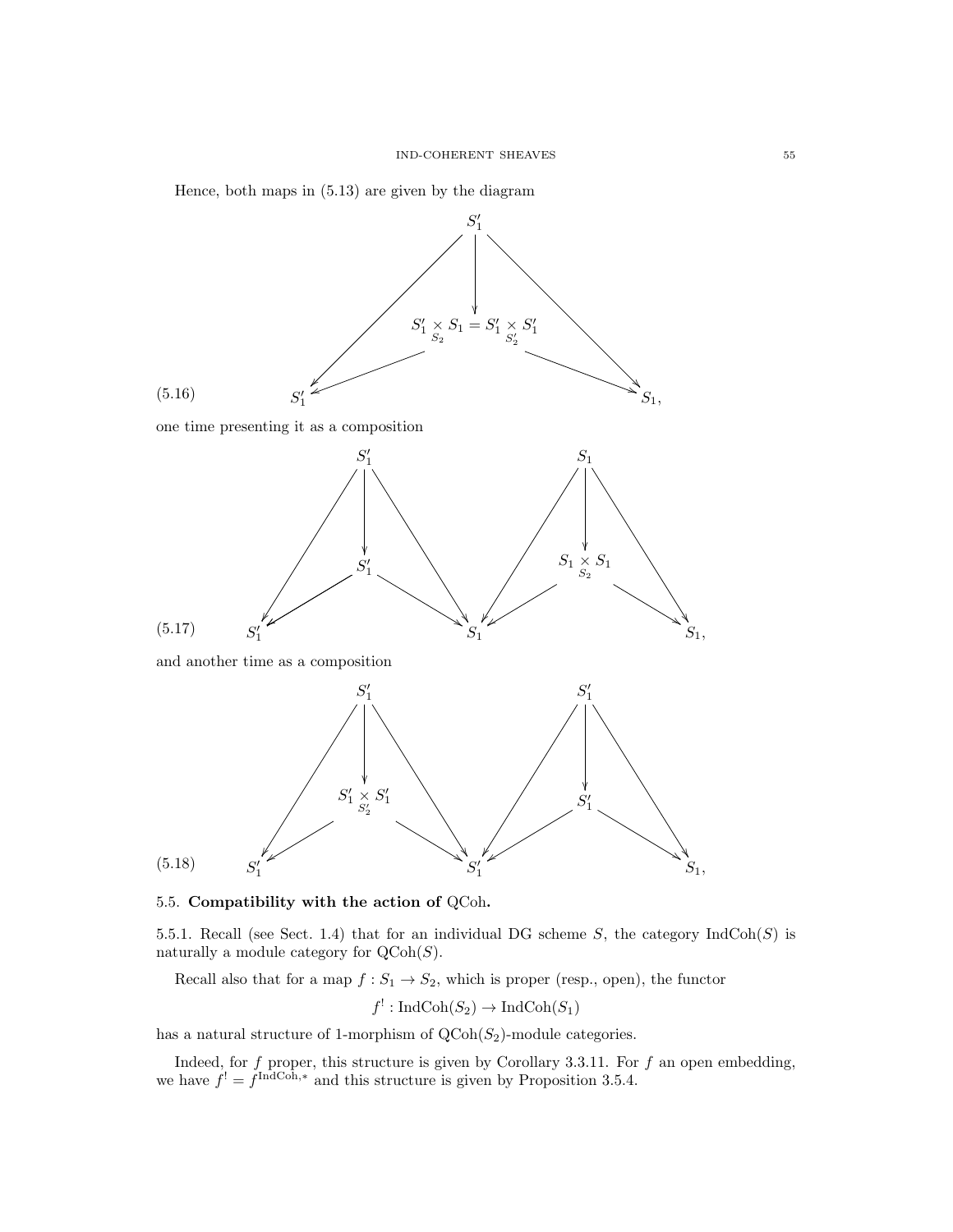5.5.2. Consider now the  $\infty$ -category DGCat<sup>SymMon+Mod</sup>, whose objects are pairs

 $(O, C),$ 

where  $O \in DGCat^{SymMon}$  and C is an O-module category.

Morphisms in DGCat<sup>SymMon+Mod</sup> between  $(O_1, C_1)$  and  $(O_2, C_2)$  are pairs  $(F_O, F_C)$ , where  $F_{\mathbf{O}}: \mathbf{O}_1 \to \mathbf{O}_2$  is a morphism in DGCat<sup>SymMon</sup>, and

$$
F_{\mathbf{C}}: \mathbf{C}_1 \to \mathbf{C}_2
$$

is a morhism of  $O_1$ -module categories.

The higher categorical structure on  $\mathrm{DGCat}_{\mathrm{cont}}^{\mathrm{SymMon+Mod}}$  is defined naturally.

5.5.3. The assignments

$$
S \rightsquigarrow (\text{QCoh}(S), \text{IndCoh}(S)), (f : S_1 \rightarrow S_2) \rightsquigarrow (f^*, f^!)
$$

naturally upgrade to functors

$$
(QCoh^*,IndCoh^!)_{(DGSch_{Noeth})_{proper}}:((DGSch_{Noeth})_{proper})^{op}\to DGCat^{SymMon+Mod}_{cont},
$$
 and

 $(\mathrm{QCoh}^*, \mathrm{IndCoh}^!)_{(\mathrm{DGSch}_{\mathrm{Noeth}})_{\mathrm{open}}} : ((\mathrm{DGSch}_{\mathrm{Noeth}})_{\mathrm{open}})^{\mathrm{op}} \to \mathrm{DGCat}_{\mathrm{cont}}^{\mathrm{SymMon+Mod}},$ 

respectively.

5.5.4. The following ehnancement of Corollary 5.2.4 will be proved in [GR3]:

Theorem 5.5.5. There exists a canonical upgrading of the functor

$$
\operatorname{IndCoh}^!_{\operatorname{DGSch}_{\operatorname{Noeth}}}:((\operatorname{DGSch}_{\operatorname{Noeth}})_{\operatorname{aft}})^{\operatorname{op}}\to \operatorname{DGCat}_{\operatorname{cont}}
$$

to a functor

$$
(\mathrm{QCoh}^* , \mathrm{IndCoh}^!)_{(\mathrm{DGSch}_{\mathrm{Noeth}})_{\mathrm{aff}}} : ((\mathrm{DGSch}_{\mathrm{Noeth}})_{\mathrm{aff}})^{\mathrm{op}} \to \mathrm{DGCat}_{\mathrm{cont}}^{\mathrm{SymMon+Mod}},
$$

whose restrictions to

 $((\text{DGSch}_\text{Noeth})_{\text{proper}})^\text{op}$  and  $((\text{DGSch}_\text{Noeth})_{\text{open}})^\text{op}$ 

identify with

$$
(\text{QCoh}^*, \text{IndCoh}^!)_{(\text{DGSch}_{\text{Noeth}})_{\text{proper}}} \text{ and } (\text{QCoh}^*, \text{IndCoh}^!)_{(\text{DGSch}_{\text{Noeth}})_{\text{open}}},
$$

respectively.

A plausibility check for this theorem follows the outline of the proof of Theorem 5.2.2 given in the next section.

5.5.6. Let us rewrite the statement of Theorem 5.5.5 in concrete terms for an individual morphism  $f: S_1 \rightarrow S_2$ :

It says that that for  $\mathcal{E} \in \text{QCoh}(S_2)$  and  $\mathcal{F} \in \text{IndCoh}(S_2)$ , there exists a canonical isomorphism  $(5.19)$  $f'(\mathcal{E} \otimes \mathcal{F}) \simeq f^*(\mathcal{E}) \otimes f'(\mathcal{F}).$ 

5.6. The multiplicative structure. In this subsection we will specialize to the full subcategory

 $\mathrm{DGSch}_{\mathrm{aft}}\subset \mathrm{DGSch}_{\mathrm{Noeth}}$ 

of DG schemes almost of finite type over k.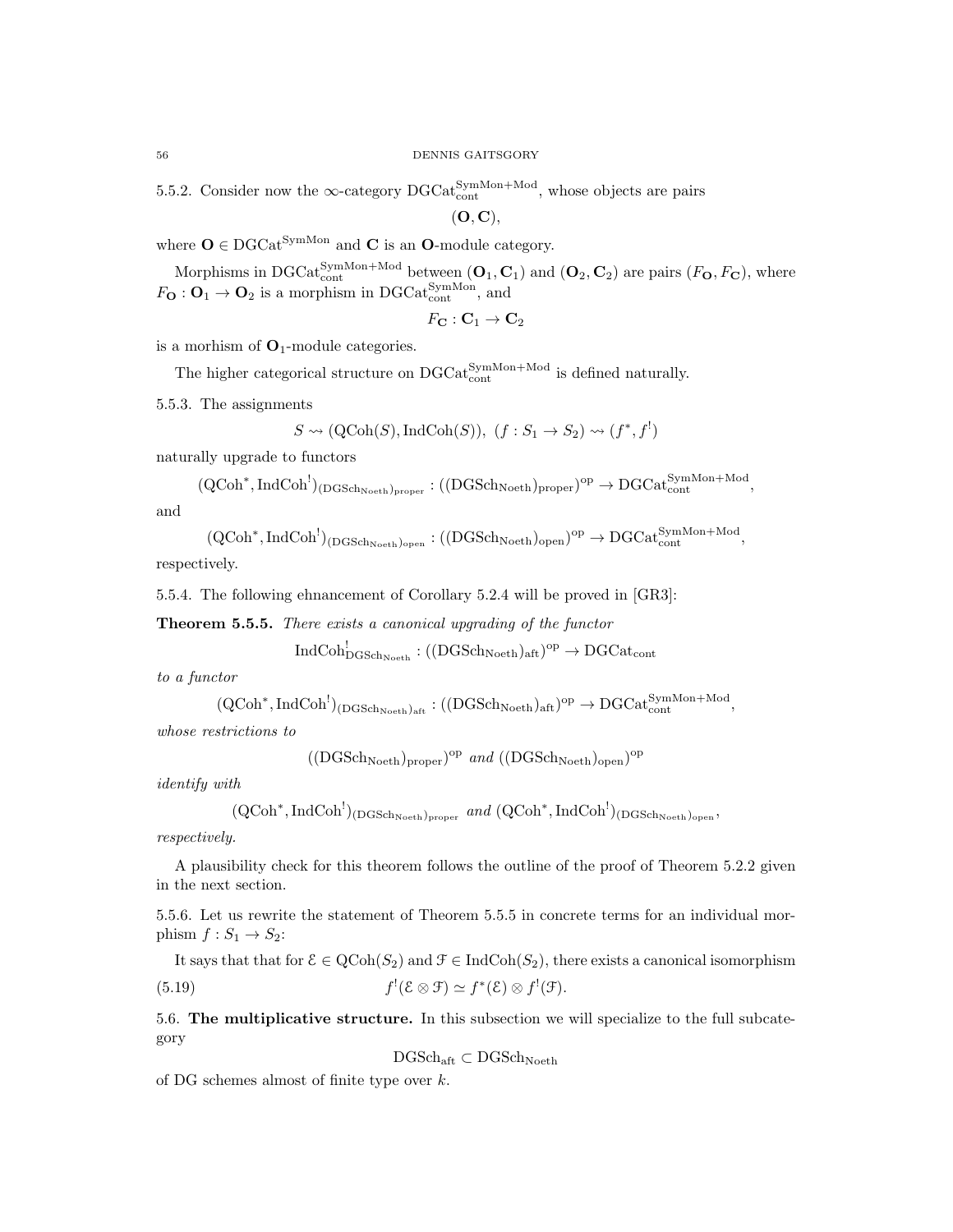5.6.1. We consider the full subcategory

 $(DGSch<sub>aff</sub>)<sub>corr:all;all</sub> \subset (DGSch<sub>Noeth</sub>)<sub>corr:all;aff</sub>$ 

obtained by taking as objects DG schemes that are almost of finite type.

Let us denote by  $\text{IndCoh}_{(DGSch_{\text{aff}})_{\text{corr:all;all}}}$  the restriction of the functor

 $IndCoh<sub>(DGSch<sub>Noeth</sub>)<sub>corr:all:aff</sub></sub> : (DGSch<sub>Noeth</sub>)<sub>corr:all:aff</sub> \rightarrow DGCat<sub>cont</sub>$ 

to the subcategory  $(DGSch<sub>aff</sub>)_{\text{corr:all:all}}$ .

We let

 $IndCoh<sub>DGSch<sub>aff</sub></sub> : DGSch<sub>aff</sub> \rightarrow DGCat<sub>cont</sub>$ 

denote the restriction of the functor  $IndCoh_{(DGSch_{aff})_{\text{corr:all,all}}}$  to the 1-full subcategory

 $\mathrm{DGSch}_{\mathrm{aft}} \subset (\mathrm{DGSch}_{\mathrm{aft}})_{\mathrm{corr:all;all}}.$ 

Similarly, we let

 $\mathrm{IndCoh}^!_{\mathrm{DGSch}_\mathrm{aft}} : (\mathrm{DGSch}_\mathrm{aft})^\mathrm{op} \to \mathrm{DGCat}_\mathrm{cont}$ 

denote the restriction of the functor  $\rm IndCoh_{(DGSch_{aff})_{\rm corr:all;all}}$  to the 1-full subcategory

 $(DGSch_{\text{aff}})^{\text{op}} \subset (DGSch_{\text{aff}})_{\text{corr:all;all}}.$ 

5.6.2. Let us observe that the categories  $DGSch_{\text{aff}}$  and  $(DGSch_{\text{aff}})_{\text{corr,all,all}}$  possess natural symmetric monoidal structures given by Cartesian product over  $pt := Spec(k)$ .

The category  $DGCat_{cont}$  also possesses a natural symmetric monoidal structure given by tensor product. We state the following result without a proof, as it is obtained by retracing the argument of Theorem 5.2.2 (the full proof will be given in [GR3]):

Theorem 5.6.3. The functor

$$
\rm IndCoh_{(DGSch_{aft})_{\rm corr: all; all}}: (DGSch_{aft})_{\rm corr: all; all} \rightarrow DGCat_{\rm cont}
$$

has a natural right-lax symmetric monoidal structure.

Combined with Proposition 4.6.2, we obtain:

Corollary 5.6.4. The right-lax symmetric monoidal structure on  $IndCoh_{(DGSch<sub>aff</sub>)<sub>corralial</sub>}$  is strict, i.e., is symmetric monoidal.

5.6.5. Restricting the functor  $\operatorname{IndCoh}_{(\operatorname{DGSch}_{\operatorname{aff}})_{\operatorname{corr:all},\operatorname{all}}}$  to

 $(DGSch_{\text{aft}})^{\text{op}} \to DGCat_{\text{cont}}$ 

from Theorem 5.6.3 and Corollary 5.6.4, we obtain:

Corollary 5.6.6. The functor

 $\mathrm{IndCoh}^!_{\mathrm{DGSch}_\mathrm{aft}} : (\mathrm{DGSch}_\mathrm{aft})^\mathrm{op} \to \mathrm{DGCat}_\mathrm{cont}$ 

has a natural symmetric monoidal structure.

Note that at the level of objects, the statement of Corollary 5.6.6 coincides with that of Proposition 4.6.2.

At the level of 1-morphisms, it says that for two pairs of objects of  $DGSch_{\text{aft}}$ :

 $(f_1: S_1 \to S'_1)$  and  $(f_2: S_2 \to S'_2)$ ,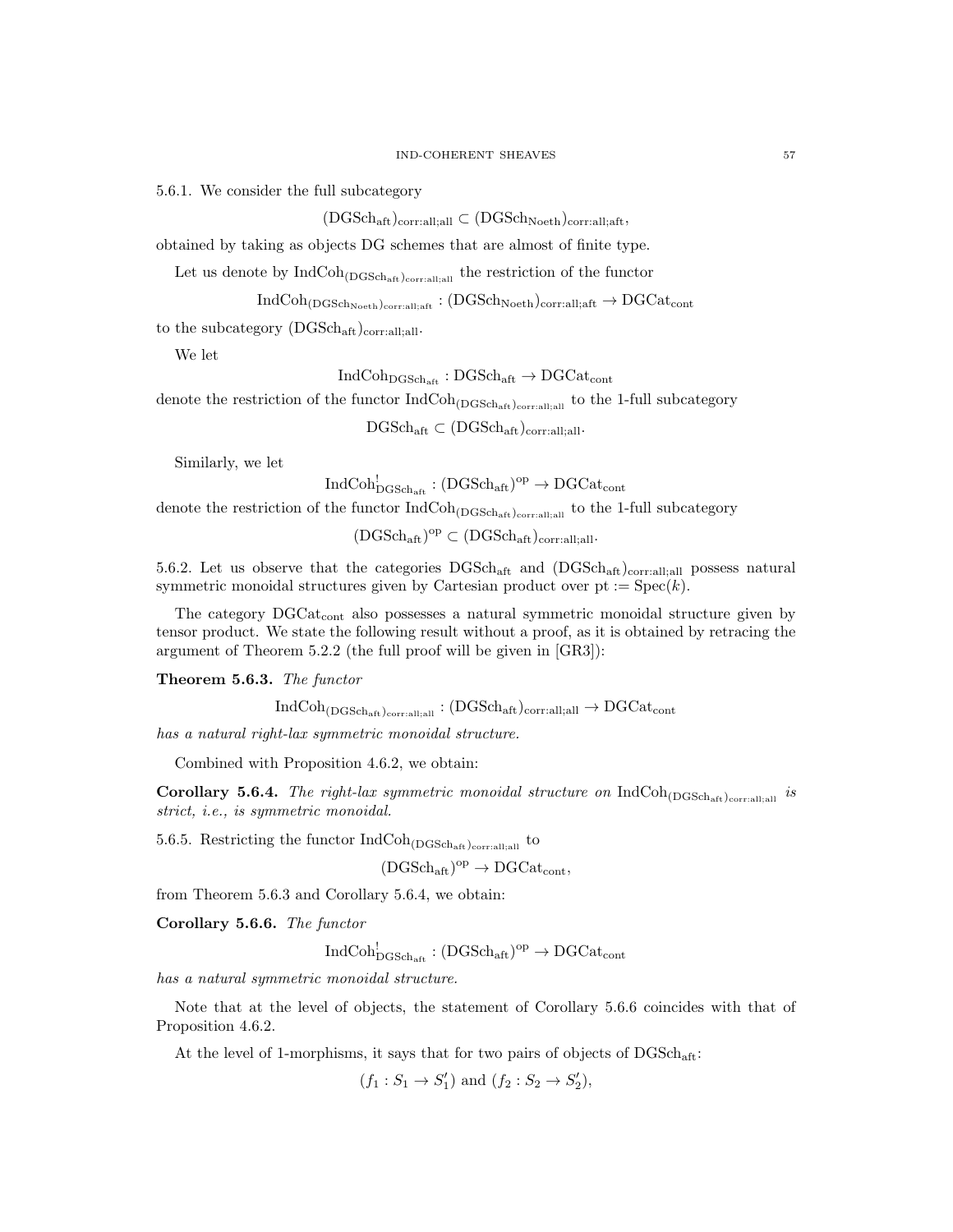the diagram

$$
\text{IndCoh}(S_1) \otimes \text{IndCoh}(S_2) \xrightarrow{\boxtimes} \text{IndCoh}(S_1 \times S_2)
$$

$$
f_1^! \otimes f_2^! \uparrow \qquad \qquad \uparrow (f_1 \times f_2)^!
$$

$$
\text{IndCoh}(S'_1) \otimes \text{IndCoh}(S'_2) \xrightarrow{\boxtimes} \text{IndCoh}(S'_1 \times S'_2)
$$

canonically commutes.

5.6.7. Note now that for any  $S \in \text{DGSch}_{\text{aff}}$ , the diagonal morphism on S defines on it a structure of commutative coalgebra in  $DGSch_{\text{aft}}$ . Hence, from Corollary 5.6.6 we obtain:

Corollary 5.6.8. For  $S \in \text{DGSch}_{\text{aff}}$ , the category  $\text{IndCoh}(S)$  has a natural symmetric monoidal structure. Furthermore, the assignement

$$
S \rightsquigarrow (\text{IndCoh}(S), \overset{!}{\otimes})
$$

naturally extends to a functor

$$
(\mathrm{DGSch}_\mathrm{aft})^\mathrm{op} \to \mathrm{DGCat}^\mathrm{SymMon}_\mathrm{cont}.
$$

Concretely, the monoidal operation on  $\text{IndCoh}(S)$  is the functor

$$
\operatorname{IndCoh}(S) \otimes \operatorname{IndCoh}(S) \xrightarrow{\boxtimes} \operatorname{IndCoh}(S \times S) \xrightarrow{\Delta^!_{S}} \operatorname{IndCoh}(S).
$$

We shall use the notation

$$
\mathcal{F}_1, \mathcal{F}_2 \in \mathrm{IndCoh}(S) \, \mapsto \, \mathcal{F}_1 \overset{!}{\otimes} \mathcal{F}_2 \in \mathrm{IndCoh}(S).
$$

The unit in this symmetric monoidal category is  $\omega<sub>S</sub>$ , defined as

$$
\omega_S := (p_S)^!(k) \in \text{IndCoh}(S).
$$

We shall refer to  $\omega_S$  as the "dualizing sheaf of S."

5.7. Compatibility between the multiplicative structure and the action of QCoh. We are now going to discuss a common refinement of Corollary 5.6.6 and Theorem 5.5.5:

5.7.1. Note that the category  $\text{DGCat}_{\text{cont}}^{\text{SymMon+Mod}}$  also has a natural symmetric monoidal structure, given by

$$
(\mathbf{O}_1,\mathbf{C}_1)\otimes (\mathbf{O}_2,\mathbf{C}_2):=(\mathbf{O}_1\otimes \mathbf{O}_2,\mathbf{C}_1\otimes \mathbf{C}_2).
$$

We have:

Theorem 5.7.2. The symmetric monoidal structures on the functors

$$
\mathrm{IndCoh}^!_{\mathrm{DGSch}_{\mathrm{aff}}} : (\mathrm{DGSch}_{\mathrm{aff}})^{\mathrm{op}} \to \mathrm{DGCat}_{\mathrm{cont}}
$$

and

 $\mathrm{QCoh}^*_{\mathrm{DGSch}_\mathrm{aft}} : (\mathrm{DGSch}_\mathrm{aft})^\mathrm{op} \to \mathrm{DGCat}^\mathrm{SymMon}_\mathrm{cont}$ 

naturally combine to a symmetric monoidal structure on the functor

 $(\mathrm{QCoh}^*, \mathrm{IndCoh}^!)_{\mathrm{DGSch}_{\mathrm{aft}}} : (\mathrm{DGSch}_{\mathrm{aft}})^{\mathrm{op}} \to \mathrm{DGCat}_{\mathrm{cont}}^{\mathrm{SymMon+Mod}}$ .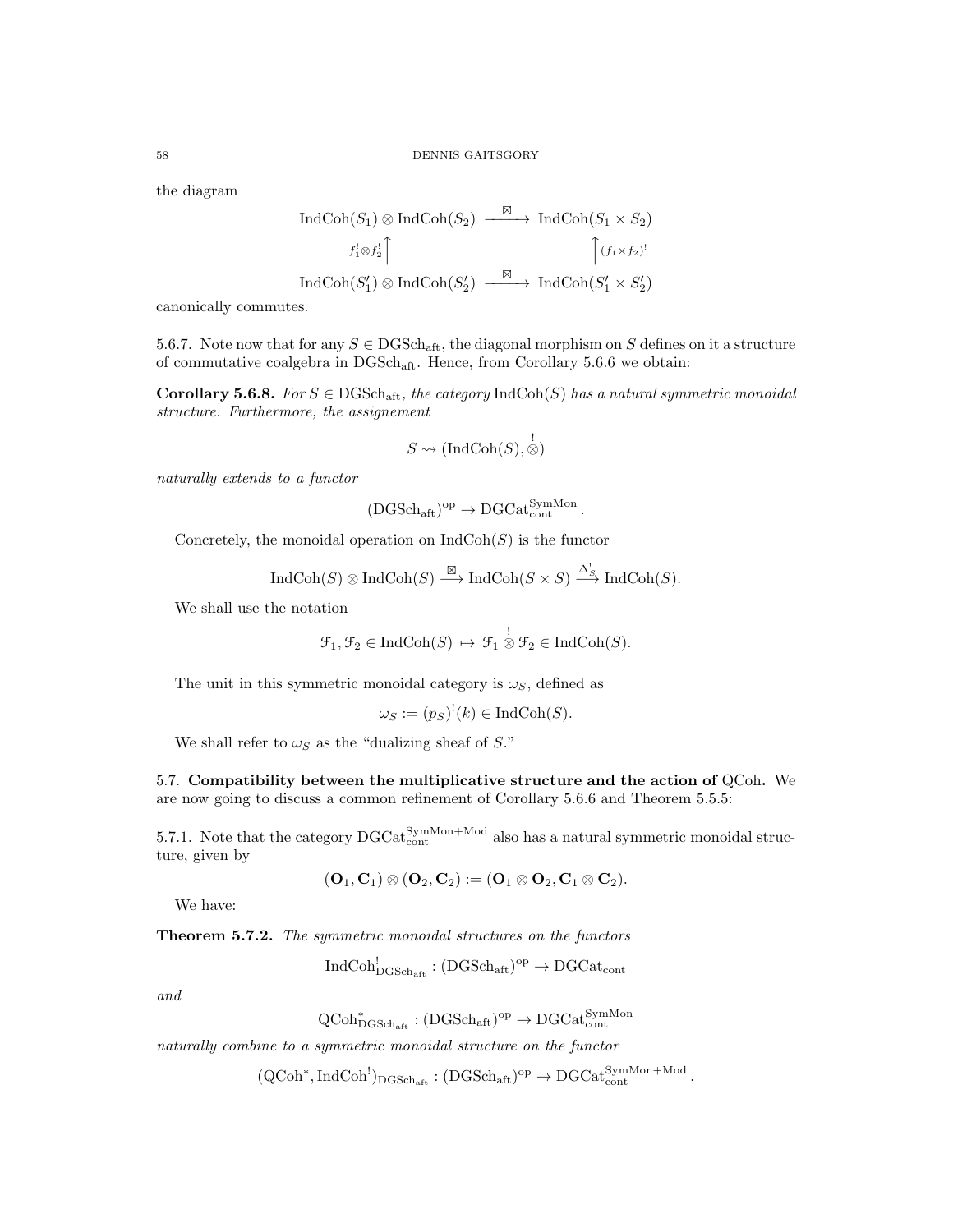5.7.3. As a corollary, we obtain:

**Corollary 5.7.4.** For  $S \in \text{DGSch}_{\text{aff}}$ , the symmetric monoidal structure on IndCoh(S) has a natural  $QCoh(S)$ -linear structure. Furthermore, the assignment

$$
S \rightsquigarrow (\text{QCoh}(S), \otimes) \rightarrow (\text{IndCoh}(S), \overset{!}{\otimes})
$$

naturally extends to a functor

$$
(\mathrm{DGSch}_{\mathrm{aft}})^{\mathrm{op}} \to \mathrm{Funct}([1], \mathrm{DGCat}_{\mathrm{cont}}^{\mathrm{SymMon}}),
$$

where [1] is the category  $0 \rightarrow 1$ .

In the above corollary, the symmetric monoidal functor

$$
(5.20) \t QCoh(S) \to \text{IndCoh}(S),
$$

is given by the action on the unit, i.e.,

$$
\mathcal{E}\mapsto \mathcal{E}\otimes \omega_S,
$$

where the action is understood in the sense of Sect. 1.4. We shall denote the functor by the symbol  $\Upsilon_S$ .

In concrete terms, the structure of  $QCoh(S)$ -linearity on the symmetric monoidal category IndCoh(S) means that for  $\mathcal{F}_1, \mathcal{F}_2 \in \text{IndCoh}(S)$  and  $\mathcal{E} \in \text{QCoh}(S)$ , we have canonical isomorphisms

(5.21) 
$$
\mathcal{E}\otimes(\mathcal{F}_1\overset{!}{\otimes}\mathcal{F}_2)\simeq(\mathcal{E}\otimes\mathcal{F}_1)\overset{!}{\otimes}\mathcal{F}_2\simeq\mathcal{F}_1\overset{!}{\otimes}(\mathcal{E}\otimes\mathcal{F}_2).
$$

5.7.5. Thus, we can consider a natural transformation

$$
(5.22)\qquad \qquad \Upsilon_{\rm DGSch_{\rm afft}}: {\rm QCoh}^*_{\rm DGSch_{\rm aff}} \to {\rm IndCoh}^!_{\rm DGSch_{\rm afft}},
$$

where  $\operatorname{QCoh}_{\operatorname{DGSch}_{\text{aff}}}^*$  and  $\operatorname{IndCoh}_{\operatorname{DGSch}_{\text{aff}}}^!$  are both considered as functors

$$
(\mathrm{DGSch}_\mathrm{aft})^\mathrm{op}\rightrightarrows \mathrm{DGCat}^\mathrm{SymMon}_\mathrm{cont}.
$$

The functoriality statement of Corollary 5.7.4 says that at the level of 1-morphisms, for  $f: S_1 \to S_2$ , we have a commutative diagram of symmetric monoidal categories.

$$
\operatorname{IndCoh}(S_1) \xleftarrow{ \mathcal{T}_{S_1}} \operatorname{QCoh}(S_1)
$$
\n
$$
f' \uparrow \qquad \qquad \uparrow f^*
$$
\n
$$
\operatorname{IndCoh}(S_2) \xleftarrow{\mathcal{T}_{S_2}} \operatorname{QCoh}(S_2).
$$

5.7.6. Note that if we regard  $\text{QCoh}_{\text{DGSch}_{\text{aff}}}^*$  and  $\text{IndCoh}_{\text{DGSch}_{\text{aff}}}^!$  just as functors

$$
(\mathrm{DGSch}_{\mathrm{aft}})^{\mathrm{op}} \rightrightarrows \mathrm{DGCat}_{\mathrm{cont}},
$$

then the structure of natural transfomration on  $\Upsilon_{\text{DGSch}_{\text{aff}}}$  is given by Theorem 5.5.5, i.e., we do not need to consider the finer structure given by Theorem 5.7.2.

6. Proof of Theorem 5.2.2

#### 6.1. Framework for the construction of the functor.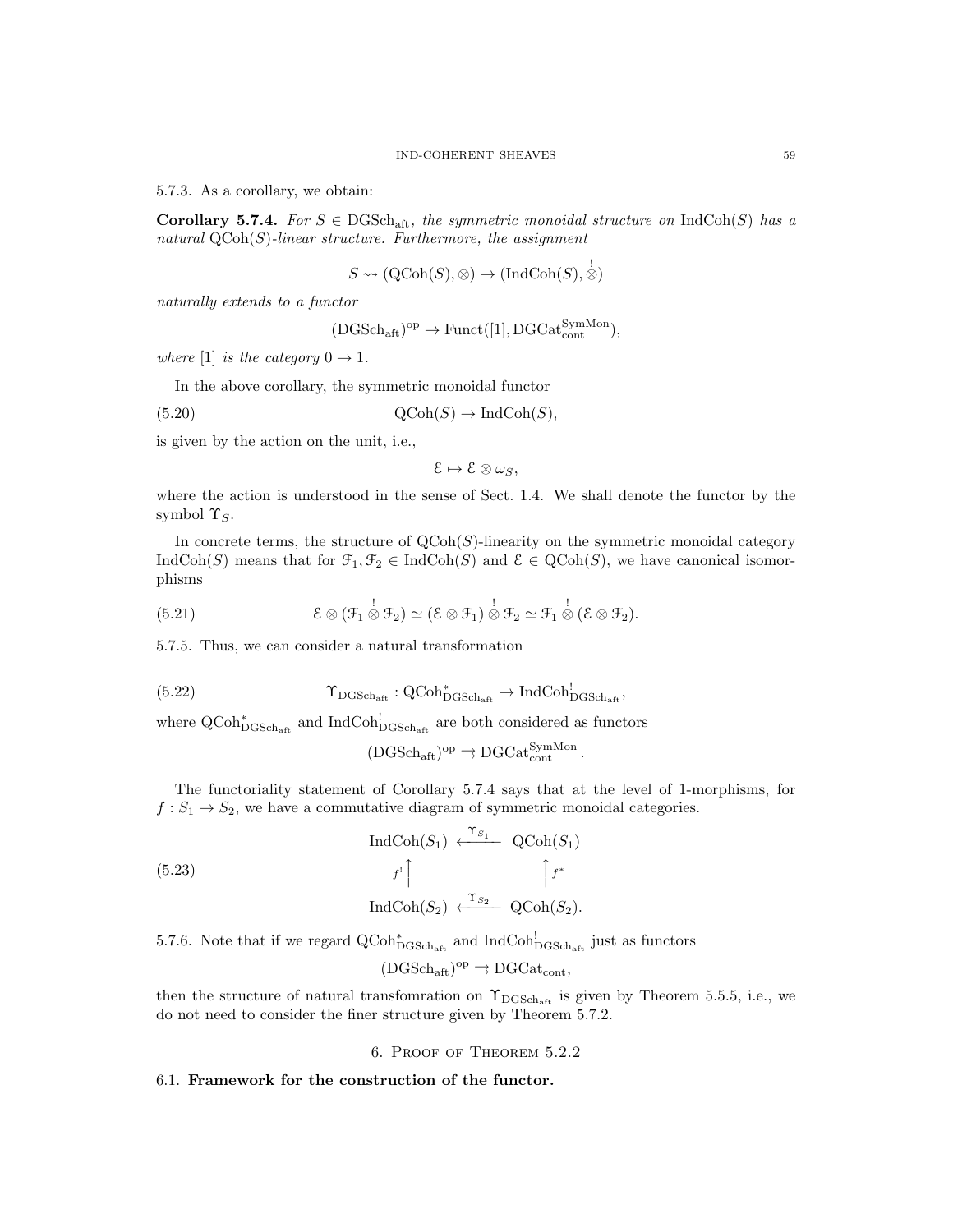6.1.1. We first discuss the most basic example of a construction of a functor out of a category of correspondences.

Let  $(C, vert, horiz)$  be as in Sect. 5.1.1, and suppose that  $horiz \subset vert$ .

Let  $P_{vert} : \mathbf{C}_{vert} \to \mathrm{DGCat}_{cont}$  be a functor. Assume that for every  $(g : \mathbf{c}_1 \to \mathbf{c}_2) \in \mathbf{C}_{horiz}$ , the functor  $P_{vert}(g): P(c_1) \to P(c_2)$  admits a continuous right (resp., left) adjoint; we denote it  $P_{horiz}^!(g)$ .

The passage to adjoints defines a functor

$$
P_{horiz}^! : (\mathbf{C}_{horiz})^{\mathrm{op}} \to \mathrm{DGCat}_{\mathrm{cont}}.
$$

Consider a Cartesian square (5.1). By adjunction, we obtain a map

(6.1) 
$$
P_{vert}(f') \circ P_{horiz}^!(g_1) \to P_{horiz}^!(g_2) \circ P_{vert}(f)
$$

(in the case of right adjoints), and

(6.2) 
$$
P_{horiz}^!(g_2) \circ P_{vert}(f) \to P_{vert}(f') \circ P_{horiz}^!(g_1)
$$

(in the case of left adjoints).

We shall say that  $P_{vert}$  satisfies the *left base change* (resp., *right base change*) condition with respect to *horiz* if the corresponds adjoints  $P_{horiz}^{\perp}(g)$ ,  $g \in horiz$  exist, and map (6.1) (resp., (6.2)) is an isomorphism for any Cartesian diagram as above.

**Theorem 6.1.2.** Suppose that  $P_{vert}$  satisfies the left (resp., right) base change condition with respect to horiz. Then there exists a canonically defined functor

 $P_{\text{corr}:vert;horiz}:$   $\mathbf{C}_{\text{corr}:vert;horiz} \rightarrow \text{DGCat}_{\text{cont}},$ 

equipped with isomorphisms

$$
P_{vert} \simeq P_{\text{corr:}vert;horiz}|_{\mathbf{C}_{vert}}
$$
 and  $P_{horiz}^!$   $\simeq P_{\text{corr:}vert;horiz}|_{(\mathbf{C}_{horiz})^{\text{op}}}.$ 

The proof of this theorem when C is an ordinary category is easy. The higher-categorical version will appear in [GR3].

6.1.3. Let  $C$ , vert, horiz be as in Sect. 5.1.1. Let adm be a subclass of vert, which satisfies the following conditions:

(A)  $adm$  satisfies conditions  $(1)-(3)$  of Sect. 5.1.1.

(B) The pairs of classes (vert,  $adm$ ),  $(adm, horiz)$  satisfy condition (4) of Sect. 5.1.1. (Note that since  $adm \subset vert$ , the pair  $(adm, adm)$  also satisfies condition (4).)

(C) If in a diagram (5.1), we take  $g_2 = f$  and it belongs to both *horiz* and *adm*, then the arrows  $f'$  and  $g_1$  are isomorphisms.

(D) For horiz and adm, if  $h = h_1 \circ h_2$  and h and  $h_1$  belong to the given class, then so does  $h_2$ .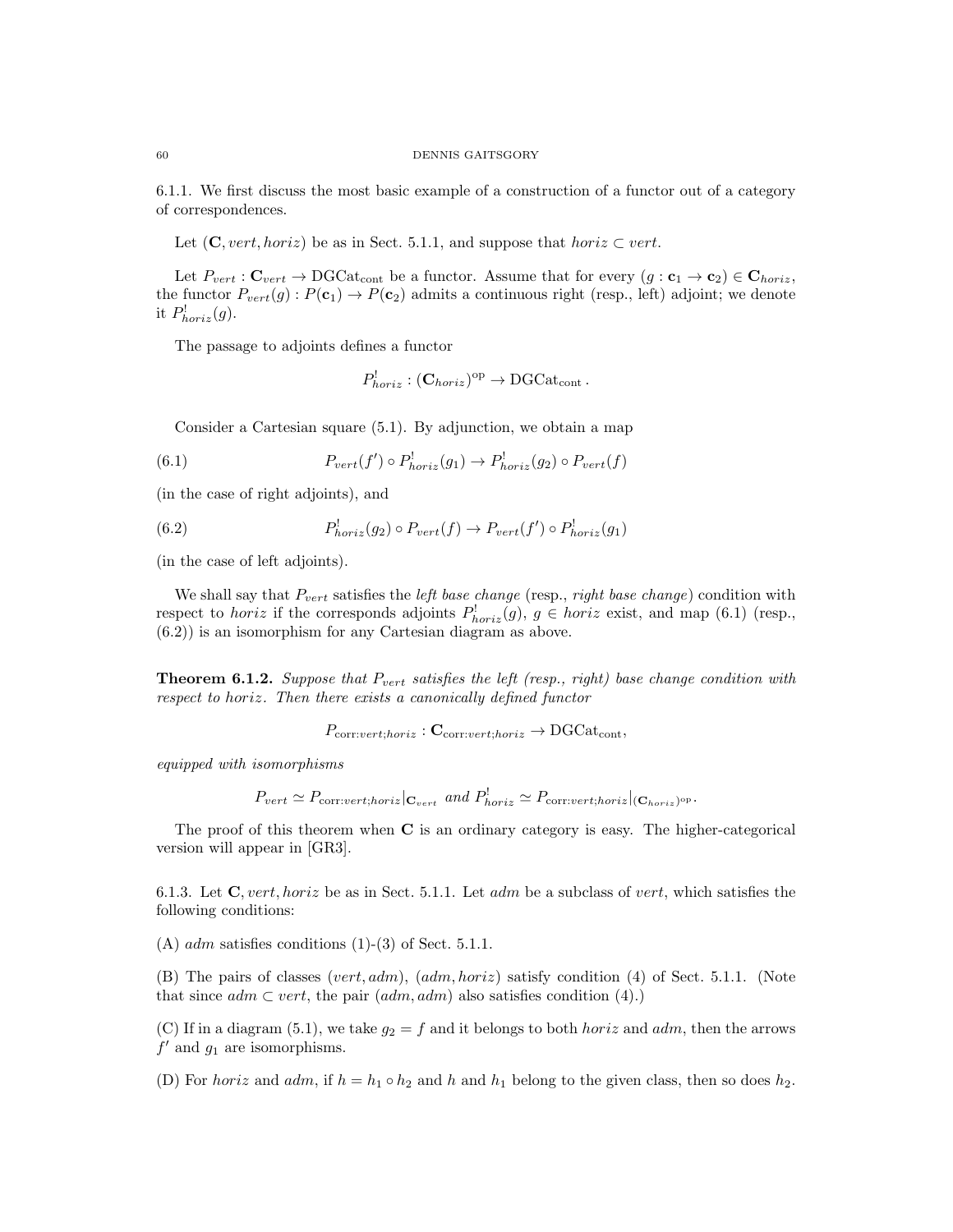6.1.4. Consider the category  $\mathbf{C}_{\text{corr:vert:horiz}}$ , and let  $P_{\text{corr:vert:horiz}}$  be a functor

$$
P_{\text{corr}:vert;horiz}: \mathbf{C}_{\text{corr}:vert;horiz} \to \text{DGCat}_{\text{cont}}.
$$

We will impose the following conditions:

(I) The functor  $P_{vert}$ :  $\mathbf{C}_{vert} \rightarrow \text{DGCat}_{cont}$  satisfies the left base change condition with respect to adm.

(II) For a Cartesian square as in (5.1), with  $f, f' \in adm$  and  $g_1, g_2 \in horiz$  the morphism between the resulting two functors  $P(\mathbf{c}_2) \rightrightarrows P(\mathbf{c}'_1)$ 

$$
P_{horiz}^!(g_1) \circ P_{adm}^!(f) \to P_{adm}^!(f') \circ P_{horiz}^!(g_2)
$$

that comes by the  $(P_{vert}(-), P_{adm}^!(-))$ -adjunction from the isomorphism (5.4), is an isomorphism.

6.1.5. For a morphism  $f: \mathbf{c}_1 \to \mathbf{c}_2$  with  $f \in adm \cap horiz$  consider the diagram

$$
\begin{array}{ccc}\n\mathbf{c}_1 & \xrightarrow{\mathrm{id}} & \mathbf{c}_1 \\
\downarrow{\mathrm{id}} & & \downarrow{f} \\
\mathbf{c}_1 & \xrightarrow{f} & \mathbf{c}_2, \n\end{array}
$$

which is Cartesian due to Condition (C).

Note that from Condition (II) we obtain a canonical isomorphism

$$
P_{horiz}^!(f) \simeq P_{adm}^!(f).
$$

6.1.6. We let *horiz<sub>new</sub>* be yet another class of 1-morphisms in C. We impose the following two conditions on  $horiz_{\text{new}}$ :

(i) horiz<sub>new</sub> satisfies conditions  $(1)-(3)$  of Sect. 5.1.1.

(ii) horiz<sub>new</sub> contains both *horiz* and *adm*.

(iii) Every morphism  $h \in horiz_{\text{new}}$  can be factored as  $h = f \circ g$  with  $g \in horiz$  and  $f \in adm$ .

*Remark* 6.1.7. It follows formally that  $hori_{\text{new}}$  is precisely the class of 1-morphisms that can be factored as in condition (iii). Thus, the actual condition is that this class of 1-morphisms is stable under compositions.

6.1.8. Finally, we impose the following crucial condition on the classes *horiz* and  $adm$ . Let us call it condition  $(\star)$ :

For given 1-morphism  $(h : c_1 \rightarrow c_2) \in horiz_{\text{new}}$  consider the category Factor $(h)$ , whose objects are factorizations of  $h$  into a composition

$$
\mathbf{c}_1 \stackrel{g}{\longrightarrow} \mathbf{c}_{3/2} \stackrel{f}{\longrightarrow} \mathbf{c}_2
$$

with  $g \in horiz$  and  $f \in adm$ . Morphisms in this category are commutative diagrams



(Note that by condition (D), the arrow  $e : \mathbf{c}'_{3/2} \to \mathbf{c}''_{3/2}$  is also in  $adm$ .)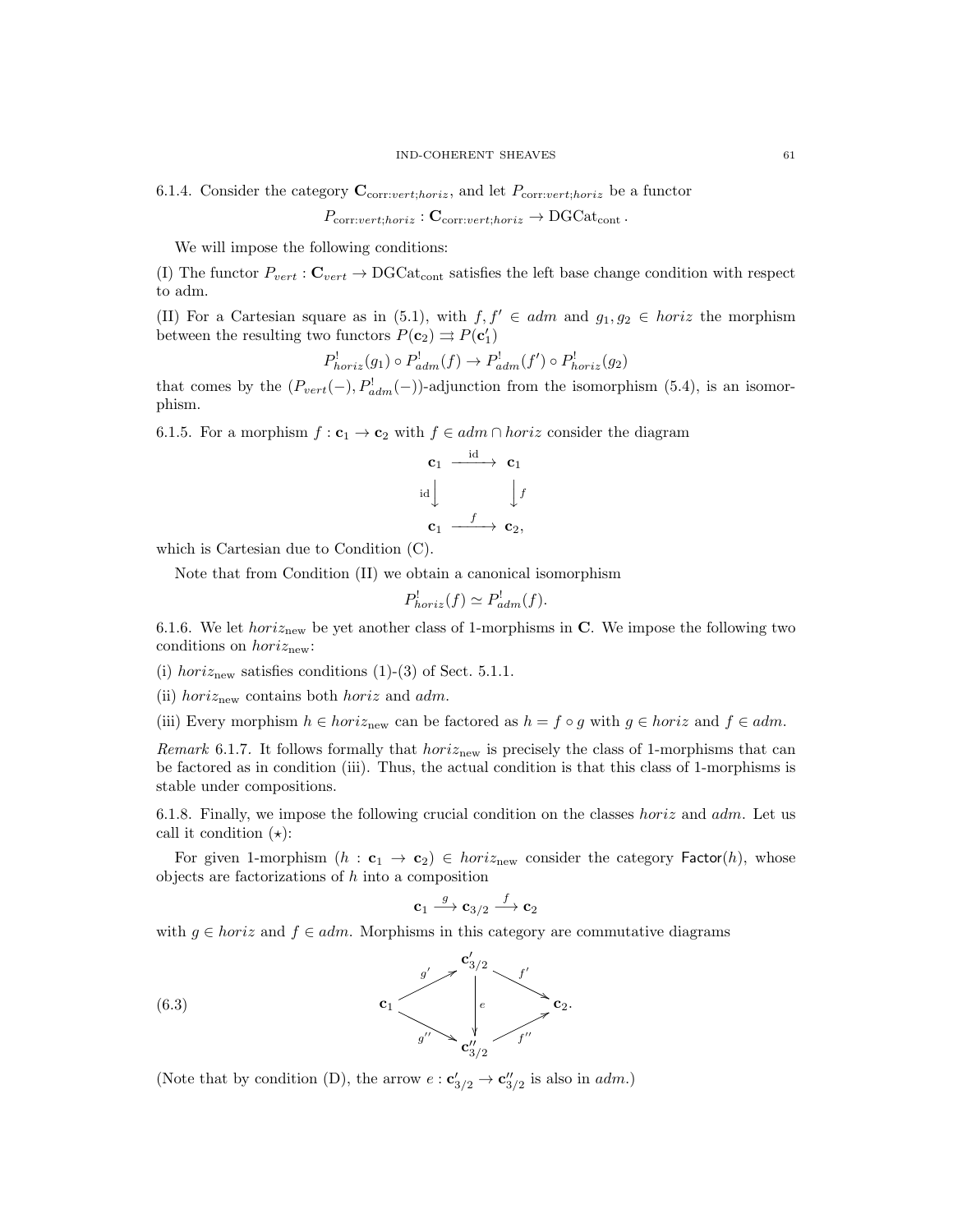#### 62 DENNIS GAITSGORY

Condition  $(\star)$  reads as follows: the above category Factor(h) is contractible.

6.1.9. Consider the category  $\mathbf{C}_{\text{corr:vert,horiz<sub>new</sub>}}$ . Note that  $\mathbf{C}_{\text{corr:vert,horiz<sub>new</sub>}}$  contains as 1-full subcategories both  $\mathbf{C}_{\text{corr:}vert:adm}$  and  $\mathbf{C}_{\text{corr:}vert:horiz}$ .

We have the following assertion, generalizing Theorem 6.1.2

Theorem 6.1.10. There exists a canonically define functor

 $P_{\text{corr},vert,horiz_{\text{new}}}$ :  $\mathbf{C}_{\text{corr:vert,horiz_{\text{new}}}} \rightarrow \text{DGCat}_{\text{cont}},$ 

equipped with identifications

 $P_{\mathrm{corr},vert,horiz_{\mathrm{new}}}|_{\mathbf{C}_{\mathrm{corr},vert,horiz}} \simeq P_{\mathrm{corr},vert,horiz}$ 

and

 $P_{\mathrm{corr},vert,horiz_{\mathrm{new}}}\vert_{\mathbf{C}_{\mathrm{corr}:\mathrm{vert},adm}} \simeq P_{\mathrm{corr},vert,adm},$ 

which is compatible with the further restriction to

 $\mathbf{C}_{\text{corr:vert:adm}} \leftarrow \mathbf{C}_{\text{vert}} \rightarrow \mathbf{C}_{\text{corr:vert:horiz}}.$ 

6.1.11. Sketch of proof of Theorem 6.1.10. In this section we will indicate the proof of Theorem 6.1.10, modulo homotopy-theoretic issues (i.e., a proof that works when  $C$  is an ordinary category). The full proof will appear in [GR3].

First, we are going to construct the functor  $P_{horiz_{new}} : (\mathbf{C}_{horiz_{new}})^{op} \to DGCat_{cont}.$  Let h :  $c_1 \rightarrow c_2$  be a 1-morphism in horiz<sub>new</sub>, and let us factor it as a composition  $f \circ g$  as in Condition (iii). First, we need to show that the functor

$$
P_{horiz}^!(g) \circ P_{adm}^!(f) : P(\mathbf{c}_2) \to P(\mathbf{c}_1)
$$

is canonically independent of the factorization. Since by condition  $(\star)$  the category of factorizations is contractible, it suffices to show that for any 1-morphism between factorizations give as in diagram (6.3), the resulting two functors

$$
P_{horiz}^!(g') \circ P_{adm}^!(f')
$$
 and  $P_{horiz}^!(g'') \circ P_{adm}^!(f'')$ 

are canonically isomorphic.

This easily reduces to the case of a diagram



with  $g', g'' \in horiz$  and  $f \in adm$ , and we need to establish an isomorphism

$$
P_{horiz}^!(g_2) \simeq P_{horiz}^!(g_1) \circ P_{adm}^!(f)
$$

as functors  $P(\mathbf{c}_2) \rightrightarrows P(\mathbf{c})$ .

We will show more generally that given a commutative (but not necessarily Cartesian) square

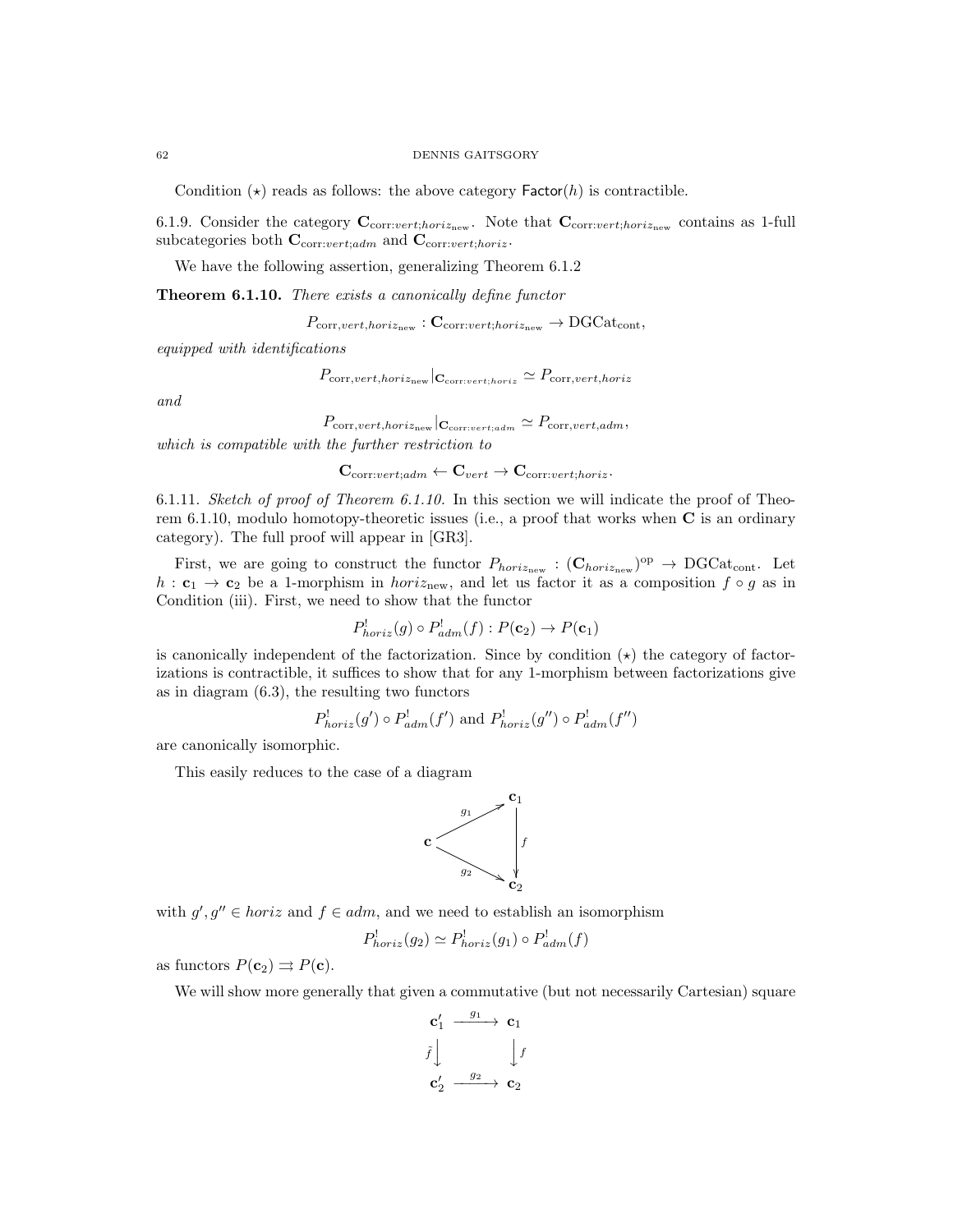with  $f, \tilde{f} \in adm$  and  $g_1, g_2 \in horiz$ , we have a canonical isomorphism

(6.4) 
$$
P_{horiz}^!(g_1) \circ P_{adm}^!(f) \simeq P_{adm}^!(\tilde{f}) \circ P_{horiz}^!(g_2)
$$

as functors  $P(\mathbf{c}_2) \rightrightarrows P(\mathbf{c}'_1)$ .

Consider the diagram

c 0 1 h −−−−→ c 0 <sup>2</sup> × c2 c1 g 0 <sup>2</sup> −−−−→ c<sup>1</sup> f 0 y yf c 0 2 <sup>g</sup><sup>2</sup> −−−−→ <sup>c</sup><sup>2</sup>

where  $g'_2 \circ h \simeq g_1$  and  $f' \circ h \simeq \tilde{f}$ .

By Condition (D) we obtain that

$$
h \in \mathit{adm} \cap \mathit{horiz}.
$$

Therefore, we have:

$$
P_{horiz}^{\perp}(g_1) \circ P_{adm}^{\perp}(f) \simeq P_{horiz}^{\perp}(h) \circ P_{horiz}^{\perp}(g_2') \circ P_{adm}^{\perp}(f) \stackrel{\text{Condition II}}{\simeq}
$$
  

$$
\simeq P_{horiz}^{\perp}(h) \circ P_{adm}^{\perp}(f') \circ P_{horiz}^{\perp}(g_2) \stackrel{\text{Sect. 6.1.5}}{\simeq}
$$
  

$$
\simeq P_{adm}^{\perp}(h) \circ P_{adm}^{\perp}(f') \circ P_{horiz}^{\perp}(g_2) \simeq P_{adm}^{\perp}(\tilde{f}) \circ P_{horiz}^{\perp}(g_2).
$$

Isomorphism (6.4) allows one to define the functor  $P_{horiz_{\text{new}}}$  on compositions of morphisms.

The base change data, needed to extend the functors  $P_{horiz<sub>new</sub>}$  and  $P_{vert}$  to a functor

 $P_{\mathrm{corr},vert,horiz_{\mathrm{new}}}:\mathbf{C}_{\mathrm{corr}:vert,horiz_{\mathrm{new}}}\to \mathrm{DGCat}_{\mathrm{cont}},$ 

follows from the corresponding data of  $P_{\text{corr:}vert:horiz}$  and  $P_{\text{corr:}vert:adm}$  by construction.

# 6.2. Construction of the functor  $IndCoh_{(DGSch_{Noeth})_{\text{corr:all};\text{aff}}}.$

6.2.1. Step 1. We start with  $\mathbf{C} := \mathrm{DGSch}_{\mathrm{Noeth}}$ , and we take vert to be the class of all morphisms, and horiz to be the class of open embeddings.

Consider the functor  $P_{vert} := \text{IndCoh}_{\text{DGSch}_{\text{Noeth}}}$  of Proposition 3.2.4. It satisfies the right base change condition with respect to the class of open embeddings by Proposition 3.2.4.

Applying Theorem 6.1.2, we obtain a functor

 $IndCoh<sub>(DGSchNeeth)</sub>$ <sub>corr:all;open</sub> :  $(DGSch<sub>Noeth</sub>)$ <sub>corr:all;open</sub>  $\rightarrow DGCat<sub>cont</sub>$ .

6.2.2. Step 2. We take  $C := DGSch<sub>Noeth</sub>$ , vert to be the class of all morphisms, horiz to be the class of open embeddings, and  $adm$  to be the class of proper morphisms. It is easy to see that conditions  $(A)$ - $(D)$  of Sect. 6.1.3 are satisfied.

We consider the functor

 $IndCoh_{(DGSch_{Noeth})_{corr:all;open}}: (DGSch_{Noeth})_{corr:all;open} \rightarrow DGCat_{cont}$ 

constructed in Step 1.

We claim that it satisfies Conditions (I) and (II) of Sect. 6.1.4. Indeed, Condition (I) is given by Proposition 3.4.2, and Condition (II) is given by Corollary 4.4.7.

We take *horiznew* to be the class of separated morphisms almost of finite type. We claim that it satisfies Conditions (i), (ii) and (iii) of Sect. 6.1.6 and condition  $(\star)$  of Sect. 6.1.8.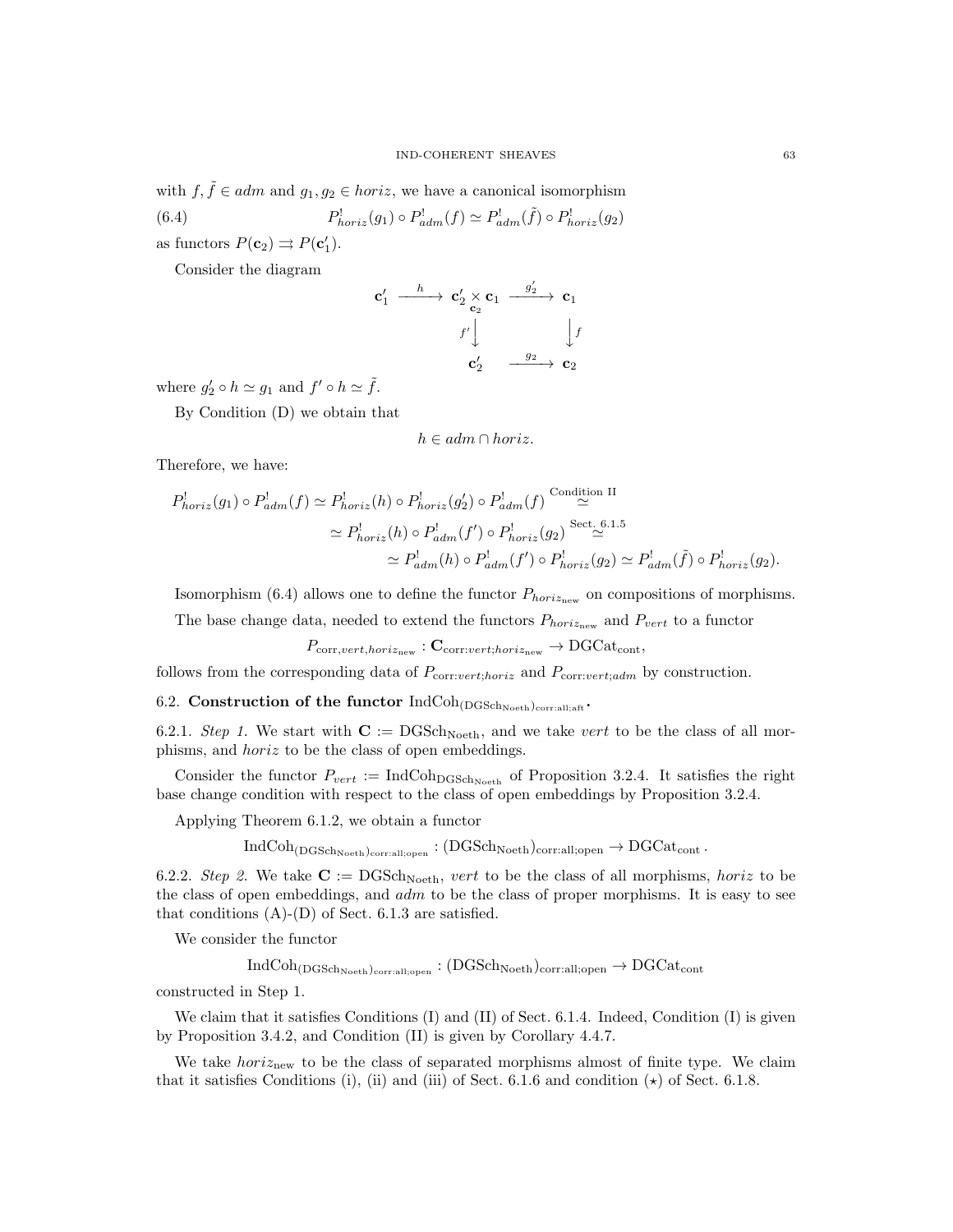Conditions (i) and (ii) are evident. Condition  $(\star)$ , which contains Condition (iii) as a particular case, will be verified in Sect. 6.3.

Applying Theorem 6.1.10, we obtain a functor

 $IndCoh<sub>(DGSchNoeth)</sub>_{corr:all;aff-sep}: (DGSch<sub>Noeth</sub>)_{corr:all;aff-sep} \rightarrow DGCat<sub>cont</sub>$ 

where

aft-sep $\subset$ aft

denotes the class of separated morphisms almost of finite type.

It is clear from the construction that the functor  $IndCoh_{(DGSch<sub>Neeth</sub>)<sub>corr:all:aff-sep</sub>}$  satisfies the Conditions (a), (b) and (c) of Theorem 5.2.2.

6.2.3. Interlude. In order to extend the functor

$$
IndCoh_{(DGSch_{Noeth})_{\text{corr:all;aff-sep}}}: (DGSch_{Noeth})_{\text{corr:all;aff-sep}} \rightarrow DGCat_{\text{cont}},
$$

to a functor

$$
\rm IndCoh_{(DGSch_{Noeth})_{\rm corr: all;aff}}: (DGSch_{Noeth})_{\rm corr: all;aff} \rightarrow DGCat_{\rm cont}
$$

we will use the following construction.

Let

$$
(\mathbf{C}^1, vert^1, horiz^1)
$$
 and  $(\mathbf{C}^2, vert^2, horiz^2)$ 

be a pair of categories and classes of morphisms as in Sect. 5.1.1.

Let  $\Phi : \mathbf{C}^1 \to \mathbf{C}^2$  be a functor. Assume that  $\Phi$  sends morphisms from  $vert^1$  (resp.,  $horiz^1$ ) to morphisms from  $vert^2$  (resp.,  $horiz^2$ ). In particular,  $\Phi$  induces functors

$$
\Phi_{vert}: \mathbf{C}_{vert}^1 \to \mathbf{C}_{vert}^2
$$
 and  $\Phi_{horiz}: \mathbf{C}_{horiz}^1 \to \mathbf{C}_{horiz}^2$ ,

and a functor

$$
\Phi_{\mathrm{corr}:\textit{vert};horiz}: \mathbf{C}^1_{\mathrm{corr}:\textit{vert};horiz} \rightarrow \mathbf{C}^2_{\mathrm{corr}:\textit{vert};horiz}.
$$

Let now

$$
P_{\mathrm{corr:}vert;horiz}: \mathbf{C}^1_{\mathrm{corr:}vert;horiz} \to \mathbf{D}
$$

be a functor, where  $\bf{D}$  is an  $(\infty, 1)$ -category that contains limits. Consider the functors

$$
\mathrm{RKE}_{\Phi_{\mathrm{corr:} \text{vert}; horiz}}(P_{\mathrm{corr:} \text{vert}; horiz}) : \mathbf{C}^2_{\mathrm{corr:} \text{vert}; horiz} \to \mathbf{D}
$$

and

$$
\mathrm{RKE}_{(\Phi_{horiz})^{\mathrm{op}}}(P_{horiz}^!): (\mathbf{C}_{horiz}^2)^{\mathrm{op}} \to \mathbf{D}.
$$

We claim:

**Proposition 6.2.4.** Assume that for any 
$$
c^1 \in C^1
$$
, the functor  $\Phi$  induces an equivalence

$$
(\mathbf{C}^1_{vert})_{/\mathbf{c}^1} \rightarrow (\mathbf{C}^2_{vert})_{/\Phi(\mathbf{c}^1)}.
$$

Then the natural map

$$
\mathrm{RKE}_{\Phi_{\mathrm{corr}:vert;horiz}}(P_{\mathrm{corr}:vert;horiz})|_{(\mathbf{C}^2_{horiz})^{\mathrm{op}}} \to \mathrm{RKE}_{(\Phi_{horiz})^{\mathrm{op}}}(P^!_{horiz})
$$

is an equivalence.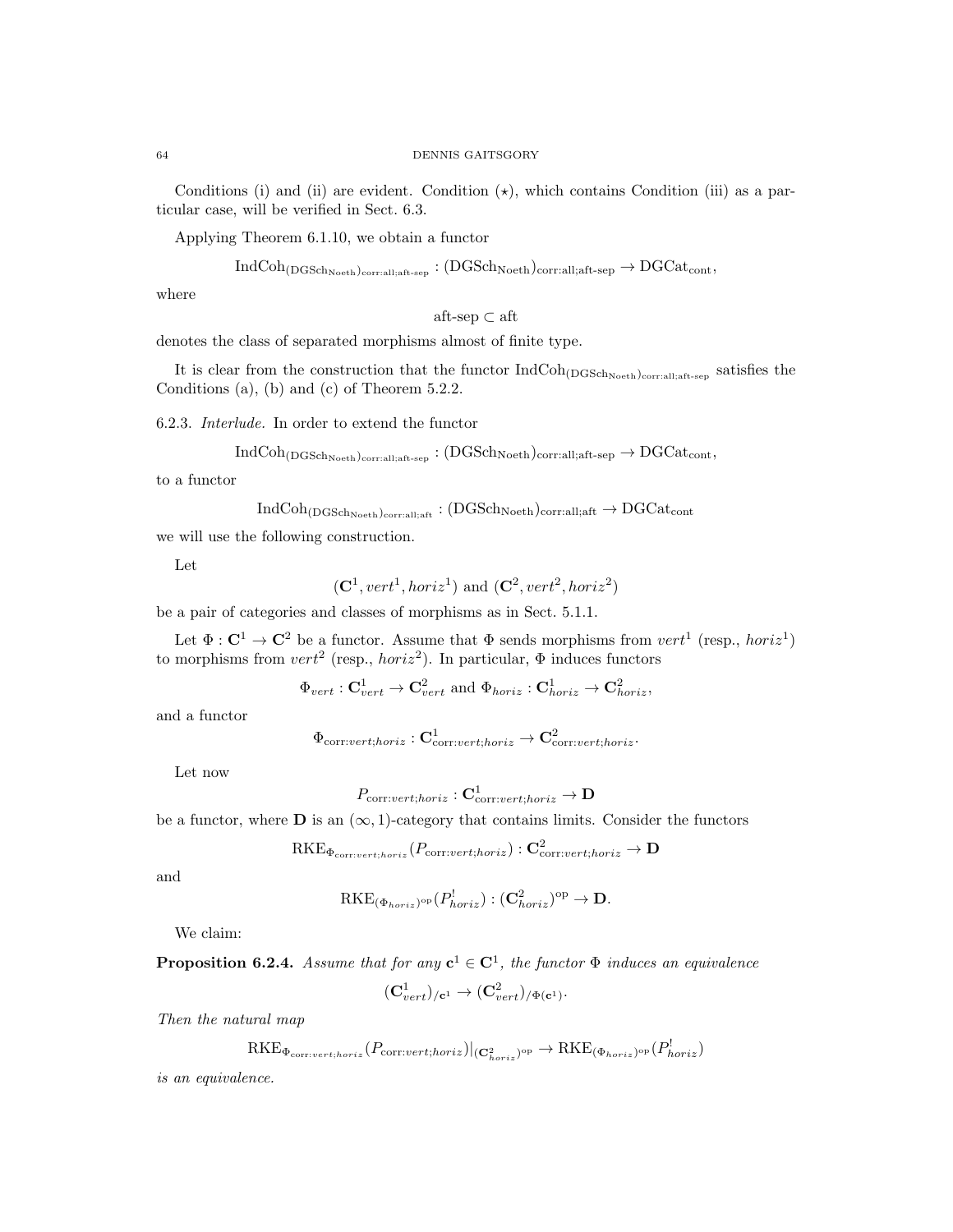Proof. It is enough to show that the map in question induces an isomorphism at the level of objects.

The value of RKE<sub> $\Phi_{\text{corr:vert,horiz}}(P_{\text{corr:vert;horiz}})$  on  $\mathbf{c}^2 \in \mathbf{C}^2$  is</sub>

 $\lim P(\mathbf{c}^1),$ 

where the limit is taken over the category of diagrams

$$
\begin{array}{ccc}\n\mathbf{c}'^2 & \xrightarrow{g} & \mathbf{c}_2 \\
\downarrow^{f^2} & & \\
\Phi(\mathbf{c}^1), & & \n\end{array}
$$

with  $f^2 \in vert^2$  and  $g \in horiz^2$ .

The condition of the proposition implies that this category is equivalent to that of diagrams

$$
\begin{array}{c}\n\Phi(\mathbf{c}'^1) \xrightarrow{g} \mathbf{c}_2 \\
\Phi(f^1) \downarrow \\
\Phi(\mathbf{c}^1),\n\end{array}
$$

with  $f^1 \in vert^1$  and  $g \in horiz^2$ .

However, it is clear that cofinal in the (opposite of the above) category is the full subcategory consisting of diagrams with  $f<sup>1</sup>$  being an isomorphism. The latter category is the same as

$$
(\mathbf{C}^1 \underset{\mathbf{C}^2}{\times} (\mathbf{C}^2_{\mathit{horiz}})_{/ \mathbf{c}^2})^{\mathrm{op}}.
$$

I.e., the value of  $RKE_{\Phi_{corr:vert,horiz}}(P_{corr:vert,horiz})$  on  $c^2$  maps isomorphically to

$$
\underset{\mathbf{c}^1\in (\mathbf{C}^1\times (\mathbf{C}^2_{\mathit{horiz}})_{/\mathbf{c}^2})^{\mathrm{op}}}{\mathit{lim}} P^!(\mathbf{c}^1),
$$

while the latter limit computes the value of  $RKE_{(\Phi_{horiz})}$  or  $\mathbf{c}^2$ .

6.2.5. Step 3. In the set-up of Sect. 6.2.3 we take  $\mathbf{C}^1 = \mathbf{C}^2 = \text{DGSch}_{\text{Noeth}}$ ,  $vert^1 = vert^2 = \text{all}$ 

$$
horiz1 = aft-sep and horiz2 = aft.
$$

We define the functor

and

$$
\rm IndCoh_{(DGSch_{Noeth})_{\rm corr: all;aff}}: (DGSch_{Noeth})_{\rm corr: all;aff} \rightarrow DGCat_{\rm cont}
$$

as the right Kan extension of

 $IndCoh_{(DGSch_{Noeth})_{\text{corral}:aff-sep}}: (DGSch_{Noeth})_{\text{corral}:aff-sep} \rightarrow DGCat_{\text{cont}}$ 

along the tautological functor

$$
(DGSch_{Noeth})_{\text{corr:all;aff-sep}} \rightarrow (DGSch_{Noeth})_{\text{corr:all;aff}}.
$$

We claim that the resulting functor  $IndCoh_{(DGSch_{Noeth})_{\text{corr:all;aff}}}$  satisfies the conditions of Theorem 5.2.2. By Step 2, it remains to show that for  $S \in \text{DGSch}_{\text{Noeth}}$ , the natural map

 $IndCoh(S) \to IndCoh_{(DGSch_{Noeth})_{\text{corrali}}}(S)$ 

is an isomorphism in  $DGCat_{cont.}$ 

 $\Box$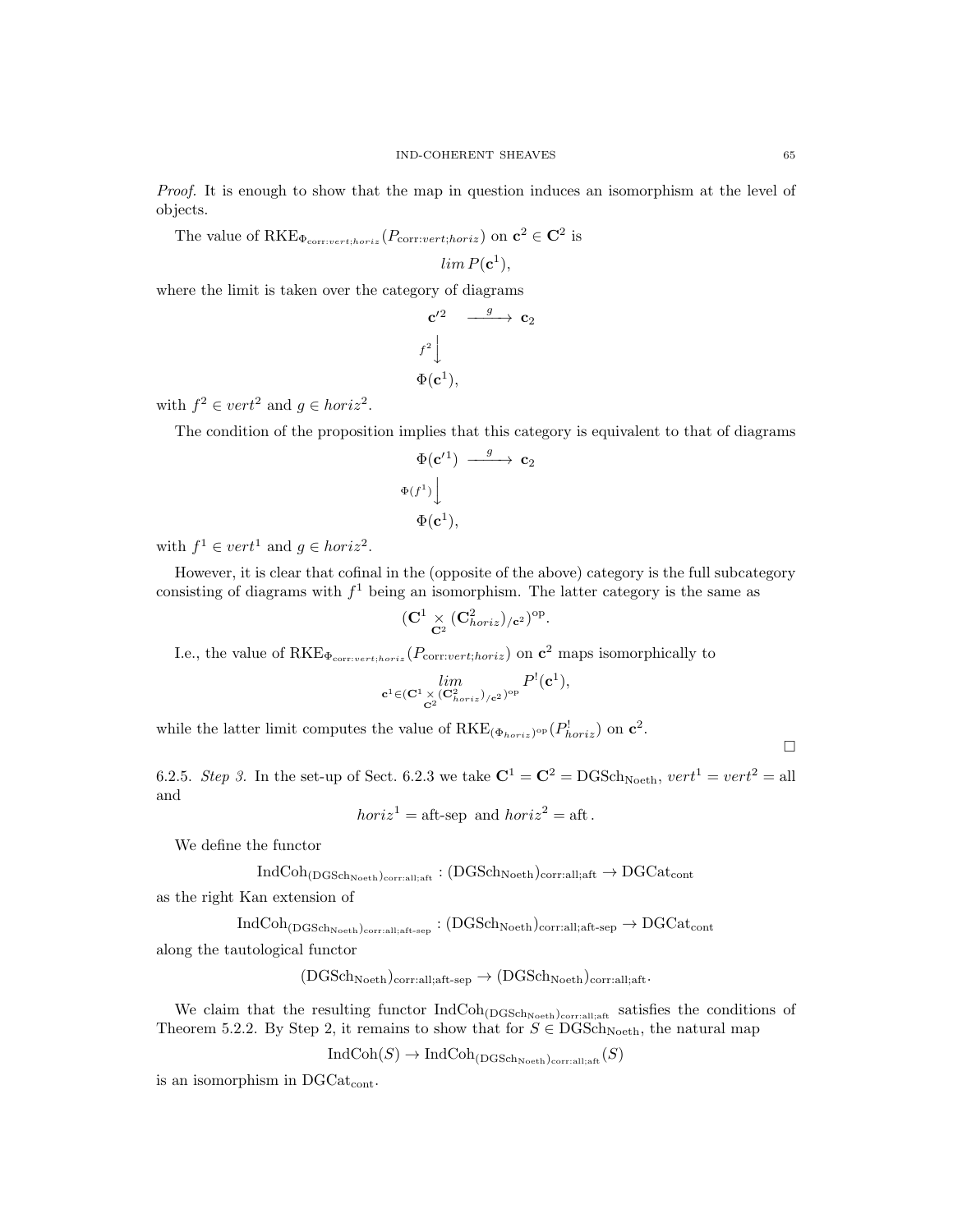#### 66 DENNIS GAITSGORY

Denote

 ${\rm IndCoh}^!_{(\rm DGSch_{Noeth})_{\rm aft-sep}}:={\rm IndCoh}_{(\rm DGSch_{Noeth})_{\rm corr:all;aff-sep}}|_{((\rm DGSch_{Noeth})_{\rm corr:all;aff-sep}})^\text{\rm op}}$ and

 ${\rm IndCoh}^!_{(\rm DGSch_{Noeth})_{\rm aft}}:={\rm IndCoh}_{(\rm DGSch_{Noeth})_{\rm corr:all;aff}}|_{(({\rm DGSch}_{Noeth})_{\rm corr:all;aff})^{\rm op}}.$ 

Note that by Proposition 6.2.4, we have

 $\mathrm{IndCoh}^!_{(\mathrm{DGSch}_{\mathrm{Noeth}})_{\mathrm{aff}}}\simeq \mathrm{RKE}_{((\mathrm{DGSch}_{\mathrm{Noeth}})_{\mathrm{aff}\text{-}\mathrm{sep}})\mathrm{^{op}} \to ((\mathrm{DGSch}_{\mathrm{Noeth}})_{\mathrm{aff}})_{\mathrm{op}}}\mathrm{(IndCoh}^!_{(\mathrm{DGSch}_{\mathrm{Noeth}})_{\mathrm{aff}\text{-}\mathrm{sep}}}).$ 

Consider the full subcategory

 $\rm{DGSch}_{\rm Noeth,sep} \subset \rm{DGSch}_{\rm Noeth}$ 

that consists of separated DG schemes. Denote

$$
\mathrm{IndCoh}^!_{(\mathrm{DGSch}_{\mathrm{Noeth}, \mathrm{sep}})_{\mathrm{aff}}}\mathrel{:=}\mathrm{IndCoh}^!_{(\mathrm{DGSch}_{\mathrm{Noeth}})_{\mathrm{aff}\text{-sep}}}|_{((\mathrm{DGSch}_{\mathrm{Noeth}, \mathrm{sep}})_{\mathrm{aff}})^{\mathrm{op}}}.
$$

We claim:

Lemma 6.2.6. The map

 $(6.5) \quad \text{IndCoh}^!_{(\text{DGSch}_\text{Noeth})_{\text{aft-sep}}}\to$ 

$$
RKE_{((DGSch_{Noeth,sep})_{aft})^{op}\rightarrow ((DGSch_{Noeth})_{aft-sep})^{op}}(IndCoh_{(DGSch_{Noeth,sep})_{aft}}^{!})
$$

is an isomorphism.

The proof of this lemma will be given in Sect. 6.4.4.

From the above lemma, we obtain:

 $\mathrm{IndCoh}^!_{(\mathrm{DGSch}_\mathrm{Noeth})_\mathrm{aft}}\simeq \mathrm{RKE}_{((\mathrm{DGSch}_\mathrm{Noeth}, \mathrm{sep})_\mathrm{aft})^\mathrm{op}\rightarrow ((\mathrm{DGSch}_\mathrm{Noeth})_\mathrm{aft})^\mathrm{op}}(\mathrm{IndCoh}^!_{(\mathrm{DGSch}_\mathrm{Noeth}, \mathrm{sep})_\mathrm{aft}}).$ 

Hence, it remains to show that for  $S \in \text{DGSch}_{\text{Noeth}}$ , the map

$$
IndCoh(S) \to \lim_{S'} IndCoh(S')
$$

is an isomorphism in  $DGCat_{cont}$ , where the limit is taken over the category (opposite to)

$$
(\rm DGSch_{Noeth,sep})_{aff} \underset{(\rm DGSch_{Noeth})_{aff}}{\times} ((\rm DGSch_{Noeth})_{aff})_{/S}.
$$

However, the above category is the same as

(6.6) 
$$
(DGSch_{Noeth,sep})_{\text{aff}} \underset{(DGSch_{Noeth})_{\text{aff}}}{\times} ((DGSch_{Noeth})_{\text{aff-sep}})_{/S}
$$

(indeed, a map from a separated DG scheme to any DG scheme is separated). Note, however, that the limit of  $IndCoh(S')$  over the category (opposite to one) in (6.6) is the value of

$$
RKE_{((DGSch_{Noeth,sep})_{aff})^{op}\rightarrow ((DGSch_{Noeth})_{aff\text{-}sep})^{op}}(IndCoh_{(DGSch_{Noeth,sep})_{aff}}^{!})
$$

on S. In particular, the map to it from  $\text{IndCoh}(S)$  is an isomorphism because (6.5) is an isomorphism.

 $\Box$ 

6.3. **Factorization of separated morphisms.** Let  $f : S_1 \rightarrow S_2$  be a separated map between Noetherian DG schemes. In this subsection we will prove that the category  $\mathsf{Factor}(f)$  of factorizations of f as

$$
(6.7) \t\t S_1 \xrightarrow{j} S_{3/2} \xrightarrow{g} S_2,
$$

where  $j$  is an open embedding and  $q$  proper, is contractible (in particular, non-empty).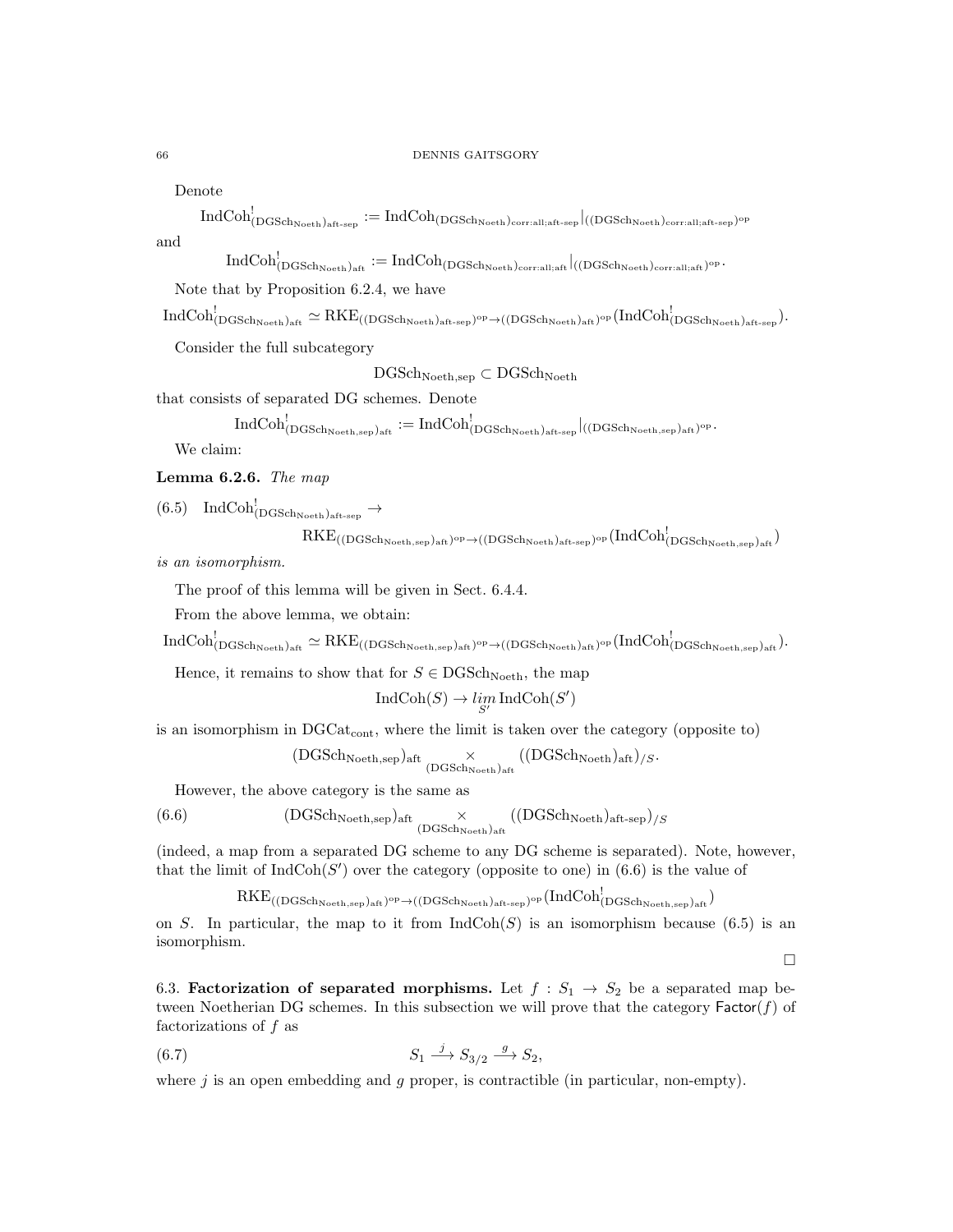6.3.1. Step 1. First we show that  $Factor(f)$  is non-empty. By Nagata's theorem, we can factor the morphism

$$
({}^{cl}S_1)_{red} \rightarrow ({}^{cl}S_2)_{red}
$$

as

$$
({}^{cl}S_1)_{red} \rightarrow S'_{3/2} \rightarrow ({}^{cl}S_2)_{red},
$$

where  $S'_{3/2}$  is a reduced classical scheme, with the morphism  $({}^{cl}S_1)_{red} \rightarrow S'_{3/2}$  being an open embedding and  $S'_{3/2} \rightarrow ({}^{cl}S_2)_{red}$  proper.

We define an object of  $\mathsf{Factor}(f)$  by setting

$$
S_{3/2} := S_1 \underset{(^{cl}S_1)_{red}}{\sqcup} S'_{3/2}.
$$

(we refer the reader to [GR2, Sect. 3.3], where the existence and properties of push-out for DG schemes are reviewed).

6.3.2. Digression. For a map of Noetherian DG schemes  $h: T_1 \rightarrow T_2$  we let

$$
(\text{DGSch}_\text{Noeth})_{T_1/}
$$
, closed in  $T_2 \subset (\text{DGSch}_\text{Noeth})_{T_1//T_2}$ 

be the full subcategory spanned by those objects

$$
T_1 \to T_{3/2} \to T_2,
$$

where the map  $T_{3/2} \rightarrow T_2$  is a closed embedding (see Definition 3.3.3).

The following is established in [GR2, Sect. 3.1]:

# Proposition 6.3.3.

(a) The category  $(DGSch<sub>Noeth</sub>)_{T_1/$ , closed in  $T_2$  contains finite colimits (in particular, an initial object).

(b) The formation of finite colimits in  $(DGSch<sub>Noeth</sub>)_{T_1/, \text{closed in } T_2}$  commutes with Zariski localization with respect to  $T_2$ .

The initial object in  $(DGSch<sub>Noeth</sub>)_{T_1/$ , closed in  $T_2$  will be denoted  $\overline{f(T_1)}$  and referred to as the closure of  $T_1$  in  $T_2$ .

It is easy to see that if  $h$  is a closed embedding that the canonical map

$$
T_1 \to \overline{f(T_1)}
$$

is an isomorphism.

We will need the following transitivity property of the operation of taking the closure. Let

$$
T_1 \stackrel{h_{1,2}}{\longrightarrow} T_2 \stackrel{h_{2,3}}{\longrightarrow} T_3
$$

be a pair of morphisms between Noetherian DG schemes. Set  $h_{1,3} = h_{2,3} \circ h_{1,2}$  and  $T_2' :=$  $h_{1,2}(T_1)$ .

By the universal property of closure, we have a canonically defined map

$$
(6.8)\qquad \qquad \overline{h_{1,3}(T_1)} \to \overline{h_{1,2}(T_2')}
$$

in  $(DGSch<sub>Noeth</sub>)_{T_1/$ , closed in  $T_3$ . We have:

**Lemma 6.3.4.** The map  $(6.8)$  is an isomorphism.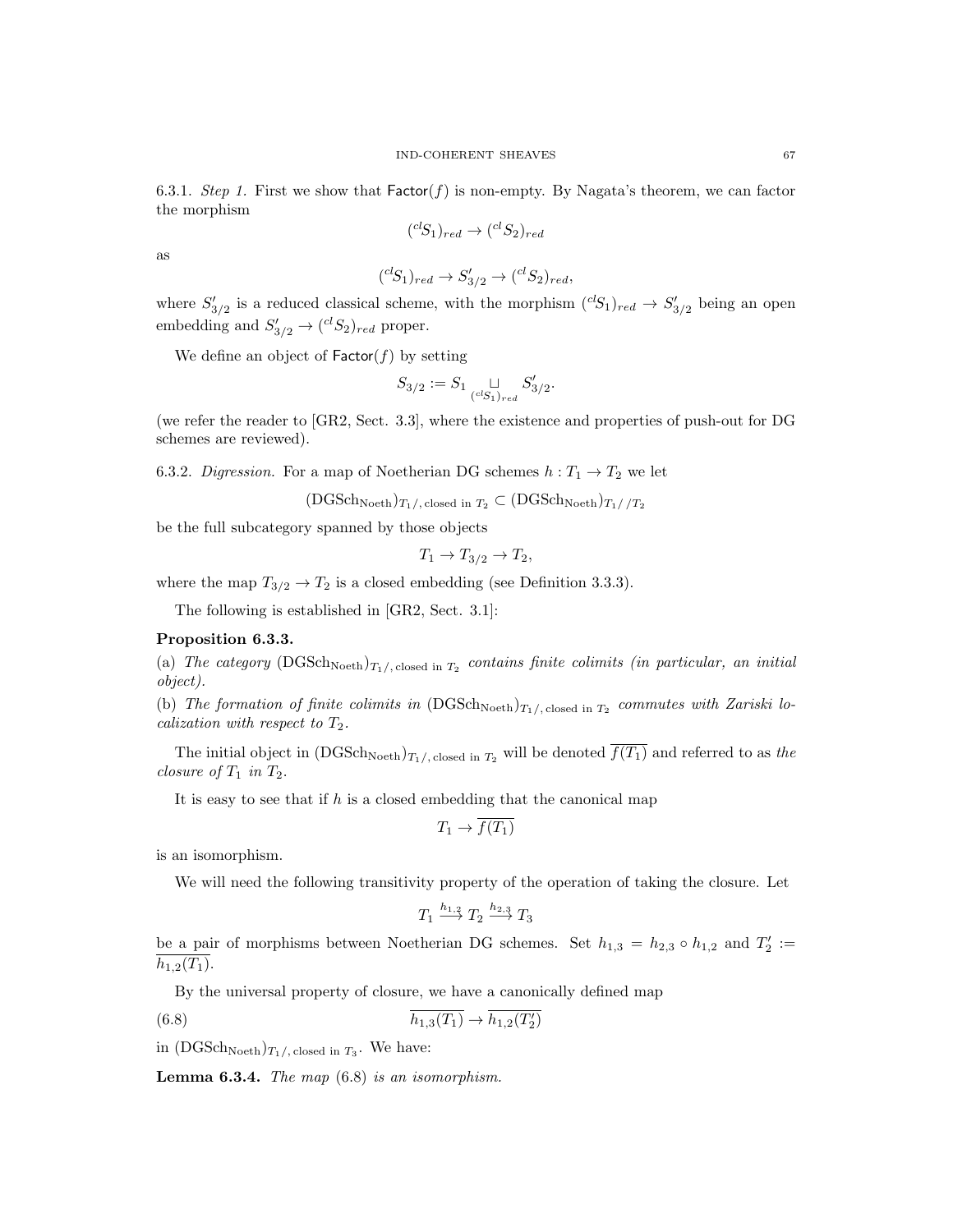6.3.5. Step 2. Let  $\mathsf{Factor}_{\text{dense}}(f) \subset \mathsf{Factor}(f)$  be the full subcategory consisting of those objects

$$
S_1 \xrightarrow{j} S_{3/2} \xrightarrow{g} S_2,
$$

for which the map

$$
\overline{j(S_1)} \to S_{3/2}
$$

is an isomorphism.

We claim that the tautological embedding

$$
\mathsf{Factor}_{\text{dense}}(f) \hookrightarrow \mathsf{Factor}(f)
$$

admits a right adjoint that sends a given object (6.7) to

$$
S_1 \to \overline{j(S_1)} \to S_2.
$$

Indeed, the fact that the map  $S_1 \rightarrow \overline{j(S_1)}$  is an open embedding follows from Proposition 6.3.3(b). The fact that the above operation indeed produces a right adoint follows from Lemma 6.3.4.

Hence, it suffices to show that the category  $\mathsf{Factor}_{\text{dense}}(f)$  is contractible.

6.3.6. Step 3. We will show that the category  $\mathsf{Factor}_{\text{dense}}(f)$  contains products.

Given two objects

$$
(S_1 \rightarrow S'_{3/2} \rightarrow S_2)
$$
 and  $(S_1 \rightarrow S''_{3/2} \rightarrow S_2)$ 

of  $\mathsf{Factor}_{\text{dense}}(f)$  consider

$$
T := S'_{3/2} \underset{S_2}{\times} S''_{3/2},
$$

and let h denote the resulting map  $S_1 \to T$ .

Set  $S_{3/2} := \overline{h(S_1)}$ . We claim that the map  $S_1 \to S_{3/2}$  is an open embedding. Indeed, consider the open subscheme of  $\hat{T} \subset T$  equal to  $S_1 \times S_1$ . By Proposition 6.3.3(b),

$$
\overset{\circ}{S}_{3/2}:=S_{3/2}\cap \overset{\circ}{T}
$$

is the closure of the map

$$
\Delta_{S_1/S_2}: S_1 \to S_1 \underset{S_2}{\times} S_1.
$$

However,  $S_1 \to \Delta_{S_1/S_2}(S_1)$  is an isomorphism since  $\Delta_{S_1/S_2}$  is a closed embedding.

6.3.7. Step 4. Finally, we claim that the resulting object

$$
S_1 \to S_{3/2} \to S_2
$$

is the product of  $S_1 \to S'_{3/2} \to S_2$  and  $S_1 \to S''_{3/2} \to S_2$  in  $\mathsf{Factor}_{\text{dense}}(f)$ .

Indeed, let

$$
S_1 \to S_{3/2} \to S_2
$$

be another object of  $\mathsf{Factor}_{\text{dense}}(f)$ , endowed with maps to

$$
S_1 \to S'_{3/2} \to S_2
$$
 and  $S_1 \to S''_{3/2} \to S_2$ .

Let  $i$  denote the resulting morphism

$$
\widetilde{S}_{3/2}\rightarrow S'_{3/2}\underset{S_2}{\times}S''_{3/2}=T.
$$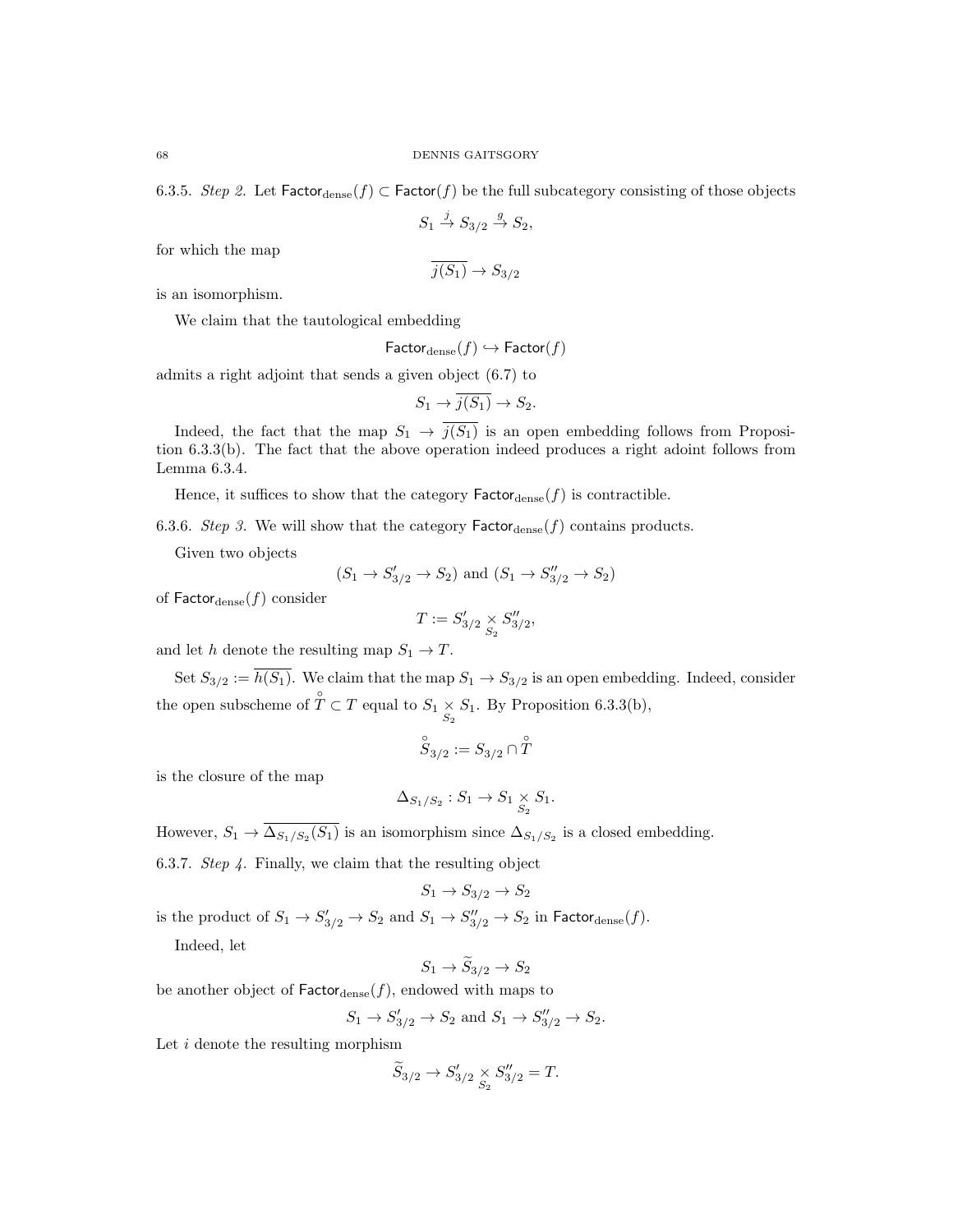We have a canonical map in  $\mathsf{Factor}(f)$ 

$$
(S_1 \to \widetilde{S}_{3/2} \to S_2) \to (S_1 \to \widetilde{i(\widetilde{S}_{3/2})} \to S_2).
$$

However, from Lemma 6.3.4 we obtain that the natural map

$$
S_{3/2}\rightarrow \overline{i(\widetilde{S}_{3/2})}
$$

is an isomorphism. This gives rise to the desired map

$$
(S_1 \to S_{3/2} \to S_2) \to (S_1 \to S_{3/2} \to S_2).
$$

6.4. The notion of density. In this subsection we shall discuss the notion of density of a full subcategory in an  $\infty$ -category.

6.4.1. Let  $\bf{C}$  be an  $\infty$ -category with fiber products, and equipped with a Grothendieck topology. Let

$$
i:\mathbf{C}'\hookrightarrow \mathbf{C}
$$

be a full subcategory.

We define a Grothendieck topology on  $\mathbb{C}'$  be declaring that a 1-morphism is a covering if its image in C is.

We shall say that  $C'$  is dense in  $C$  if:

- Every object in **C** admits a covering  $\mathcal{L}_{\alpha} \to \mathbf{c}, \, \mathbf{c}'_{\alpha} \in \mathbf{C}'$ .
- If  $\sqcup_{\alpha} C'_{1,\alpha} \to c$ , and  $\sqcup_{\alpha} C'_{2,\beta} \to c$ , are coverings and  $c'_{1,\alpha}, c'_{2,\beta} \in \mathbb{C}'$ , then each  $c'_{1,\alpha} \times c'_{2,\beta}$ belongs to  $\mathbf{C}'$ .

6.4.2. Let  $\bf{D}$  be an  $\infty$ -category that contains limits. We let

$$
\mathrm{Funct}(\mathbf{C}^{op},\mathbf{D})_{\mathrm{descent}}\subset \mathrm{Funct}(\mathbf{C}^{op},\mathbf{D})
$$

be the full subcategory of functors that satisfy descent with respect to the given Grothendieck topology. I.e., these are D-valued sheaves as a subcategory of D-valued presheaves.

We will prove:

**Proposition 6.4.3.** Suppose  $C' \subset C$  is dense. Then for any D as above, the adjoint functors

$$
\mathrm{Res}_i: \mathrm{Funct}(\mathbf{C}^{\mathrm{op}}, \mathbf{D}) \rightleftarrows \mathrm{Funct}(\mathbf{C}'^{\mathrm{op}}, \mathbf{D}): \mathrm{RKE}_i
$$

define mutually inverse equivalences

$$
\mathrm{Funct}(\mathbf{C}^{\mathrm{op}},\mathbf{D})_{\mathrm{descent}} \rightleftarrows \mathrm{Funct}(\mathbf{C}'^{\mathrm{op}},\mathbf{D})_{\mathrm{descent}}.
$$

The proposition is apparently well-known. For the sake of completeness, we will give a proof in Sect. 6.4.5.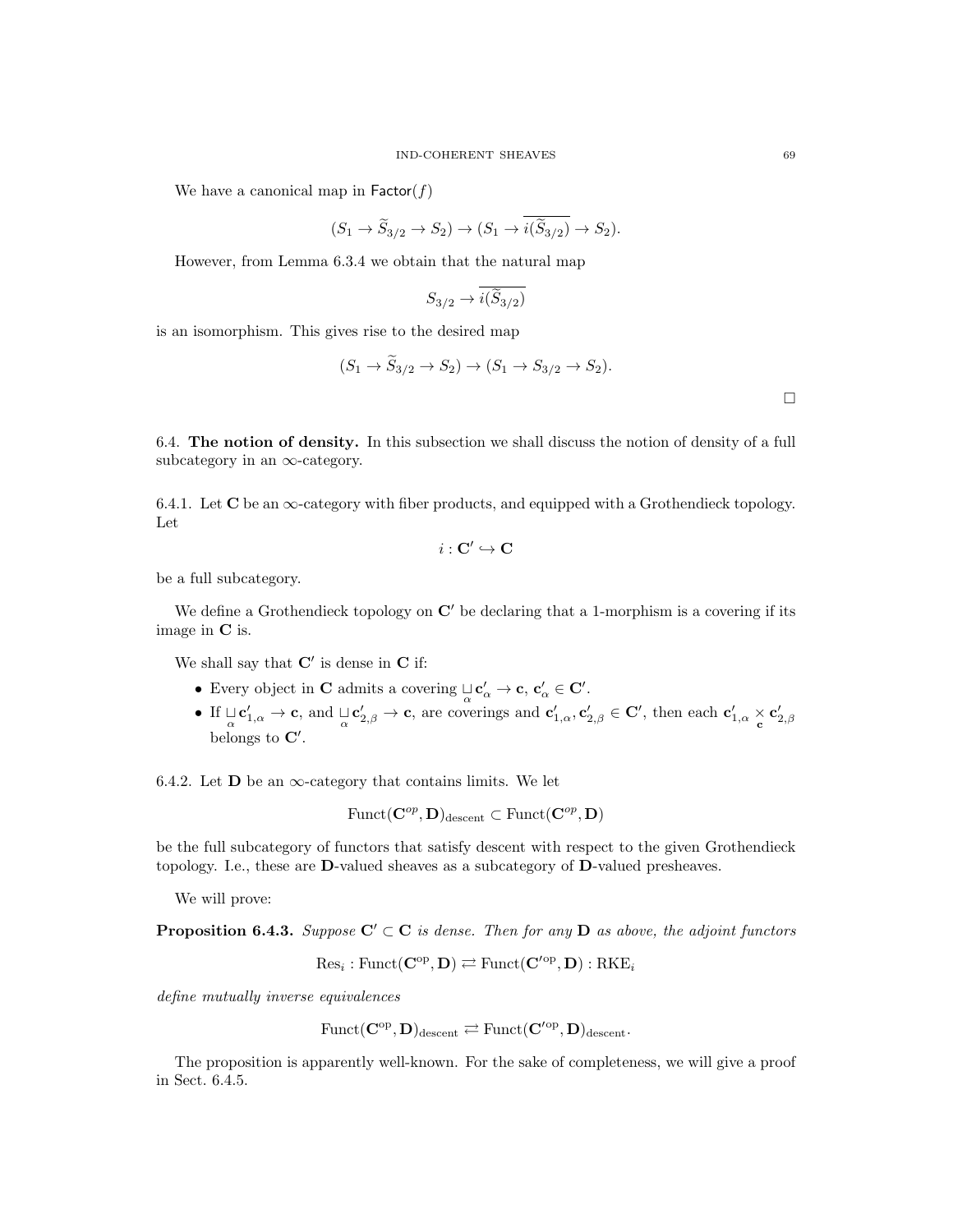6.4.4. Let us show how Proposition 6.4.3 implies Lemma 6.2.6. Indeed, we take

$$
\mathbf{C} := (\mathrm{DGSch}_{\mathrm{Noeth}})_{\mathrm{aft\text{-}sep}}, \ \mathbf{C}' := (\mathrm{DGSch}_{\mathrm{Noeth},sep})_{\mathrm{aft}},
$$

and we consider the functor

$$
((\mathrm{DGSch}_{\mathrm{Noeth}})_{\mathrm{aft\text{-}sep}})^{\mathrm{op}}\to \mathrm{DGCat}_{\mathrm{cont}}
$$

 $\text{equal to } \text{IndCoh}_{(\text{DGSch}_\text{Noeth})_\text{aff-sep}}^{!}.$ 

We equip  $C := (DGSch_{Noeth})_{aff-sep}$  with the Zariski topology, i.e., coverings are surjective maps  $\bigcup_{\alpha} S'_{\alpha} \to S$ , where each  $S'_{\alpha}$  is an open DG subscheme of S.

The fact that the functor  $IndCoh_{(DGSchNoeth)_{aff-sep}}^!$  satisfies Zariski descent follows from Proposition 4.2.1 and the fact that the functor  $IndCoh_{(DGSch_{Noeth})_{\text{corrall}};aft-sep}}$  satisfies condition (b) of Theorem 5.2.2.

 $\Box$ 

6.4.5. Proof of Proposition 6.4.3. First, it easy to see that the functors  $\text{Res}_i$  and  $\text{RKE}_i$  indeed send the subcategories in question to one another. It is equally easy to see that the functor  $Res<sub>i</sub>$  is conservative.

Hence, it remains to show that for  $F : \mathbf{C}^{\mathrm{op}} \to \mathbf{D}$  that satisfies descent, the natural map

$$
F \to \text{RKE}_i(F|_{\mathbf{C}^{\prime \text{op}}})
$$

is an isomorphism.

For  $c \in C$  we have

$$
RKE_i(F|_{\mathbf{C}^{\prime \mathrm{op}}}) \simeq \lim_{\mathbf{c}' \in (\mathbf{C}'_{/\mathbf{c}})^{\mathrm{op}}} F(\mathbf{c}').
$$

Choose a covering  $\mathbf{c}'_A := \bigsqcup_{\alpha} \mathbf{c}'_{\alpha} \to \mathbf{c}$ , with  $\mathbf{c}'_{\alpha} \in \mathbf{C}'$ . Let  $\mathbf{c}'_A \bullet / \mathbf{c}$  be its Čech nerve. Restriction defines a map

$$
\lim_{\mathbf{c}' \in (\mathbf{C}'_{/\mathbf{c}})^{\mathrm{op}}} F(\mathbf{c}') \to \mathrm{Tot}(F(\mathbf{c}'_{A} \bullet / \mathbf{c})),
$$

and the composition

$$
F(\mathbf{c}) \to \lim_{\mathbf{c}' \in (\mathbf{C}'_{/\mathbf{c}})^{\mathrm{op}}} F(\mathbf{c}') \to \mathrm{Tot}(F(\mathbf{c}'_{A} \bullet / \mathbf{c}))
$$

is the natural map

 $F(\mathbf{c}) \to \text{Tot}(F(\mathbf{c}'_{A} \bullet / \mathbf{c})),$ 

and hence is an isomorphism, since F satisfies descent.

Consider now the object

$$
\text{Tot}\left(\lim_{\mathbf{c}' \in (\mathbf{C}'_{/\mathbf{c}})^{\text{op}}} F(\mathbf{c}' \underset{\mathbf{c}}{\times} (\mathbf{c}'_{A} \bullet / \mathbf{c}))\right).
$$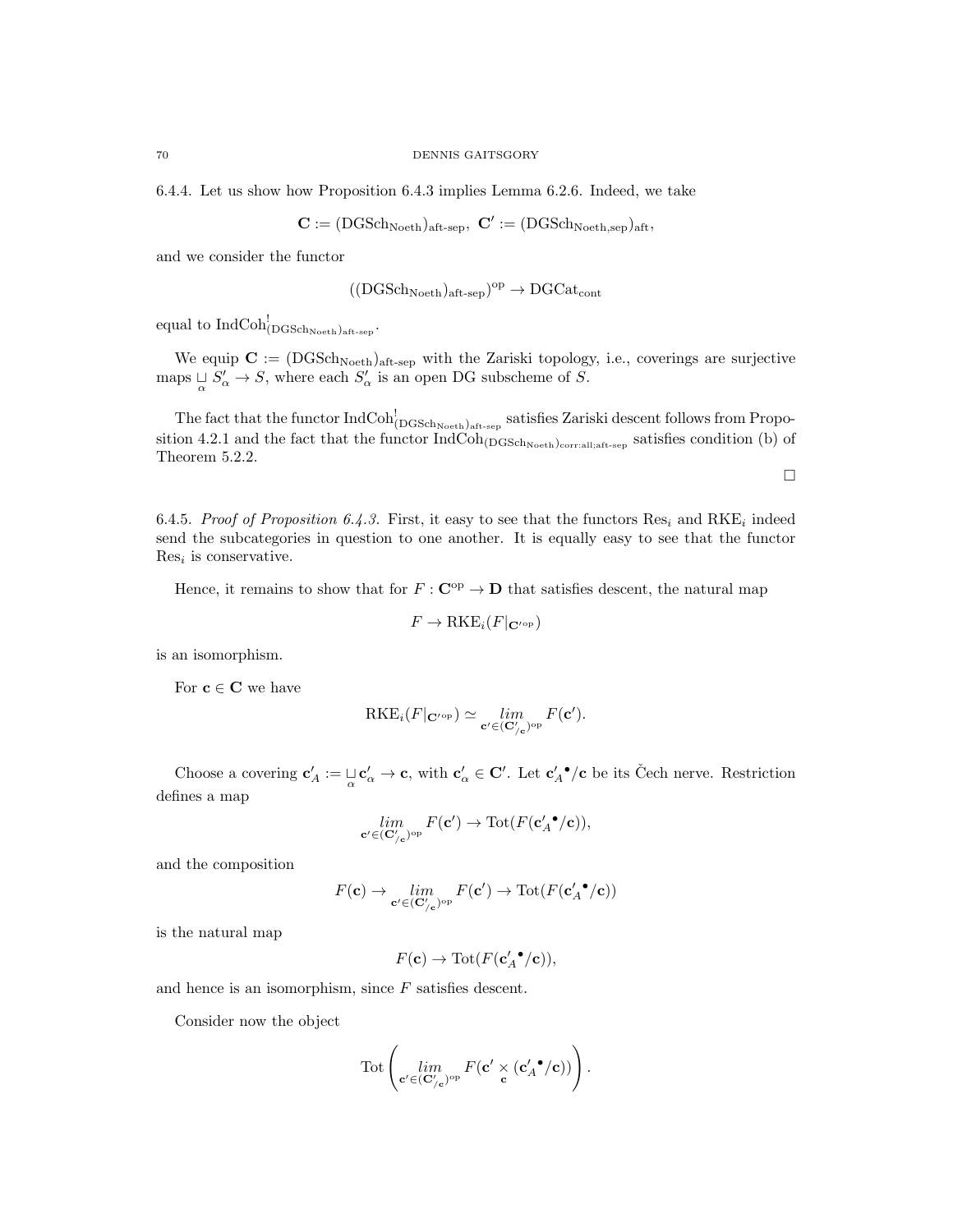We shall complete the above maps to a commutative diagram

$$
F(\mathbf{c}) \longrightarrow \underset{\mathbf{C}' \in (\mathbf{C}'_{/\mathbf{c}})^{\mathrm{op}}}{}^{\lim} F(\mathbf{c}').
$$
\n
$$
(6.9) \longrightarrow \mathrm{Tot}(F(\mathbf{c}'_{A} \bullet)'(\mathbf{c})) \longrightarrow \mathrm{Tot}\left(\underset{\mathbf{c}' \in (\mathbf{C}'_{/\mathbf{c}})^{\mathrm{op}}}{}^{\lim} F(\mathbf{c}' \times (\mathbf{c}'_{A} \bullet'(\mathbf{c})))\right)
$$

in which the right vertical arrow is an isomorphism. This will prove that the top horizontal arrow is also an isomorphism, as required.

The map

$$
\mathrm{Tot}(F(\mathbf{c}'_{A} \bullet / \mathbf{c})) \to \mathrm{Tot}\left(\underset{\mathbf{c}' \in (\mathbf{C}'_{/\mathbf{c}})^{\mathrm{op}}}{\lim} F(\mathbf{c}' \underset{\mathbf{c}}{\times} (\mathbf{c}'_{A} \bullet / \mathbf{c}))\right)
$$

is the simplex-wise map

$$
F(\mathbf{c}'_{A} \text{ }^{\bullet}/\mathbf{c}) \rightarrow \lim_{\mathbf{c}' \in (\mathbf{C}'_{/\mathbf{c}})^{\mathrm{op}}} F(\mathbf{c}' \times (\mathbf{c}'_{A} \text{ }^{\bullet}/\mathbf{c})),
$$

given by restriction.

We shall now consider three maps

$$
(6.10) \quad \lim_{\mathbf{c}' \in (\mathbf{C}_{/\mathbf{c}}')^{\mathrm{op}}} F(\mathbf{c}') \to \mathrm{Tot} \left( \lim_{\mathbf{c}' \in (\mathbf{C}_{/\mathbf{c}}')^{\mathrm{op}}} F(\mathbf{c}' \times (\mathbf{c}'_{\mathbf{a}} \cdot \mathbf{c})) \right) \simeq
$$

$$
\simeq \lim_{([n] \times \mathbf{c}') \in \mathbf{\Delta} \times (\mathbf{C}_{/\mathbf{c}}')^{\mathrm{op}}} F(\mathbf{c}' \times (\mathbf{c}'_{\mathbf{a}} \cdot \mathbf{c}') \simeq \lim_{\mathbf{c}' \in (\mathbf{C}_{/\mathbf{c}}')^{\mathrm{op}}} \mathrm{Tot} (F(\mathbf{c}' \times (\mathbf{c}'_{\mathbf{a}} \cdot \mathbf{c}))) .
$$

The first map in (6.10) corresponds to the map of index categories that sends

$$
([n] \times \mathbf{c}') \in \mathbf{\Delta} \times (\mathbf{C}'_{/\mathbf{c}})^{\mathrm{op}} \mapsto \mathbf{c}'_{A}{}^{n}/\mathbf{c} \in (\mathbf{C}'_{/\mathbf{c}})^{\mathrm{op}}
$$

and the map

$$
F(\mathbf{c}'_{A}{}^{n}/\mathbf{c}) \to F(\mathbf{c}' \times \left(\mathbf{c}'_{A}{}^{n}/\mathbf{c}\right))
$$

is given by the projection

$$
\mathbf{c}' \underset{\mathbf{c}}{\times} (\mathbf{c}'_{A}{}^{n}/\mathbf{c}) \to \mathbf{c}'_{A}{}^{n}/\mathbf{c}.
$$

It is clear that for this map the lower traingle in (6.9) commutes.

The second map in (6.10) corresponds to the map of index categories that sends

$$
([n] \times \mathbf{c}') \in \mathbf{\Delta} \times (\mathbf{C}'_{/\mathbf{c}})^{\mathrm{op}} \mapsto \mathbf{c}' \times_{\mathbf{c}} (\mathbf{c}'_{A}{}^{n}/\mathbf{c}) \in (\mathbf{C}'_{/\mathbf{c}})^{\mathrm{op}},
$$

and the identity map

$$
F(\mathbf{c}' \underset{\mathbf{c}}{\times} (\mathbf{c}'_{A}{}^{n}/\mathbf{c})) \to F(\mathbf{c}' \underset{\mathbf{c}}{\times} (\mathbf{c}'_{A}{}^{n}/\mathbf{c})).
$$

We note, however, that the first and the second maps are canonically homotopic. The third map in (6.10) corresponds to the map of index categories that sends

$$
([n] \times \mathbf{c}') \in \mathbf{\Delta} \times (\mathbf{C}'_{/\mathbf{c}})^{\mathrm{op}} \mapsto \mathbf{c}' \in (\mathbf{C}'_{/\mathbf{c}})^{\mathrm{op}},
$$

.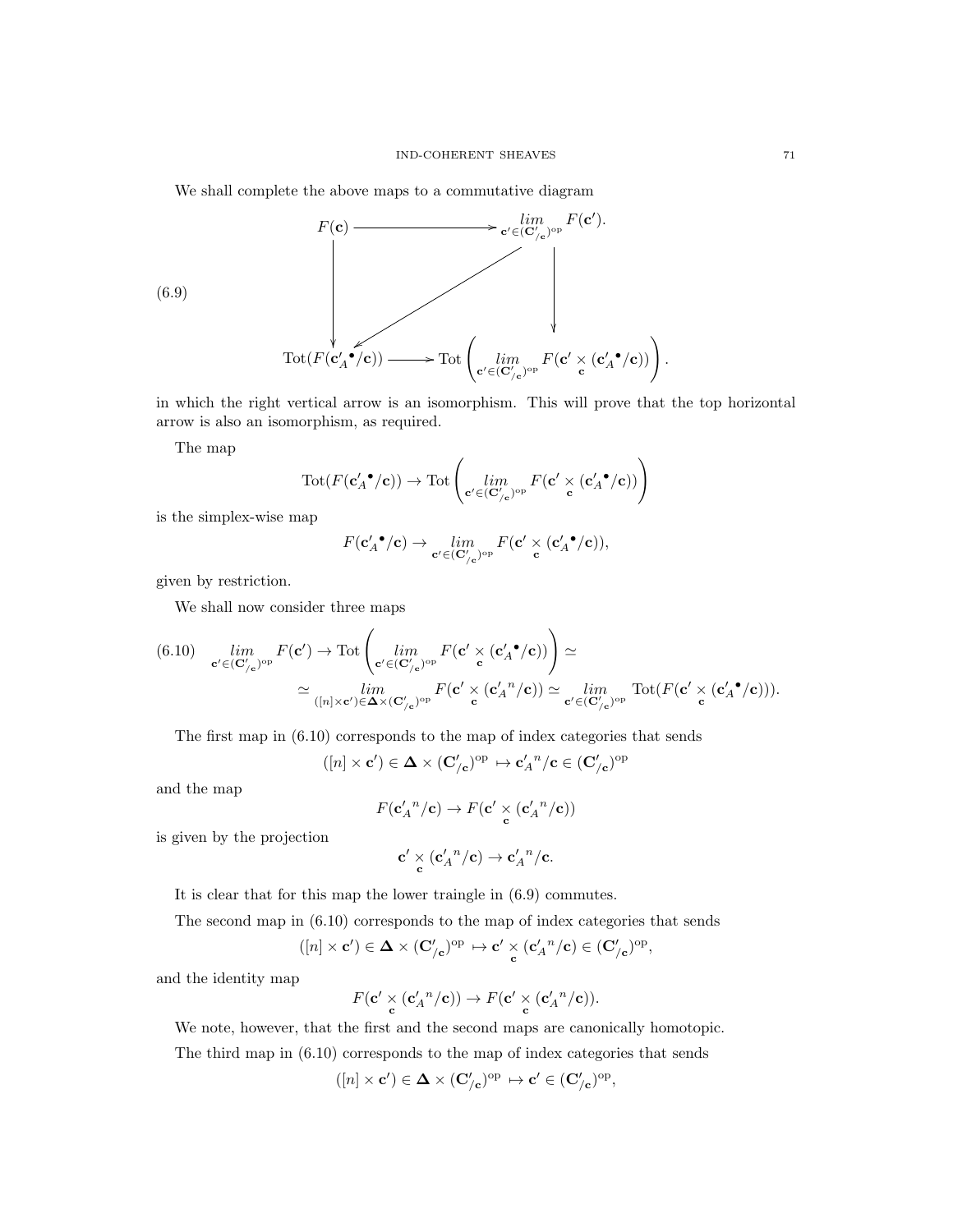and the map

$$
F(\mathbf{c}') \to F(\mathbf{c}' \times (\mathbf{c}'_{A}{}^{n}/c))
$$

is given by the projection

$$
\mathbf{c}' \underset{\mathbf{c}}{\times} (\mathbf{c}'_{A}{}^{n}/\mathbf{c}) \to \mathbf{c}'.
$$

Again, we note that the third and the second map are canonically homotopic.

Finally, it remains to see that the third map is an isomorphism. This follows from the fact that for each  $\mathbf{c}' \in (\mathbf{C}'_{/\mathbf{c}})^{\mathrm{op}},$  the map

$$
F(\mathbf{c}') \to \mathrm{Tot}(F(\mathbf{c}' \underset{\mathbf{c}}{\times} (\mathbf{c}'_{A} \cdot / \mathbf{c})))
$$

is an isomorphism, since  $F$  satisfies descent.

6.4.6. In what follows we will use the following variant of Proposition 6.4.3. Let C be a category with fiber products and equipped with a Grothendick topology.

Let  $\mathbf{C}_0$  be a 1-full subcategory of  $\mathbf{C}$ . We will assume that the following is satisfied:

Whenever  $\mathcal{L}_{\alpha} \to \mathbf{c}$  in C is a covering, then each arrow  $\mathbf{c}_{\alpha} \to \mathbf{c}$  belongs to  $\mathbf{C}_0$ .

Note that in this case we can talk about descent for presheaves on  $\mathbf{C}_0$ : the fiber products used in the formulation of the are taken inside the ambient category C.

6.4.7. Let  $\mathbf{C}' \subset \mathbf{C}$  be a full subactegory satisfying the assumptions of Sect. 6.4.1. Let  $\mathbf{C}'_0$  be the corresponding 1-full subcategory of  $\mathbf{C}'$ .

We shall assume that the following additional condition on  $C_0 \rightarrow C$  is satisfied:

• If  $\bigcup_{\alpha} \mathbf{c}_{\alpha} \to \mathbf{c}$  is a covering and  $\widetilde{\mathbf{c}} \to \mathbf{c}$  is a 1-morphism in  $\mathbf{C}_0$ , then each of the maps  $\mathbf{c}_{\alpha} \times \widetilde{\mathbf{c}} \to \mathbf{c}_{\alpha}$  belongs to  $\mathbf{C}_0$ .

In this case, the proof of Proposition 6.4.3 applies and gives the following:

Proposition 6.4.8. The adjoint functors

$$
\mathrm{Res}_i: \mathrm{Funct}((\mathbf{C}_0)^{\mathrm{op}}, \mathbf{D}) \rightleftarrows \mathrm{Funct}((\mathbf{C}'_0)^{\mathrm{op}}, \mathbf{D}): \mathrm{RKE}_i
$$

define mutually inverse equivalences

$$
\mathrm{Funct}((\mathbf{C}_0)^{\mathrm{op}}, \mathbf{D})_{\mathrm{descent}} \rightleftarrows \mathrm{Funct}((\mathbf{C}'_0)^{\mathrm{op}}, \mathbf{D})_{\mathrm{descent}}.
$$

7. Eventually coconnective, Gorenstein and smooth morphisms

In this section we continue to assume that all DG schemes are Noetherian.

The results in this section were obtained in collaboration with D. Arinkin and some of them appear also in [AG, Appendix E].

#### 7.1. The !-pullback functor for eventually coconnective morphisms.

 $\Box$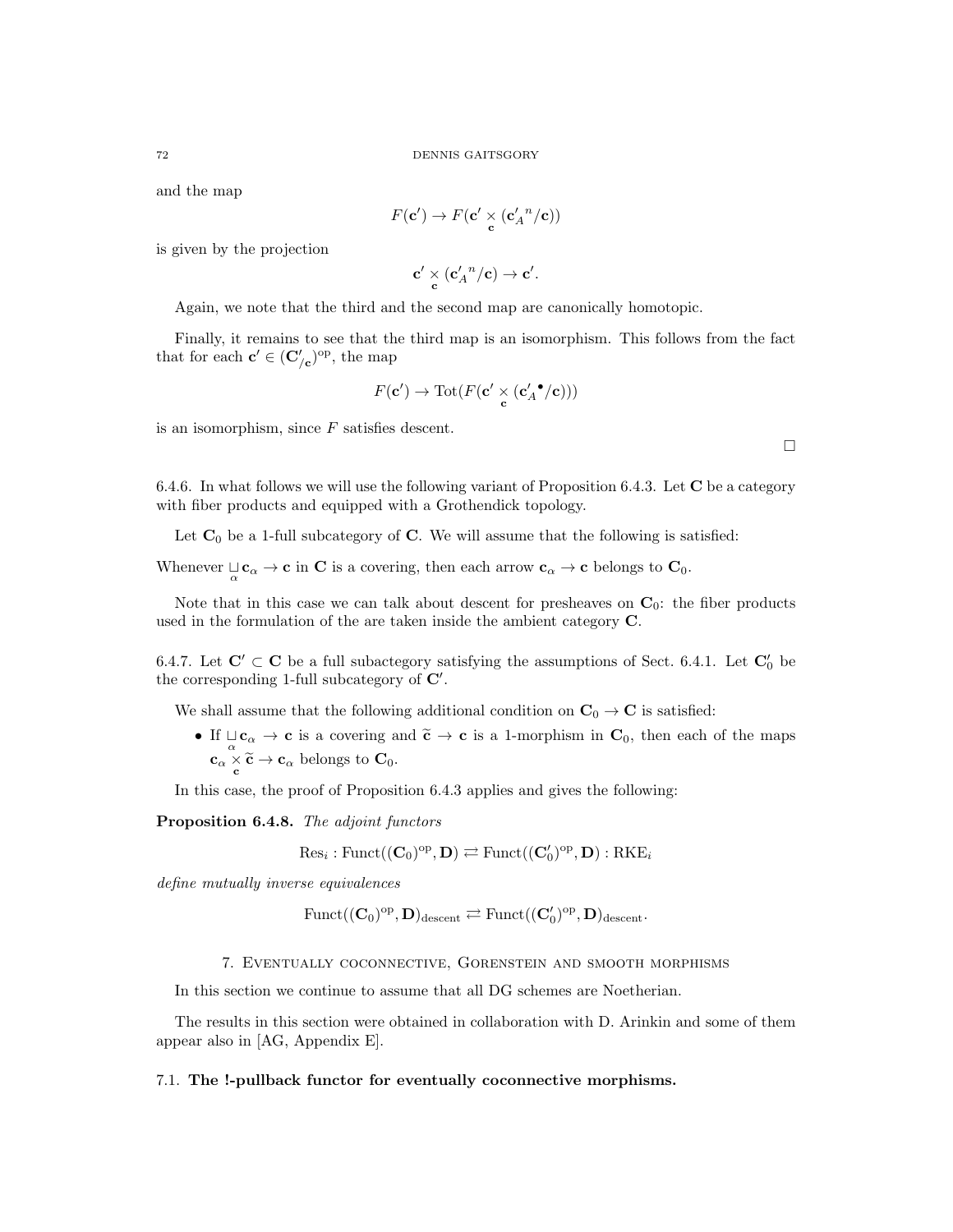7.1.1. First, we notice:

**Lemma 7.1.2.** Let  $S_1 \rightarrow S_2$  be a morphism almost of finite type. Then the following conditions are equivalent:

- The morphism f is eventually coconnective.
- The functor  $f'$ : IndCoh( $S_2$ )  $\rightarrow$  IndCoh( $S_1$ ) sends Coh( $S_2$ ) to Coh( $S_1$ ).

In this case, the functor  $f<sup>!</sup>$  has a bounded cohomological amplitude.

*Proof.* As in the proof of Proposition 3.6.7, the assertion reduces to the case when f is a closed embedding. Denote  $\mathcal{E} := f_*(\mathcal{O}_{S_1}) \in \text{Coh}(S_2)$ . Then the same argument as in Lemma 3.6.3 shows that both conditions in the lemma are equivalent to  $\mathcal E$  being perfect.

7.1.3. Let now



be a Cartesian diagram where horizontal arrows are almost of finite type, and vertical arrows are of bounded Tor dimension (in particular, eventually coconnective).

Starting from the base change isomorphism

$$
g_2^! \circ f_*^{\text{IndCoh}} \simeq (f')_*^{\text{IndCoh}} \circ g_1^!
$$

by the  $(f^{\text{IndCoh},*}, f_*^{\text{IndCoh}})$ - and  $((f')^{\text{IndCoh},*}, (f')_*^{\text{IndCoh}})$ -adjunctions, we obtain a natural transformation

(7.1) 
$$
(f')^{\text{IndCoh},*} \circ g_2^! \to g_1^! \circ f^{\text{IndCoh},*}.
$$

Remark 7.1.4. If the map  $g_2$  (and hence  $g_1$ ) is proper, then diagram chase shows that the map in (7.1) is canonically isomorphic to one obtained from the isomorphism

$$
(g_1)^{\operatorname{IndCoh}}_* \circ (f')^{\operatorname{IndCoh}, *} \simeq f^{\operatorname{IndCoh}, *} \circ (g_2)^{\operatorname{IndCoh}}_*
$$

of Lemma 3.6.9.

7.1.5. We claim:

Proposition 7.1.6. The map  $(7.1)$  is an isomorphism.

*Proof.* First, it is easy to see that the assertion is Zariski-local in  $S_2$  and  $S'_2$ . By the construction of the !-pullback functor, we can consider separately the cases of  $g_2$  (and hence  $g_1$ ) proper and an open embedding, respectively.

The case of an open embedding is immediate. So, in what follows we shall assume that the maps  $g_1$  and  $g_2$  are proper.

Note that the statement is Zariski-local also in  $S_1$ . Hence, we can assume that the morphism  $f$  (and hence  $f'$ ) is affine.

Since all the functors involved are continuous, it is enough to show that the map (7.1) is an isomorphism when evaluated on  $Coh(S_2)$ . We will show more generally that it is an isomorphism, when evaluated on objects of  $\text{IndCoh}(S_2)^+$ .

The assumption of f implies that the functor  $f^{\text{IndCoh},*}$  (resp.,  $(f')^{\text{IndCoh},*}$ ) sends the category  $\text{IndCoh}(S_2)^+$  (resp.,  $\text{IndCoh}(S_2')^+$ ) to  $\text{IndCoh}(S_1)^+$  (resp.,  $\text{IndCoh}(S_1')^+$ ).

We claim: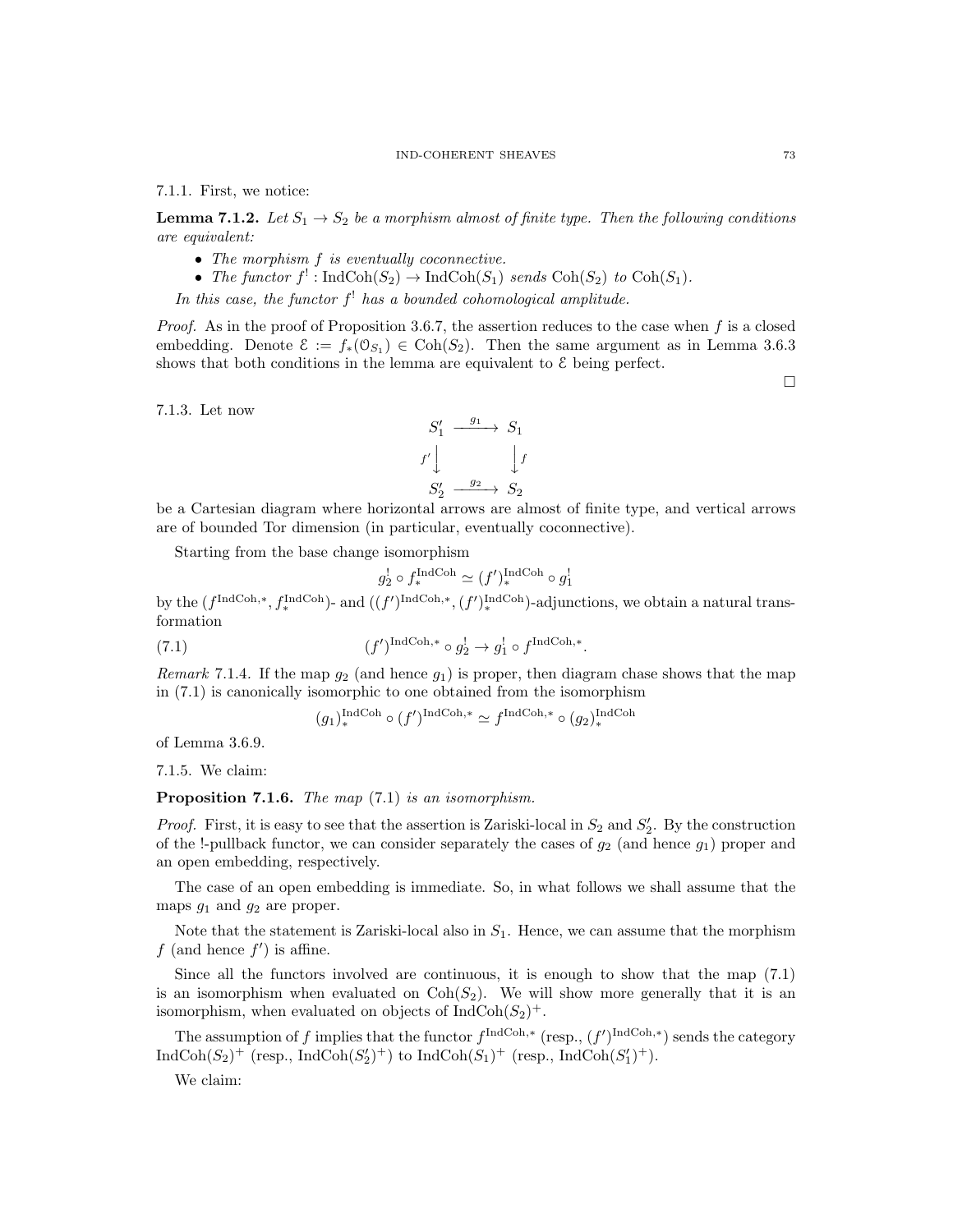**Lemma 7.1.7.** For any morphism  $g: T_1 \rightarrow T_2$  amost of finite type, the functor  $g^!$  is left t-exact, up to a finite shift.

The proof of the lemma is given below.

Assuminh the lemma, we obtain that both functors in (7.1) send the category  $\text{IndCoh}(S_2)^+$ to IndCoh $(S'_1)^+$ . Since f (and hence f') is affine, the functor  $f'_*$  is conservative. It follows from Proposition 1.2.4 that the functor  $(f')_*^{\text{IndCoh}}$  is conservative when restricted to  $\text{IndCoh}(S'_1)^+$ .

Hence, it remains to show that the map

(7.2) 
$$
(f')_*^{\text{IndCoh}} \circ (f')^{\text{IndCoh},*} \circ g_2^!(\mathcal{F}) \to (f')_*^{\text{IndCoh}} \circ g_1^! \circ f^{\text{IndCoh},*}(\mathcal{F})
$$

is an isomorphism for any  $\mathfrak{F} \in \text{IndCoh}(S_2)$ .

By Corollary 4.4.3, we have canonical isomorphisms

$$
(f')_*^{\text{IndCoh}} \circ (f')^{\text{IndCoh},*} \simeq f'_*(0_{S'_1}) \otimes - \text{ and } f_*^{\text{IndCoh}} \circ f^{\text{IndCoh},*} \simeq f'_*(0_{S_1}) \otimes -.
$$

Note also that

$$
f'_*(\mathcal{O}_{S'_1}) \simeq g_2^*(f_*(\mathcal{O}_{S_1})).
$$

Hence, we can rewrite the left-hand side in (7.2) as

$$
g_2^*(f_*(\mathcal{O}_{S_1})) \otimes g_2^!(\mathcal{F}) \stackrel{\text{Equation (3.7)}}{\simeq} g_2^!(f_*(\mathcal{O}_{S_1}) \otimes \mathcal{F}).
$$

We rewrite the right-hand side in (7.2) as

$$
g_2^! \circ f^{\text{IndCoh}}_* \circ f^{\text{IndCoh},*}(\mathcal{F}) \simeq g_2^! (f_*(\mathcal{O}_{S_1}) \otimes \mathcal{F}).
$$

It follows by unwinding the constructions that the map in (7.2) identifies with the identity map on  $g_2^!(f_*(\mathfrak{O}_{S_1}) \otimes \mathfrak{F}).$ 

 $\Box$ 

 $\Box$ 

*Proof of Lemma 7.1.7.* By the construction of  $g^1$ , it suffices to consider separately the cases of g being an open embedding and a proper map. The case of an open embedding is evident; in this case the functor  $g^! = g^{\text{IndCoh},*}$  is t-exact.

For a proper map, the functor  $g^!$  is by definition the right adjoint of  $g_*^{\text{IndCoh}}$ . The required assertion follows from the fact that the functor  $g_*^{\text{IndCoh}}$  is right t-exact, up to a finite shift, which in turn follows from the corresponding property of  $g_*$ .

7.2. The !-pullback functor on QCoh. In this subsection we let  $f : S_1 \to S_2$  be an eventually coconnective morphism almost of finite type.

7.2.1. We claim:

**Proposition 7.2.2.** There exists a uniquely defined continuous functor

$$
f^{\text{QCoh},!} : \text{QCoh}(S_2) \to \text{QCoh}(S_1),
$$

which is of bounded cohomological amplitude, and makes the following diagram

$$
\operatorname{IndCoh}(S_1) \xrightarrow{\Psi_{S_1}} \operatorname{QCoh}(S_1)
$$

$$
f' \uparrow \qquad \qquad \uparrow f^{\operatorname{QCoh},!}
$$

$$
\operatorname{IndCoh}(S_2) \xrightarrow{\Psi_{S_2}} \operatorname{QCoh}(S_2)
$$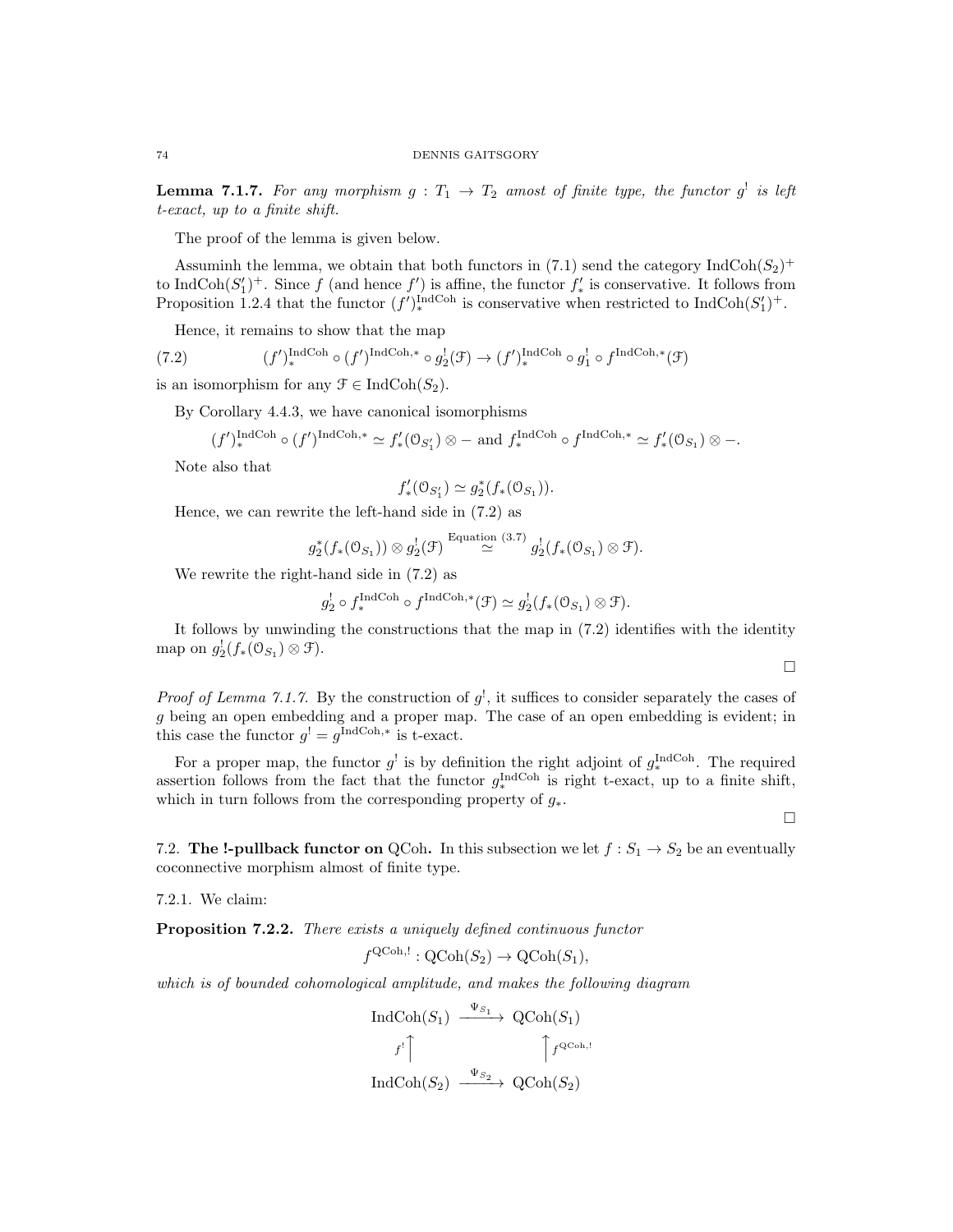commute. Furthermore, the functor  $f^{\text{QCoh},!}$  has a unique structure of 1-morphism of  $\text{QCoh}(S_2)$ module categories, for which the above diagram commutes as a diagram of  $QCoh(S_2)$ -module categories.

Proof. This follows using Proposition 1.3.4 from the following general observation.

Let  $F: \mathbf{C}_1 \to \mathbf{C}_2$  be a continuous functor between cocomplete DG categories. Suppose that  $\mathbf{C}_1$  and  $\mathbf{C}_2$  are endowed with t-structures compatible with filtered colimits. Suppose that F is right t-exact up to a finite shift.

Let  $\mathbf{C}'_1$  and  $\mathbf{C}'_2$  be the left completions of  $\mathbf{C}_1$  and  $\mathbf{C}_2$ , respectively, in their t-structures.

Lemma 7.2.3. Under the above circumstances there exists a uniquely defined continuous functor  $F': \mathbf{C}'_1 \to \mathbf{C}'_2$  which makes the diagram



commute.

 $\Box$ 

7.2.4. Note that the  $\text{QCoh}(S_2)$ -linearity of  $f^{\text{QCoh},!}$  tautologically implies:

Corollary 7.2.5. There is a canonical isomorphism

$$
f^*(\mathcal{E}) \otimes f^{\text{QCoh},!}(\mathcal{O}_{S_2}) \simeq f^{\text{QCoh},!}(\mathcal{E}), \quad \mathcal{E} \in \text{QCoh}(S_2).
$$

We now claim:

Proposition 7.2.6. There exists a uniquely defined natural transformation  $(7.3)$  ${}^{\text{QCoh},!}(\mathcal{O}_{S_2}) \otimes f^{\text{IndCoh},*}(\mathcal{F}) \to f^!(\mathcal{F}), \quad \mathcal{F} \in \text{IndCoh}(S_2)$ 

that makes the diagram

$$
\Psi_{S_1}(f^{!}(\mathcal{F})) \longrightarrow f^{QCoh,!}(\Psi_{S_2}(\mathcal{F}))
$$
\n
$$
\Psi_{S_1}((7.3)) \longrightarrow \text{Corollary 7.2.5}
$$
\n
$$
\Psi_{S_1}(f^{QCoh,!}(0_{S_2}) \otimes f^{IndCoh,*}(\mathcal{F})) \longrightarrow f^{*}(\Psi_{S_2}(\mathcal{F})) \otimes f^{QCoh,!}(0_{S_2})
$$
\n
$$
\sim \uparrow \qquad \qquad \uparrow \sim \qquad \qquad \uparrow
$$
\n
$$
f^{QCoh,!}(0_{S_2}) \otimes \Psi_{S_1}(f^{IndCoh,*}(\mathcal{F})) \longrightarrow \text{Proposition 3.5.4} f^{QCoh,!}(0_{S_2}) \otimes f^{*}(\Psi_{S_2}(\mathcal{F}))
$$

commute.

Proof. It suffuces to construct (and prove the uniquness of) the isomorphism in question on the compact generators of  $\text{IndCoh}(S_2)$ , i.e., for  $\mathcal{F} \in \text{Coh}(S_2)$ . For such  $\mathcal{F}$ , we have  $f'(\mathcal{F}) \in$  $\text{IndCoh}(S_1)^+$ . Hence, it suffices to construct (and prove the uniquness of) a map

$$
\tau^{\geq -n} \left( f^{\text{QCoh},!}(\mathfrak{O}_{S_2}) \otimes f^{\text{IndCoh},*}(\mathfrak{F}) \right) \to f^!(\mathfrak{F})
$$

for  $n \gg 0$  that makes the corresponding diagram commute.

By Proposition 1.2.4, the latter map is equivalent to a map

$$
(7.4) \quad \tau^{\geq -n} \left( \Psi_{S_1} \left( f^{\text{QCoh},!}(\mathbb{O}_{S_2}) \otimes f^{\text{IndCoh},*}(\mathcal{F}) \right) \right) \simeq
$$
  

$$
\simeq \Psi_{S_1} \left( \tau^{\geq -n} \left( f^{\text{QCoh},!}(\mathbb{O}_{S_2}) \otimes f^{\text{IndCoh},*}(\mathcal{F}) \right) \right) \to \Psi_{S_1} \left( f^{!}(\mathcal{F}) \right).
$$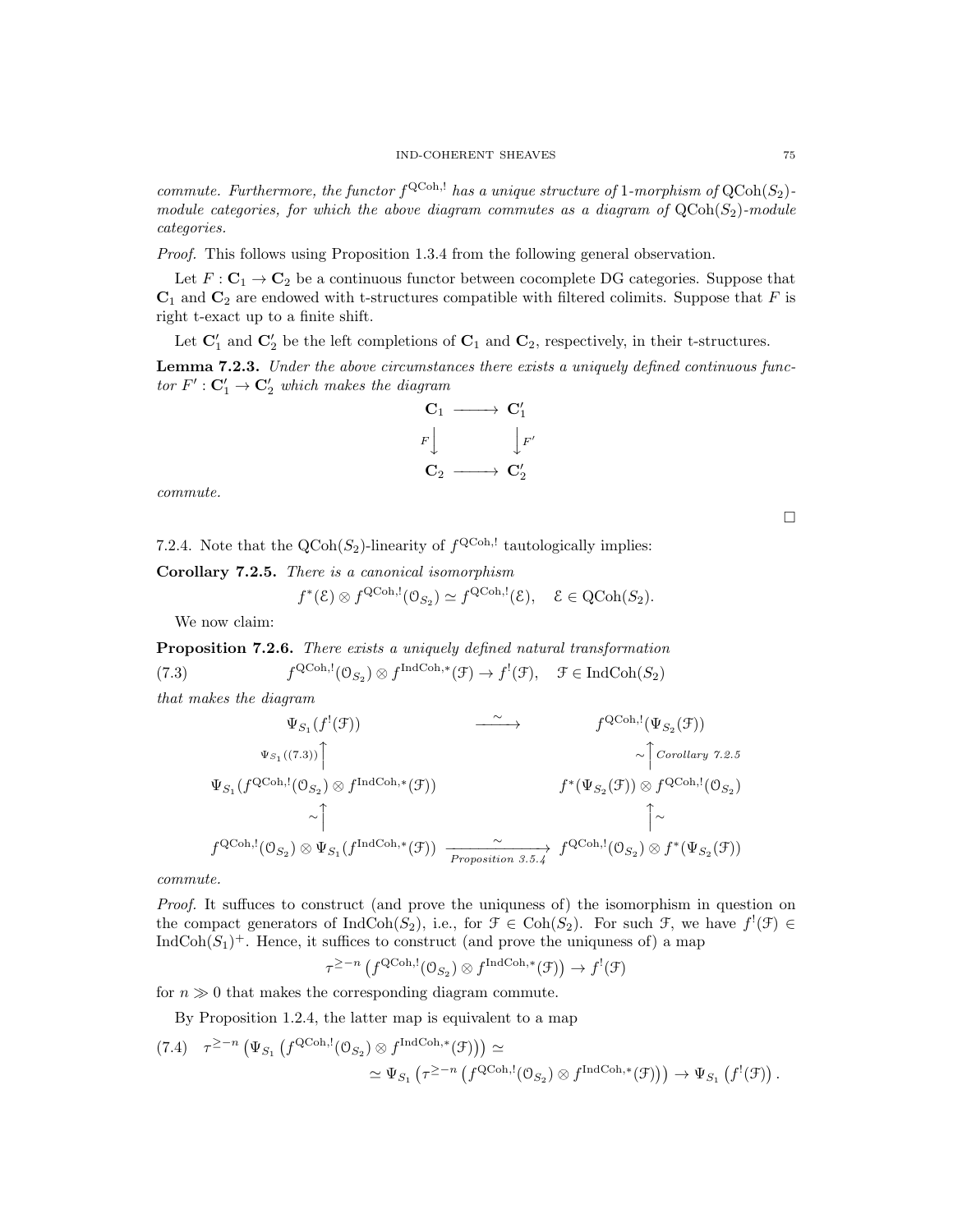We have:

$$
\Psi_{S_1} \left( f^{\text{QCoh},!}(\mathcal{O}_{S_2}) \otimes f^{\text{IndCoh},*}(\mathcal{F}) \right) \simeq f^{\text{QCoh},!}(\mathcal{O}_{S_2}) \otimes \left( \Psi_{S_1} \circ f^{\text{IndCoh},*}(\mathcal{F}) \right) \simeq \\
 \simeq f^{\text{QCoh},!}(\mathcal{O}_{S_2}) \otimes \left( f^* \circ \Psi_{S_2}(\mathcal{F}) \right),
$$

which, by Corollary 7.2.5, identifies with

$$
f^{\text{QCoh},!}(\Psi_{S_2}(\mathcal{F})) \simeq \Psi_{S_1}(f^{!}(\mathcal{F})).
$$

In particular,

$$
\tau^{\geq -n} \left( \Psi_{S_1} \left( f^{\text{QCoh},!}(\mathbb{O}_{S_2}) \otimes f^{\text{IndCoh},*}(\mathcal{F}) \right) \right) \simeq \Psi_{S_1}(f^{!}(\mathcal{F}))
$$

for all  $n \gg 0$ , and the required map in (7.4) is the identity.

 $\Box$ 

Remark 7.2.7. As we shall see in Propositions 7.3.8 and 7.4.5, the map in (7.3) is an isomorphism if and only if the map f is Gorenstein.

7.2.8. Here are some properties of the functor of the functor  $f^{\text{QCoh},!}$  introduced in Proposition 7.2.2.

# Proposition 7.2.9.

(a) If f is proper, the functor  $f^{\text{QCoh},!}$  is the right adjoint of  $f_*$ . (b) Let

$$
S'_1 \xrightarrow{g_1} S_1
$$
  

$$
f' \downarrow \qquad \qquad \downarrow f
$$
  

$$
S'_2 \xrightarrow{g_2} S_2
$$

be a Cartesian diagram. Then there exists a canonical isomorphism of functors

(7.5) 
$$
(g_1)_* \circ (f')^{\text{QCoh},!} \simeq f^{\text{QCoh},!} \circ (g_2)_*
$$

Moreover, if f is proper, the map  $\rightarrow$  in (7.5) comes by the  $(f_*, f^{\text{QCoh},!})$ - and  $(f'_*, (f')^{\text{QCoh},!})$ adjunctions from the isomorphism

$$
f_*\circ (g_1)_*\simeq (g_2)_*\circ f'_*.
$$

(c) The map

(7.6) 
$$
g_1^* \circ f^{\text{QCoh},!} \to (f')^{\text{QCoh},!} \circ g_2^*
$$

obtained from (7.5) by the  $(g_1^*, (g_1)_*)$ - and  $(g_2^*, (g_2)_*)$ -adjunctions, is an isomorphism.

Remark 7.2.10. A diagram chase shows that if  $f$  (and hence  $f'$ ) is proper, the map in (7.6) is canonically isomorphic to one obtained by the  $(f_*, f^{\text{QCoh},!})$ - and  $(f'_*, (f')^{\text{QCoh},!})$ -adjunctions from the usual base change isomorphism for QCoh:

$$
f'_* \circ g_1^* \simeq g_2^* \circ f_*.
$$

*Proof.* We first prove point (a). Since  $QCoh(S_1)$  and  $QCoh(S_2)$  are left-complete in their respective t-structures and since  $f^{\text{QCoh},!}$  is right t-exact up to a finite shift, it suffices construct a canonical isomorphism

(7.7) 
$$
\mathrm{Maps}_{\mathrm{QCoh}(S_2)}(f_*(\mathcal{E}_1), \mathcal{E}_2) \to \mathrm{Maps}_{\mathrm{QCoh}(S_2)}(\mathcal{E}_1, f^{\mathrm{QCoh},!}(\mathcal{E}_2))
$$

for  $\mathcal{E}_2 \in \mathrm{QCoh}(S_2)^+$ .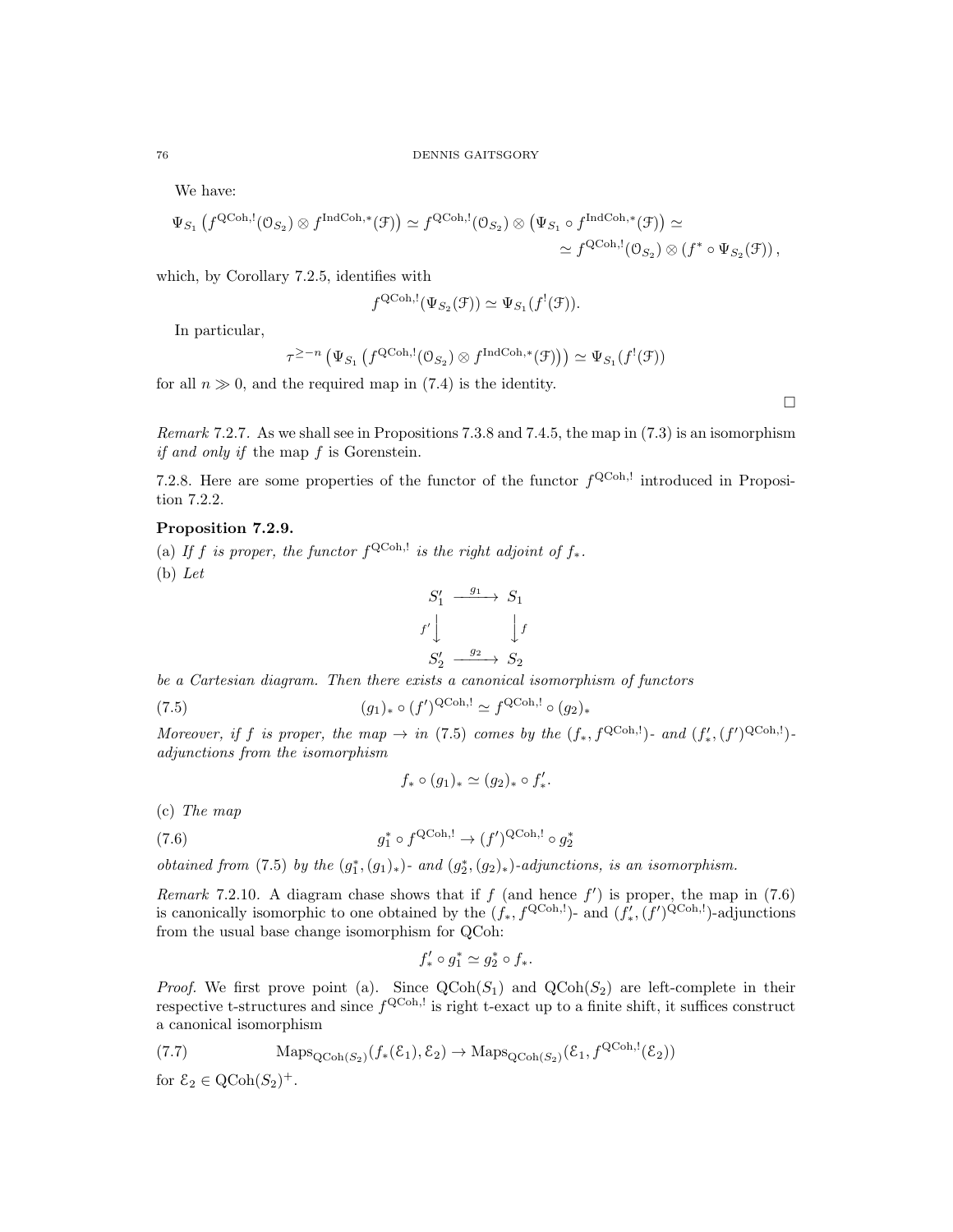Since  $f^{\text{QCoh},!}$  is also left t-exact up to a finite shift, and since  $f_*$  is left t-exact, we can also take  $\mathcal{E}_1 \in \text{QCoh}(S_1)^+$ . In this case, Proposition 1.2.4 reduces the isomorphism (7.7) for one for IndCoh.

Point (b) follows from Lemma 7.2.3 and the base change isomorphism for IndCoh.

Let us prove point (c). As in the proof of Proposition 7.1.6, we can assume that  $f$  (and hence  $f'$ ) is proper, and  $g_2$  (and hence  $g_1$ ) is affine.

In this case, the functor  $(g_1)_*$  is conservative. Hence, it is sufficient to show that the natural transformation

(7.8) 
$$
(g_1)_* \circ g_1^* \circ f^{\text{QCoh},!} \to (g_1)_* \circ (f')^{\text{QCoh},!} \circ g_2^*
$$

is an isomorphism.

The value of the left-hand side of (7.8) on  $\mathcal{E} \in \text{QCoh}(S_2)$  is canonically isomorphic to

$$
(g_1)_*(\mathfrak{O}_{S'_1}) \otimes f^{\text{QCoh},!}(\mathcal{E}) \simeq f^*((g_2)_*(\mathfrak{O}_{S'_2})) \otimes f^{\text{QCoh},!}(\mathcal{E}) \simeq f^{\text{QCoh},!}((g_2)_*(\mathfrak{O}_{S'_2}) \otimes \mathcal{E}).
$$

The value of the right-hand side of (7.8) on  $\mathcal{E} \in \text{QCoh}(S_2)$  is, by point (b), canonically isomorphic to

$$
f^{\text{QCoh},!} \circ (g_2)_* \circ g_2^*(\mathcal{E}) \simeq f^{\text{QCoh},!}((g_2)_*(\mathcal{O}_{S_2'}) \otimes \mathcal{E}).
$$

By unwinding the constructions, we obtain that the map in (7.8) is the identity map on  $f^{\text{QCoh},!}((g_2)_*(\mathcal{O}_{S_2'})\otimes \mathcal{E}).$ 

# 7.3. Gorenstein morphisms.

7.3.1. Let  $f: S_1 \to S_2$  be a morphism between Noetherian DG schemes.

**Definition 7.3.2.** We shall say that  $f$  is Gorenstein if it is eventually coconnective, locally almost of finite type, and the object  $f^{\text{QCoh},!}(\mathcal{O}_{S_2}) \in \text{QCoh}(S_1)$  is a graded line bundle.

In what follows, for a Gorenstein morphism morphism  $f: S_1 \rightarrow S_2$ , we shall denote by  $\mathcal{K}_{S_1/S_2}$  the graded line bundle appearing in the above definition, and refer to it as the "relative" dualizing line bundle."

7.3.3. We shall say that  $S \in \text{DGSch}_{\text{Noeth}}$  is Gorenstein if the map

$$
p_S : S \to \text{pt} := \text{Spec}(k)
$$

is Gorenstein. I.e., if  $S$  is almost of finite type, eventually coconnective and the object

$$
\omega_S := (p_S)^!(k) \in \mathrm{Coh}(S),
$$

thought of as an object of  $\mathrm{QCoh}(S)$ , is a graded line bundle.

7.3.4. It follows from Proposition 7.2.9 that the class of Gorenstein morphisms is stable under base change and that the formation of  $\mathcal{K}_{S_1/S_2}$  is compatible with base change, i.e., for a Cartesian square

$$
S'_1 \xrightarrow{g_1} S_1
$$
  

$$
f' \downarrow \qquad \qquad \downarrow f
$$
  

$$
S'_2 \xrightarrow{g_2} S_2
$$

we have a canonical isomorphism

(7.9) 
$$
g_1^*(\mathcal{K}_{S_1/S_2}) \simeq \mathcal{K}_{S_1'/S_2'}.
$$

In addition, we claim: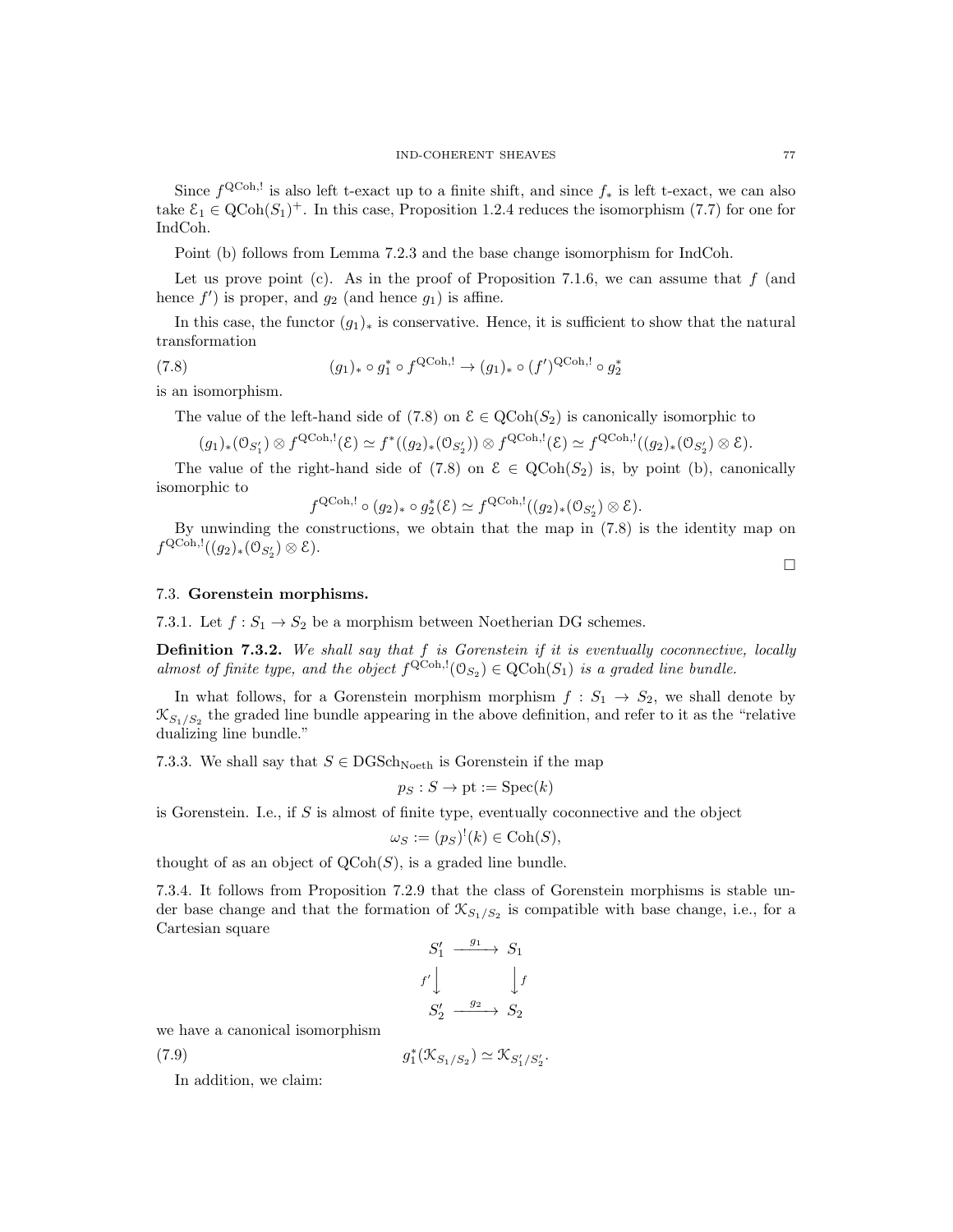**Corollary 7.3.5.** Let  $f : S_1 \to S_2$  be an eventually coconnective morphism almost of finite type. Then f is Gorenstein if only if its geometric fibers are Gorenstein.

*Proof.* Assume that the geometric fibers of f are Gorenstein. We need to show that  $f^{\text{QCoh},!}(\mathcal{O}_{S_2})$ is a graded line bundle. As in Lemma 3.6.3, it suffices to show that the \*-restrictions of  $f^{\text{QCoh},!}(\mathcal{O}_{S_2})$  to the geometric fibers of f are graded line bundles. The latter follows from Proposition 7.2.9(c).

 $\Box$ 

 $\Box$ 

**Corollary 7.3.6.** Let  $f : S_1 \to S_2$  be an eventually coconnective morphism almost of finite type. If the base change of f by  $i: {}^{cl}S_2 \rightarrow S_2$  is Gorenstein, then f is Gorenstein.

7.3.7. We are going to prove:

**Proposition 7.3.8.** Let  $f : S_1 \to S_2$  be Gorenstein. Then the map

$$
\mathcal{K}_{S_1/S_2} \otimes f^{\text{IndCoh},*}(\mathcal{F}) \to f^!(\mathcal{F}), \quad \mathcal{F} \in \text{IndCoh}(S_2)
$$

of (7.3) is an isomorphism.

*Proof.* Going back to the proof of Proposition 7.2.6, it suffices to show that for  $\mathcal{F} \in \text{Coh}(S)$ , the object

$$
\mathcal{K}_{S_1/S_2} \otimes f^{\text{IndCoh},*}(\mathcal{F}) \in \text{IndCoh}(S_1)
$$

belongs to IndCoh $(S_1)^+$ . We have:  $f^{\text{IndCoh},*}(\mathcal{F}) \in \text{IndCoh}(S_1)^+$ , and the required assertion follows from the fact that  $\mathcal{K}_{S_1/S_2} \otimes -$  shifts degrees by a finite amount.

7.4. Characterizations of Gorenstein morphisms. The material of this subsection is included for the sake of completeness and will not be needed elsewhere in the paper.

7.4.1. We have:

**Proposition 7.4.2.** Let  $f : S_1 \to S_2$  be an eventually coconnective morphism almost of finite type. Suppose that the object  $f^{\text{QCoh},!}(\mathcal{O}_{S_2})$  belongs to  $\text{QCoh}(S_1)^\text{perf}$ . Then f is Gorenstein.

As a particular case, we have the following characterization of Gorenstein DG schemes, suggested by Drinfeld:

Corollary 7.4.3. Let  $S \in \text{DGSch}_{\text{aff}}$  be eventually coconnective. Suppose that the object

 $\omega_S \in \text{Coh}(S)$ 

belongs to  $\text{QCoh}(S)^\text{perf} \subset \text{Coh}(S)$ . Then S is Gorenstein.

*Proof.* It is easy to see that an object of  $QCoh(S_1)$ <sup>perf</sup> is a line bundle if and only if such is the retsriction to all of its geometric fibers over  $S_2$ . Using Proposition 7.2.9(c), this reduces the statement of the proposition to that of Corollary 7.4.3. The latter will be proved in Sect. 9.6.15.  $\Box$ 

7.4.4. We are now going to prove a converse to Proposition 7.3.8.

**Proposition 7.4.5.** Let  $f: S_1 \to S_2$  be an eventually coconnective morphism almost of finite type, such that the natural transformation (7.3) is an isomorphism. Then f is Gorenstein.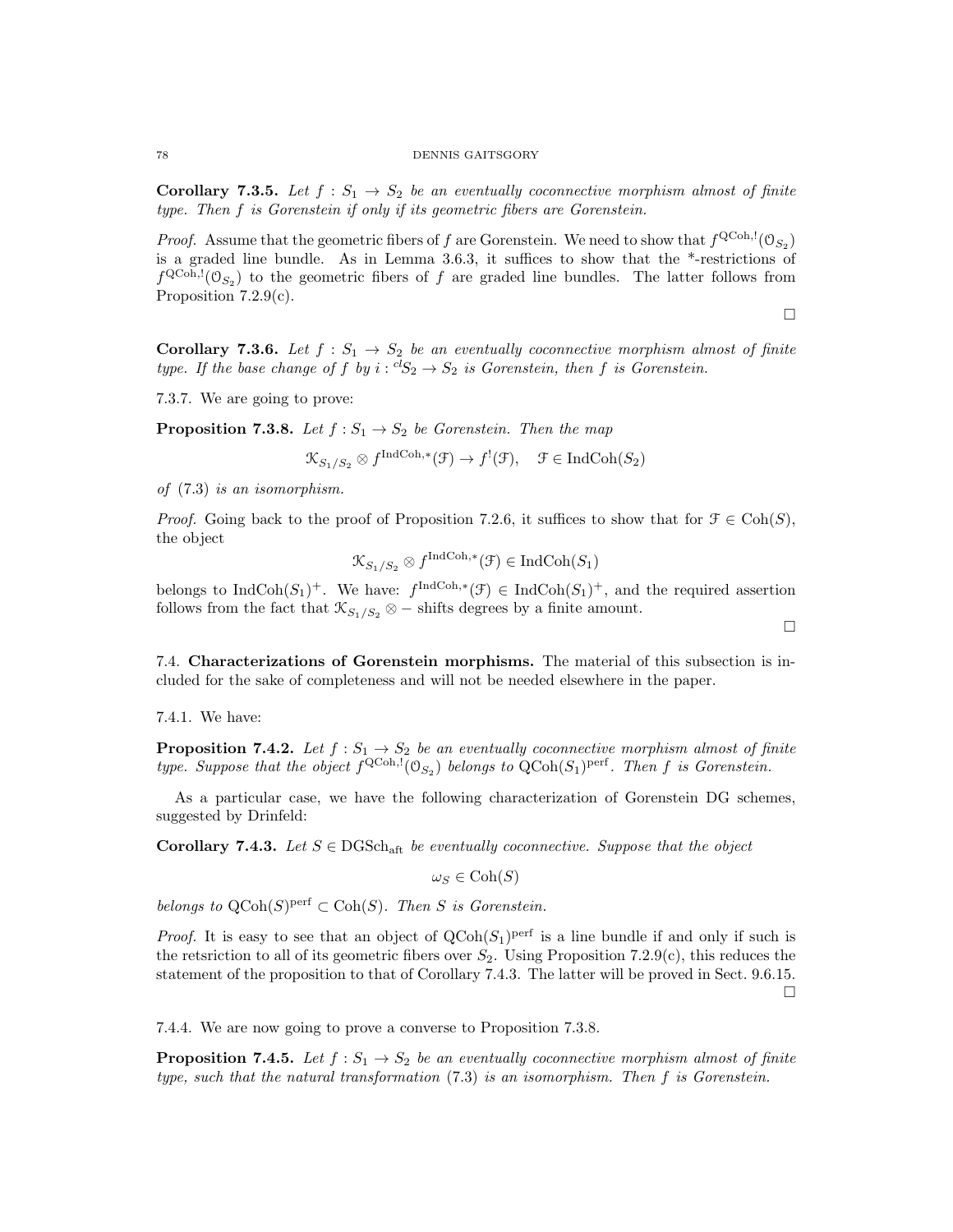By assumption,

$$
f^{\text{QCoh},!}(\mathcal{O}_{S_2}) \otimes f^{\text{IndCoh},*}(\Xi_{S_2}(\mathcal{O}_{S_2})) \simeq f^!(\Xi_{S_2}(\mathcal{O}_{S_2})) \in \text{Coh}(S_1).
$$

However,

$$
f^{\text{QCoh},!}(\mathcal{O}_{S_2}) \otimes f^{\text{IndCoh},*}(\Xi_{S_2}(\mathcal{O}_{S_2})) \simeq f^{\text{QCoh},!}(\mathcal{O}_{S_2}) \otimes \Xi_{S_1}(\mathcal{O}_{S_1}) \simeq \Xi_{S_1}(f^{\text{QCoh},!}(\mathcal{O}_{S_2})).
$$

From Lemma 1.5.8, we obtain that  $f^{\text{QCoh},!}(\mathcal{O}_{S_2}) \in \text{QCoh}(S_1)^{\text{perf}}$ . Hence, the assertion follows from Proposition 7.4.2.

7.4.6. We end this subsection with the following observation. Let  $f: S_1 \rightarrow S_2$  be an eventually coconnective morphism almost of finite type, where  $S_2$  (and hence  $S_1$ ) is itself eventually coconnective. Then from the isomorphism

$$
f^{\text{QCoh},!} \circ \Psi_{S_2} \simeq \Psi_{S_1} \circ f^!
$$

we obtain a natural transformation:

(7.10) 
$$
\Xi_{S_1} \circ f^{\text{QCoh},!} \to f^! \circ \Xi_{S_2}.
$$

We claim:

Proposition 7.4.7. The map f is Gorenstein if and only if the natural transformation (7.10) is an isomorphism.

*Proof.* For  $\mathcal{E} \in \mathrm{QCoh}(S_2)$  we have

$$
\Xi_{S_1} \circ f^{\text{QCoh},!}(\mathcal{E}) \simeq f^*(\mathcal{E}) \otimes (\Xi_{S_1} \circ f^{\text{QCoh},!}(\mathcal{O}_{S_2})) \simeq f^*(\mathcal{E}) \otimes f^{\text{QCoh},!}(\mathcal{O}_{S_2}) \otimes \Xi_{S_1}(\mathcal{O}_{S_1}).
$$

If  $f$  is Gorenstein, then by Proposition 7.3.8, we have:

$$
f^{!} \circ \Xi_{S_2}(\mathcal{E}) \simeq \mathcal{K}_{S_1/S_2} \otimes (f^{\text{IndCoh},*} \circ \Xi_{S_2}(\mathcal{E})) \simeq \mathcal{K}_{S_1/S_2} \otimes f^*(\mathcal{E}) \otimes (f^{\text{IndCoh},*} \circ \Xi_{S_2}(\mathcal{O}_{S_2})) \simeq
$$
  

$$
\simeq \mathcal{K}_{S_1/S_2} \otimes f^*(\mathcal{E}) \otimes (\Xi_{S_1} \circ f^*(\mathcal{O}_{S_2})) \simeq \mathcal{K}_{S_1/S_2} \otimes f^*(\mathcal{E}) \otimes \Xi_{S_1}(\mathcal{O}_{S_1}),
$$

and the isomorphism is manifest.

Vice versa, assume that (7.10) holds. We obtain that

$$
\Xi_{S_1} \circ f^{\text{QCoh},!}(\mathcal{O}_{S_2}) \in \text{Coh}(S_1).
$$

Applying Lemma 1.5.8, we deduce that  $f^{\text{QCoh},!}(\mathcal{O}_{S_2}) \in \text{QCoh}(S_1)^{\text{perf}}$ . Applying Proposition 7.4.2, we deduce that  $f$  is Gorenstein.

 $\Box$ 

#### 7.5. The functor of !-pullback for smooth maps.

7.5.1. Note that from Corollary 7.3.6 we obtain:

Corollary 7.5.2. A smooth map is Gorenstein.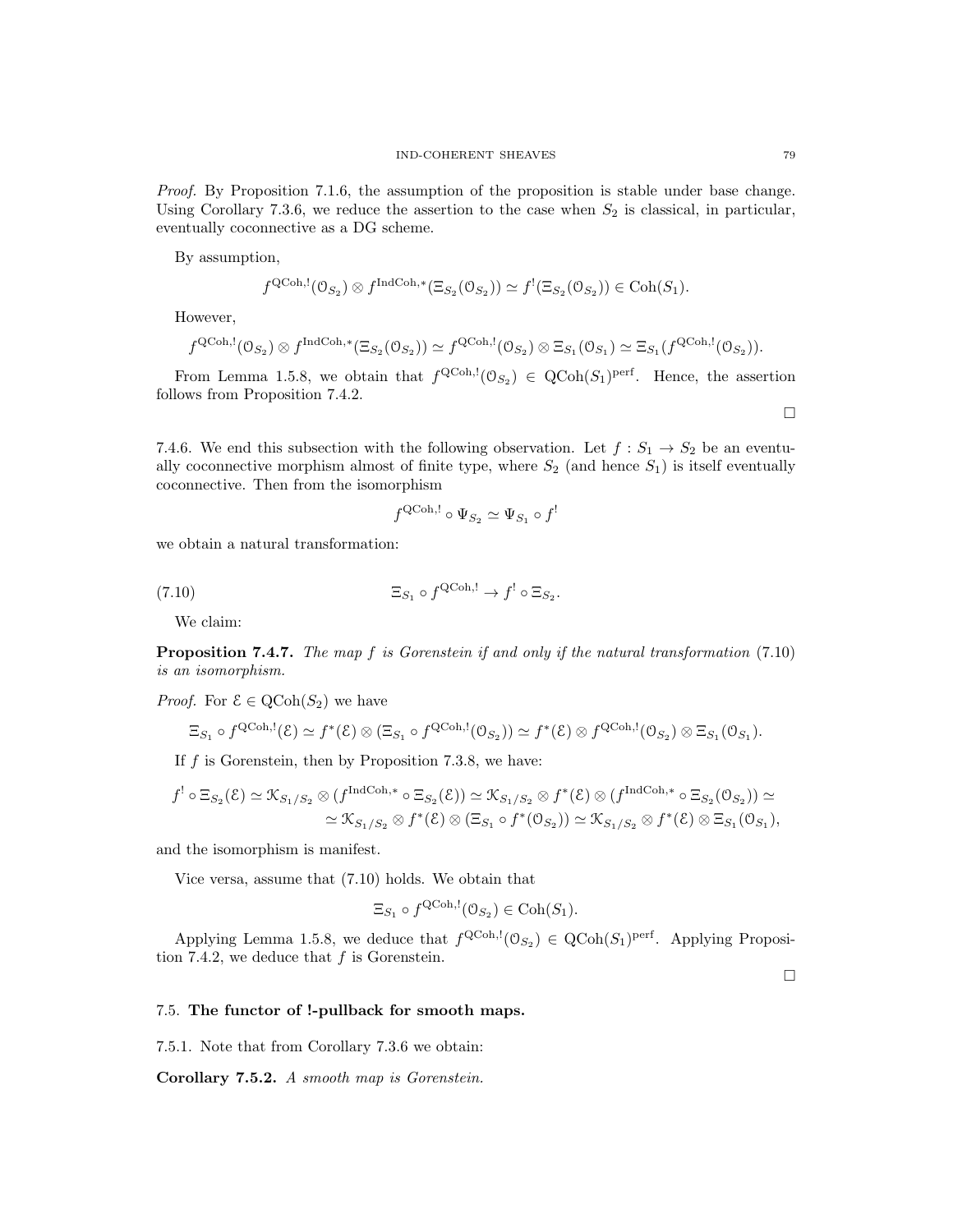7.5.3. As a corollary of Proposition 7.3.8, we obtain:

**Corollary 7.5.4.** Let  $f : S_1 \to S_2$  be smooth. There exists a unique isomorphism of functors (7.11)  $\mathcal{K}_{S_1/S_2} \otimes f^{\text{IndCoh},*}(\mathcal{F}) \simeq f^!(\mathcal{F}), \quad \mathcal{F} \in \text{IndCoh}(S_2)$ 

that makes the diagram

$$
\Psi_{S_1}(f^{!}(\mathcal{F})) \longrightarrow f^{QCoh,!}(\Psi_{S_2}(\mathcal{F}))
$$
\n
$$
\Psi_{S_1}(\mathcal{K}_{S_1/S_2} \otimes f^{\text{IndCoh},*}(\mathcal{F})) \longrightarrow f^{*}(\Psi_{S_2}(\mathcal{F})) \otimes \mathcal{K}_{S_1/S_2})
$$
\n
$$
\sim \uparrow \qquad \qquad \uparrow \qquad \qquad \uparrow \qquad \qquad \uparrow \qquad \qquad \uparrow \qquad \qquad \uparrow \qquad \qquad \uparrow \qquad \qquad \uparrow \qquad \qquad \uparrow \qquad \qquad \uparrow \qquad \qquad \uparrow \qquad \qquad \uparrow \qquad \qquad \uparrow \qquad \qquad \uparrow \qquad \qquad \uparrow \qquad \qquad \uparrow \qquad \qquad \uparrow \qquad \qquad \uparrow \qquad \qquad \uparrow \qquad \qquad \uparrow \qquad \qquad \uparrow \qquad \qquad \uparrow \qquad \qquad \uparrow \qquad \qquad \uparrow \qquad \qquad \uparrow \qquad \qquad \uparrow \qquad \qquad \uparrow \qquad \qquad \uparrow \qquad \qquad \uparrow \qquad \qquad \uparrow \qquad \qquad \uparrow \qquad \qquad \uparrow \qquad \qquad \uparrow \qquad \qquad \uparrow \qquad \qquad \uparrow \qquad \qquad \uparrow \qquad \qquad \uparrow \qquad \qquad \uparrow \qquad \qquad \uparrow \qquad \qquad \uparrow \qquad \qquad \uparrow \qquad \qquad \uparrow \qquad \qquad \uparrow \qquad \qquad \uparrow \qquad \qquad \uparrow \qquad \qquad \uparrow \qquad \qquad \uparrow \qquad \qquad \uparrow \qquad \qquad \uparrow \qquad \qquad \uparrow \qquad \qquad \uparrow \qquad \qquad \uparrow \qquad \qquad \uparrow \qquad \qquad \uparrow \qquad \qquad \uparrow \qquad \qquad \uparrow \qquad \qquad \uparrow \qquad \qquad \uparrow \qquad \qquad \uparrow \qquad \qquad \uparrow \qquad \qquad \uparrow \qquad \qquad \uparrow \qquad \qquad \uparrow \qquad \qquad \uparrow \qquad \qquad \uparrow \qquad \qquad \uparrow \qquad \qquad \uparrow \qquad \qquad \uparrow \qquad \qquad \uparrow \qquad \qquad \uparrow \
$$

commute.

**Corollary 7.5.5.** For a smooth map f, the functors  $f^!$  and  $f^{\text{IndCoh},*}$  differ by an  $\text{QCoh}(S_1)$ linear automorphism of  $IndCoh(S_1)$ .

7.5.6. Combining this with Proposition 4.5.3, we obtain:

**Corollary 7.5.7.** For a smooth map  $f : S_1 \to S_2$ , the functor  $f' : \text{IndCoh}(S_2) \to \text{IndCoh}(S_1)$ defines an equivalence

$$
\operatorname{QCoh}(S_1) \underset{\operatorname{QCoh}(S_2)}{\otimes} \operatorname{IndCoh}(S_2) \to \operatorname{IndCoh}(S_1).
$$

7.5.8. We are now going to use Corollary 7.5.7 to deduce:

**Proposition 7.5.9.** Let  $f : S_1 \to S_2$  be eventually coconnective and almost of finite type. Then the functor

$$
Q\text{Coh}(S_1)
$$
  $\underset{Q\text{Coh}(S_2)}{\otimes} \text{IndCoh}(S_2) \to \text{IndCoh}(S_1),$ 

induced by  $f^!$ , is fully faithful.

Proof of Proposition 7.5.9. By Corollary 4.4.5, the assertion of the proposition is Zariski-local with respect to both  $S_1$  and  $S_2$ .

As in the proof of Lemma 3.6.3, we can assume that f can be factored as a composition  $f' \circ f''$ , where  $f'$  is smooth, and  $f''$  is an eventually coconnective closed embedding. By transitivity, it suffices to prove the assertion for each of these two cases separately.

For smooth maps, the required assertion is given by Corollary 7.5.7. For an eventually coconnective closed embedding, the argument repeats that given in Proposition 4.4.2, where we use the  $(f_*^{\text{IndCoh}}, f')$ -adjunction instead of the  $(f^{\text{IndCoh},*}, f_*^{\text{IndCoh}})$ -adjunction.

 $\Box$ 

7.6. A higher-categorical compatibility of ! and \*-pullbacks. The material of this subsection will be needed for developing IndCoh on Artin stacks, and may be skipped on the first pass.

We will introduce a setting in which we can view IndCoh as a functor out of the category of Noetherian DG schemes, where there are two kinds of pullback functors: one with ! that can be applied to morphisms locally almost of finite type, and another with ∗ that can be applied to morphisms of bounded Tor dimension.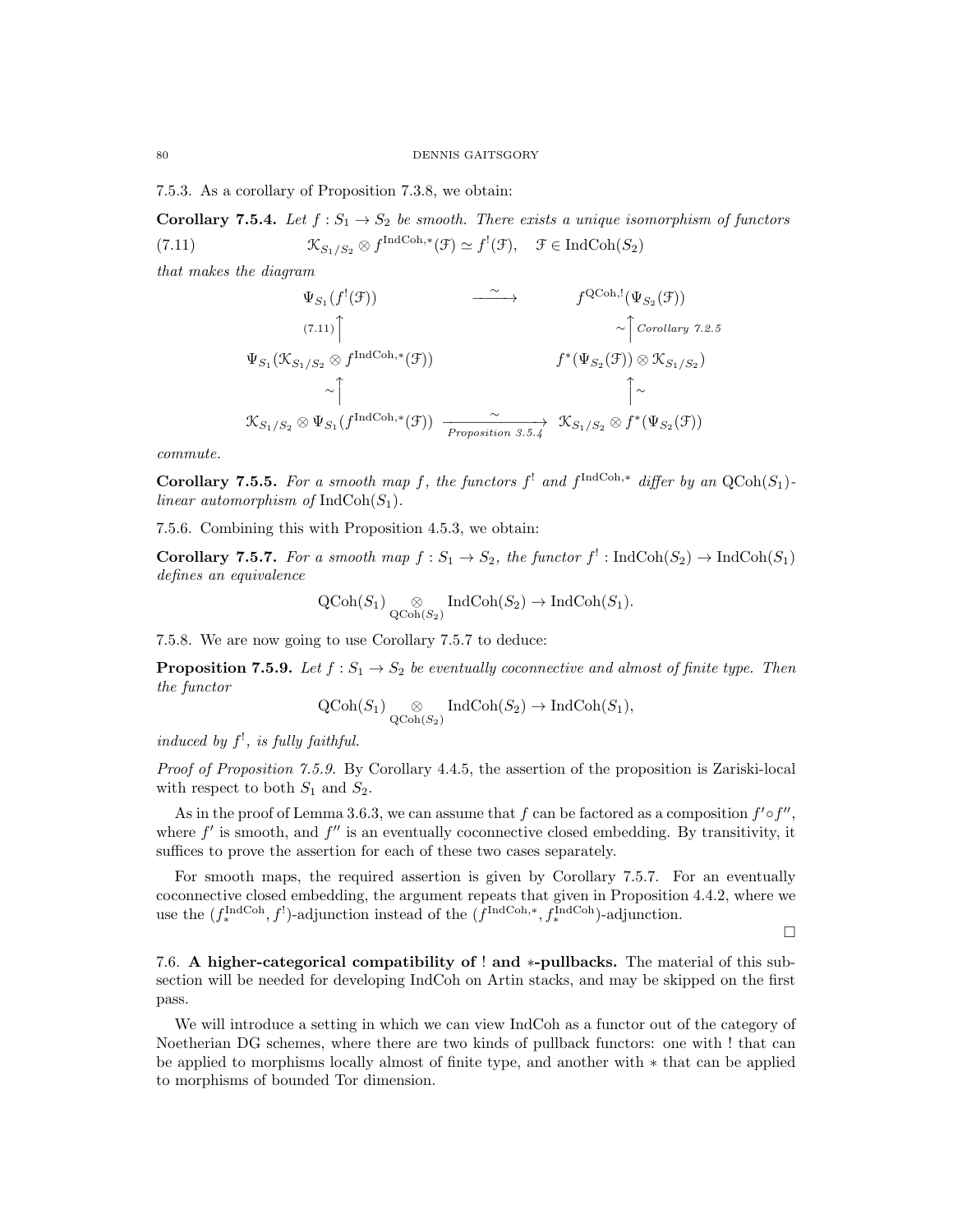Specifically, we will explain an  $\infty$ -categorical framework that encodes the compatibiltiy of the two pullbacks, which at the level of 1-morphisms is given by Proposition 7.1.6.

7.6.1. For an  $\infty$ -category **C** we let

$$
\rm Seg^\bullet({\bf C}):=\rm Funct([\bullet],{\bf C})\in\infty\text{-}\rm Grpd^\Delta^{\rm op}
$$

denote the Segal construction applied to C.

I.e., Seg<sup>•</sup>(C) is a simplicial  $\infty$ -groupoid, whose *n*-simplices is the  $\infty$ -groupoid of functors

$$
[n] \to \mathbf{C},
$$

where  $[n]$  is the category corresponding to the ordered set

$$
0\rightarrow 1\rightarrow \ldots \rightarrow n.
$$

The assignment

$$
\mathbf{C} \leadsto \mathrm{Seg}^\bullet(\mathbf{C})
$$

is a functor

$$
\mathrm{Seg}^{\bullet}(-): \infty\text{-}\mathrm{Cat} \to \infty\text{-}\mathrm{Grpd}^{\mathbf{\Delta}^{\mathrm{op}}} \, .
$$

The following is well-known:

Theorem 7.6.2. The functor  $\text{Seg}^{\bullet}(-)$  is fully faithful.

The objects of  $\infty$ -Grpd<sup> $\Delta^{\rm op}$ </sup> that lie in the essential image of the functor Seg<sup>•</sup>(-) are called "complete Segal spaces." Thus, Theorem 7.6.2 implies that the category of complete Segal spaces is equivalent to  $\infty$ -Cat.

7.6.3. We let

$$
\mathrm{Seg}^{\bullet,\bullet}(C):=\mathrm{Seg}^{\bullet}(\mathrm{Seg}^{\bullet}(C))\in \infty\operatorname{-Grpd}\nolimits^{(\Delta\times \Delta)^{\mathrm{op}}}
$$

be the iteration of the above construction. I.e.,

$$
Seg^{m,n}(\mathbf{C}) := \mathrm{Funct}([m] \times [n], \mathbf{C}) \in \infty\text{-}\mathrm{Grpd}.
$$

Let  $\pi_h, \pi_v$  denote the two maps  $\Delta \times \Delta \rightrightarrows \Delta$ . For a simplicial object  $e^{\bullet}$  of some  $\infty$ -category E we let

$$
\pi_h(\mathbf{e}^{\bullet})
$$
 and  $\pi_v(\mathbf{e}^{\bullet})$ 

denote the corresponding bi-simplicial objects of E.

We have canonically defined maps

$$
\pi_h(\operatorname{Seg}^{\bullet}(\mathbf{C})) \to \operatorname{Seg}^{\bullet,\bullet}(\mathbf{C}) \leftarrow \pi_h(\operatorname{Seg}^{\bullet}(\mathbf{C}))
$$

corresponding to taking the functors

$$
[m] \times [n] \to \mathbf{C}
$$

that constant along the second (for h) and first (for  $v$ ) coordinate, respectively.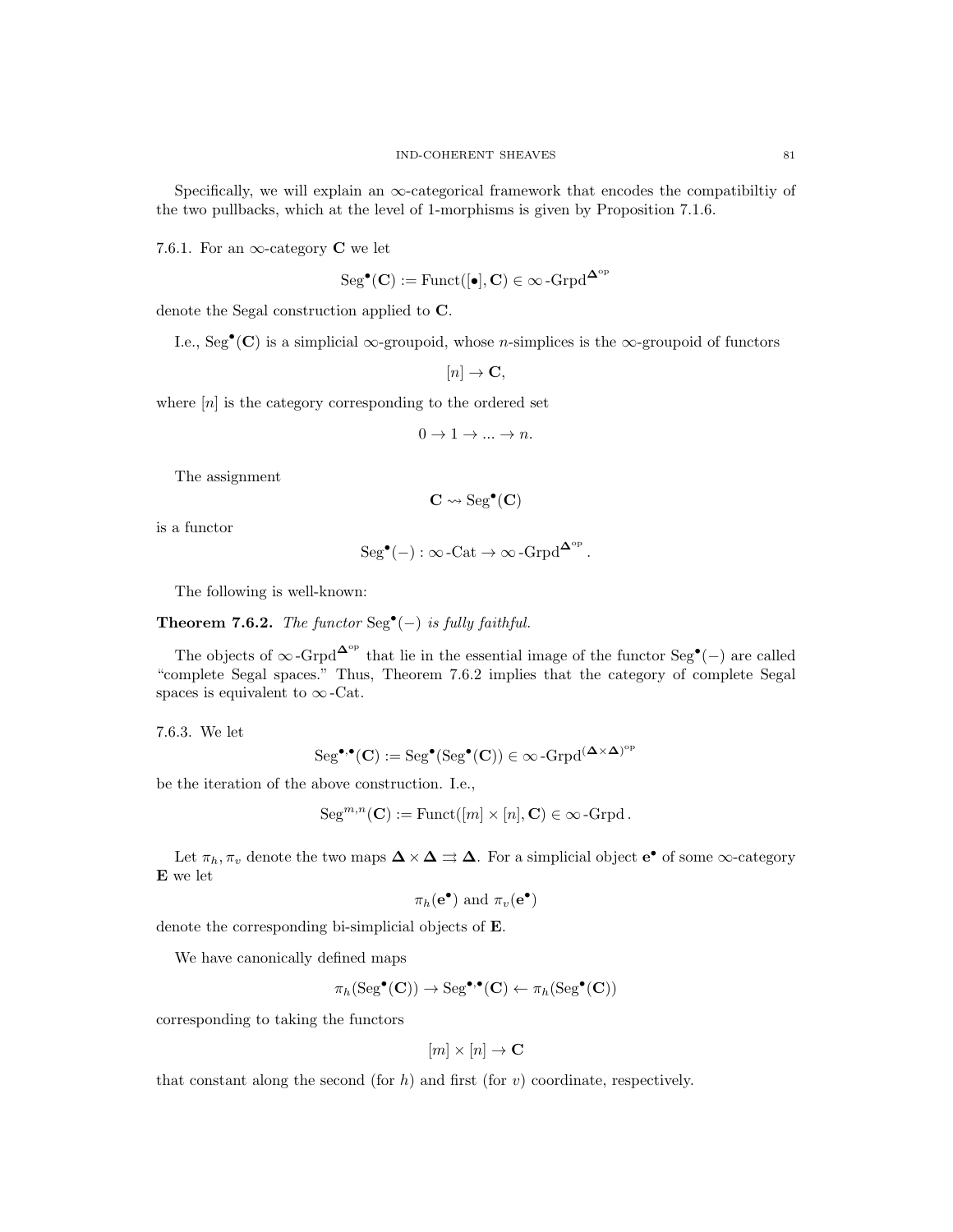7.6.4. Let  $\bf{C}$  be an  $\infty$ -category, with two distinguished classes of 1-morphisms vert and horiz, satisfying the assumptions of Sect. 5.1.1.

We let

$$
\text{Cart}^{\bullet,\bullet}_{vert;horiz}(\mathbf{C})
$$

denote the bi-simplicial groupoid, whose  $(m, n)$ -simplices is the full subgroupoid of

$$
\text{Funct}([m]\times[n],\mathbf{C})
$$

that consists of commutative diagrams



in which every square is Cartesian, and in which all vertical arrows belong to vert and all horizontal arrows belong to horiz.

Note that we have a canonically defined maps in  $\infty$ -Grpd<sup>( $\mathbf{\Delta} \times \mathbf{\Delta}$ )<sup>op</sup></sup>

$$
\pi_h(\mathrm{Seg}^\bullet(\mathbf{C}_{horiz}))\rightarrow \mathrm{Cart}_{vert;horiz}^{\bullet,\bullet}(\mathbf{C}) \leftarrow \pi_v(\mathrm{Seg}^\bullet(\mathbf{C}_{vert})).
$$

At the level of  $(m, n)$ -simplices, they correspond to diagrams (7.12), in which (for h) the vertical maps are identity maps, and (for  $v$ ) the horizontal maps are identity maps.

7.6.5. Consider the functors

$$
\mathrm{IndCoh}^!_{(\mathrm{DGSch}_\mathrm{Noeth})_\mathrm{aff}}:((\mathrm{DGSch}_\mathrm{Noeth})_\mathrm{aff})^\mathrm{op}\to\mathrm{DGCat}_\mathrm{cont}
$$

(see Proposition 3.2.4), and

$$
\rm IndCoh^*_{(DGSch_{Noeth})_{bdd-Tor}}: ((DGSch_{Noeth})_{bdd-Tor})^{op} \to DGCat_{cont}
$$

(see Corollary 3.5.6), where

 $(DGSch<sub>Noeth</sub>)_{bdd-Tor} \subset (DGSch<sub>Noeth</sub>)_{ev-conconn}$ 

is the 1-full subcategory, where we retsrict 1-morphisms to those of bounded Tor dimension.

Consider the corresponding maps in  $\infty$ -Grpd<sup> $\Delta^{\circ p}$ </sup>

$$
\mathrm{Seg}^\bullet(\mathrm{IndCoh}^!_{(\mathrm{DGSch}_{\mathrm{Noeth}})_{\mathrm{aff}}}): \mathrm{Seg}^\bullet(((\mathrm{DGSch}_{\mathrm{Noeth}})_{\mathrm{aff}})^\mathrm{op}) \to \mathrm{Seg}^\bullet((\mathrm{DGCat}_{\mathrm{cont}})^\mathrm{op}),
$$

and

 $\mathrm{Seg}^{\bullet}(\mathrm{IndCoh}^*_{(\mathrm{DGSch}_\mathrm{Noeth})_\mathrm{bdd-Tor}}):\mathrm{Seg}^{\bullet}((\mathrm{(DGSch}_\mathrm{Noeth})_\mathrm{bdd-Tor})^\mathrm{op})\to \mathrm{Seg}^{\bullet}((\mathrm{DGCat}_\mathrm{cont})^\mathrm{op}),$ respectively.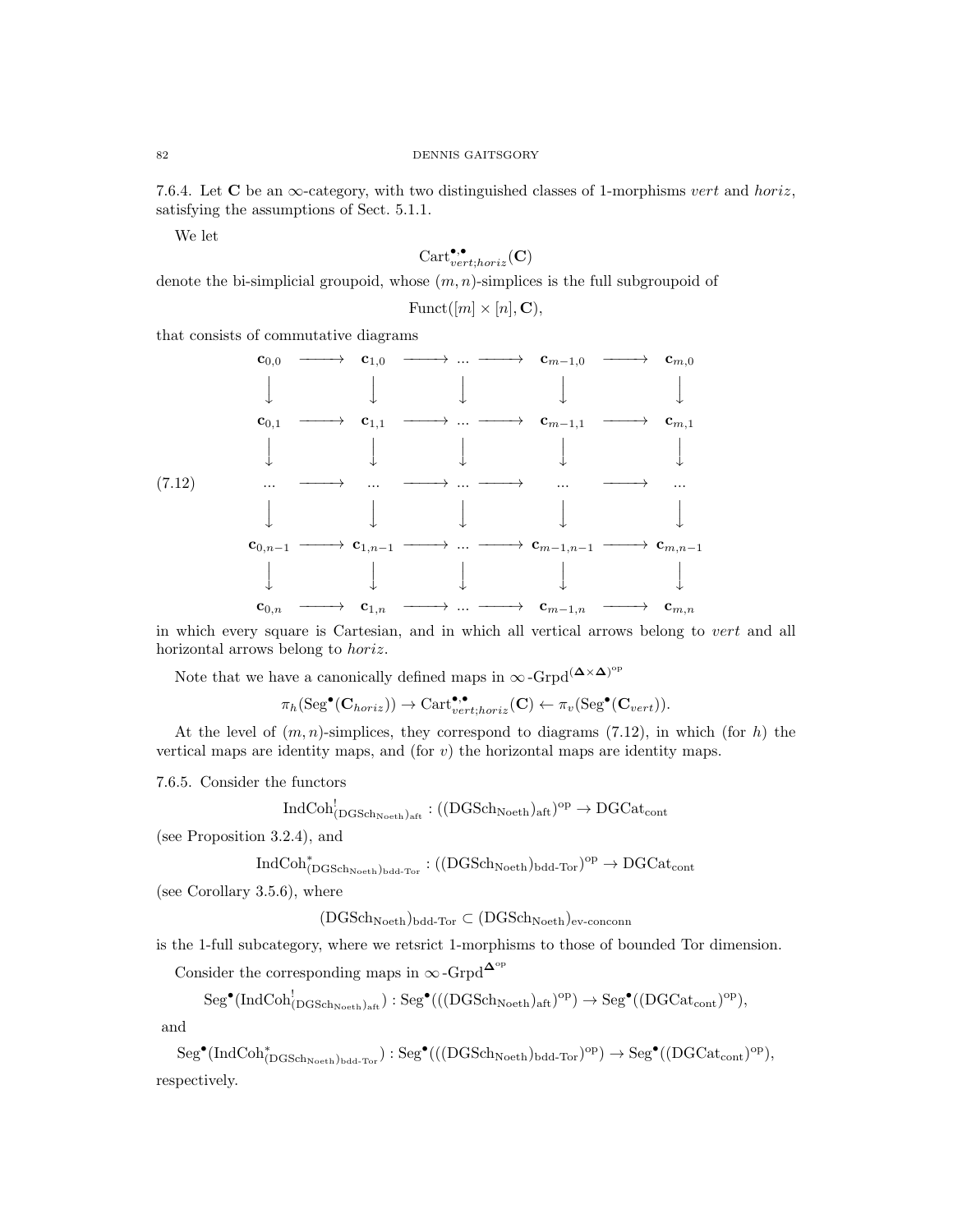7.6.6. We consider the category  $DGSch_{Noeth}$  equipped with the following classes of 1-morphisms:  $vert = bdd-Tor$  and  $horiz = aft$ .

We will prove:

**Proposition 7.6.7.** There exists a canonically defined map in  $\infty$ -Grpd<sup>( $\Delta \times \Delta$ )<sup>op</sup></sup>

 $\mathrm{IndCoh}_{(\mathrm{DGSch}_{\mathrm{Noeth}})_{\mathrm{bdd}\text{-}\mathrm{Tor};\mathrm{aft}}^{\bullet,\bullet}:\mathrm{Cart}^{\bullet,\bullet}_{\mathrm{bdd}\text{-}\mathrm{Tor};\mathrm{aft}}(\mathrm{DGSch}_{\mathrm{Noeth}})\to \mathrm{Seg}^{\bullet,\bullet}((\mathrm{DGCat}_\mathrm{cont})^{\mathrm{op}})$ that makes the following diagrams commute

$$
\begin{array}{ccc}\n \text{Cart}^{\bullet,\bullet}_{\text{bdd-Tor;aff}}(\text{DGSch}_{\text{Noeth}}) & \xrightarrow{\text{IndCoh}_{(\text{DGSch}_{\text{Noeth}})_{\text{bdd-Tor;aff}}}} & \text{Seg}^{\bullet,\bullet}((\text{DGCat}_{\text{cont}})^{\text{op}}) \\
 \uparrow & & \uparrow & \uparrow \\
 \pi_{h}(\text{Seg}^{\bullet}((\text{DGSch}_{\text{Noeth}})_{\text{aff}})) & \xrightarrow{\text{Seg}^{\bullet}(\text{IndCoh}_{(\text{DGSch}_{\text{Noeth}})_{\text{aff}})}} & \pi_{h}(\text{Seg}^{\bullet}((\text{DGCat}_{\text{cont}})^{\text{op}}))\n \end{array}
$$

and

$$
\begin{array}{ccc}\n \text{Cart}_{\text{bdd-Tor;aff}}^{\bullet,\bullet}(\text{DGSch}_{\text{Noeth}}) & \xrightarrow{\text{IndCoh}_{(\text{DGSch}_{\text{Noeth}})_{\text{bdd-Tor;aff}}}} & \text{Seg}^{\bullet,\bullet}((\text{DGCat}_{\text{cont}})^{\text{op}})\\ \uparrow & & \uparrow\\ \pi_v(\text{Seg}^{\bullet}((\text{DGSch}_{\text{Noeth}})_{\text{bdd-Tor}})) & \xrightarrow{\text{Seg}^{\bullet}(\text{IndCoh}_{(\text{DGSch}_{\text{Noeth}})_{\text{bdd-Tor}})}} & \pi_v(\text{Seg}^{\bullet}((\text{DGCat}_{\text{cont}})^{\text{op}})).\n \end{array}
$$

Proof. Given a Cartesian diagram

$$
S_{0,0} \xrightarrow{f_?} \cdots \xrightarrow{f_?} S_{m,0}
$$
\n
$$
g_? \downarrow \qquad \downarrow \qquad \downarrow g_? \qquad \downarrow g_? \qquad \downarrow g_? \qquad \downarrow g_? \qquad \downarrow g_? \qquad \downarrow g_? \qquad \downarrow g_? \qquad \downarrow g_? \qquad \downarrow g_? \qquad \downarrow g_? \qquad \downarrow g_? \qquad \downarrow g_? \qquad \downarrow g_? \qquad \downarrow g_? \qquad \downarrow g_? \qquad \downarrow g_? \qquad \downarrow g_? \qquad \downarrow g_? \qquad \downarrow g_? \qquad \downarrow g_? \qquad \downarrow g_? \qquad \downarrow g_? \qquad \downarrow g_? \qquad \downarrow g_? \qquad \downarrow g_? \qquad \downarrow g_? \qquad \downarrow g_? \qquad \downarrow g_? \qquad \downarrow g_? \qquad \downarrow g_? \qquad \downarrow g_? \qquad \downarrow g_? \qquad \downarrow g_? \qquad \downarrow g_? \qquad \downarrow g_? \qquad \downarrow g_? \qquad \downarrow g_? \qquad \downarrow g_? \qquad \downarrow g_? \qquad \downarrow g_? \qquad \downarrow g_? \qquad \downarrow g_? \qquad \downarrow g_? \qquad \downarrow g_? \qquad \downarrow g_? \qquad \downarrow g_? \qquad \downarrow g_? \qquad \downarrow g_? \qquad \downarrow g_? \qquad \downarrow g_? \qquad \downarrow g_? \qquad \downarrow g_? \qquad \downarrow g_? \qquad \downarrow g_? \qquad \downarrow g_? \qquad \downarrow g_? \qquad \downarrow g_? \qquad \downarrow g_? \qquad \downarrow g_? \qquad \downarrow g_? \qquad \downarrow g_? \qquad \downarrow g_? \qquad \downarrow g_? \qquad \downarrow g_? \qquad \downarrow g_? \qquad \downarrow g_? \qquad \downarrow g_? \qquad \downarrow g_? \qquad \downarrow g_? \qquad \downarrow g_? \qquad \downarrow g_? \qquad \downarrow g_? \qquad \downarrow g_? \qquad \downarrow g_? \qquad \downarrow g_? \qquad \downarrow g_? \qquad \downarrow g_? \qquad \downarrow g_? \qquad \down
$$

in (DGSch<sub>Noeth</sub>) with horizontal arrows being locally almost of finite type, and vertical arrows of bounded Tor dimension, we need to construct a commutative diagram in  $(DGCat_{cont})^{\text{op}}$ :

(7.14) IndCoh(S0,0) (f?) ! ←−−−− ... (f?) ! ←−−−− IndCoh(Sm,0) (g?) IndCoh,∗ x x x (g?) IndCoh,∗ ... −−−−→ ... −−−−→ ... (g?) IndCoh,∗ x x x (g?) IndCoh,∗ IndCoh(S0,n) ←−−−− (f?) ! ... ←−−−− (f?) ! IndCoh(Sm,n).

Moreover, the assignment

$$
(7.13) \rightsquigarrow (7.14)
$$

must be compatible with maps

 $[m] \times [n] \rightarrow [m'] \times [n']$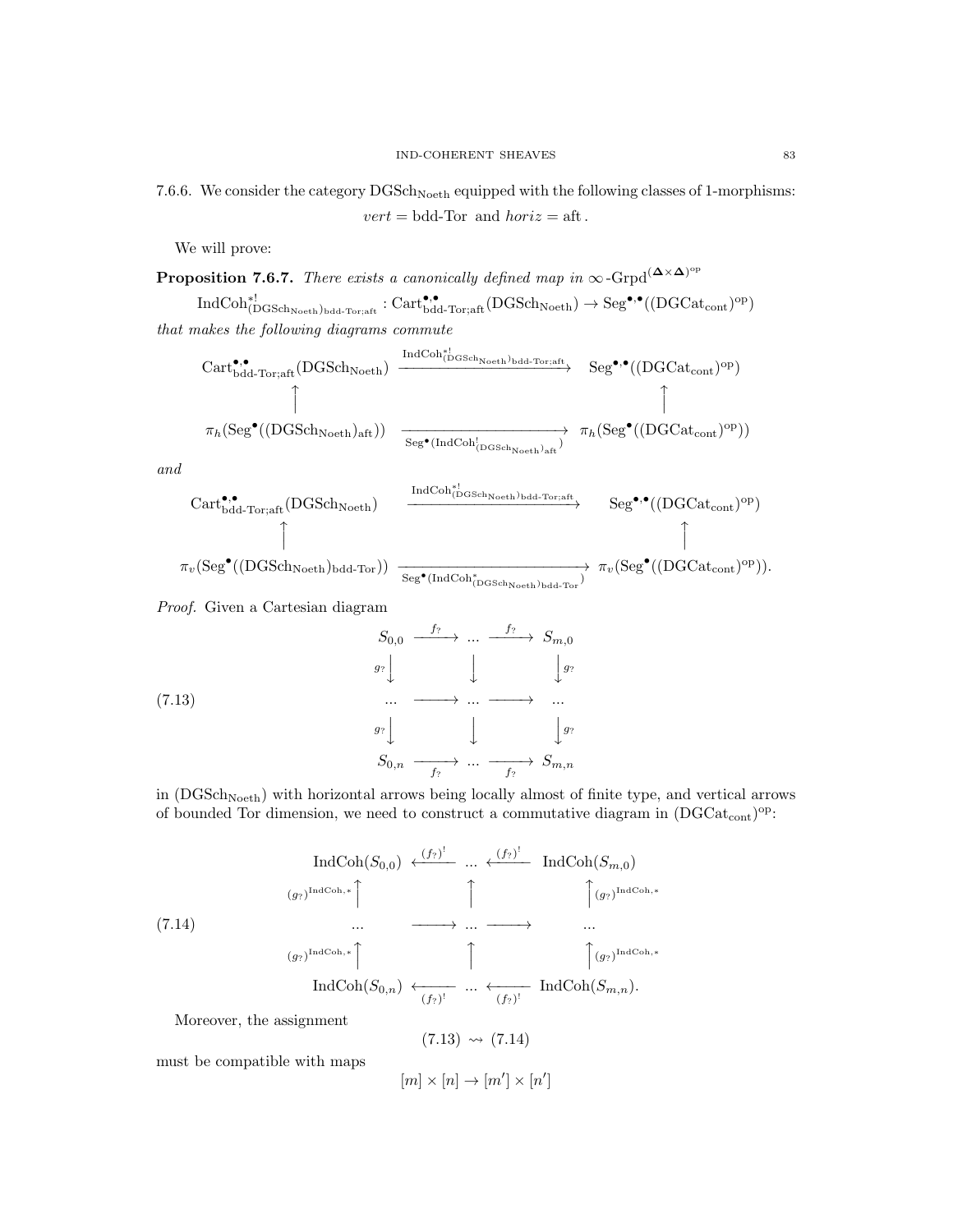in  $\Delta \times \Delta$ .

We start with the commutative diagram

$$
(7.15)
$$
\n
$$
(g_{?})_{*}^{\text{IndCoh}}(S_{0,0}) \xleftarrow{(f_{?})^{!}} \cdots \xleftarrow{(f_{?})^{!}} \text{IndCoh}(S_{m,0})
$$
\n
$$
\cdots \xrightarrow{(g_{?})_{*}^{\text{IndCoh}}}
$$
\n
$$
\cdots \xrightarrow{(g_{?})_{*}^{\text{IndCoh}}}
$$
\n
$$
\cdots \xrightarrow{(f_{?})^{!}} \cdots \xleftarrow{(f_{?})^{!}} \text{IndCoh}(S_{m,n})
$$

whose datum is is given by the functor

 $\text{IndCoh}_{(DGSch_{Noeth})_{\text{corr:bdd-Tor:aff}}}: = \text{IndCoh}_{(DGSch_{Noeth})_{\text{corr:all:aff}}}|_{(DGSch_{Noeth})_{\text{corr:bdd-Tor:aff}}}.$ 

The diagram (7.14) is obtained from (7.15) by passage to the left adjoints along the vertical arrows. The fact that the arising natural transformations are isomorphisms is given by Proposition 7.2.6.

 $\Box$ 

## 8. Descent

In this section we continue to assume that all DG schemes are Noetherian.

8.1. A result on conservativeness. In this subsection we will establish a technical result that will be useful in the sequel.

8.1.1. Let  $f: S_1 \to S_2$  be a map almost of finite type.

**Proposition 8.1.2.** Assume that  $f$  is surjective at the level of geometric points. Then the functor  $f'$ : IndCoh $(S_2) \to \text{IndCoh}(S_1)$  is conservative.

*Proof.* By Corollary 4.1.8 we can assume that both  $S_1$  are  $S_2$  are classical and reduced. By Noetherian induction, we can assume that the statement is true for all proper closed subschemes of  $S_2$ .

Hence, we can replace  $S_1$  and  $S_2$  be open subschemes and thus assume that f is smooth. In this case, by Corollary 7.5.5,  $f'$  differs from  $f^{\text{IndCoh},*}$  by an automorphism of IndCoh $(S_1)$ . So, it is enough to show that  $f^{\text{IndCoh},*}$  is fully faithful.

By Lemma 4.1.10, we can assume that  $S_2$  is the spectrum of a field. In this case  $S_1$  is a smooth scheme over this field, and the assertion becomes manifest.

 $\Box$ 

**Corollary 8.1.3.** Let  $f : S_1 \to S_2$  be a proper map, surjective at the level of geometric points. Then the essential image of the functor  $f_* : \text{Coh}(S_1) \to \text{Coh}(S_2)$  generates IndCoh( $S_2$ ).

8.2. h-descent.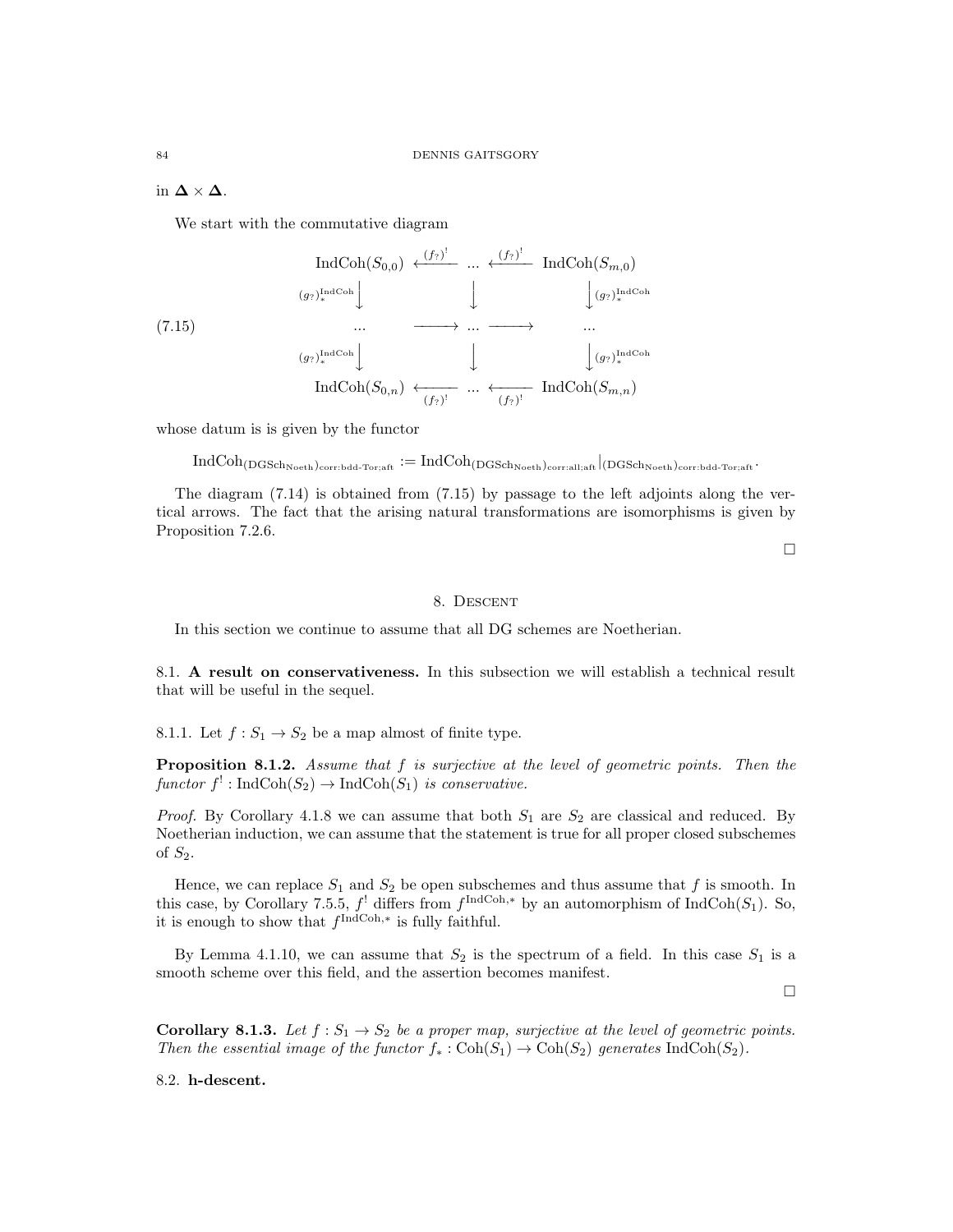8.2.1. Let  $f: S_1 \to S_2$  be a map locally almost of finite type. We can form the cosimplicial category IndCoh<sup>!</sup> $(S_1^{\bullet}/S_2)$  using the !-pullback functors, and !-pullback defines an augmentation

.

(8.1) 
$$
\operatorname{IndCoh}(S_2) \to \operatorname{Tot}\left(\operatorname{IndCoh}^!(S_1^{\bullet}/S_2)\right)
$$

We shall say that IndCoh satisfies !-descent for  $f$  if  $(8.1)$  is an equivalence.

The main theorem of this section is:

Theorem 8.2.2. IndCoh satisfies !-descent for maps that are covers for the h-topology.

Taking into account Proposition 4.2.1 and [GoLi, Theorem 4.1], to prove Theorem 8.2.2, it suffices to prove the following:

Proposition 8.2.3. IndCoh satisfies !-descent for maps that are proper and surjective at the level of geometric points.

Remark 8.2.4. In Sect. 8.3 we will give a direct proof of the fact that IndCoh satisfies !-descent for fppf maps.

Proof of Proposition 8.2.3. Consider the forgetful functor

$$
ev_0: \mathrm{Tot}\left(\mathrm{IndCoh}^!(S_1^\bullet/S_2)\right) \to \mathrm{IndCoh}(S_1)
$$

given by evaluation on the 0-th term. Its composition with the functor  $(8.1)$  is the functor  $f'$ .

We will show that  $ev_0$  admits a left adjoint, to be denoted  $ev_0^L$ , such that the natural map

(8.2) 
$$
ev_0 \circ ev_0^L \to f^! \circ f_*^{\text{IndCoh}}
$$

is an isomorphism. We will also show that both pairs

$$
(ev_0^L, ev_0)
$$
 and  $(f_*^{\text{IndCoh}}, f')$ 

satisfy the conditions of the Barr-Beck-Lurie theorem (see [GL:DG], Sect. 3.1). This would imply the assertion of the proposition, as the isomorphism (8.2) would imply that the resulting two monads acting on  $IndCoh(S_1)$  are isomorphic.

Consider the augmented simplicial scheme  $S_1 \underset{S_2}{\times} (S_1^{\bullet}/S_2)$ , which is equipped with a map of simplicial schemes

$$
f^{\bullet}: S_1 \underset{S_2}{\times} (S_1^{\bullet}/S_2) \to S_1^{\bullet}/S_2.
$$

The operation of !-pullback defines a functor between the corresponding cosimplicial categories

$$
(f^{\bullet})^!: \operatorname{IndCoh}(S_1^{\bullet}/S_2) \to \operatorname{IndCoh}(S_1 \underset{S_2}{\times} (S_1^{\bullet}/S_2)).
$$

By Proposition 3.4.2, the term-wise adjoint  $(f^{\bullet})_*^{\text{IndCoh}}$  is also a functor of cosimplicial categories.

In particular, we obtain a pair of adjoint functors

$$
\mathrm{Tot}((f^{\bullet})_{*}^{\mathrm{IndCoh}}): \mathrm{Tot}\left(\mathrm{IndCoh}^{!}(S_{1 \times_{S_{2}}} (S_{1}^{\bullet}/S_{2})) \right) \rightleftarrows \mathrm{Tot}\left(\mathrm{IndCoh}^{!}(S_{1}^{\bullet}/S_{2}) \right): \mathrm{Tot}((f^{\bullet})^{!}).
$$

However, the augmented simplicial scheme  $S_1 \underset{S_2}{\times} (S_1^{\bullet}/S_2)$  is split by  $S_1$ , and therefore, the functors of !-pullback from the augmentation and evaluation on the splitting define mutual inverse equivalences

$$
Tot\left( IndCoh1(S1 \underset{S_2}{\times} (S_1^{\bullet}/S_2)) \right) \simeq IndCoh(S_1).
$$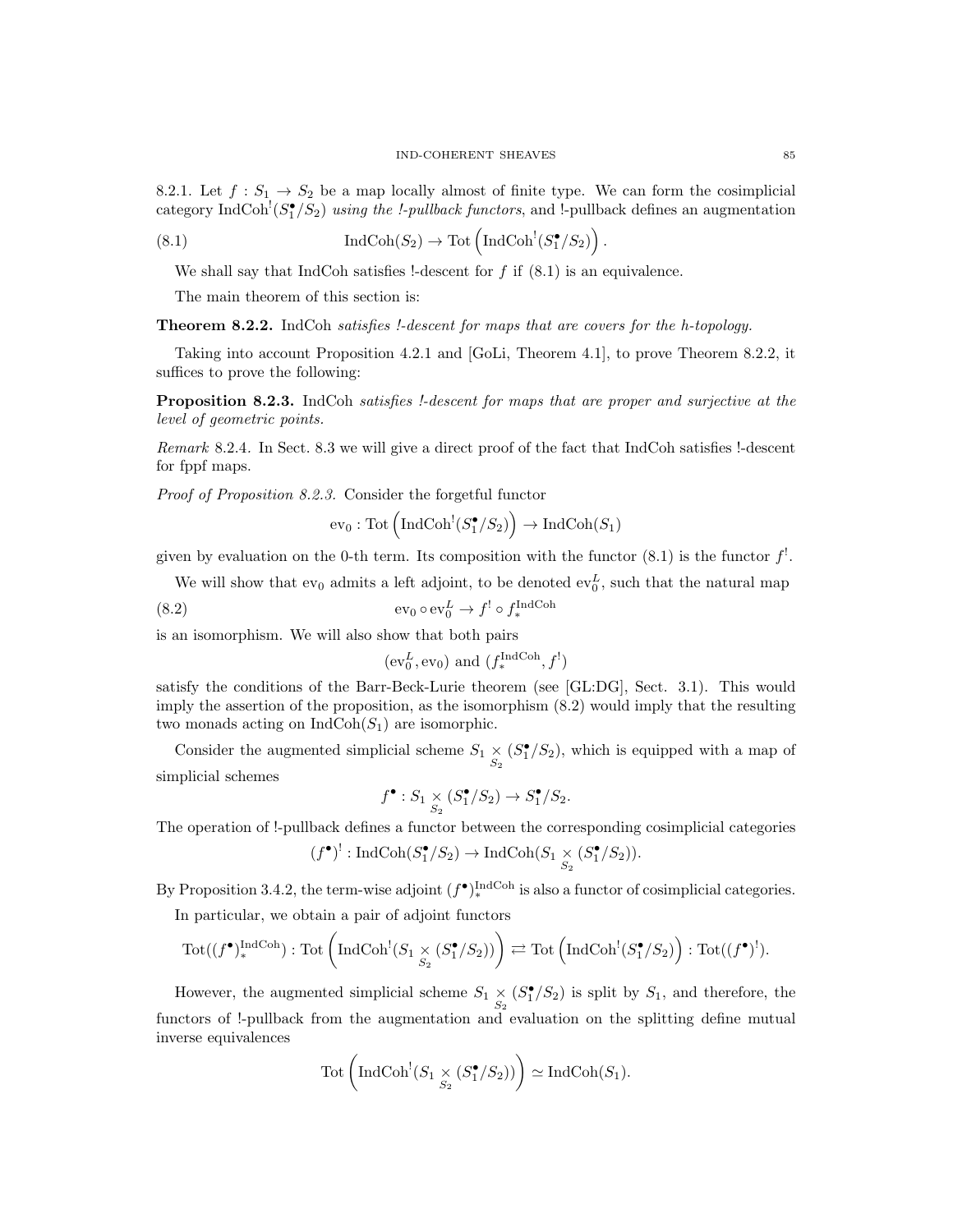The resulting functor

$$
\operatorname{Tot}\left(\operatorname{IndCoh}^!(S_1^\bullet/S_2)\right) \stackrel{\operatorname{Tot}\left((f^\bullet)^\dagger\right)}{\longrightarrow} \operatorname{Tot}\left(\operatorname{IndCoh}^!(S_1 \underset{S_2}{\times} (S_1^\bullet/S_2))\right) \simeq \operatorname{IndCoh}(S_1)
$$

is easily seen to be canonically isomorphic to the functor  $ev_0$ . Thus, the functor

$$
\operatorname{IndCoh}(S_1) \simeq \operatorname{Tot}\left(\operatorname{IndCoh}^!(S_1 \underset{S_2}{\times} (S_1^{\bullet}/S_2))\right) \xrightarrow{\operatorname{Tot}((f^{\bullet})_+^{\operatorname{IndCoh}})} \operatorname{Tot}\left(\operatorname{IndCoh}^!(S_1^{\bullet}/S_2)\right)
$$

provides the desired functor  $ev_0^L$ .

The composition  $ev_0 \circ ev_0^L$  identifies with the functor

$$
\text{pr}_1^!\circ \text{pr}_2\, {}_*^{\operatorname{IndCoh}},
$$

where



and the fact that the map (8.2) is an isomorphism follows from Proposition 3.4.2.

Finally, let us verify the conditions of the Barr-Beck-Lurie theorem. The functors  $f^!$  and  $ev_0$ , being continuous, commute with all colimits. The functor  $ev_0$  is conservative by definition, and the functor  $f'$  is conservative by Proposition 8.1.2.

#### 8.3. Faithfully flat descent.

8.3.1. Let is recall that a map  $f: S_1 \to S_2$  is said to be fppf if:

- It is almost of finite type;
- It is flat:
- It is surjective on geometric points.

The following is a corollary of Theorem 8.2.2:

Theorem 8.3.2. (Lurie) IndCoh satisfies !-descent with respect to fppf morphisms.

Below we will give an alternative proof that does not rely on [GoLi]. This will result from Proposition 8.2.3, and the combination of the following two assertions:

Proposition 8.3.3. IndCoh satisfies !-descent with respect to Nisnevich covers.

**Proposition 8.3.4.** Any presheaf on  $DGSch_{Noeth}$  that satisfies descent with respect to proper surjective maps and Nisnevich covers satisfies fppf descent.

8.3.5. To prove Proposition 8.3.3, we will prove a more general statement, which is itself a particular case of Theorem 8.3.2:

Proposition 8.3.6. IndCoh satisfies !-descent with respect to smooth surjective maps.

*Proof.* By Corollary 7.5.7, the co-simplicial category  $\text{IndCoh}^! (S_1^{\bullet}/S_2)$  identifies with

 $\operatorname{QCoh}^*(S_1^{\bullet}/S_2) \underset{\operatorname{QCoh}(S_2)}{\otimes} \operatorname{IndCoh}(S_2),$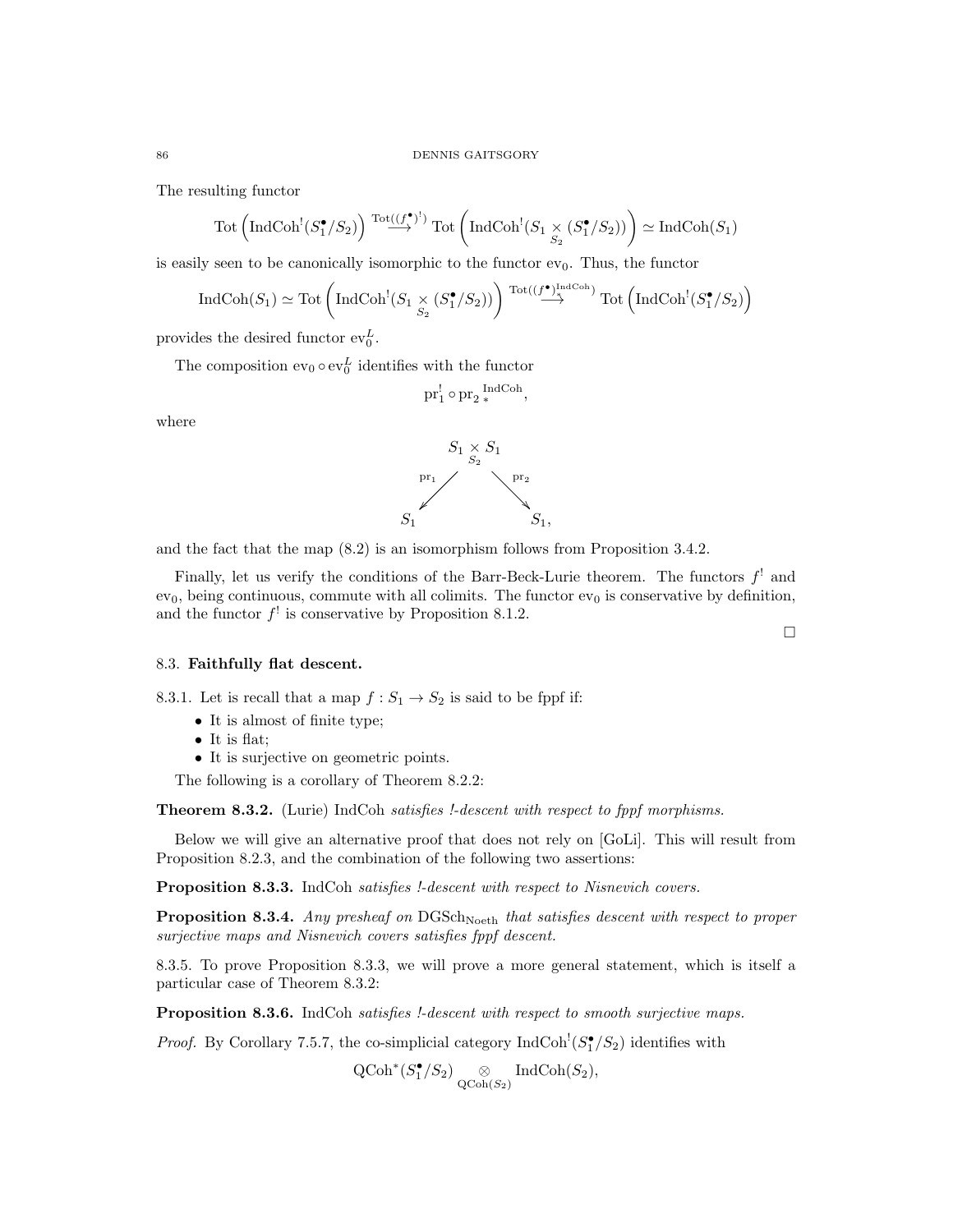where  $\text{QCoh}^*(S_1^{\bullet}/S_2)$  is the usual co-simplicial category attached to the simplicial DG schemes  $S_1^{\bullet}/S_2$  and the functor

$$
\operatorname{QCoh}^*_{\operatorname{DGSch}}: (\operatorname{DGSch})^{\operatorname{op}} \to \operatorname{DGCat}_{\operatorname{cont}}.
$$

Since  $\text{QCoh}(S_2)$  is rigid and Ind $\text{Coh}(S_2)$  is dualizable, by [GL:DG], Corollaries 6.4.2 and 4.3.2, the operation

$$
\operatorname{IndCoh}(S_2) \underset{\operatorname{QCoh}(S_2)}{\otimes} - : \operatorname{QCoh}(S_2) \text{-}\operatorname{mod} \to \operatorname{DGCat}_{\operatorname{cont}}
$$

commutes with limits.

Hence, from we obtain that the natural map

$$
\mathrm{Tot}\left(\mathrm{QCoh}^*(S_1^\bullet/S_2)\right) \underset{\mathrm{QCoh}(S_2)}{\otimes} \mathrm{IndCoh}(S_2) \to \mathrm{Tot}\left(\mathrm{QCoh}^*(S_1^\bullet/S_2) \underset{\mathrm{QCoh}(S_2)}{\otimes} \mathrm{IndCoh}(S_2)\right)
$$

is an equivalence. Thus, we obtain an equivalence

(8.3) 
$$
\text{Tot}(\text{QCoh}^*(S_1^{\bullet}/S_2)) \underset{\text{QCoh}(S_2)}{\otimes} \text{IndCoh}(S_2) \simeq \text{Tot}(\text{IndCoh}^!(S_1^{\bullet}/S_2)).
$$

By faithfully flat descent for QCoh, we obtain that the natural map

$$
\operatorname{QCoh}(S_2) \to \operatorname{Tot}(\operatorname{QCoh}^*(S_1^{\bullet}/S_2))
$$

is an equivalence. So, the assertion of the proposition follows from (8.3).

 $\Box$ 

8.3.7. Note that the same proof (using Proposition 4.5.3 instead of Corollary 7.5.7) implies the following statement:

Let  $f: S_1 \to S_2$  be an eventually coconnective map. We can form the cosimplicial category IndCoh<sup>\*</sup>( $S_1^{\bullet}/S_2$ ) using the <sup>\*</sup>-pullback functors, and <sup>\*</sup>-pullback defines an augmentation

(8.4) 
$$
\operatorname{IndCoh}(S_2) \to \operatorname{Tot}(\operatorname{IndCoh}^*(S_1^{\bullet}/S_2)).
$$

We shall say that IndCoh satisfies  $*$ -descent for f if  $(8.4)$  is an equivalence. We have:

**Proposition 8.3.8.** IndCoh satisfies \*-descent with respect to smooth surjective maps.

8.4. **Proof of Proposition 8.3.4.** The assertion of the proposition, as well as the proof given below, are apparently well-known. The author has learned it from J. Lurie.

8.4.1. We have the following two general lemmas, valid for any  $(\infty, 1)$ -category **C** and a presheaf of  $(\infty, 1)$ -categories P on it:

**Lemma 8.4.2.** If a morphism f admits a section, then any presheaf satisfies descent with respect to f.

**Lemma 8.4.3.** Let  $S'' \stackrel{g''}{\to} S' \stackrel{g'}{\to} S$  be maps, such that P satisfies descent with respect to g''. Then P satisfies descent with respect to g' if and only if satisfies descent with respect to  $g' \circ g''$ .

Consider now a Cartesian square

$$
S'_1 \xrightarrow{g_1} S_1
$$
  

$$
f' \downarrow \qquad \qquad \downarrow f
$$
  

$$
S'_2 \xrightarrow{g_2} S_2.
$$

Corollary 8.4.4. If a presheaf P satisfies descent with respect to  $g_1$ ,  $g_2$  and  $f'$ , then it also satisfies descent with respect to f.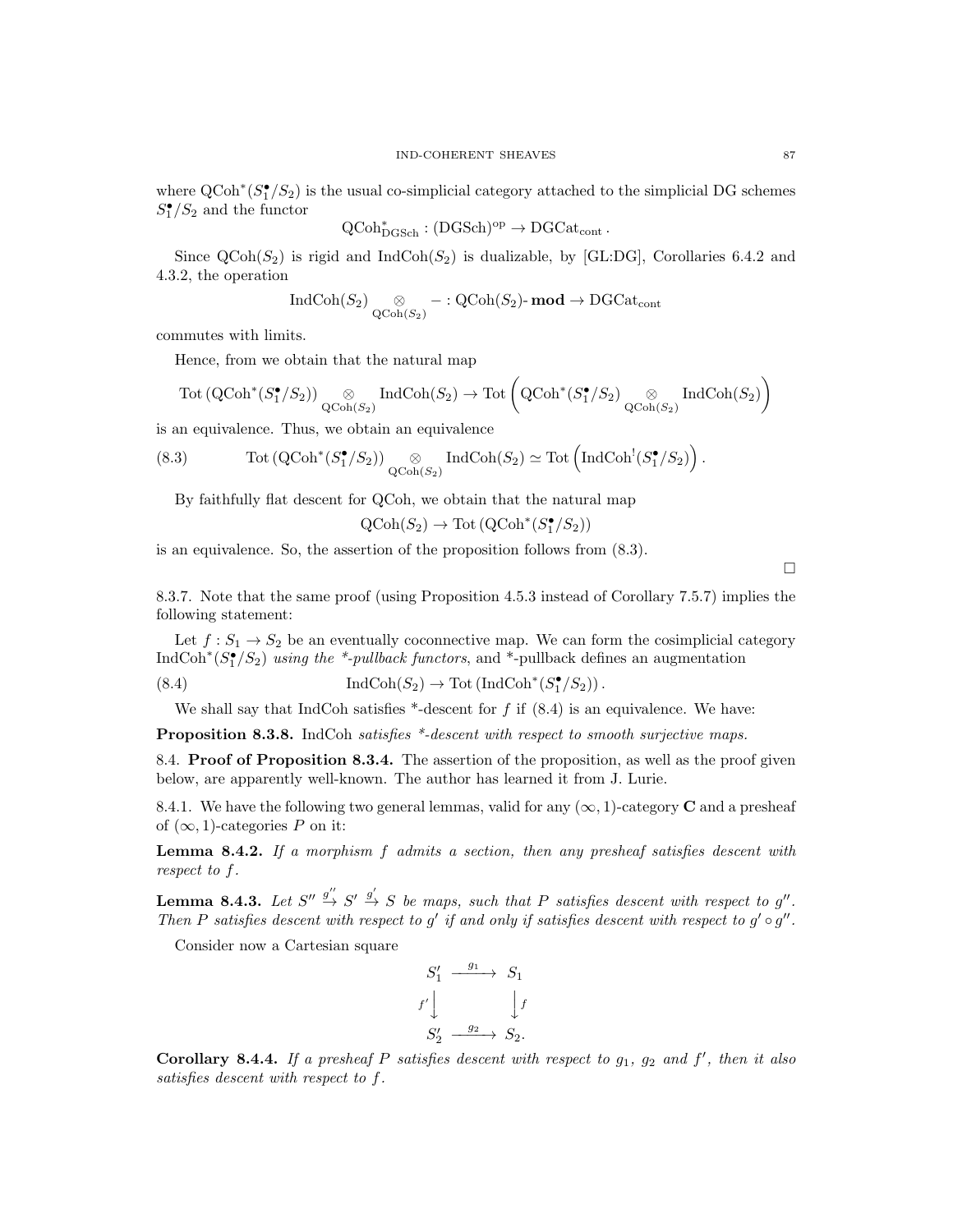8.4.5. First, applying Corollary 8.4.4 and Proposition 8.2.3, we can replace  $S_2$  by  ${}^{cl}S_2$ , and  $S_1$ by  $S_1 \underset{S_2}{\times} {}^{cl}S_2 \simeq {}^{cl}S_1$ . Thus, we can assume that the DG schemes involved are classical.

8.4.6. We are going to show that for any faithfully flat map  $f$  of finite type, there exists a diagram

$$
S_2''\stackrel{g''}{\rightarrow}S_2'\stackrel{g'}{\rightarrow}S_2,
$$

such that

- The composition  $g' \circ g'' : S''_2 \to S_2$  lifts to a map  $S''_2 \to S_1$ .
- IndCoh satisfies !-descent with respect to any map obtained as base change of either  $g'$ or  $g''$ .

In view of Corollary 8.4.4, this will prove Theorem 8.3.2.

Thus, it remains to show:

Proposition 8.4.7. For any faithfully flat map of finite type between classical Noetherian schemes  $f: S_1 \to S_2$ , there exist maps  $S_2''$  $\overset{g''}{\rightarrow} S'_2$  $\stackrel{g'}{\rightarrow} S_2$  such that  $g' \circ g''$  lifts to a map  $S_2'' \rightarrow S_1$ , and such that (a)  $g'$  is a Nisnevich cover, and (b)  $g''$  is finite, flat and surjective.

#### 8.5. Proof of Proposition 8.4.7.

8.5.1. Step 1. First, we claim that we can assume that  $S_2$  is the spectrum of a local Henselian Noetherian ring.

Indeed, let  $x_2 \in S_2$  be a point. Let  $A_2$  denote the Henselisation of  $S_2$  at  $x_2$ . Let

 $Spec(B_2) \rightarrow Spec(A_2)$ 

be a finite, flat and surjective map such that the composition

$$
Spec(B_2) \to Spec(A_2) \to S_2
$$

lifts to a map  $Spec(B_2) \rightarrow S_1$ .

Write  $A_2 = \operatorname{colim}_{i \in I} A_2^i$ , where I is a filtered category, and where each  $Spec(A_2^i)$  is endowed with an étale map to  $S_2$ , and contains a point  $x_2^i$  that maps to  $x_2$  inducing anisomorphism on residue fields. With no restriction of generality, we can assume that each  $Spec(A_2^i)$  is connected.

Since  $Spec(B_2) \rightarrow Spec(A_2)$  is finite and flat, there exists an index  $i_0 \in I$ , and a finite and flat (and automatically surjective) map

$$
\operatorname{Spec}(B_2^{i_0}) \to \operatorname{Spec}(A_2^{i_0})
$$

equipped with an isomorphism

$$
Spec(B_2) \simeq Spec(B_2^{i_0}) \underset{Spec(A_2^{i_0})}{\times} Spec(A_2).
$$

For  $i \in I_{i_0}$  set

$$
Spec(B_2^i) \simeq Spec(B_2^{i_0}) \underset{Spec(A_2^{i_0})}{\times} Spec(A_2^i).
$$

Replacing I be  $I_{/i_0}$ , we obtain an isomorphism

$$
B_2 \simeq \operatornamewithlimits{colim}_{i \in I} B_2^i,
$$

where  $I$  is filtered.

Since  $S_1$  is of finite type over  $S_2$ , the morphism

$$
\operatorname{Spec}(B_2) \to S_1
$$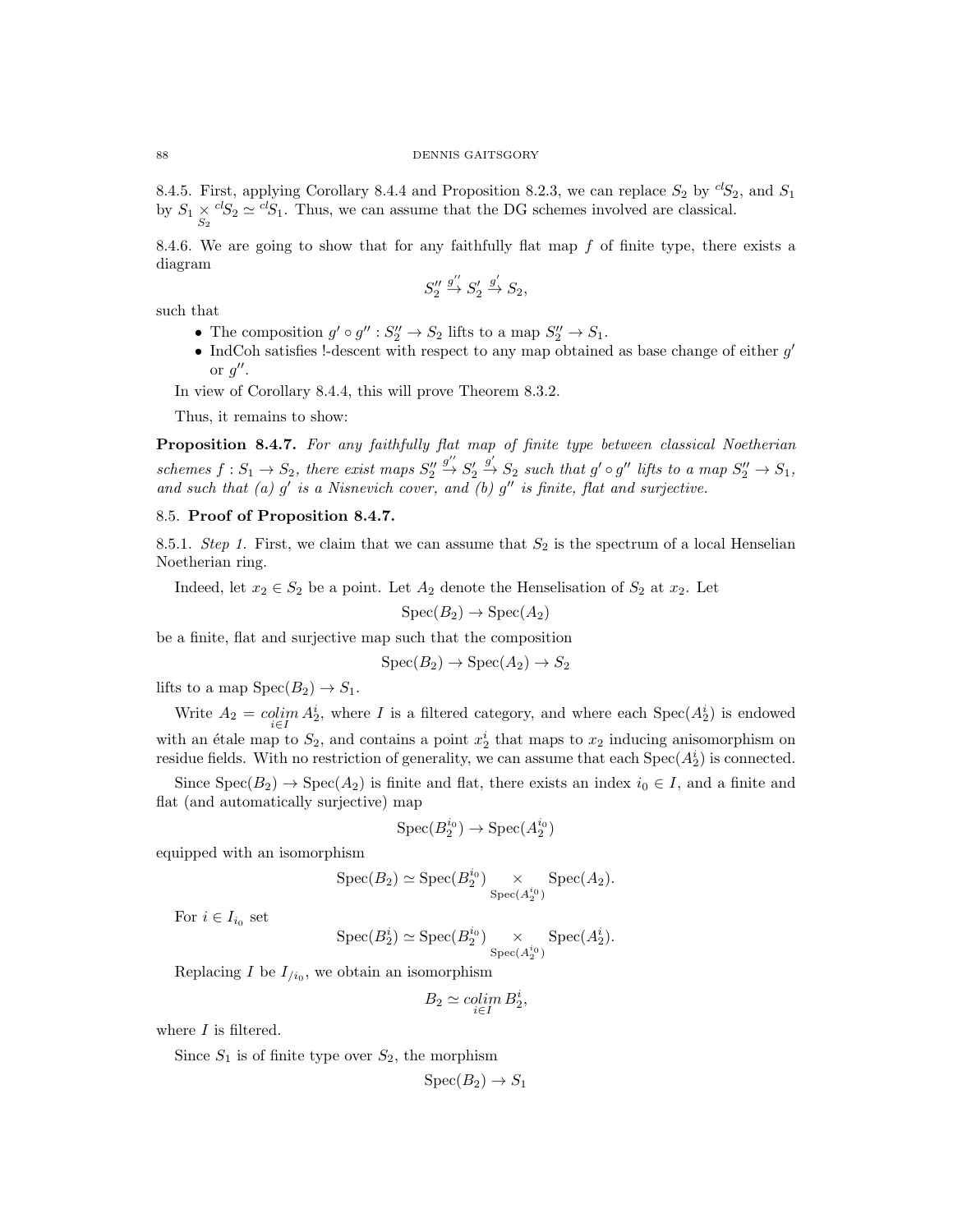of schemes over  $S_2$  factors as

$$
Spec(B_2) \to Spec(B_2^{i'}) \to S_1
$$

for some index  $i' \in I$ .

We let  $S'_2$  be the (finite) disjoint union of the above schemes  $Spec(A_2^{i'})$  that covers  $S_2$ , and we let  $S_2''$  to be the corresponding union of the schemes  $Spec(B_2^{i'})$ .

8.5.2. Step 2. Next, we are going to show that we can assume that the map  $f: S_1 \rightarrow S_2$  is quasi-finite.

With no restriction of generality, we can assume that  $S_1$  is affine. Let  $x_2$  be the closed point of  $S_2$ , and let  $S'_1$  be the fiber of  $S_1$  over it. By assumption,  $S'_1$  is a scheme of finite type over k', the residue field of  $x_2$ . By Noether normalization, there exists a map  $h': S'_1 \to \mathbb{A}^n_{k'}$ , which is finite and flat *at some* closed point  $x_1 \in S'_1$ . Replacing  $S_1$  by an open subset containing  $x_1$ , we can assume that h' comes from a map  $h: X \to \mathbb{A}^n \times S_2$ . By construction, the map h is quasi-finite and flat at  $x_1$ . We can replace  $S_1$  by an even smaller open subset containing  $x_1$ , and thus assume that h is quasi-finite and flat on all of  $S_1$ .

The sought-for quasi-finite fppf map is

$$
(0\times S_2)\underset{\mathbb{A}^n\times S_2}{\times}S_1\to S_2.
$$

8.5.3. Step 3. Thus, we have reduced the situation to the case when  $S_2$  is the spectrum of a local Henselian Noetherian ring, and  $S_1$  is affine and its map to  $S_2$  is quasi-finite. We claim that in this case  $S_1$  contains a connected component over which f is finite, see Lemma 8.5.4 below. This proves Proposition 8.4.7.

**Lemma 8.5.4.** Let  $\phi: Z \to Y = \text{Spec}(R)$  be a quasi-finite and separated map, where R is a local Henselian Noetherian ring. Suppose, moreover, that the closed point of  $Y$  is in the image of  $\phi$ . Then Z contains a connected component Z', such that  $\phi|_{Z'}$  is finite.

*Proof.* By Zariski's Main Theorem, we can factor  $\phi$  as

$$
Z \xrightarrow{\qquad j \qquad \qquad } Z
$$

$$
\qquad \qquad \downarrow \qquad \frac{Z}{\phi}
$$

$$
Y, \qquad \frac{Z}{\phi}
$$

where j is an open embedding and  $\overline{\phi}$  is finite.

Since  $\overline{Z}$  is finite over Y, and Y is Henselian,  $\overline{Z}$  is a union of connected components, each of which is local. Let z be a closed point of Z that maps to the closed point y of Y. Let  $\overline{Z}$ ' be the connected component of  $\overline{Z}$  that contains z. Set  $Z' := \overline{Z}' \cap Z$ . It remains to show that the open embedding  $Z' \hookrightarrow \overline{Z}'$  is an equality.

However, since  $\overline{Z}'$  is finite over Y, we obtain that z is closed in  $\overline{Z}'$ . We obtain that  $Z'$ contains the *unique* closed point of  $\overline{Z}'$ , which implies the assertion.

 $\Box$ 

 $\Box$ 

#### 9. Serre duality

In this section we restrict our attention to the category DGSch<sub>aft</sub> of DG schemes almost of finite type over  $k$ .

9.1. Self-duality of IndCoh.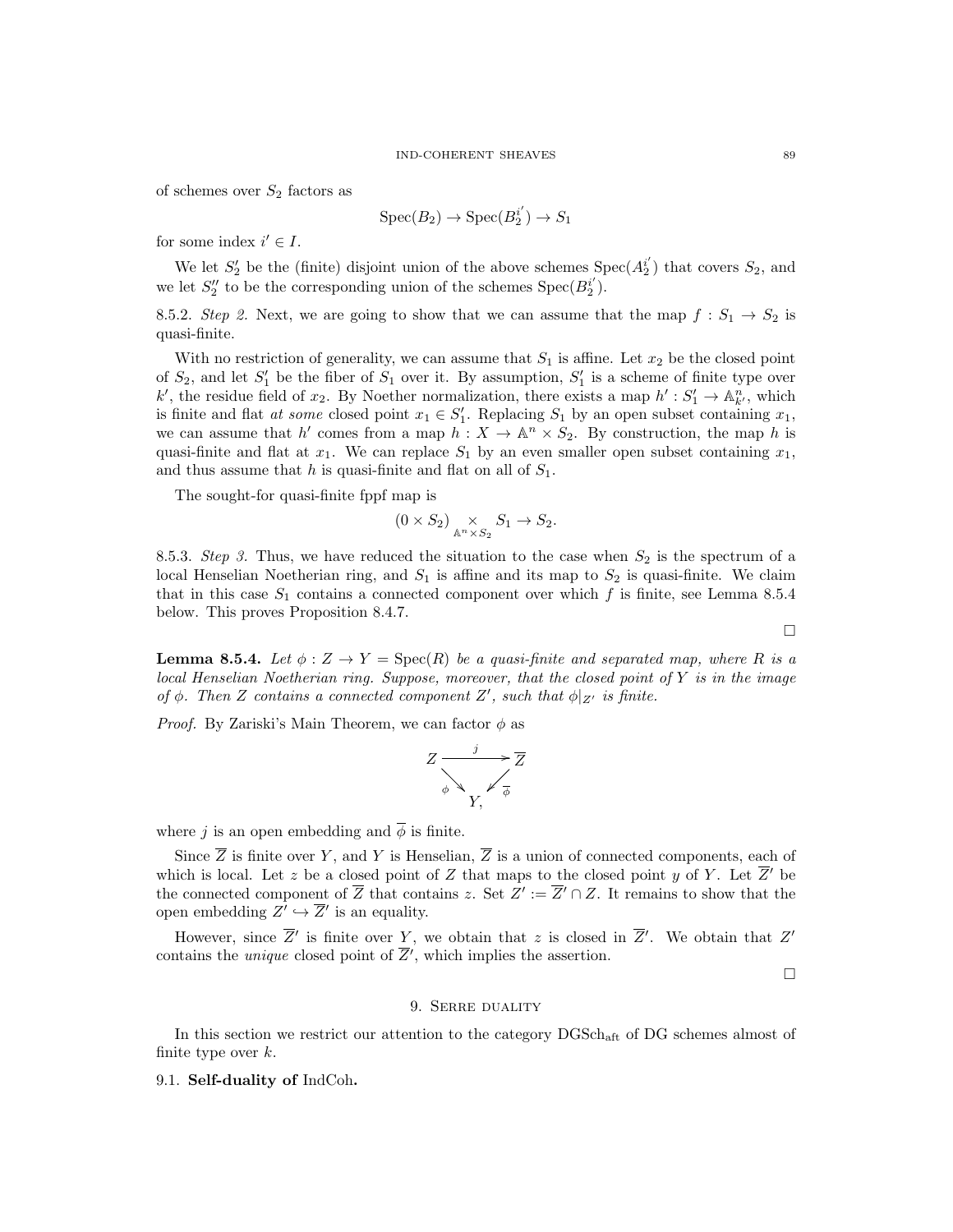9.1.1. Consider the category  $(DGSch<sub>aff</sub>)<sub>corr:all;all</sub>$  and the functor

$$
\operatorname{IndCoh}_{(\operatorname{DGSch}_{\operatorname{aff}})_{\operatorname{corr:all;all}}}: (\operatorname{DGSch}_{\operatorname{aff}})_{\operatorname{corr:all;all}} \to \operatorname{DGCat}_{\operatorname{cont}}.
$$

Note that by construction, there exists a canonical involutive equivalence

 $\varpi: (DGSch_{\mathrm{aft}})_{\mathrm{corr:all;all}}^{\mathrm{op}} \simeq (DGSch_{\mathrm{aft}})_{\mathrm{corr:all;all}},$ 

obtained by interchanging the roles of vertical and horizontal arrows.

9.1.2. Let  $\text{DGCat}_{\text{cont}}^{\text{dualizable}}$  denote the full subcategory of  $\text{DGCat}_{\text{cont}}$  formed by dualizable categories. Recall also (see., e.g., [GL:DG], Sect. 2.3) that the category  $\text{DGCat}_{\text{cont}}^{\text{dualizable}}$  carries a canonical involutive equivalence

dualization :  $(DGCat_{cont}^{dualizable})^{op} \simeq DGCat_{cont}^{dualizable}$ .

given by taking the dual category:  $C \mapsto C^{\vee}$ .

By construction, the functor  $IndCoh_{(DGSch_{aff})<sub>corr:all;all</sub>}$  takes values in the subcategory

$$
\mathrm{DGCat}_{\mathrm{cont}}^{\mathrm{comp.generic}} \subset \mathrm{DGCat}_{\mathrm{cont}}^{\mathrm{dualizable}} \subset \mathrm{DGCat}_{\mathrm{cont}}\,.
$$

9.1.3. We will encode the Serre duality structure of the functor IndCoh by the following theorem:

Theorem 9.1.4. The following diagram of functors

$$
\begin{array}{ccc} \text{(DGSch}_{\rm aft})^{\rm op}_{\rm corr:all;all} & \xrightarrow{\rm IndCoh^{\rm op}_{(DGSch_{\rm aft})_{\rm corr:all;all}}} & \text{(DGCat}_{\rm cont}^{\rm dualizable\, {\rm op}} \\ & \varpi \Big\downarrow & & \Big\downarrow \text{dualization} \\ & & \text{(DGSch}_{\rm aft})_{\rm corr:all;all} & \xrightarrow{\rm IndCoh}_{(DGSch_{\rm aft})_{\rm corr:all;all}}} & \text{DGCat}_{\rm cont}^{\rm dualizable} \,. \end{array}
$$

is canonically commutative. Moreover, this structure is canonically compatible with the involutivity structure on the equivalences  $\varpi$  and dualization.

The rest of this subsection is devoted to the proof of this theorem.

9.1.5. Let us consider the following general paradigm. Let  $C$  be a symmetric monoidal category, which is rigid. Then the assignment  $c \mapsto c^{\vee}$  defines a canonical involutive self-equivalence

$$
\mathbf{C}^{\mathrm{op}\; \mathrm{dualization}}\to \mathbf{C}.
$$

If  $\mathbf{C}_1$  is another rigid symmetric monoidal category, and  $F : \mathbf{C} \to \mathbf{C}_1$  is a symmetric monoidal functor, then the diagram

$$
\begin{array}{ccc}\n\mathbf{C}^{\mathrm{op}} & \xrightarrow{F^{\mathrm{op}}} & (\mathbf{C}_{1})^{\mathrm{op}} \\
\downarrow^{dualization} & & \downarrow^{dualization} \\
\mathbf{C} & \xrightarrow{F} & \mathbf{C}_{1}\n\end{array}
$$

naturally commutes in a way compatible with the involutive structure on the vertical arrows.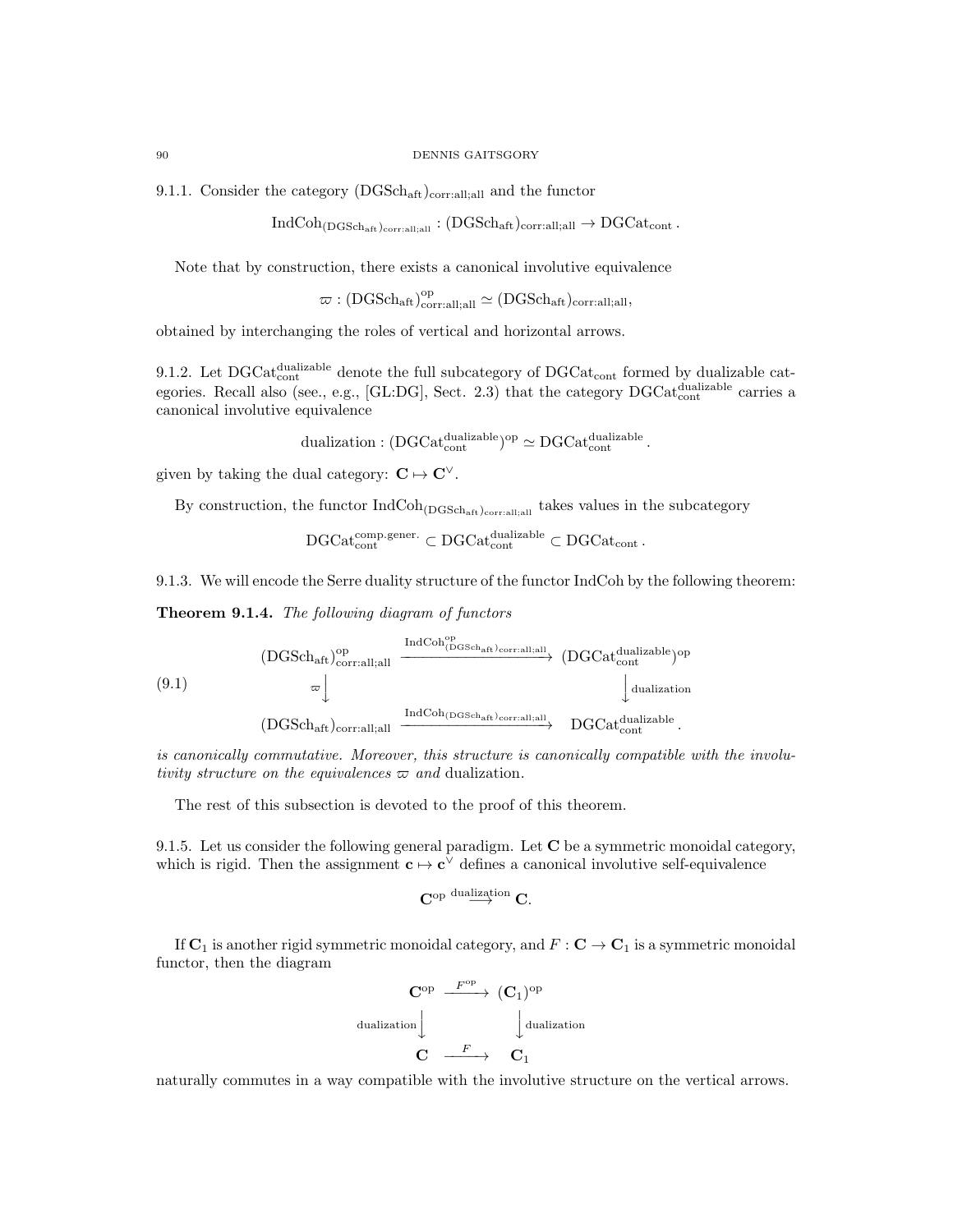9.1.6. Let  $\mathbf{C}^0$  be a category with fiber products and a final object, and let  $\mathbf{C}^0_{\text{corr:all;all}}$  be the resulting category of correspondences. We make  $\mathbf{C}^0_{\text{corr:all;all}}$  into a symmetric monoidal category by means of the product operation.

The category  $\mathbf{C}^0_{\text{corr.all;all}}$  is automatically rigid: every  $\mathbf{c} \in \mathbf{C}^0_{\text{corr.all;all}}$  is self-dual, where the counit of the duality datum is given by the correspodence

$$
\begin{array}{ccc}\n\mathbf{c} & \xrightarrow{\Delta_{\mathbf{c}}} & \mathbf{c} \times \mathbf{c} \\
\downarrow & & \\
\text{pt,} & & \\
\end{array}
$$

(here pt is the final object in  $\mathbb{C}^0$ ) and the unit is given by the correspondence

$$
\begin{array}{ccc}\n\mathbf{c} & \longrightarrow & \text{pt} \\
\Delta_{\mathbf{c}} & & \\
\mathbf{c} \times \mathbf{c}.\n\end{array}
$$

The following results from the definitions (a full proof will be given in [GR3]):

Lemma 9.1.7. The involutive self-equivalence

$$
\mathbf{C}^0_{\mathrm{corr:all;all}} \stackrel{\mathrm{dualization}}{\longrightarrow} (\mathbf{C}^0_{\mathrm{corr:all;all}})^{\mathrm{op}},
$$

is canonically isomorphic to  $\varpi$ .

9.1.8. To prove Theorem 9.1.4 we apply the discussion of Sections 9.1.5 and 9.1.6 to

 $\mathbf{C}^0 = \text{DGSch}_{\text{aft}}, \ \mathbf{C} := (\text{DGSch}_{\text{aft}})_{\text{corr:all;all}}, \ \mathbf{C}_1 := \text{DGCat}_{\text{cont}}^{\text{dualizable}},$ 

and  $F := \text{IndCoh}_{(\text{DGSch}_{\text{aff}})_{\text{corr.all}}},$  where the symmetric monoidal structure on F is given by Theorem 5.6.3 and Corollary 5.6.4.

 $\Box$ 

9.2. Properties of self-duality. In this subsection shall explain what Theorem 9.1.4 says in concrete terms.

9.2.1. The assertion of Theorem 9.1.4 at the level of objects means that for every  $S \in \text{DGSch}_{\text{aff}}$ we have a canonical equivalence

(9.2) 
$$
\mathbf{D}_S^{\text{Serre}} : (\text{IndCoh}(S))^{\vee} \simeq \text{IndCoh}(S),
$$

which in the sequel we will refer to as Serre duality on a given scheme (see Sect. 9.5 for the relation to a more familiar formulation of Serre duality).

Moreover, the equivalence obtained by iterating (9.2)

$$
((\mathrm{IndCoh}(S))^{\vee})^{\vee} \simeq (\mathrm{IndCoh}(S))^{\vee} \simeq \mathrm{IndCoh}(S)
$$

is canonically isomorphic to the tautological equivalence  $((\text{IndCoh}(S))^{\vee})^{\vee} \simeq \text{IndCoh}(S)$ .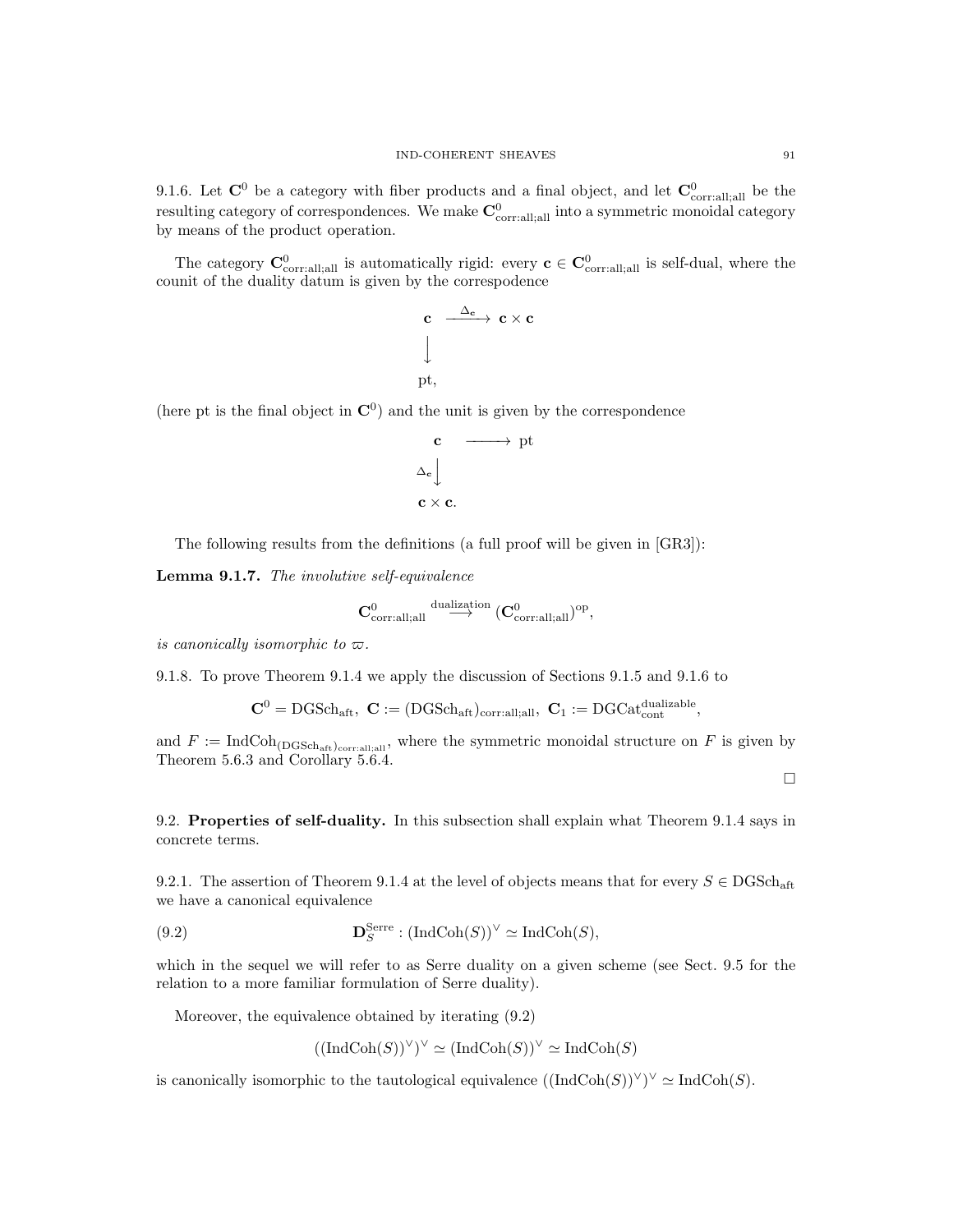9.2.2. The construction of the commutative diagram (9.1) at the level of objects amounts to the following description of the duality data

 $\epsilon_S : \text{IndCoh}(S) \otimes \text{IndCoh}(S) \to \text{Vect}$  and  $\mu_S : \text{Vect} \to \text{IndCoh}(S) \otimes \text{IndCoh}(S)$ .

The functor  $\epsilon_S$  is the composition

$$
\operatorname{IndCoh}(S) \otimes \operatorname{IndCoh}(S) \xrightarrow{\boxtimes} \operatorname{IndCoh}(S \times S) \xrightarrow{\Delta_S^!} \operatorname{IndCoh}(S) \xrightarrow{(ps)^{\operatorname{IndCoh}}}_{\rightarrow} \operatorname{Vect},
$$

where  $p_S$  is the projection  $S \to \text{pt}$ .

The functor  $\mu_S$  is the composition

Vect 
$$
\xrightarrow{p_S^!}
$$
 IndCoh(S)  $\xrightarrow{\Delta_{\text{IndCoh}}^{IndCoh}}$  IndCoh(S × S)  $\simeq$  IndCoh(S)  $\otimes$  IndCoh(S).

The fact that the functors  $(\epsilon_S, \mu_S)$  specified above indeed define a duality data for IndCoh(S) is an easy diagram chase. So, the content of Theorem 9.1.4 is the higher categorical functoriality of this construction.

9.2.3. At the level of 1-morphisms, the construction in Theorem 9.1.4 implies that for a morphism  $f: S_1 \to S_2$  we have the following commutative diagrams of functors

$$
\left(\text{IndCoh}(S_1)\right)^{\vee} \xrightarrow{\mathbf{D}_{S_1}^{\text{Serre}}} \text{IndCoh}(S_1)
$$
\n
$$
\left(f_*^{\text{IndCoh}}\right)^{\vee} \uparrow \qquad \qquad \uparrow f'
$$
\n
$$
\left(\text{IndCoh}(S_2)\right)^{\vee} \xrightarrow{\mathbf{D}_{S_2}^{\text{Serre}}} \text{IndCoh}(S_2)
$$

and

$$
(9.4) \qquad (\text{IndCoh}(S_1))^{\vee} \xrightarrow{\mathbf{D}_{S_1}^{\text{Serre}}} \text{IndCoh}(S_1)
$$
\n
$$
(f^!)^{\vee} \downarrow \qquad \qquad \downarrow f_*^{\text{IndCoh}}(S_2)
$$
\n
$$
(\text{IndCoh}(S_2))^{\vee} \xrightarrow{\mathbf{D}_{S_2}^{\text{Serre}}} \text{IndCoh}(S_2)
$$

Moreover, the isomorphism obtained by iteration

$$
((f_*^{\text{IndCoh}})^\vee)^\vee \simeq (f^!)^\vee \simeq f_*^{\text{IndCoh}}
$$

is canonically isomorphic to the tautological isomorphism  $((f_*^{\text{IndCoh}})^{\vee})^{\vee} \simeq f_*^{\text{IndCoh}}$ .

In particular, the dual of the functor  $(p_S)_{*}^{\text{IndCoh}}$ : IndCoh $(S) \to \text{Vect}$  is  $(p_S)^!$ , and vice versa.

Again, we note that the explicit description of the duality data given in Sect. 9.2.2 makes the commutativity of the above diagrams evident.

# 9.3. Compatibility with duality on QCoh.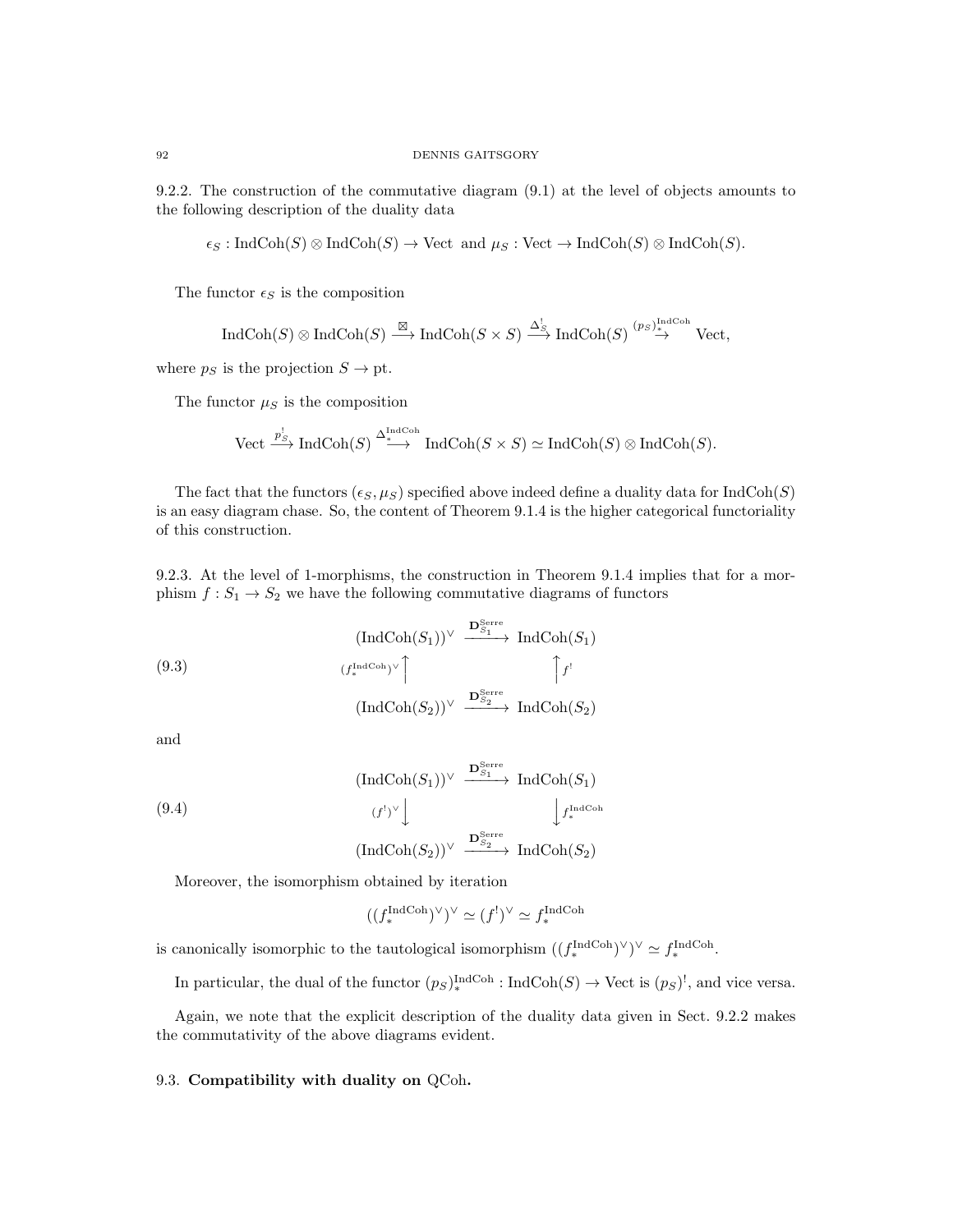9.3.1. Recall that the category  $Q\text{Coh}(S)$ , being a rigid monoidal category, is also self-dual (see [GL:DG], Sect. 6.1.). We denote the corresponding functor by

(9.5) 
$$
\mathbf{D}_S^{\text{naive}} : (\text{QCoh}(S))^{\vee} \to \text{QCoh}(S).
$$

The corresponding pairing

$$
Q\text{Coh}(S) \otimes Q\text{Coh}(S) \to \text{Vect}
$$

is by definition given by

$$
QCoh(S) \otimes QCoh(S) \xrightarrow{\boxtimes} QCoh(S \times S) \xrightarrow{\Delta_S^*} QCoh(S) \xrightarrow{\Gamma(S,-)} k.
$$

9.3.2. Recall the functor

$$
\Psi_S: \text{IndCoh}(S) \to \text{QCoh}(S).
$$

Passing to dual functors, and using the identifications  $\mathbf{D}_{S}^{\text{naive}}$  and  $\mathbf{D}_{S}^{\text{Serre}}$ , we obtain a functor

(9.6) 
$$
\Psi_S^{\vee} : \mathrm{QCoh}(S) \to \mathrm{IndCoh}(S).
$$

We claim:

**Proposition 9.3.3.** The functor  $\Psi_S^{\vee}$  identifies canonically with the functor  $\Upsilon_S$  of (5.20), i.e.,

$$
\mathcal{E}\mapsto\mathcal{E}\otimes\omega_S,
$$

where the latter is understood in the sense of the action of  $\mathrm{QCoh}(S)$  on  $\mathrm{IndCoh}(S)$ .

Proof. Let

$$
\langle -, - \rangle_{\text{IndCoh}(S)}
$$
 and  $\langle -, - \rangle_{\text{QCoh}(S)}$ 

denote the functors

$$
IndCoh(S) \times IndCoh(S) \rightarrow Vect \text{ and } QCoh(S) \times QCoh(S) \rightarrow Vect
$$

given by the counits of the duality isomorphisms  $\mathbf{D}_S^{\text{Serre}}$  and  $\mathbf{D}_S^{\text{naive}}$ , respectively.

We need to show that for  $\mathcal{F} \in \text{IndCoh}(S)$  and  $\mathcal{E} \in \text{QCoh}(S)$  we have a canonical isomorphism

(9.7) 
$$
\langle \mathcal{F}, \mathcal{E} \otimes \omega_S \rangle_{\text{IndCoh}(S)} \simeq \langle \Psi_S(\mathcal{F}), \mathcal{E} \rangle_{\text{QCoh}(S)}.
$$

By the construction of  $\mathbf{D}_{S}^{\text{Serre}}$ , we have:

$$
\langle \mathcal{F}, \mathcal{E} \otimes \omega_S \rangle_{\text{IndCoh}(S)} \simeq \Gamma \left( S, \Psi_S(\mathcal{F} \overset{!}{\otimes} (\mathcal{E} \otimes \omega_S)) \right).
$$

Using  $(5.21)$ , we have:

$$
\mathcal{F}\overset{!}{\otimes} (\mathcal{E}\otimes \omega_S) \simeq \mathcal{E}\otimes (\mathcal{F}\overset{!}{\otimes} \omega_S) \simeq \mathcal{E}\otimes \mathcal{F}.
$$

Hence, the left-hand side in (9.7) identifies with

 $\Gamma(S, \Psi_S(\mathcal{E} \otimes \mathcal{F})) \simeq \Gamma(S, \mathcal{E} \otimes \Psi_S(\mathcal{F})).$ 

while the latter identifies with the left-hand side in (9.7).

9.4. A higher-categorical compatibility of the dualities. The material in this subsection will not be used elsewhere in the paper, and is included for the sake of completeness.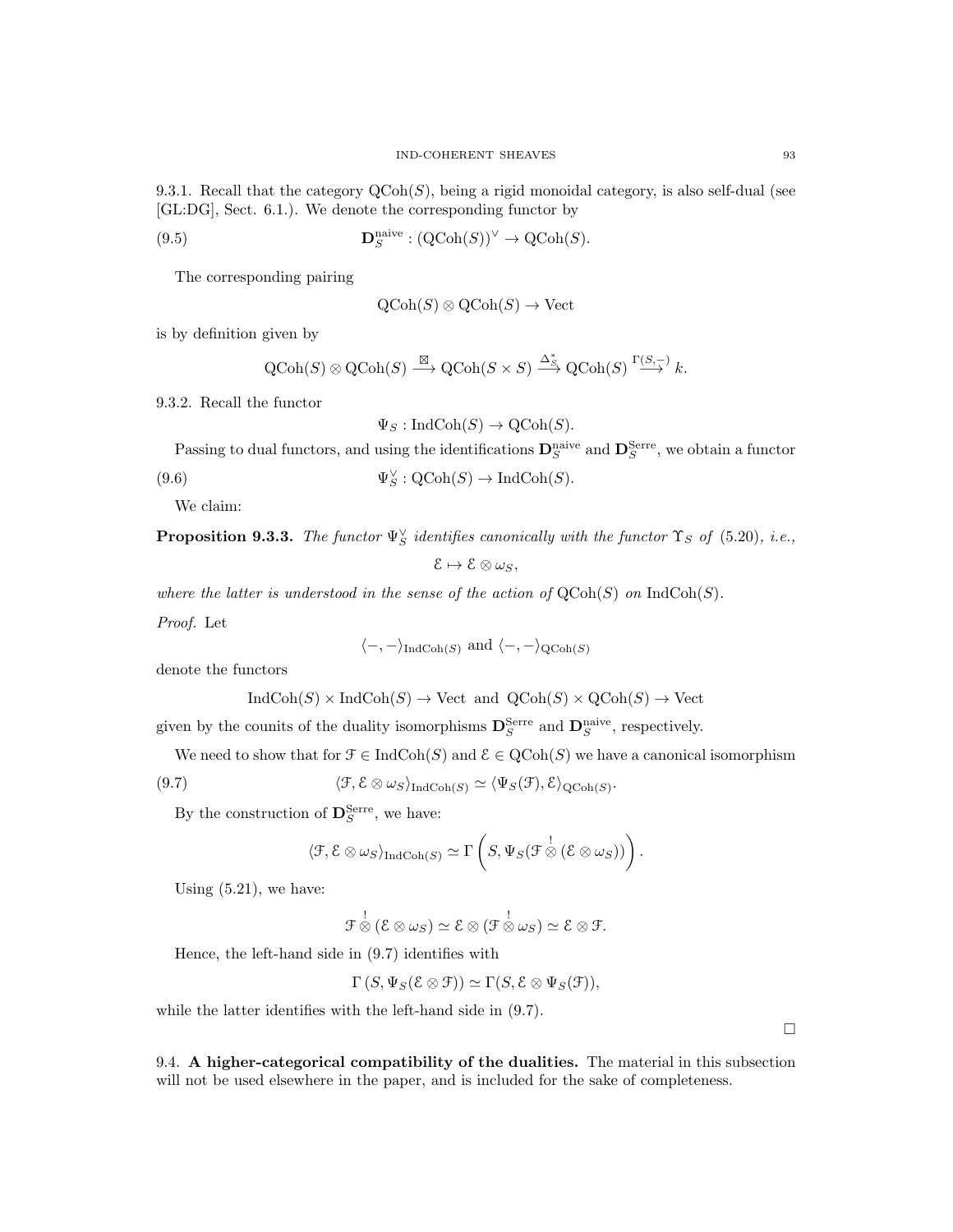9.4.1. According to Theorem 9.1.4, the functor obtained from  $\text{IndCoh}_{\text{DGSch}_{4f}}$  by passing to dual categories, identifies canonically with  $\text{IndCoh}^!_{\text{DGSch}_{\text{aff}}}$ .

Similarly, the functor obtained from  $\text{QCoh}_{\text{DGSch}_{\text{aff}}}$  by passing to dual categories, identifies canonically with  $\operatorname{QCoh}^*_{\mathrm{DGSch}_\mathrm{aff}}$ .

Hence, the natural transformation

 $\Psi_{\text{DGSch}_{\text{aff}}} : \text{IndCoh}_{\text{DGSch}_{\text{aff}}} \to \text{QCoh}_{\text{DGSch}_{\text{aff}}}$ 

gives rise to the natural transformation

 $\Psi_{\text{DGSch}_\text{aff}}^{\vee} : \text{QCoh}_{\text{DGSch}_\text{aff}}^{*} \to \text{IndCoh}_{\text{DGSch}_\text{aff}}^{!}.$ 

Proposition 9.3.3 says that at the level of objects, we have a canonical isomorphism:

(9.8) 
$$
\Psi_S^{\vee} \simeq \Upsilon_S, \quad S \in \text{DGSch}_{\text{aff}}.
$$

Moreover, the following assertion follows from the construction of the isomorphism in Proposition 9.3.3:

**Lemma 9.4.2.** For a morphism  $f: S_1 \rightarrow S_2$ , the isomorphisms

$$
\Psi_{S_1}^{\vee} \simeq \Upsilon_{S_1} \text{ and } \Psi_{S_2}^{\vee} \simeq \Upsilon_{S_2}
$$

are compatible with the data of commutativity for the diagrams

$$
\operatorname{IndCoh}(S_1) \stackrel{\Psi_{S_1}^{\vee}}{\longleftarrow} \operatorname{QCoh}(S_1)
$$

$$
f^! \uparrow \qquad \qquad \uparrow f^*
$$

$$
\operatorname{IndCoh}(S_2) \stackrel{\Psi_{S_2}^{\vee}}{\longleftarrow} \operatorname{QCoh}(S_2)
$$

$$
\operatorname{IndCoh}(S_1) \stackrel{\Upsilon_{S_1}}{\longleftarrow} \operatorname{QCoh}(S_1)
$$

$$
f^! \uparrow \qquad \qquad \uparrow f^*
$$

and

$$
\operatorname{IndCoh}(S_2) \xleftarrow{\Upsilon_{S_2}} \operatorname{QCoh}(S_2)
$$

The following theorem, strengthening the above lemma will be proved in [GR3]:

**Theorem 9.4.3.** There exists a canonical isomorphism

$$
\Psi_{\rm DGSch_{\rm aft}}^\vee\simeq\Upsilon_{\rm DGSch_{\rm aft}}
$$

as natural transformations  $\text{QCoh}_{\text{DGSch}_{\text{aff}}}^* \rightrightarrows \text{IndCoh}_{\text{DGSch}_{\text{aff}}}^!$  between the functors

$$
(\mathrm{DGSch}_{\mathrm{aft}})^{\mathrm{op}}\to \mathrm{DGCat}_{\mathrm{cont}}\,.
$$

9.4.4. Theorem 9.4.3 is a consequence of a more general statement, described below. Recall the category  $\text{DGCat}^{\text{SymMon+Mod}}$  introduced in Sect. 5.5.2.

We introduce another category  $DGCat^{SymMon^{op} + Mod}$ , whose objects are the same as for DGCatSymMon+Mod, but 1-morphisms

$$
(\mathbf{O}_1,\mathbf{C}_1)\to(\mathbf{O}_2,\mathbf{C}_2)
$$

are now pairs  $(F_{\mathbf{O}}, F_{\mathbf{C}})$ , where  $F_{\mathbf{O}}$  is a symmetric monoidal functor  $F_{\mathbf{O}} : \mathbf{O}_2 \to \mathbf{C}_1$  (not the direction of the arrow!), and  $F_{\mathbf{C}}: \mathbf{C}_1 \to \mathbf{C}_2$ , which is a morphism of  $\mathbf{O}_2$ -module categories.

We let

$$
(DGCat^{SymMon+Mod})^{\text{dualizable}} \subset DGCat^{SymMon+Mod}
$$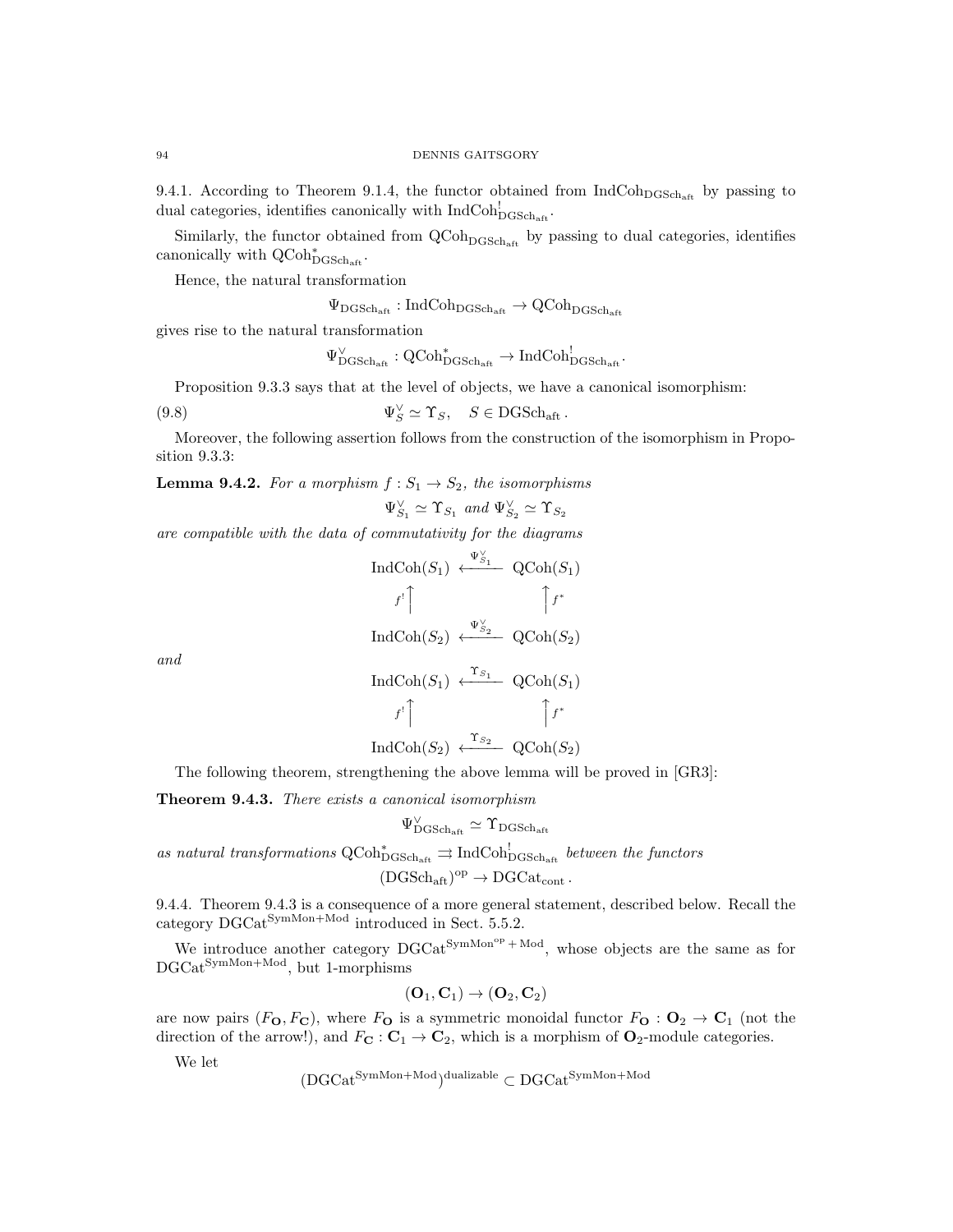$$
(DGCat^{SymMon^{op} + Mod})^{\text{dualizable}} \subset DGCat^{SymMon^{op} + Mod}
$$

denote full subcategories, spanned by those  $(O, C)$ , for which C is dualizable as an O-module category, see [GL:DG, Sect. 4]. (Note that if  $O$  is rigid, this condition is equivalent to  $C$  being dualizable as a plain DG category, see [GL:DG, Corollary, 6.4.2].)

Passing to duals

$$
(\mathbf{O}, \mathbf{C}) \mapsto (\mathbf{O}, \mathbf{C}^\vee)
$$

defines an equivalence

 $\text{dualization}: ((\text{DGCat}^{\text{SymMon+Mod}})^{\text{dualizable}})^{\text{op}} \to (\text{DGCat}^{\text{SymMon}^{\text{op}}+\text{Mod}})^{\text{dualizable}}.$ 

9.4.5. Recall (see Theorem 5.5.5) that we have a functor

 $(\mathrm{QCoh}^*, \mathrm{IndCoh}^!)_{\mathrm{DGSch}_{\mathrm{aft}}} : (\mathrm{DGSch}_{\mathrm{aft}})^{\mathrm{op}} \to \mathrm{DGCat}_{\mathrm{cont}}^{\mathrm{SymMon+Mod}}$ .

Note that the constructions in Sect. 3.2 and Proposition 3.1.3 combine to a functor

$$
(\mathrm{QCoh}^*, \mathrm{IndCoh})_{\mathrm{DGSch}_{\mathrm{aft}}} : (\mathrm{DGSch}_{\mathrm{aft}})^{\mathrm{op}} \to \mathrm{DGCat}_{\mathrm{cont}}^{\mathrm{SymMon}^{\mathrm{op}}+\mathrm{Mod}}.
$$

We have the following assertion which will be proved in [GR3]:

Theorem 9.4.6. There is a commutative diagram of functors

$$
\begin{array}{ccc} \mathrm{DGSch}_{\mathrm{aft}} & \xrightarrow{((QCoh^*,\mathrm{IndCoh}^!)_{\mathrm{DGSch}_{\mathrm{aft}}})^{\mathrm{op}}} & ((DGCat^{\mathrm{SymMon+Mod}})^{\mathrm{dualizable}})^{\mathrm{op}} \\ & \mathrm{Id} \Big\downarrow & & \Big\downarrow \mathrm{dualization} \\ & & \mathrm{DGSch}_{\mathrm{aft}} & \xrightarrow{(QCoh^*,\mathrm{IndCoh})_{\mathrm{DGSch}_{\mathrm{aft}}}} & (DGCat^{\mathrm{SymMon^{op}}+\mathrm{Mod}})^{\mathrm{dualizable}}. \end{array}
$$

Moreover, the above isomorphism is compatible with the symmetric monoidal structure on both functors.

9.4.7. In concrete terms, Theorem 9.4.6 says that for  $S \in DGSch_{\text{aff}}$ , the duality isomorphism

 $\mathbf{D}_S^{\text{Serre}}: (\text{IndCoh}(S))^{\vee} \simeq \text{IndCoh}(S)$ 

is compatible with the action of  $\mathrm{QCoh}(S)$  on both sides.

Furthermore, for a map  $f : S_1 \to S_2$ , the isomorphism of functors

$$
(f^{!})^{\vee} \simeq f^{\text{IndCoh}}_{*}
$$

is compatible with the  $\text{QCoh}(S)$ -linear structures on both sides.

9.5. Relation to the classical Serre duality. In this subsection we will explain the relation between the self-duality functor

 $\mathbf{D}_S^{\mathrm{Serre}}: \mathrm{IndCoh}(S)^\vee \simeq \mathrm{IndCoh}(S)$ 

and the classical Serre duality functor

$$
\mathbb{D}_S^{\text{Serre}} : \text{Coh}(S)^{\text{op}} \to \text{Coh}(S).
$$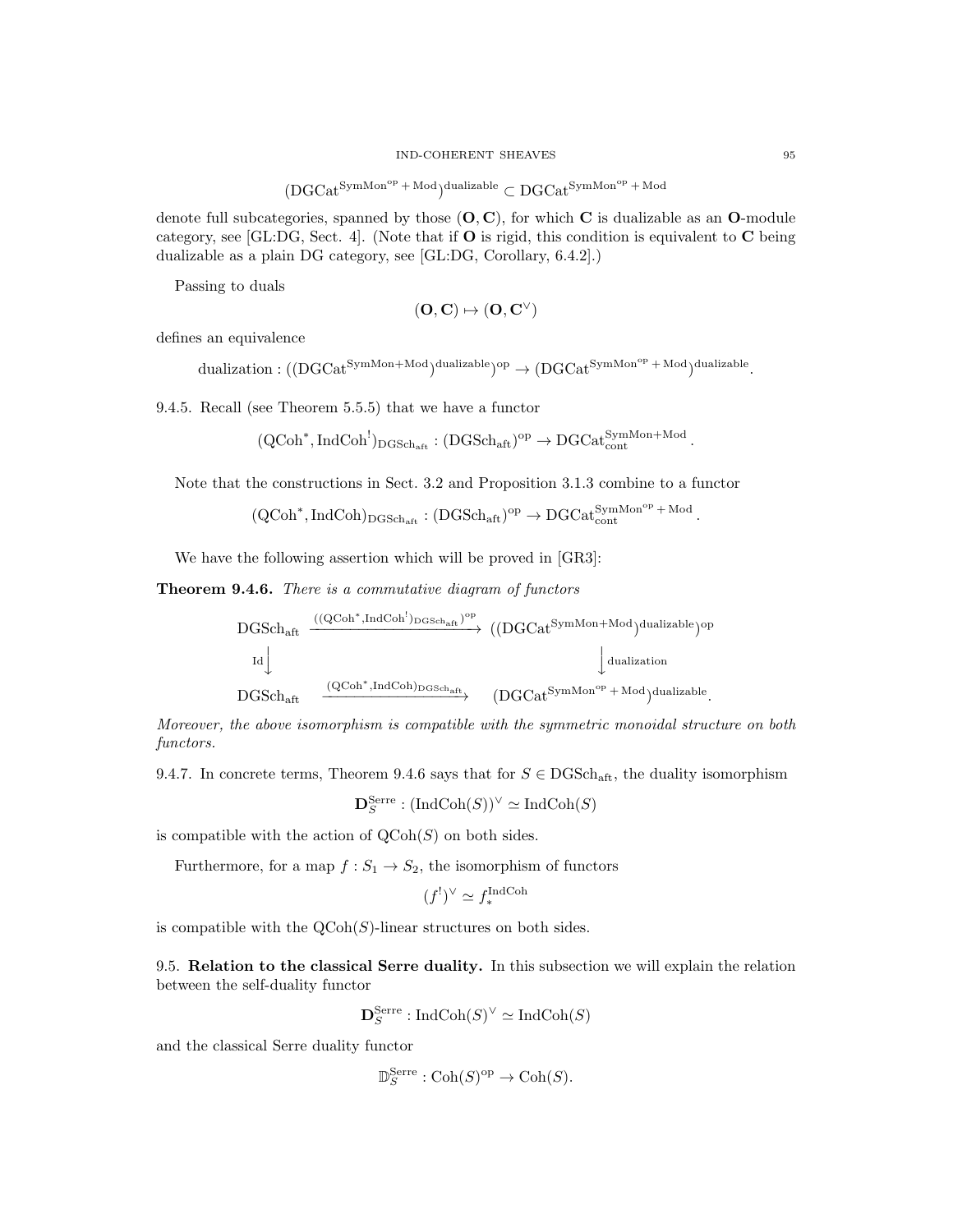9.5.1. Recall that if  $C_1, C_2$  are compactly generated categories, then the datum of an equivalence  $\mathbf{C}_1^{\text{op}} \simeq \mathbf{C}_2$  is equivalent to the datum of an equivalence  $(\mathbf{C}_1^c)^{\text{op}} \simeq \mathbf{C}_2^c$ .

For example, the self-duality functor

$$
\mathbf{D}_S^{\text{naive}} : (\text{QCoh}(S))^{\vee} \to \text{QCoh}(S)
$$

of (9.5) is induced by the "naive" duality on the category  $\mathrm{QCoh}(S)^\text{perf} \simeq \mathrm{QCoh}(S)^\text{c}$ :

$$
\mathbb{D}_S^{\text{naive}} : (\text{QCoh}(S)^{\text{perf}})^{\text{op}} \to \text{QCoh}(S)^{\text{perf}}, \quad \mathcal{E} \mapsto \mathcal{E}^{\vee},
$$

the latter being the passage to the dual object in  $QCoh(S)$ <sup>perf</sup> as a symmetric monoidal category.

In particular, we obtain that the equivalence  $\mathbf{D}_{S}^{\text{Serre}}$  of (9.2) induces a certain involutive equivalence

(9.9) 
$$
\mathcal{D}_S^{\text{Serre}}: \text{Coh}(S)^{\text{op}} \to \text{Coh}(S).
$$

9.5.2. Recall the action of the monoidal category  $\mathrm{QCoh}(S)$  on  $\mathrm{IndCoh}(S)$ , see Sect. 1.4. For  $\mathcal{F} \in \text{IndCoh}(S)$  we can consider the relative internal Hom functor

 $\underline{\mathrm{Hom}}_{\mathrm{QCoh}(S)}(\mathcal{F},-) : \mathrm{IndCoh}(S) \to \mathrm{QCoh}(S)$ 

as defined in [GL:DG], Sect. 5.1. Explicitly, for  $\mathcal{E} \in \text{QCoh}(S)$  and  $\mathcal{F}' \in \text{IndCoh}(S)$  we have

$$
\mathrm{Maps}_{\mathrm{QCoh}(S)}(\mathcal{E}, \underline{\mathrm{Hom}}_{\mathrm{QCoh}(S)}(\mathcal{F}, \mathcal{F}')) := \mathrm{Maps}_{\mathrm{IndCoh}(S)}(\mathcal{E} \otimes \mathcal{F}, \mathcal{F}'),
$$

where  $-\otimes$  – denotes the action of  $\mathrm{QCoh}(S)$  on  $\mathrm{IndCoh}(S)$  of Sect. 1.4.

**Lemma 9.5.3.** If  $\mathcal{F} \in \text{IndCoh}(S)^c = \text{Coh}(S)$ , the functor  $\underline{\text{Hom}}_{\text{QCoh}(S)}(\mathcal{F},-)$  is continuous.

*Proof.* It is enough to show that for a set of compact generators  $\mathcal{E} \in \text{QCoh}(S)$ , the functor

$$
\mathcal{F}' \mapsto \mathrm{Maps}_{\mathrm{QCoh}(S)}(\mathcal{E}, \underline{\mathrm{Hom}}_{\mathrm{QCoh}(S)}(\mathcal{F}, \mathcal{F}')), \quad \mathrm{IndCoh}(S) \to \infty\text{-Grpd}
$$

commutes with filtered colimits.

We take  $\mathcal{E} \in Q\text{Coh}(S)^{\text{perf}}$ . In this case  $\mathcal{E} \otimes \mathcal{F} \in \text{IndCoh}(S)^c$ , and the assertion follows.

9.5.4. We now claim:

**Lemma 9.5.5.** For  $\mathcal{F} \in \text{Coh}(S)$ , the functor  $\mathcal{F} \mapsto \underline{\text{Hom}}_{\text{QCoh}(S)}(\mathcal{F}, \omega_S)$  sends to  $\text{Coh}(S)$  to  $\mathrm{Coh}(S) \subset \mathrm{QCoh}(S)$ .

*Proof.* Let i denote the canonical map  ${}^{cl}S \rightarrow S$ . It is enough to prove the lemma for  $\mathcal F$  of the form  $i_*^{\text{IndCoh}}(\mathcal{F}')$  for  $\mathcal{F}' \in \text{Coh}(^{cl}S)$ .

It is easy to see from (3.7) that for a proper map  $f : S_1 \to S_2$   $\mathcal{F}_i \in \text{IndCoh}(S_i)$ , we have

$$
\underline{\mathrm{Hom}}_{\mathrm{QCoh}(S_2)}(f_*^{\mathrm{IndCoh}}(\mathcal{F}_1), \mathcal{F}_2) \simeq f_*\left(\underline{\mathrm{Hom}}_{\mathrm{QCoh}(S_1)}(\mathcal{F}_1, f^!(\mathcal{F}_2)\right).
$$

Hence,

$$
\underline{\mathrm{Hom}}_{\mathrm{QCoh}(S)}(\mathcal{F},\omega_S) \simeq i_* \left( \underline{\mathrm{Hom}}_{\mathrm{QCoh}({}^{cl}S)}(\mathcal{F}',\omega_{^{cl}S}) \right).
$$

This reduces the assertion to the case of classical schemes, where it is well-known (proved by the same manipulation as above by locally embedding into  $\mathbb{A}^n$ ).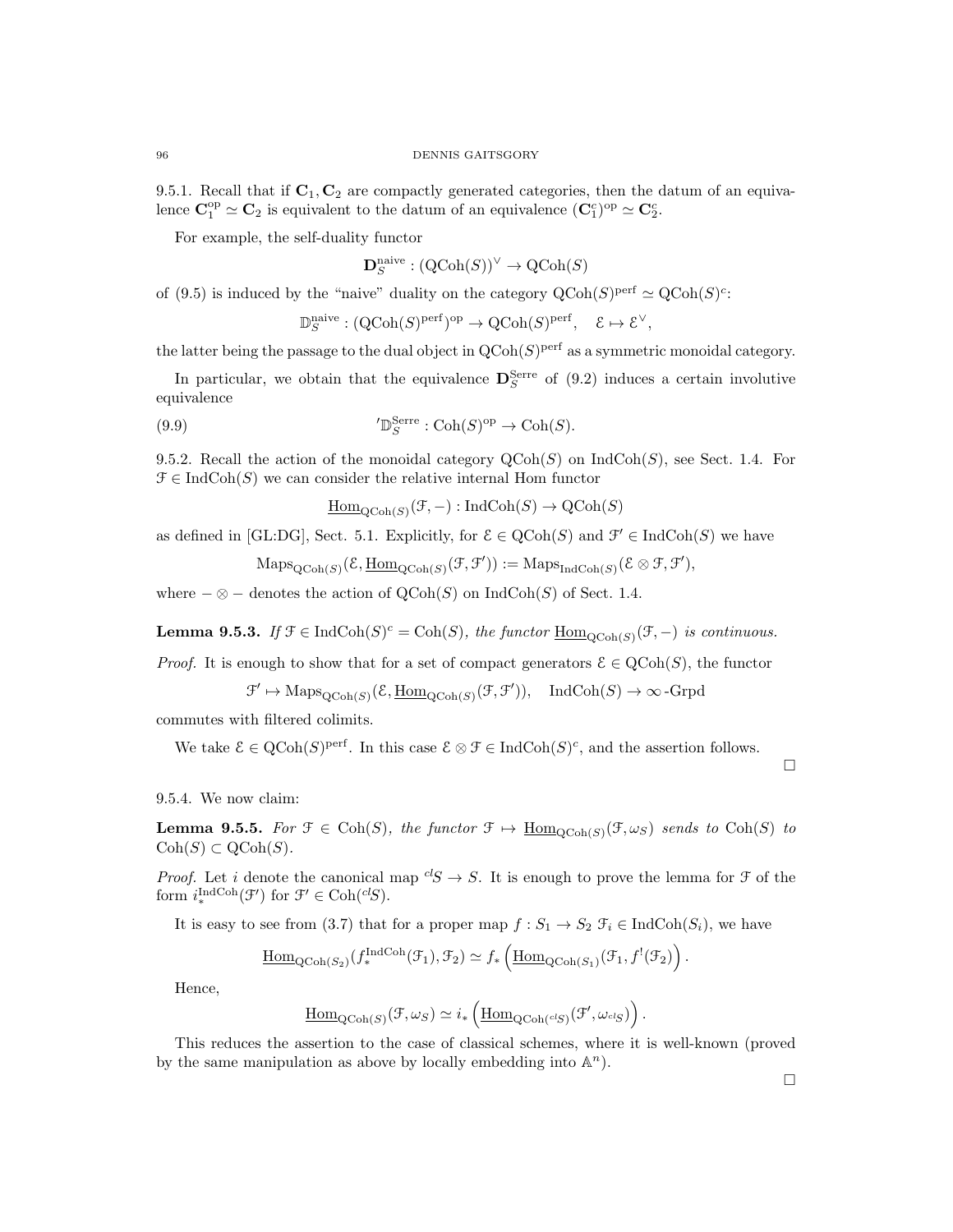9.5.6. From the above lemma we obtain a well-defined functor  $\text{Coh}(S)^{op} \to \text{Coh}(S)$  that we denote  $\mathbb{D}_S^{\text{Serre}}$ .

**Proposition 9.5.7.** The functors  $\mathbb{D}_{S}^{\text{Serre}}$  and  $'\mathbb{D}_{S}^{\text{Serre}}$  of (9.9) are canonically isomorphic.

*Proof.* Let  $\mathcal{F}_1, \mathcal{F}_2$  be two objects of  $\text{Coh}(S)$ . By definition,

$$
(9.10) \quad \text{Hom}_{\text{IndCoh}(S)}(\mathcal{F}_1, 'D_S^{\text{Serre}}(\mathcal{F}_2)) \simeq \text{Hom}_{\text{IndCoh}(S)\otimes \text{IndCoh}(S)}(\mathcal{F}_1 \boxtimes \mathcal{F}_2, \mu_{\text{IndCoh}(S)}(k)) \simeq
$$

$$
\simeq \text{Hom}_{\text{IndCoh}(S\times S)}(\mathcal{F}_1 \boxtimes \mathcal{F}_2, \Delta_{S_*}^{\text{IndCoh}(S)}(k)).
$$

Note that both  $\mathcal{F}_1 \boxtimes \mathcal{F}_2$  and  $\Delta_S^{\text{IndCoh}}(\omega_S)$  belong to  $\text{IndCoh}(S)^+$ , so by Proposition 1.2.4, we can rewrite the right-hand side of (9.10) as

$$
(9.11) \quad \text{Hom}_{\text{QCoh}(S \times S)}(\Psi_S(\mathcal{F}_1) \boxtimes \Psi_S(\mathcal{F}_2), \Delta_{S*}(\Psi_S(\omega_S))) \simeq \\ \simeq \text{Hom}_{\text{QCoh}(S)}(\Psi_S(\mathcal{F}_1) \underset{\mathcal{O}_S}{\otimes} \Psi_S(\mathcal{F}_2), \Psi_S(\omega_S)).
$$

By definition,  $\text{Hom}_{\text{IndCoh}(S)}(\mathcal{F}_1, \mathbb{D}_S^{\text{Serre}}(\mathcal{F}_2))$  is isomorphic to

(9.12) Hom<sub>QCoh(S)</sub>
$$
(\Psi_S(\mathcal{F}_1), \Psi_S(\mathbb{D}_S^{\text{Serre}}(\mathcal{F}_2))) :=
$$
  
Hom<sub>QCoh(S)</sub> $(\Psi_S(\mathcal{F}_1), \underline{\text{Hom}}_{\text{QCoh}(S)}(\mathcal{F}_2, \omega_S)) :=$   
Hom<sub>IndCoh(S)</sub> $(\Psi_S(\mathcal{F}_1) \underset{\mathcal{O}_S}{\otimes} \mathcal{F}_2, \omega_S),$ 

where  $\Psi_S(\mathcal{F}_1) \underset{\mathcal{O}_S}{\otimes} \mathcal{F}_2$  is understood in the sense of the action of  $\mathrm{QCoh}(S)$  on  $\mathrm{IndCoh}(S)$ .

However, since  $\omega_S \in \text{IndCoh}(S)^+$ , by Proposition 1.2.4, the right-hand side of (9.12) can be rewritten as

$$
\mathrm{Hom}_{\mathrm{QCoh}(S)}(\Psi_S(\Psi_S(\mathcal{F}_1) \underset{\mathcal{O}_S}{\otimes} \mathcal{F}_2), \Psi(\omega_S)),
$$

which by Lemma 1.4.2 is isomorphic to the right-hand side of  $(9.11)$ .

 $\Box$ 

9.5.8. Combining Proposition 9.5.7 with [GL:DG, Lemma 2.3.3], we obtain:

Corollary 9.5.9. Let  $S_1 \rightarrow S_2$  be a morphism in DGSch<sub>aft</sub>.

(a) Suppose that f is eventually coconnective. Then we have canonical isomorphisms of functors  $\text{Coh}(S_2)^{\text{op}} \to \text{Coh}(S_1)$ :

$$
\mathbb{D}^{\mathrm{Serre}}_{S_1} \circ (f^{\mathrm{IndCoh}, *})^{\mathrm{op}} \simeq f^! \circ \mathbb{D}^{\mathrm{Serre}}_{S_2};
$$

and

$$
\mathbb{D}^{\mathrm{Serre}}_{S_1} \circ (f^!)^{\mathrm{op}} \simeq f^{\mathrm{IndCoh},*} \circ \mathbb{D}^{\mathrm{Serre}}_{S_2}.
$$

(b) Suppose that f is proper. Then we have a canonical isomorphism of functors  $Coh(S_1)^{op} \rightarrow$  $\mathrm{Coh}(S_2)$ 

$$
\mathbb{D}_{S_2}^{\text{Serre}} \circ (f_*^{\text{IndCoh}})^{\text{op}} \simeq f_*^{\text{IndCoh}} \circ \mathbb{D}_{S_1}^{\text{Serre}}.
$$

9.6. Serre duality in the eventually coconnective case. In this subsection we will assume that  $S \in \text{DGSch}_{\text{aff}}$  is eventually coconnective.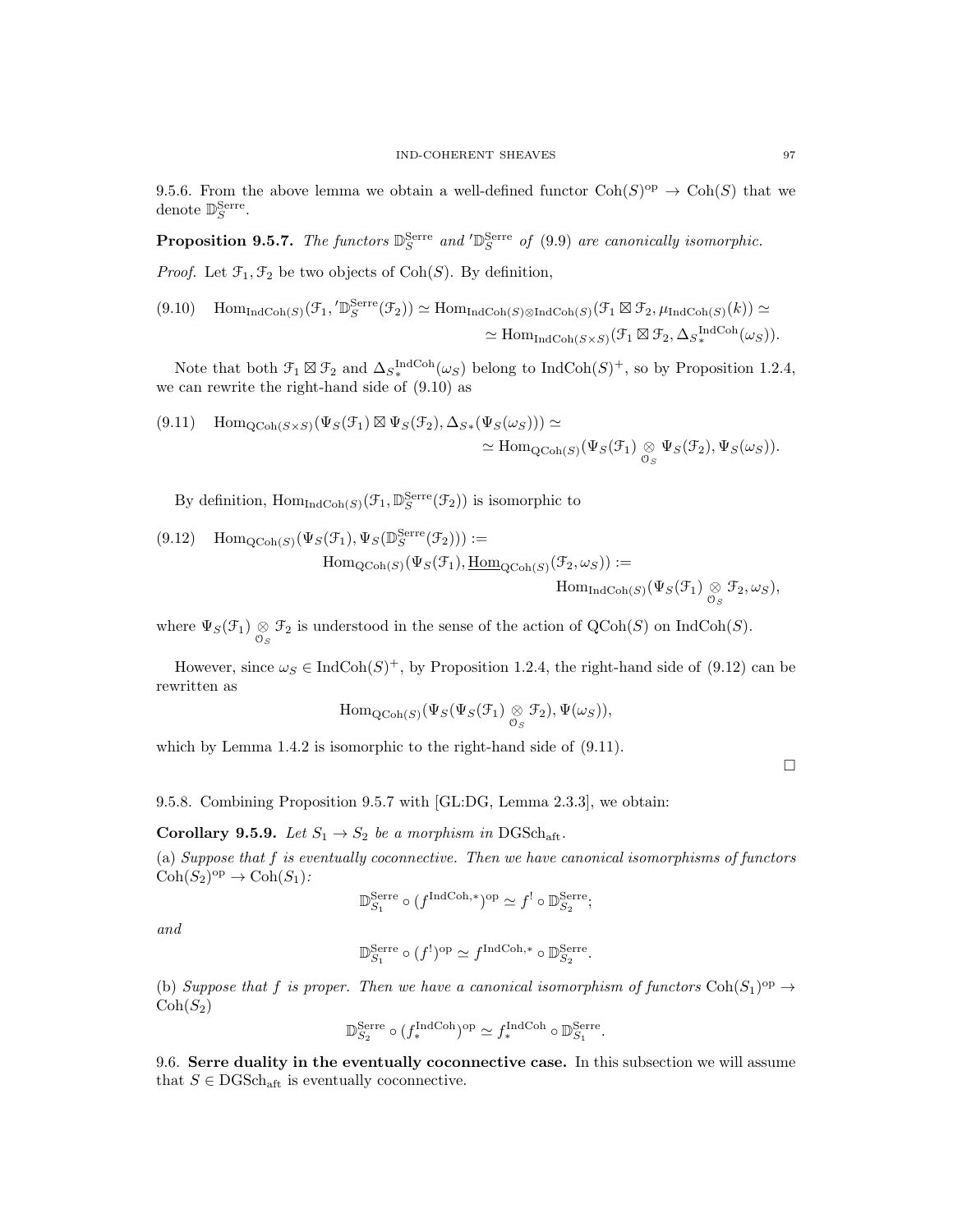#### 98 DENNIS GAITSGORY

9.6.1. From Proposition 1.5.3 and [GL:DG], Sect. 2.3.2, we obtain:

**Corollary 9.6.2.** The functor  $\Psi_S^{\vee}$  sends compact objects to compact ones, and is fully faithful. The functor  $\Psi_S^{\vee}$  realizes  $\text{QCoh}(S)$  as a colocalization of  $\text{IndCoh}(S)$ .

Taking into account Proposition 9.3.3, we obtain:

**Corollary 9.6.3.** The functor  $\Upsilon_S \simeq -\underset{\mathcal{O}_S}{\otimes} \omega_S$  sends compact objects to compact ones and is fully faithful.

In particular:

**Corollary 9.6.4.** For S eventually coconnective, the object  $\omega_S \in \text{IndCoh}(S)$  is compact.

Remark 9.6.5. We have an isomorphism

(9.13) 
$$
\mathcal{D}_S^{\text{Serre}} \circ (\Xi_S)^{\text{op}} \simeq \Psi_S^{\vee} \circ \mathbb{D}_S^{\text{naive}}
$$

as functors  $({\rm QCoh}(S)^{\text{perf}})^{\text{op}} \rightrightarrows {\rm Coh}(S)$ , see [GL:DG, Lemma 2.3.3].

Applying Proposition 9.5.7 and Proposition 9.3.3 we obtain an isomorphism

(9.14) 
$$
\mathbb{D}_{S}^{\text{Serre}} \circ (\Xi_{S})^{\text{op}} \simeq \Upsilon_{S} \circ \mathbb{D}_{S}^{\text{naive}}
$$

It is easy to see that the isomorphism in (9.14) is the tautoloigical isomorphism

 $\underline{\mathrm{Hom}}_{\mathrm{QCoh}(S)}(\mathcal{E},\omega_S) \simeq \mathcal{E}^{\vee} \otimes \omega_S, \quad \mathcal{E} \in \mathrm{QCoh}(S)^{\mathrm{perf}}.$ 

.

9.6.6. By [GL:DG, Sect. 2.3.2 and Lemma 2.3.3], the functor  $\Psi_{S}^{\vee}$  admits a continuous right adjoint, which identifies with the functor  $\Xi_S^{\vee}$ , dual of  $\Xi_S$ .

Since  $\omega_S \in \text{IndCoh}(S)$  is compact, by Sect. 9.5.2, we have a continuous functor

(9.15) 
$$
\mathcal{F} \mapsto \underline{\text{Hom}}_{\text{QCoh}(S)}(\omega_S, \mathcal{F}) : \text{IndCoh}(S) \to \text{QCoh}(S).
$$

From the definition and the isomorphism  $\Psi_S^{\vee} \simeq \Upsilon_S$  of Proposition 9.3.3, we obtain:

**Lemma 9.6.7.** The functor  $\text{IndCoh}(S) \to \text{QCoh}(S)$ , right adjoint of  $\Psi_S^{\vee}$  is given by

$$
\mathcal{F} \mapsto \underline{\mathrm{Hom}}_{\mathrm{QCoh}(S)}(\omega_S, \mathcal{F}).
$$

Remark 9.6.8. The functor right adjoint to  $\Psi_S^{\vee} \simeq \Upsilon_S$  is defined for any S (i.e., not necessarily eventually coconnective), but in general it will fail to be continuous.

Hence, we obtain:

Corollary 9.6.9. The functor

$$
\Xi_S^{\vee}:\operatorname{IndCoh}(S)\to \operatorname{QCoh}(S),
$$

dual to  $\Xi_S : \mathrm{QCoh}(S) \to \mathrm{IndCoh}(S)$ , is given by  $\underline{\mathrm{Hom}}_{\mathrm{QCoh}(S)}(\omega_S, -)$ ,

We also note:

**Lemma 9.6.10.** Let  $f : S_1 \to S_2$  be an eventually coconnective map in DGSch<sub>aft</sub>, where  $S_1$ and  $S_2$  are themselves eventually coconnective. Then there exists a canonical isomorphism:

$$
\Xi_{S_1}^{\vee} \circ f^{!} \simeq f^{*} \circ \Xi_{S_2}^{\vee} : \text{IndCoh}(S_2) \to \text{QCoh}(S_1).
$$

Proof. Obtained by passing to dual functors in the isomorphism

$$
\Xi_{S_2} \circ f_* \simeq f_*^{\text{IndCoh}} \circ \Xi_{S_1}
$$

of Proposition 3.6.7.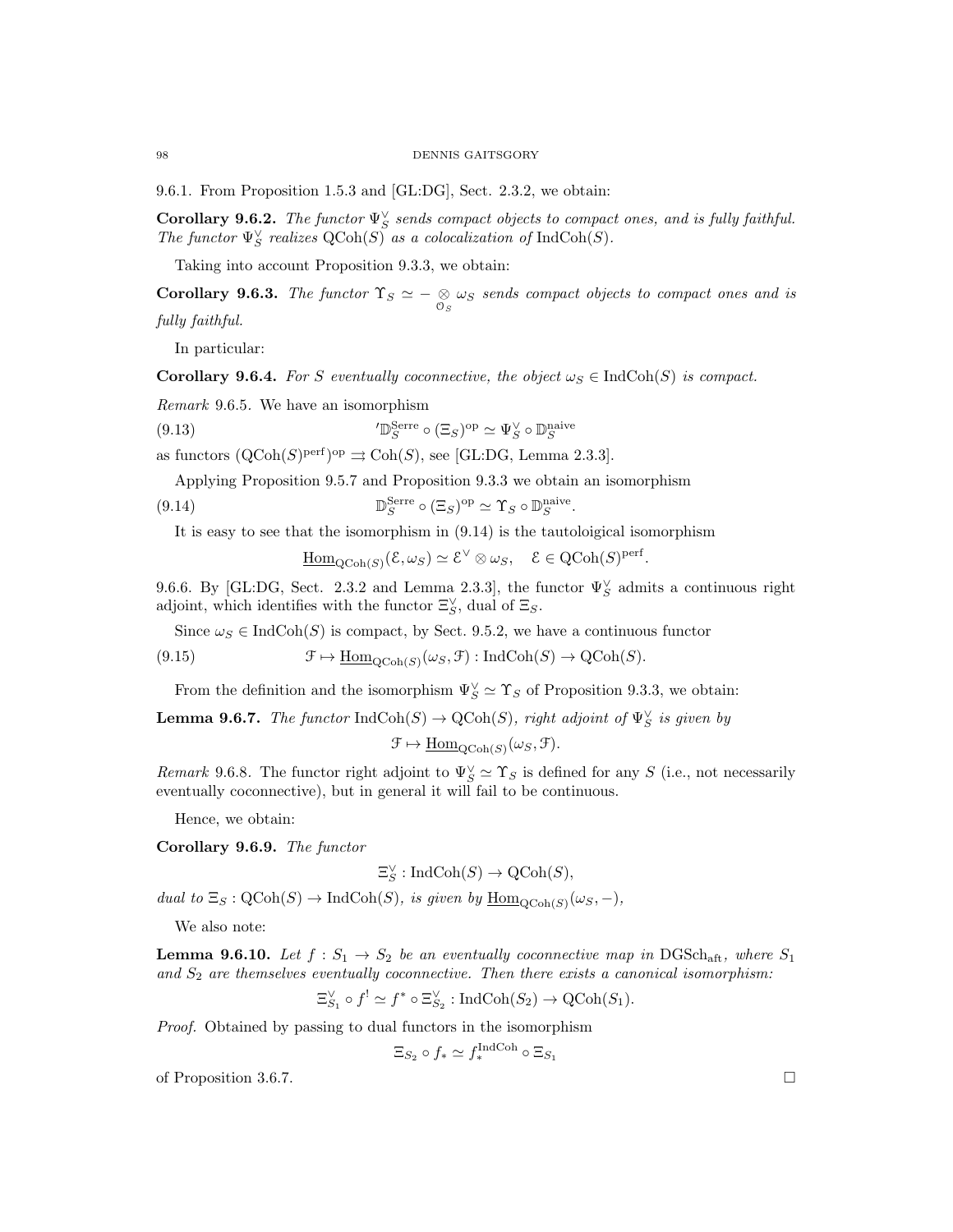9.6.11. We note that the logic of the previous discussion can be inverted, and we obtain:

Proposition 9.6.12. The following conditions on S are equivalent:

- (a) The functor  $\Psi_S$  admits a left adjoint.
- (b) The functor  $\Psi_S^{\vee} \simeq \Upsilon_S$  sends compact objects to compact ones.
- (c) The object  $\omega_S \in \text{IndCoh}(S)$  is compact.
- $(d)$  S is eventually coconnective.

*Proof.* The equivalence (b)  $\Leftrightarrow$  (c) is tautological. The equivalence (a)  $\Leftrightarrow$  (d) has been established in Proposition 1.6.2. The equivalence (a)  $\Leftrightarrow$  (b) follows from [GL:DG], Sect. 2.3.2.

9.6.13. Let  $S \in \text{DGSch}_{\text{aff}}$  be affine. In this case, it is easy to see that for every  $\mathcal{F} \in \text{Coh}(S)$ and  $k \in \mathbb{N}$  there exists an object  $\mathcal{F}' \in \mathrm{QCoh}(S)^{\mathrm{perf}}$  and a map  $\mathcal{F}' \to \mathcal{F}$ , such that

$$
Cone(\Xi_S(\mathcal{F}') \to \mathcal{F})[-1] \in Coh(S)^{\leq -k}.
$$

We claim that the functor  $\Psi_{S}^{\vee}$  plays a dual role:

**Lemma 9.6.14.** For  $\mathcal{F} \in \text{Coh}(S)$  and  $k \in \mathbb{N}$  there exists an object  $\mathcal{F}' \in \text{QCoh}(S)^\text{perf}$  and a  $map \mathcal{F} \rightarrow \Upsilon_S(\mathcal{F}')$  so that

$$
Cone(\mathcal{F} \to \Upsilon_S(\mathcal{F}')) \in \mathrm{Coh}(S)^{\geq k}.
$$

*Proof.* Let  $m$  be an integer such that  $\mathbb{D}_{S}^{\text{Serre}}$  sends

$$
\text{Coh}(S)^{\leq 0} \to \text{Coh}(S)^{\geq -m}
$$

(in fact,  $m$  can be taken to be the dimension of  ${}^{cl}S$ .)

For  $\mathcal F$  as in the lemma, consider  $\mathbb{D}_S^{\text{Serre}}(\mathcal F) \in \text{Coh}(S)$ , and let  $\mathcal F'' \in \text{QCoh}(S)^{\text{perf}}$  and  $\Xi_S(\mathcal{F}^{\prime\prime}) \to \mathbb{D}_S^{\mathrm{Serre}}(\mathcal{F})$  be such that

$$
Cone(\Xi_S(\mathcal{F}'') \to \mathbb{D}_S^{\text{Serre}}(\mathcal{F}))[-1] \in \text{Coh}(S)^{\leq -(k+m)}.
$$

Set  $\mathcal{F}' := \mathbb{D}_S^{\text{naive}}(\mathcal{F}'')$ . Applying Serre duality to  $\Xi_S(\mathcal{F}'') \to \mathbb{D}_S^{\text{Serre}}(\mathcal{F})$  we obtain a map

$$
\mathcal{F} \to \mathbb{D}_S^{\mathrm{Serre}}(\Xi_S(\mathcal{F}'')) \simeq \Upsilon_S(\mathcal{F}')
$$

with the desired properties.

9.6.15. Proof of Corollary 7.4.3. It is enough to show that  $\Psi_S(\omega_S) \in \text{QCoh}(S)^{\text{perf}}$  is invertible. For  $\mathfrak{F}_1, \mathfrak{F}_2 \in \text{IndCoh}(S)$  and  $\mathfrak{E} \in \text{QCoh}(S)$  consider the canonical map

$$
\mathcal{E}\otimes\underline{\mathrm{Hom}}_{\mathrm{QCoh}(S)}(\mathcal{F}_1,\mathcal{F}_2)\rightarrow\underline{\mathrm{Hom}}_{\mathrm{QCoh}(S)}(\mathcal{F}_1,\mathcal{E}\otimes\mathcal{F}_2).
$$

It is easy to see that this map is an isomorphism if  $\mathcal{E} \in \text{QCoh}(S)^{\text{perf}}$ . In particular, we obtain an isomorphism

$$
\Psi_S(\omega_S) \otimes \underline{\text{Hom}}_{\text{QCoh}(S)}(\omega_S, \Xi_S(\mathbb{O}_S)) \simeq \underline{\text{Hom}}_{\text{QCoh}(S)}(\omega_S, \Psi_S(\omega_S) \otimes \Xi_S(\mathbb{O}_S)).
$$

By Corollary 1.5.5, we have

$$
\Psi_S(\omega_S) \otimes \Xi_S(\mathcal{O}_S) \simeq \Xi_S \circ \Psi_S(\omega_S),
$$

and since  $\Psi_S(\omega_S) \in \text{QCoh}(S)^\text{perf}$  we have  $\Xi_S \circ \Psi_S(\omega_S) \simeq \omega_S$ . Thus, we obtain:

$$
\Psi_S(\omega_S) \otimes \underline{\text{Hom}}_{\text{QCoh}(S)}(\omega_S, \Xi_S(\mathbb{O}_S)) \simeq \underline{\text{Hom}}_{\text{QCoh}(S)}(\omega_S, \omega_S) \simeq \Xi_S^{\vee} \circ \Psi_S^{\vee}(\mathbb{O}_S) \simeq \mathbb{O}_S.
$$

I.e.,  $\Psi_S(\omega_S) \in \text{QCoh}(S)$  is invertible, as required.

 $\Box$ 

 $\Box$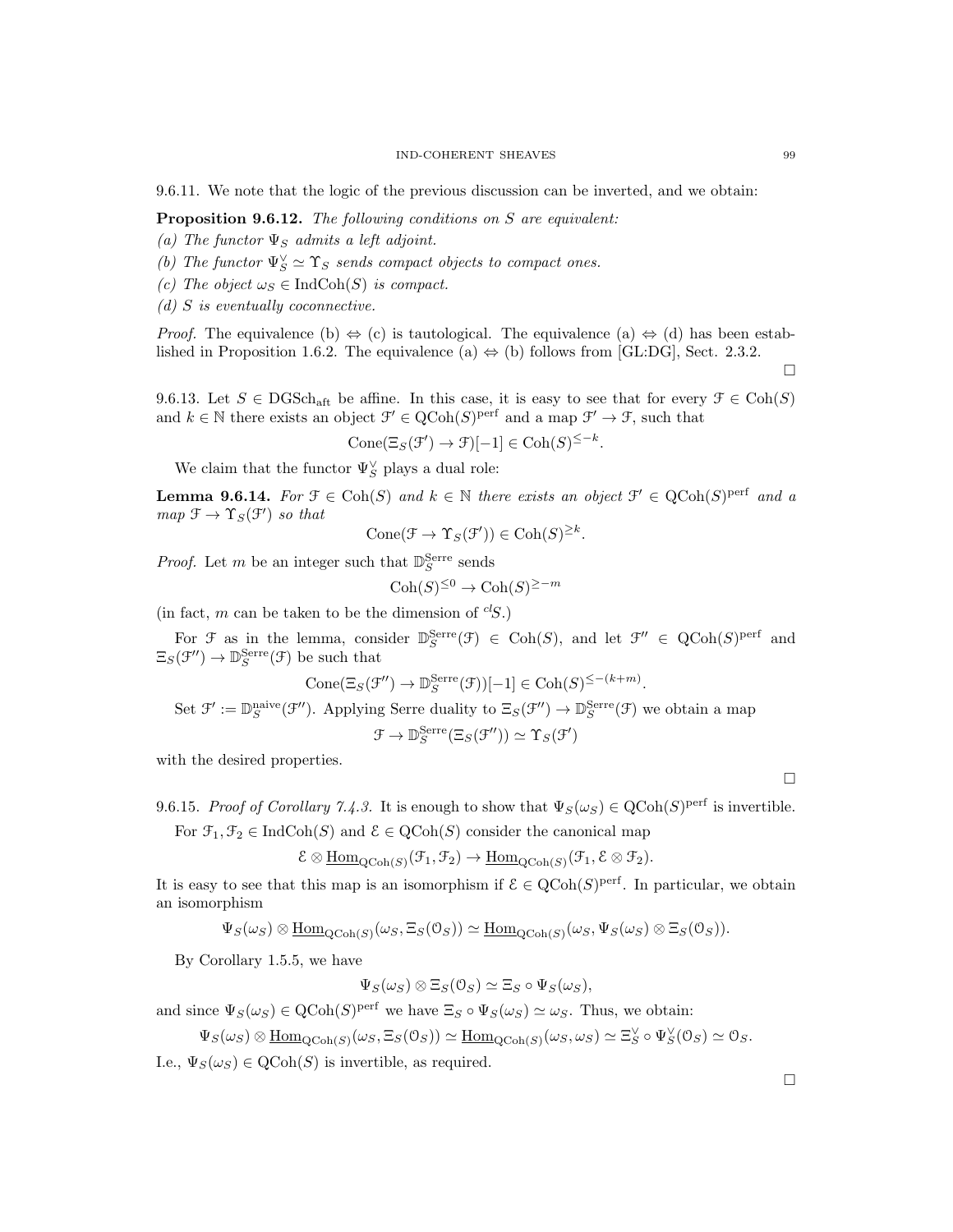#### Part III. Extending to stacks

10. IndCoh on prestacks

As was mentioned in the introduction, our conventions regarding prestacks and stacks follow [GL:Stacks]. In this section we shall mostly be interested in the full subcategory

PreStklaft ⊂ PreStk

consisting of prestacks, locally almost of finite type, see [GL:Stacks, Sect. 1.3.9] for the definition.

10.1. Definition of IndCoh.

10.1.1. By definition, the category  $PreStk<sub>laff</sub>$  is the category of functors

 $({}^{<\infty}{\rm DGSch}_{\rm aff}^{\rm aff})^{\rm op} \to \infty$ -Grpd.

We have the fully faithful embeddings

$$
{}^{<\infty}{\rm DGSch}_{\rm aff}^{\rm aff} \hookrightarrow {}^{<\infty}{\rm DGSch}_{\rm aff} \hookrightarrow {\rm DGSch}_{\rm aff} \hookrightarrow {\rm PreStk}_{\rm laff},
$$

where the composed arrow is the Yoneda embedding.

10.1.2. We let  $\text{IndCoh}_{\leq \infty_{\text{DGSch}_{{\text{aff}}}}^{{\text{aff}}}}$  be the functor

 $($ <sup>< $\infty$ </sup>DGSch<sub>aft</sub> $)$ <sup>op</sup>  $\rightarrow$  DGCat<sub>cont</sub>

obtained by retsricting the functor  $\text{IndCoh}^!_{\text{DGSch}_\text{aff}}$  under

 $({}^{<\infty}{\rm DGSch}_{\rm aft}^{\rm aff})^{\rm op}\hookrightarrow ({\rm DGSch}_{\rm aft})^{\rm op}.$ 

We define the functor

$$
\mathrm{IndCoh}^!_{\mathrm{PreStk}_{\mathrm{laff}}}:(\mathrm{PreStk}_{\mathrm{laff}})^{\mathrm{op}}\to \mathrm{DGCat}_{\mathrm{cont}}
$$

as the right Kan extension of  $\text{IndCoh}_{\leq \infty\text{DGSch}_{\text{aff}}^{\text{aff}}}$  under the Yoneda embedding

 $({}^{<\infty}{\rm DGSch}_{\rm aft}^{\rm aff})^{\rm op}\hookrightarrow({\rm PreStk}_{\rm laff})^{\rm op}.$ 

The following is immediate from the definition:

**Lemma 10.1.3.** The functor  $IndCoh_{\text{PreStk}_\text{laff}}^!$  introduced above takes colimits in  $PreStk_\text{laff}$  to limits in DGCat<sub>cont</sub>.

10.1.4. For  $\mathcal{Y} \in \text{PreStk}_{\text{laff}}$  we let  $\text{IndCoh}(\mathcal{Y})$  denote the value of  $\text{IndCoh}_{\text{PreStk}_{\text{laff}}}^!$  on  $\mathcal{Y}$ .

Tautologically, we have:

(10.1) 
$$
\operatorname{IndCoh}(\mathcal{Y}) \simeq \lim_{(S,y)\in (({}^{\leq \infty}\operatorname{DGSch}_{\operatorname{aff}}^{\operatorname{aff}}) / y})^{\operatorname{op}}} \operatorname{IndCoh}(S),
$$

where the functors for  $f: S_1 \to S_2$ ,  $y_1 = y_2 \circ f$  are

$$
f^!
$$
: IndCoh $(S_2)$   $\rightarrow$  IndCoh $(S_1)$ .

For  $(S, y) \in (\text{&DGSch}_{\text{aff}}^{\text{aff}})_{/\text{y}}$  we let y<sup>1</sup> denote the corresponding evaluation functor  $IndCoh(\mathcal{Y}) \to IndCoh(S)$ .

For a morphism  $f: \mathcal{Y}_1 \to \mathcal{Y}_2$  in PreStk<sub>laft</sub> we let  $f^!$  denote the corresponding functor  $IndCoh(\mathcal{Y}_2) \rightarrow IndCoh(\mathcal{Y}_1).$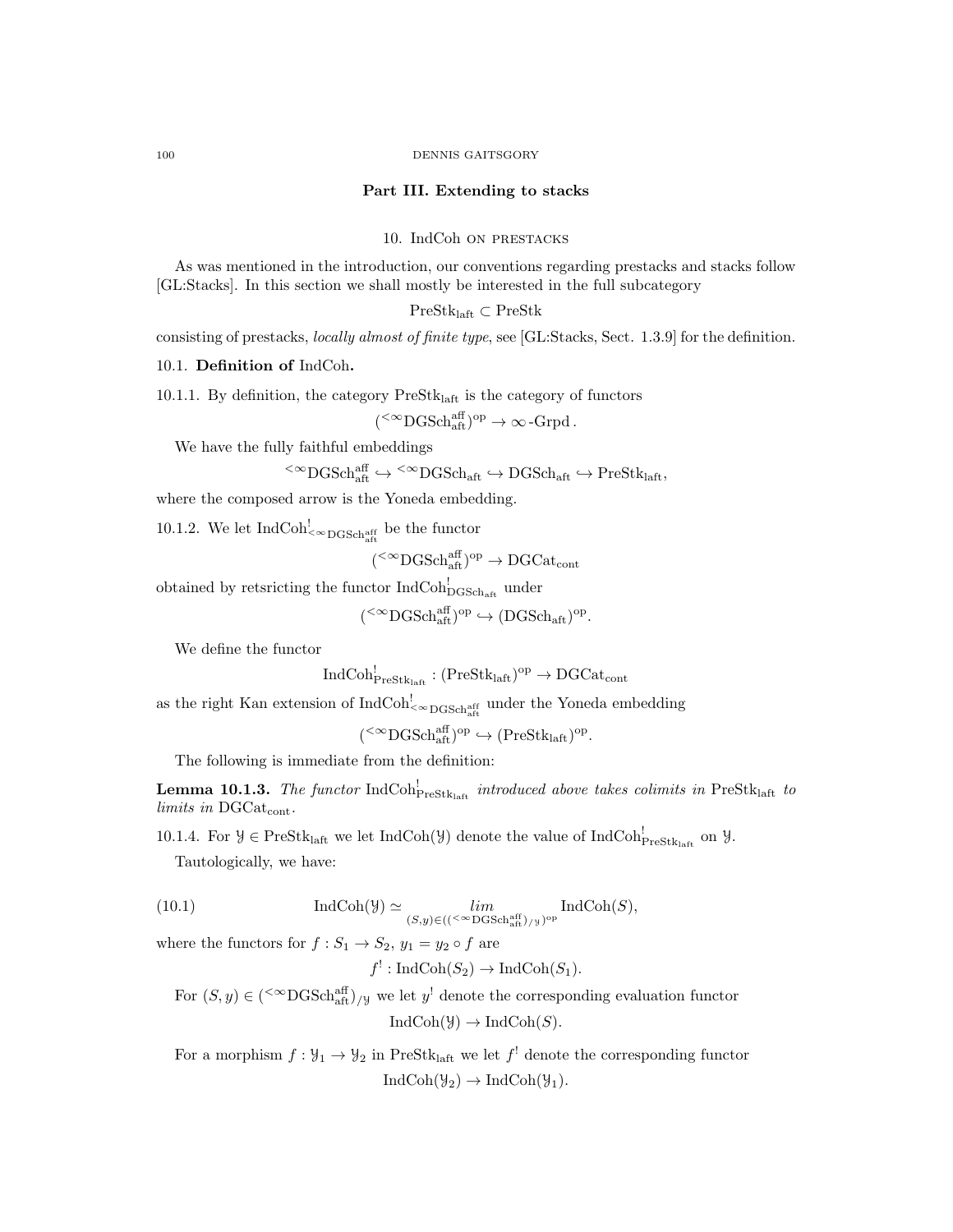In particular, we let  $\omega_y \in \text{IndCoh}(\mathcal{Y})$  denote the dualizing complex of  $\mathcal{Y}$ , defined as  $p_y^!(k)$ , where  $p_y : \mathcal{Y} \to \text{pt}$ .

10.1.5. The n-coconnective case. Suppose that  $\mathcal{Y} \in \text{PreStk}_{\text{la}}$  is n-coconnective, i.e., when viewed as a functor

 $({}^{<\infty}{\rm DGSch}_{\rm aff}^{\rm aff})^{\rm op}\hookrightarrow \infty$ -Grpd,

it belongs to the essential image of the fully faithful embedding

 $\text{Funct}((\mathsf{^{\langle n}DGSch}^{\text{aff}}_{\text{ft}})^{\text{op}}, \infty\text{-}\text{Grpd}) \hookrightarrow \text{Funct}((\mathsf{^{\langle \infty}DGSch}^{\text{aff}}_{\text{aff}})^{\text{op}}, \infty\text{-}\text{Grpd}),$ 

given by left Kan extension along

$$
({}^{
$$

This is equivalent to the condition that the fully faithful embedding

$$
\leq^n \text{DGSch}^{\text{aff}}_{\text{ft}})_{/\mathcal{Y}} \hookrightarrow (\leq^{\infty} \text{DGSch}^{\text{aff}}_{\text{aff}})_{/\mathcal{Y}}
$$

be cofinal.

In particular, we obtain that the restriction functor

(

(10.2) 
$$
\operatorname{IndCoh}(\mathcal{Y}) \to \lim_{(S,y)\in (({}^{
$$

is an equivalence.

Hence, to calculate the value of  $IndCoh(\mathcal{Y})$  on an *n*-coconnective prestack, it suffices to consider only n-coconnective affine DG schemes. In particular, if  $\mathcal{Y}$  is 0-coconnective, i.e., is classical, it suffices to consider only classical affine schemes.

10.2. Convergence. In this subsection we will discuss several applications of Proposition 4.3.4 to the study of properties of the category  $IndCoh(\mathcal{Y})$  for  $\mathcal{Y} \in PreStk<sub>laff</sub>$ .

First, we note that the assertion of Proposition 4.3.4 implies::

Corollary 10.2.1. The functor

$$
\operatorname{IndCoh}^!_{\mathrm{DGSch}^{\operatorname{aff}}_{\mathrm{aff}}}: (\mathrm{DGSch}^{\operatorname{aff}}_{\mathrm{aff}})^{\rm op}\to \mathrm{DGCat}_{\mathrm{cont}}
$$

is the right Kan extension from the full subcategory

$$
{}^{<\infty}{\rm DGSch}_{\rm aff}^{\rm aff})^{\rm op}\hookrightarrow({\rm DGSch}_{\rm aff}^{\rm aff})^{\rm op}.
$$

*Proof.* We wish to show that for  $S \in \text{DGSch}^{\text{aff}}_{\text{aff}}$ , the functor

(

(10.3) 
$$
\operatorname{IndCoh}(S) \to \lim_{S' \in \langle \infty, \operatorname{DGSch}^{\operatorname{aff}}_{\operatorname{aff}}, S' \to S} \operatorname{IndCoh}(S')
$$

is an equivalence. The right-hand side of (10.3) can be rewritten as

$$
\lim_n \lim_{S' \in {}^{
$$

However, since the functor  $\{n\log\text{Sch}^{\text{aff}}_{\text{ft}} \to \text{DGSch}^{\text{aff}}_{\text{ft}}$  admits a right adjoint, given by  $S \mapsto$  $\tau^{\leq n}(S)$ , we have:

$$
\lim_{S' \in \langle \mathcal{S}^n \text{DGSch}^{\text{aff}}_{\text{ft}}, S' \to S} \text{IndCoh}(S') \simeq \text{IndCoh}(\tau^{\leq n}(S)).
$$

Thus, we need to show that the functor

$$
\operatorname{IndCoh}(S)\to \lim_n\operatorname{IndCoh}(\tau^{\leq n}(S))
$$

is an equivalence, but the latter is the content of Proposition 4.3.4.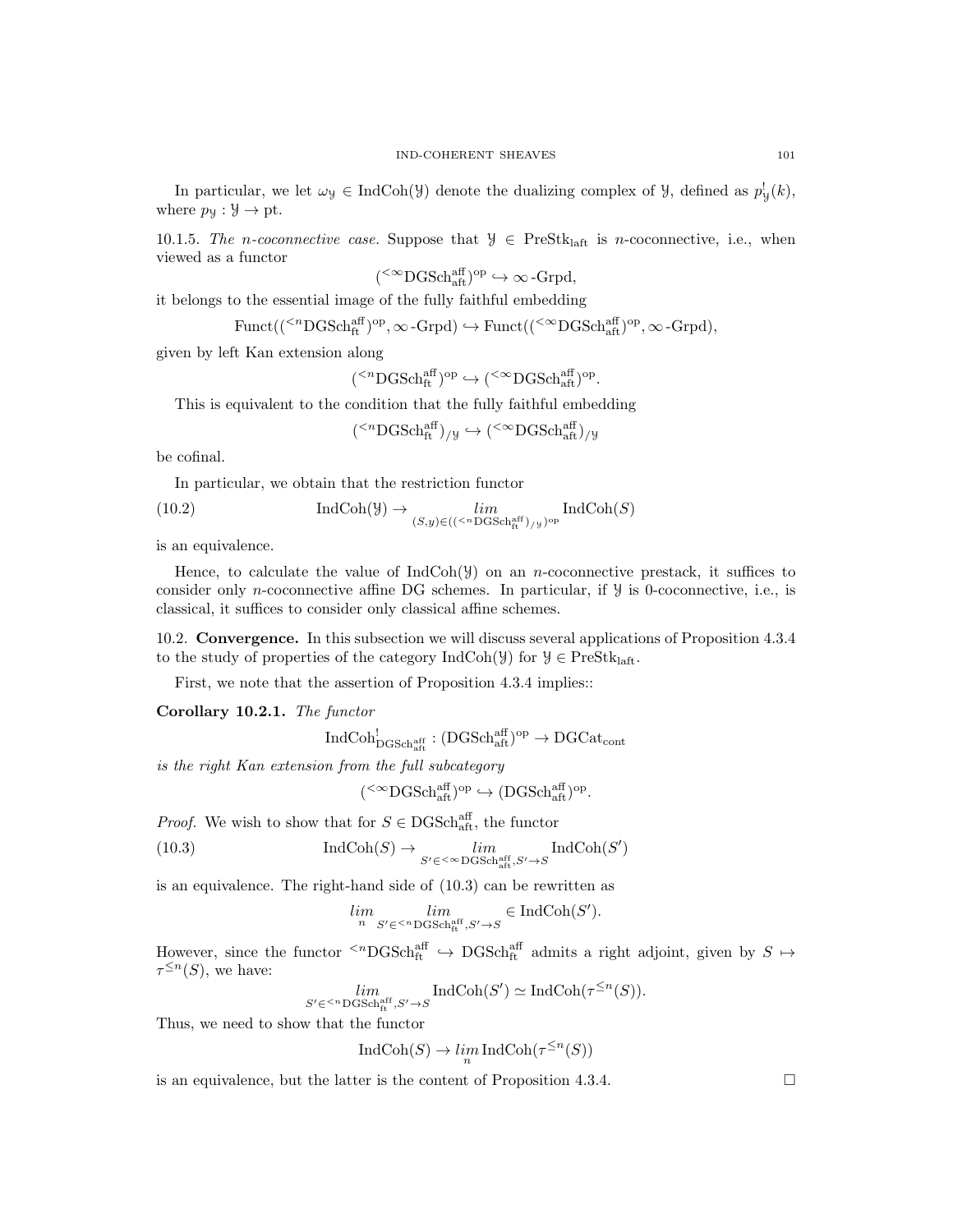Tautologically, Corollary 10.2.1 implies that in the description of IndCoh(Y) given by (10.1), instead of eventually coconnective affine schemes of finite type, we can use all affine schemes almost of finite type:

Corollary 10.2.2. The restriction functor

$$
\lim_{(S,y)\in((\text{DGSch}^{\text{aff}}_{\text{aff}})_{/\mathcal{Y}})^{\text{op}}} \text{IndCoh}(S) \to \lim_{(S,y)\in((<^\infty\text{DGSch}^{\text{aff}}_{\text{aff}})_{/\mathcal{Y}})^{\text{op}}} \text{IndCoh}(S) =: \text{IndCoh}(\mathcal{Y})
$$

is an equivalence.

10.2.3. Equivalently, we can formulate the above corollary as saying that the functor

 $\mathrm{IndCoh}^!_{\mathrm{PreStk}_\mathrm{laff}} : (\mathrm{PreStk}_\mathrm{aff})^\mathrm{op} \to \mathrm{DGCat}_\mathrm{cont}$ 

is the right Kan extension of

$$
\mathrm{IndCoh}^!_{\mathrm{DGSch}^{\mathrm{aff}}_{\mathrm{aff}}}: (\mathrm{DGSch}^{\mathrm{aff}}_{\mathrm{aff}})^{\mathrm{op}}\to \mathrm{DGCat}_{\mathrm{cont}}
$$

along the tautological embedding

$$
(\mathrm{DGSch}^{\mathrm{aff}}_{\mathrm{aft}})^\mathrm{op} \hookrightarrow (\mathrm{PreStk}_{\mathrm{aft}})^\mathrm{op}.
$$

10.2.4. Finally, let us note that the value of the functor  $IndCoh_{PreStk<sub>laff</sub>}^!$  on a given  $\mathcal{Y} \in PreStk<sub>laff</sub>$ can be recovered from the *n*-coconnective truncations  $\tau^{\leq n}(Y)$  of *Y*, where we recall that

 $\tau^{\leq n}(\mathcal{Y}):=\textup{LKE}_{(<^{n}\textup{DGSch}^{\textup{aff}}_{\textup{ft}})^\textup{op}\hookrightarrow (<^{\infty}\textup{DGSch}^{\textup{aff}}_{\textup{at}})^\textup{op}}(\mathcal{Y}|<^{n}\textup{DGSch}^{\textup{aff}}_{\textup{ft}})^\textup{op}}).$ 

Namely, we claim:

Lemma 10.2.5. For  $\mathcal{Y} \in \text{PreStk}_{\text{laff}},$  the natural map

$$
\operatorname{IndCoh}(\mathcal{Y}) \to \lim_n \operatorname{IndCoh}(\tau^{\leq n}(\mathcal{Y}))
$$

is an isomorphism.

Proof. The assertion follows from the fact that the natural map

$$
\mathop{colim}\limits_{n}\mathrm{LKE}_{\leq n\mathrm{DGSch}^{\mathrm{aff}}_{\mathrm{ft}}\hookrightarrow^{<\infty}\mathrm{DGSch}^{\mathrm{aff}}_{\mathrm{att}}}(\tau^{\leq n}(\mathcal{Y}))\to \mathcal{Y}
$$

is an isomorphism in PreSt $k_{\text{laff}}$ , combined with Lemma 10.1.3.

#### 10.3. Relation to QCoh and the multiplicative structure.

10.3.1. Following Sect. 5.7.5, we view the assignment

$$
S \in \mathrm{DGSch}_{\mathrm{aft}} \leadsto \Upsilon_S : \mathrm{QCoh}(S) \to \mathrm{IndCoh}(S)
$$

as a natural transformation

 $\Upsilon_{\mathrm{DGSch}_{\mathrm{aff}}}: \operatorname{QCoh}_{\mathrm{DGSch}_{\mathrm{aff}}}^* \to \operatorname{IndCoh}_{\mathrm{DGSch}_{\mathrm{aff}}},^!$ 

when we view  $\operatorname{QCoh}^*_{\operatorname{DGSch}_{\operatorname{aff}}}$  and  $\operatorname{IndCoh}^!_{\operatorname{DGSch}_{\operatorname{aff}}}$  as functors

$$
(\mathrm{DGSch}_\mathrm{aft})^\mathrm{op} \to \mathrm{DGCat}^\mathrm{SymMon}_\mathrm{cont}.
$$

Restricting to <sup> $\text{<}\infty$ </sup>DGSch<sub>aft</sub>  $\text{<}\infty$ DGSch<sub>aft</sub>, we obtain the corresponding functors and the natural transformation

$$
\Upsilon_{<\infty \mathrm{DGSch}_\mathrm{aff}^\mathrm{aff}}: \mathrm{QCoh}^*_{<\infty \mathrm{DGSch}_\mathrm{aff}^\mathrm{aff}} \to \mathrm{IndCoh}^!_{<\infty \mathrm{DGSch}_\mathrm{aff}^\mathrm{aff}}.
$$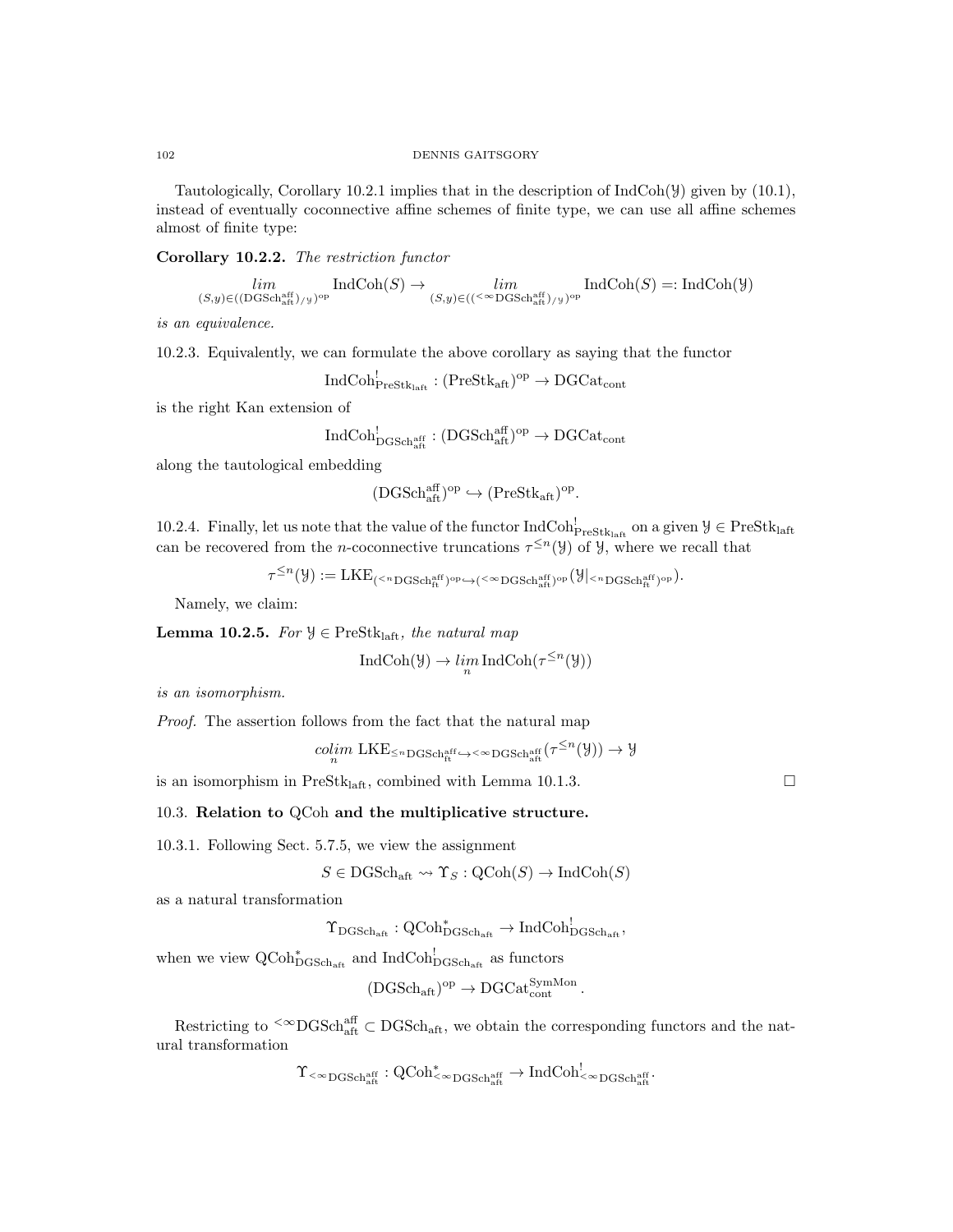10.3.2. Since the forgetful functor  $DGCat_{cont}^{SymMon} \rightarrow DGCat_{cont}$  commutes with limits, we obtain that the functor

$$
\mathrm{IndCoh}^!_{\mathrm{PreStk}_\mathrm{laff}}: (\mathrm{PreStk}_\mathrm{aff})^\mathrm{op} \to \mathrm{DGCat}_\mathrm{cont}
$$

naturally upgrades to a functor

$$
\mathrm{IndCoh}^!_{\mathrm{PreStk}_{\mathrm{laff}}} : (\mathrm{PreStk}_{\mathrm{aff}})^{\mathrm{op}} \to \mathrm{DGCat}^{\mathrm{SymMon}}_{\mathrm{cont}}.
$$

In particular, for every  $\mathcal{Y} \in \text{PreStk}_{\text{aft}}$ , the category IndCoh( $\mathcal{Y}$ ) acquires a natural symmetric monoidal structure; we denote the corresponding monoidal operation by  $\stackrel{!}{\otimes}$ . The unit in this category is  $\omega_y$ .

For a map  $f: \mathcal{Y}_1 \to \mathcal{Y}_2$ , the functor  $f^!$  has a natural symmetric monoidal structure.

10.3.3. Applying the functor

$$
RKE_{(<^{\infty}DGSch_{\mathrm{aff}}^{\mathrm{aff}})^{\mathrm{op}} \hookrightarrow (\mathrm{PreStk}_{\mathrm{laft}})^{\mathrm{op}}}
$$

to  $\Upsilon_{\text{&}^\infty\text{DGSch}_{\text{aff}}^{\text{aff}}},$  we obtain a natural transformation

$$
RKE_{(<^{\infty}DGSch_{aft}^{aff})^{op}\hookrightarrow (Prestk_{laff})^{op}}(QCoh^{*}_{<^{\infty}DGSch_{aft}^{aff}})\to IndCoh^{!}_{Prestk_{laff}}.
$$

Recall that the functor

$$
\operatorname{QCoh}_{\operatorname{PreStk}}^* : (\operatorname{PreStk})^{\operatorname{op}} \to \operatorname{DGCat}_{\operatorname{cont}}
$$

is defined as

$$
\mathrm{RKE}_{(\mathrm{DGSch}^{\mathrm{aff}})^{\mathrm{op}} \hookrightarrow (\mathrm{PreStk})^{\mathrm{op}}}(\mathrm{QCoh}_{\mathrm{DGSch}^{\mathrm{aff}}}^*).
$$

Hence, we have a natural transformation

$$
\begin{array}{ll} (10.4) & QCoh^{\ast}_{\mathrm{PreStk}}:(\mathrm{PreStk})^{\mathrm{op}}|_{(\mathrm{PreStk}_{\mathrm{laff}})^{\mathrm{op}}}=: \mathrm{QCoh}^{\ast}_{\mathrm{PreStk}_{\mathrm{laff}}}\rightarrow \\ & \to \mathrm{RKE}_{(<\infty\mathrm{DGSch}_{\mathrm{aff}}^{\mathrm{aff}})^{\mathrm{op}}\hookrightarrow (\mathrm{PreStk}_{\mathrm{laff}})^{\mathrm{op}}}(\mathrm{QCoh}^{\ast}_{<\infty\mathrm{DGSch}_{\mathrm{aff}}^{\mathrm{aff}}}). \end{array}
$$

Composing, we obatin a functor

$$
\operatorname{QCoh}\nolimits^*_\operatorname{PreStk}_{\operatorname{laff}} \to \operatorname{IndCoh}\nolimits^!_{\operatorname{PreStk}_{\operatorname{laff}}}
$$

that we shall denote by  $\Upsilon_{\text{PreStk}_{\text{left}}}$ .

For an individual  $\mathcal{Y} \in \text{PreStk}_{\text{laft}}$  we shall denote by

$$
\Upsilon_{\mathcal{Y}}: \mathrm{QCoh}(\mathcal{Y}) \to \mathrm{IndCoh}(\mathcal{Y})
$$

the resulting functor.

Furthermore, the functors and the natural transformation in (10.4) naturally upgrade to take values in DGCat<sup>SymMon</sup>, and so does the natural transformation  $\Upsilon_{\text{PreStk}_\text{lafit}}$ .

**Lemma 10.3.4.** Assume that *Y* belongs to <sup> $\leq n$ </sup>PreStk<sub>laft</sub>. Then the functor functor  $\Upsilon_y$  is fully faithful.

Proof. Follows from the isomorphism  $(10.2)$  (and the corresponding assertion for QCoh), and Corollary 9.6.3.  $\Box$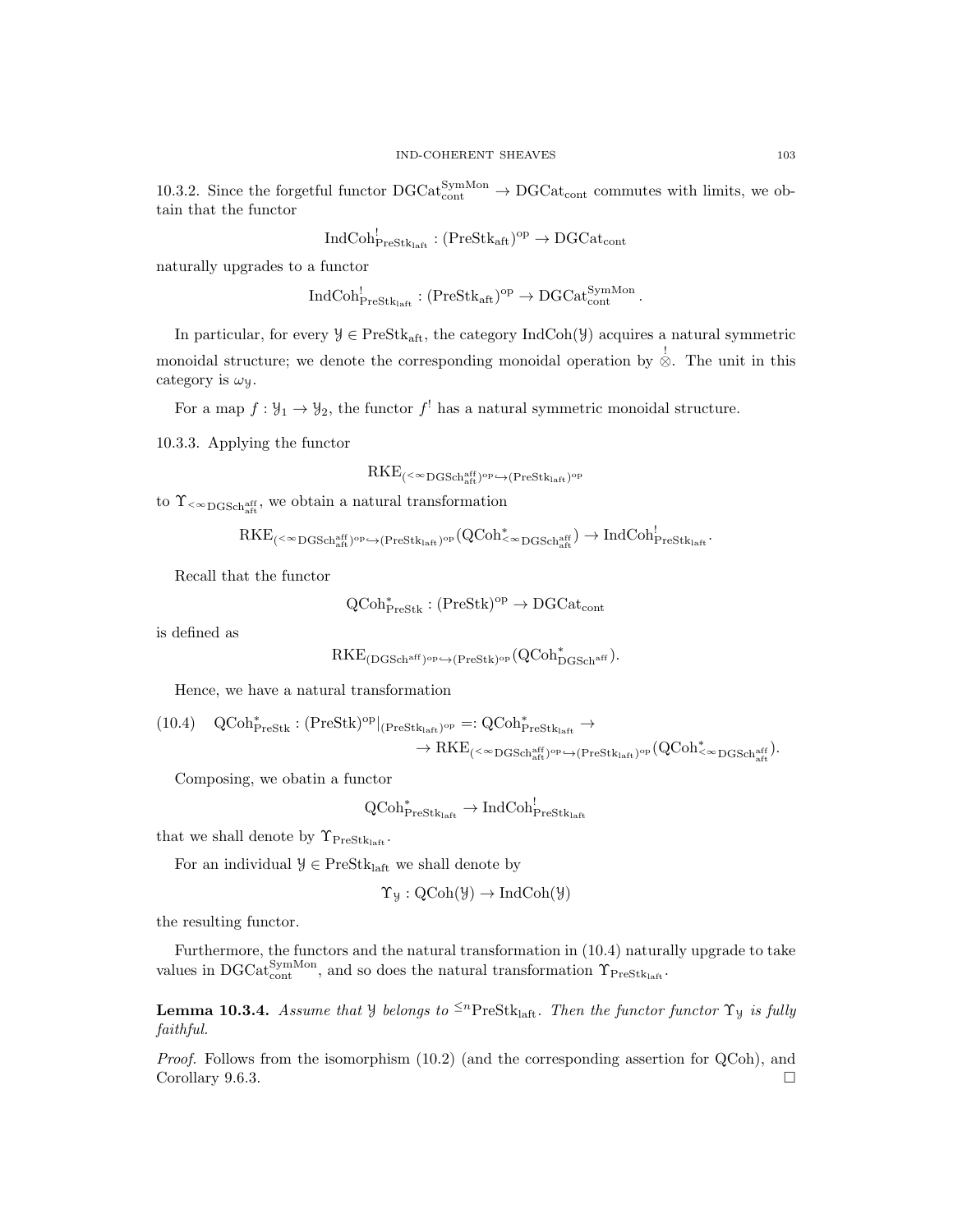10.3.5. Behavior with respect to products. Let  $\mathcal{Y}_1$  and  $\mathcal{Y}_2$  be prestacks. Pulling back along the two projections

$$
\mathcal{Y}_1 \times \mathcal{Y}_2 \to \mathcal{Y}_i
$$

and applying the monoidal operation, we obtain a functor

(10.5)  $\text{IndCoh}(\mathcal{Y}_1) \otimes \text{IndCoh}(\mathcal{Y}_2) \to \text{IndCoh}(\mathcal{Y}_1 \times \mathcal{Y}_2).$ 

Repeating the argument of [GL:QCoh], Prop. 1.4.4, from Proposition 4.6.2 we deduce:

**Corollary 10.3.6.** Assume that IndCoh( $\mathcal{Y}_1$ ) is dualizable as a category. Then for any  $\mathcal{Y}_2$ , the functor  $(10.5)$  is an equivalence.

# 10.4. Descent properties.

10.4.1. As in [GL:QCoh], Sect. 1.3.1, we can consider the notion of descent for presheaves on the category  $\leq \infty$ DGSchaff with values in an arbitrary  $(\infty, 1)$ -category **C**.

10.4.2. We observe that Theorem 8.3.2 implies that  $IndCoh_{\leq \infty}^!$  garded as a presheaf on <sup> $< \infty$ </sup>DGSch<sup>aff</sup> with values in DGCat<sub>cont</sub>, is a sheaf in the fppf topology.

By [Lu0], Sect. 6.2.1, we obtain that whenever  $\mathcal{Y}_1 \to \mathcal{Y}_2$  is a map in PreStk<sub>laft</sub> such that  $L<sub>laff</sub>(\mathcal{Y}<sub>1</sub>) \rightarrow L<sub>laff</sub>(\mathcal{Y}<sub>2</sub>)$  is an isomorphism, the map

$$
IndCoh(\mathcal{Y}_2) \to IndCoh(\mathcal{Y}_1)
$$

is an isomorphism.

Here  $L<sub>laff</sub>$  denotes the localization functor on

$$
\mathrm{PreStk}_{\mathrm{laft}} = \mathrm{Funct}({}^{<\infty}\mathrm{DGSch}_{\mathrm{aft}}^{\mathrm{aff}}, \infty\text{-}\mathrm{Grpd})
$$

in the fppf topology.

From here we obtain:

Corollary 10.4.3. For  $\mathcal{Y} \in \text{PreStk}_{\text{laff}}$ , the natural map  $\mathcal{Y} \to L_{\text{laff}}(\mathcal{Y})$  induces an isomorphism

 $IndCoh(L<sub>laff</sub>(\mathcal{Y})) \rightarrow IndCoh(\mathcal{Y}).$ 

10.4.4. For a map  $f: \mathcal{Y}_1 \to \mathcal{Y}_2$  consider the cosimplicial category IndCoh<sup>1</sup>( $\mathcal{Y}_1^{\bullet}/\mathcal{Y}_2$ ), formed using the !-pullback functors.

Assume now that f is a surjection for the fppf topology on  $\rm ^{&\infty}DGSch_{aff}^{aff}$  (see [GL:Stacks], Sect. 2.4.8). From [Lu0, Corollary 6.2.3.5], we obtain:

Corollary 10.4.5. Under the above circumstances, we obtain that the functor

$$
\operatorname{IndCoh}(\mathcal{Y}_{2})\rightarrow \operatorname{Tot}\left(\operatorname{IndCoh}^{!}(\mathcal{Y}_{1}^{\bullet}/\mathcal{Y}_{2})\right)
$$

given by !-pullback, is an equivalence.

# 10.5. Two definitions of IndCoh for DG schemes.

10.5.1. Let X be an object of  $\text{DGSch}_{\text{aff}}$ .

Note that we have two a priori different definitions of  $IndCoh(X)$ : one given in Sect. 1.1 (which we temporarily denote  $\text{IndCoh}(X)$ '), and another as in Sect. 10.1.2 (which we temporarily denote  $\text{IndCoh}(X)''$ , when we regard X as an object of PreStk<sub>laft</sub>.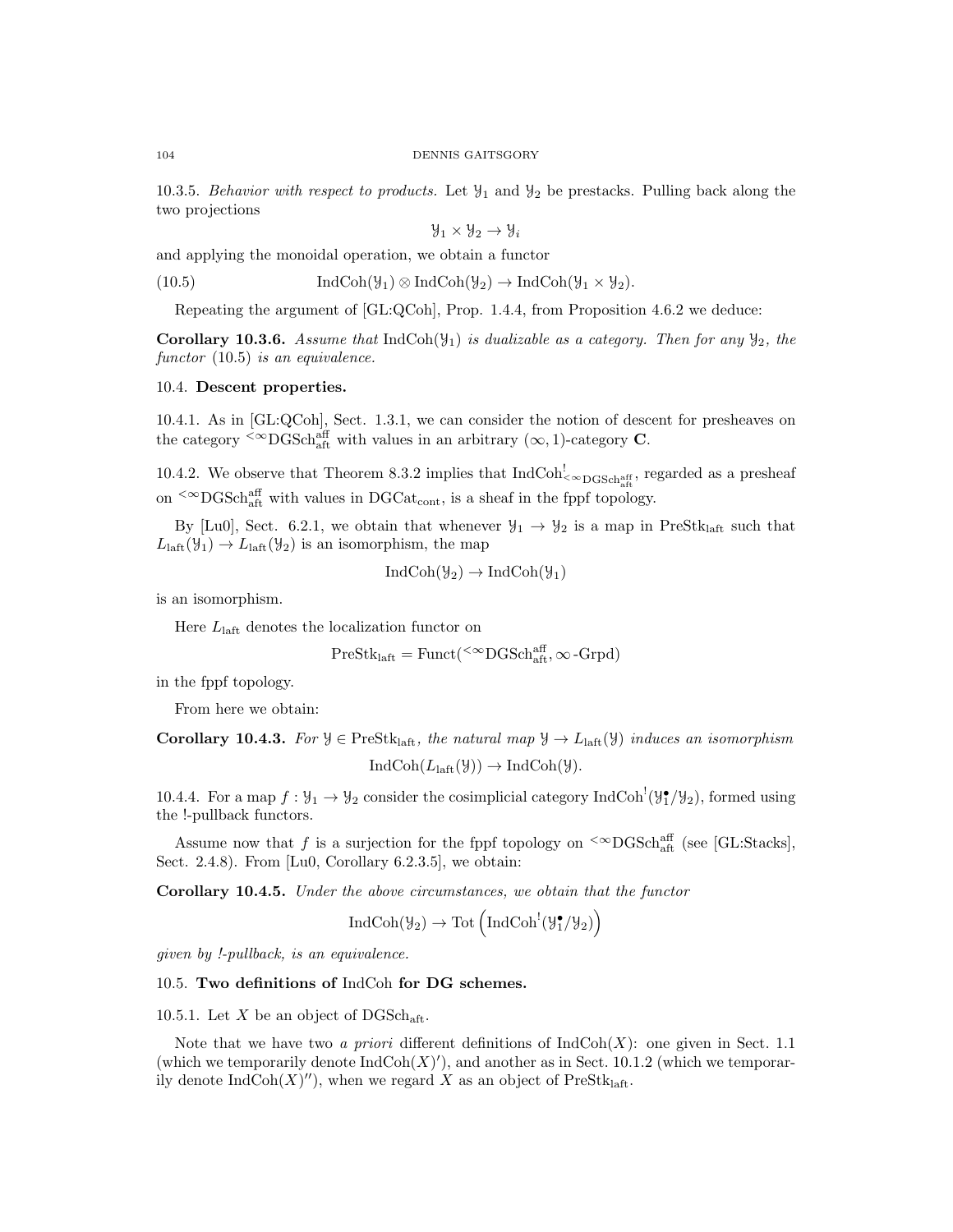10.5.2. Note that !-pullback defines a natural functor:

(10.6) 
$$
\operatorname{IndCoh}(X)' \to \operatorname{IndCoh}(X)''.
$$

Proposition 10.5.3. The functor (10.6) is an equivalence.

*Proof.* First, assume that  $X$  is affine (but not necessarily eventually coconnective). Then the assertion follows from Corollary 10.2.1.

Next, assume that X is separated. Let  $f : X' \to X$  be an affine Zariski cover, and let  $X^{\bullet} / X$ be its Cech nerve (whose terms are affine, since  $X$  was assumed separated). Then the validity of the assertion in the affine case, combined with Corollary 10.4.5 and Proposition 4.2.1, imply that (10.6) is an equivalence.

Let now X be arbitrary. We choose a Zariski cover  $f: X' \to X$ , where X' is separated, and repeat the same argument, using the fact that the terms of  $X^{\prime\bullet}/X$  are now separated.

 $\Box$ 

10.5.4. The above proposition implies that in the definition of IndCoh(Y) for  $\mathcal{Y} \in \text{PreStk}_{\text{laff}}$  we can use all DG schemes almost of finite type, instead of the affine ones:

Corollary 10.5.5. For  $\mathcal{Y} \in \text{PreStk}_{\text{laff}},$  the restriction functor

$$
\lim_{(S,y)\in((\text{DGSch}_{\text{aff}})_{/y})^{\text{op}}} \text{IndCoh}(S) \to \lim_{(S,y)\in((\leq^{\infty}\text{DGSch}_{\text{aff}}^{\text{aff}})_{/y})^{\text{op}}} \text{IndCoh}(S) := \text{IndCoh}(\mathcal{Y})
$$

is an equivalence.

Proof. The left-hand side in the corollary calculates the value on  $\mathcal Y$  of the right Kan extension of  $\mathrm{IndCoh}^!_{\mathrm{DGSch}_\mathrm{aff}}$  along

$$
(\mathrm{DGSch}_{\mathrm{aft}})^{\mathrm{op}}\hookrightarrow(\mathrm{PreStk}_{\mathrm{laft}})^{\mathrm{op}}.
$$

Hence, it is enough to show that the map

$$
\rm IndCoh^!_{\rm DGSch_{aff}} \rightarrow RKE_{(<\infty\rm DGSch_{aff}^{aff})^{\rm op}\hookrightarrow (DGSch_{aff})^{\rm op}}(IndCoh^!_{<\infty\rm DGSch_{aff}^{aff}})
$$

is an isomorphism.

However, the latter is equivalent to the statement of Proposition 10.5.3.

 $\Box$ 

10.6. Functoriality for direct image under schematic morphisms. Let  $f : \mathcal{Y}_1 \to \mathcal{Y}_2$  be a map in  $PreStk<sub>laff</sub>$ . We will not be able to define the functor

$$
f_*^{\text{IndCoh}} : \text{IndCoh}(\mathcal{Y}_1) \to \text{IndCoh}(\mathcal{Y}_2)
$$

in general.

However, we will be able to do this in the case when  $f$  is schematic and quasi-compact morphism between arbitrary prestacks, which is goal of this subsection.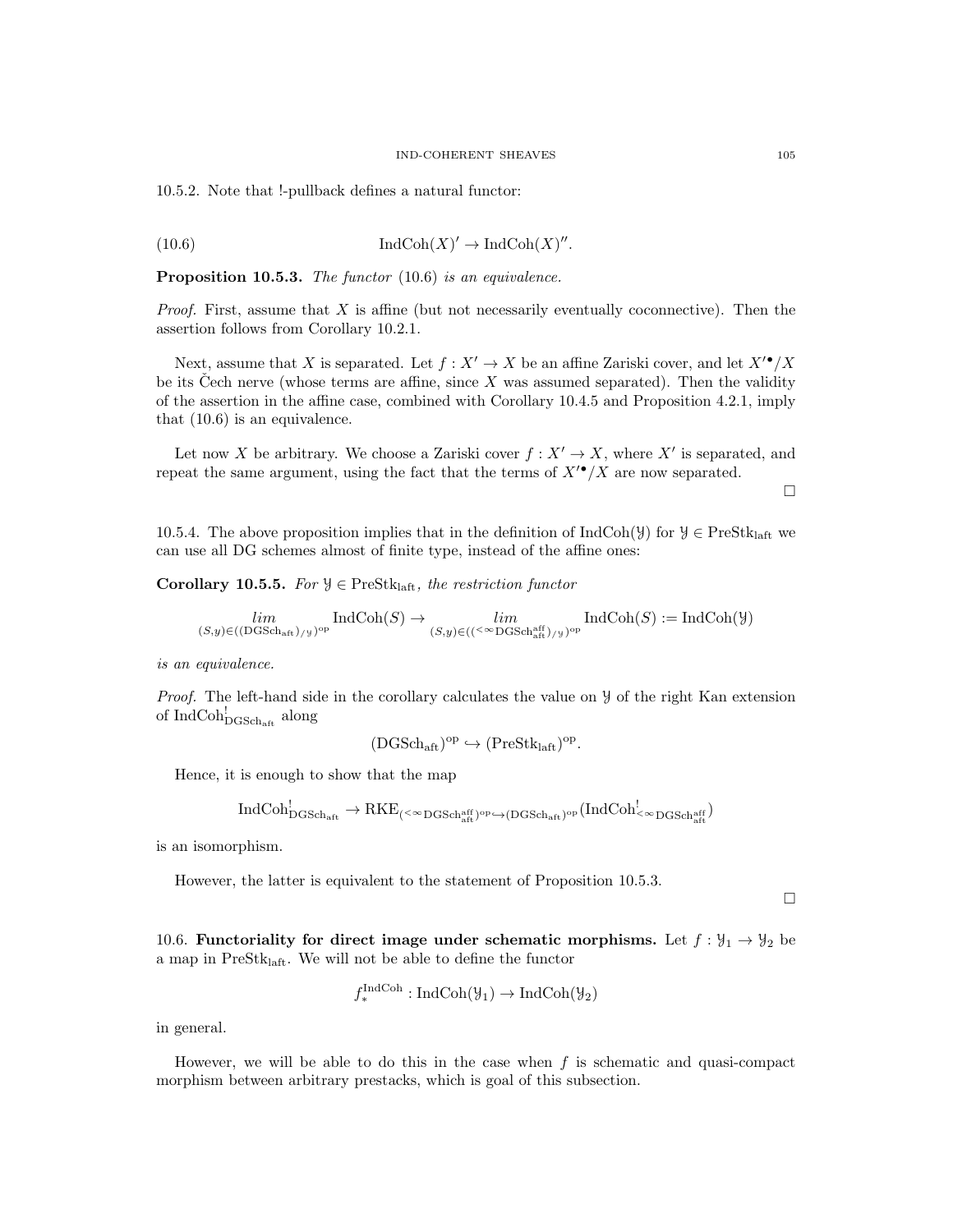10.6.1. We shall say that a map  $f : \mathcal{Y}_1 \to \mathcal{Y}_2$  in PreStk is schematic if for any  $(S_2, y_2) \in$  $\mathrm{DGSch}_{/\mathcal{Y}_2}^{\mathrm{aff}},$  the fiber product

$$
S_1 := S_2 \underset{\mathcal{Y}_2}{\times} \mathcal{Y}_1
$$

is a DG scheme.

We shall say that f is schematic and quasi-separated and quasi-compact if for all  $(S_2, y_2) \in$  $\mathrm{DGSch}_{/\mathcal{Y}_2}^{\text{aff}}$ , the above DG scheme  $S_1$  is quasi-separated and quasi-compact.

We shall say that f is schematic and proper if for all  $(S_2, y_2) \in \text{DGSch}_{\mathcal{J}_2}^{\text{aff}}$ , the resulting map  $S_1 \rightarrow S_2$  of DG schemes is proper.

It is easy to see that if f is schematic, then for any  $(S_2, y_2) \in DGSch_{y_2}$  (i.e.,  $S_2$  is not necessarily affine), the fiber product  $S_1 := S_2 \underset{\mathcal{Y}_2}{\times} \mathcal{Y}_1$  is a DG scheme.

The next assertion results easily from the definitions:

**Lemma 10.6.2.** Let  $f : \mathcal{Y}_1 \to \mathcal{Y}_2$  be a map in PreStk.

(a) Suppose that  $\mathcal{Y}_1$  and  $\mathcal{Y}_2$  are convergent (see [GL:Stacks, Sect. 1.2] where the notion is introduced). Then the condition for f to be schematic (resp., schematic and quasi-separated and quasi-compact, schematic and proper) is enough to test on  $(S_2, y_2) \in \text{&}^{\text{C}}\text{DGSch}_{y_2}^{\text{aff}}$ .

(b) Suppose that  $\mathcal{Y}_1, \mathcal{Y}_2 \in \text{PreStk}_{\text{laff}}$ . Then the condition for f to be schematic (resp., schematic and quasi-separated and quasi-compact, schematic and proper) is enough to test on  $(S_2, y_2) \in$  $({}^{<\infty}{\rm DGSch}^{\rm aff}_{\rm aft})_{/\mathcal{Y}_2}.$ 

10.6.3. We are going to make IndCoh into a functor on the category  $PreStk<sub>laff</sub>$  with 1-morphisms being correspondences, where we allow to take direct images along morphisms that are schematic and quasi-compact.

Namely, in the framework of Sect. 5.1.1, we take  $\mathbf{C} := \text{PreStk}_{\text{left}}$ , horiz to be the class of all 1-morphisms, and vert to be the class of 1-morphisms that are schematic and quasi-compact (the quasi-separetedness condition comes for free because of the finite type assumption).

Let  $(PreStk<sub>laff</sub>)<sub>corr:sch-qc;all</sub>$  denote the resulting category of correspondences.

We shall now extend the assignment  $\mathcal{Y} \mapsto \text{IndCoh}(\mathcal{Y})$  to a functor

 $IndCoh_{(PreStk<sub>laff</sub>)<sub>corr:sch-qc;all</sub>} : (PreStk<sub>laff</sub>)<sub>corr:sch-qc;all</sub> \rightarrow DGCat<sub>cont</sub>,$ 

such that for  $g: \mathcal{Y}_1 \to \mathcal{Y}_2$  the corresponding functor

$$
IndCoh(\mathcal{Y}_2) \to IndCoh(\mathcal{Y}_1)
$$

is  $g^!$  defined in Sect. 10.1.4.

10.6.4. Consider the tautological functor

(10.7)  $(DGSch_{\text{aft}})_{\text{corr:all;all}} \rightarrow (PreStk_{\text{laft}})_{\text{corr:sch-qc;all}},$ 

and define the functor

(10.8)  $\text{IndCoh}_{(\text{PreStk}_{\text{laff}})_{\text{corr}:\text{sch-qc};\text{all}}}: (\text{PreStk}_{\text{laff}})_{\text{corr}:\text{sch-qc};\text{all}} \to \text{DGCat}_{\text{cont}}$ 

as the right Kan extension of  $IndCoh<sub>(DGSch<sub>att</sub>)</sub>_{\text{corrallall}}$  along the functor (10.7).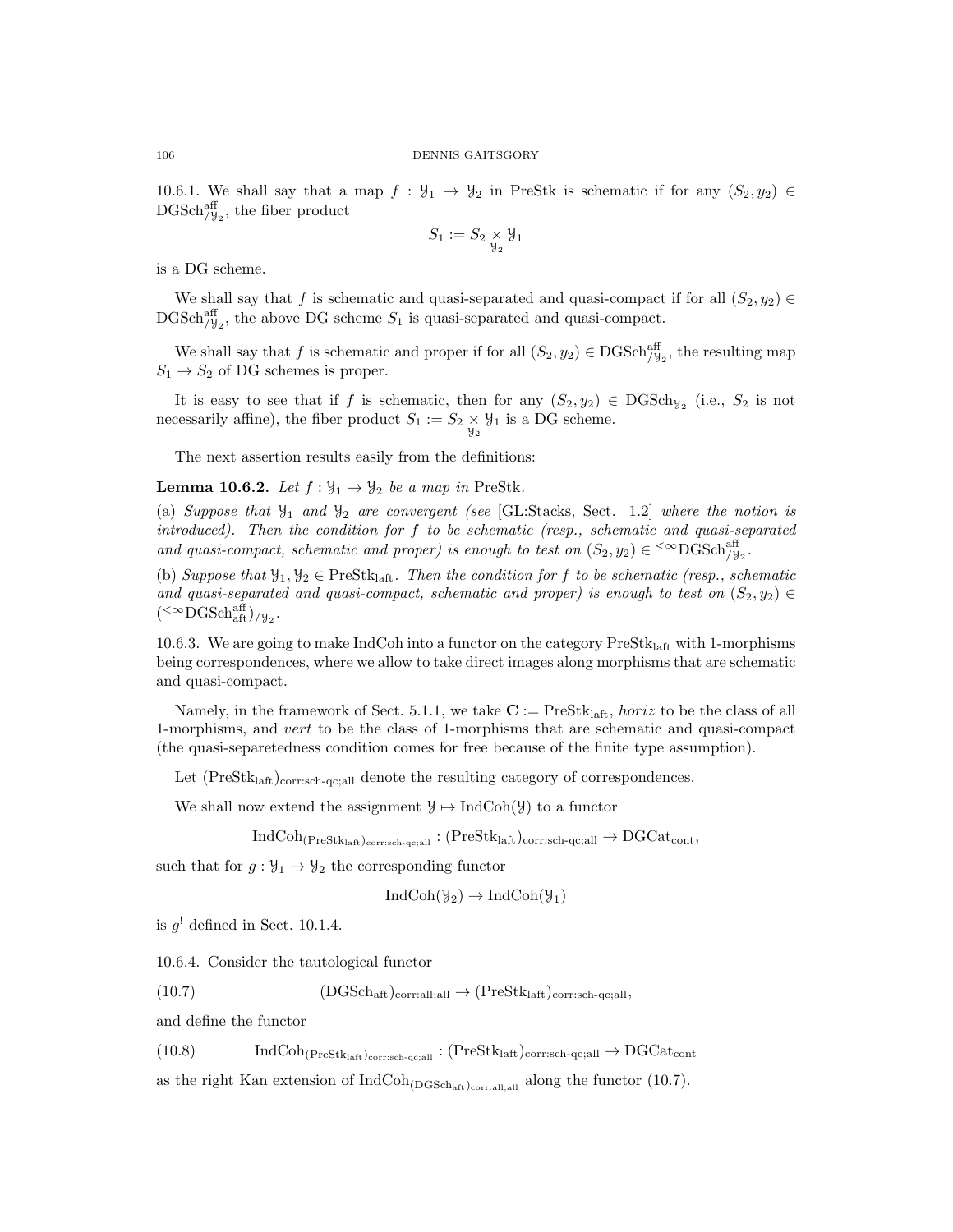## Proposition 10.6.5. The diagram of functors



is canonically commutative

Proof. This follows from Proposition 6.2.4.

10.7. Adjunction for proper maps. Let  $(Prestk<sub>laff</sub>)<sub>corr:sch-proper;all</sub>$  be the 1-full subcategory of  $(PreStk<sub>laff</sub>)<sub>corr:sch-qc;all</sub>$ , where we restrict vertical morphisms to be proper.

In this subsection we shall study the restriction of the functor  $IndCoh_{(PreStk<sub>laff</sub>)<sub>corr:sch-qc;all</sub>}$  to this subcategory.

10.7.1. Let us return to the setting of Sect. 6.2.3. Assume that  $vert^1 \subset horiz^1$  and  $vert^2 \subset$  $horiz^2$ .

Let us start with a functor

$$
P_{horiz}^! : (\mathbf{C}_{horiz}^1)^{\mathrm{op}} \to \mathrm{DGCat}_{\mathrm{cont}}.
$$

Assume that  $P_{horiz}^!$  satisfies the right (resp., left) base change condition with respect to  $vert^1$ , see Sect. 6.1.1. I.e., for every 1-morphism  $f : \tilde{c}^1 \to c^1$  in  $C^1$ , with  $f \in vert^1$ , the functor

$$
P_{horiz}^! : P(\mathbf{c}^1) \to P(\widetilde{\mathbf{c}}^1)
$$

admits a left (right) adjoint, denoted  $P_{vert}(f)$ , and that for a Cartesian square

$$
\begin{aligned}\n\widetilde{\mathbf{c}}'^1 &\xrightarrow{\widetilde{g}} \widetilde{\mathbf{c}}^1 \\
f' &\downarrow \qquad \qquad \downarrow f \\
\mathbf{c}'^1 &\xrightarrow{g} \mathbf{c}^1\n\end{aligned}
$$

the resulting natural transformation

$$
P_{vert}(f') \circ P_{horiz}^{\perp}(\widetilde{g}) \to P_{horiz}^{\perp}(g) \circ P_{vert}(f)
$$

(in the case of left adjoints) and

$$
P_{horiz}^!(g) \circ P_{vert}(f) \to P_{vert}(f') \circ P_{horiz}^!(\widetilde{g})
$$

(in the case of right adjoints) is an isomorphism.

We claim:

Proposition 10.7.2. Under the assumptions of Proposition 6.2.4, the functor

$$
Q_{horiz}^{!} := \text{RKE}_{(\Phi_{horiz})^{\text{op}}}(P_{horiz}^{!}) : (\mathbf{C}_{horiz}^{2})^{\text{op}} \to \text{DGCat}_{\text{cont}}
$$

satisfies the right (resp., left) base change condition with respect to vert<sup>2</sup>  $\subset$  horiz<sup>2</sup>.

*Proof.* Let  $f : \tilde{\mathbf{c}}^2 \to \mathbf{c}^2$  be a 1-morphism in  $vert^2$ . The condition of the proposition implies that the assignment the assignment

$$
\mathbf{c}^1 \in \mathbf{C}^1 \underset{\mathbf{C}^2}{\times} (\mathbf{C}^2_{\mathit{horiz}})_{/ \mathbf{c}^2} \rightsquigarrow \Phi_{\mathit{horiz}}(\mathbf{c}^1) \underset{\mathbf{c}^2}{\times} \widetilde{\mathbf{c}}_2 \simeq \Phi_{\mathit{horiz}}(\widetilde{\mathbf{c}}^1)
$$

defines a functor

$$
\mathbf{C}^1 \underset{\mathbf{C}^2}{\times} (\mathbf{C}^2_{horiz})_{/ \mathbf{c}^2} \to \mathbf{C}^1 \underset{\mathbf{C}^2}{\times} (\mathbf{C}^2_{horiz})_{/\widetilde{\mathbf{c}}^2},
$$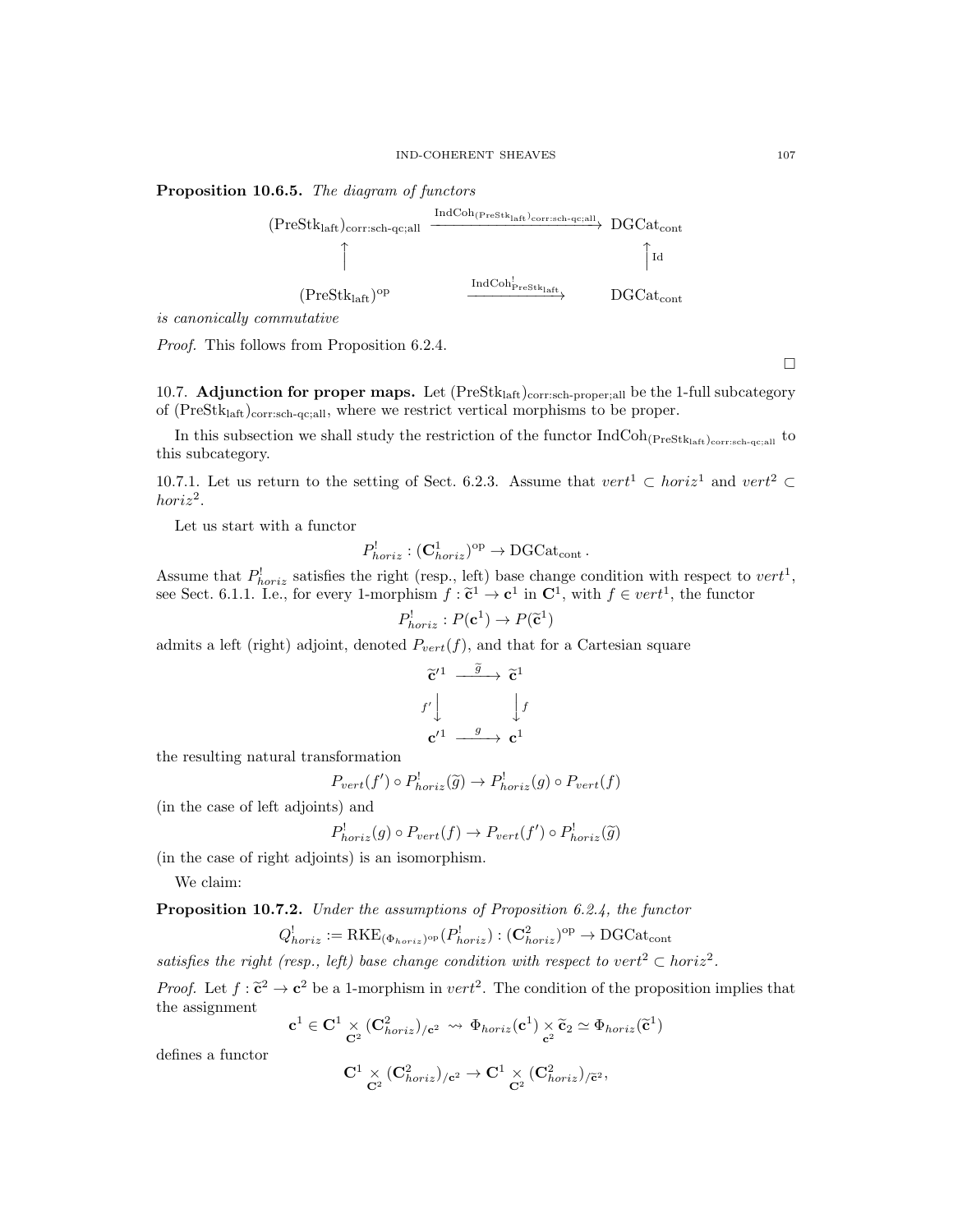which, moreover, is cofinal.

Hence, we can calculate the value of  $Q_{horiz}^1$  on  $\tilde{c}^2$  as

$$
\lim_{\mathbf{c}^1 \in (\mathbf{C}^1\times (\mathbf{C}^2_{horiz})_{/\mathbf{c}^2})^\mathrm{op}} P^!_{horiz}(\widetilde{\mathbf{c}}^1).
$$

The existsence of the left (resp., right) adjoint  $Q_{vert}(f)$  of  $Q_{horiz}^{\dagger}(f)$  follows now from the following general paradigm:

Let  $I$  be an index category and

$$
i \mapsto \mathbf{C}_i \text{ and } i \mapsto \widetilde{\mathbf{C}}_i
$$

be two functors  $I \rightarrow \text{DGCat}_{\text{cont}}$ , and let

$$
i \mapsto F_i \in \text{Funct}_{\text{cont}}(\widetilde{\mathbf{C}}_i, \mathbf{C}_i)
$$

be a natural transformations between them.

Denote

$$
\mathbf{C} := \lim_{i \in I} \mathbf{C}_i \text{ and } \widetilde{\mathbf{C}} := \lim_{i \in I} \widetilde{\mathbf{C}}_i,
$$

and let F be the corresponding functor  $\widetilde{\mathbf{C}} \to \mathbf{C}$ .

Assume that for everi i, the functor  $F_i$  admits a left (resp., continuous right) adjoint  $G_i$ , and that for every arrow  $i \rightarrow i'$  in I, the square

$$
\begin{aligned}\n\widetilde{\mathbf{C}}_i &\longrightarrow \widetilde{\mathbf{C}}_{i'} \\
G_i \begin{bmatrix}\n\cdot & \cdot \\
\cdot & \cdot \\
\mathbf{C}_i &\longrightarrow & \mathbf{C}_{i'}\n\end{bmatrix}\n\end{aligned}
$$

obtained by adjunction from the commutative square

$$
\begin{array}{ccc}\n\widetilde{\mathbf{C}}_i & \longrightarrow & \widetilde{\mathbf{C}}_{i'} \\
F_i \downarrow & & \downarrow F_{i'} \\
\mathbf{C}_i & \longrightarrow & \mathbf{C}_{i'},\n\end{array}
$$

which a priori commutes up to a natural transformation, actually commutes.

**Lemma 10.7.3.** Under the above circumstances, the functor  $F : \widetilde{\mathbf{C}} \to \mathbf{C}$  admits a left (resp., continuous right), denoted G, and for every  $i \in I$  the square,

$$
\begin{array}{ccc}\n\widetilde{\mathbf{C}} & \longrightarrow & \widetilde{\mathbf{C}}_i \\
G & & \uparrow G_i \\
\mathbf{C} & \longrightarrow & \mathbf{C}_i,\n\end{array}
$$

obtained by adjunction from the commutative square

$$
\begin{array}{ccc}\n\widetilde{\mathbf{C}} & \longrightarrow & \widetilde{\mathbf{C}}_i \\
F \downarrow & & \downarrow F_{i'} \\
\mathbf{C} & \longrightarrow & \mathbf{C}_i,\n\end{array}
$$

which a priori commutes up to a natural transformation, actually commutes.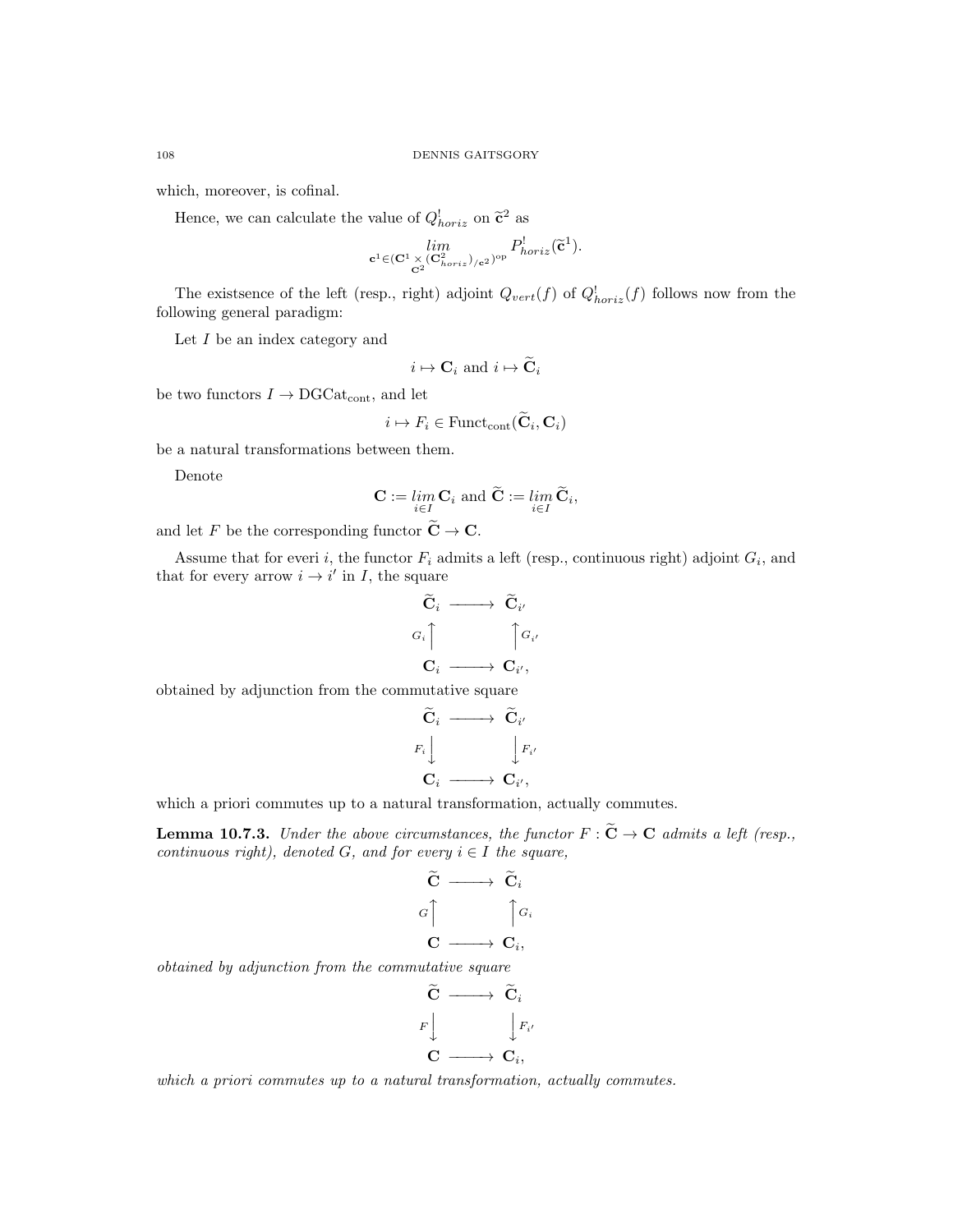The fact that  $Q_{horiz}^{\dagger}$  satisfies the right (resp., left) base change condition with respect to  $vert^2 \text{ }\subset horiz^2$  is a formal consequence of the second statament in Lemma 10.7.3.

We shall need also the following statement which will be proved in [GR3] along with Theorem 6.1.2:

Lemma 10.7.4. Let

$$
P_{\text{corr:}vert;horiz}: \mathbf{C}_{\text{corr:}vert;horiz}^{1} \to \text{DGCat}_{\text{cont}}
$$

be the functor obtained from  $P^!_{horiz}$  by Theorem 6.1.2 applied to vert<sup>1</sup>  $\subset horiz^1$ . Let

$$
Q_{\text{corr:}vert;horiz}: \mathbf{C}^1_{\text{corr:}vert;horiz} \to \text{DGCat}_{\text{cont}}
$$

be the right Kan extension of  $P_{\text{corr:}vert;horiz}$  along the functor

 $\Phi_{\mathrm{corr:}vert;horiz}: \mathbf{C}^1_{\mathrm{corr:}vert;horiz} \rightarrow \mathbf{C}^2_{\mathrm{corr:}vert;horiz}.$ 

Then in terms of the isomorphism

$$
Q_{\mathrm{corr}:\textit{vert};horiz}|_{(\mathbf{C}^{2}_{horiz})^{\mathrm{op}}} \simeq Q^{!}_{horiz}
$$

of Proposition 6.2.4, the functor  $Q_{\text{corr:vert;horiz}}$  identifies with one obtained from  $Q_{horiz}^{\dagger}$  by Theorem 6.1.2 applied to vert<sup>2</sup>  $\subset$  horiz<sup>2</sup>.

10.7.5. We apply Proposition 10.7.2 to the functor

$$
\Phi : \mathrm{DGSch}_{\mathrm{aft}} \to \mathrm{PreStk}_{\mathrm{laft}}
$$

with  $horiz^1 = \text{all}, horiz^2 = \text{all}$  and  $vert^1 = \text{proper}, vert^1 = \text{sch-proper},$  and

$$
P_{horiz}^! := \operatorname{IndCoh}^!_{\mathrm{DGSch}_{\mathrm{aff}}}.
$$

By Corollary 10.5.5, the resulting functor

$$
(\mathrm{PreStk}_{\mathrm{laft}})^{\mathrm{op}}\to \mathrm{DGCat}_{\mathrm{cont}}
$$

identifies with  $IndCoh_{\text{PreStk}_{\text{left}}}$ .

Thus, we obtain that the functor  $IndCoh<sub>PreStk<sub>laff</sub></sub>$  satisfies the right base change condition with respect the class of schematic and proper maps. Applying Theorem 6.1.2, we obtain a functor

 $(Prestk<sub>laff</sub>)<sub>corr:sch-proper;all</sub> \rightarrow DGCat<sub>cont</sub>$ 

that we shall denote by  $\operatorname{IndCoh}_{(\operatorname{PreStk}_{\operatorname{laff}})_{\operatorname{corr:sch-proper}; \operatorname{all}}}.$ 

We now claim:

Proposition 10.7.6. There exists a canonical isomorphism

 $\text{IndCoh}_{(\text{PreStk}_{\text{laff}})_{\text{corr}:\text{sch-qc};\text{all}}}\vert_{(\text{PreStk}_{\text{laff}})_{\text{corr}:\text{sch-proper};\text{all}}}\simeq \text{IndCoh}_{(\text{PreStk}_{\text{laff}})_{\text{corr}:\text{sch-proper};\text{all}}},$ 

compatible with the further restriction under

 $(PreStk<sub>laff</sub>)<sup>op</sup> \hookrightarrow (PreStk<sub>laff</sub>)<sub>corr:sch-proper;all</sub>.$ 

This follows by applying Lemma 10.7.4 using the following statement implicit in the proof of Theorem 5.2.2, and which contains Proposition  $5.4.2(a)$  as a particular case:

 $\Box$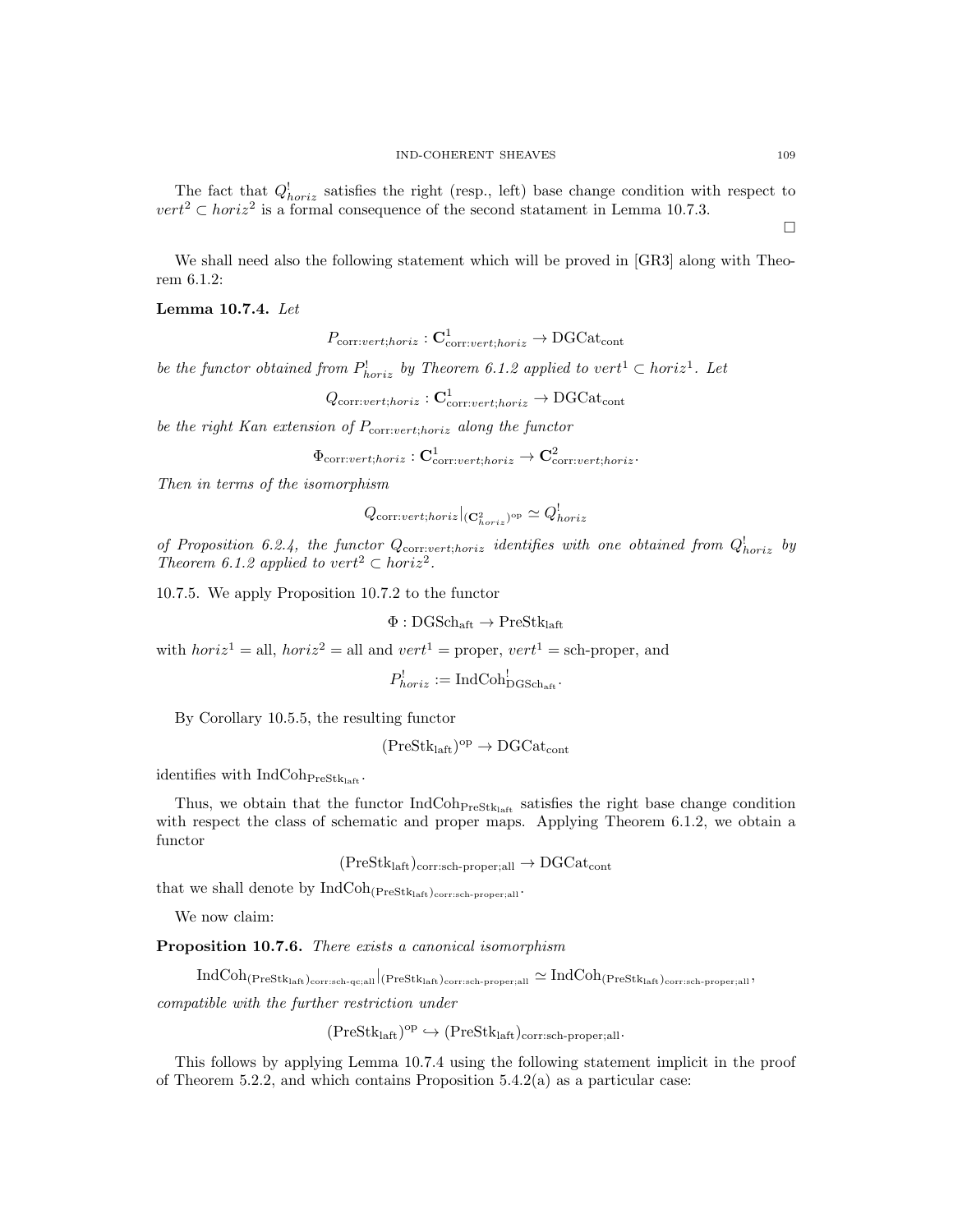**Proposition 10.7.7.** The restriction of the functor  $IndCoh_{(DGSch<sub>aff</sub>)<sub>corr:all;all</sub>}$  under

 $(DGSch<sub>aft</sub>)<sub>corr:proper;all</sub> \rightarrow (DGSch<sub>aft</sub>)<sub>corr:all;all</sub>$ 

identifies canonically with the functor obtained from

 $\mathrm{IndCoh}^!_{\mathrm{DGSch}_\mathrm{aff}} : (\mathrm{DGSch}_\mathrm{aff})^\mathrm{op} \to \mathrm{DGCat}_\mathrm{cont}$ 

by Theorem 6.1.2 applied to proper  $\subset$  all.

## 11. IndCoh on Artin stacks

11.1. Recap: Artin stacks. In this subsection we will recall some facts concerning Artin stacks. We refer the reader to [GL:Stacks], Sect. 4.9 for a more detailed discussion.

11.1.1. We let StkArtin denote the full subcategory of PreStk consisting of Artin stacks. For  $k \in \mathbb{N}$ , we let  $\text{Stk}_{k-\text{Artin}}$  denote the full subcategory of k-Artin stacks.

We set by definition:

$$
Stk_{(-1)-Artin} = DGSch,
$$

(i.e., all DG schemes).

 $\text{Stk}_{(-2)$ -Artin = DGSch<sub>sep</sub>,

(i.e., separated DG schemes)

$$
Stk_{(-3)\text{-Artin}} = DGSch^{aff}.
$$

11.1.2. We shall say that a morphism in PreStk is "k-representable" if its base change by any affine DG scheme yields an object of  $Stk_{k-Artin}$ . E.g., "(−1)-representable" is the same as "schematic."

We shall say that a morphism in PreStk is "eventually representable" if is  $k$ -representable for some k.

We shall say that an eventually representable morphism  $\mathcal{Y}_1 \to \mathcal{Y}_2$  is smooth/flat/of bounded Tor dimension/ eventually coconnective if for every  $S_2 \in \text{DGSch}^{\text{aff}}$  equipped with a map to  $\mathcal{Y}_2$ , and  $S_1 \in \text{DGSch}^{\text{aff}}$ , equipped with a smooth map to  $S_2 \times \mathcal{Y}_1$ , the resulting map  $S_1 \to S_2$  is smooth/flat/of bounded Tor dimension/eventually coconnective.

If  $\mathcal{Y}_2$  is itself an Artin stack, it is enough to test the above condition for those maps  $S_2 \to \mathcal{Y}_2$ that are smooth (or flat), and in fact for just one smooth (or flat) covering of  $\mathcal{Y}_2$ .

We note that the diagonal morphism of a k-Artin stack is  $(k-1)$ -representable.

11.1.3. We let  $\rm{Stk}_{\rm laff,Artin}$  denote the full subcategory of  $\rm{PreStk}_{\rm laff}$  equal to

PreStklaft ∩ StkArtin,

and similarly,

$$
Stk_{\mathrm{laff},k\text{-Artin}} = \mathrm{PreStk}_{\mathrm{laff}} \cap Stk_{k\text{-Artin}}
$$

We also note that in order to check that in order to check that a morphism  $f : \mathcal{Y}_1 \to \mathcal{Y}_2$ in PreStk<sub>laft</sub> is k-representable (resp., k-representable and smooth/flat/of bounded Tor dimension/eventually coconnective) it is enough to do so for  $S_2 \to \mathcal{Y}_2$  with  $S_2 \in \text{{}^{\textless}\textless} \text{DGSch}_{\text{aft}}$ .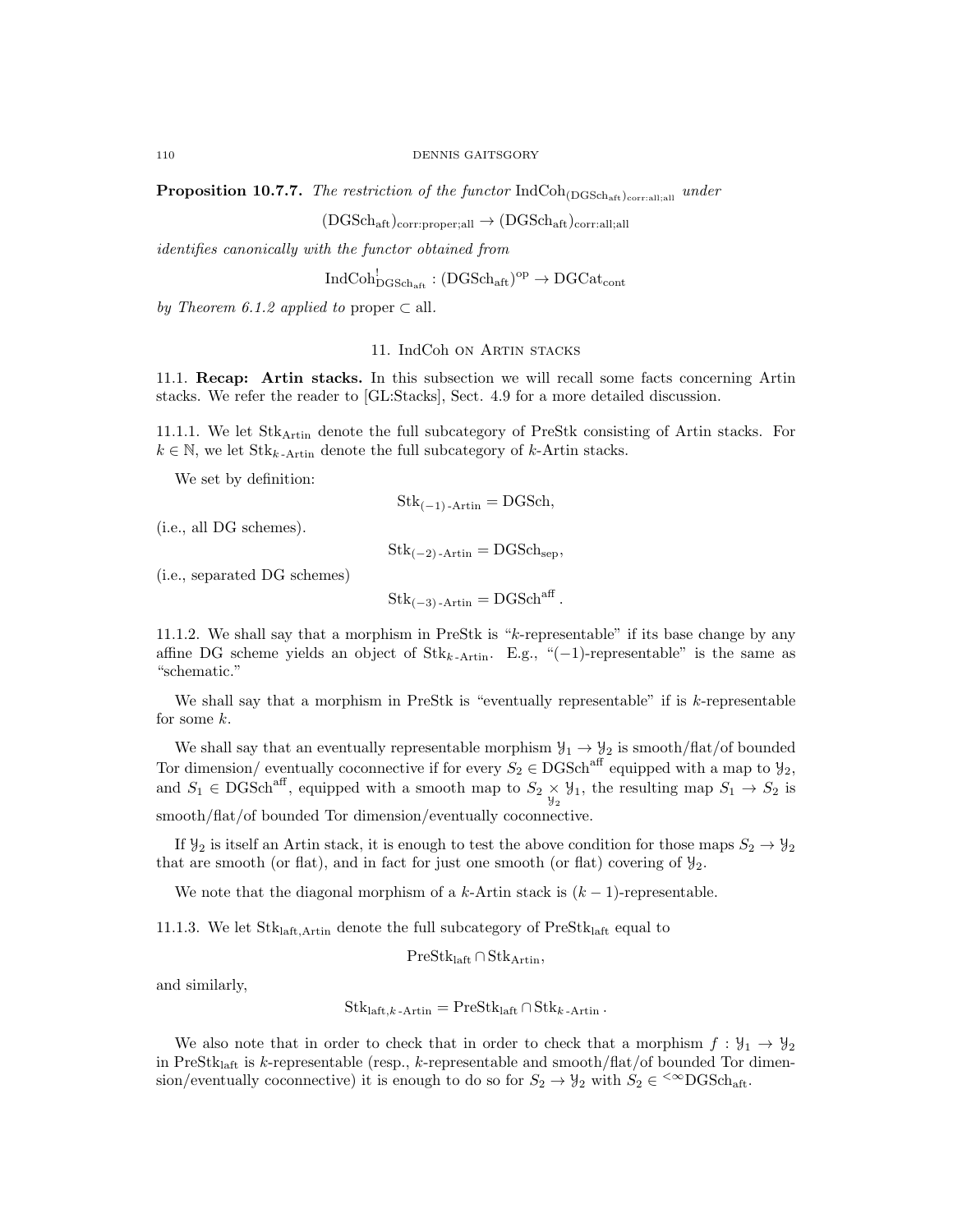11.1.4. The following is a basic fact concerning the subcategory

 $Stk<sub>laff,Artin</sub> \subset Stk<sub>Artin</sub>$ 

see [GL:Stacks, Proposition 4.9.4]:

**Lemma 11.1.5.** For a  $\mathcal{Y} \in \text{Stk}_{\text{laff}, \text{Artin}}$  and a smooth map  $S \to \mathcal{Y}$ , where  $S \in \text{DGSch}^{\text{aff}}$ , the DG scheme S is almost of finite type.

In particular:

Corollary 11.1.6. Every object of Stklatt,Artin admits a smooth surjective map from  $S \in$  $DGSch<sub>left</sub>$ .

11.1.7. Let

 $\mathrm{IndCoh}^!_{\mathrm{Stk}_\mathrm{laft,Artin}}: (\mathrm{Stk}_\mathrm{laft,Artin})^\mathrm{op}\to \mathrm{DGCat}_\mathrm{cont}$ 

(resp., IndCoh<sup>!</sup><sub>Stk<sub>laft,k-Artin</sub>) denote the restriction of the functor</sub>

 $\mathrm{IndCoh}^!_{\mathrm{PreStk}_\mathrm{laff}} : (\mathrm{PreStk}_\mathrm{laff})^\mathrm{op} \to \mathrm{DGCat}_\mathrm{cont}$ 

to the corresponding subcategory.

11.2. Recovering from smooth/flat/eventually coconnective maps. In this subsection we will show that if  $\mathcal Y$  is an Artin stack, the category IndCoh( $\mathcal Y$ ) can be recovered from just looking at affine DG schemes equipped with a smooth map to Y.

11.2.1. Let c be a class of morphisms between Artin stacks belonging to the following set

smooth  $\subset$  flat  $\subset$  bdd-Tor  $\subset$  ev-coconn  $\subset$  all.

Consider the corresponding fully faithful embedding

$$
(\mathrm{DGSch}^{\mathrm{aff}})_{\mathfrak{c}}\hookrightarrow (\mathrm{Stk}_{\mathrm{Artin}})_{\mathfrak{c}}.
$$

We claim:

**Proposition 11.2.2.** Let P be a presheaf on  $(\text{Stk}_{\text{Artin}})$ , with values in an arbitrary  $\infty$ -category. Assume that P satisfies descent with respect to smooth surjective maps. Then the map

 $P \to \mathrm{RKE}_{\mathrm{((DGSch^{\mathrm{aff}})_c)^{\mathrm{op}}} \hookrightarrow \mathrm{((Stk_{Artin})_c)^{\mathrm{op}}}(P)}$ 

is an isomorphism.

Proof. It is enough to prove the claim after the restriction to

$$
(\mathrm{Stk}_{k\text{-Artin}})_{\mathfrak{c}}\subset (\mathrm{Stk}_\mathrm{Artin})_{\mathfrak{c}}
$$

for every  $k$ .

We will argue by induction on k. For  $k = -3$ , the assertion is tautological. The induction step follows from Proposition 6.4.8 and Corollary 11.1.6, applied to:

$$
\mathbf{C} := \mathrm{Stk}_{k\text{-Artin}}, \ \mathbf{C}' := \mathrm{Stk}_{(k-1)\text{-Artin}}, \ \mathbf{C}_0 := (\mathrm{Stk}_{k\text{-Artin}})_{\mathfrak{c}},
$$

and the smooth topology.

The above proposition can be reformulated as follows:

 $\Box$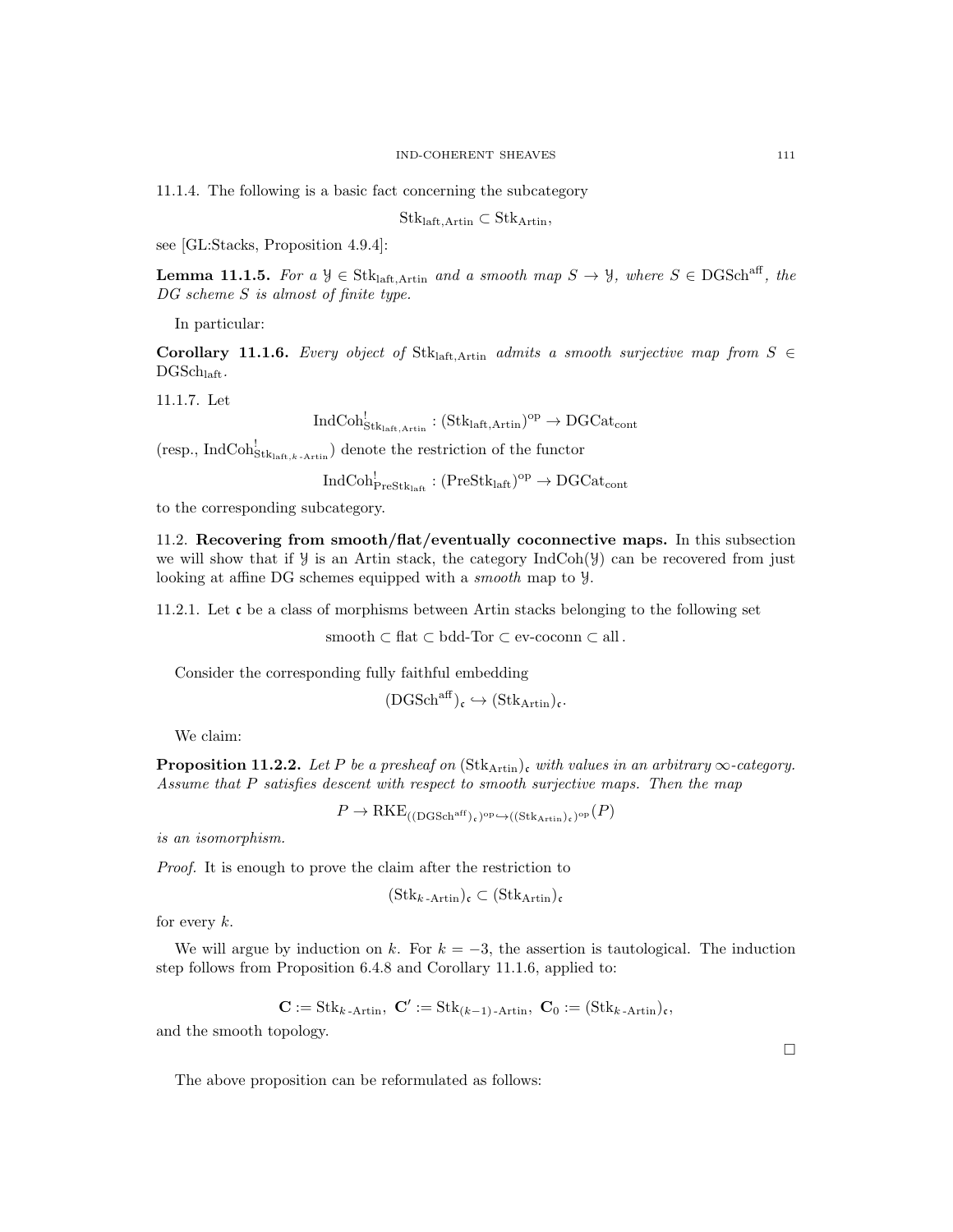Corollary 11.2.3. For P as in Proposition 11.2.2 and  $\mathcal{Y} \in \text{Stk}_{\text{Artin}}$ , the natural map

$$
P(\mathcal{Y}) \to \lim_{S \in ((\text{DGSch}^{\text{aff}})_{\mathfrak{c}} \times (\text{Stk}_{\text{Artin}})_{\mathfrak{c}}} ((\text{Stk}_{\text{Artin}})_{\mathfrak{c}})_{/\mathcal{Y}})^{\text{op}} P(S)
$$

is an isomorphism.

We empasize that

$$
(\mathrm{DGSch}^{\mathrm{aff}})_{\mathfrak{c}}\underset{(\mathrm{Stk}_\mathrm{Artin})_{\mathfrak{c}}} {\times}((\mathrm{Stk}_\mathrm{Artin})_{\mathfrak{c}})_{/\mathcal{Y}}
$$

is the 1-full subcategory of  $(DGSch<sup>aff</sup>)_{/Y}$  spanned by those  $S \to Y$  whose map to Y belongs to c, and where we restrict 1-morphisms to those maps  $S_1 \rightarrow S_2$  that themselves belong to c.

As a corollary, we obtain:

Corollary 11.2.4. Under the assumptions of Corollary 11.2.3, the maps

$$
P(\mathcal{Y}) \to \lim_{S \in ((\text{DGSch})_{\mathfrak{c}} \xrightarrow[\text{StkArtin}]_{\mathfrak{c}}} \lim_{(StkArtin)_{\mathfrak{c}}} P(S) \to \lim_{S \to ((\text{DGSch})_{\text{qsep-qc}})_{\mathfrak{c}} \xrightarrow[\text{StkArtin}]_{\mathfrak{c}}} \lim_{(StkArtin)_{\mathfrak{c}} \xrightarrow[\text{StkArtin}]_{\mathfrak{c}}} P(S)
$$

are also isomorphisms.

11.2.5. Let us fix  $\mathcal{Y} \in \text{Stk}_{\text{Artin}}$ , and let

$$
(\text{Stk}_{\text{Artin}})_{\mathfrak{c}}
$$
 over  $\mathfrak{y} \subset (\text{Stk}_{\text{Artin}})_{/\mathfrak{Y}}$ 

be the full subcategory spanned by those  $f: \mathcal{Y}' \to \mathcal{Y}$ , where f belongs to c.

For another class  $c'$  from the collection

$$
smooth \subset flat \subset bdd-Tor \subset ev\text{-}coconn \subset all,
$$

consider the 1-full subcategory

$$
((\mathrm{Stk}_\mathrm{Artin})_{\mathfrak{c} \text{ over } \mathcal{Y}})_{\mathfrak{c}'}
$$

and its full subcategory  $((\text{DGSch}^{\text{aff}})_{\mathfrak{c}}_{over y})_{\mathfrak{c}'}$ .

To decipher this,  $((DGSch)_{c \text{ over } y})_{c'}$  is the 1-full subcategory of  $(DGSch<sub>Artin</sub>)_{/y}$ , spanned by those  $f : S \to Y$ , where f belongs to c, and where we restrict 1-morphisms to those maps  $S_1 \rightarrow S_2$  that belong to  $\mathfrak{c}'$ .

11.2.6. As in Proposition 11.2.2, we have:

**Proposition 11.2.7.** Let P be a presheaf on  $((\text{Stk}_{\text{Artin}})_{\text{c over }y})_{\text{c}}'$  with values in an arbitrary  $\infty$ -category. Assume that P satisfies descent with respect to smooth surjective maps. Then the map

$$
P \to \text{RKE}_{(((\text{DGSch}^{\text{aff}})_{\mathfrak{c}} \text{ over } \mathcal{Y})_{\mathfrak{c}'})^{\text{op}} \hookrightarrow (((\text{Stk}_{\text{Artin}})_{\mathfrak{c}} \text{ over } \mathcal{Y})_{\mathfrak{c}'})^{\text{op}}(P)
$$

is an isomorphism.

Corollary 11.2.8. Under the assumptions of Corollary 11.2.3, the maps

$$
P(\mathcal{Y}) \to \lim_{S \in (((\text{DGSch})_{\epsilon \text{ over } \mathcal{Y}})_{\epsilon'})^{\text{op}}} P(S) \to \lim_{S \in (((\text{DGSch})_{\text{gsep-qc}})_{\epsilon \text{ over } \mathcal{Y}})_{\epsilon'})^{\text{op}}} P(S) \to \to \lim_{S \in (((\text{DGSch})_{\text{gsep-qc}})_{\epsilon \text{ over } \mathcal{Y}})_{\epsilon'})^{\text{op}}} P(S) \to \lim_{S \in (((\text{DGSch}^{\text{aff}})_{\epsilon \text{ over } \mathcal{Y}})_{\epsilon'})^{\text{op}}} P(S)
$$

are isomorphisms.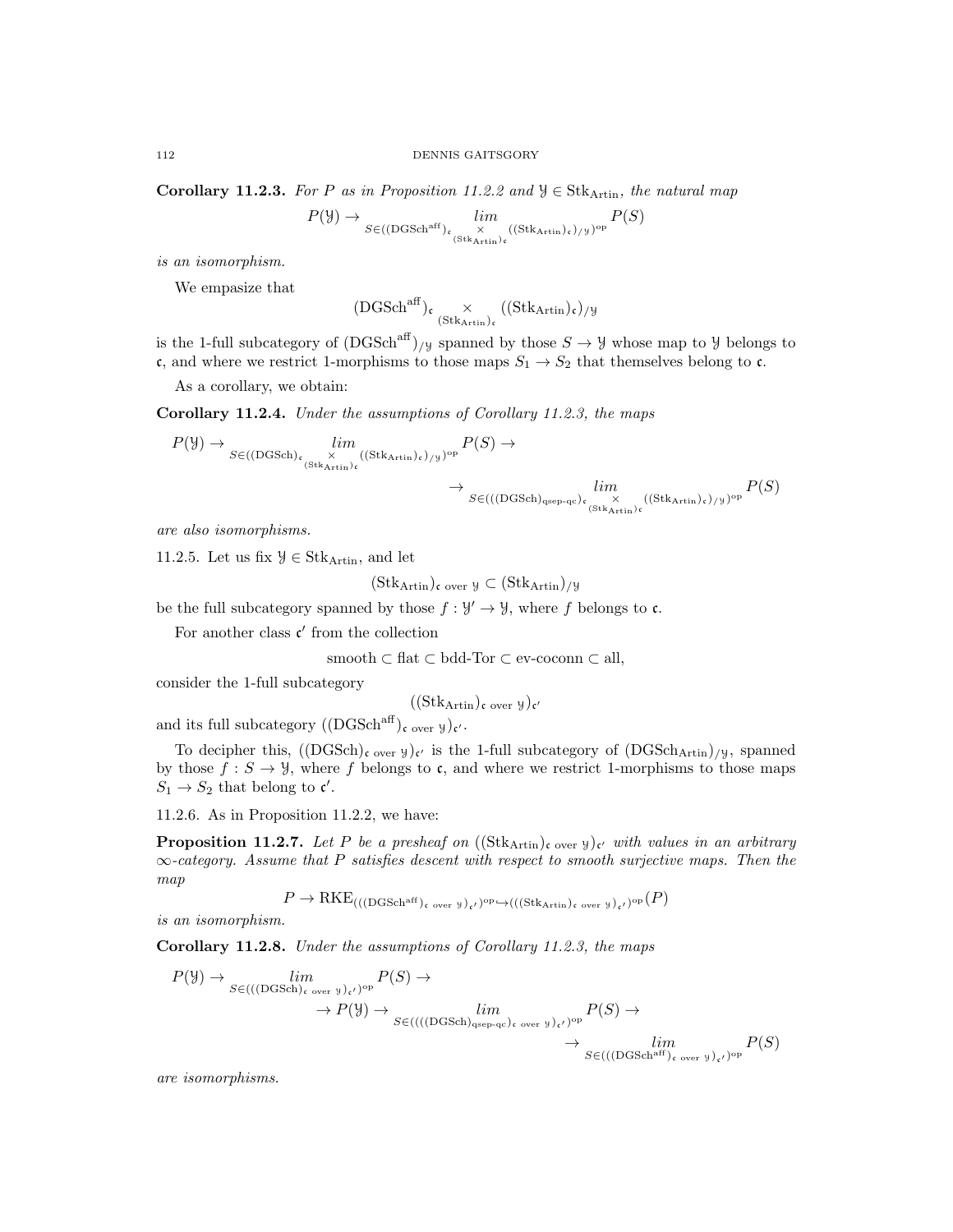11.2.9. Applying the above discussion to  $IndCoh_{Stk<sub>laff,Artin</sub>}^!$ , we obtain:

**Proposition 11.2.10.** Let  $\mathcal{Y}$  be an object of Stk<sub>laft,Artin</sub>. Let  $\mathfrak{c}$  be one of the classes

smooth  $\subset$  flat  $\subset$  ev-coconn  $\subset$  all.

Then the restriction maps

$$
\operatorname{IndCoh}(\mathcal{Y}) \to \lim_{\substack{S \in (((\operatorname{DGSch})_{\mathrm{aft}})_{\mathfrak{c}} \times \operatorname{GStk_{\mathrm{Artin}})_{\mathfrak{c}} \text{((Stk_{\mathrm{Artin}})_{\mathfrak{c}}) / \mathfrak{Y}})^{\mathrm{op}}}} \operatorname{IndCoh}(S) \to \lim_{\substack{S \in (((\operatorname{DGSch}^{\operatorname{aff}})_{\mathrm{aft}})_{\mathfrak{c}} \times \operatorname{GStk_{\mathrm{Artin}})_{\mathfrak{c}} \text{((Stk_{\mathrm{Artin}})_{\mathfrak{c}}) / \mathfrak{Y}})^{\mathrm{op}}}} \operatorname{IndCoh}(S)
$$

are isomorphisms.

Similarly, we have:

**Proposition 11.2.11.** Let  $\mathcal{Y}$  be an object of Stk<sub>laft,Artin</sub>. Let cand c' be any two of the classes

smooth  $\subset$  flat  $\subset$  ev-coconn  $\subset$  all.

Then the restriction maps

$$
\text{IndCoh}(\mathcal{Y}) \to \lim_{S \in (((\text{DGSch})_{\text{aff}})_{\text{c over }\mathcal{Y}})_{\mathfrak{c}'})^{\text{op}}} \text{IndCoh}(S) \to \lim_{S \in (((\text{DGSch}^{\text{aff}})_{\text{aff}})_{\text{c over }\mathcal{Y}})_{\mathfrak{c}'})^{\text{op}}} \text{IndCoh}(S)
$$

are isomorphisms.

11.2.12. The upshot of the above two propositions is that the category  $IndCoh(\mathcal{Y})$  is recovered from the knowledge of  $IndCoh(S)$  where S belongs to DGSch<sub>aft</sub> (resp., DGSch<sub>aft</sub>, DGSch<sub>laft</sub>), endowed with a smooth/flat/eventually coconnective/arbitrary map to Y.

Furthermore, we can either take all maps between the schemes  $S$ , or restrict them to be smooth/flat/eventually coconnective.

11.3. The ∗-version. We are going to introduce another functor

$$
((Stk_{\mathrm{laff},\mathrm{Artin}})_{\mathrm{ev}\text{-}\mathrm{coconn}})^{\mathrm{op}}\to \mathrm{DGCat}_{\mathrm{cont}},
$$

denoted  $\mathrm{IndCoh}^*_{(\mathrm{Stk}_\mathrm{laff},\mathrm{Artin})_\mathrm{ev-coconn}}.$ 

11.3.1. We set

$$
\begin{aligned} \mathrm{IndCoh}^*_{(\mathrm{Stk}_{\mathrm{laff}, \mathrm{Artin}})_{\mathrm{ev-coconn}}} &:= \\ &= \mathrm{RKE}_{(((\mathrm{DGSch}^{\mathrm{aff}}_{\mathrm{aft}})_{\mathrm{ev-coconn}})^{\mathrm{op}} \hookrightarrow ((\mathrm{Stk}_{\mathrm{laff}, \mathrm{Artin}})_{\mathrm{ev-coconn}})^{\mathrm{op}}}(\mathrm{IndCoh}^*_{(\mathrm{DGSch}^{\mathrm{aff}}_{\mathrm{aft}})_{\mathrm{ev-coconn}}}), \end{aligned}
$$

where

 $\mathrm{IndCoh}^*_{(\mathrm{DGSch}^{\mathrm{aff}}_{\mathrm{at}})_{\mathrm{ev-coconn}}} : ((\mathrm{DGSch}^{\mathrm{aff}}_{\mathrm{alt}})_{\mathrm{ev-coconn}})^{\mathrm{op}} \to \mathrm{DGCat}_{\mathrm{cont}}$ 

is the functor obtained from the functor  $\text{IndCoh}^*_{(\text{DGSch}^{\text{aff}}_{\text{Noeth}})_{\text{ev-coconn}}}$  of Corollary 3.5.6 by restriction along

```
((\text{DGSch}^{\text{aff}}_{\text{att}})_{\text{ev-coconn}})^{\text{op}} \hookrightarrow ((\text{DGSch}^{\text{aff}}_{\text{Noeth}})_{\text{ev-coconn}})^{\text{op}}.
```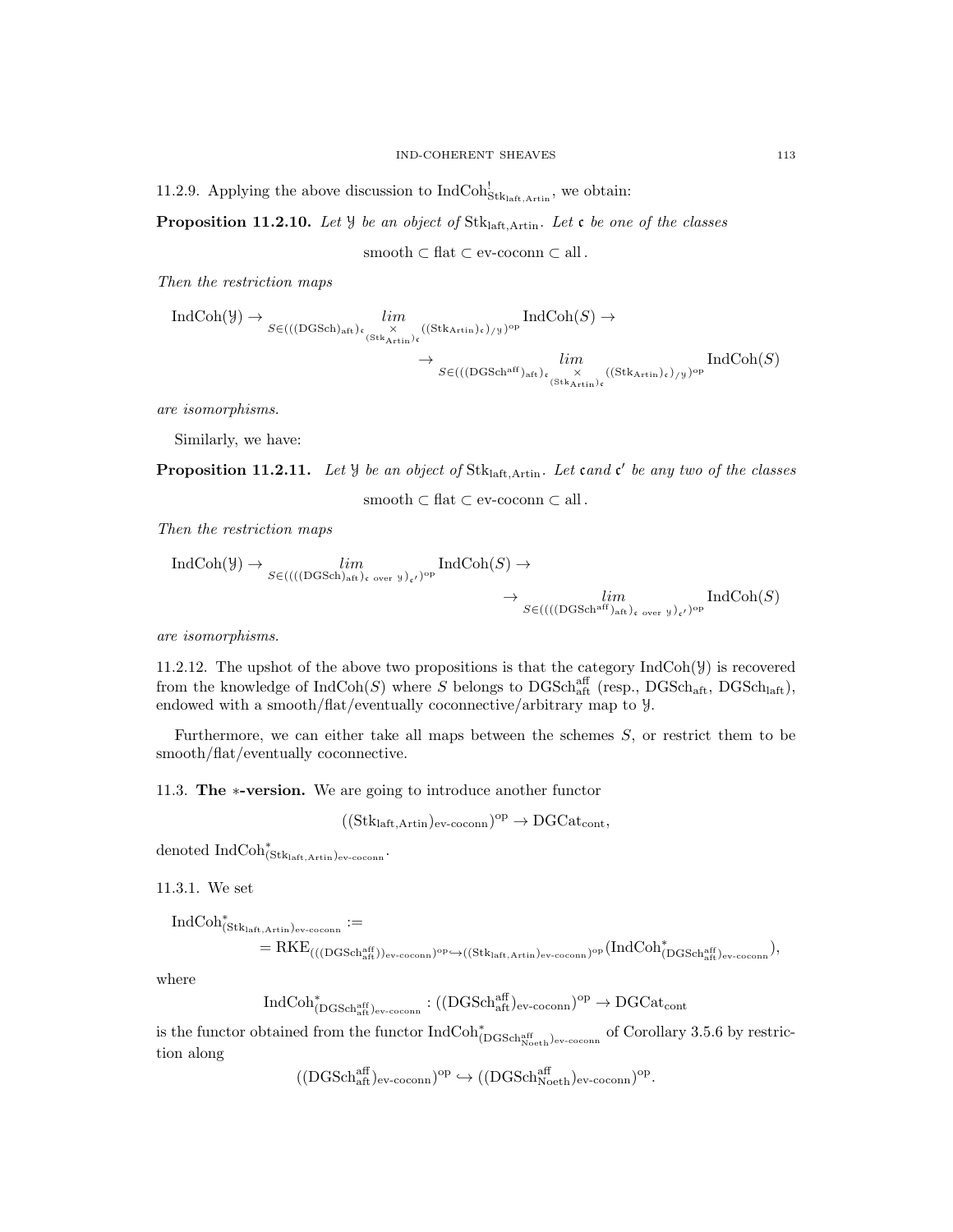11.3.2. In other words,

$$
IndCoh^{*}(\mathcal{Y}) = \lim_{S \to \mathcal{Y}} IndCoh^{*}(S),
$$

where the limit is taken over the category opposite to

$$
(\text{DGSch}^{\text{aff}}_{\text{aft}})_{\text{ev-coconn}} \underset{(\text{Stk}_{\text{laft}, \text{Artin}})_{\text{ev-coconn}}}{\times} ((\text{Stk}_{\text{laft}, \text{Artin}})_{\text{ev-coconn}})_{/\text{y}},
$$

which is a 1-full subcategory of  $(DGSch<sub>aff</sub><sup>aff</sup>)/y$ , spanned by those  $S \to Y$ , which are eventually coconnective, and where 1-morphisms  $f : S_1 \rightarrow S_2$  are restricted to also be eventually coconnective.

In the above formula, for  $S \in \text{DGSch}_{\text{aff}}^{\text{aff}}$ , the category  $\text{IndCoh}^*(S)$  is the usual  $\text{IndCoh}(S)$ , and for a 1-morphism  $f: S_1 \to S_2$ , the functor  $\text{IndCoh}(S_2) \to \text{IndCoh}(S_1)$  is  $f^{\text{IndCoh},*}$ .

11.3.3. We claim:

**Lemma 11.3.4.** The functor  $IndCoh^*_{(\text{Stk}_{\text{left}, \text{Artin}})_{\text{ev-cocom}}}$  satisfies descent with respect to smooth surjective morphisms.

*Proof.* Follows from the fact that the category  $Stk<sub>laff.Artin</sub>$  embeds fully fiathfully into

Funct( $(DGSch<sub>aff</sub><sup>aff</sup>)<sup>op</sup>, \infty$ -Grpd),

combined with [Lu0, Corollary 6.2.3.5] and Proposition 8.3.8.

From Corollaries 11.2.3 and 11.2.4, we obtain:

Corollary 11.3.5. Let  $c$  be one of the classes

smooth  $\subset$  flat  $\subset$  ev-coconn.

Then for  $\mathcal{Y} \in \text{Stk}_{\text{left}, \text{Artin}}$  the restriction functors

$$
\operatorname{IndCoh}^*(\mathcal{Y}) \to \underset{S \in (((\operatorname{DGSch})_{\mathrm{aft}})_{\mathfrak{c}}}{\overset{\times}{\longrightarrow}} \lim_{\substack{(\mathrm{Stk}_{\mathrm{laft},\mathrm{Artin}})_{\mathfrak{c}} \\\text{(\mathrm{Stk}_{\mathrm{laft},\mathrm{Artin}})_{\mathfrak{c}}}} \operatorname{IndCoh}^*(S) \to \\ \to \lim_{\substack{S \in (((\operatorname{DGSch}^{\operatorname{af}})_{\mathrm{aft}})_{\mathfrak{c}} \\\text{(\mathrm{Stk}_{\mathrm{laft},\mathrm{Artin}})_{\mathfrak{c}} \\\text{(\mathrm{Stk}_{\mathrm{laft},\mathrm{Artin}})_{\mathfrak{c}}}} \operatorname{IndCoh}^*(S)
$$

are isomorphisms.

11.4. Comparing the two versions of IndCoh: the case of algebraic stacks. In this subsection we will show that for  $\mathcal{Y} \in \text{Stk}_{\text{laff},\text{Artin}}$ , which is an algebraic stack, the categories  $\text{IndCoh}^*(\mathcal{Y})$  and  $\text{IndCoh}^!(\mathcal{Y}) := \text{IndCoh}(\mathcal{Y})$  are canonically equivalent.

11.4.1. Our conventions regarding algebraic stacks follow those of [DrGa1, Sect. 1.1.3]. Namely, an algebraic stack is an object of  $Stk<sub>1-Artin</sub>$ , for which the diagonal morphism

$$
\mathcal{Y} \to \mathcal{Y} \times \mathcal{Y}
$$

is schematic, quasi-separated and quasi-compact.

 $\Box$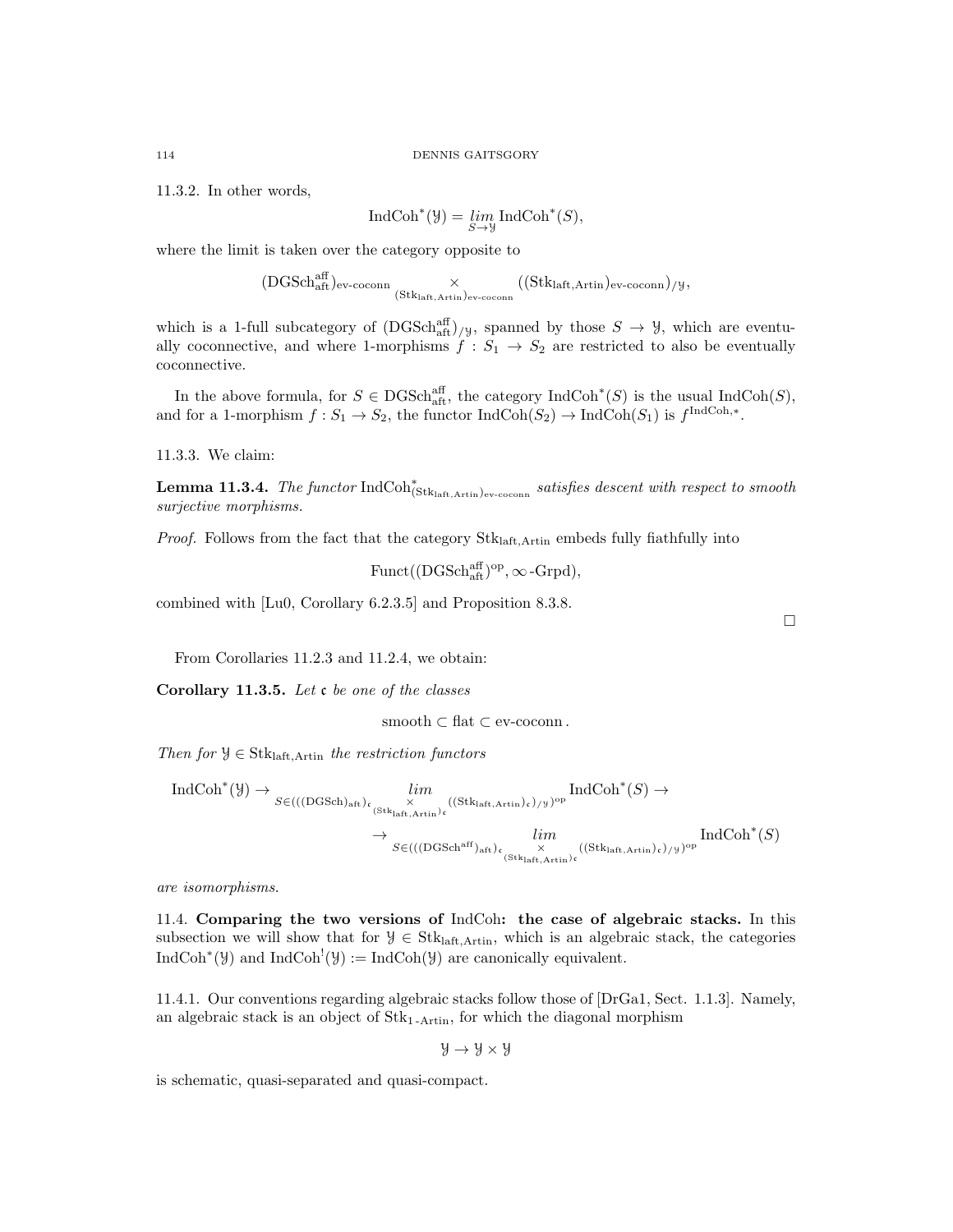11.4.2. We are going to prove:

**Proposition 11.4.3.** For an algebraic stack  $\mathcal{Y}$  locally almost of finite type, there exists a canonical equivalence

$$
IndCoh^{!}(\mathcal{Y}) \simeq IndCoh^{*}(\mathcal{Y}),
$$

such that for a Cartesian square

$$
S \xrightarrow{g''} S''
$$
  

$$
f' \downarrow \qquad \qquad \downarrow f
$$
  

$$
S' \xrightarrow{g} \qquad \qquad \downarrow g,
$$

with  $S', S'' \in DGSch_{aff}$ , the morphism g being arbitrary and f being eventually coconnective, the functors

 $(f')^{\text{IndCoh},*} \circ g^!: \text{IndCoh}^!(\mathcal{Y}) \to \text{IndCoh}(S) \text{ and } (g'')^! \circ f^{\text{IndCoh},*} : \text{IndCoh}^*(\mathcal{Y}) \to \text{IndCoh}(S)$ are canonically identified.

The rest of this subsection is devoted to the proof of this proposition.

11.4.4. By restricting to DG schemes almost of finite type, Proposition 7.6.7 defines a map in  $\infty$ -Grpd<sup>( $\Delta \times \Delta$ )°<sup>p</sup>:</sup>

 $\mathrm{IndCoh}_{(\mathrm{DGSch}_\mathrm{aff})_\mathrm{ev-coconn;all}}^{*!}:\mathrm{Cart}_{\mathrm{ev-coconn;all}}^{ \bullet,\bullet}(\mathrm{DGSch}_\mathrm{aff})\to \mathrm{Seg}^{\bullet,\bullet}((\mathrm{DGCat}_\mathrm{cont})^\mathrm{op}).$ 

Using Theorem 7.6.2, the map  $IndCoh^{*!}_{(DGSch_{aff})_{ev-coconn;all}}$  gives rise to the following construction:

Let I' and I'' be a pair of  $\infty$ -categories, and let F be a functor

$$
\mathbf{I}' \times \mathbf{I}'' \to \mathrm{DGSch}_{\mathrm{aft}},
$$

with the property that for every  $\mathbf{i}' \in \mathbf{I}'$  and a 1-morphism  $(\mathbf{i}_0'' \to \mathbf{i}_1'') \in \mathbf{I}'$ , the map

$$
F(\mathbf{i}' \times \mathbf{i}''_0) \to F(\mathbf{i}' \times \mathbf{i}''_1)
$$

is eventually coconnective, and for any pair of 1-morphisms

$$
(\mathbf{i}_0' \rightarrow \mathbf{i}_1') \in \mathbf{I}' \text{ and } (\mathbf{i}_0'' \rightarrow \mathbf{i}_1'') \in \mathbf{I}'',
$$

the square

$$
F(\mathbf{i}'_0 \times \mathbf{i}''_0) \longrightarrow F(\mathbf{i}'_1 \times \mathbf{i}''_0)
$$
  
\n
$$
\downarrow \qquad \qquad \downarrow
$$
  
\n
$$
F(\mathbf{i}'_0 \times \mathbf{i}''_1) \longrightarrow F(\mathbf{i}'_1 \times \mathbf{i}''_1)
$$

is Cartesian.

Then the map  $\text{IndCoh}_{(DGSch_{\text{aff}})_{\text{ev-coconn,all}}}^{*!}$  canonically attaches to a functor F as above, a datum of a functor

$$
\operatorname{IndCoh}^{*!}_{\mathrm{DGSch}_{\mathrm{aff}}}\circ F: (\mathbf{I}' \times \mathbf{I}'')^{\mathrm{op}} \to \mathrm{DGCat}_{\mathrm{cont}}.
$$

Moreover, for every fixed object  $\mathbf{i}' \in \mathbf{I}'$  (resp.,  $\mathbf{i}'' \in \mathbf{I}''$ ) the resulting functors

$$
\operatorname{IndCoh}^{*!}_{\mathrm{DGSch}_\mathrm{aff}} \circ F|_{\mathbf{i}' \times \mathbf{I}''} : (\mathbf{I}'')^{\mathrm{op}} \to \mathrm{DGCat}_{\mathrm{cont}}
$$

and

$$
\operatorname{IndCoh}^{*!}_{\mathrm{DGSch}_\mathrm{aff}} \circ F | \mathbf{I}' \times \mathbf{i}'' : (\mathbf{I}')^{\mathrm{op}} \to \mathrm{DGCat}_\mathrm{cont}
$$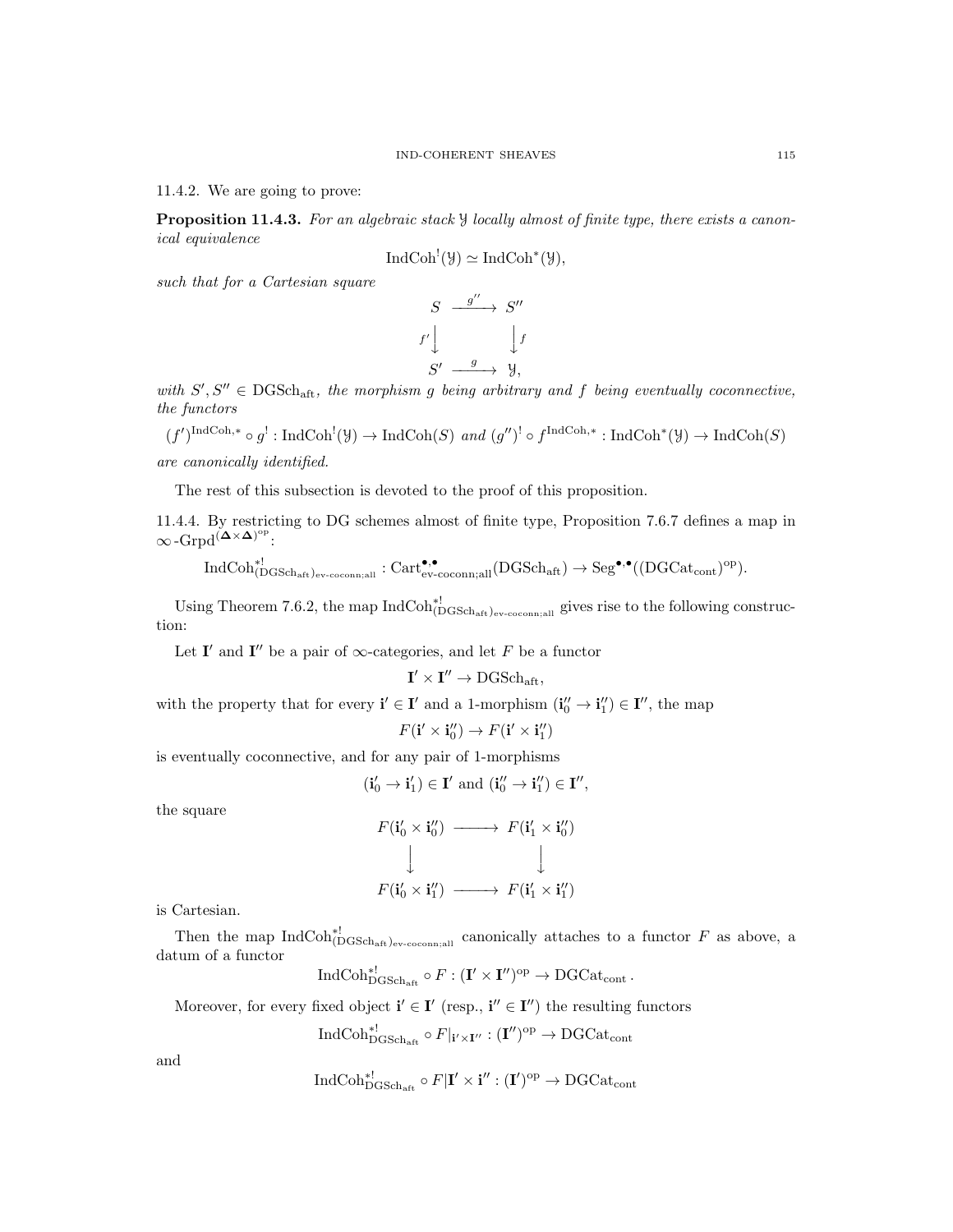identify with

$$
\operatorname{IndCoh}^*_{\mathrm{DGSch}_{\mathrm{aff}}}\circ F|_{\mathbf{i}'\times\mathbf{I}''}\text{ and }\operatorname{IndCoh}^!_{\mathrm{DGSch}_{\mathrm{aff}}}\circ F|\mathbf{I}'\times\mathbf{i}'',
$$

respectively.

11.4.5. We let

 $\mathbf{I}' := (\mathrm{DGSch}_{\mathrm{aff}})_{/\mathcal{Y}} \text{ and } \mathbf{I}'' := (\mathrm{DGSch}_{\mathrm{aff}})_{\mathrm{ev-coconn}} \times (\mathrm{(Stk}_{\mathrm{laff},\mathrm{Artin}})_{\mathrm{ev-coconn}})_{/\mathcal{Y}}.$ 

We let  $F$  be the functor that sends

$$
(g: S' \to \mathcal{Y}), (f: S'' \to \mathcal{Y}) \mapsto S' \underset{\mathcal{Y}}{\times} S''.
$$

Applying the construction from Sect. 11.4.4, we obtain a functor

$$
\operatorname{IndCoh}^*_{\operatorname{DGSch}_{\text{aff}}}\circ F.
$$

We claim that there are canonical equivalences

$$
\operatorname{IndCoh}^!(\mathcal{Y}) \simeq \lim_{(\mathbf{I}' \times \mathbf{I}'')^{\mathrm{op}}} \operatorname{IndCoh}^{*!}_{\mathrm{DGSch}_{\mathrm{aff}}} \circ F \simeq \operatorname{IndCoh}^*(\mathcal{Y}),
$$

which would imply the assertion of Proposition 11.4.3.

11.4.6. Let us construct the isomorphism

$$
\operatorname{IndCoh}^!(\mathcal{Y}) \simeq \lim_{(\mathbf{I}' \times \mathbf{I}'')^{\mathrm{op}}} \operatorname{IndCoh}^{*!}_{\mathrm{DGSch}_{\mathrm{aff}}} \circ F.
$$

We calculate

$$
\lim_{(\mathbf{I}' \times \mathbf{I}'')^{\mathrm{op}}} \operatorname{IndCoh}^{*!}_{\mathrm{DGSch}_\mathrm{aff}} \circ F
$$

as the limit over  $(I')^{op}$  of the functor that sends  $(g: S' \to Y)$  to

$$
\lim_{(f:S''\to \mathcal{Y})\in (\mathbf{I}'')^{\mathrm{op}}} \mathrm{IndCoh}^*(S'\times S'').
$$

However, we claim:

Lemma 11.4.7. The natural map

$$
\operatorname{IndCoh}(S') \to \lim_{(f:S'' \to \mathcal{Y}) \in (\mathbf{I}'')^{\mathrm{op}}} \operatorname{IndCoh}^*(S' \underset{\mathcal{Y}}{\times} S'')
$$

is an isomorphism.

Hence, we obtain that the above functor on  $(I')^{\text{op}}$  identifies canonically with

 $(\mathrm{IndCoh}^!_{\mathrm{DGSch}_\mathrm{aff}})|_{(\mathrm{DGSch}_\mathrm{aff})/y}.$ 

The limit of the latter is  $\text{IndCoh}^!(\mathcal{Y})$ , by definition.

11.4.8. The isomorphism

$$
\lim_{(\mathbf{I}'\times\mathbf{I}'')^{\mathrm{op}}} \operatorname{IndCoh}^{*!}_{\mathrm{DGSch}_{{\mathrm{aff}}}}\circ F \simeq \operatorname{IndCoh}^*(\mathcal{Y})
$$

is constructed similarly.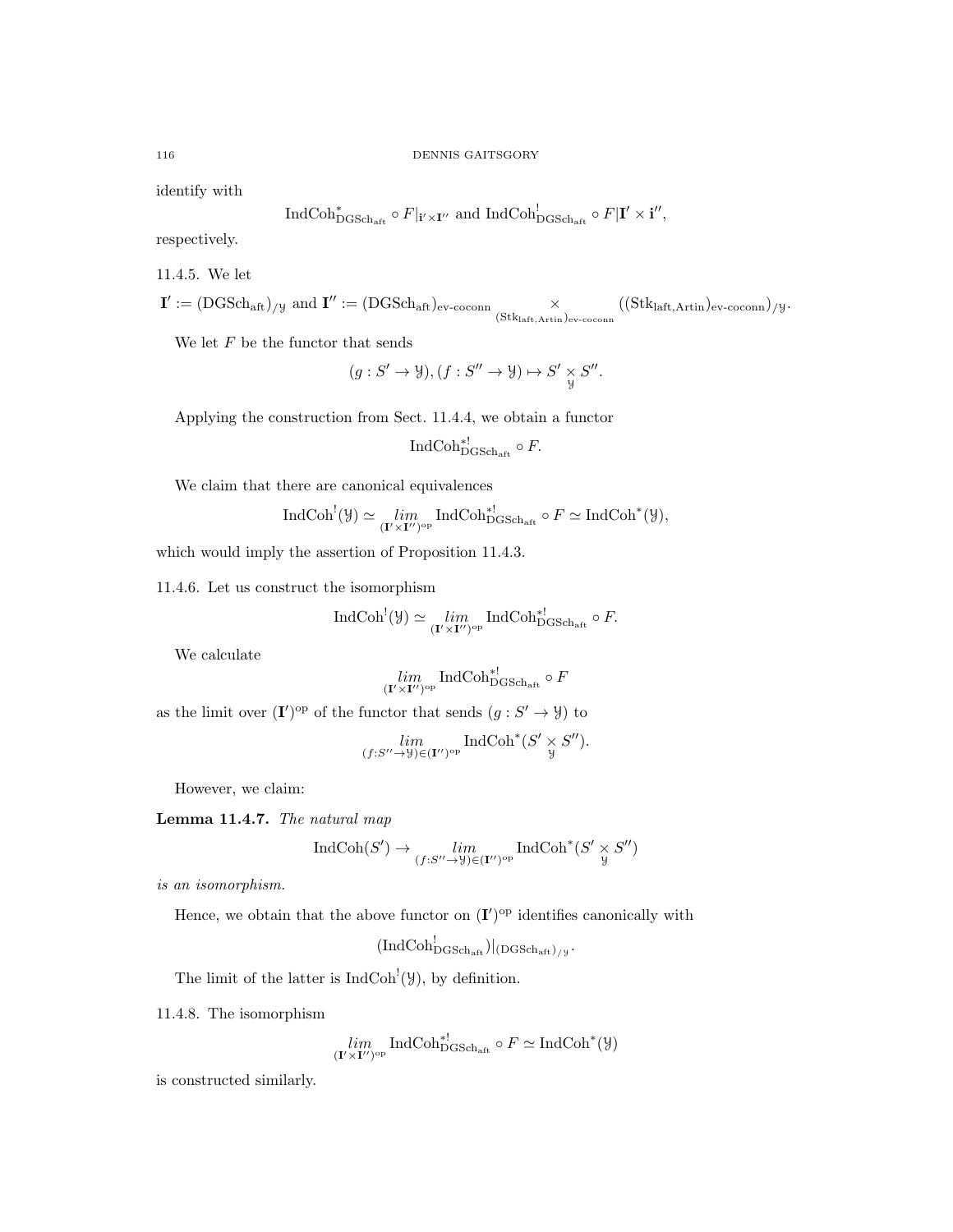11.4.9. Proof of Lemma 11.4.7. The functor

$$
(f: S'' \to \mathcal{Y}) \mapsto \text{IndCoh}^*(S' \underset{\mathcal{Y}}{\times} S'')
$$

is a presheaf on  $I''$  that satisfies descent with respect to smooth surjective maps.

Hence, the limit

$$
\lim_{(f:S''\to\mathcal{Y})\in(\mathbf{I''})^{\mathrm{op}}} \mathrm{IndCoh}^*(S'\underset{\mathcal{Y}}{\times}S'')
$$

can be calculated as

$$
\text{Tot}(\text{IndCoh}^*(S' \underset{\mathcal{Y}}{\times} (S_0''^{\bullet}/\mathcal{Y}))),
$$

where  $S_0'' \to \mathcal{Y}$  is some smooth cover, and  $S_0''^{\bullet}/\mathcal{Y}$  is its Čech nerve.

However,  $S' \underset{y}{\times} (S_0''^{\bullet}/\mathcal{Y})$  is the Čech nerve of the map

$$
S' \underset{y}{\times} S_0'' \to S',
$$

and the required isomorphism follows from smooth descent for  $\mathrm{IndCoh}^*_{\mathrm{DGSch}_\mathrm{aff}}.$ 

11.5. Comparing the two versions of IndCoh: general Artin stacks. In this subsection we will generalize the construction of Sect. 11.4 to arbitrary Artin stacks.

11.5.1. We consider the category  $Stk<sub>laff,Artin</sub>$  endowed with the classes of 1-morphisms

(ev-coconn; all),

and we consider the corresponding object

$$
\operatorname{Cart}_{\operatorname{ev-coconn;all}}^{\bullet,\bullet}(\operatorname{Stk}_{\operatorname{laft},\operatorname{Artin}}) \in \infty\operatorname{-Grpd}^{(\mathbf{\Delta} \times \mathbf{\Delta})^{\operatorname{op}}}.
$$

We claim:

**Proposition 11.5.2.** There exists a uniquely defined map in  $\infty$ -Grpd<sup>( $\Delta \times \Delta$ )<sup>op</sup></sup>

$$
\operatorname{IndCoh}_{(Stk_{\text{laff}, \text{Artin}})ev\text{-}{\text{coconn,all}}}^{\ast!}: \operatorname{Cart}_{ev\text{-}{\text{coconn,all}}}^{\bullet,\bullet}(\operatorname{Stk}_{\text{laff}, \text{Artin}}) \to \operatorname{Seg}^{\bullet,\bullet}((\operatorname{DGCat}_{\text{cont}})^{\text{op}})
$$

that makes the following diagrams commute

$$
\begin{array}{ccc}\n \text{Cart}_{ev\text{-}coconn;all}^{\\\bullet,\bullet}(\text{Stk}_{\text{laff},\text{Artin}}) & \xrightarrow{\text{IndCoh}_{(\text{Stk}_{\text{laff},\text{Artin}})ev\text{-}coconn;all}} & \text{Seg}^{\bullet,\bullet}((\text{DGCat}_{\text{cont}})^{\text{op}}) \\
\uparrow & & \uparrow \\
\pi_{h}(\text{Seg}^{\bullet}(\text{Stk}_{\text{laff},\text{Artin}}) & \xrightarrow{\text{Seg}^{\bullet}(\text{IndCoh}_{\text{Stk}_{\text{laff},\text{Artin}})}^{!}} & \pi_{h}(\text{Seg}^{\bullet}((\text{DGCat}_{\text{cont}})^{\text{op}}))\n \end{array}
$$

and

$$
\begin{array}{ccc} \text{Cart}_{ev\text{-}coconn;all}^{\bullet,\bullet}(\text{Stk}_{\text{laff},\text{Artin}}) & \xrightarrow{\text{IndCoh}_{(\text{Stk}_{\text{laff},\text{Artin}})_{ev\text{-}coconn;all}}}\text{Seg}^{\bullet,\bullet}((\text{DGCat}_{\text{cont}})^{\text{op}})\\ \uparrow & & \uparrow\\ \pi_v(\text{Seg}^{\bullet}((\text{Stk}_{\text{laff},\text{Artin}})_{ev\text{-}coconn})) & \xrightarrow{\text{Seg}^{\bullet}(\text{IndCoh}_{(\text{Stk}_{\text{laff},\text{Artin}})_{ev\text{-}coconn}})} \pi_v(\text{Seg}^{\bullet}((\text{DGCat}_{\text{cont}})^{\text{op}})), \end{array}
$$

and which extends the map

 $\mathrm{IndCoh}_{(\mathrm{DGSch}_\mathrm{aff})_\mathrm{ev-coconn;all}}^{*!}:\mathrm{Cart}_{\mathrm{ev-coconn;all}}^{ \bullet,\bullet}(\mathrm{DGSch}_\mathrm{aff})\to \mathrm{Seg}^{\bullet,\bullet}((\mathrm{DGCat}_\mathrm{cont})^\mathrm{op}).$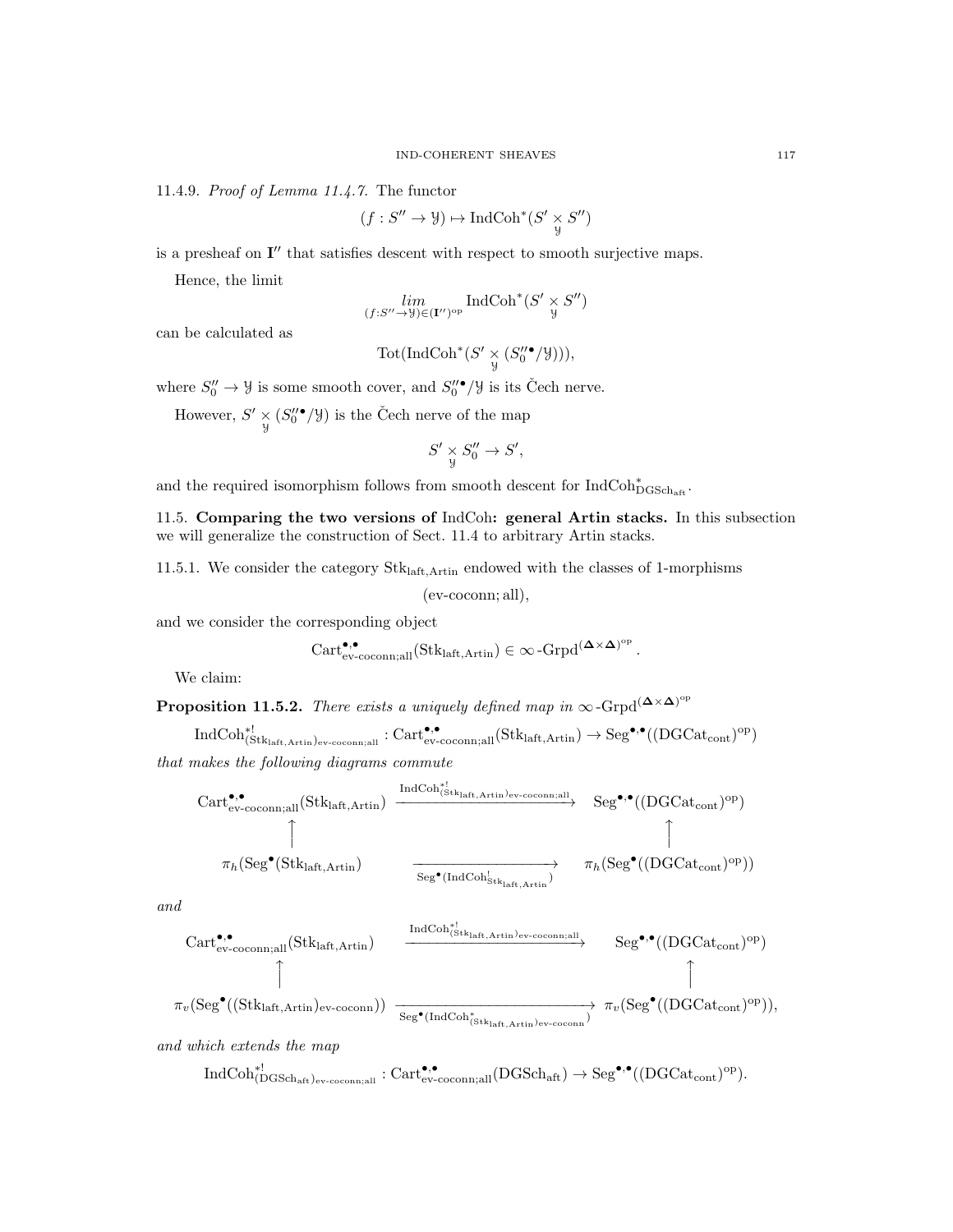Corollary 11.5.3. For  $\mathcal{Y} \in \text{Stk}_{\text{laff. Artin}}$  there exists a canonical equivalence

$$
IndCoh^{!}(\mathcal{Y}) \simeq IndCoh^{*}(\mathcal{Y}),
$$

such that for a Cartesian square of Artin stacks

(11.1) 
$$
\begin{array}{ccc}\n & z & \xrightarrow{g''} & z'' \\
& & f' \downarrow & & f' \\
& & z' & \xrightarrow{g} & y,\n\end{array}
$$

where the morphism  $g$  is arbitrary and  $f$  is eventually coconnective, the functors

 $(f')^{\text{IndCoh},*} \circ g^!: \text{IndCoh}^!(\mathcal{Y}) \to \text{IndCoh}(\mathcal{Z}) \text{ and } (g'')^! \circ f^{\text{IndCoh},*} : \text{IndCoh}^*(\mathcal{Y}) \to \text{IndCoh}(\mathcal{Z})$ are canonically identified.

The rest of this subsection is devoted to a sketch of the proof of Proposition 11.5.2; details will be supplied elsewhere.

11.5.4. We proceed by induction on k. Thus, we assume that the existence and uniqueness of the map

 $\mathrm{IndCoh}^{*!}_{(\text{Stk}_\text{laff},(k-1)\text{-Artin})_\text{ev-coconn;all}}: \mathrm{Cart}_{\text{ev-coconn;all}}^\bullet(\text{Stk}_\text{laff,(k-1)\text{-Artin}}) \to \mathrm{Seg}^{\bullet,\bullet}((\mathrm{DGCat}_\text{cont})^\text{op})$ with the required properties.

The base of the induction is  $k = -3$ , in which case the assertion follows by restriction from Proposition 7.6.7 inder  $\mathrm{DGSch}_{\mathrm{aff}}^{\mathrm{aff}} \hookrightarrow \mathrm{DGSch}_{\mathrm{aff}}$ .

We shall now perform the induction step.

Remark 11.5.5. Note that by repeating the construction in the proof of Proposition 11.4.3, we obtain that for an individual  $\mathcal{Y} \in \text{Stk}_{\text{laft},k}$ -Artin there exists a canonical equivalence

$$
\operatorname{IndCoh}^!(\mathcal{Y}) \simeq \operatorname{IndCoh}^*(\mathcal{Y}),
$$

such that for every diagram (11.1) with  $\mathcal{Z}', \mathcal{Z}'' \in \text{Stk}_{\text{laff},(k-1) - \text{Artin}}$ , the diagram

$$
\text{IndCoh}^*(\mathcal{Z}) \longleftarrow \text{IndCoh}^!(\mathcal{Z}) \stackrel{(g'')^!}{\longleftarrow} \text{IndCoh}^!(\mathcal{Z}'') \stackrel{\sim}{\longleftarrow} \text{IndCoh}^*(\mathcal{Z}'')
$$
\n
$$
(f')^{\text{IndCoh},*}
$$
\n
$$
\uparrow \text{IndCoh}^*(\mathcal{Z}') \stackrel{\sim}{\longleftarrow} \text{IndCoh}^!(\mathcal{Z}') \stackrel{g^!}{\longleftarrow} \text{IndCoh}^!(\mathcal{Y}) \stackrel{\sim}{\longleftarrow} \text{IndCoh}^*(\mathcal{Y})
$$

is commutative.

The above amounts to calculating the value of the map  $\text{IndCoh}_{(Stk_{\text{laff}},k\text{-Artin})_{ev\text{-}{\text{-}{\text{-}}\text{coconn}};all}}^{!}$  on  $[0] \times [0] \in \Delta \times \Delta$ . To make this construction functorial in *y* amounts to constructing the map  $\text{IndCoh}_{(\text{Stk}_\text{laff},k\text{-Artin})\text{ev-coconn},\text{all}}^{\ast}$ . The construction of the latter follows the same idea: approximating Cartesian diagrams of k-Artin stacks by Cartesian diagrams of  $(k-1)$ -Artin stacks.

11.5.6. As in Sect. 11.4.4, the datum of  $IndCoh^{*!}_{(Stk<sub>laff, (k-1)-Artin)ev-coconn; all}</sub>$  gives rise to the following construction:

For a pair of  $\infty$ -categories **I'** and **I''** and a functor

 $F: \mathbf{I}' \times \mathbf{I}'' \to \text{Stk}_{\text{laff},(k-1) \text{-Artin}}$ 

with the corresponding properties, we obtain a functor

 $\mathrm{IndCoh}^{*!}_{(\text{Stk}_\text{laft},(k-1)\text{-Artin})_\text{ev-cocomn;all}} \circ F: (\mathbf{I}' \times \mathbf{I}'')^\text{op} \to \mathrm{DGCat}_\text{cont}.$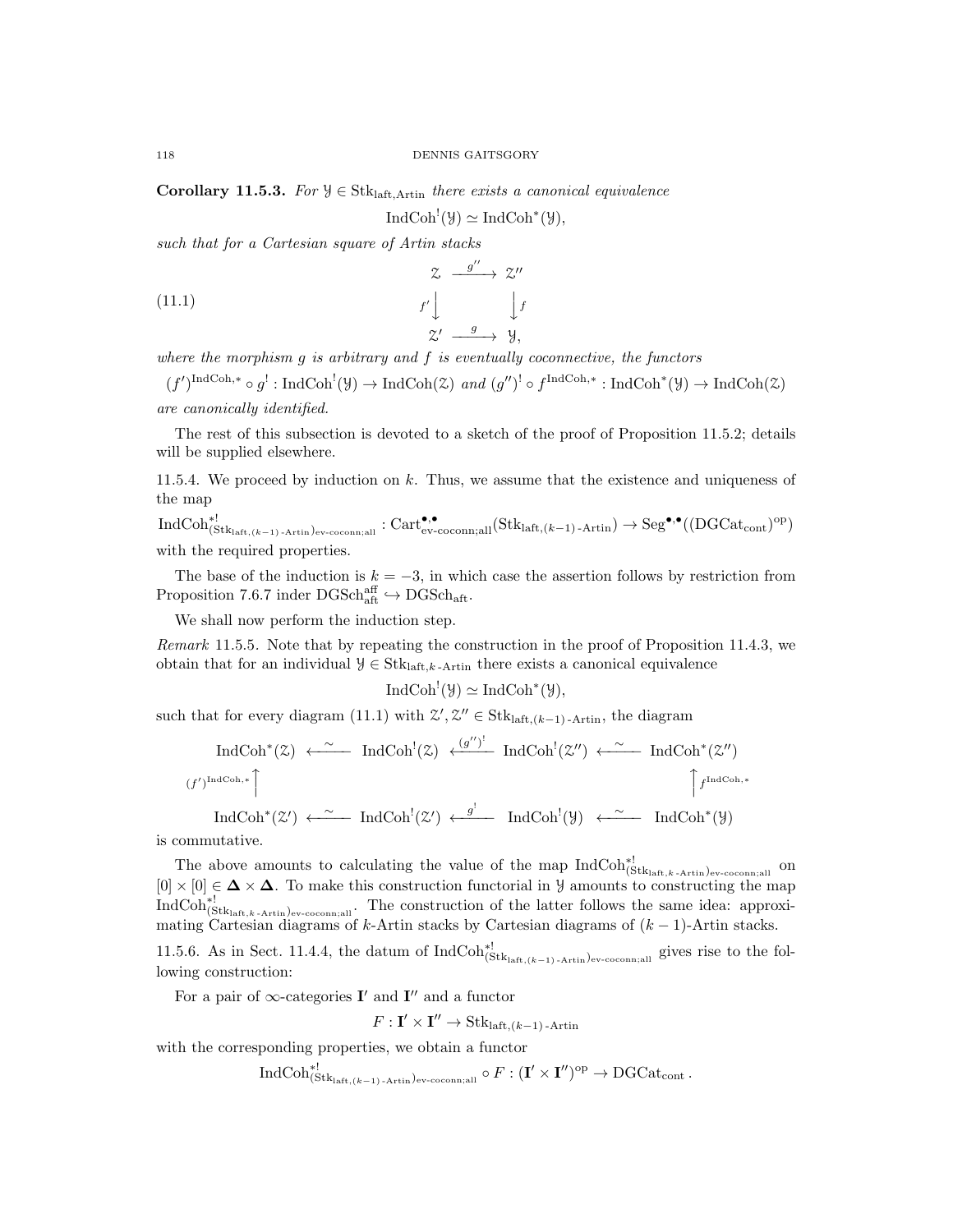11.5.7. To carry out the induction step we need to construct, for every

$$
[m] \times [n] \in \mathbf{\Delta} \times \mathbf{\Delta},
$$

a map of ∞-groupoids

$$
\operatorname{Cart}_{\operatorname{ev-coconn;all}}^{m,n}(\operatorname{Stk}_{\operatorname{laft},k\operatorname{-Artin}}) \to \operatorname{Seg}^{m,n}((\operatorname{DGCat}_{\operatorname{cont}})^{\operatorname{op}}),
$$

in a way functorial in  $[m] \times [n]$ .

We fix an object  $\mathcal{Y}^{m,n} \in \text{Cart}_{\text{ev-coconn},\text{all}}^{m,n}(\text{Stk}_{\text{laff},k\text{-Artin}})$  and will construct the corresponding functor

$$
\text{IndCoh}^{*!}(\mathcal{Y}^{m,n}): ([m] \times [n])^{\text{op}} \to \text{DGCat}_{\text{cont}}.
$$

11.5.8. We introduce an  $\infty$ -category

$$
_{\text{all}} \text{Cart}_{\text{ev-coconn;all}}^{m,n}(\text{Stk}_{\text{laff},k-\text{Artin}}),
$$

which has the same objects as  $Cart_{ev-coconn;all}^{m,n}(\text{Stk}_{\text{laff},k-Artin})$ , but where we now allow arbitrary maps between such diagrams.

Similarly, we introduce an  $\infty$ -category

$$
_{\rm ev\text{-}coconn} \, {\rm Cart}_{\rm ev\text{-}coconn;all}^{m,n} ({\rm Stk}_{\mathrm{laff},k\text{-}Artin}),
$$

which has the same objects as  $Cart_{ev\text{-}coconn;all}^{m,n}(\text{Stk}_{\text{laff},k-\text{Artin}})$ , but where we allow arbitrary maps between diagrams that are eventually coconnective in each coordinate.

We let  $J'$  be the full subcategory in

$$
\left(\text{all Cart}_{\text{ev-coconn};\text{all}}^{m,n}(Stk_{\text{laft},k\text{-Artin}})\right)_{/y^{m,n}}
$$

,

whose objects are diagrams with entries from  $\text{Stk}_{\text{laff},(k-1)}$ -Artin.

Similarly, we let  $J''$  be the full subcategory in

$$
\left(\text{ev-cocomn Cart}_{\text{ev-cocomn};\text{all}}^{m,n}(\text{Stk}_{\text{laff},k\text{-Artin}})\right)_{/\mathcal{Y}^{m,n}}
$$

whose objects are diagrams with entries from  $Stk<sub>laff.(k-1)</sub>$ -Artin.

We set

$$
\mathbf{I}' := \mathbf{J}' \times [m] \text{ and } \mathbf{I}'' := \mathbf{J}'' \times [n].
$$

We define the functor

$$
\mathbf{I}' \times \mathbf{I}'' \to \text{Stk}_{\text{laff},(k-1)\text{-Artin}}
$$

by sending

$$
(g: \mathcal{Z}^{\prime m,n}\to \mathcal{Y}^{m,n})\in \mathbf{J}',\ (f:\mathcal{Z}^{\prime\prime m,n}\to \mathcal{Y}^{m,n})\in \mathbf{J}'',\ a\in [0,m],\ b\in [0,n]
$$

to

$$
\mathcal{Z'}^{m,n}_{a,b} \underset{\mathcal{Y}^{m,n}_{a,b}}{\times} \mathcal{Z''}^{m,n}_{a,b},
$$

where the subscript "a, b" stands for the corresponding entry of  $\mathcal{Z}^{\prime m,n}$ ,  $\mathcal{Z}^{\prime\prime m,n}$  and  $\mathcal{Y}^{m,n}$ , respectively.

Consider the corresponding functor

$$
\operatorname{IndCoh}_{(\operatorname{Stk}_{\operatorname{laff},(k-1)\operatorname{-Artin}})_{\operatorname{ev-coconn};\operatorname{all}}^{\ast})}\circ F: (\mathbf{I}' \times \mathbf{I}'')^{\operatorname{op}} \to \operatorname{DGCat}_{\operatorname{cont}}.
$$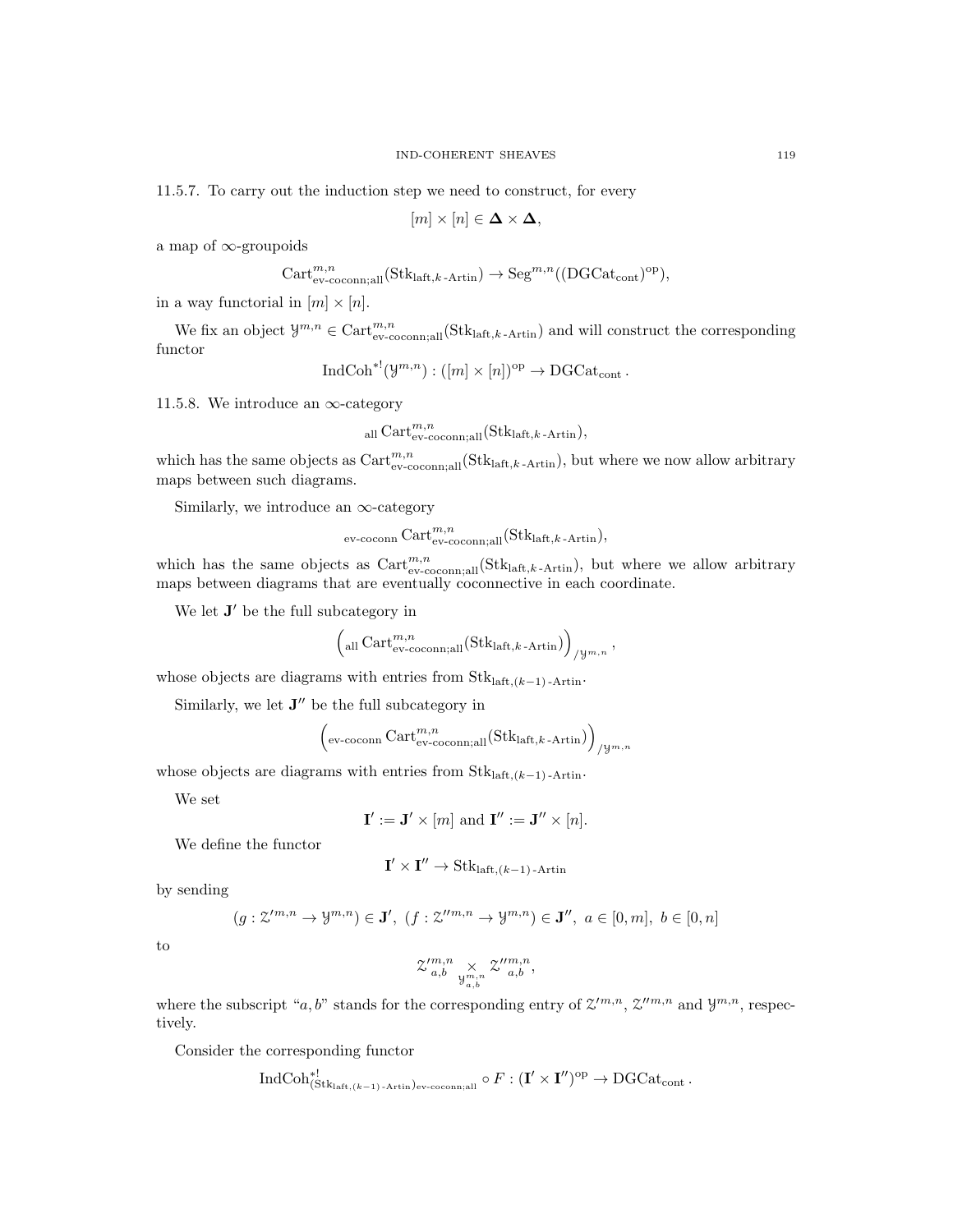Finally, we define the sought-for functor  $\text{IndCoh}^{*l}(y^{m,n})$  as the right Kan extension of  $\text{IndCoh}^{*!}_{(\text{Stk}_{\text{laff},(k-1)\text{-Artin}})_{\text{ev-cocomn;all}}}\circ F$  along the projection

$$
(\mathbf{I}' \times \mathbf{I}'')^{\mathrm{op}} \to ([m] \times [n])^{\mathrm{op}}.
$$

11.5.9. To extend the assignment

$$
\mathcal{Y}^{m,n} \leadsto \text{IndCoh}^{*!}(\mathcal{Y}^{m,n})
$$

to a functor

 $\text{IndCoh}_{(\text{Stk}_\text{laff},k\text{-Artin})_\text{ev-coconn;all}}^{\bullet,\bullet}:\text{Cart}_{\text{ev-coconn;all}}^{\bullet,\bullet}(\text{Stk}_\text{laff,(k-1)\text{-Artin}})\to \text{Seg}^{\bullet,\bullet}((\text{DGCat}_\text{cont})^\text{op}),$ we need to define the following data.

Let

$$
\phi : ([m'] \times [n']) \to ([m] \times [n])
$$

be a map in  $\Delta \times \Delta$ .

For  $\mathcal{Y}^{m,n} \in \text{Cart}_{\text{ev-coconn,all}}^{m,n}(\text{Stk}_{\text{laff},k\text{-Artin}})$  as above, we denote by  $\mathcal{Y}^{m',n'}$  the corresponding object of  $Cart_{ev-coconn,all}^{m',n'}$  (Stklaft,k-Artin) obtained by restriction.

We need to construct a canonical isomorphism between

$$
\text{IndCoh}^{*!}(\mathcal{Y}^{m,n}) \circ (\phi)^{\text{op}}
$$
 and  $\text{IndCoh}^{*!}(\mathcal{Y}^{m',n'})$ 

as functors  $([m'] \times [n'])^{\text{op}} \rightrightarrows \text{DGCat}_{\text{cont}}$ .

Furthermore, we need the above isomorphism to be homotopy coherent with respect to compositions of morphisms in  $\Delta \times \Delta$ .

The map

$$
\operatorname{IndCoh}^{*!}(\mathcal{Y}^{m,n})\circ(\phi)^{\rm op}\to\operatorname{IndCoh}^{*!}(\mathcal{Y}^{m',n'})
$$

follows from the universal property of right Kan extensions. The fact that it is an isomorphism is an easy cofinality argument.

11.6. The \*-pullback for eventually representable morphisms. In this section we will further extend the assignment

$$
\mathcal{Y} \to \mathrm{IndCoh}(\mathcal{Y}), \quad \mathcal{Y} \in \mathrm{PreStk}_{\mathrm{laft}}
$$

where we can !-pullback along any morphisms, and ∗-pullback along eventually representable eventually coconnective morphisms of prestacks.

11.6.1. Let

ev-repr-coconn ⊂ all

denote the class of eventually representable eventually coconnective morphisms in  $Prestk<sub>laff</sub>$ .

Consider the corresponding object

$$
\operatorname{Cart}_{\operatorname{ev-repr-coconn;all}}^{\bullet,\bullet}(\operatorname{PreStk}_{\operatorname{laff}})\in \infty\operatorname{-Grpd}^{(\mathbf{\Delta}\times\mathbf{\Delta})^{\operatorname{op}}}
$$

.

We claim: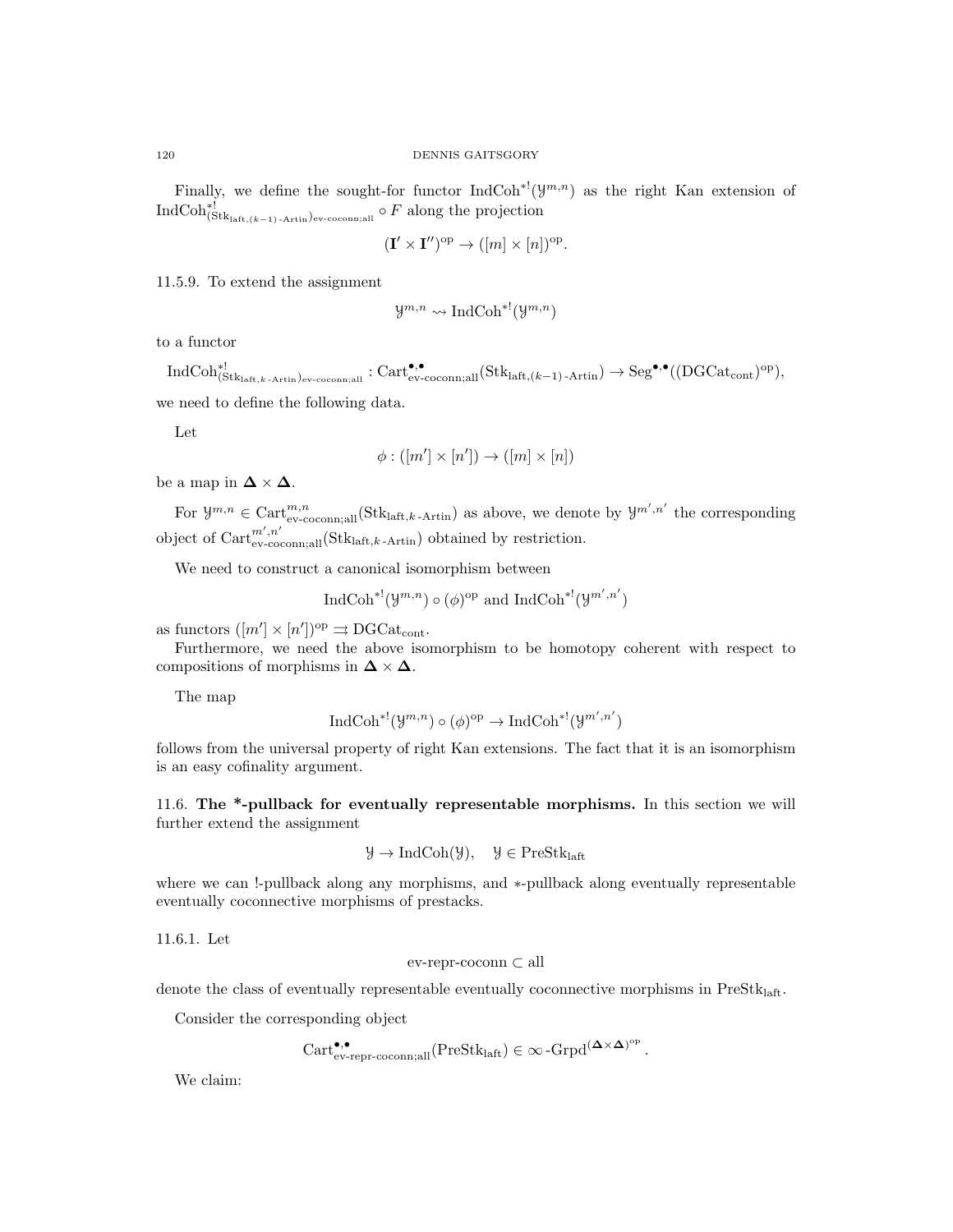**Proposition 11.6.2.** There exists a uniquely defined map in  $\infty$ -Grpd<sup>( $\Delta \times \Delta$ )<sup>op</sup></sup>

 $\mathrm{IndCoh}^{*!}_{\mathrm{Cart}^{\bullet,\bullet}_{\mathrm{ev-repr-coconn}; \mathrm{all}}(\mathrm{PreStk}_{\mathrm{laff}}) : \mathrm{Cart}^{\bullet,\bullet}_{\mathrm{ev-repr-coconn}; \mathrm{all}}(\mathrm{PreStk}_{\mathrm{laff}}) \rightarrow \mathrm{Seg}^{\bullet,\bullet}((\mathrm{DGCat}_\mathrm{cont})^{\mathrm{op}})$ that makes the following diagram commute

$$
\begin{array}{ccc}\n \text{Cart}_{\text{ev-repr-coconn;all}}^{\bullet,\bullet}(\text{PreStk}_{\text{laff}}) & \xrightarrow{\text{IndCoh}_{\text{Cart}_{\text{ev-repr-coconn;all}}^{\bullet,\bullet}(\text{PreStk}_{\text{laff}})}} & \text{Seg}^{\bullet,\bullet}((\text{DGCat}_{\text{cont}})^{\text{op}}) \\
\uparrow & & \uparrow & \uparrow \\
\pi_{h}(\text{Seg}^{\bullet}(\text{PreStk}_{\text{laff}}) & \xrightarrow{\text{Seg}^{\bullet}(\text{IndCoh}_{\text{PreStk}_{\text{laff}}^{\bullet}})} & \pi_{h}(\text{Seg}^{\bullet}((\text{DGCat}_{\text{cont}})^{\text{op}}))\n \end{array}
$$

and which extends the map

$$
\mathrm{IndCoh}_{(\mathrm{Stk}_{\mathrm{laff}, \mathrm{Artin}})_{\mathrm{ev}\text{-}\mathrm{coconn}; \mathrm{all}}^{\bullet,\bullet}}^{\ast\bullet}:\mathrm{Cart}_{\mathrm{ev}\text{-}\mathrm{coconn}; \mathrm{all}}^{\bullet,\bullet}(\mathrm{Stk}_{\mathrm{laff}, \mathrm{Artin}})\to \mathrm{Seg}^{\bullet,\bullet}((\mathrm{DGCat}_{\mathrm{cont}})^{\mathrm{op}}).
$$

The rest of this subsection is devoted to a sketch of the proof of this proposition.

11.6.3. The idea of the proof is similar to that of Proposition 11.5.2.

First, from the map

 $\mathrm{IndCoh}^{*!}_{(\text{Stk}_\text{laff,Artin})_\text{ev-coconn,all}}: \mathrm{Cart}_{\text{ev-coconn,all}}^{\bullet,\bullet}(\text{Stk}_\text{laff,Artin}) \to \mathrm{Seg}^{\bullet,\bullet}((\mathrm{DGCat}_\text{cont})^\text{op})$ we obtain that for a pair of  $\infty$ -categories **I'** and **I''** and a functor

 $F: \mathbf{I}' \times \mathbf{I}'' \to \text{Stk}_{\text{laft}, \text{Artin}}$ 

with the corresponding properties, we can produce a functor

$$
\operatorname{IndCoh}^{*!}_{(\operatorname{Stk}_{\operatorname{laff},\operatorname{Artin}})_{\operatorname{ev-coconn},\operatorname{all}}}\circ F: (\mathbf{I}' \times \mathbf{I}'')^{\operatorname{op}} \to \operatorname{DGCat}_{\operatorname{cont}}.
$$

11.6.4. To define the map  $\text{IndCoh}_{\text{Cart}_\text{ev-repr-coconn,all}}^{*!}(\text{PreStk}_{\text{last}})$ , we need to construct, for every

$$
[m] \times [n] \in \mathbf{\Delta} \times \mathbf{\Delta},
$$

a map of ∞-groupoids

$$
\text{Cart}_{\text{ev-repr-coconn;all}}^{m,n}(\text{PreStk}_{\text{latt}}) \to \text{Seg}^{m,n}((\text{DGCat}_{\text{cont}})^{\text{op}}),
$$

in a way functorial in  $[m] \times [n]$ .

We fix an object  $\mathcal{Y}^{m,n} \in \text{Cart}_{ev-repr-coconn;all}^{\bullet,\bullet}(\text{PreStk}_{\text{laff}})$  and will construct the corresponding functor

 $\text{IndCoh}^{*!}(\mathcal{Y}^{m,n}):\left( [m]\times [n] \right)^{\text{op}}\to \text{DGCat}_{\text{cont}}$ .

11.6.5. We introduce an  $\infty$ -category

$$
_{\text{all}} \text{Cart}_{\text{ev-repr-coconn,all}}^{m,n}(\text{PreStk}_{\text{laft}}),
$$

which has the same objects as  $Cart_{ev-repr-coconn;all}^{m,n}(PreStk_{\text{laff}})$ , but where we now allow arbitrary maps between such diagrams.

We let J denote the full subcategory in

$$
\left(\text{all Cart}_{\text{ev-repr-coconn,all}}^{m,n}(\text{PreStk}_{\text{laff}})\right)_{/\mathcal{Y}^{m,n}}
$$

whose objects are diagrams with entries from Stklaft,Artin.

We set

$$
\mathbf{I}':=\mathbf{J}\times[m] \text{ and } \mathbf{I}'' := [n].
$$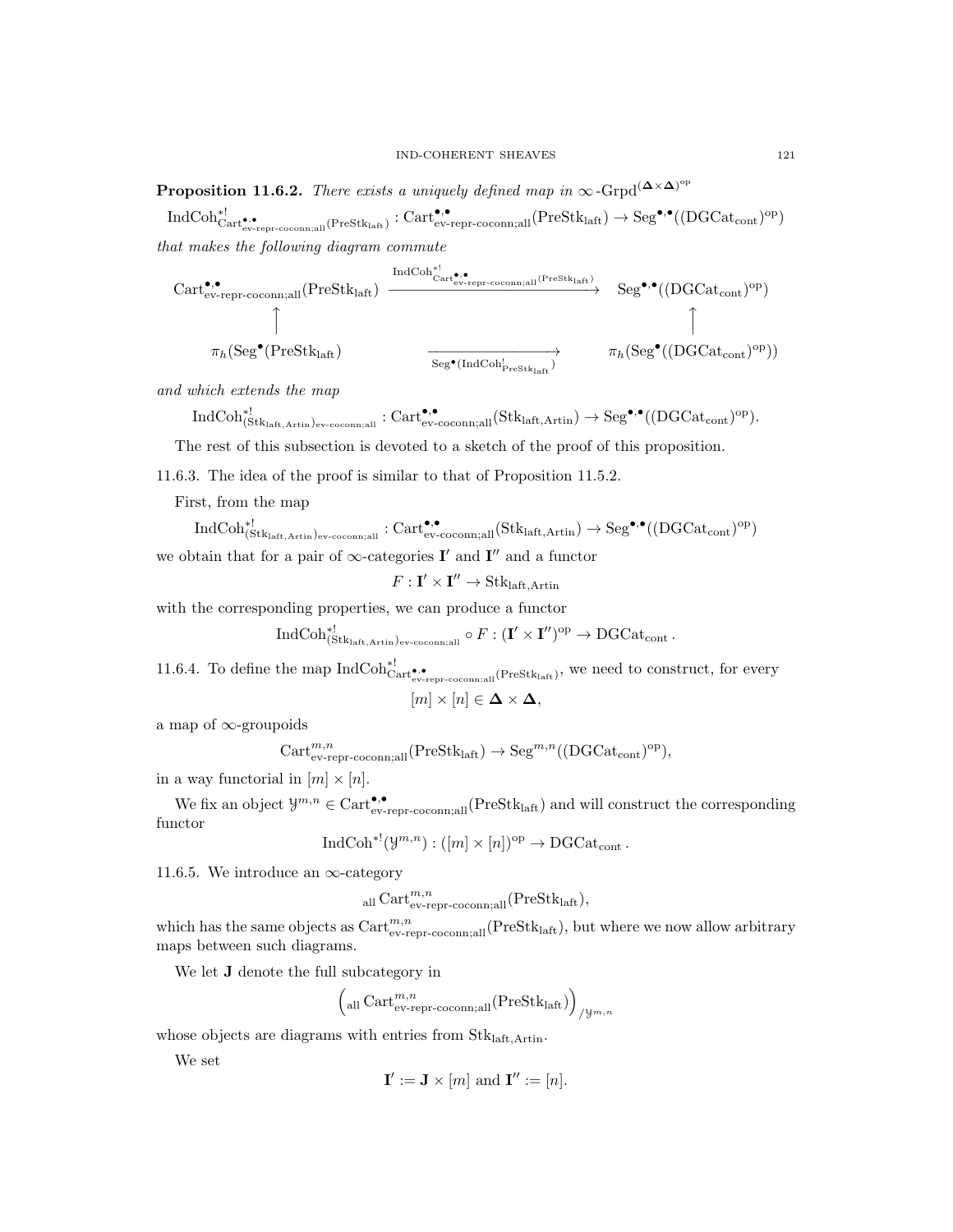We define the functor

$$
F: (\mathbf{I}' \times \mathbf{I}'')^{\mathrm{op}} \to \mathbf{Stk}_{\mathrm{laft}, \mathrm{Artin}}
$$

by sending

$$
(g: \mathcal{Z}^{m,n} \to \mathcal{Y}^{m,n}) \in \mathbf{J}, \ a \in [0,m], \ b \in [0,n]
$$

to  $z_{a,b}^{m,n}$ .

Consider the resulting functor

$$
\operatorname{IndCoh}^*_{(\operatorname{Stk}_{\operatorname{laft},\operatorname{Artin}})_{\operatorname{ev-coconn};\operatorname{all}}}\circ F: (\mathbf{I}' \times \mathbf{I}'')^{\operatorname{op}} \to \operatorname{DGCat}_{\operatorname{cont}}.
$$

We define the sought-for functor  $\text{IndCoh}^{*1}(\mathcal{Y}^{m,n})$  as the right Kan extension of the functor  $\text{IndCoh}_{(\text{Stk}_\text{laff,Artin})_{\text{ev-coconn}, \text{all}}^*}^{\ast!} \circ F$  along the projection

$$
(\mathbf{I}' \times \mathbf{I}'')^{\mathrm{op}} \to ([m] \times [n])^{\mathrm{op}}.
$$

The functoriality of this construction in

$$
([m] \times [n]) \in (\mathbf{\Delta} \times \mathbf{\Delta})^{\mathrm{op}}
$$

is established in the same way as in Proposition 11.5.2.

11.7. Properties of IndCoh of Artin stacks. According to Proposition 11.5.2, if  $\mathcal Y$  is an Artin stack locally almost of finite type, there exists a well-defined category  $IndCoh(Y)$ , and pullback functors

$$
f^! : \text{IndCoh}(\mathcal{Y}) \to \text{IndCoh}(S),
$$

for  $(f : S \to Y) \in (DGSch<sub>aff</sub>)_Y$ , and also

 $f^{\text{IndCoh},*}: \text{IndCoh}(\mathcal{Y}) \to \text{IndCoh}(S),$ 

if  $f$  is eventually coconnective.

This will allow to define certain additional pieces of structure on  $IndCoh(\mathcal{Y})$ , which are less obvious to see when we view  $\text{IndCoh}(\mathcal{Y})$  just as  $\text{IndCoh}^!(\mathcal{Y})$ .

11.7.1. The functor  $\Psi$ . We claim that the functor  $IndCoh^*_{(Stk<sub>laff,Artin)</sub>)<sub>ev-coconn</sub>}$  comes equipped with a natural transformation

 $\Psi^*_{(\text{Stk}_{\text{laff}},\text{Artin})_\text{ev-cocomn}}: \text{IndCoh}^*_{(\text{Stk}_{\text{laff}},\text{Artin})_\text{ev-cocomn}} \to \text{QCoh}^*_{(\text{Stk}_{\text{laff}},\text{Artin})_\text{ev-cocomn}},$ 

where  $\operatorname{QCoh}_{(Stk_{\text{left},Artin})_{ev\text{-}{\text{coconn}}}}^*$  denotes the restriction of  $\operatorname{QCoh}_{\operatorname{PreStk}_{\text{left}}}^*$  to

 $((Stk<sub>laff,Artin</sub>)<sub>ev-coconn</sub>)<sup>op</sup> \rightarrow (PreStk<sub>laff</sub>)<sup>op</sup>.$ 

Indeed, this natural transformation is obtained as the right Kan extension of

 $\Psi^*_{(\text{DGSch}_{\text{aff}})_{\text{ev-coconn}}} : \text{IndCoh}^*_{(\text{DGSch}_{\text{aff}}^{\text{aff}})_{\text{ev-coconn}}} \to \text{QCoh}^*_{(\text{DGSch}_{\text{aff}}^{\text{aff}})_{\text{ev-coconn}}},$ 

given by Corollary 3.5.6.

Above we have used the fact that the natural map

 $\operatorname{QCoh}^*_{(\operatorname{Stk}_\textrm{laft},\operatorname{Artin})_\textrm{ev-coconn}} \to$ 

 $\rightarrow \text{RKE}_{(((\text{DGSch}_{\text{aff}}^{ \text{aff}})) \text{ev-coconn}})^\text{op} \hookrightarrow ((\text{Stk}_{\text{left}, \text{Artin}}) \text{ev-coconn}})^\text{op} (QCoh_{(\text{DGSch}_{\text{aff}}) \text{ev-coconn}}^*)$ 

is an isomorphism, which holds due to Proposition 11.2.2.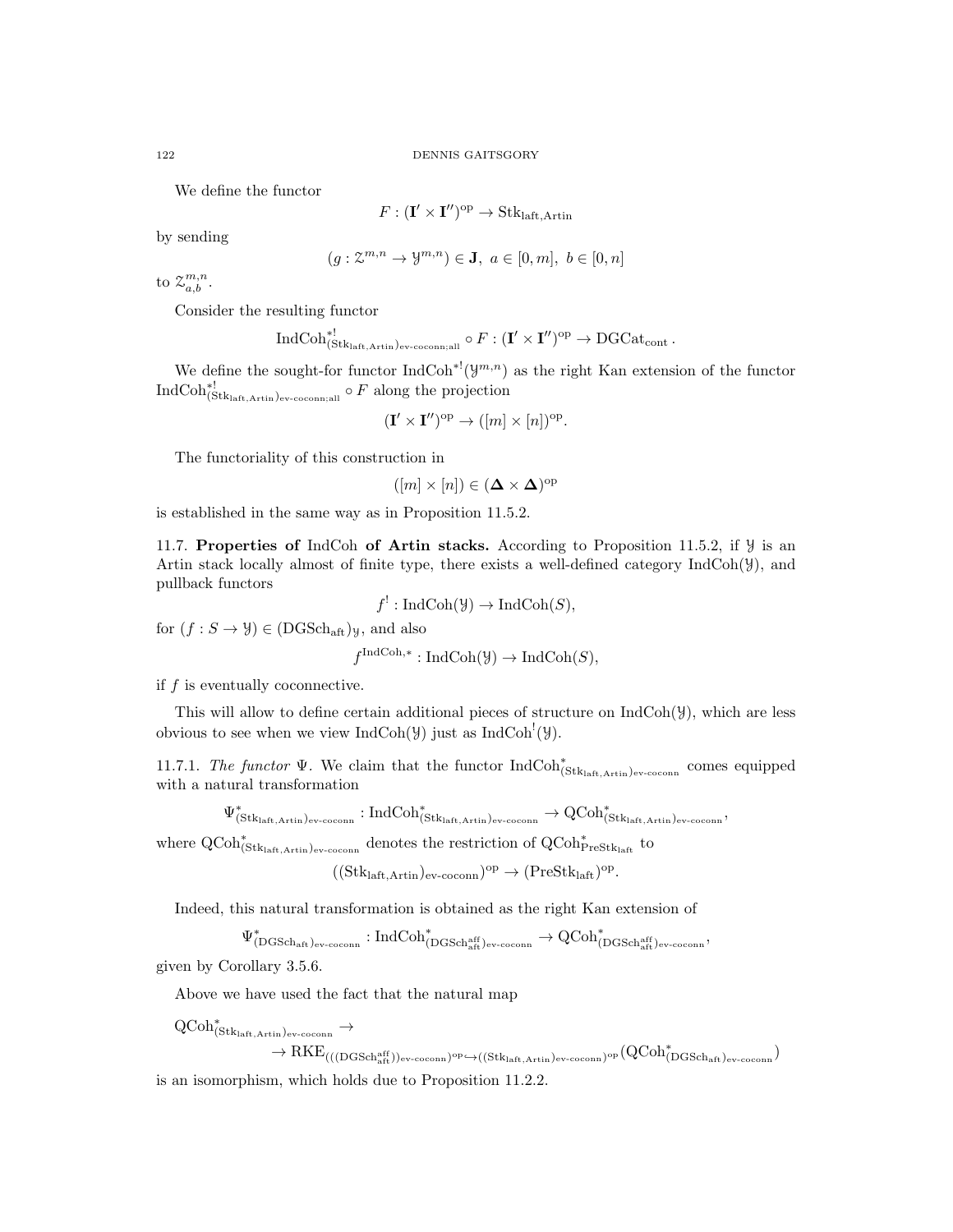11.7.2. In plain terms, the existence of the above natural transformation means that for  $\mathcal{Y} \in$ Stklaft,Artin, there exists a canonically defined functor

$$
\Psi_{\mathcal{Y}}: \mathrm{IndCoh}(\mathcal{Y}) \to \mathrm{QCoh}(\mathcal{Y}),
$$

such that for a smooth map  $f: \mathcal{Y}_1 \to \mathcal{Y}_2$  between Artin stacks we have a commutative diagram:

$$
\operatorname{IndCoh}(\mathcal{Y}_1) \xrightarrow{\Psi_{\mathcal{Y}_1}} \operatorname{QCoh}(\mathcal{Y}_1)
$$
\n
$$
f^{\operatorname{IndCoh},*} \qquad \qquad \uparrow f^*
$$
\n
$$
\operatorname{IndCoh}(\mathcal{Y}_2) \xrightarrow{\Psi_{\mathcal{Y}_2}} \operatorname{QCoh}(\mathcal{Y}_2).
$$

11.7.3. By a similar token, we claim that if  $\mathcal{Y} \in \text{Stk}_{\text{laff}, \text{Artin}}$  is eventually coconnective, i.e., n-coconnective as a stack for some n (see [GL:Stacks], Sect. 4.6.3 for the terminology), the functor  $\Psi_y$  admits a left adjoint, denoted  $\Xi_y$ , such that for  $S \in \text{DGSch}^{\text{aff}}_{\text{aff}}$  endowed with an eventually coconnective map  $f : S \to Y$ , the diagram

$$
\text{IndCoh}(S) \xleftarrow{\Xi_S} \text{QCoh}(S)
$$
\n
$$
f^{\text{IndCoh},*} \qquad \qquad \uparrow f^*
$$
\n
$$
\text{IndCoh}(\mathcal{Y}) \xleftarrow{\Xi_{\mathcal{Y}}} \text{QCoh}(\mathcal{Y})
$$

commutes. Moreover, the functor  $\Xi_{\mathcal{Y}}$  is fully faithful.

Indeed, we construct the corresponding natural transformation

$$
\Xi^*_{(\leq n\text{Stk}_{\text{laft},\text{Artin}})_{\text{ev-coconn}}} : \operatorname{QCoh}^*_{(\leq n\text{Stk}_{\text{laft},\text{Artin}})_{\text{ev-coconn}}} \to \operatorname{IndCoh}^*_{(\leq n\text{Stk}_{\text{laft},\text{Artin}})_{\text{ev-coconn}}},
$$

as the right Kan extension of the corresponding natural transformation

$$
\Xi_{(\leq n\mathrm{DGSch}^{\mathrm{aff}}_{\mathrm{aff}})_{\mathrm{ev}\text{-}\mathrm{coconn}}}^{*} : \mathrm{QCoh}_{(\leq n\mathrm{DGSch}^{\mathrm{aff}}_{\mathrm{aff}})_{\mathrm{ev}\text{-}\mathrm{coconn}}}^{*} \to \mathrm{IndCoh}_{(\leq n\mathrm{DGSch}^{\mathrm{aff}}_{\mathrm{alt}})_{\mathrm{ev}\text{-}\mathrm{coconn}}}^{*},
$$

the latter being given by Sect. 3.5.12.

The adjunction for  $(\Xi_y, \Psi_y)$  follows from Lemma 10.7.3.

In particular, we obtain that for  $\mathcal Y$  eventually coconnective, the functor  $\Psi_{\mathcal Y}$  realizes  $QCoh(\mathcal Y)$ as a co-localization of  $IndCoh(\mathcal{Y})$ .

11.7.4. t-structure. We now claim:

**Proposition 11.7.5.** Let  $\mathcal{Y}$  be an object of Stk<sub>laft,Artin</sub>. Then the category IndCoh( $\mathcal{Y}$ ) admits a unique t-structure, characterized by the property that for  $S \in \text{DGSch}_{\text{aff}}$  with a flat map  $f: S \to \mathcal{Y}$ , the functor

$$
f^{\text{IndCoh},*}: \text{IndCoh}(\mathcal{Y}) \to \text{IndCoh}(S)
$$

is t-exact. Moreover:

- (a) The above t-structure is compatible with filtered colimits.
- (b) The functor  $\Psi$ y is t-exact, induces an equivalence

$$
IndCoh(\mathcal{Y})^+ \to QCoh(\mathcal{Y})^+,
$$

and identifies  $QCoh(\mathcal{Y})$  with the left completion of IndCoh( $\mathcal{Y}$ ) in its t-structure.